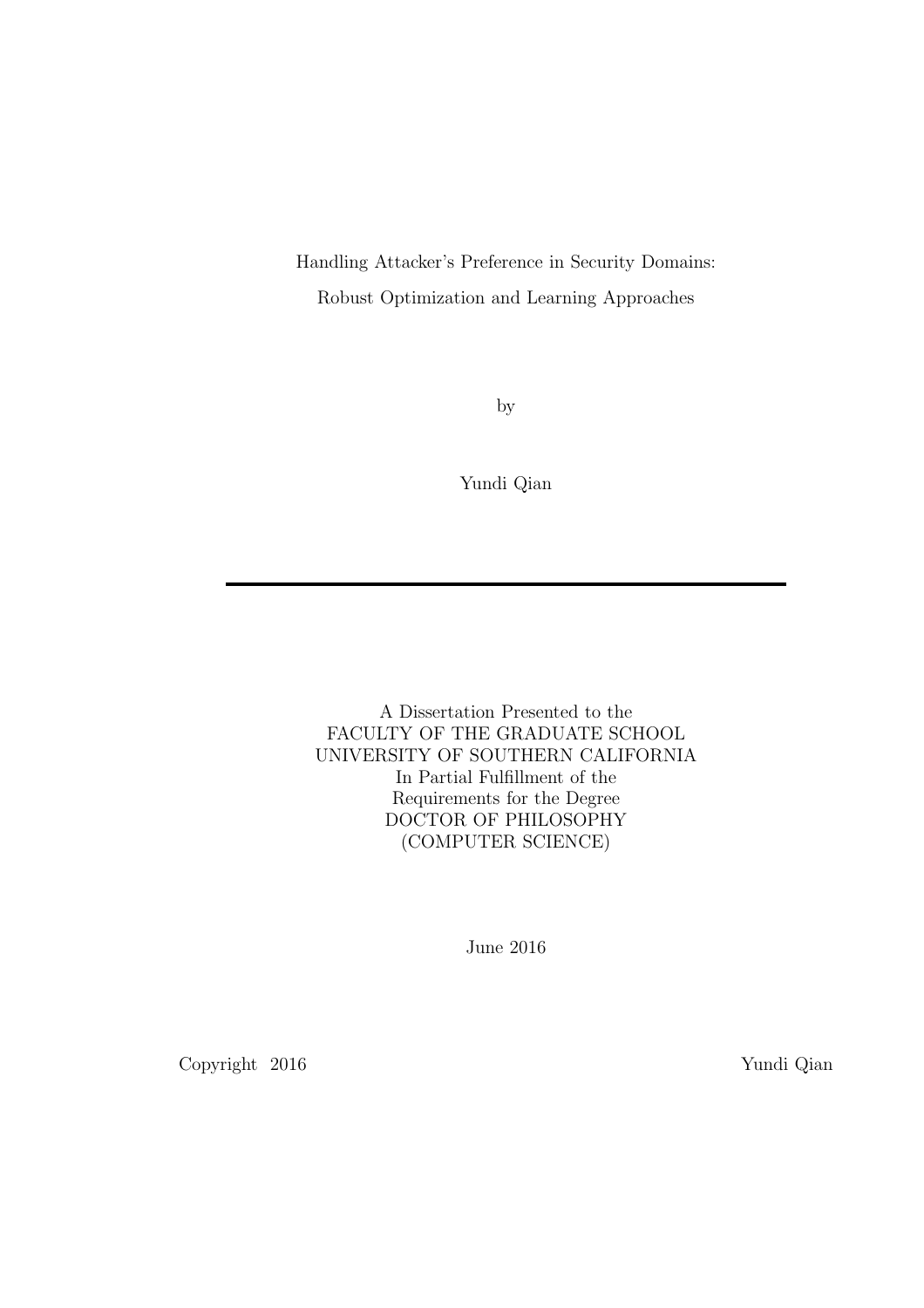## Acknowledgements

First and foremost, I would like to thank my advisor, Prof. Milind Tambe, for all of his support and encouragement throughout my Ph.D. When I first joined the Teamcore research group, little did I know about what it means to do research. Milind, with his endless patience and faithful encouragement, guided me through each step to do meaningful research. I can never forget all the moments when Milind stays up late to the last minute together with me before conference deadlines, challenges me to push every idea to its limit and iterates over paper and talks numerous times to reach their excellence. In addition, I really appreciate the luxurious freedom Milind gives me to explore the research domains I am interested in, with which I really enjoyed the past four-years research experience. Milind's passion about research and commitment to students make him the best academic advisor I could ask for. I learned so much from him, not only about research but also how to be a good mentor with care and patience.

I would also like to thank other members of my thesis committee for providing valuable feedback to my research and pushing me to think about it in another level: Aram Galstyan, Jonathan Gratch, Maged Dessouky and Yilmaz Kocer.

I would also like to thank the many excellent researchers that I have had the privilege to work with over the years. This list includes Jason Tsai, Yevgeniy Vorobeychik,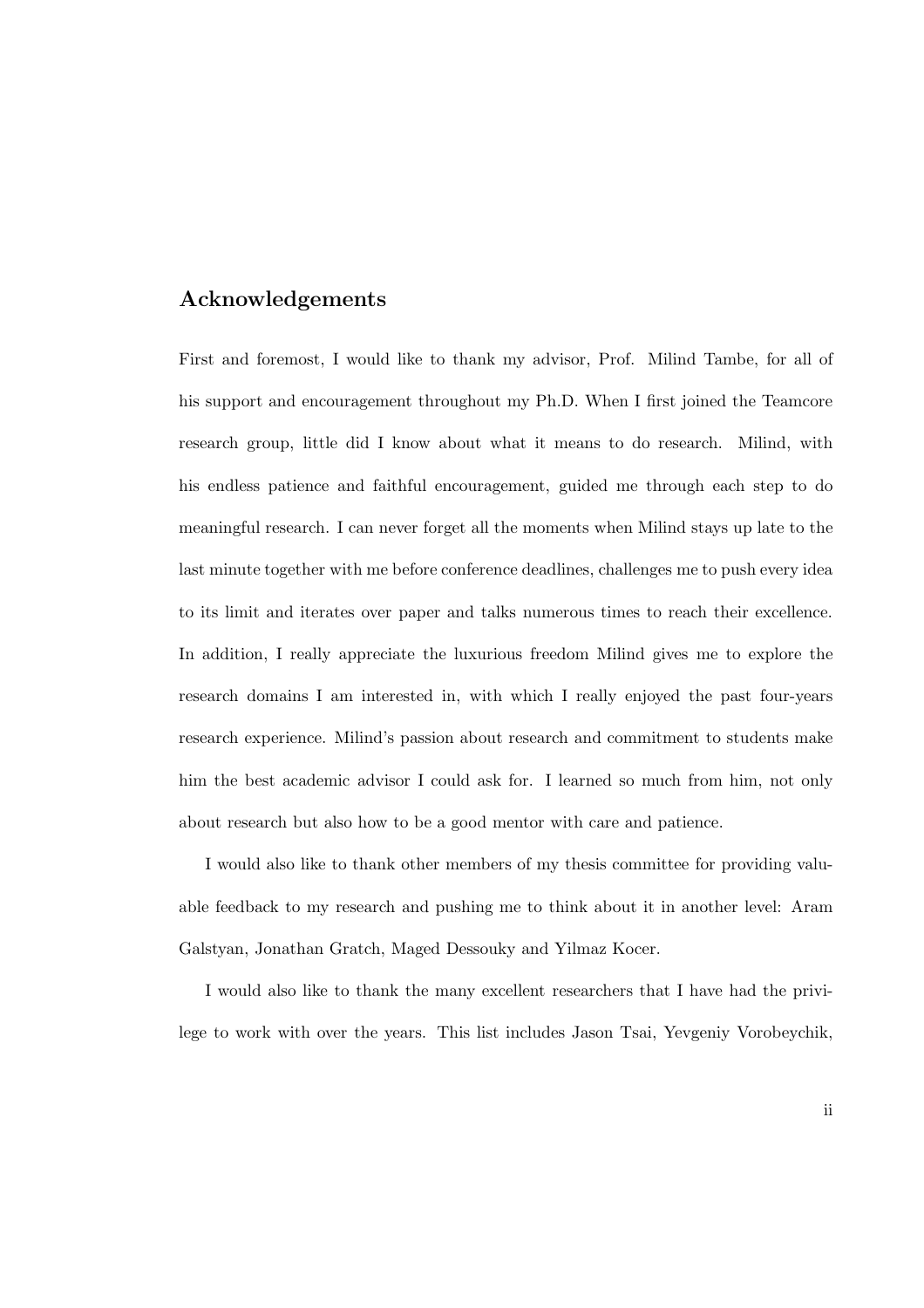Christopher Kiekintveld, Chao Zhang, Bhaskar Krishnamachari, Victor Bucarey, Ayan Mukhopadhyay, Arunesh Sinha, William B. Haskell, Albert Xin Jiang, Ariel Procaccia and Nisarg Shah. Special thanks to Jason Tsai for guiding me when I initially joined the Teamcore group, Albert Xin Jiang for his very detailed guidance when I was writing my first paper, William B. Haskell for polishing my paper writing numerous times, Bhaskar Krishnamachari for his valuable insights for my work, Chao Zhang for always being there when I want to discuss my research.

I would like to thank the entire Teamcore family: Albert Xin Jiang, Francesco Delle Fave, William Haskell, Arunesh Sinha, James Pita, Manish Jain, Jason Tsai, Jun-young Kwak, Zhengyu Yin, Rong Yang, Matthew Brown, Eric Shieh, Thanh Nguyen, Leandro Marcolino, Fei Fang, Chao Zhang, Debarun Kar, Benjamin Ford, Haifeng Xu, Amulya Yadav, Aaron Schlenker, Sara McCarthy, Yasi Abbasi, Shahrzad Gholami, Bryan Wilder, and Elizabeth Orrico. It is my great honor to share my Ph.D experience with all of you and I really enjoy the time that we work and play together. Special thanks to Albert Xin Jiang for his tremendous help in doing research, Jun-young Kwak and Fei Fang for being lovely officemates when we were at PHE 101, Eric Shieh for treating me with good food and pushing me to practice my English, Chao Zhang for being an awesome person to talk to.

Finally I would like to thank my friends and families, who gave me tremendous help for me to complete my Ph.D. I would like to thank my parents, for always supporting me, believing the best in me and always be there when I need their help. I would also like to thank my boyfriend Ji Yang for being a constant source of support and encouragement. This thesis would have never been possible without him.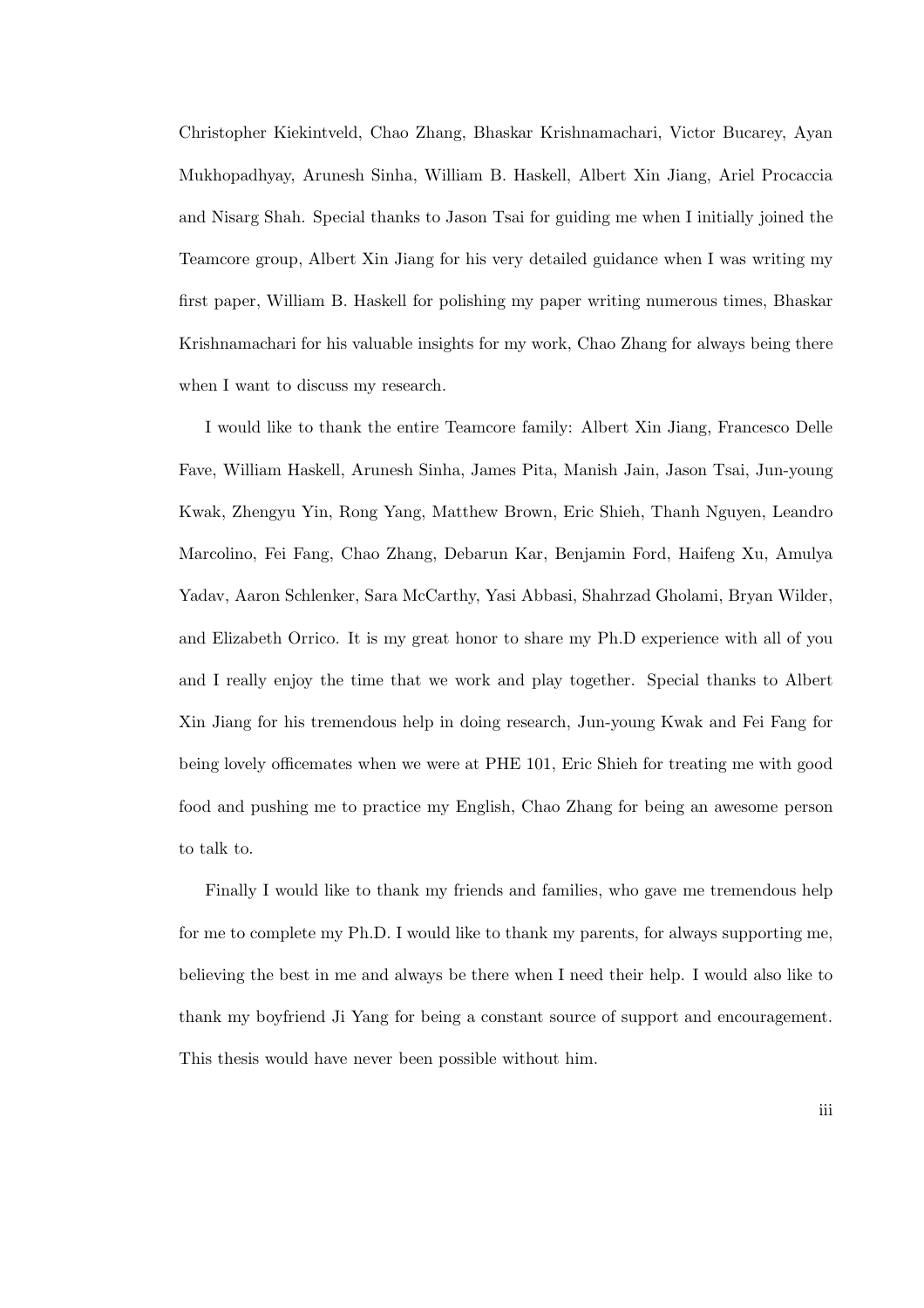# Table of Contents

|                                | Acknowledgements                                               | ii                                       |
|--------------------------------|----------------------------------------------------------------|------------------------------------------|
|                                | List Of Tables                                                 | vi                                       |
|                                | List Of Figures                                                | vii                                      |
| Abstract                       |                                                                | ix                                       |
| Chapter 1<br>1.1<br>1.2<br>1.3 | <b>INTRODUCTION</b>                                            | $\mathbf{1}$<br>$\overline{2}$<br>3<br>8 |
|                                | Chapter 2 BACKGROUND                                           | 10                                       |
| 2.1                            |                                                                | 10                                       |
| 2.2                            |                                                                | 11                                       |
| 2.3                            | Restless Multi-armed Bandit (RMAB) Problem                     | 14                                       |
| Chapter 3                      | <b>RELATED WORK</b>                                            | 17                                       |
| $3.1\,$                        | Uncertainty in Stackelberg Security Games                      | 17                                       |
| 3.2                            |                                                                | 19                                       |
| 3.3                            |                                                                | 19                                       |
| $3.4\,$                        |                                                                | 20                                       |
| 3.5                            | Exploration-exploitation Tradeoff in Security Domains          | 22                                       |
| 3.6                            | Indexability of Restless Multi-armed Bandit Problem            | 22                                       |
|                                | Chapter 4 ROBUST STRATEGY AGAINST RISK-AWARE ATTACKERS IN SSGS | 24                                       |
| 4.1                            | Model                                                          | 27                                       |
| 4.2                            | <b>Preliminaries</b>                                           | 29                                       |
| 4.3                            |                                                                | 32                                       |
| 4.4                            |                                                                | 36                                       |
| 4.5                            |                                                                | 38                                       |
| 4.6                            | Discussions                                                    | $47\,$                                   |
| 4.7                            |                                                                | 49                                       |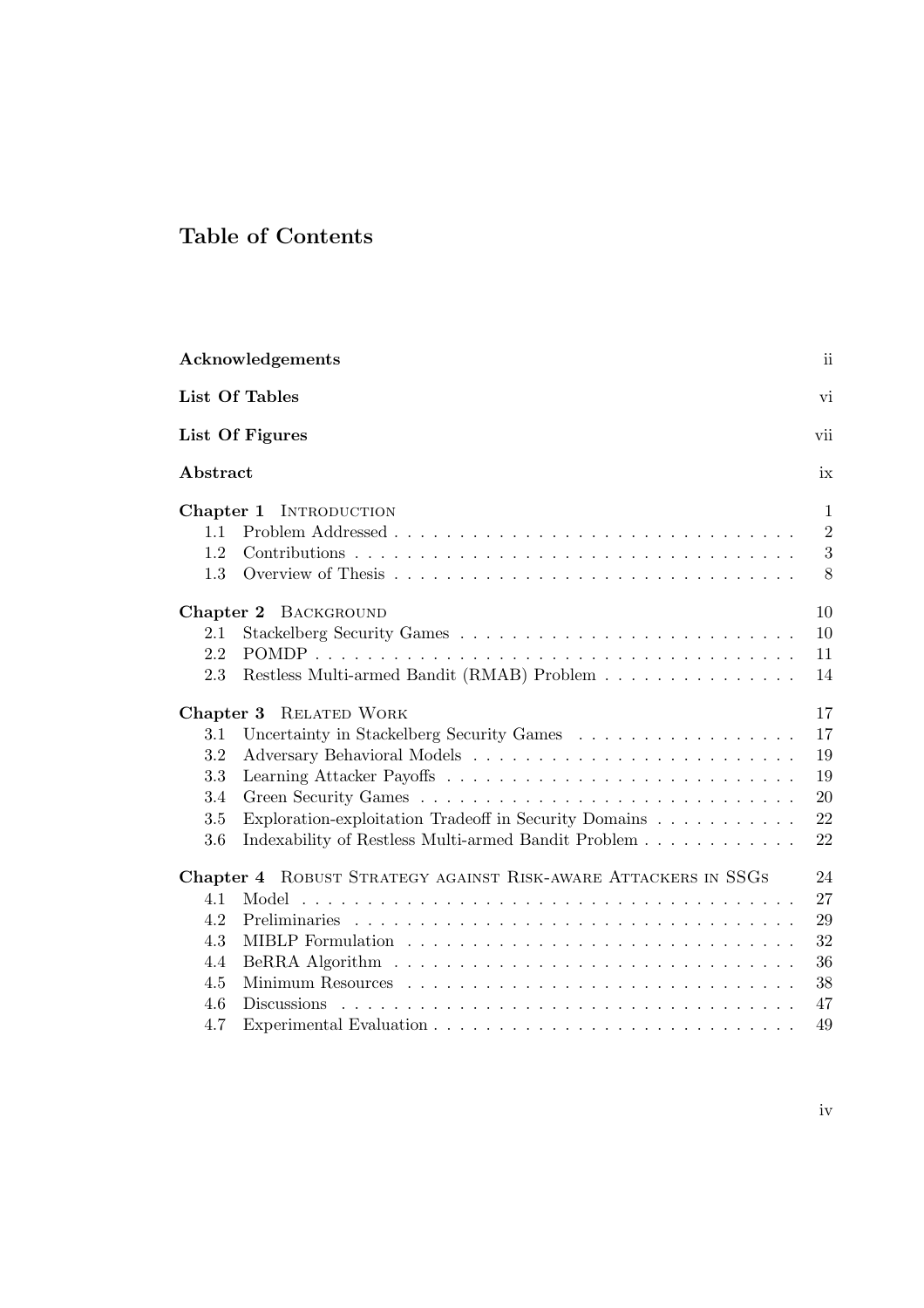|                     | Chapter 5 LEARNING ATTACKER'S PREFERENCE - PAYOFF MODELING           | 57  |
|---------------------|----------------------------------------------------------------------|-----|
| 5.1                 |                                                                      | 59  |
| 5.2                 |                                                                      | 64  |
| 5.3                 |                                                                      | 70  |
| 5.4                 |                                                                      | 77  |
| 5.5                 | Unknown Extractor Scenario—Model Ensemble                            | 79  |
| 5.6                 |                                                                      | 85  |
|                     | <b>Chapter 6</b> LEARNING ATTACKER'S PREFERENCE - MARKOVIAN MODELING | 97  |
| 6.1                 |                                                                      | 98  |
| 6.2                 |                                                                      | 106 |
| 6.3                 |                                                                      | 115 |
| 6.4                 |                                                                      | 119 |
| 6.5                 |                                                                      | 122 |
|                     | Chapter 7 CONCLUSION                                                 | 128 |
| 71                  |                                                                      | 128 |
| 7.2                 |                                                                      | 133 |
| <b>Bibliography</b> |                                                                      | 135 |
| Appendix A          |                                                                      |     |
|                     |                                                                      |     |
| Appendix B          |                                                                      |     |
|                     |                                                                      |     |
|                     |                                                                      | 143 |
|                     |                                                                      | 145 |
|                     |                                                                      | 146 |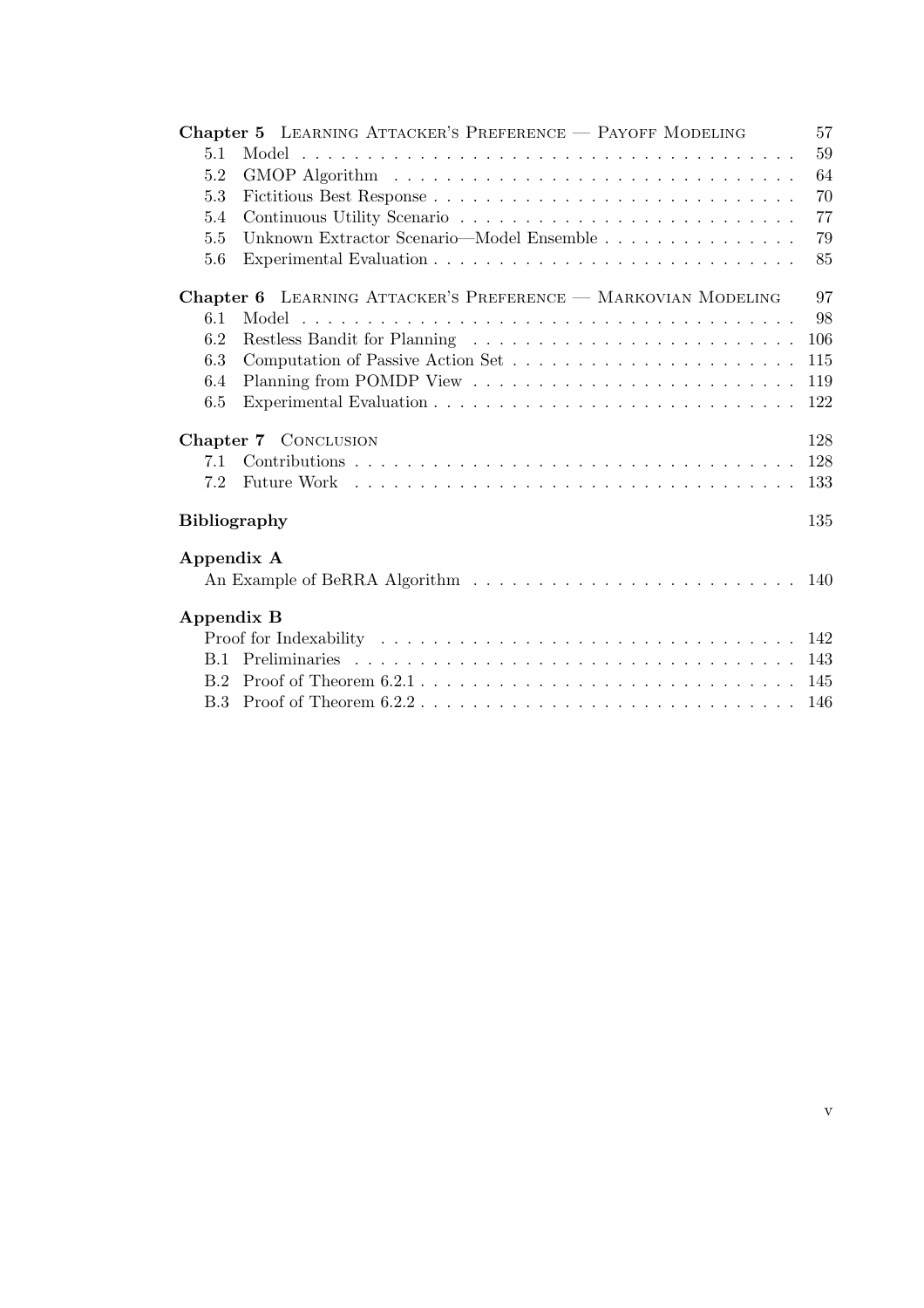# List Of Tables

| 4.1 |                                                                                              | $28\,$ |
|-----|----------------------------------------------------------------------------------------------|--------|
| 4.2 |                                                                                              | $50\,$ |
| 4.3 |                                                                                              | 51     |
| 5.1 | $ZMDP/APPL$ vs GMOP in Solution Quality $\ldots \ldots \ldots \ldots \ldots$                 | 86     |
| 5.2 |                                                                                              | 91     |
| 5.3 |                                                                                              | 91     |
| 5.4 | General vs Advanced Sampling in Runtime(s)                                                   | 93     |
| 5.5 | GMOP vs Heuristic in Runtime(s) $\ldots \ldots \ldots \ldots \ldots \ldots \ldots \ldots$ 93 |        |
| 5.6 |                                                                                              |        |
| 6.1 | Planning Algorithm Evaluation in Solution Quality for Small-scale Prob-                      |        |
| 7.1 |                                                                                              |        |
|     |                                                                                              |        |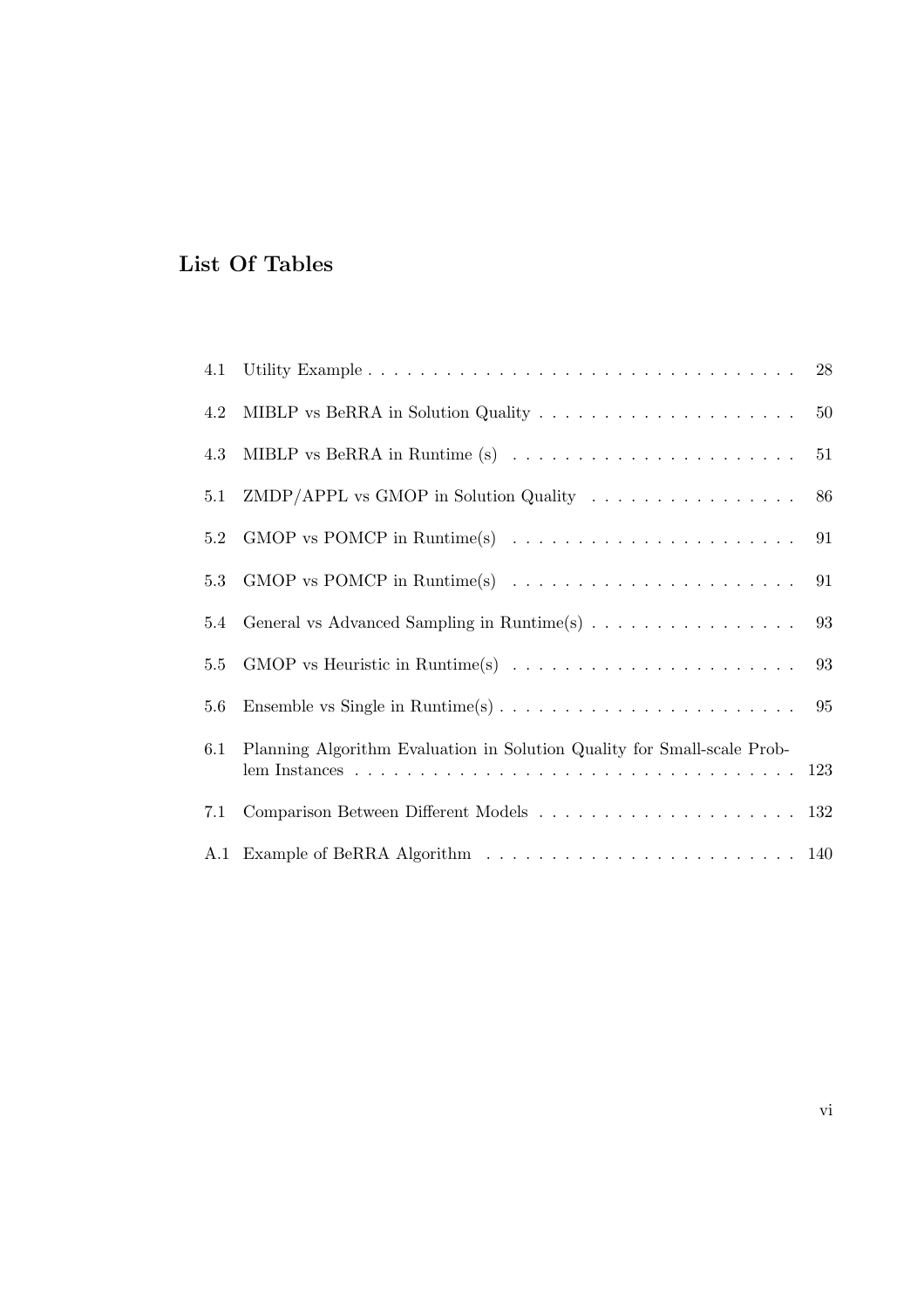# List Of Figures

| 4.1     |                                                                                                                                                                                | 48     |
|---------|--------------------------------------------------------------------------------------------------------------------------------------------------------------------------------|--------|
| 4.2     |                                                                                                                                                                                | $51\,$ |
| 4.3     |                                                                                                                                                                                | 53     |
| 4.4     |                                                                                                                                                                                | 53     |
| $4.5\,$ |                                                                                                                                                                                | 54     |
| 4.6     | Solution Quality of RSE for Risk-aware Attackers                                                                                                                               | $55\,$ |
| $5.1\,$ |                                                                                                                                                                                | 76     |
| $5.2\,$ |                                                                                                                                                                                | 89     |
| 5.3     |                                                                                                                                                                                | 89     |
| 5.4     |                                                                                                                                                                                | 90     |
| $5.5\,$ |                                                                                                                                                                                | 96     |
| 6.1     |                                                                                                                                                                                | 102    |
| 6.2     |                                                                                                                                                                                | 115    |
| $6.3\,$ | Planning Algorithm Evaluation in Solution Quality for Large-scale Prob-<br>lem Instances $\ldots \ldots \ldots \ldots \ldots \ldots \ldots \ldots \ldots \ldots \ldots \ldots$ | 124    |
| 6.4     |                                                                                                                                                                                | 125    |
| 6.5     | Runtime Analysis of Whittle Index Policy: $n_s = 2, n_o = 2 \dots \dots$                                                                                                       | 126    |
| 6.6     |                                                                                                                                                                                | 127    |
|         |                                                                                                                                                                                |        |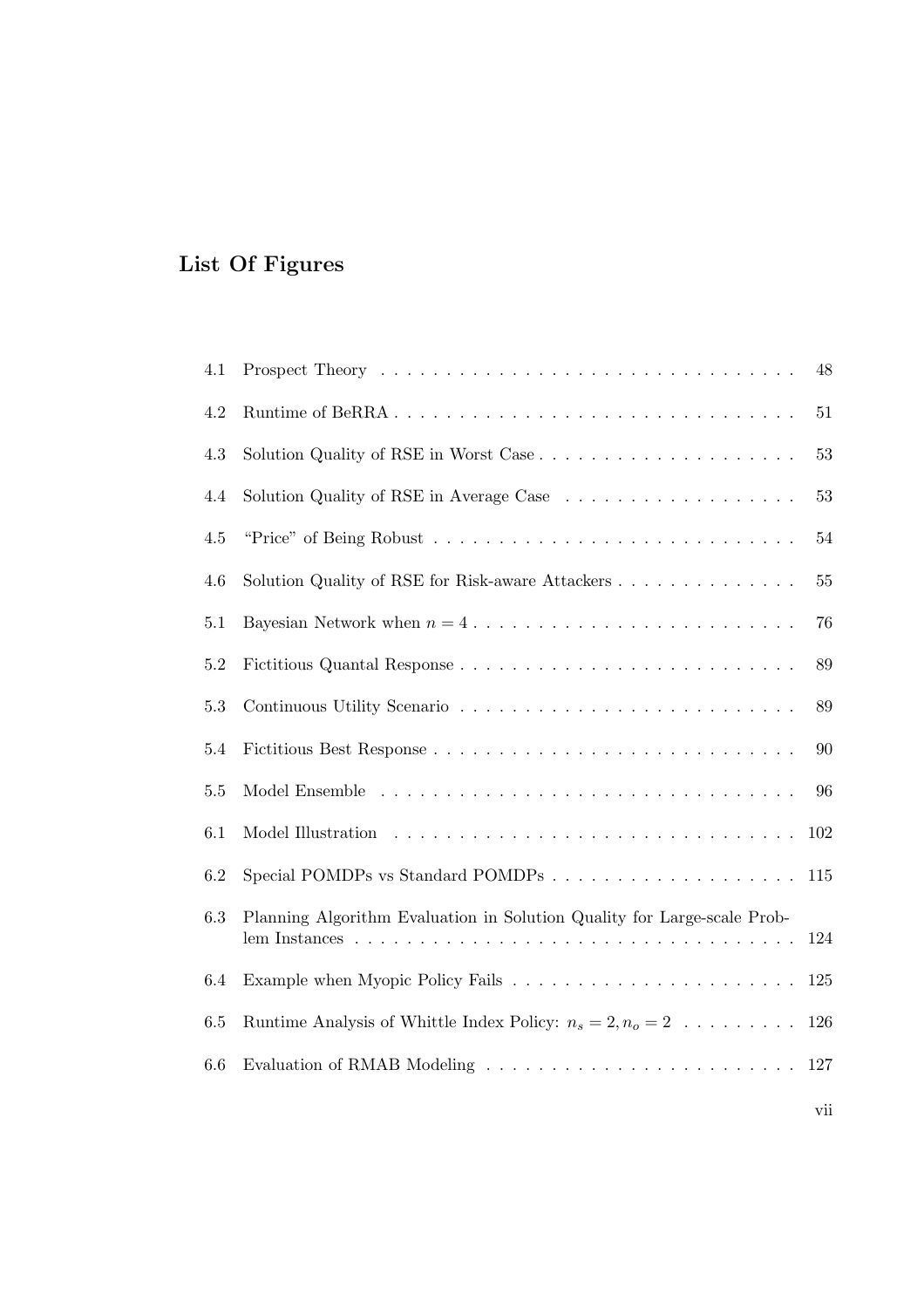|--|--|--|--|--|--|--|--|--|--|--|--|--|--|--|--|--|--|--|--|--|--|--|--|--|--|--|--|--|--|--|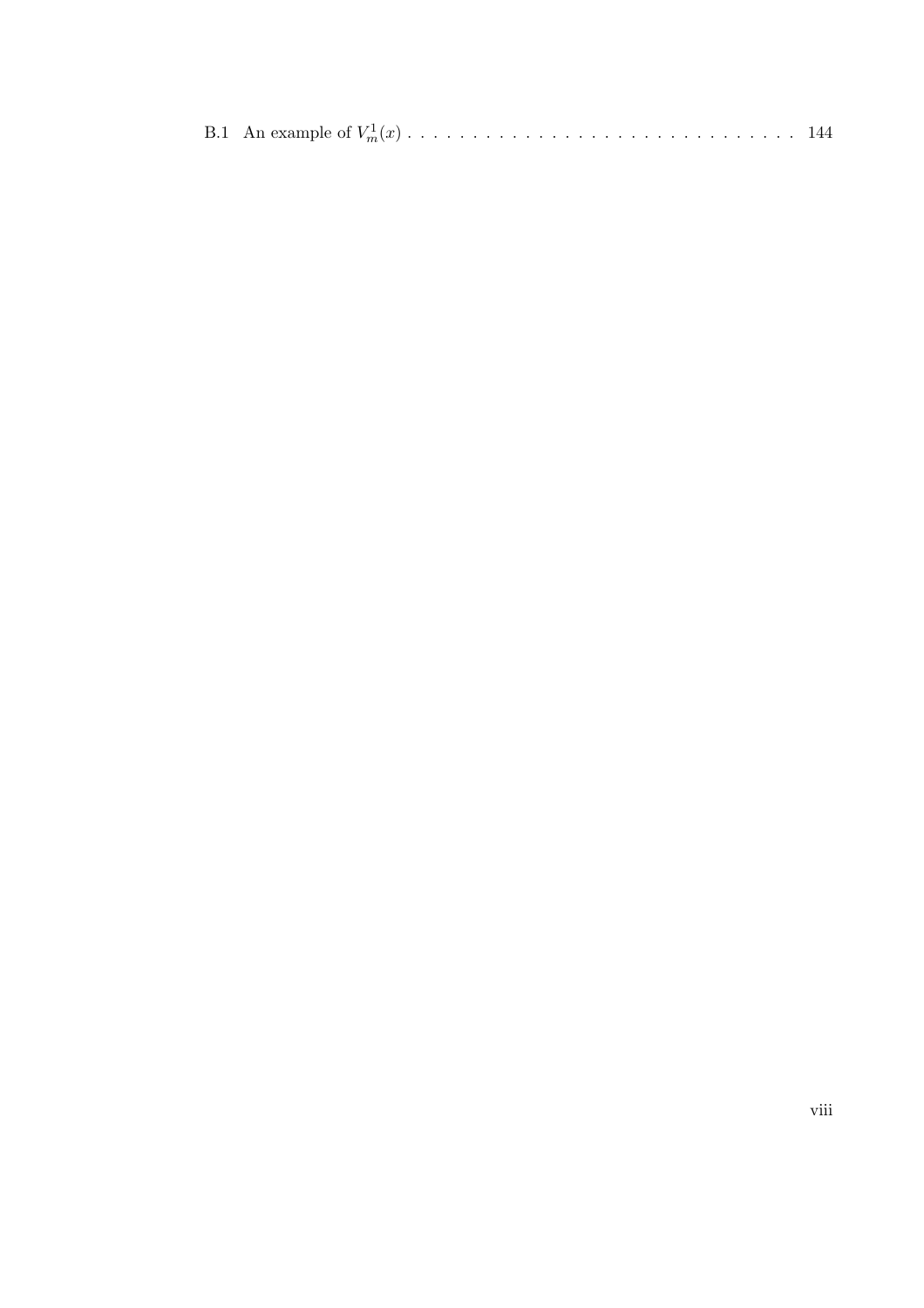## Abstract

Stackelberg security games (SSGs) are now established as a powerful tool in security domains. In order to compute the optimal strategy for the defender in SSG model, the defender needs to know the attacker's preferences over targets so that she can predict how the attacker would react under a certain defender strategy. Uncertainty over attacker preferences may cause the defender to suffer significant losses. Motivated by that, my thesis focuses on addressing uncertainty in attacker preferences using robust and learning approaches.

In security domains with one-shot attack, e.g., counter-terrorism domains, the defender is interested in robust approaches that can provide performance guarantee in the worst case. The first part of my thesis focuses on handling attacker's preference uncertainty with robust approaches in these domains. My work considers a new dimension of preference uncertainty that has not been taken into account in previous literatures: the risk preference uncertainty of the attacker, and propose an algorithm to efficiently compute defender's robust strategy against uncertain risk-aware attackers.

In security domains with repeated attacks, e.g., green security domain of protecting natural resources, the attacker "attacks" (illegally extracts natural resources) frequently, so it is possible for the defender to learn attacker's preference from their previous actions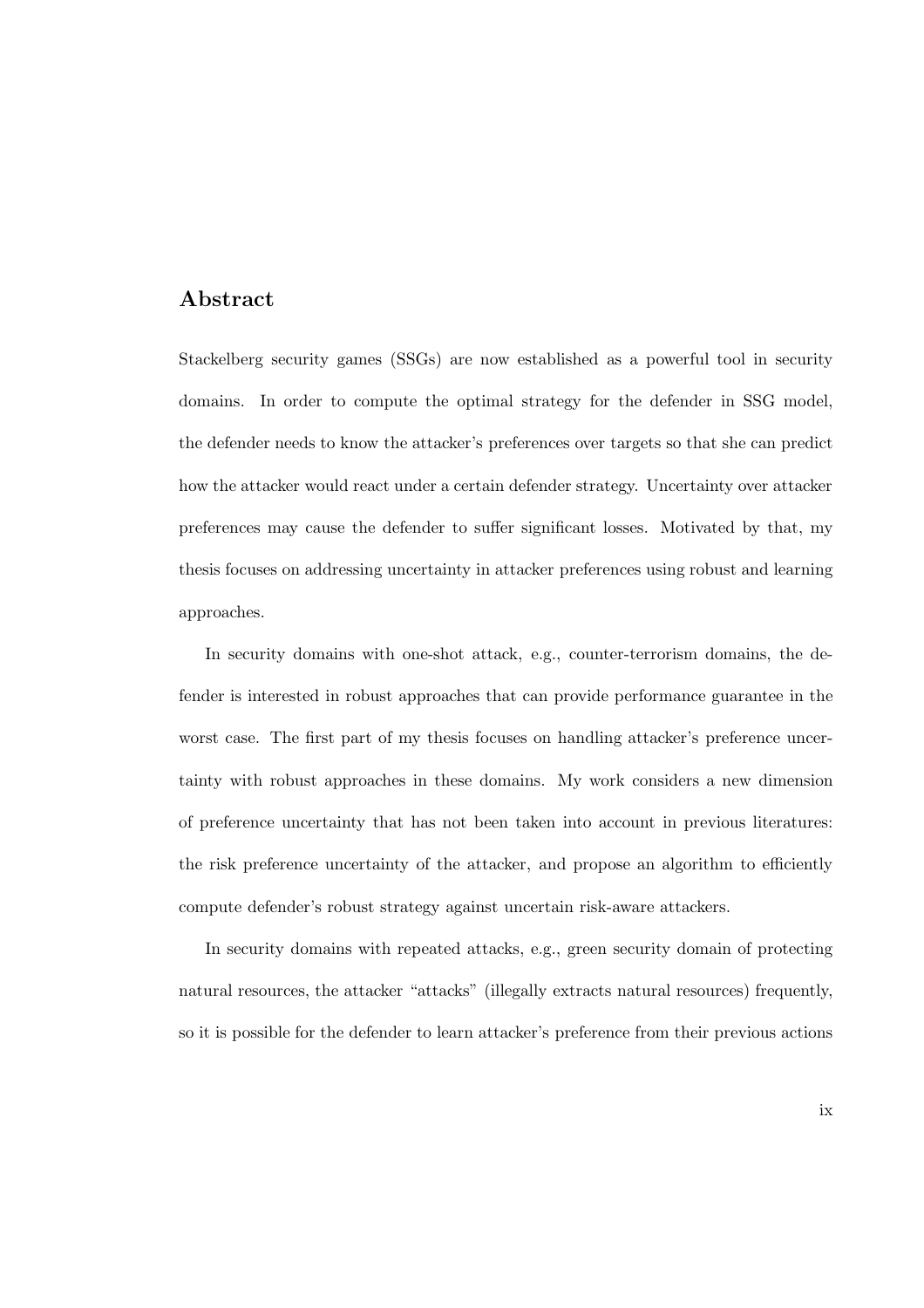and then to use this information to better plan her strategy. The second part of my thesis focuses on learning attacker's preferences in these domains. My thesis models the preferences from two different perspectives: (i) the preference is modeled as payoff and the defender learns the payoffs from attackers' previous actions; (ii) the preference is modeled as a markovian process and the defender learns the markovian process from attackers' previous actions.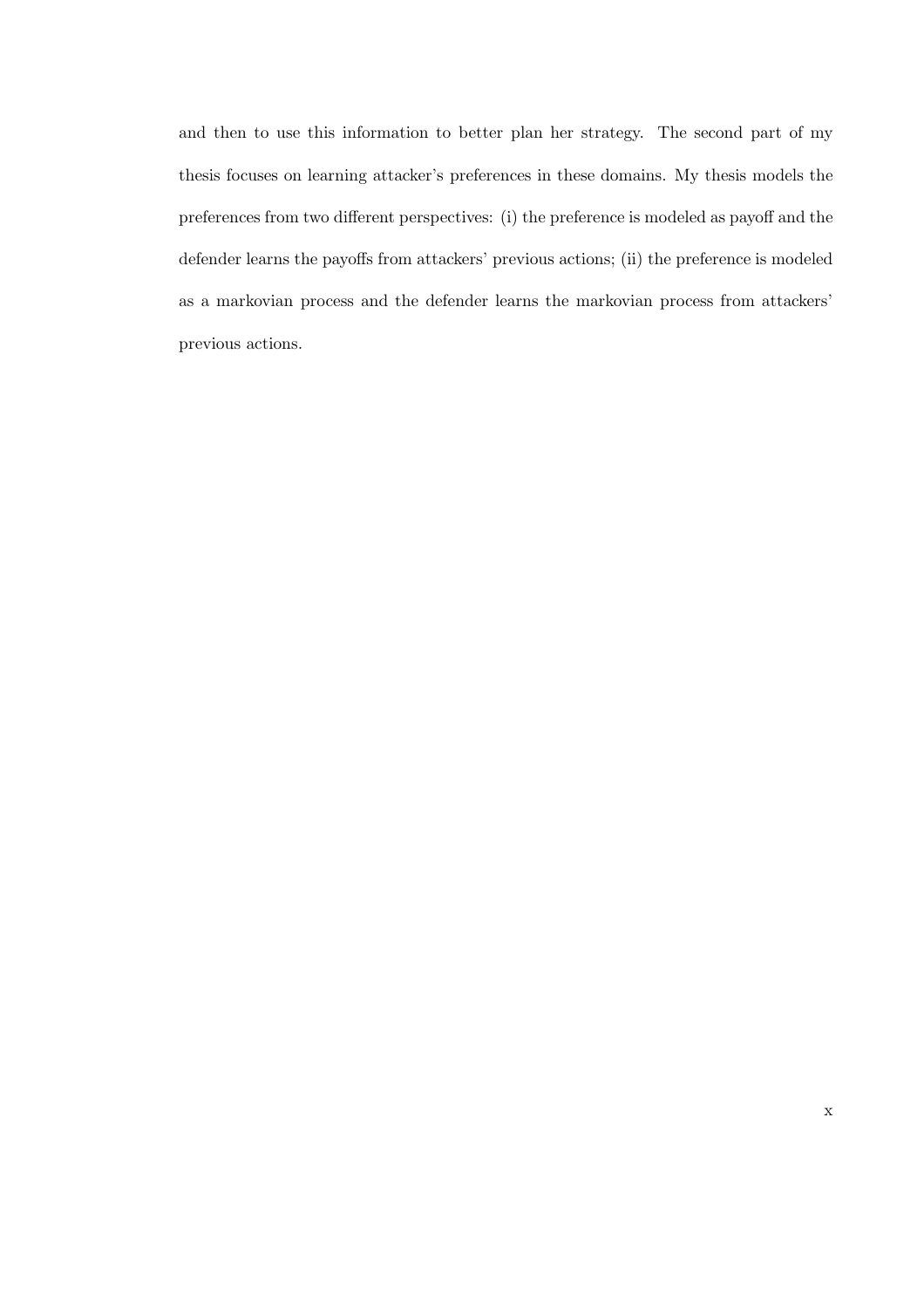## Chapter 1

## **INTRODUCTION**

Stackelberg security games (SSGs) are now established as a successful tool in the infrastructure security domain [20,42,62]. In this domain, the security forces (defender) deploy security resources to protect key infrastructures (targets) against potential terrorists (attackers). With limited resources available, it is usually impossible to protect all targets at all times. SSGs optimize the use of defender resources with the use of game-theoretic approaches. In SSG model, the defender acts first and commits to a mixed strategy while the attacker learns the mixed strategy after long-time surveillance and then chooses one target to attack [55].

The success of SSGs in the infrastructure security domains has inspired researchers' interest in applying game-theoretic models to other security domains with frequent interactions between defenders and attackers, e.g., wildlife protection [12, 58]. However, these two domains are different. In wildlife protection domain, attack (poaching) happens frequently so that it gives defenders (patrollers) the opportunity to learn attackers' (poachers') preferences from their previous actions and then to plan patrol strategies accordingly; while this learning opportunity does not arise in the counter-terrorism domain.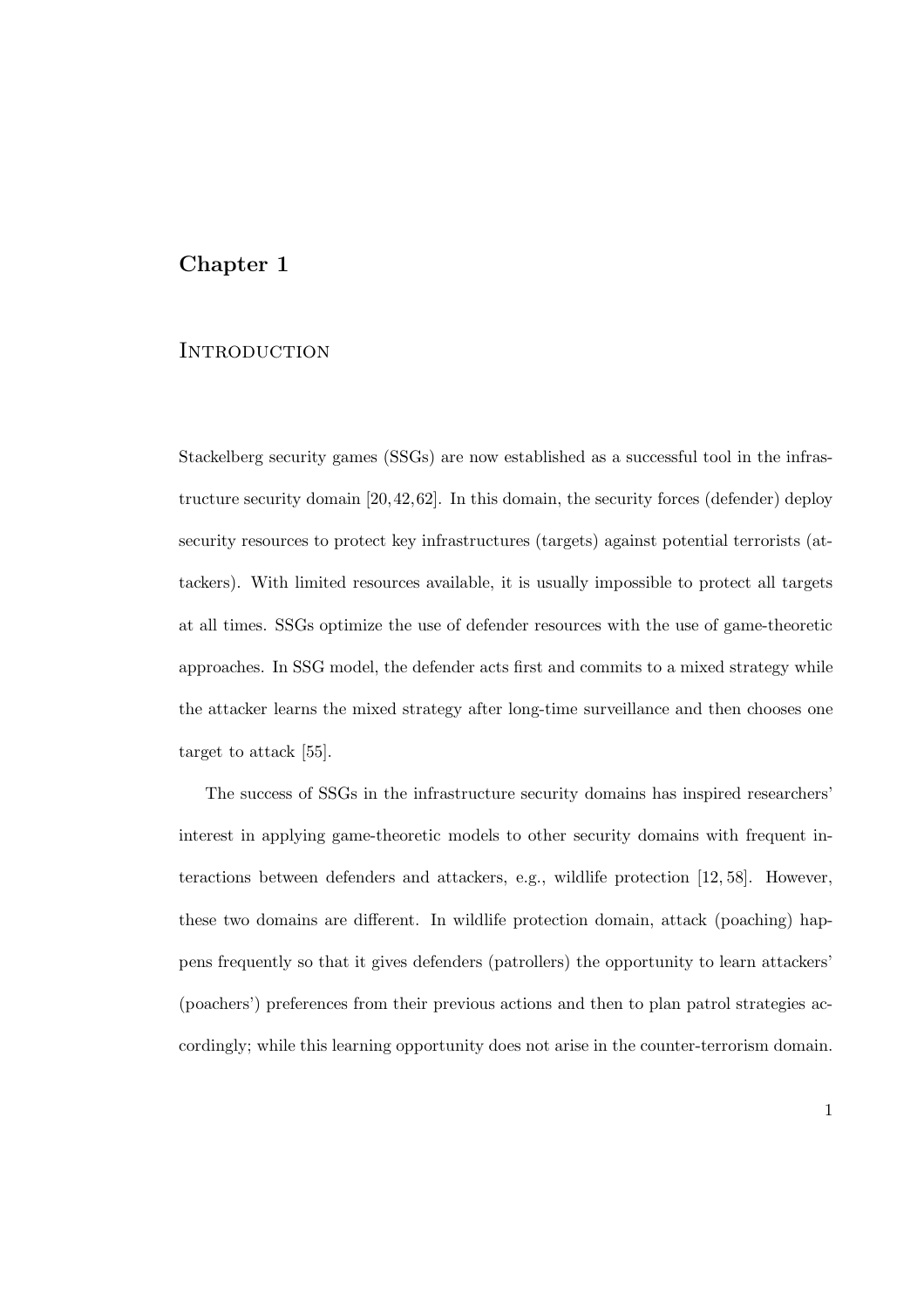## 1.1 Problem Addressed

The computation of the optimal strategy for the defender requires the defender to know how the attacker views the importance of every target since it involves predicting the attacker's action under a certain defender strategy. If the defender is unable to predict the attacker's action correctly, she may suffer significant losses. Motivated by that, my thesis focuses on addressing uncertainty in attacker preferences over targets using robust and learning approaches.

The defender's uncertainty about how the attacker views the importance of every target may come from two different perspectives: (i) the uncertainty over attacker's payoffs, i.e., the defender is uncertain about the true payoffs of different targets for the attacker; (ii) the uncertainty over attacker's risk attitude, i.e., the attacker may not be risk-neutral and the defender is uncertain about the attacker's risk attitude.

In security domains with one-shot attack, e.g., counter-terrorism domains, the attack happens rarely so there is no chance for the defender to learn attacker's preference from their previous actions. Thus, the defender is interested in robust approaches that can provide performance guarantee in the worst case. The payoff uncertainty in SSGs has been addressed in previous literature [19] while the risk attitude uncertainty has not been addressed yet. Therefore, the first part of my thesis focuses on handling attacker's risk attitude uncertainty in SSGs with robust approaches.

In security domains with repeated attacks, e.g., green security domain of protecting natural resources, the attacker "attacks" (illegally extracts natural resources) frequently, so it is possible for the defender to learn attacker's preference from their previous actions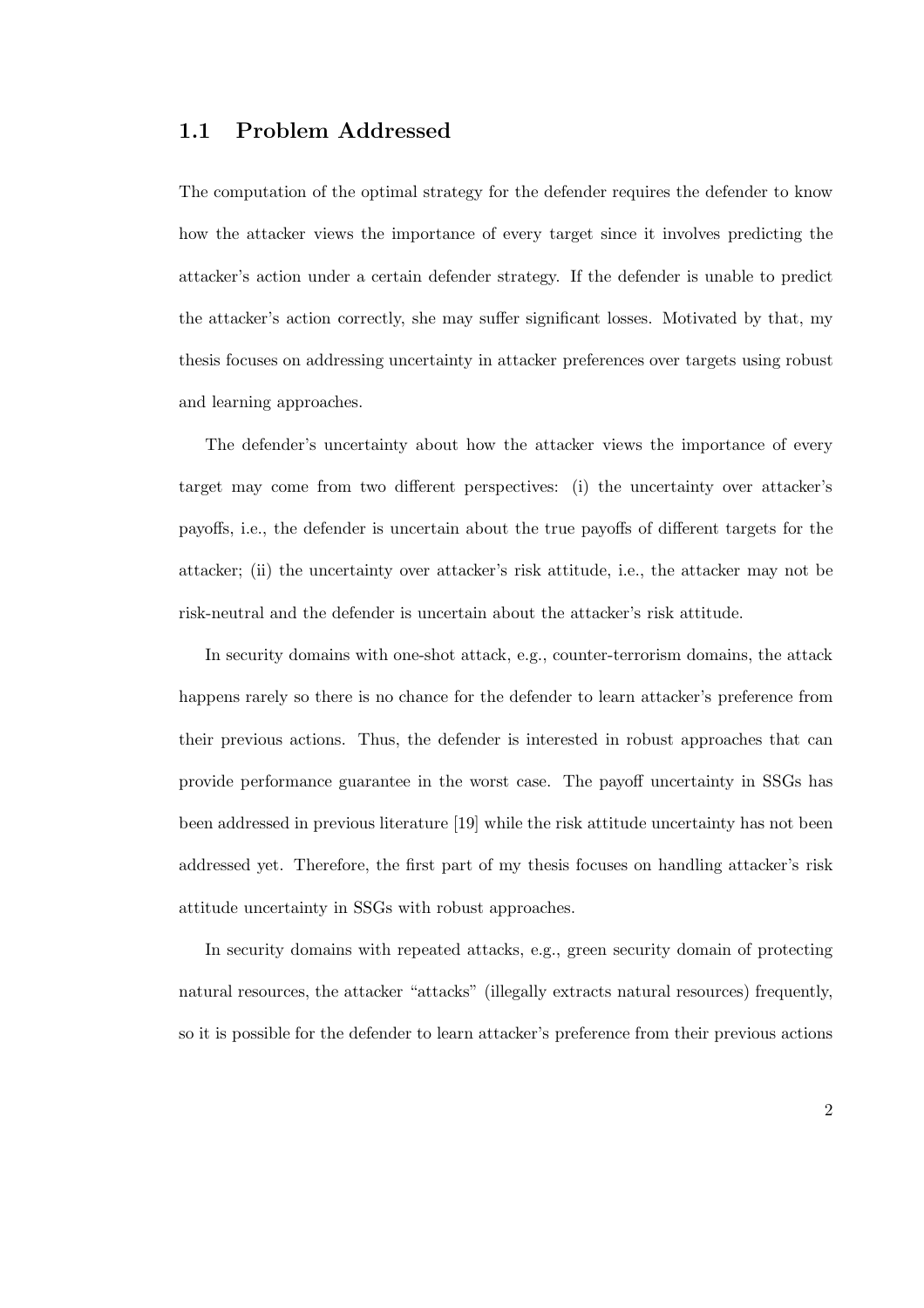and then to use this information to better plan her strategy. Therefore, the second part of my thesis focuses on learning attacker's preferences and then planning accordingly in these domains. In this way, the learned preference is the preference in the attacker's mind, which takes both the payoff and risk attitude into account. My thesis models the preferences from two different perspectives:

- 1. The preference is modeled as payoff and the defender learns the payoffs from attackers' previous actions and then plan accordingly. However, this work is based on two key assumptions: (i) the attacker follows some certain behavioral patterns that are known to the defender; (ii) both the defender and the attacker can observe their opponent's activities at all targets. However, these two assumptions may not hold in some domains.
- 2. To relax these two assumptions, I model the preference as a markovian process that transits according to defender's strategies. The defender learns the markovian process from attackers' previous actions and then plans accordingly. This model needs no prior information about the attacker's behavioral patterns and is able to handle the exploration-exploitation tradeoff in these domains, which is caused by the fact that the defender is only able to observe the attack activities happening at protected targets.

## 1.2 Contributions

My contributions include addressing uncertainty in attackers' preference using robust and learning approaches. My first contribution develops an algorithm to efficiently compute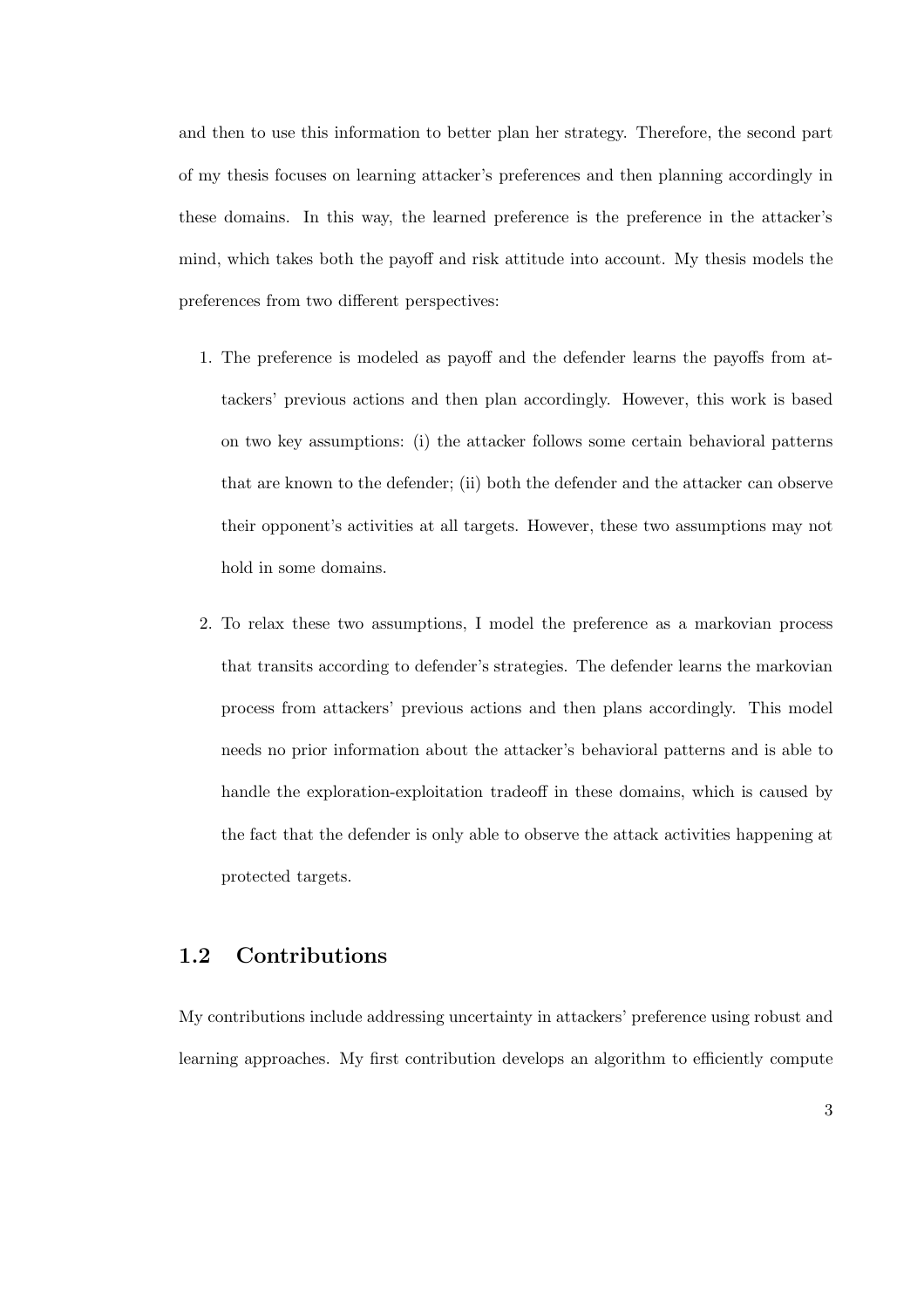the robust strategy against risk-aware attackers in SSGs. My second contribution models the preference as payoffs and focuses on learning the payoffs and then planning accordingly in green security domains. My third contribution models the preference as markovian process that transits according to defender's strategies to handle the exploration-exploitation tradeoff in these domains.

#### 1.2.1 Robust Strategy against Risk-aware Attackers in SSGs

The first part of my thesis [51] focuses on handling the uncertainty of attacker's risk preferences in security games. Previous work on game theory for SSGs emphasizes a risk neutral attacker that is trying to maximize his expected reward. However, extensive studies show that the attackers are in fact risk-aware, e.g., terrorist groups in counterterrorism domains [44, 46, 48] are shown to be risk-averse. If the defender fails to take attacker's risk preference into consideration when designing strategies, she may suffer significant losses. Furthermore, risk awareness encompasses a wide range of behavior so to say that attackers are risk-aware is not enough for the defender. In other words, the defender has uncertainty over the attacker's degree of risk awareness. To address this issue, the first part of my thesis computes a robust defender strategy that optimizes the worst case against risk-aware attackers with uncertainty in the degree of risk awareness [1], i.e., it provides a solution quality guarantee for the defender no matter how risk-aware the attacker is.

To develop the robust strategy, I firstly build a robust SSG framework against an attacker with uncertainty in level of risk awareness. Second, building on previous work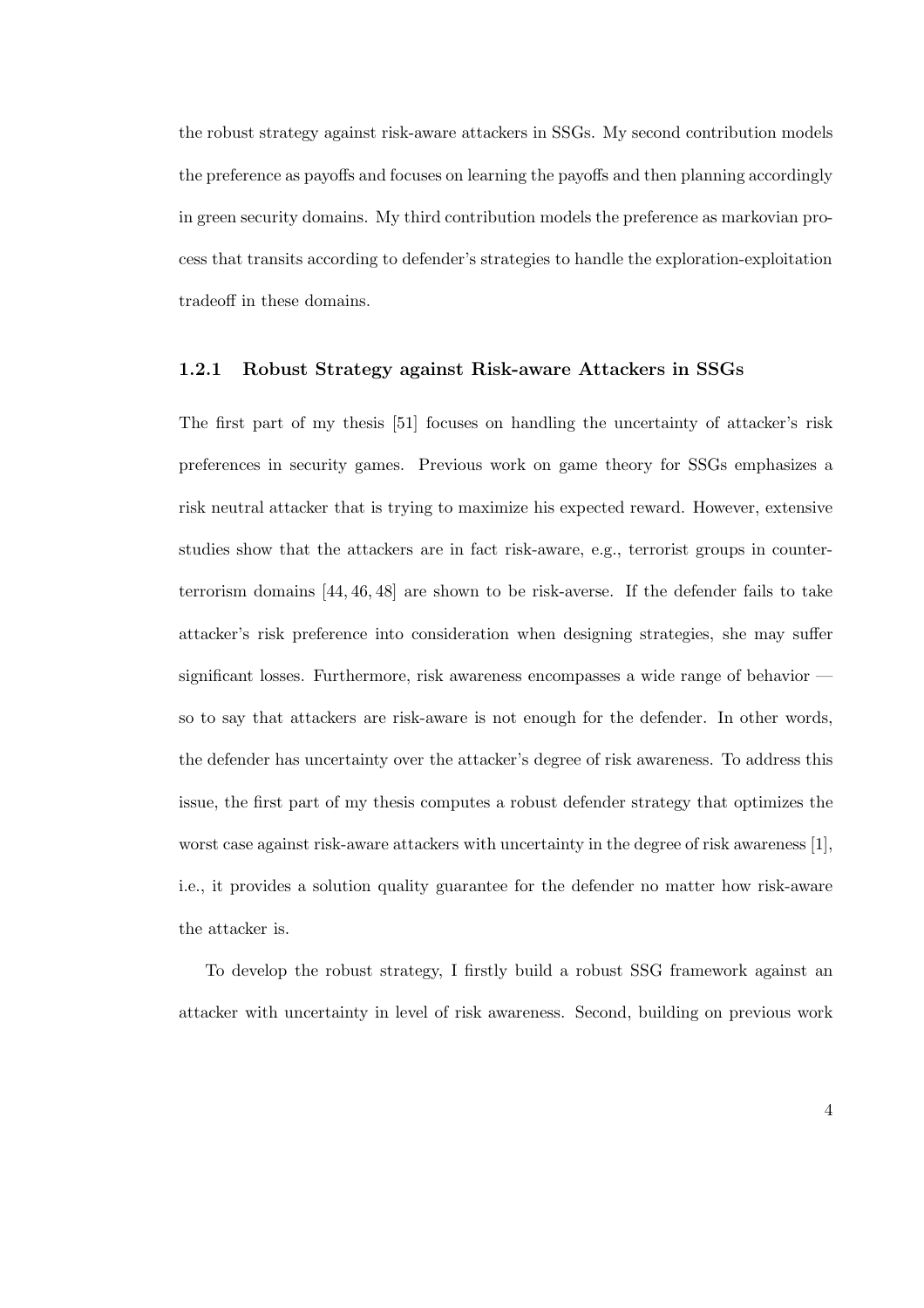on SSGs in mixed-integer programs, I propose a novel mixed-integer bilinear programming problem (MIBLP), and find that it only finds locally optimal solutions. While the MIBLP formulation is also unable to scale up, it provides key intuition for my new algorithm. This new algorithm, BeRRA (Binary search based Robust algorithm against Risk-Aware attackers) is my third contribution, and it finds globally  $\epsilon$ -optimal solutions by solving  $\mathcal{O}(n \log(\frac{1}{\epsilon}) \log(\frac{1}{\delta}))$  linear feasibility problems. The key idea of the BeRRA algorithm is to reduce the problem from maximizing the reward with a given number of resources to minimizing the number of resources needed to achieve a given reward. This transformation allows BeRRA to scale up via the removal of the bilinear terms and integer variables as well as the utilization of key theoretical properties that prove correspondence of its potential "attack sets" [20] with that of the maximin strategy. Finally, I also show that the defender does not need to consider attacker's risk attitude in zero-sum games. The experimental results show the solution quality and runtime advantages of my robust model and BeRRA algorithm.

#### 1.2.2 Learning Attacker's Preference — Payoff Modeling

The second part of my thesis [50] focuses on learning the attacker's payoffs in green security domains where there are frequent interactions between the defender and the attacker. In green security domains, the "defenders" (law enforcement agencies) try to protect these natural resources and "attackers" (criminals) seek to exploit them. In infrastructure security games, the attacker conducts extensive surveillance on the defender and executes a one-shot attack, while in green security domains, the attacker also observes the defender's strategy but carries out frequent illegal extractions. Therefore, there are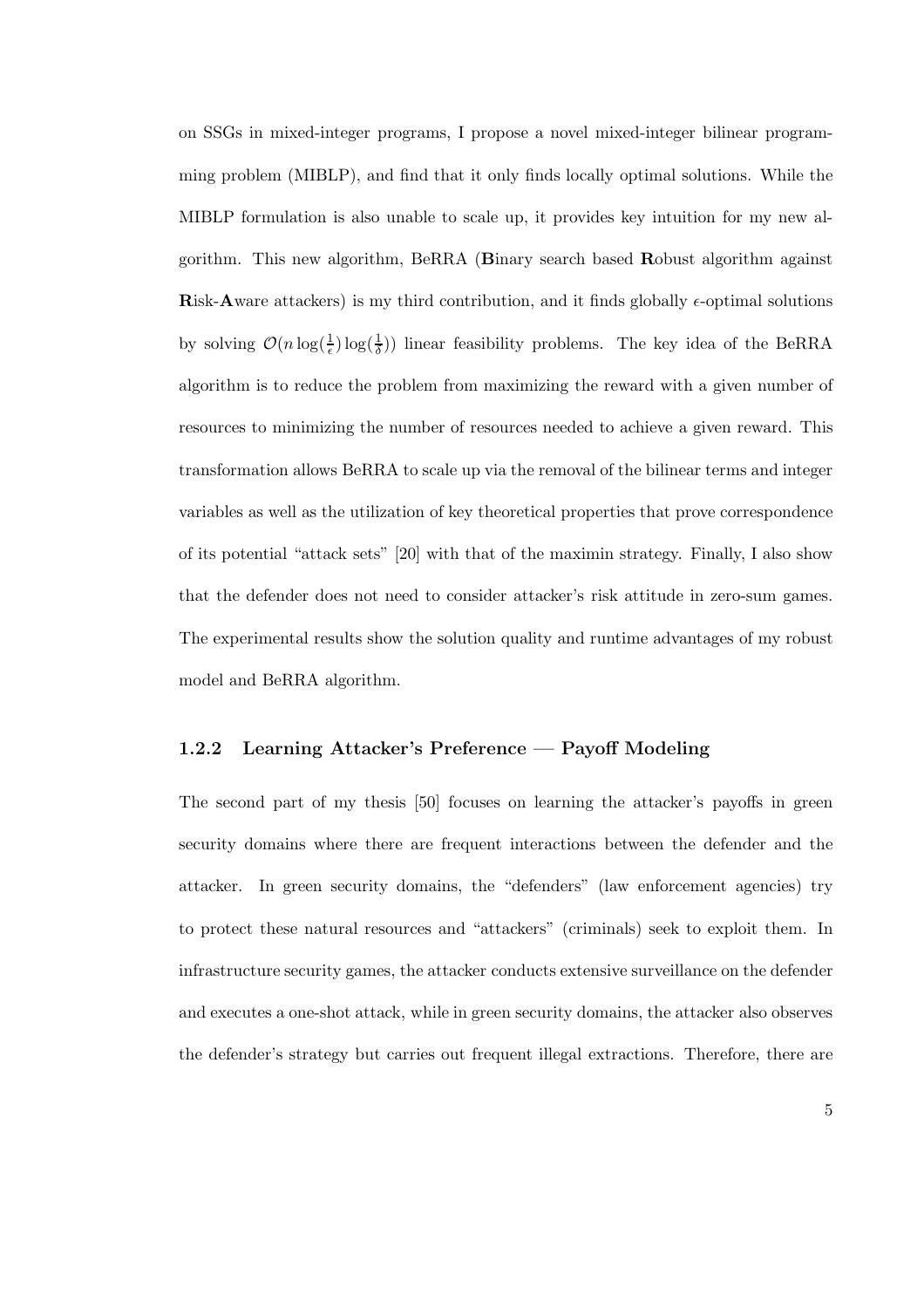frequent interactions between the defender and the attacker, which gives the defender the opportunity to learn the attacker's payoffs by observing the attacker's actions. Motivated by this, the second part of my thesis develops the model and algorithm for the defender to learn target values from attacker's actions and then uses this information to better plan her strategy.

In this work, I model these interactions between the defender and the attacker as a repeated game. I then adopt a fixed model for the attacker's behavior and recast this repeated game as a partially observable Markov decision process (POMDP). However, my POMDP formulation has an exponential number of states, making current POMDP solvers like ZMDP [54] and APPL [25] infeasible in terms of computational cost. Silver and Veness [53] have proposed the POMCP algorithm which achieves a high level of performance in large POMDPs. It uses particle filtering to maintain an approximation of the belief state of the agent, and then uses Monte Carlo Tree Search (MCTS) for online planning. However, the particle filter is only an approximation of the belief state. By appealing to the special properties of my POMDP, I propose the GMOP algorithm (Gibbs sampling based MCTS Online Planning) which draws samples directly from the exact belief state using Gibbs sampling and then runs MCTS for online planning. My algorithm provides higher solution quality than the POMCP algorithm. Additionally, for a specific subclass of my game with an attacker who plays a best response against the defender's empirical distribution, and a uniform penalty of being seized across all targets, I provide an advanced sampling technique to speed up the GMOP algorithm along with a heuristic that trades off solution quality for lower computational cost. Moreover, I explore the case of continuous utilities where my original POMDP formulation becomes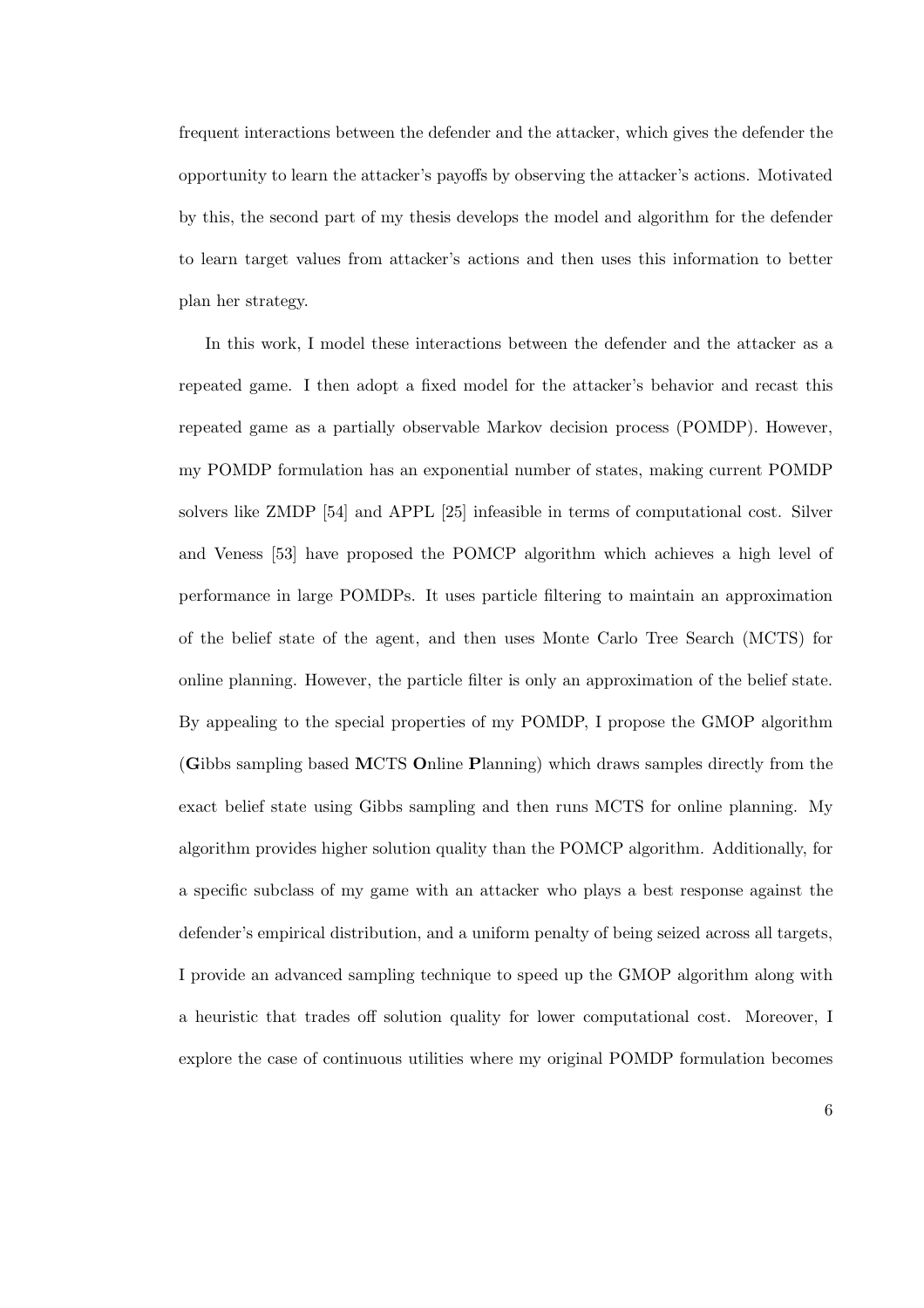a continuous-state POMDP, which is generally difficult to solve. However, the special properties in the specific subclass of game mentioned above make possible the extension of the GMOP algorithm to continuous utilities. Finally, I explore the more realistic scenario where the defender is not only uncertain about the distribution of resources, but also uncertain about the attacker's behavioral model. I address this challenge by extending my POMDP formulation and the GMOP algorithm.

#### 1.2.3 Learning Attacker's Preference — Markovian Modeling

My second contribution [50] assumes that defenders have knowledge of all poaching activities throughout the wildlife protected area. Unfortunately, given vast geographic areas for wildlife protection, defenders do not have knowledge of poaching activities in areas they do not protect. Thus, defenders are faced with the exploration-exploitation tradeoff — whether to protect the targets that are already known to have a lot of poaching activities or to explore the targets that haven't been protected for a long time. My third contribution [52] aims to solve this exploration-exploitation tradeoff.

The exploration-exploitation tradeoff here is different from that in the non-Bayesian stochastic multi-armed bandit problem [4]. In stochastic multi-armed bandit problems, the rewards of every arm are random variables with a stationary unknown distribution. However, in this problem, patrol affects attack activities — more patrol is likely to decrease attack activities and less patrol is likely to increase attack activities. Thus, the random variable distribution is changing depending on player's choice — more selection (patrol) leads to lower reward (less attack activities) and less selection (patrol) leads to higher reward (more attack activities). On the other hand, adversarial multi-armed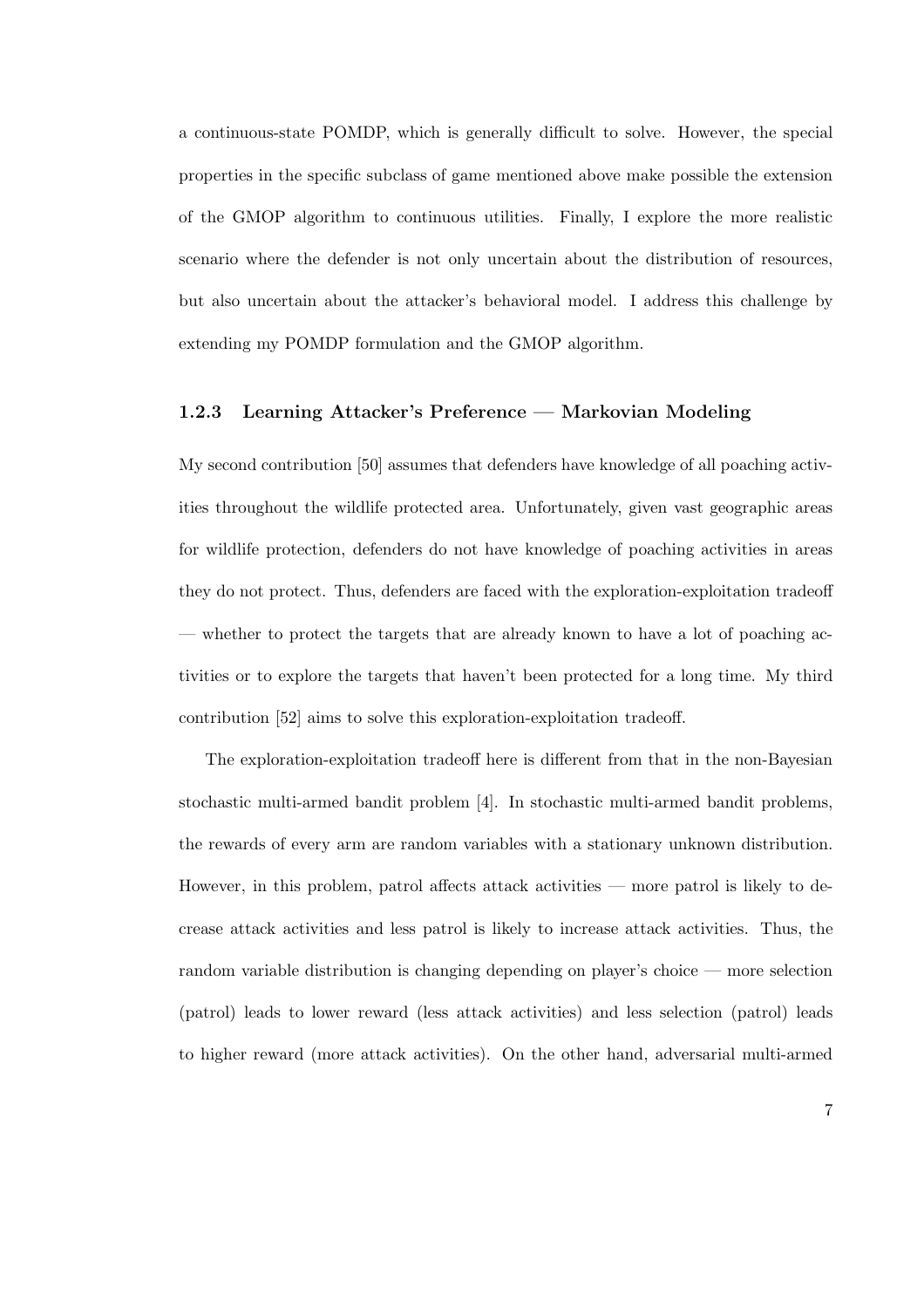bandit problem [5] is also not an appropriate model for this domain. In adversarial multiarmed bandit problems, the reward can arbitrarily change while the attack activities in this problem are unlikely to change rapidly in a short period. This makes the adversarial multi-armed bandit model inappropriate for this domain.

In reality, how patrol affects attack activities would be reasonably assumed to follow a consistent pattern that can be learned from historical data (defenders' historical observations). I model this pattern as a Markov process and provide the following contributions in this work. First, I formulate the problem into a restless multi-armed bandit (RMAB) model to handle the limited observability challenge — defenders do not have observations for arms they do not activate (targets they do not protect). Second, I propose an EM based learning algorithm to learn the RMAB model from defenders' historical observations. Third, I use the solution concept of Whittle index policy to solve the RMAB model to plan for defenders' patrol strategies. However, indexability is required for the existence of Whittle index, so I provide two sufficient conditions for indexability and an algorithm to numerically evaluate indexability. Fourth, I propose a binary search based algorithm to find the Whittle index policy efficiently.

## 1.3 Overview of Thesis

This thesis is organized in the following manner. Chapter 2 discusses the necessary background materials for the research presented in this thesis. Chapter 3 provides an overview of the relevant research. Chapter 4 discusses the algorithm to compute the robust strategy against risk-aware attackers. Chapter 5 presents the model to learn attackers' payoffs of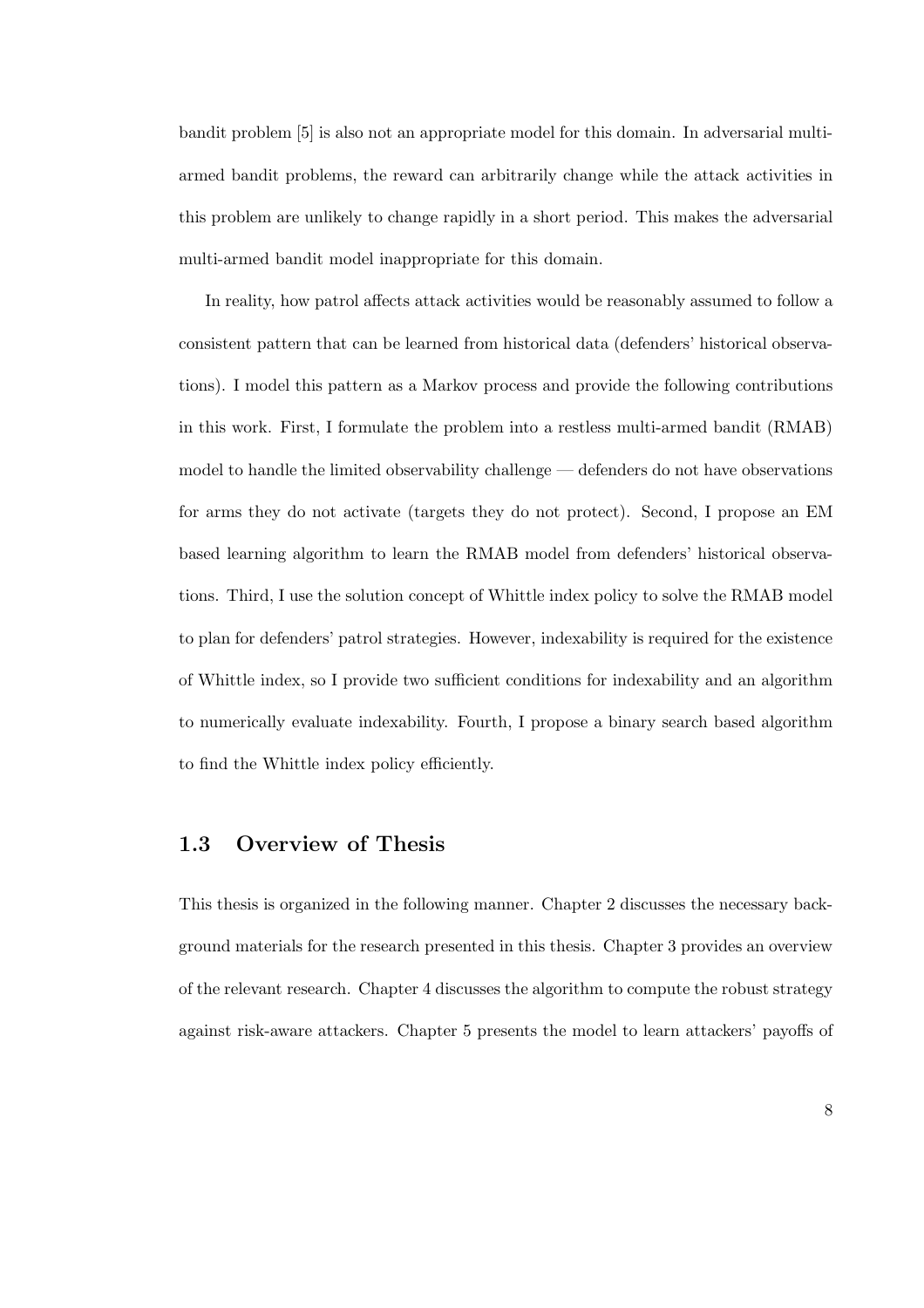different targets and then use this information to better plan defenders' patrol strategies. Chapter 6 demonstrates the model where attacker's preference is modeled as Markovian process. Chapter 7 concludes this thesis and presents ideas for future work.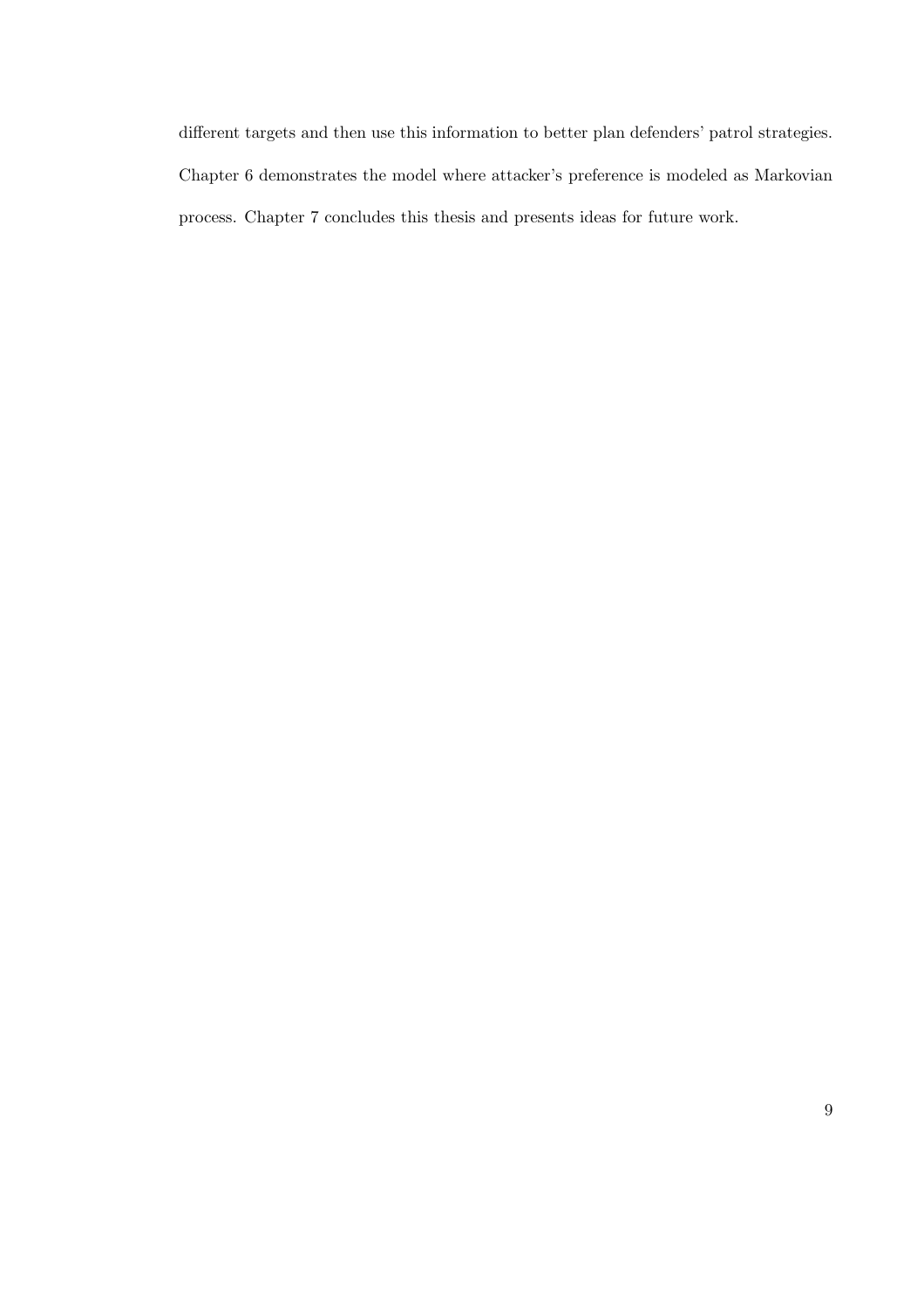### Chapter 2

#### **BACKGROUND**

## 2.1 Stackelberg Security Games

An SSG [20,42,62] is a two-player game between a defender and an attacker. We consider the problem with n targets where  $\mathbb{T} = \{1, 2, ..., n\}$  is the set of targets. The defender has a total number of m resources to allocate among these n targets to protect them from attack. The defender commits to a mixed strategy **c** to protect these targets, where  $c_i \in [0, 1]$  is the probability that target i is protected. We have the resource constraint  $\sum_{i\in\mathbb{I}} c_i \leq m$ . The attacker observes the defender's strategy **c** and then chooses one target to attack. If the attacker attacks a protected target  $i$ , this attack is unsuccessful and the attacker receives utility  $U_a^c(i)$  while the defender receives utility  $U_d^c(i)$ . If the attacker attacks an unprotected target *i*, this attack is successful and the attacker receives utility  $U_a^u(i)$  while the defender receives utility  $U_d^u(i)$ . Necessarily,  $U_d^u(i) < U_d^c(i)$  and  $U_a^c(i) < U_a^u(i)$ ,  $\forall i \in \mathbb{T}$ . If  $U_d^u(i) + U_a^u(i) = 0$  and  $U_d^c(i) + U_a^c(i) = 0, \forall i \in \mathbb{T}$ , this SSG is a zero-sum game.

We define  $U_a(i, \mathbf{c}) \triangleq c_i U_a^c(i) + (1 - c_i)U_a^u(i)$  to be the expected utility for the attacker when the defender's strategy is  $c$  and the attacker chooses to attack target  $i$ ; similarly,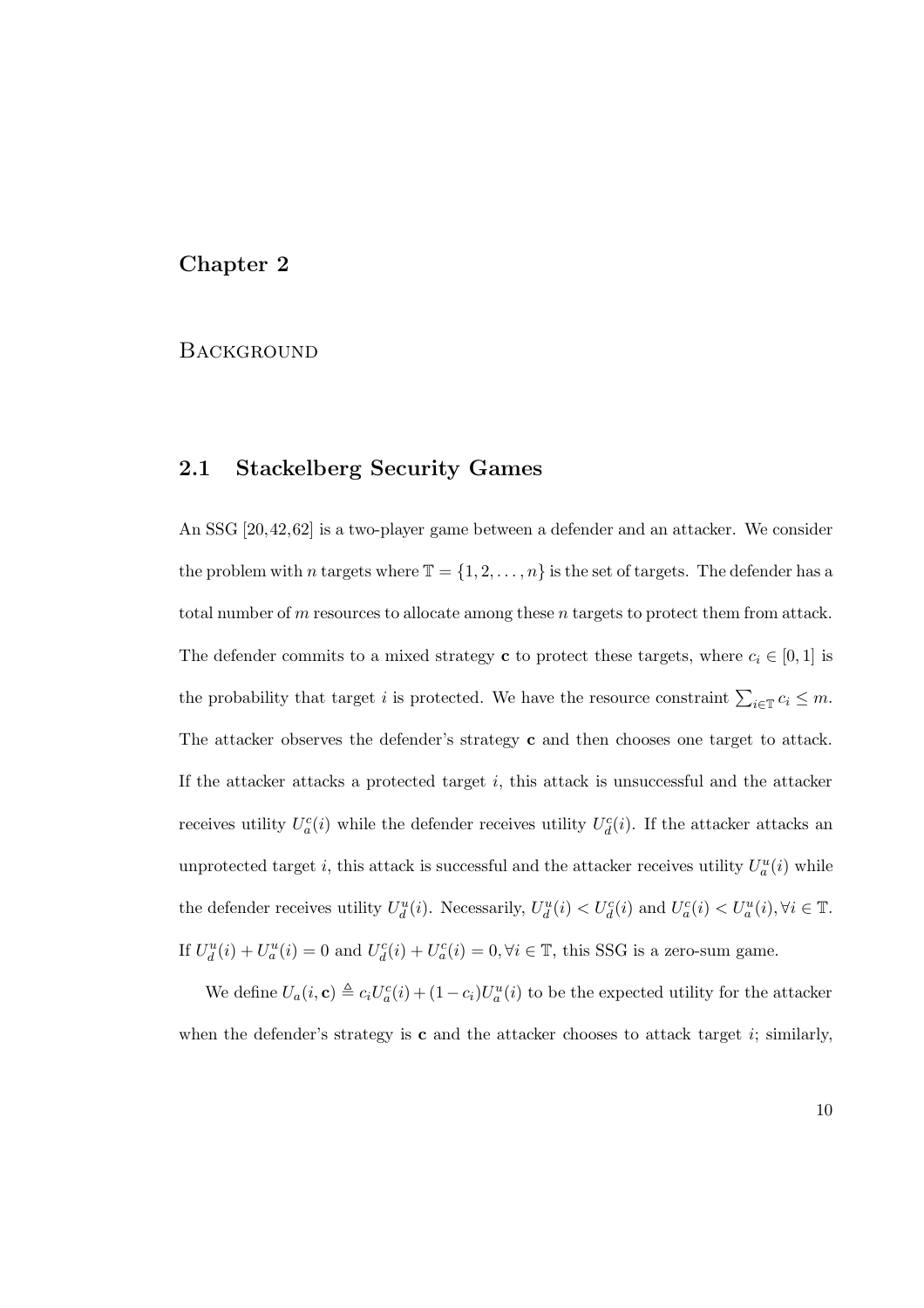$U_d(i, c) \triangleq c_i U_d^c(i) + (1 - c_i) U_d^u(i)$  is the expected utility for the defender. Given the defender strategy c, the attacker would attack the target that maximizes his expected utility. When there are ties, the attacker is assumed to break ties in favor of the defender. Thus, a mixed integer linear program (MILP) can be formulated to compute the defender's optimal strategy, as is shown in Problem (2.1). Here,  ${q_i}_{i \in \mathbb{T}}$  are auxiliary variables to represent if target  $i$  is chosen by the attacker, and  $M$  is a constant orders of magnitude larger than all target utilities. The solution  $c$  is called the Strong Stackelberg Equilibrium  $(SSE)$  strategy  $[11, 24, 55]$  of the game.

$$
\begin{aligned}\n\max_{\mathbf{c}, \{q_i\}_{i \in \mathbb{T}}, v, d} & v \\
\text{s.t.} & 0 \le c_i \le 1, \forall i \in \mathbb{T} \\
& q_i \in \{0, 1\}, \forall i \in \mathbb{T} \\
& v \le U_d(i, \mathbf{c}) + (1 - q_i)M, \forall i \in \mathbb{T} \\
& 0 \le d - U_a(i, \mathbf{c}) \le (1 - q_i)M, \forall i \in \mathbb{T}\n\end{aligned}
$$
\n
$$
(2.1)
$$

## 2.2 POMDP

POMDP is a generalization of a Markov decision process (MDP) by assuming that the agent cannot directly observe the underlying state. Instead, the agent observes "observation", which reveals the underlying states via a probability distribution. Therefore, the agent maintains a probability distribution over the set of possible states based on its observations, and also plans its actions according to this distribution.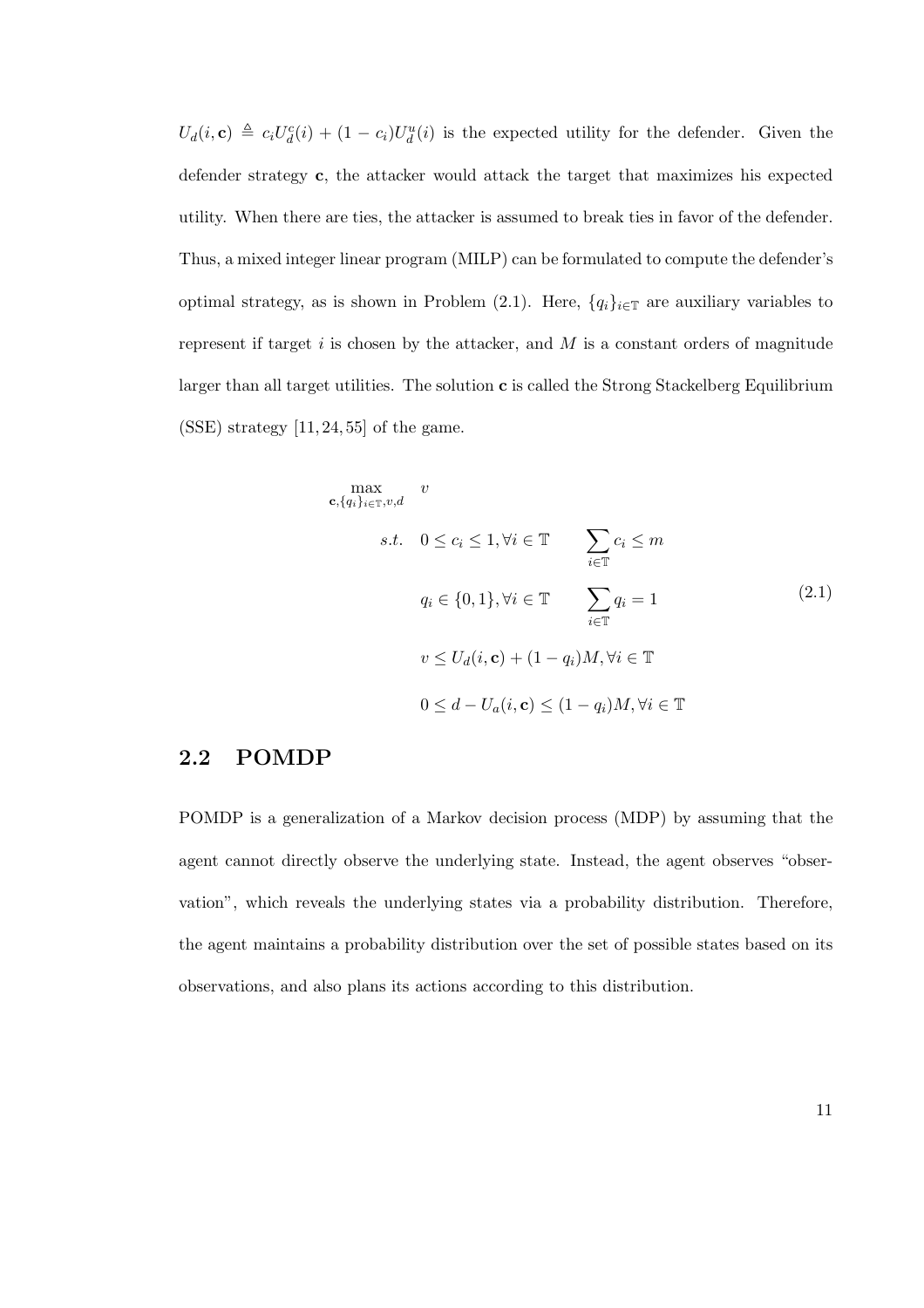The POMDP framework can be used to model sequential decision processes in uncertain environments. At the beginning of each round, the agent has a probability distribution of the state it is current in, it then executes the optimal action under this distribution and gets the corresponding observation, it finally uses the observation to update the belief of its new state.

Formally, a POMDP is a 7-tuple  $(S, A, T, R, \Omega, O, \gamma)$ , where

- $S$  is a set of states
- $\bullet$  A is a set of actions
- $\bullet$  T is a set of conditional transition probabilities between states
- $R: S \times A \rightarrow R$  is the reward function
- $\Omega$  is a set of observations
- $\bullet$  *O* is a set of conditional observation probabilities
- $\gamma \in [0, 1]$  is the discount factor

For standard POMDP formulation, the belief update is:

$$
b'(s') = \frac{P(o|s',a) \sum_{s \in \mathbf{S}} b(s) P(s'|s,a)}{P(o|b,a)}
$$
(2.2)

where

$$
P(o|b, a) = \sum_{s' \in \mathbf{S}} P(o|s', a) \sum_{s \in \mathbf{S}} b(s) P(s'|s, a)
$$

12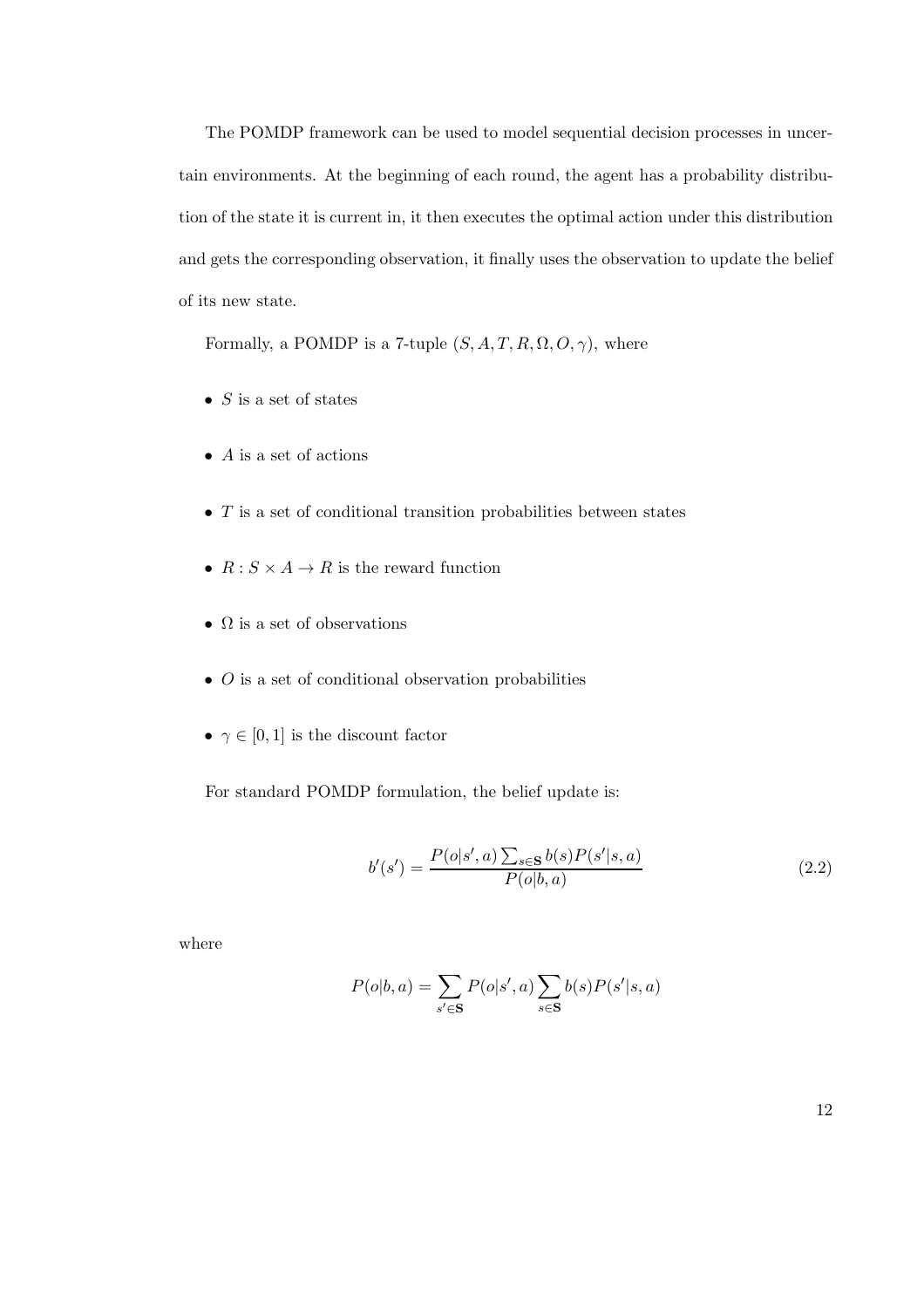POMDP can be solved by value iteration algorithm, while I will briefly present below: The value function is

$$
V'(b) = \max_{a \in \mathbf{A}} \left( \sum_{s \in \mathbf{S}} b(s)R(s, a) + \beta \sum_{o \in \mathbf{O}} P(o|b, a)V(b_a^o) \right)
$$

It can be broken up to simpler combinations of other value functions:

$$
V'(b) = \max_{a \in \mathbf{A}} V_a(b)
$$
  
\n
$$
V_a(b) = \sum_{o \in \mathbf{O}} V_a^o(b)
$$
  
\n
$$
V_a^o(b) = \frac{\sum_{s \in \mathbf{S}} b(s)R(s, a)}{|\mathbf{O}|} + \beta P(o|b, a)V(b_a^o)
$$

All the value functions can be represented as  $V(b) = \max_{\alpha \in \mathbf{D}} b \cdot \alpha$  since the update process maintains this property, so we only need to update the set  $D$  when updating the value function. The set  $D$  is updated according to the following process:

$$
D' = \text{pure}\left(\bigcup_{a \in \mathbf{A}} D_a\right)
$$

$$
D_a = \text{pure}\left(\bigoplus_{o \in \mathbf{O}} D_a^o\right)
$$

$$
D_a^o = \text{pure}\left(\{\tau(\alpha, a, o) | \alpha \in D\}\right)
$$

where  $\tau(\alpha, a, o)$  is the |D|-vector given by

$$
\tau(\alpha, a, o)(s) = (1/|\mathbf{O}|)R(s, a) + \beta \sum_{s' \in \mathbf{S}} \alpha(s')P(o|s', a)P(s'|s, a)
$$

13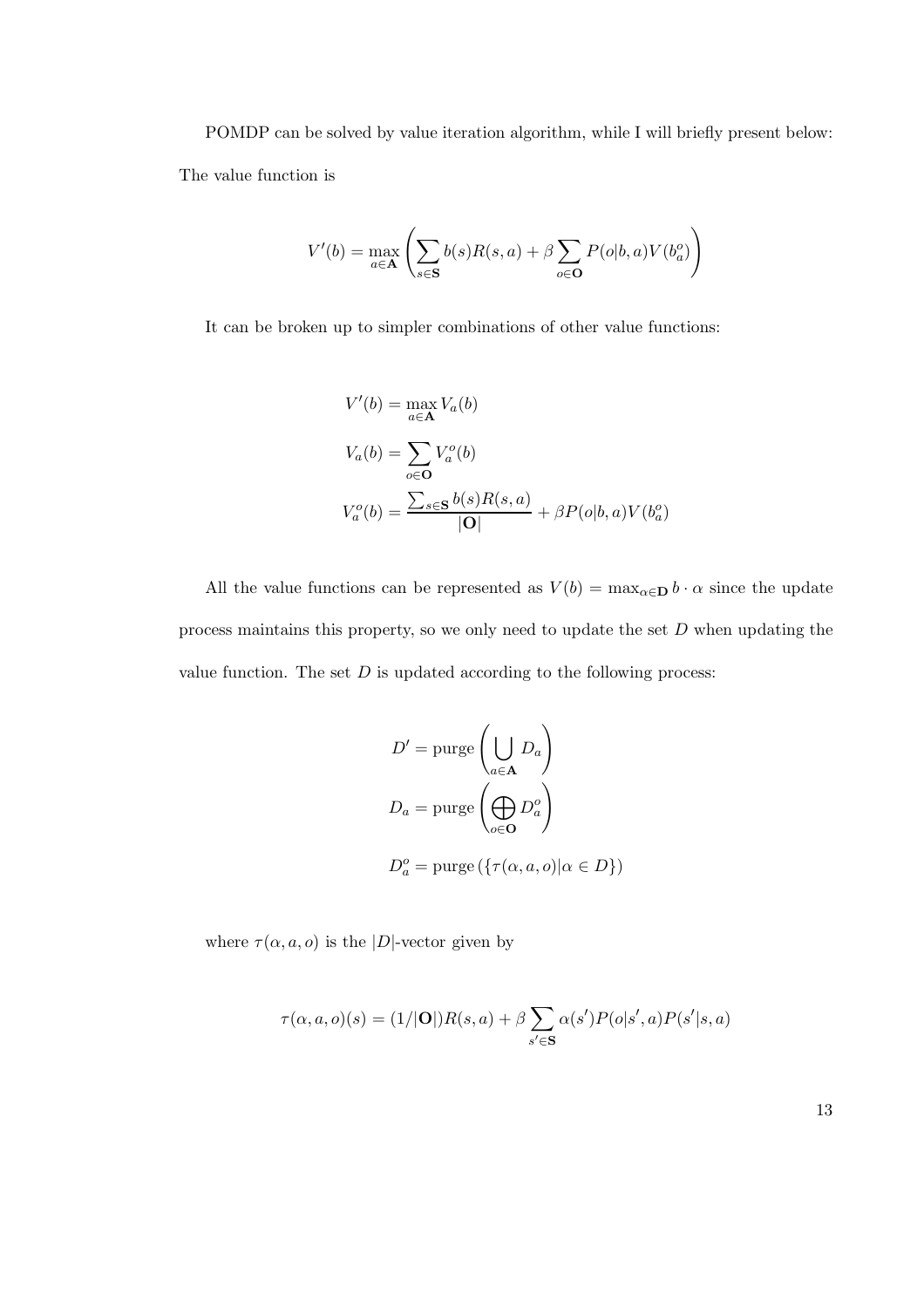and  $pure(\cdot)$  takes a set of vectors and reduces it to its unique minimum form (remove redundant vectors that are dominated by other vectors in the set).  $\bigoplus$  represents the cross sum of two sets of vectors:  $A \bigoplus B = {\alpha + \beta | \alpha \in A, \beta \in B}.$ 

The update of  $D'$  and  $D_a$  is intuitive, so I briefly explain the update of  $D_a^o$  here:

$$
P(o|b, a)V(b_a^o) = P(o|b, a) \max_{\alpha \in D} \sum_{s' \in \mathbf{S}} \alpha(s')P(s'|b, a, o)
$$
  
= 
$$
P(o|b, a) \max_{\alpha \in D} \sum_{s' \in \mathbf{S}} \alpha(s') \frac{P(o|s', a) \sum_{s \in \mathbf{S}} b(s)P(s'|s, a)}{P(o|b, a)}
$$
  
= 
$$
\max_{\alpha \in D} \sum_{s' \in \mathbf{S}} \alpha(s')P(o|s', a) \sum_{s \in \mathbf{S}} b(s)P(s'|s, a)
$$
  
= 
$$
\max_{\alpha \in D} \sum_{s \in \mathbf{S}} b(s) \cdot \left( \sum_{s' \in \mathbf{S}} \alpha(s')P(o|s', a)P(s'|s, a) \right)
$$

Here,  $P(s'|b, a, o)$  is the belief of state s' in the next round when the belief in the current round is b, the agent takes action a and get the observation o, which is the  $b(s')$ in Equation 2.2.

#### 2.3 Restless Multi-armed Bandit (RMAB) Problem

In RMABs, each arm represents an independent Markov machine. At every round, the player chooses k out of n arms  $(k < n)$  to activate and receives the reward determined by the state of the activated arms. After that, the states of all arms will transition to new states according to certain Markov transition probabilities. The problem is called "restless" because the states of passive arms will also transition like active arms. The aim of the player is to maximize his cumulative reward by choosing which arms to activate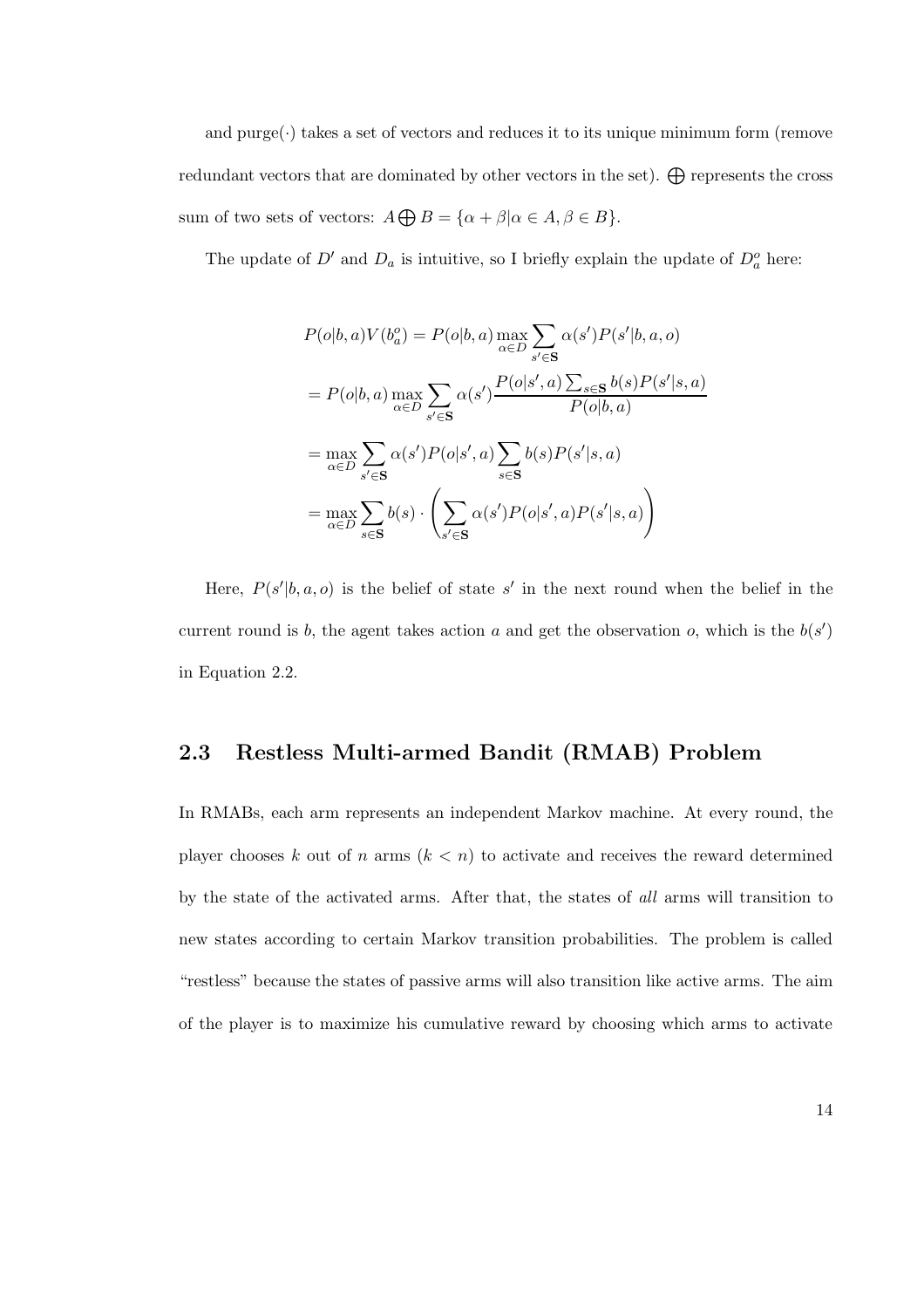at every round. It has shown by Papadimitriou and Tsitsiklis that it is PSPACE-hard to find the optimal strategy to general RMABs [41].

An index policy assigns an index to each state of each arm to measure how rewarding it is to activate an arm at a particular state. At every round, the index policy chooses to pick the k arms whose current states have the highest indices. Since the index of an arm only depends on the properties of this arm, index policy reduces an  $n$ -dimensional problem to n 1-dimensional problems so that the complexity is reduced from exponential with  $n$  to linear with  $n$ .

Whittle proposed a heuristic index policy for RMABs by considering the Lagrangian relaxation of the problem [57]. It has been shown that Whittle index policy is asymptotically optimal under certain conditions as k and n tend to  $\infty$  with  $k/n$  fixed [56]. When  $k$  and n are finite, extensive empirical studies have also demonstrated the near-optimal performance of Whittle index policy [3, 13]. Whittle index measures how attractive it is to activate an arm based on the concept of subsidy for passivity. It gives the subsidy  $m$  to passive action (not activate) and the smallest m that would make passive action optimal for the current state is defined to be the Whittle index for this arm at this state. Whittle index policy chooses to activate the  $k$  arms with the highest Whittle indices. Intuitively, the larger the  $m$  is, the larger the gap is between active action (activate) and passive action, the more attractive it is for the player to activate this arm. Mathematically, denote  $V_m(x; a = 0)$   $(V_m(x; a = 1))$  to be the maximum cumulative reward the player can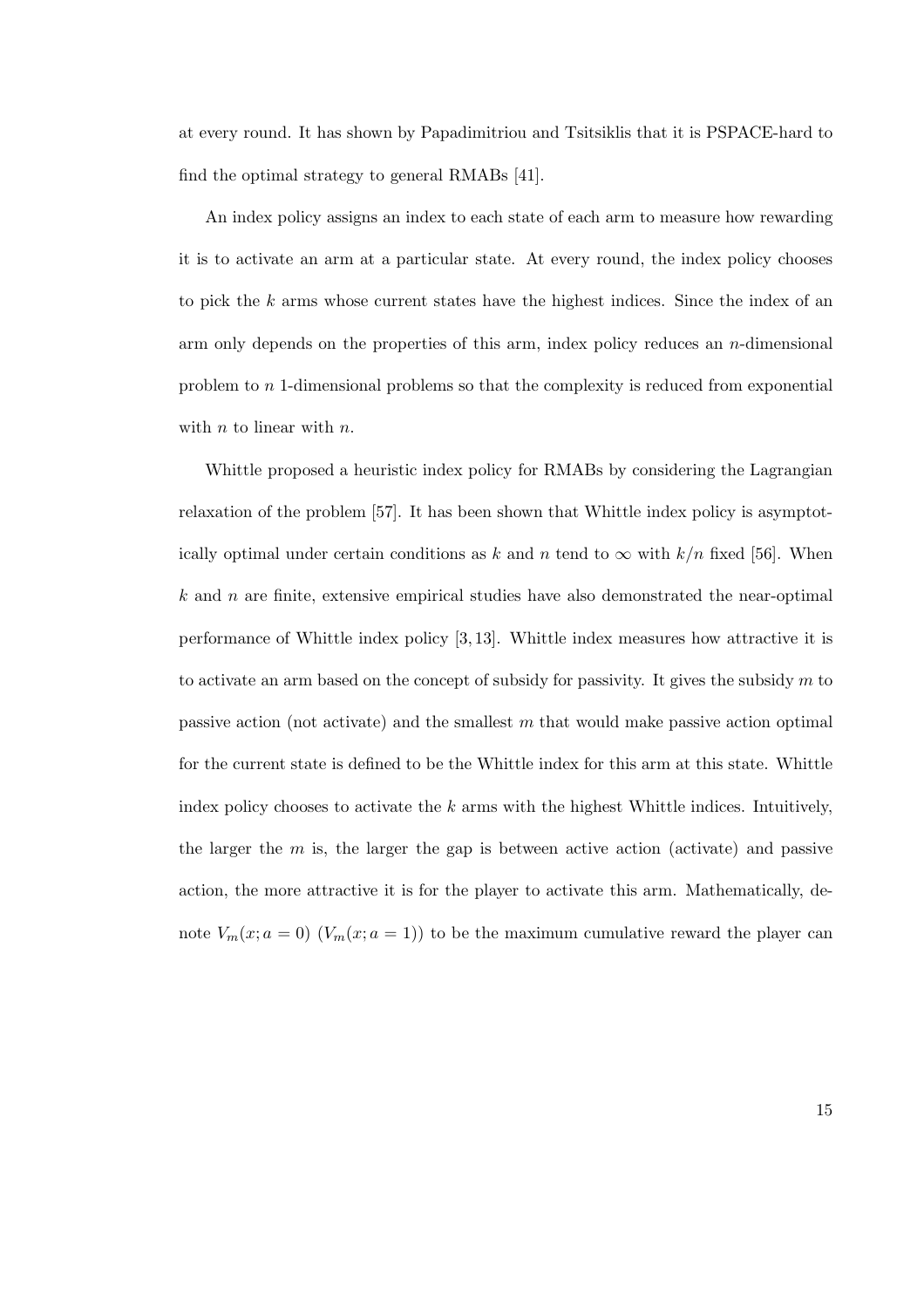achieve until the end if he takes passive (active) action at the first round at the state  $x$ with subsidy m. Whittle index  $I(x)$  of state x is then defined to be:

$$
I(x) \triangleq \inf_{m} \{ m : V_m(x; a = 0) \ge V_m(x : a = 1) \}
$$

However, Whittle index only exists and Whittle index policy can only be used when the problem satisfies a property known as indexability, which I define below. Define  $\Phi(m)$ to be the set of states for which passive action is the optimal action given subsidy  $m$ :

$$
\Phi(m) \triangleq \{x : V_m(x; a = 0) \ge V_m(x : a = 1)\}
$$

**Definition 2.3.1.** An arm is indexable if  $\Phi(m)$  monotonically increases from  $\emptyset$  to the whole state space as m increases from  $-\infty$  to  $+\infty$ . An RMAB is indexable if every arm is indexable.

Intuitively, indexability requires that for a given state, its optimal action can never switch from passive action to active action with the increase of  $m$ . The indexability of an RMAB is often difficult to establish and computing Whittle index can be complex.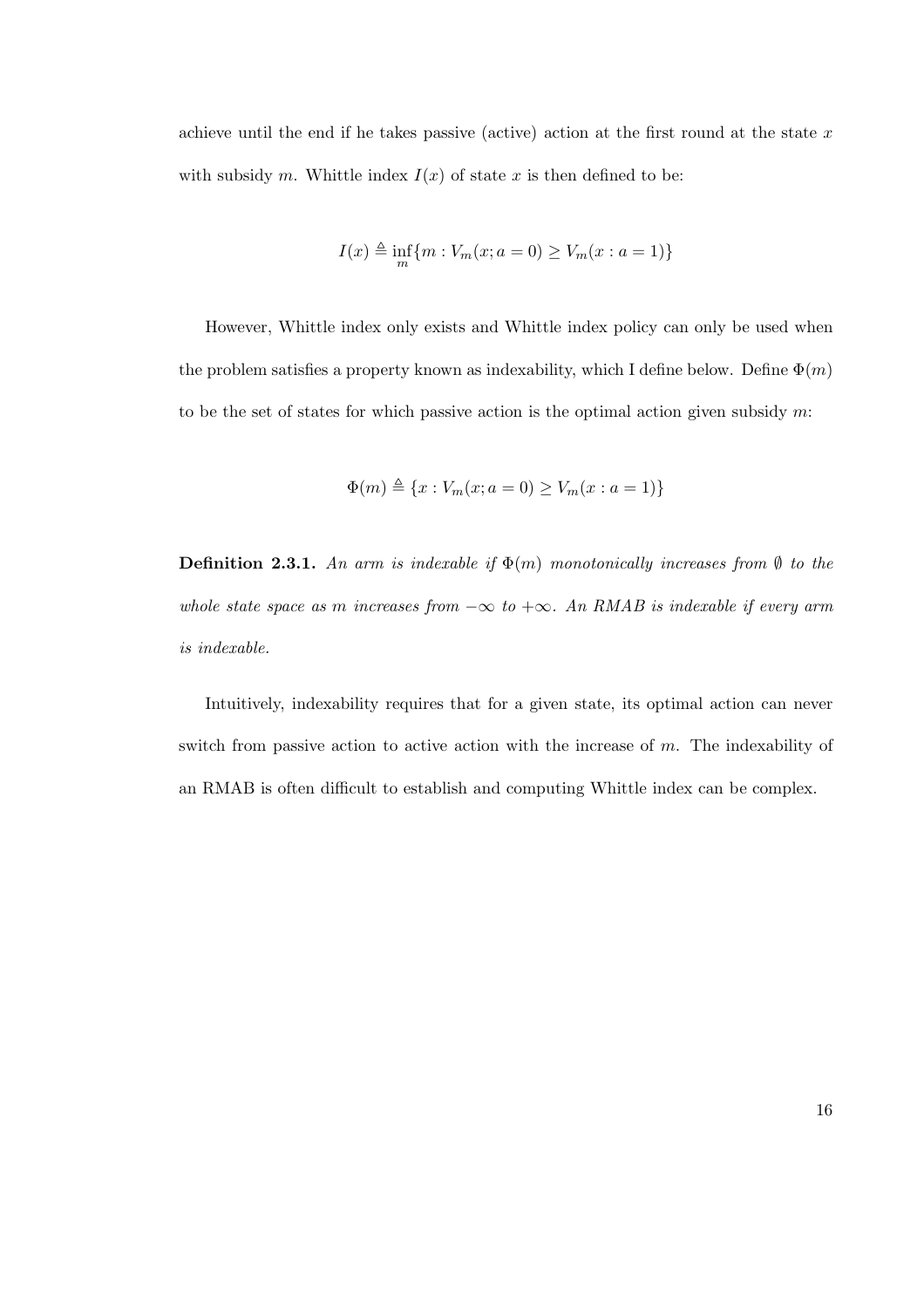## Chapter 3

## Related Work

## 3.1 Uncertainty in Stackelberg Security Games

Previous approaches that handle uncertainty in SSGs can be divided into two categories:

- model uncertainty in terms of different attacker types and solve a resulting Bayesian Stackelberg game [42, 62]
- apply robust optimization techniques to optimize the worst case for the defender over the range of model uncertainty [19, 34, 60]

#### 3.1.1 Bayesian Stackelberg Games

Bayesian Stackelberg game models uncertainty by allowing different attacker types, where there is some prior probability corresponding to each attacker type. Although this method is used to model payoff uncertainty in previous work [42,62], it can also be used to model different degrees of attacker risk awareness in SSGs. However, this approach requires a prior distribution of attacker types, which is usually inapplicable for many real-world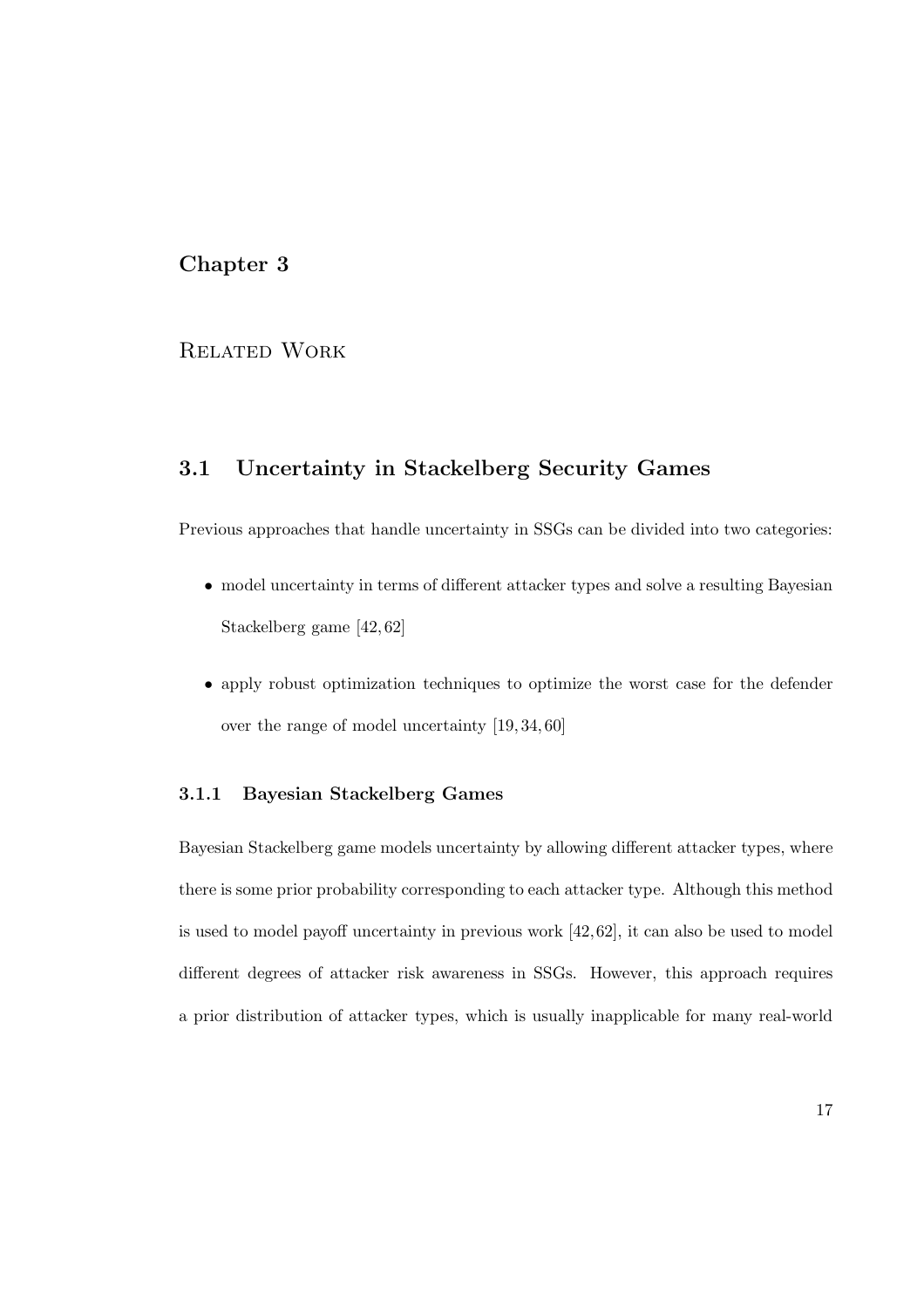security domains [34]. In addition, it is difficult to apply this approach to infinitely many attacker types.

#### 3.1.2 Robust Stackelberg Games

Maximin method Maximin method for addressing uncertainties in SSGs focuses on maximizing the defender's utility against the worst case of uncertainties. Yin et al. [60] computes a defender strategy that is robust against defender execution uncertainty as well as uncertainty in the attacker's observations of the defender's strategy. Kiekintveld et al. [19] focus on interval uncertainty in the attacker's payoffs. Nguyen et al. [34] develop a robust strategy that takes the attacker's bounded rationality into account as well as the uncertainties [19, 60] discuss.

Minimax regret method Minimax regret method captures another concept of robustness when handling uncertainties in SSGs. In particular, it attempts to minimize the maximum "regret" or distance of a decision (e.g., defender's strategy) from the actual optimal decision for any instance within the uncertainty. Nguyen et al. [36] uses this concept of robustness in handling interval uncertainty in the attacker's payoffs.

The previous work has addressed neither attacker risk awareness nor ambiguity about the attacker risk profile. Although Kiekintveld et al. [19] and Nguyen et al. [36] try to capture uncertainty in attacker's utilities, they are unable to fully capture the attacker's risk awareness. The mapped utilities are coupled in the risk awareness setting since they are mapping with the same utility function  $\hat{U}$ , and interval uncertainty is unable to model that. For example, Suppose target  $t_1$  is of reward 1 and penalty  $-2$ ; target  $t_2$  is of reward 2 and penalty  $-1$ . The coverage probability  $c_1 = c_2 = 0.5$ . A risk-averse attacker will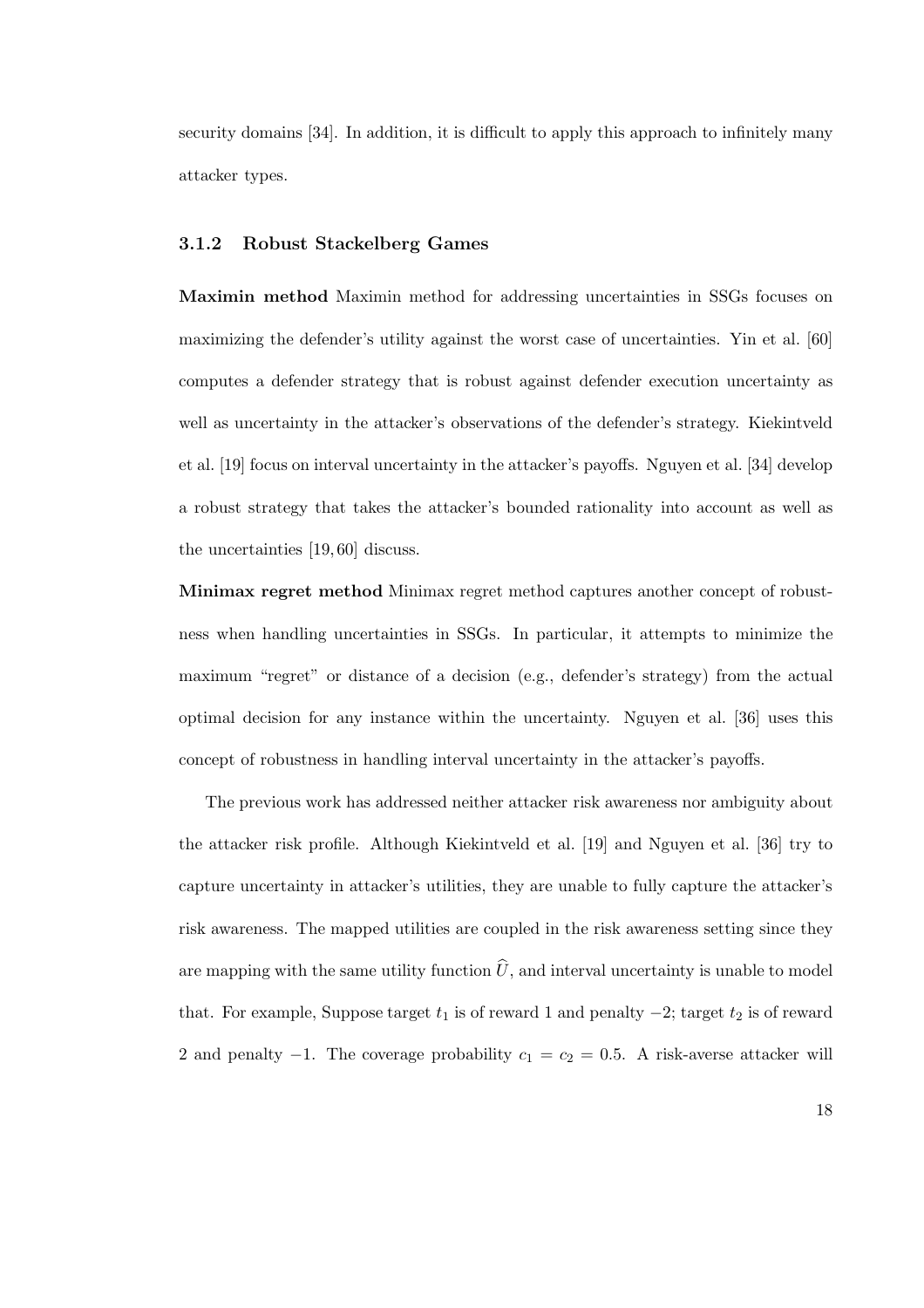always attack  $t_2$  since  $\widehat{U}$  must be strictly increasing. However, the model with interval uncertainty 1 would consider both  $t_1$ ,  $t_2$  to be potential targets for attack.

## 3.2 Adversary Behavioral Models

Some previous work explores human's bounded rationality in decision making — humans do not necessarily choose the strategy that provides them the highest expected utility [8]. Quantal response [31, 32] argues that human are more likely to choose the strategy with a higher expected utility. Yang et al. [59] apply the concept of quantal response to security games and compute the optimal strategy for the defender assuming that the attacker's response follows Quantal response. Nguyen et al. [35] propose the SUQR model by extending the quantal response concept with subjective utilities in security games. However, these approaches do not model risk awareness, and nor do they model uncertainty in risk awareness that I model in my thesis. In fact, models such as SUQR essentially address concerns that are orthogonal to the issue of risk awareness; future research may thus consider integrating bounded rationality models with risk awareness.

## 3.3 Learning Attacker Payoffs

There has been previous work on learning attacker payoffs in repeated security games [26, 30]. Letchford et al. [26] develop an algorithm to uncover the attacker type in as few rounds as possible, while my work focuses on maximizing the defender's utility. Marecki et al. [30] use MCTS to maximize the defender's utility in the first few rounds. However, their algorithm is unable to offer guidance in later rounds because it does not allow for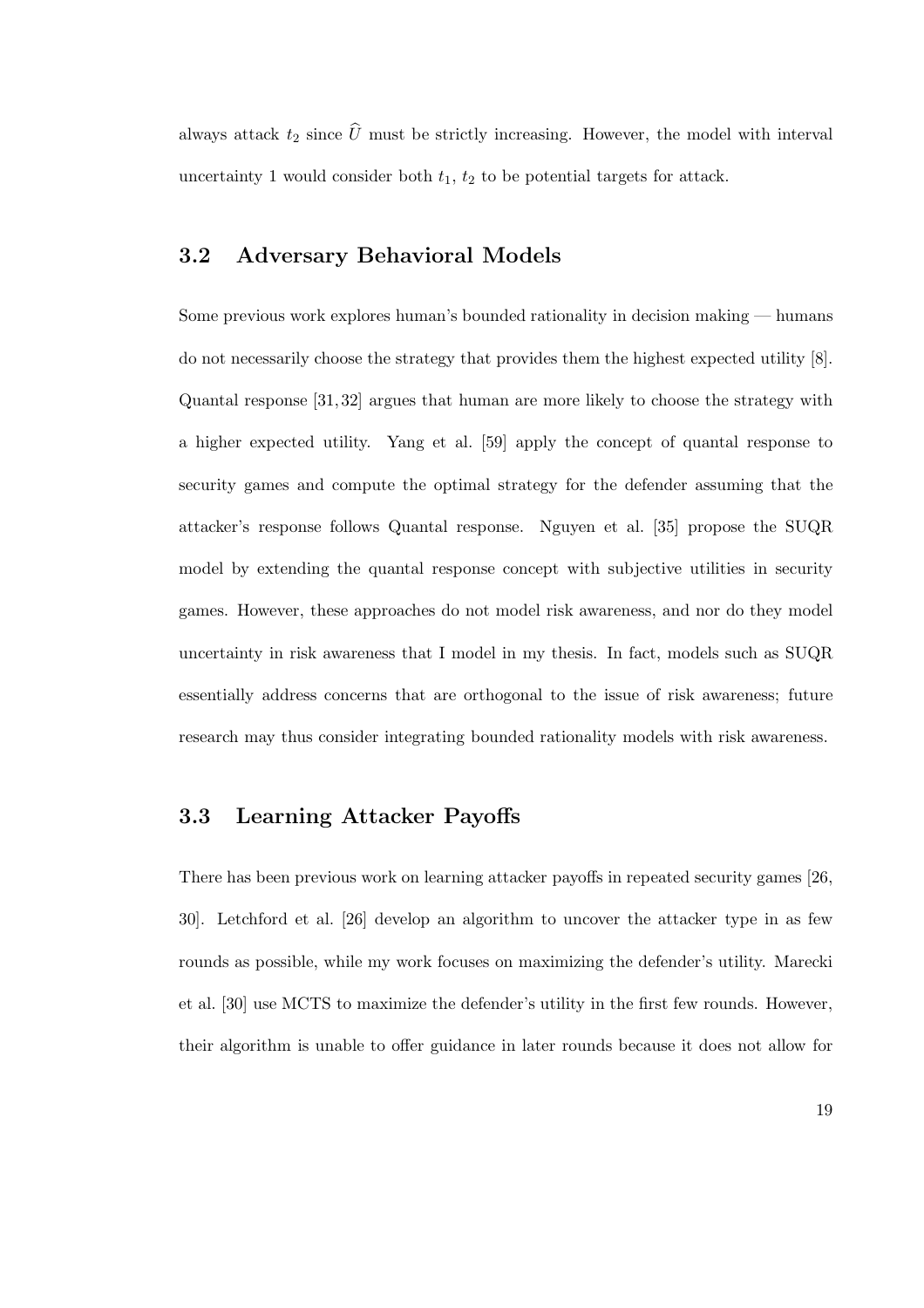belief updating, which is a major component of my work. Additionally, Letchford et al. [26] and Marecki et al. [30] both assume that the defender plays a mixed strategy and the attacker plays a pure strategy that maximizes his expected utility given the defender's mixed strategy. However, illegal extractions happen frequently in resource green security domains, so the assumption that the attacker carries out surveillance over a long time to know the exact mixed strategy of the defender does not hold. Furthermore, I relax the assumption that the attacker is perfectly rational to handle more general behavior models such as quantal response.

### 3.4 Green Security Games

There is a significant body of literature discussing the activity of illegal extraction of natural resources [2, 16, 29]. In particular, this topic has also become popular in the AI community which emphasizes mathematical approaches [15, 18, 58]. Haskell et al. [15] and Yang et al. [58] model the game between the defender and the attacker as a repeated Stackelberg game where the defender plays a mixed strategy and the attacker plays a pure strategy against the mixed strategy at every round. They assume that the attacker is a non-rational SUQR playing agent [35] with unknown parameters. They use MLE (Maximum Likelihood Estimation) to estimate those parameters from the attacker's actions and optimize the defender's strategy against the estimate. Fang et al. [12] extends these works by assuming that the attacker responds to a certain convex combination of the defender's mixed strategies in previous few rounds.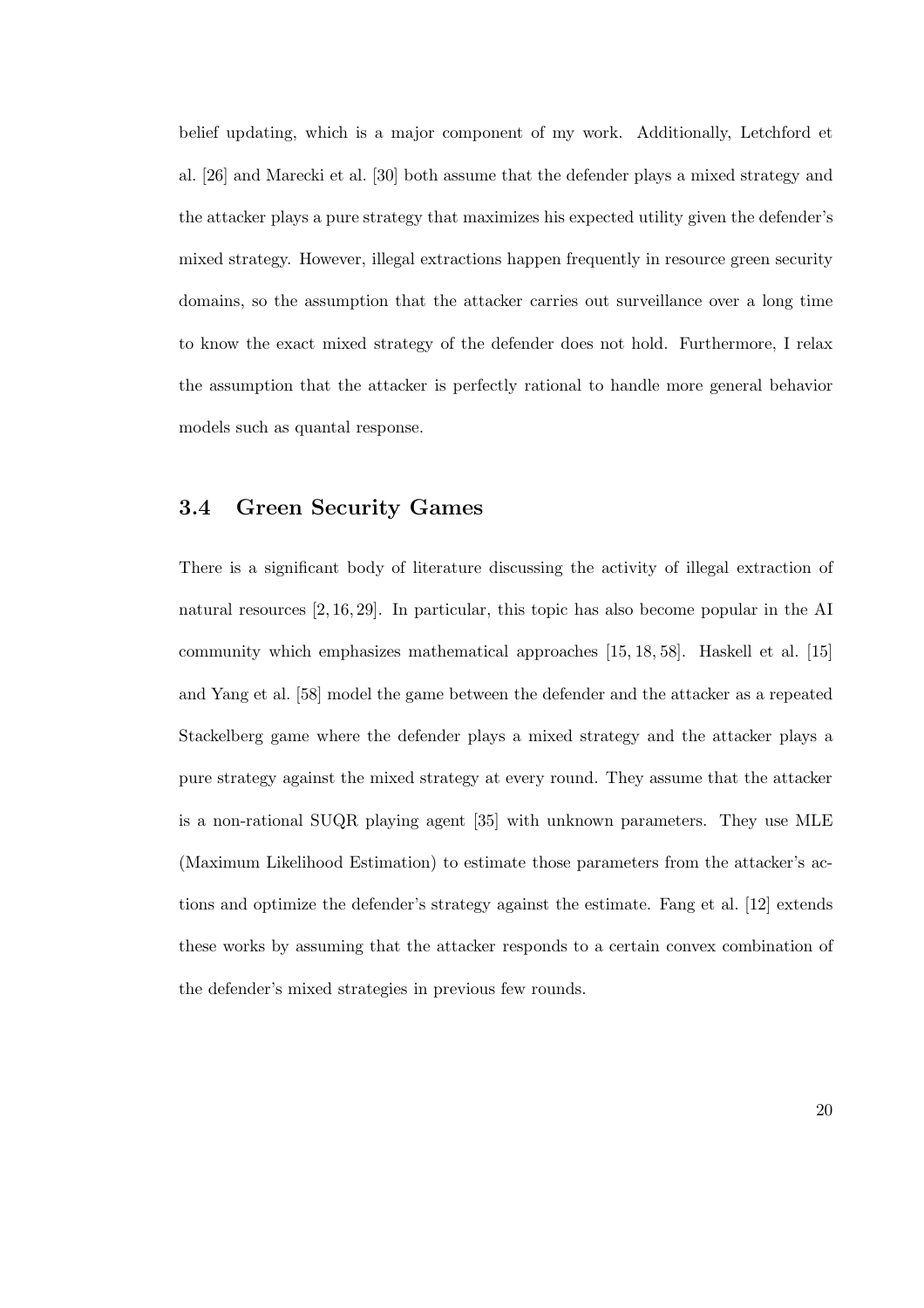One main difference of my work from these previous works is that I consider a short period as a round so that the defender plays a pure strategy at every round while previous works consider a long period as a round so that the defender plays a mixed strategy at every round. my model has the following advantages: (i) from the modeling perspective, it is difficult for the attacker to realize that the defender has switched from one mixed strategy to another mixed strategy. Furthermore, the attacker carries out illegal extractions frequently so the attacker might not have enough time to fully observe the new mixed strategy; (ii) from the strategy flexibility perspective, my model is capable of designing more flexible strategies since "playing a mixed strategy for a long period" can be represented as "playing a randomized strategy according to some probability distribution everyday during that period" while most short-period-based strategies can not be represented by long-period-based strategies.

These previous works also suffer from another two limitations. First, this research fails to capture the defender's *lack of observation of attacks* — in the real world, given a large area to patrol, the defender only has observations of attacks on the limited set of targets she patrolled in any given round. She does not have full knowledge of all of attackers' actions as assumed in [12, 15, 18, 58], leading to an unaddressed explorationexploitation tradeoff for defenders: informally, should the defender allocate resources to protect targets that have already been visited and have been observed to have suffered a lot of attacks or should she allocate resources to protect targets that have not visited for a long time and hence where there are no observations of attacks. Second, while significant work in security games has focused on uncertainty over attackers' observations of defender actions [60], the reverse problem has received little attention. Specifically,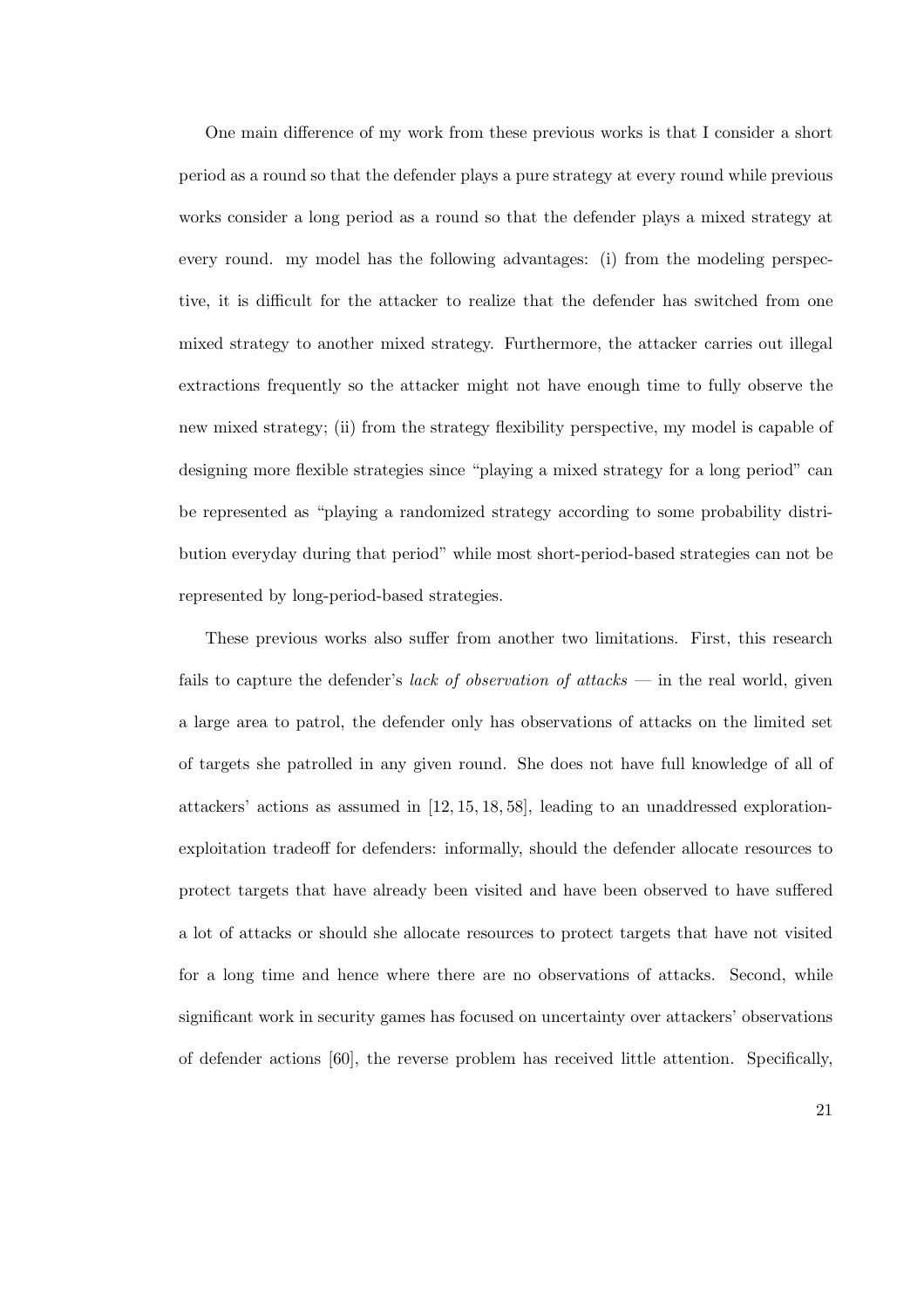given frequent interactions with multiple attackers, the defender herself faces observation uncertainty in observing all of the attacker actions even in the targets she does patrol. Addressing this uncertainty in the defender's observation is important when estimating attacks on targets and addressing the exploration-exploitation tradeoff.

### 3.5 Exploration-exploitation Tradeoff in Security Domains

The limited observability property and exploration-exploitation tradeoff is also noticed by Klíma in the domain of border patrol where the border is large area  $[21,22]$ . They model the problem as a stochastic/adversarial multi-armed bandit problem and use (slidingwindow) UCB algorithm  $[4]/\text{EXP3}$  algorithm [5] to plan for patrollers' strategies. However, the stochastic bandit formulation fails to model patrol's effect on attackers' actions while the adversarial bandit formulation fails to capture attackers' behavioral pattern.

## 3.6 Indexability of Restless Multi-armed Bandit Problem

There is a rich literature on indexability of restless multi-armed bandit problem. Glazebrook et al. [13] provide some indexable families of restless multi-armed bandit problems. Nino-Mora [37] propose PCL-indexability and GCL-indexability and show that they are sufficient conditions for indexability. Liu and Zhao [27] apply the concept of RMABs in dynamic multichannel access. In their model, every arm is a two-state Markov chain and the player only knows the state of the arm he chooses to activate. They prove the indexability of their problem and find the closed-form solution for the Whittle index. In [38], Ny et al. also consider the same class of RMABs but motivated by the application of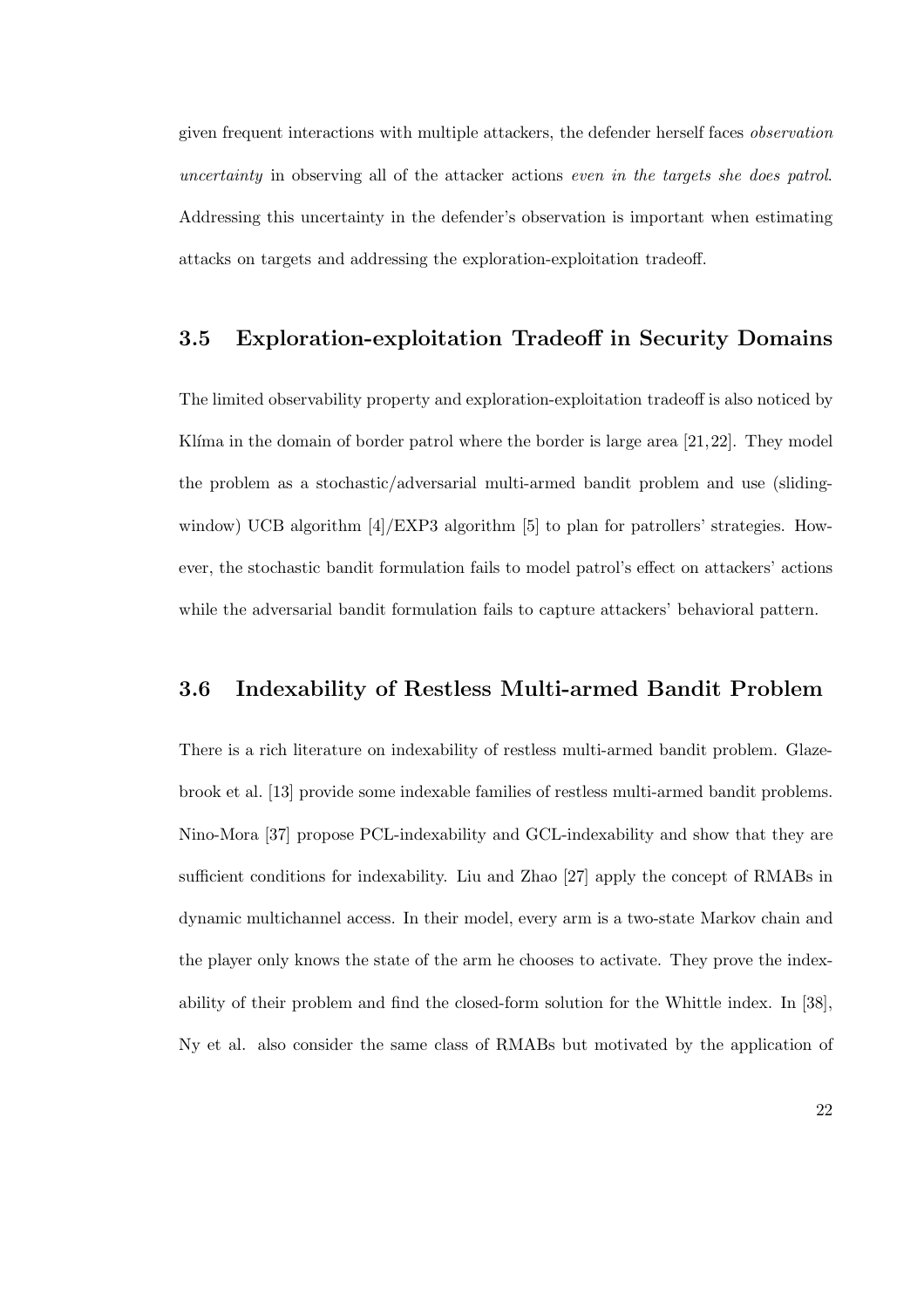UAV routing. This problem shares some similarity with my problem but my problem is more difficult in the following aspects: (i) I cannot directly observe the states (POMDP vs. MDP); (ii) different actions lead to different transition matrices in my model; (iii) I allow for more states and observations. A further extension to this work discusses the case with probing errors where the player's observation about the state might be incorrect [28]. This concept is similar to what I assume in my model, but the detailed settings are different.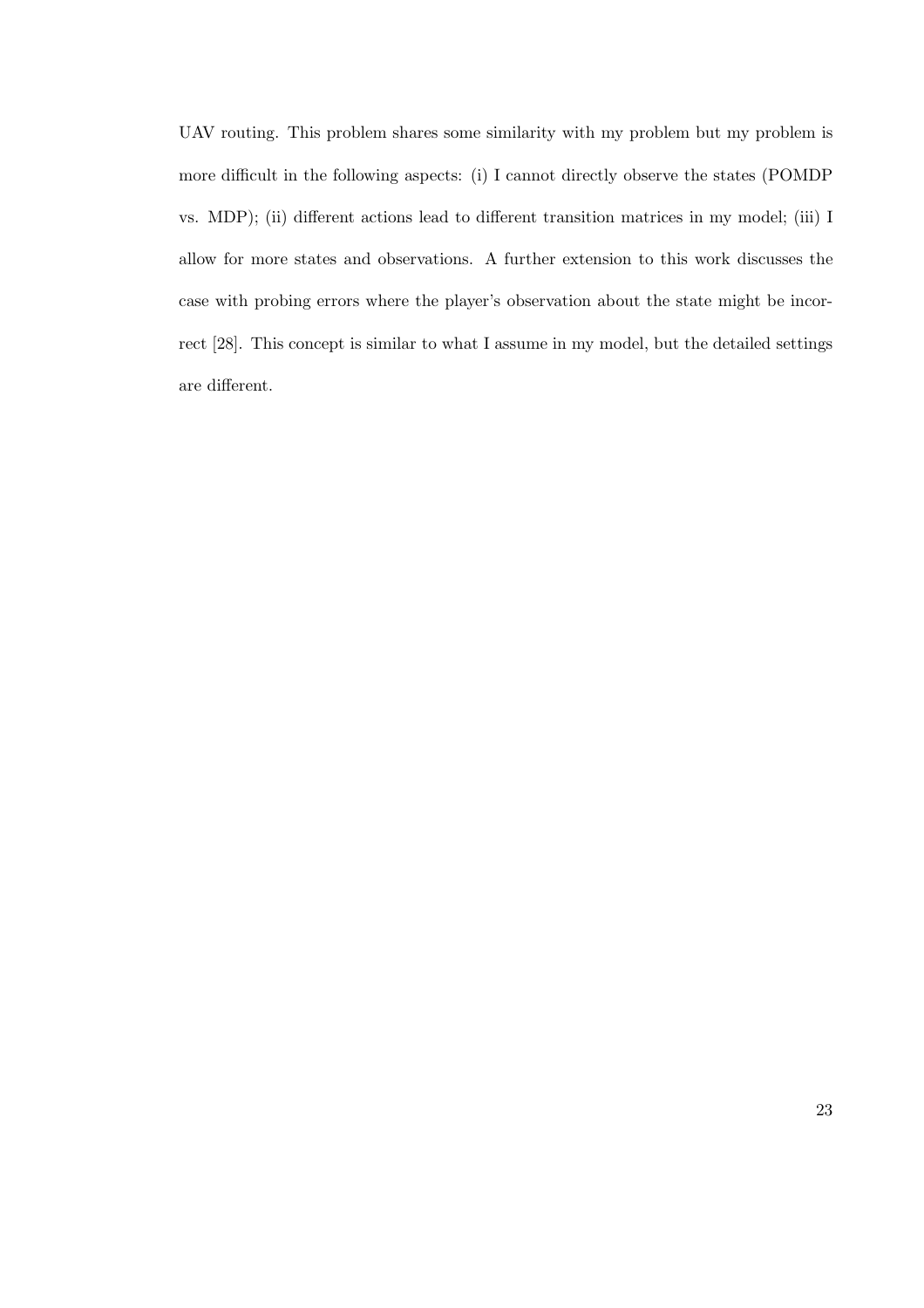### Chapter 4

# Robust Strategy against Risk-aware Attackers in SSGs

This Chapter discusses my contribution of computing the robust strategy against riskaware attackers. I will use the risk-averse attackers as an example to discuss the algorithm to compute the robust strategy, and then extend the algorithm to handle other types of risk-aware attackers.

A major motivation of this work is that the attacker is risk-averse in some domains, e.g., terrorists in the counter-terrorism domain. George Habash of the Popular Front for the Liberation of Palestine has said "the main point is to select targets where success is 100% assured " [17]. A report from RAND corporation [33] discusses the role of deterrence in counter-terrorism domain. They mention the evidence in the report that:

In the doctrine of groups like the Provisional Irish Republican Army, requirements for operational planning include explicit consideration of how pre-attack surveillance can be used to manage and reduce operational risks. Similarly, in a document captured from the Islamic State of Iraq/al Qaeda in Iraq, a group member laments the deleterious effects on potential suicide bombers

24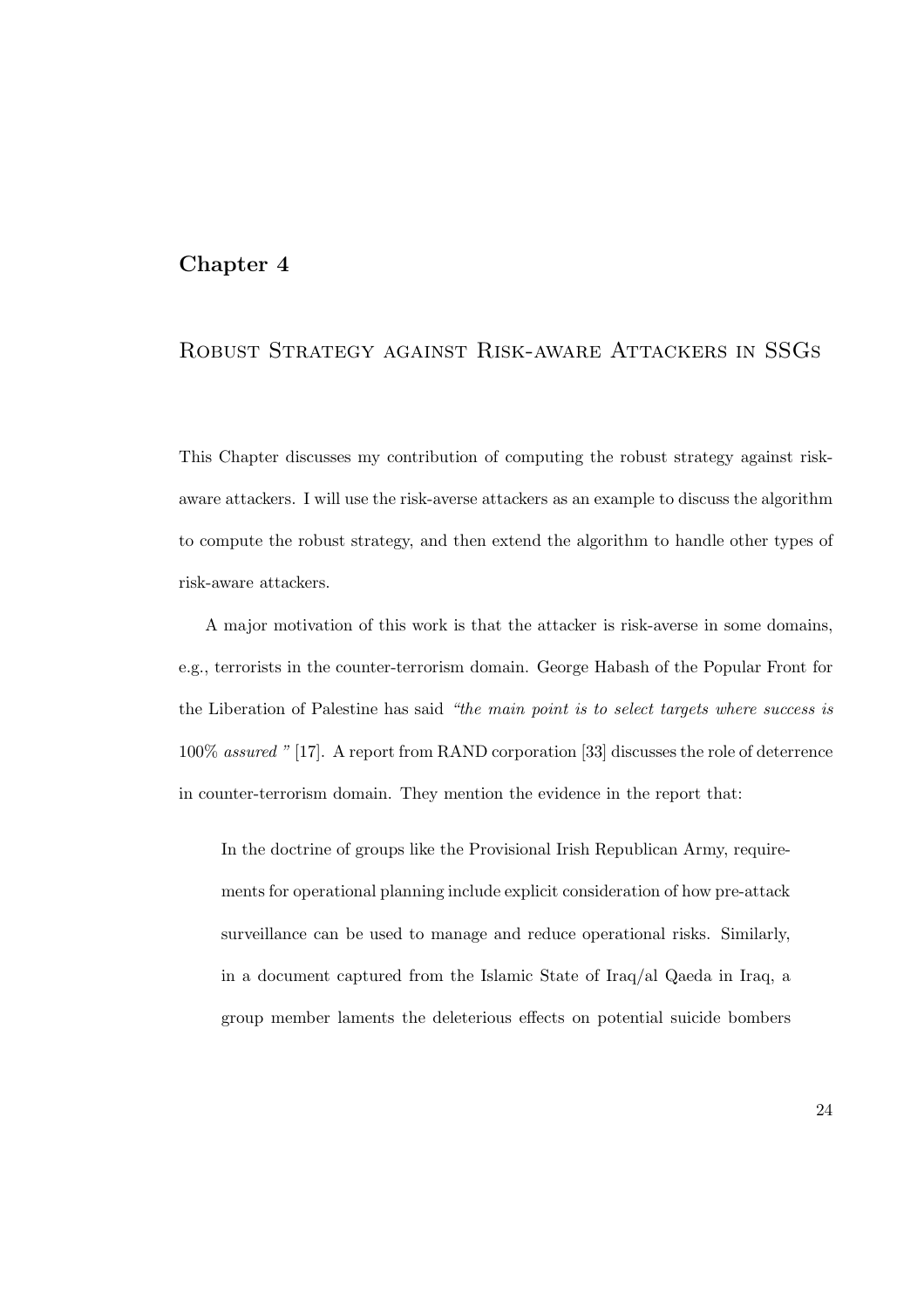when they suspect that poor planning may result in their lives being wasted on low-value targets.

The RAND report takes advantage of the fact that terrorists are risk-averse and hate uncertainty and discusses several possible solutions in increasing the uncertainties for terrorists to deter them. Besides that, creating uncertainty is already a key part of some security planning. For example, the Transportation Research Board [40] suggests one goal of security should be to "create a high degree of uncertainty among terrorists about their chances of defeating the system.". A similar point was made by the Defense Science Board [39] with respect to deterrence as part of national defense against nuclear terrorism:

The deterrent aspect of the protection equation involves the often-great differences between how a defender and an attacker will view the relative capabilities of the defense. The long history of offense/defense competitions is strongly characterized by both sides taking ownside-conservative views. More particularly, the annals of terrorism and counterterrorism are replete with instances in which a prospective attacker was deterred by aspects of the defense that may have seemed relatively weak and ineffectual to the defender. The terrorist may not be afraid to die, but he (or his master) does not want to fail. Dissuasion/deterrence by the adversary's fear of failure might work in a variety of ways. One aspect is that an attacker will want to know enough about the defense to design a robust, successful attack. If the capabilities of the defense can be improved enough that the attacker must know the details of defensive measures in place to understand how to best surmount them, then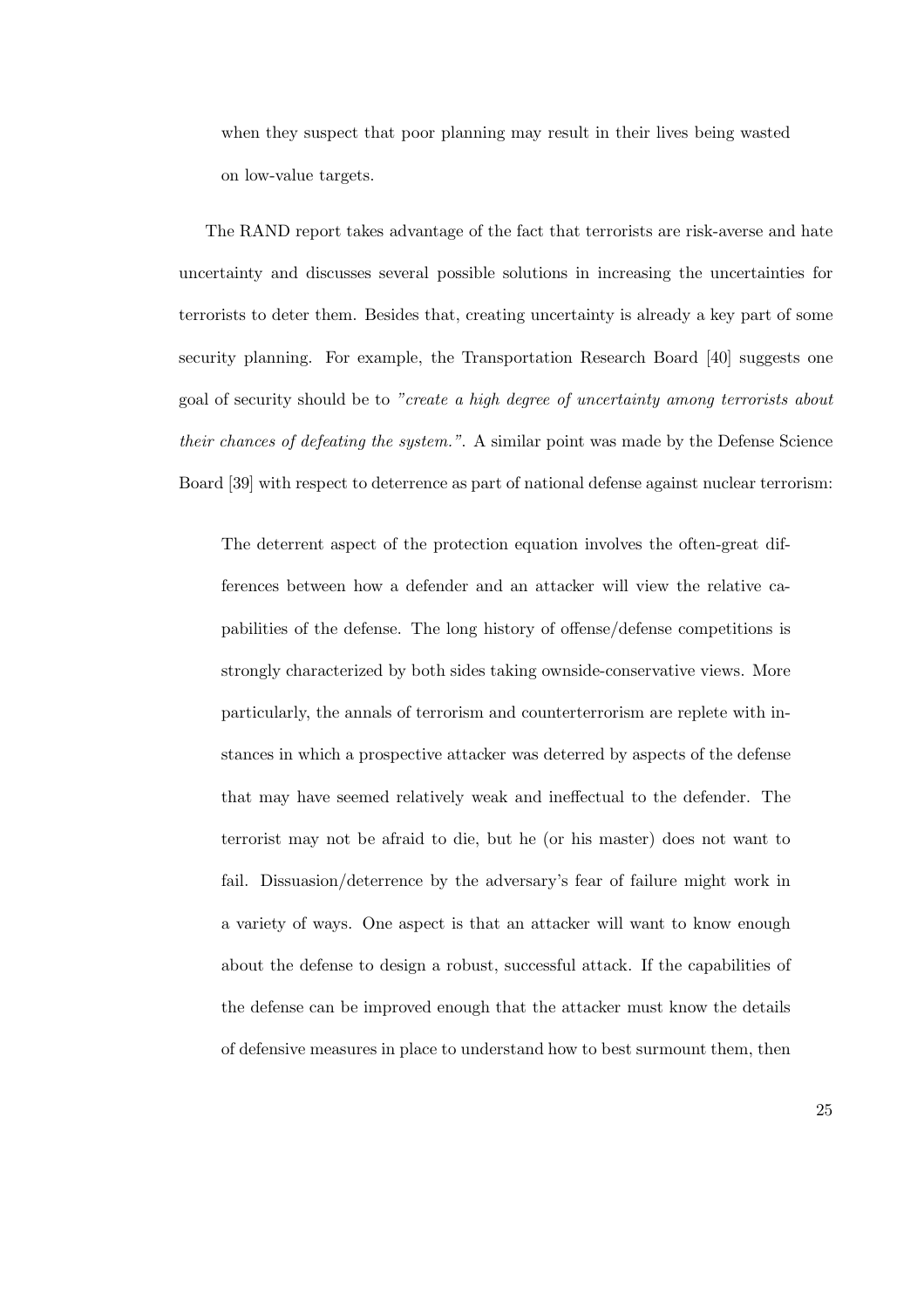the attacker may expose himself to discovery during the planning phases of the attack or be altogether dissuaded from the attempt. Creating uncertainty in the attacker's mind will be critical to maximizing the success of defenses which, realistically, cannot aspire to perfection. To exploit the effects of uncertainty, the defense should be deliberately designed and deployed to create as much ambiguity for the attacker as possible as to where the boundaries of defense performance lie.

There is another thread of work that studies terrorist risk attitudes [45,47,49]. In [47], portfolio theory is applied to study a terrorist group's decision making process, and this research argues that terrorist strategies are risk-averse and are highly sensitive to the group's level of risk aversion. While this finding of risk aversion may appear to be counter-intuitive, notice that it is the terrorist groups (and the planners in these groups) that are found to be risk-averse due to resource limitation; not the individuals in the organization who finally launch an attack. [45] studies the risk preferences of Al Qaeda specifically and concludes that the group is risk-averse and consistently displays the same degree of risk aversion in their activities. This work is further extended in [49] where the degree of risk aversion for Al Qaeda is estimated empirically based on data of attacks over the last decade.

I firstly build a robust SSG framework against an attacker with uncertainty in level of risk aversion. Second, building on previous work on SSGs in mixed-integer programs, I propose a novel mixed-integer bilinear programming problem (MIBLP), and find that it only finds locally optimal solutions. While the MIBLP formulation is also unable to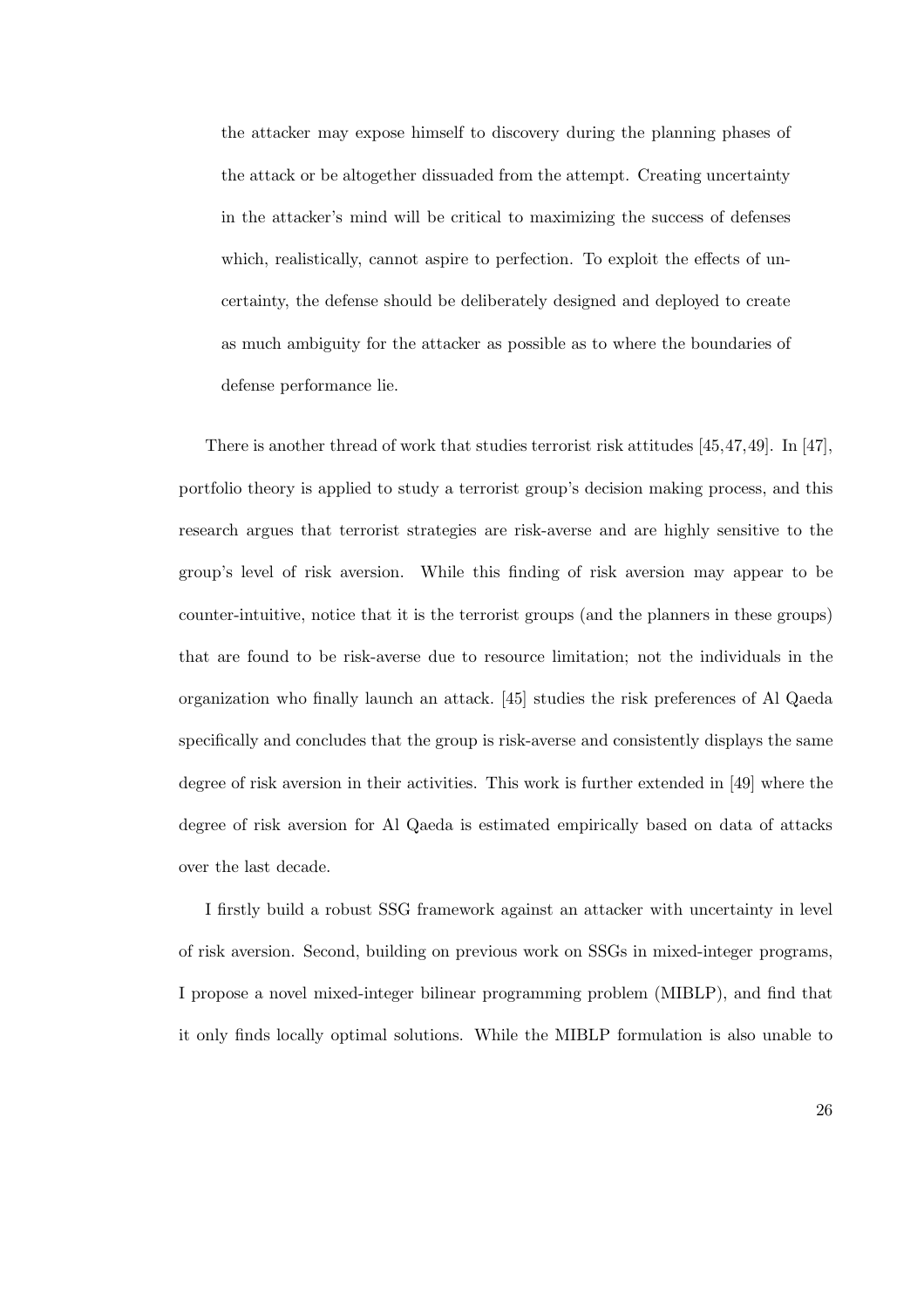scale up, it provides key intuition for my new algorithm. This new algorithm, BeRRA (Binary search based Robust algorithm against Risk-Averse attackers) is my third contribution, and it finds globally  $\epsilon$ -optimal solutions by solving  $\mathcal{O}(n \log(\frac{1}{\epsilon}) \log(\frac{1}{\delta}))$  linear feasibility problems. The key idea of the BeRRA algorithm is to reduce the problem from maximizing the reward with a given number of resources to minimizing the number of resources needed to achieve a given reward. This transformation allows BeRRA to scale up via the removal of the bilinear terms and integer variables as well as the utilization of key theoretical properties that prove correspondence of its potential "attack sets" [20] with that of the maximin strategy. Finally, I also show that the defender does not need to consider attacker's risk attitude in zero-sum games. The experimental results show the solution quality and runtime advantages of my robust model and BeRRA algorithm.

## 4.1 Model

The SSE strategy provides the optimal defender strategy when the attacker is risk-neutral. However, as previously discussed, attackers are risk-averse rather than risk-neutral in several key domains. If the defender executes the SSE strategy against a risk-averse attacker, then the defender may suffer significant losses in solution quality. I show in Example 1 that these losses can be arbitrarily large.

**Example 4.1.1.** Suppose there are two targets,  $t_1$  and  $t_2$ , in the game, and their utilities are as shown in Table 4.1. The defender has only 1 resource. The SSE strategy of the game is  $c_1 = 0.4, c_2 = 0.6$ . If the attacker is risk-averse, he would choose to attack  $t_1$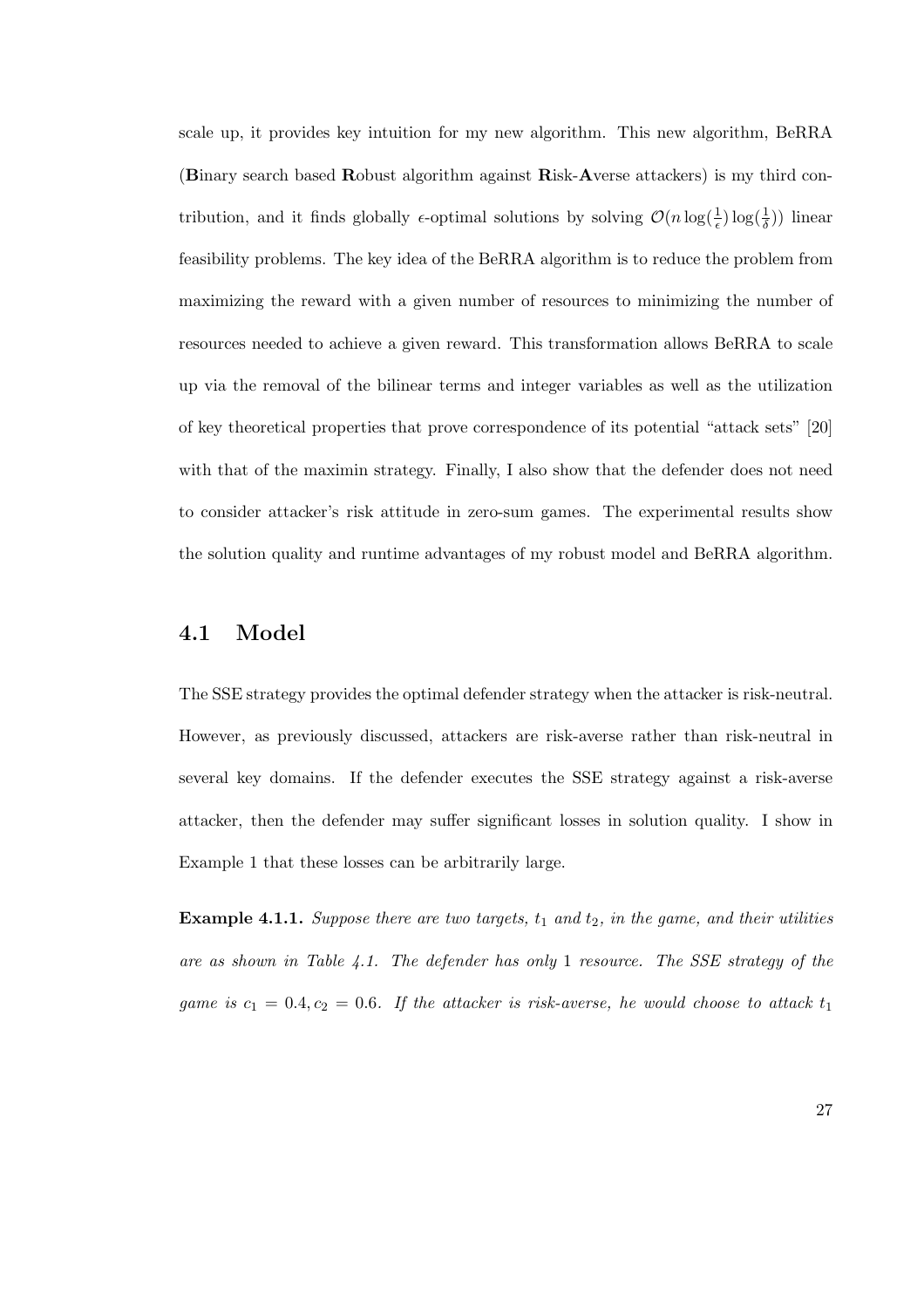(these two targets are identical to the attacker in terms of expected utility, but a riskaverse attacker prefers a small reward with high probability versus a high reward with low probability), and the defender's reward would be  $0.4+0.6x$  for the SSE strategy. However, if the defender executes the strategy of  $c_1 = 1, c_2 = 0$ , then the attacker would attack  $t_2$ and the defender would receive reward  $-1$ . Compared with  $-1$ , the loss of the SSE strategy can be arbitrarily large since x can be arbitrarily small.

|    |       | Table 4.1: Utility Example |                         |         |  |
|----|-------|----------------------------|-------------------------|---------|--|
|    |       |                            | $U^c_A$ $U^u_A$ $U^c_a$ | $U_a^u$ |  |
| t1 |       | $\mathbf{x}$               | -1                      |         |  |
|    | $t_2$ | $-1$                       | $-1$                    |         |  |

This example strongly motivates the need to consider risk-averse attackers. However, real world defenders are uncertain about the attacker's degree of risk aversion, and the defender may suffer significant losses if she incorrectly estimates it. Therefore I focus on a robust strategy in this work, i.e., my aim is to compute a defender strategy that is robust against all possible risk-averse attackers.

In literature on risk, the utility function  $f$ , which maps values to utilities, is used to specify the risk preference. f is concave for the risk-averse case and is convex for the risk-seeking case, while the risk-neutral case corresponds to the function  $y = Cx, C > 0$ . The agent makes decisions based on the mapped utilities.

In my problem, I define the mapping function  $\hat{U}$  that maps the utilities  $U_a^c(i)$  and  $U_a^u(i)$ to the attacker's mapped utilities. I denote  $\hat{U}_a(i, \mathbf{c}) \triangleq c_i \hat{U}(U_a^c(i)) + (1 - c_i)\hat{U}(U_a^u(i))$  as the attacker's expected utility under the mapping  $\hat{U}$ . I restrict  $\hat{U}$  to be strictly increasing, concave and satisfying the equality  $\widehat{U}(0) = 0$  — strictly increasing reflects the preference for more to less; concavity corresponds to risk aversion; and  $\hat{U}(0) = 0$  distinguishes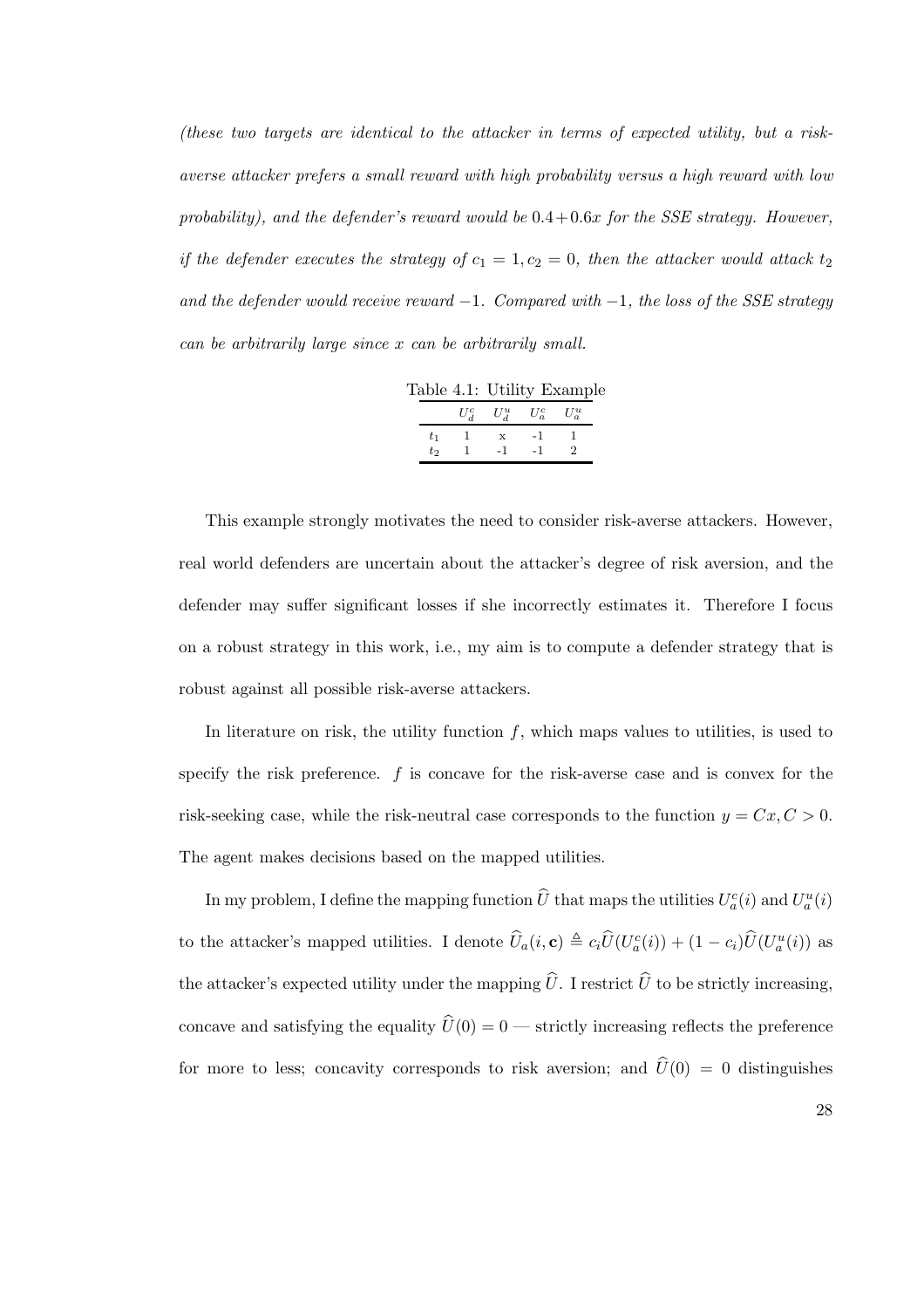between gains and losses. According to this definition, the risk-averse case includes the risk-neutral case.

I define U to be the set of all valid mapping functions  $\hat{U}$ . Problem (4.1) describes the robust defender strategy through a bilevel optimization problem. In the upper level, the defender chooses c to maximize her expected utility  $U_d(k, c)$ . The constraint  $k \in \arg \max_{i \in \mathbb{T}} \widehat{U}_a(i, \mathbf{c})$  requires target k to have the highest expected utility for the attacker under the utility mapping  $\widehat{U}$  when the defender's strategy is c. The lower level demonstrates that the defender maximizes her worst-case reward over all possible attacker responses with utility mapping functions  $\hat{U} \in \mathcal{U}$ . The lower level also suggests that the attacker breaks ties against the defender due to the concept of robustness. I define the solution c to be the Robust Stackelberg Equilibrium (RSE) strategy of the game.

$$
\max_{\mathbf{c}} \min_{\hat{U} \in \mathcal{U}, k} \left\{ U_d(k, \mathbf{c}) : k \in \arg \max_{i \in \mathbb{T}} \hat{U}_a(i, \mathbf{c}) \right\}
$$
\n
$$
s.t. \quad 0 \le c_i \le 1, \forall i \in \mathbb{T} \qquad \sum_{i \in \mathbb{T}} c_i \le m
$$
\n
$$
(4.1)
$$

# 4.2 Preliminaries

In its current form, the optimization problem (4.1) is not tractable because it is a bilevel programming problem that requires the solution of uncountably many inner optimization problems indexed by  $U$  [6]. To take steps towards tractability, in Section 4.2.1 and 4.2.2, I provide key concepts that are used in my MIBLP formulation (Section 4.3) and my BeRRA algorithm (Section 4.4).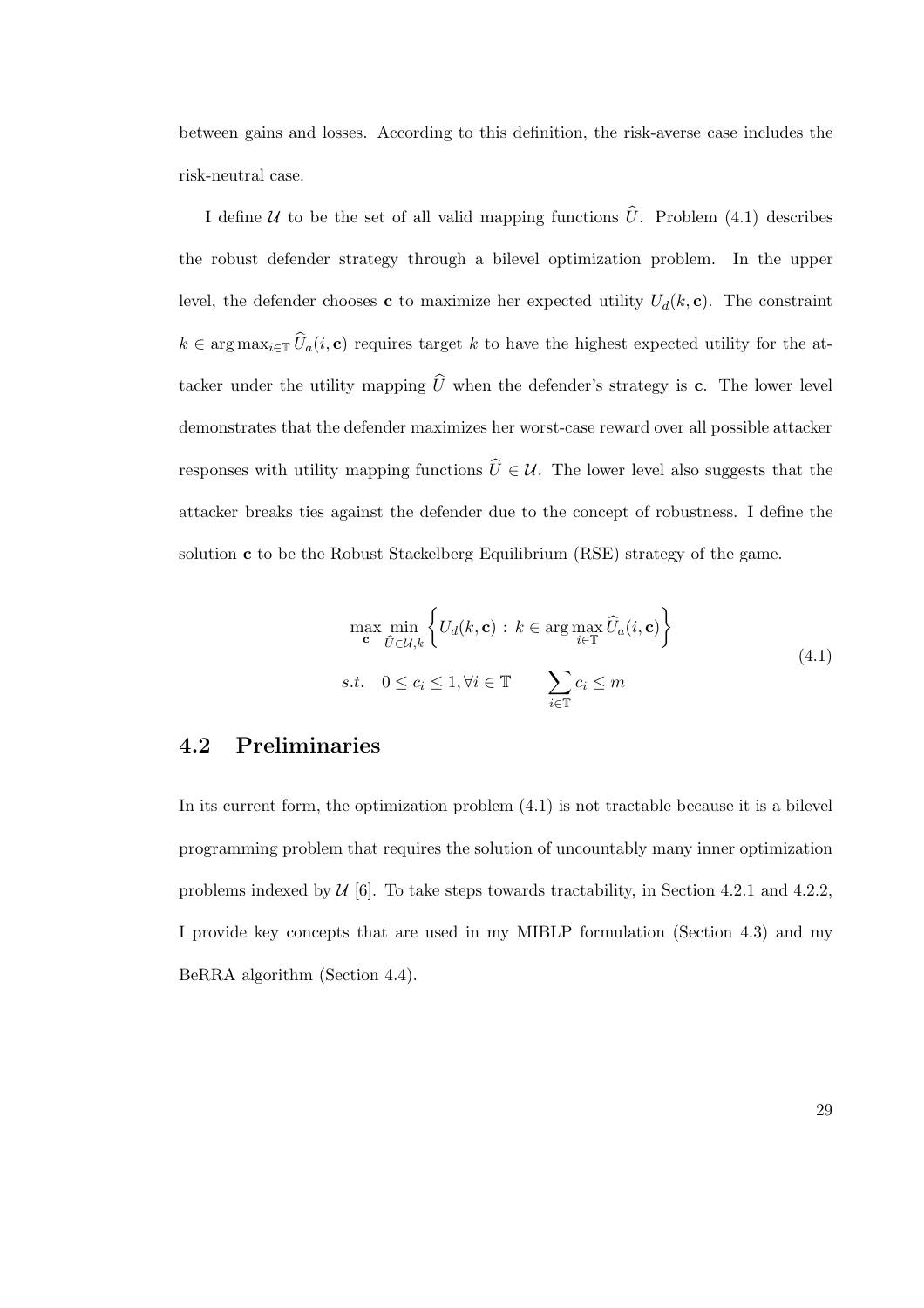#### 4.2.1 Risk Aversion Modeling

In this section, I write the condition  $\hat{U} \in \mathcal{U}$  in a computationally tractable way via linear constraints. For any utility function  $\hat{U} \in \mathcal{U}$ , we are actually only interested in its values at 0 and at the points of the attacker's utility set  $U_a^c(i)$  and  $U_a^u(i)$ , which I denote as  $\Theta$ :

$$
\Theta = \{U_a^u(i), U_a^c(i), \forall i \in \mathbb{T}\} \bigcup \{0\} = \{\theta_1, \dots, \theta_I\},\
$$

where  $\theta_1 < \theta_2 < \cdots < \theta_I$ .

**Lemma 4.2.1.** Choose  $\epsilon_u > 0.1$   $\hat{U} \in \mathcal{U}$  is equivalent to satisfying the linear constraints (4.2) on the values  $\left\{ \widehat{U}\left(\theta\right)\right\}$  $\theta \in \Theta$ , i.e.,  $\forall U \in \mathcal{U}, U$  satisfies the constraints (4.2); ∀  $\left\{ \widehat{U}'\left( \theta\right) \right\}$  $\theta \in \Theta$  that satisfies constraints (4.2),  $\exists \widehat{U} \in \mathcal{U}$  such that  $\left\{ \widehat{U}(\theta) = \widehat{U}'(\theta) \right\}$ θ∈Θ .

$$
\frac{\widehat{U}(\theta_2) - \widehat{U}(\theta_1)}{\theta_2 - \theta_1} \ge \frac{\widehat{U}(\theta_3) - \widehat{U}(\theta_2)}{\theta_3 - \theta_2}
$$
\n
$$
\ge \dots \ge \frac{\widehat{U}(\theta_I) - \widehat{U}(\theta_{I-1})}{\theta_I - \theta_{I-1}} \ge \epsilon_u
$$
\n
$$
\widehat{U}(0) = 0
$$
\n(4.2)

*Proof.* If  $\widehat{U} \in \mathcal{U}$ , then  $\left\{ \widehat{U}(\theta) \right\}$ satisfies constraints (4.2) by definition. Conversely,  $\theta \in \Theta$ if  $\left\{ \widehat{U}'(\theta) \right\}$ satisfies constraints (4.2), the piecewise linear function that connects  $\theta \in \Theta$  $\{(\theta_1, \hat{U}'(\theta_1)), (\theta_2, \hat{U}'(\theta_2))\}, \{(\theta_2, \hat{U}'(\theta_2)), (\theta_3, \hat{U}'(\theta_3))\}, \ldots, \{(\theta_{I-1}, \hat{U}'(\theta_{I-1})), (\theta_I, \hat{U}'(\theta_I))\}\$ belongs to  $\mathcal{U}$ .  $\Box$ 

<sup>&</sup>lt;sup>1</sup>Since Problem (4.1) is invariant under scaling of  $\hat{U}$ , i.e., the attacker makes the same decision under either  $\hat{U}$  or  $\alpha \hat{U}$ ,  $\forall \alpha > 0$ . Thus, the value of  $\epsilon_u$  does not affect the result.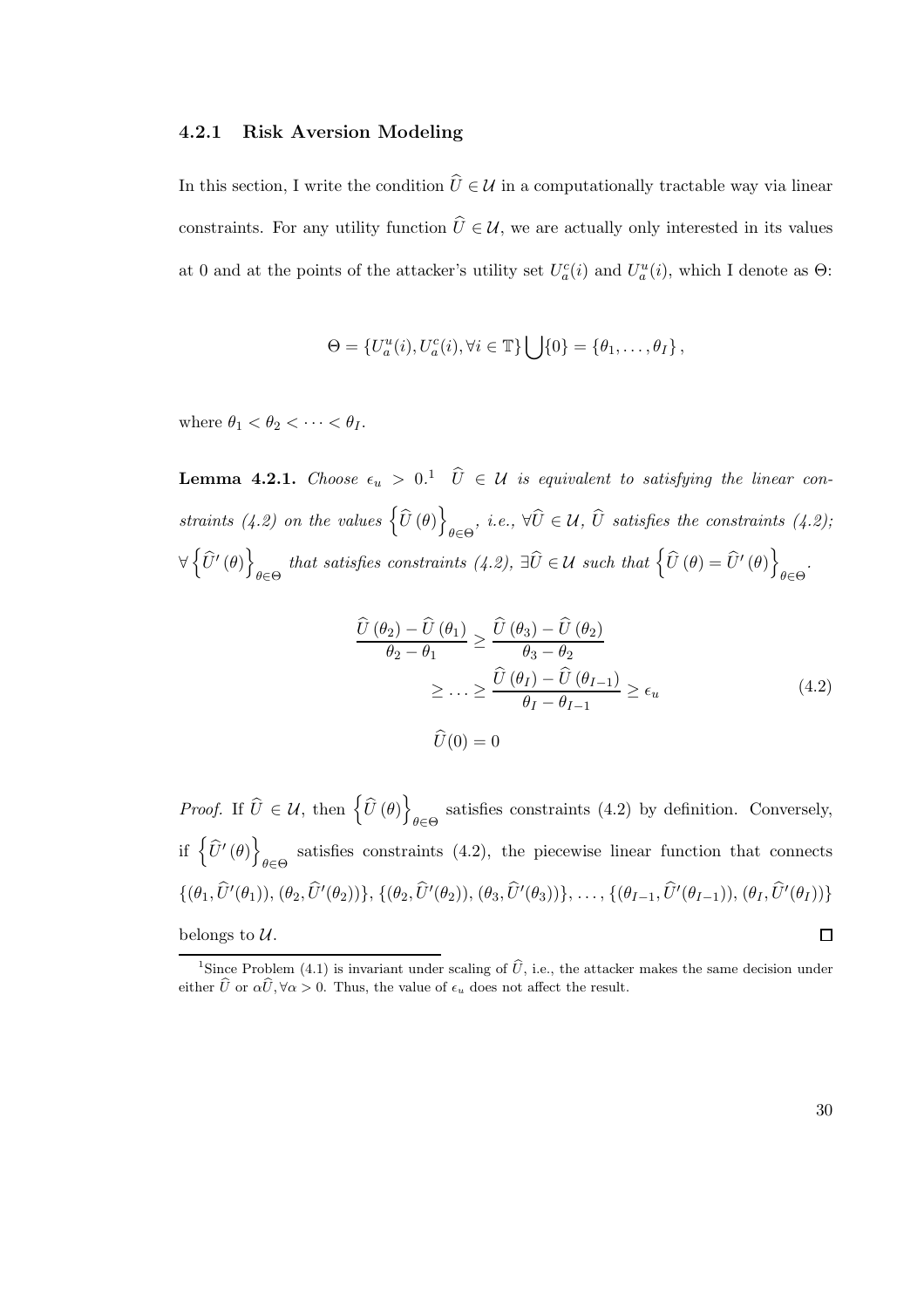Based on Lemma 4.2.1, the condition  $\hat{U} \in \mathcal{U}$  is completely captured by constraints (4.2). From now on I denote the constraints (4.2) compactly as  $\hat{U} \in \mathcal{U}$ .

#### 4.2.2 Possible Attack Set

In this section, to better understand Problem (4.1) I study the "possible attack set"  $S_p(c)$ and its complement  $S_i(\mathbf{c}) = \mathbb{T} - S_p(\mathbf{c})$ .

**Definition 4.2.2.** Given the coverage probability c, Possible Attack Set  $S_p(c)$  is defined to be the set of targets that may be attacked by a risk-averse attacker, i.e., it is the set of targets that have the highest expected utility for the attacker for some  $\widehat{U} \in \mathcal{U}$ .

 $S_i(c) = T - S_p(c)$  is defined to be the set of targets that the attacker will never attack, i.e., the set of targets that for any  $\hat{U} \in \mathcal{U}$ , there always exists another target  $i \in S_p(\mathbf{c})$ with a higher expected utility for the attacker.

Given the coverage probability c, we can compute  $S_p(c)$  and  $S_i(c)$  by testing the feasibility of the following constraints for every target.

$$
\widehat{U}_a(i, \mathbf{c}) \ge \widehat{U}_a(j, \mathbf{c}), \forall j \in T, j \ne i
$$
\n
$$
\widehat{U} \in \mathcal{U}
$$
\n(4.3)

If these constraints are feasible for a target i, there exists a mapping  $\hat{U} \in \mathcal{U}$  under which target i has the highest expected utility for the attacker, and thus  $i \in S_p(c)$ ; otherwise,  $i \in S_i(\mathbf{c})$ .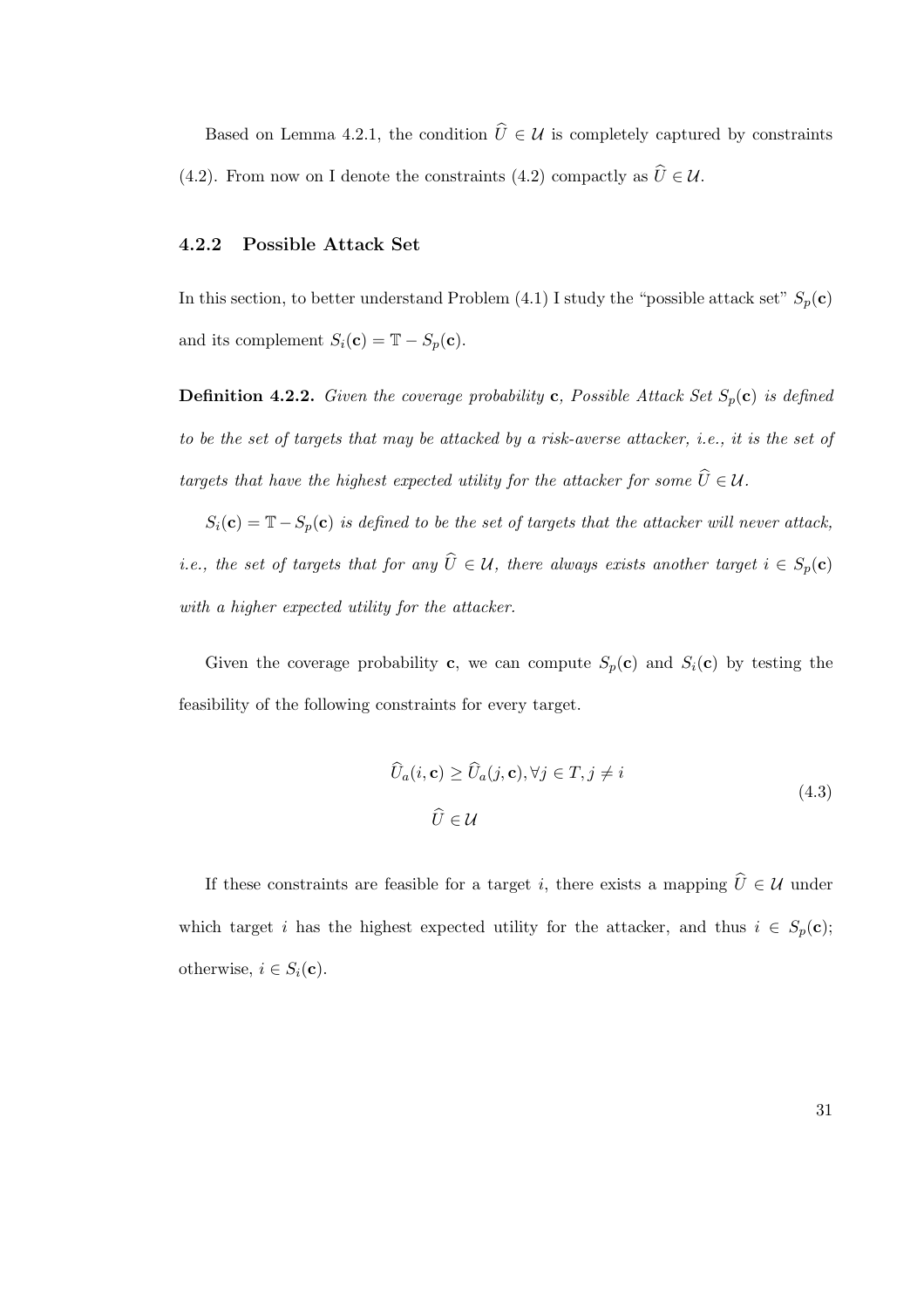In Problem  $(4.1)$ , when the defender's strategy **c** is given, the defender's (worst case) reward is:

$$
\min_{\widehat{U}\in\mathcal{U},k}\left\{U_d(k,\mathbf{c})\,:\,k\in\arg\max_{i\in\mathbb{T}}\widehat{U}_a(i,\mathbf{c})\right\}
$$

which is equivalent to:

$$
\min_{i \in S_p(\mathbf{c})} \left\{ U_d(i, \mathbf{c}) \right\}
$$

So Problem (4.1) can be written as

$$
\max_{\mathbf{c}} \min_{i \in S_p(\mathbf{c})} \{ U_d(i, \mathbf{c}) \}
$$
\n
$$
s.t. \quad 0 \le c_i \le 1, \forall i \in \mathbb{T} \qquad \sum_{i \in \mathbb{T}} c_i \le m
$$
\n
$$
(4.4)
$$

# 4.3 MIBLP Formulation

In this section, I formulate Problem  $(4.4)$  as an MIBLP problem to find the RSE strategy for the defender. While this approach does not scale up to large-scale games, it provides several insights for my BeRRA algorithm. As in Problem (2.1), I use integer variables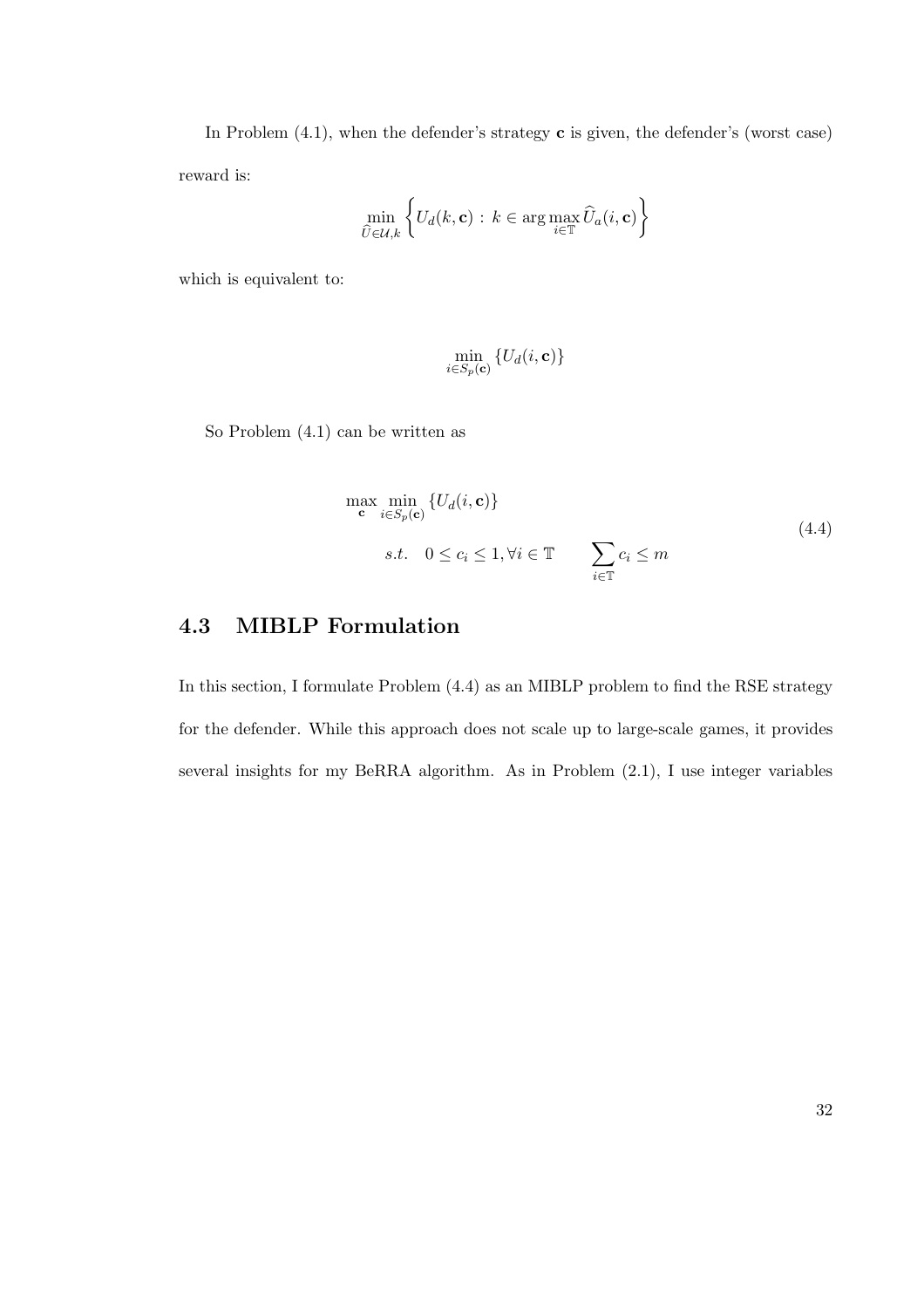${q_i}_{i \in \mathbb{T}}$  to denote if target i belongs to  $S_p(c)$ : I set  $q_i = 1$  if  $i \in S_p(c)$  and  $q_i = 0$  if  $i \in S_i(\mathbf{c})$ . Problem (4.4) can then be converted to the formulation below

$$
\max_{\mathbf{c}} \quad v
$$
\n
$$
s.t. \quad 0 \le c_i \le 1, \forall i \in \mathbb{T} \qquad \sum_{i \in \mathbb{T}} c_i \le m
$$
\n
$$
q_i \in \{0, 1\}, \forall i \in \mathbb{T} \qquad (4.5)
$$
\n
$$
v \le U_d(i, \mathbf{c}) + (1 - q_i)M, \forall i \in \mathbb{T} \qquad i \in S_p(\mathbf{c}) \Leftrightarrow q_i = 1
$$
\n
$$
i \in S_i(\mathbf{c}) \Leftrightarrow q_i = 0
$$
\n
$$
(4.5)
$$

When  $i \in S_p(\mathbf{c})$ , constraints (4.3) are feasible for target i. When  $i \in S_i(\mathbf{c})$ , for any utility mapping  $\widehat{U} \in \mathcal{U}$ , there is always another target with a higher expected utility for the attacker. I approximate this strict inequality with a small  $\epsilon_c > 0$ :

$$
\min_{\widehat{U} \in \mathcal{U}} \bigg\{\max_{j \in \mathbb{T}} \widehat{U}_a(j, \mathbf{c}) - \widehat{U}_a(i, \mathbf{c})\bigg\} \ge \epsilon_c
$$

which states that for any  $\widehat{U} \in \mathcal{U}$ , there exists a target  $j \in \mathbb{T}$  whose expected utility for the attacker is at least  $\epsilon_c$  more than the expected utility for target *i*. By substituting  $\max_{j\in\mathbb{T}}\widehat{U}_a(j,\mathbf{c})$  with the slack variable  $\lambda$ , the preceding bilevel optimization problem can be reduced to: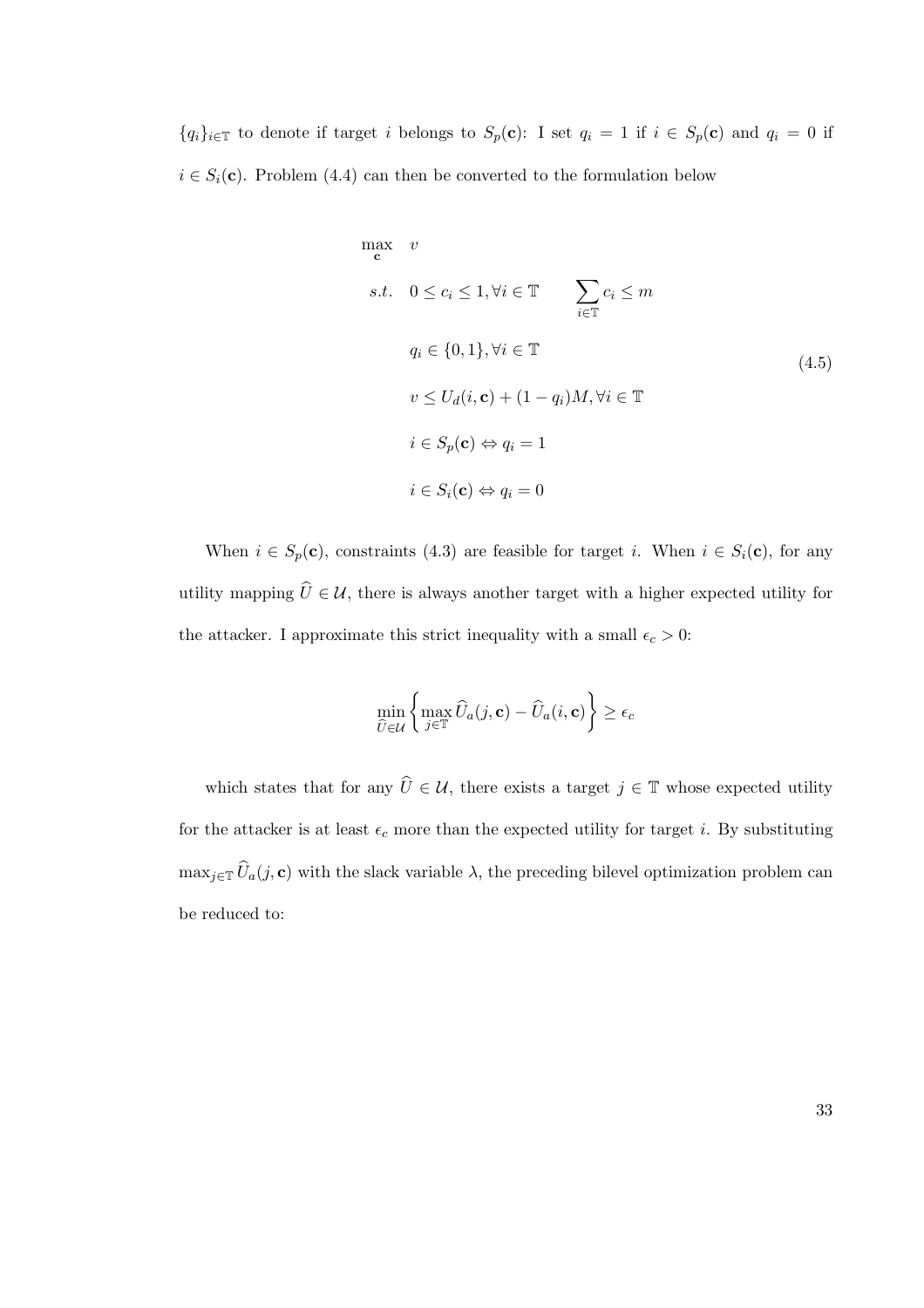$$
\min_{\widehat{U},\lambda} \lambda - \widehat{U}_a(i,\mathbf{c})
$$
\n
$$
s.t. \quad \widehat{U}_a(j,\mathbf{c}) \le \lambda, \forall j \in \mathbb{T}
$$
\n
$$
\widehat{U} \in \mathcal{U}
$$
\n(4.6)

If the solution of Problem (4.6) is larger than  $\epsilon_c$ , then  $i \in S_i(\mathbf{c})$ . Otherwise,  $i \in$  $S_p(\mathbf{c})$  (subject to the approximation error introduced by  $\epsilon_c$ ). Since Problem (4.6) is a minimization problem, it cannot substitute the constraint  $i \in S_i(\mathbf{c}) \Leftrightarrow q_i = 0$  in Problem (4.5). So, I take the Lagrangian dual of Problem (4.6) to convert it into a maximization problem:

$$
\max_{\alpha,\beta,\gamma,\kappa} \beta \epsilon_u
$$
\n
$$
s.t. \sum_{j \in \mathbb{T}} \gamma_j = 1
$$
\n
$$
\sum_{k \in \mathbb{T}} \gamma_k c_k \mathbf{1} \{ \theta_j = U_a^c(k) \} + \gamma_k (1 - c_k) \mathbf{1} \{ \theta_j = U_a^u(k) \}
$$
\n
$$
- c_i \mathbf{1} \{ \theta_j = U_a^c(i) \} - (1 - c_i) \mathbf{1} \{ \theta_j = U_a^u(i) \}
$$
\n
$$
+ \frac{\alpha_{j-2} \mathbf{1} \{ j \geq 3 \}}{\theta_j - \theta_{j-1}} - \frac{\alpha_{j-1} \mathbf{1} \{ I - 1 \geq j \geq 2 \}}{\theta_{j+1} - \theta_j}
$$
\n
$$
- \frac{\alpha_{j-1} \mathbf{1} \{ I - 1 \geq j \geq 2 \}}{\theta_j - \theta_{j-1}} + \frac{\alpha_j \mathbf{1} \{ j \leq I - 2 \}}{\theta_{j+1} - \theta_j}
$$
\n
$$
- \frac{\beta \mathbf{1} \{ j = I \}}{\theta_j - \theta_{j-1}} + \frac{\beta \mathbf{1} \{ j = I - 1 \}}{\theta_{j+1} - \theta_j}
$$
\n
$$
+ \kappa \mathbf{1} \{ \theta_j = 0 \} = 0, \forall j \in \{1, 2, ..., I\}
$$
\n
$$
\alpha_j \geq 0, \forall j \in \{1, 2, ..., I - 2 \}
$$
\n
$$
\beta \geq 0
$$
\n
$$
\gamma_j \geq 0, \forall j \in \mathbb{T}
$$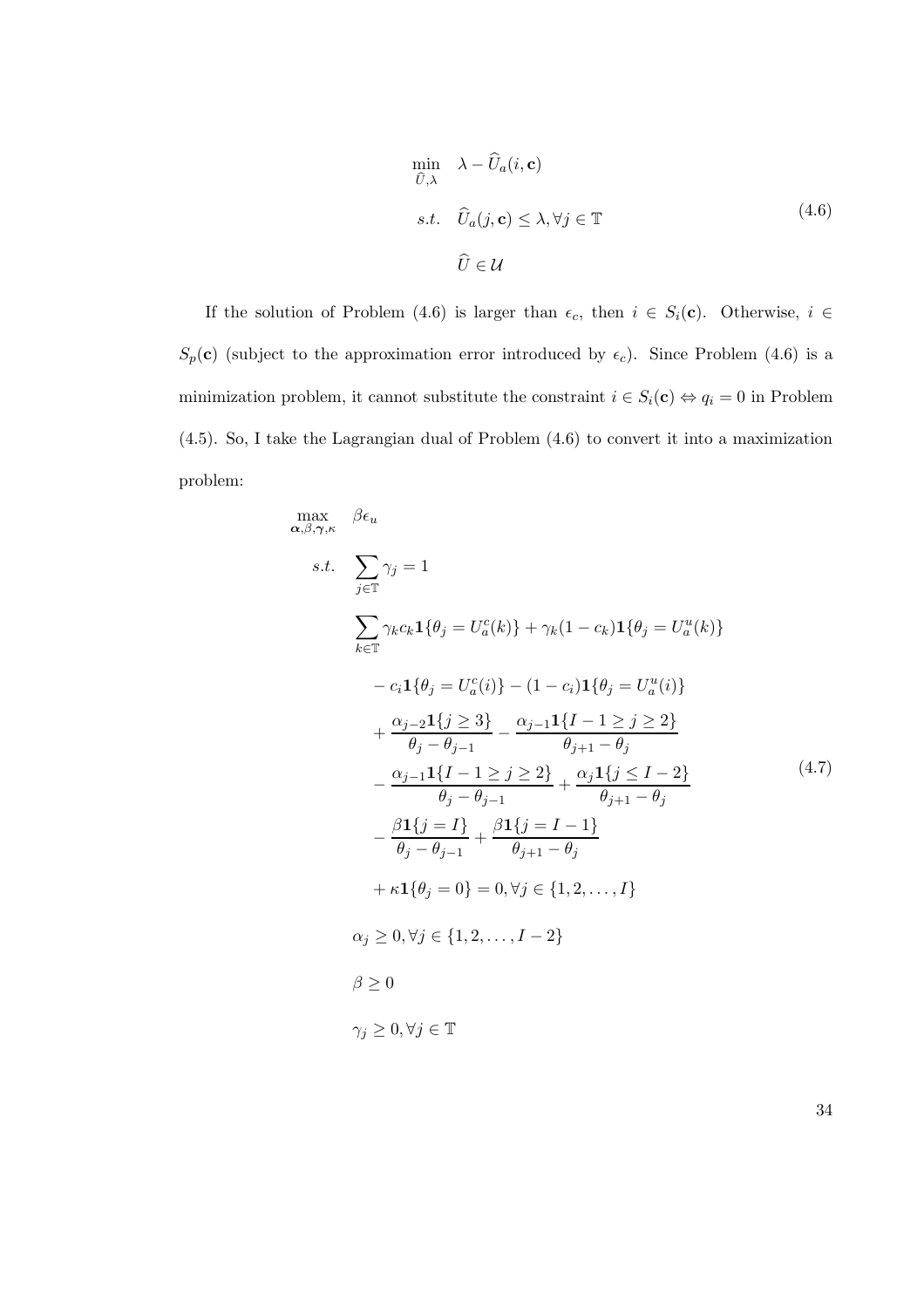For succinct notation, I denote the constraints on the variables  $(\alpha, \beta, \gamma, \kappa)$  in the above formulation as  $(\alpha, \beta, \gamma, \kappa) \in \mathcal{D}$ . By applying Problem (4.3) and Problem (4.7) to every target i to put constraints on  $q_i$ , I summarize my final MIBLP formulation in the next theorem.

**Theorem 4.3.1.** Problem  $(4.1)$  is (approximately)<sup>2</sup> equivalent to

$$
x.t. \quad 0 \leq c_i \leq 1, \forall i \in \mathbb{T} \qquad \sum_{i \in \mathbb{T}} c_i \leq m
$$
\n
$$
q_i \in \{0, 1\}, \forall i \in \mathbb{T}
$$
\n
$$
v \leq U_d(i, \mathbf{c}) + (1 - q_i)M, \forall i \in \mathbb{T} \qquad (4.8)
$$
\n
$$
\widehat{U}_a^i(j, \mathbf{c}) \leq \widehat{U}_a^i(i, \mathbf{c}) + (1 - q_i)M, \forall i \in \mathbb{T}, \forall j \in \mathbb{T}, j \neq i
$$
\n
$$
\widehat{U}^i \in \mathcal{U}, \forall i \in \mathbb{T}
$$
\n
$$
\beta^i \epsilon_u \geq \epsilon_c - q_i M, \forall i \in \mathbb{T}
$$
\n
$$
(\alpha^i, \beta^i, \gamma^i, \kappa^i) \in \mathcal{D}, \forall i \in \mathbb{T}
$$
\n
$$
(3.25)
$$
\n
$$
(4.8)
$$

where the superscript i in  $(\alpha^i, \beta^i, \gamma^i, \kappa^i)$  and  $\widehat{U}^i$  marks different variables.  $\widehat{U}_a^i(j, \mathbf{c})$  is attacker's expected utility for target j under the mapping  $\widehat{U}^i$  and defender's strategy **c**.

*Proof.* If  $q_i = 1$ , the constraints  $\widehat{U}_a^i(j, \mathbf{c}) \leq \widehat{U}_a^i(i, \mathbf{c}) + (1 - q_i)M$ ,  $\forall j \in \mathbb{T}$ ,  $j \neq i$  and  $\widehat{U}^i \in \mathcal{U}$ ensure that  $i \in S_p(c)$ ; if  $q_i = 0$ , then these constraints are always feasible and can be ignored.

If  $q_i = 0$ , the constraints  $\beta^i \epsilon_u \geq \epsilon_c - q_i M$  and  $(\boldsymbol{\alpha}^i, \beta^i, \boldsymbol{\gamma}^i, \kappa^i) \in \mathcal{D}$  ensure that  $i \in S_i(\mathbf{c})$ (approximately) since there exists a solution  $(\alpha^i, \beta^i, \gamma^i, \kappa^i) \in \mathcal{D}$  that satisfies  $\beta^i \epsilon_u \ge \epsilon_c$ .

<sup>&</sup>lt;sup>2</sup>The approximation is due to the introduction of  $\epsilon_c$ .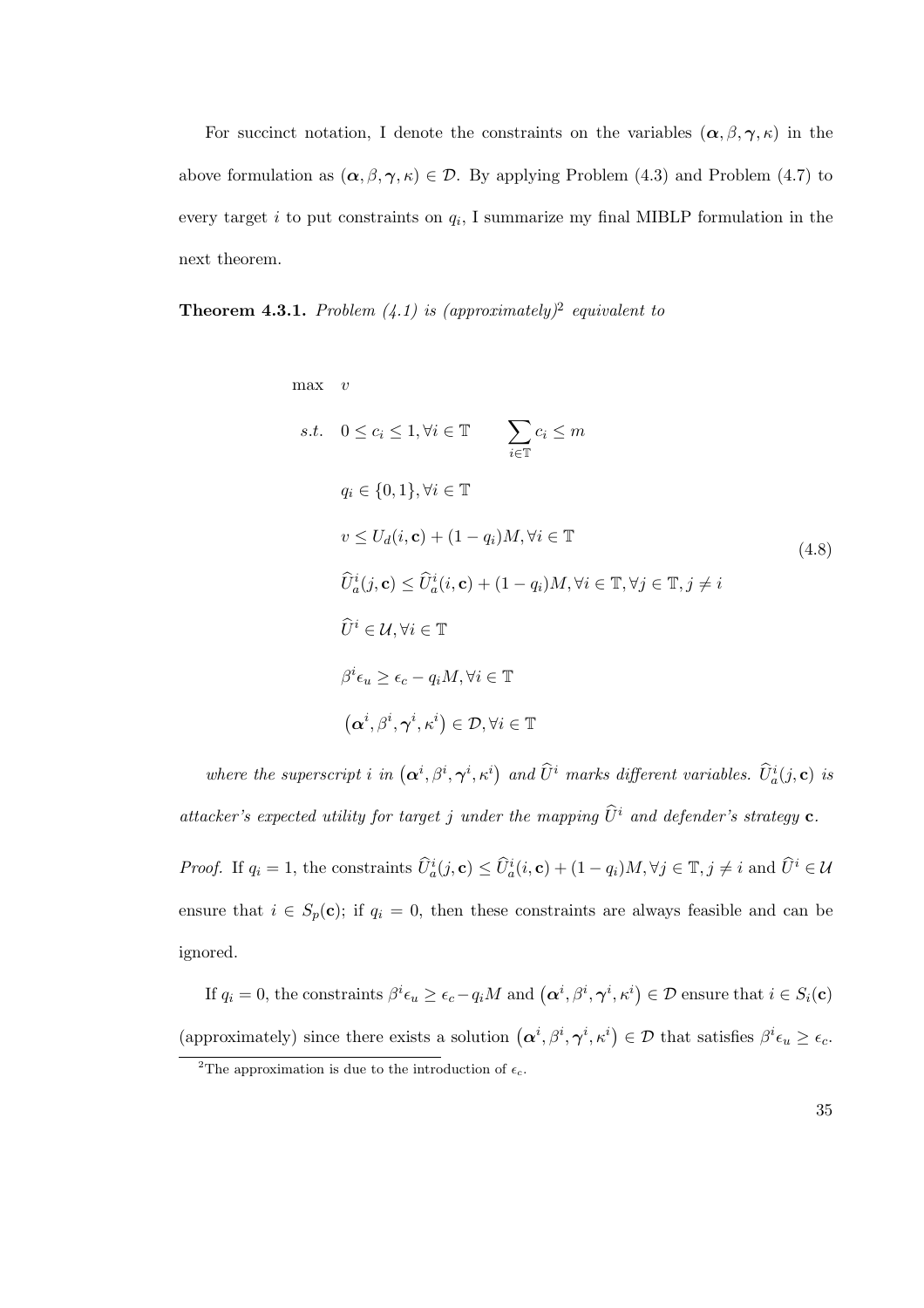Thus, the objective of Problem (4.7) is larger than  $\epsilon_c$ , and  $i \in S_i(\mathbf{c})$ . For the other direction, if the objective of Problem  $(4.7)$  is larger than  $\epsilon_c$ , then these two constraints are also satisfied; if  $q_i = 1$ , these constraints are always feasible and can be ignored.  $\Box$ 

In summary, I have converted Problem (4.1) into Problem (4.8), which is an MIBLP:  ${q_i}_{i \in \mathbb{T}}$  are integer variables;  $\hat{U}_a^i(j, \mathbf{c}) = c_j \hat{U}^i(U_a^c(j)) + (1 - c_j) \hat{U}^i(U_a^u(j))$  contains bilinear terms since both  $c_j$  and  $\hat{U}^i(U_a^c(j))/\hat{U}^i(U_a^u(j))$  are variables. Problem (4.8) is a non-convex optimization problem and lacks efficient solvers. I used a powerful nonlinear solver — KNITRO to search for local optimal solutions to Problem (4.8). However, this approach does not scale up — the two-target scenario takes about 1 minute and the three-target scenario takes about 15 minutes to solve. Faced with this scalability issue, I develop the BeRRA algorithm that finds the  $\epsilon$ -optimal solution and provides significant scalability.

# 4.4 BeRRA Algorithm

Problem (4.8) has two main hindrances to scaling up: the presence of  $\Theta(n^2)$  bilinear terms and the presence of  $n$  integer variables. Thus, eliminating these bilinear terms and integer variables should allow us to scale the problem up. The bilinear terms in Problem  $(4.8)$  have two components: the coverage probability  $c_i$  and the mapped attacker utilities  $\hat{U}(U_a^c(i))/\hat{U}(U_a^u(i))$ . Intuitively, we can avoid the bilinearity by fixing one of these two terms. In addition, if the coverage probability **c** is fixed, then  $S_p(c)$  is also fixed and we no longer need the integer variables  $\{q_i\}_{i\in\mathbb{T}}$  to represent if  $i \in S_p(\mathbf{c})$ . Based on the idea of fixing the coverage probability c, I develop the BeRRA algorithm. This algorithm computes an  $\epsilon$ -optimal RSE strategy where  $\epsilon$  can be made arbitrarily small.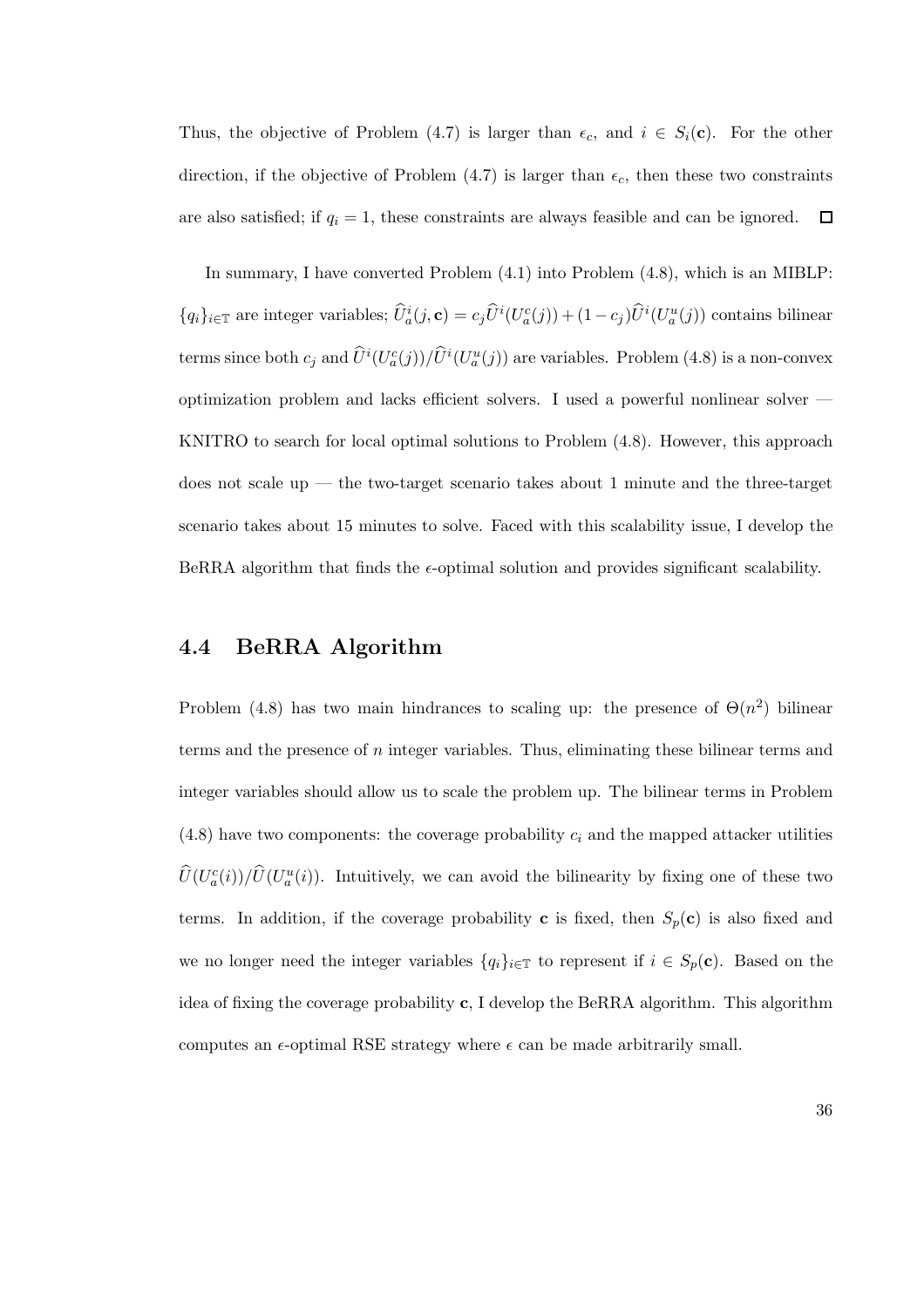The main idea of the BeRRA algorithm is to reduce the problem to computing the minimum amount of resources needed to achieve a given reward, which can be solved efficiently by using special properties of the problem. With this reduction, I use binary search to find the highest reward that the defender can achieve with the given number of resources. The high-level intuition of this reduction is that a fixed defender's reward leads to fixed defender maximin strategy, which eliminates the bilinear terms and integer variables. Additionally, optimal strategy can be derived efficiently from the maximin strategy via the property  $S_p(\mathbf{c}^{\max}) = S_p(\mathbf{c}^{\text{opt}})$ .

#### 4.4.1 Binary Search Reduction

Algorithm 1 lists the steps of my BeRRA algorithm. The input to Algorithm 1 is the number of defender resources  $m$  and the defender's and the attacker's utilities U. The output is the defender's RSE strategy  $c$  and her reward *lb*. The lower bound *lb* and upper bound ub are first set to be the lowest and the highest possible rewards, respectively, that the defender may achieve (Line 2). The function MinimumResources $(r, U)$  returns the strategy p that uses the minimum number of resources for the defender to achieve reward r. This function will be discussed in detail in Section 4.5. During the binary search phase (Lines  $3 \sim 11$ ), the lower bound is set to be the defender's achievable reward (the strategy p returned by the MinimumResources function is the solution) and the upper bound is set to be an unachievable reward. Therefore, the BeRRA algorithm achieves the  $\epsilon$ -optimal solution and we can set  $\epsilon$  arbitrarily small to get arbitrarily near-optimal solutions.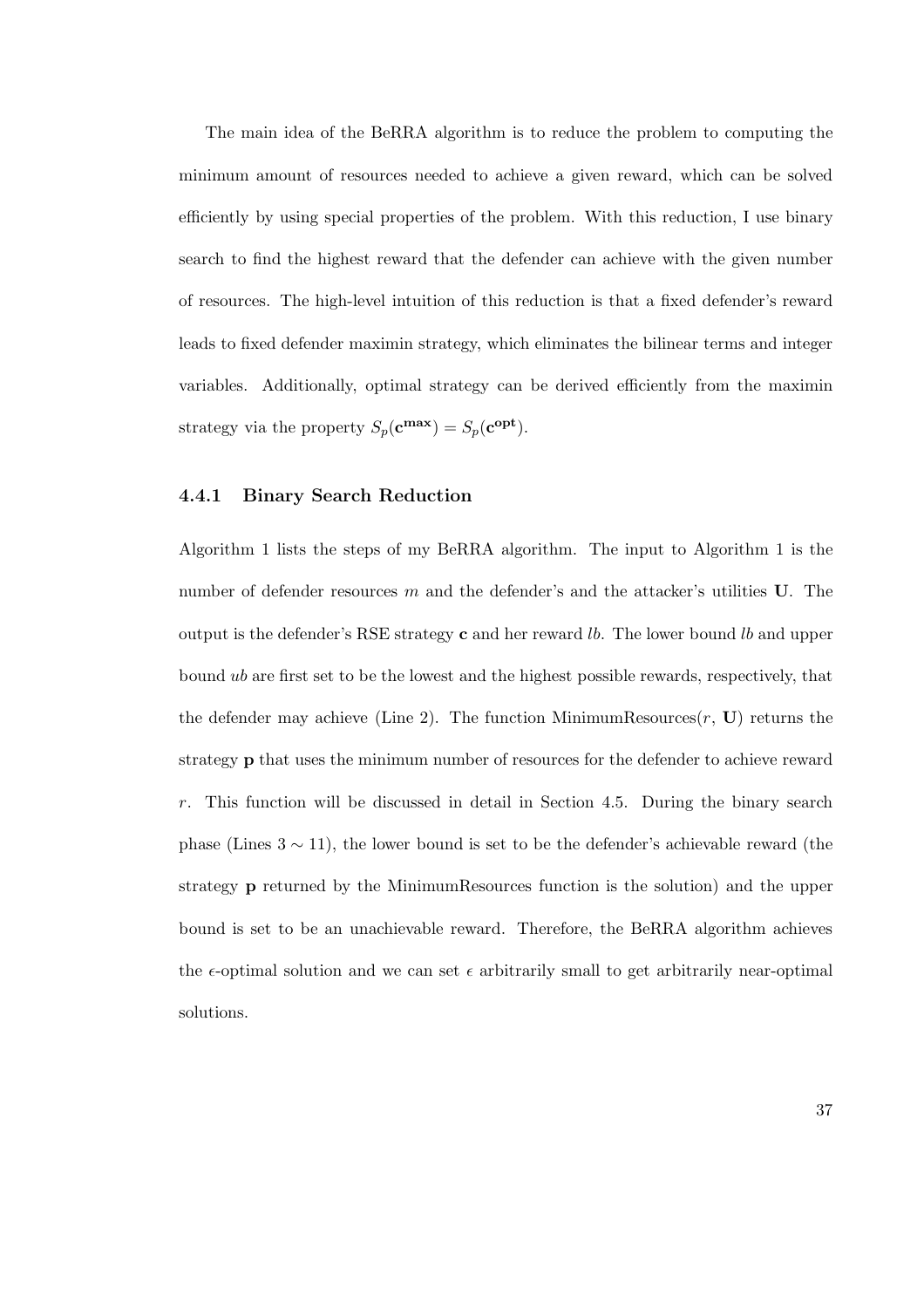Algorithm 1 BeRRA Algorithm

|     | 1: function BERRA $(m, U)$                                                                       |
|-----|--------------------------------------------------------------------------------------------------|
| 2:  | $lb \leftarrow \min_{i \in \mathbb{T}} U_d^u(i), ub \leftarrow \max_{i \in \mathbb{T}} U_d^c(i)$ |
| 3:  | while $ub - lb > \epsilon$ do                                                                    |
| 4:  | $\mathbf{p} \leftarrow$ MINIMUMRESOURCES $(\frac{lb+ub}{2}, \mathbf{U})$                         |
| 5:  | if $\sum_{i \in T} p_i \leq m$ then                                                              |
| 6:  | $lb \leftarrow \frac{lb+ub}{2}$                                                                  |
| 7:  | $\mathbf{c} \leftarrow \mathbf{p}$                                                               |
| 8:  | else                                                                                             |
| 9:  | $ub \leftarrow \frac{lb+ub}{2}$                                                                  |
| 10: | end if                                                                                           |
| 11: | end while                                                                                        |
| 12: | return $(c, lb)$                                                                                 |
|     | 13: end function                                                                                 |

# 4.5 Minimum Resources

I present Algorithm 2 in this section. This algorithm computes the defender strategy that requires as few resources as possible to achieve a given reward  $r$ , i.e., the Minimum-Resources function in Algorithm 1. I call this resource-minimizing strategy the optimal strategy and denote it as  $c^{opt}$  for succinctness.

Algorithm 2 Minimum Resources

| 1: function MINIMUMRESOURCES $(r, U)$                                                                                                                     |
|-----------------------------------------------------------------------------------------------------------------------------------------------------------|
| $(flag, \mathbf{c}^{\max}, S_p(\mathbf{c}^{\max}), S_i(\mathbf{c}^{\max})) \leftarrow \text{MAXIMIN}(r, \mathbf{U})$<br>2:                                |
| if $flag = false$ then<br>3:                                                                                                                              |
| return $(\infty, \infty, \ldots, \infty)$<br>4:                                                                                                           |
| end if<br>5:                                                                                                                                              |
| $\mathbf{c}^{\text{opt}} \leftarrow \text{REDUCE}(\mathbf{U}, \mathbf{c}^{\text{max}}, S_p(\mathbf{c}^{\text{max}}), S_i(\mathbf{c}^{\text{max}}))$<br>6: |
| return c <sup>opt</sup><br>7:                                                                                                                             |
| 8: end function                                                                                                                                           |

Algorithm 2 consists of two functions: Maximin and Reduce. The Maximin function computes the maximin strategy  $c^{max}$  for which the defender achieves reward r, as well as the corresponding sets  $S_p(\mathbf{c}^{\max})$  and  $S_i(\mathbf{c}^{\max})$ . The variable flag is set to false when the input reward is not achievable for any amount of defender resources. In this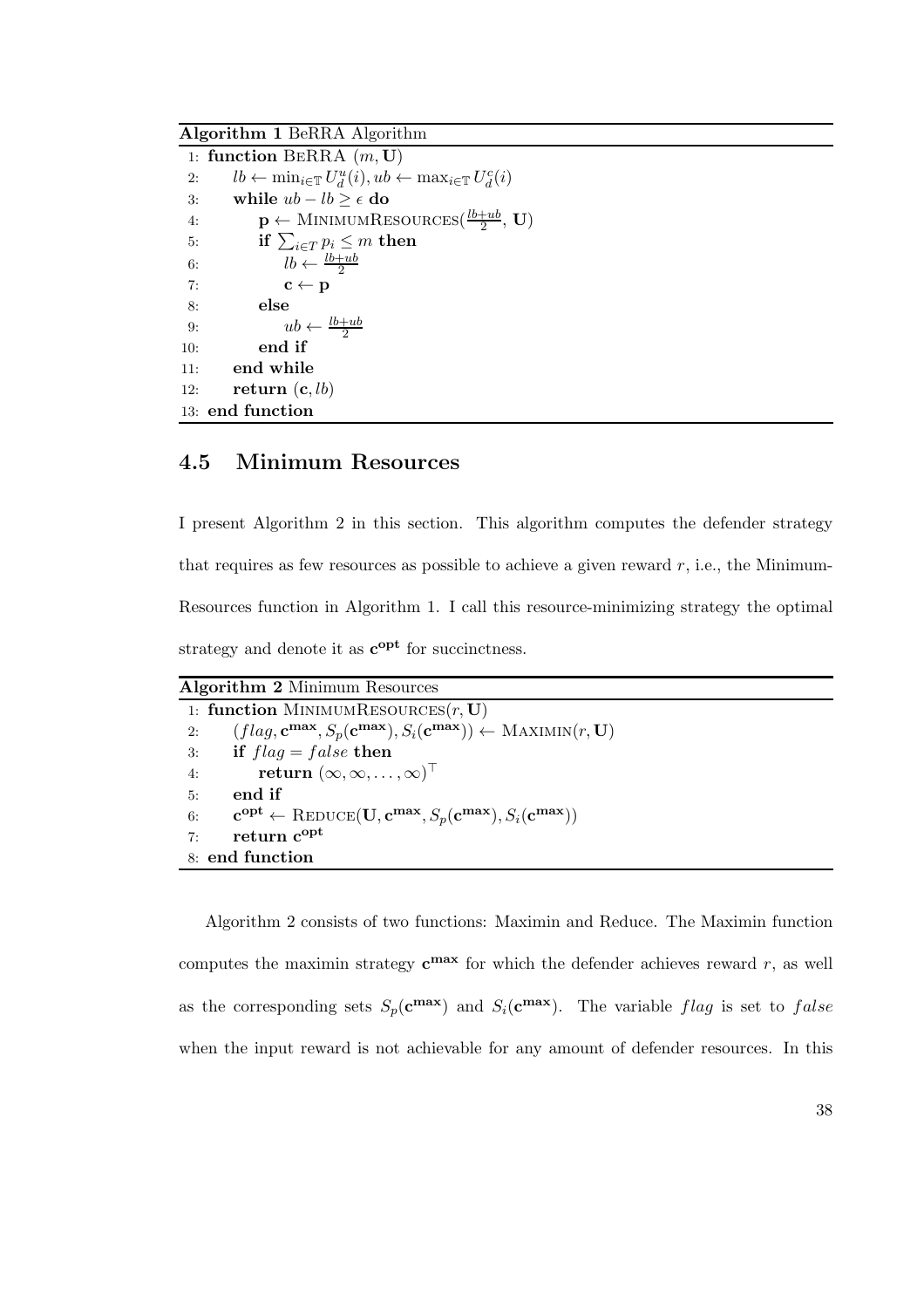case, Algorithm 2 returns  $(\infty, \infty, ..., \infty)^\top$  (Lines 3 ~ 5) so that Algorithm 1 knows  $r$  is not achievable. I will prove in Theorem 4.5.7 that if the reward  $r$  is achievable, then  $S_p(\mathbf{c}^{\max}) = S_p(\mathbf{c}^{\text{opt}})$  and  $S_i(\mathbf{c}^{\max}) = S_i(\mathbf{c}^{\text{opt}})$ . Based on this property, the Reduce function derives the optimal strategy  $c^{opt}$  from the maximin strategy  $c^{max}$ . Section 4.5.1 and Section 4.5.2 discuss these two functions in detail.

#### 4.5.1 Maximin Function

The Maximin function is summarized in Algorithm 3. It first computes the maximin strategy  $c^{max}$  for which the defender achieves reward r (Lines 2  $\sim$  4) and then it assigns each target to either  $S_p(\mathbf{c}^{\max})$  or  $S_i(\mathbf{c}^{\max})$  (Lines 5 ~ 15). If the reward r is not achievable for any amount of resources, then it returns  $flag = false$  (Line 10).

| <b>Algorithm 3 Maximin</b>                                                                   |  |  |  |  |
|----------------------------------------------------------------------------------------------|--|--|--|--|
| 1: function $MAXIMIN(r, U)$                                                                  |  |  |  |  |
| for $i = 1 \rightarrow n$ do<br>2:                                                           |  |  |  |  |
| $c_i^{max} \leftarrow \min\{1, \max\{\frac{r - U_d^u(i)}{U_d^c(i) - U_u^u(i)}, 0\}\}\$<br>3: |  |  |  |  |
| end for<br>4:                                                                                |  |  |  |  |
| $S_p(\mathbf{c}^{\max}), S_i(\mathbf{c}^{\max}) \leftarrow \emptyset$<br>5:                  |  |  |  |  |
| for $i = 1 \rightarrow n$ do<br>6:                                                           |  |  |  |  |
| <b>if</b> Problem $(4.3)$ is feasible for target i given $c^{max}$ then<br>7:                |  |  |  |  |
| $S_p(\mathbf{c}^{\max}) \leftarrow S_p(\mathbf{c}^{\max}) \cup \{i\}$<br>8:                  |  |  |  |  |
| if $r > U_d^c(i)$ then<br>9:                                                                 |  |  |  |  |
| return $(false, \mathbf{c}^{\max}, S_p(\mathbf{c}^{\max}), S_i(\mathbf{c}^{\max}))$<br>10:   |  |  |  |  |
| end if<br>11:                                                                                |  |  |  |  |
| else<br>12:                                                                                  |  |  |  |  |
| $S_i(\mathbf{c}^{\max}) \leftarrow S_i(\mathbf{c}^{\max}) \cup \{i\}$<br>13:                 |  |  |  |  |
| end if<br>14:                                                                                |  |  |  |  |
| end for<br>15:                                                                               |  |  |  |  |
| return $(true, c^{max}, S_p(c^{max}), S_i(c^{max}))$<br>16:                                  |  |  |  |  |
| 17: end function                                                                             |  |  |  |  |

Lines 2  $\sim$  4 compute the maximin strategy for a given reward r. Given a coverage probability c, the maximin setting assumes that the attacker attacks target  $i =$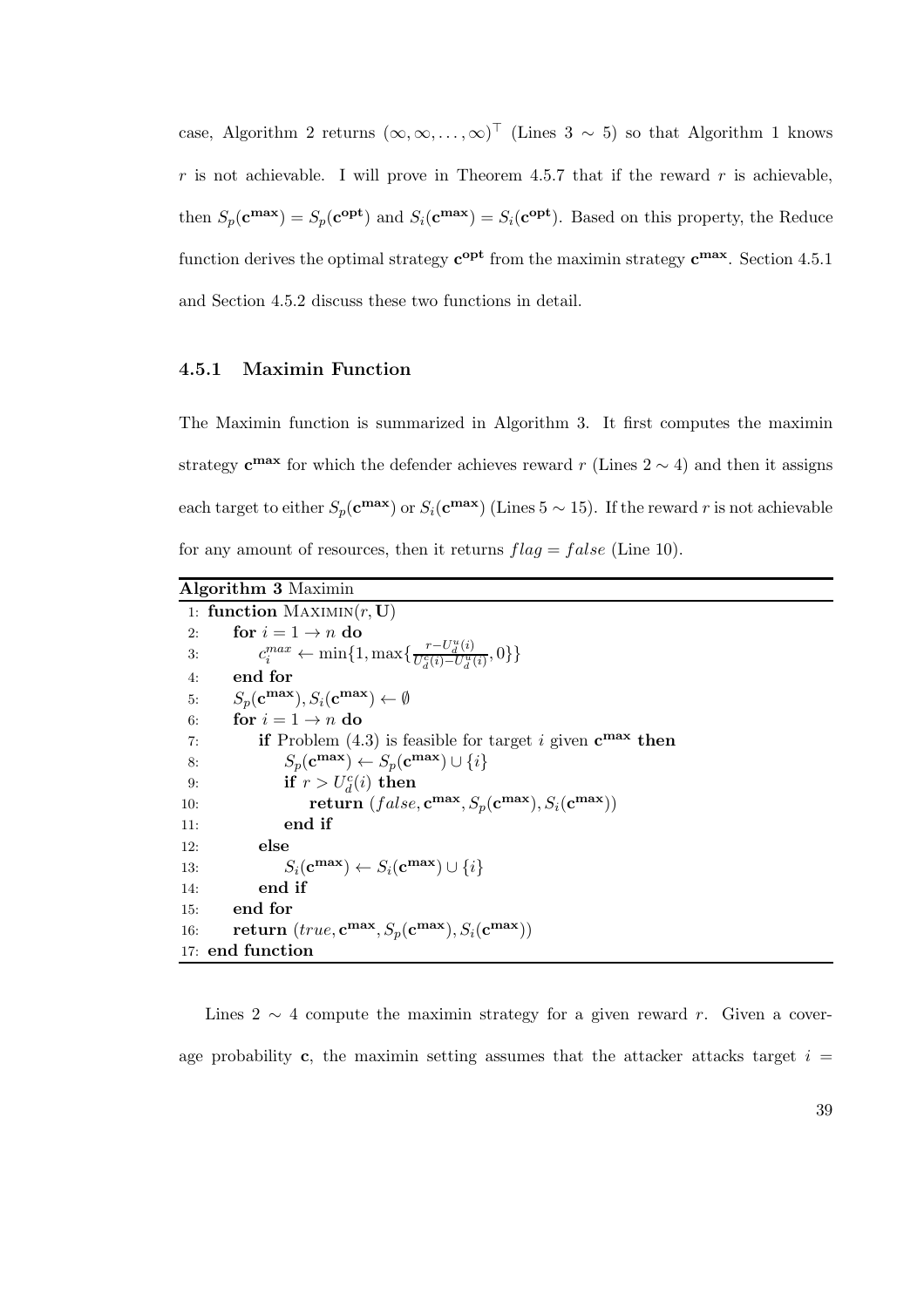arg min<sub>j∈T</sub>  $U_d(j, c)$ , and thus the defender's reward will be min<sub>i∈T</sub>  $U_d(i, c)$ . For the defender to achieve reward r, we should have  $U_d(i, \mathbf{c}) \ge r, \forall i \in \mathbb{T}$  so that  $c_i^{max} = \frac{r - U_d^u(i)}{U_d^c(i) - U_d^u(i)}$  $U_d^c(i) - U_d^u(i)$ (which is bounded by [0, 1]).

Given the maximin strategy  $c^{max}$ , Lines  $5 \sim 15$  iterate through all targets and assign them to either  $S_p(\mathbf{c}^{\max})$  or  $S_i(\mathbf{c}^{\max})$  by testing the feasibility of constraints (4.3). If these constraints are feasible, then  $i \in S_p(\mathbf{c})$ ; otherwise,  $i \in S_i(\mathbf{c})$ . Next in Lemma 4.5.2 I prove that  $\exists i \in S_p(\mathbf{c}^{\max})$  that satisfies  $r > U_d^c(i)$  if and only if reward r is not achievable. In that case, Algorithm 3 returns  $flag = false$  (Lines  $9 \sim 11$ ).

**Lemma 4.5.1.** Given coverage probability **c**, the defender's reward is  $\min_{i \in S_n(\mathbf{c})} U_d(i, \mathbf{c})$ .

Proof. Follows from the form of problem 4.4.

**Lemma 4.5.2.** Reward r is infeasible if and only if Algorithm 3 returns  $flag = false$ .

*Proof.* I first prove that if the reward r is infeasible, Algorithm 3 returns with  $flag =$ *false.* If Algorithm 3 returns with  $flag = false$ , according to the steps of Algorithm 3,  $\forall i \in S_p(\mathbf{c}^{\max})$ , we have  $U_d^c(i) \geq r \Rightarrow U_d(i, \mathbf{c}^{\max}) \geq r$ . So, according to Lemma 4.5.1, the reward of the strategy  $c^{max}$  is at least r, so the reward r is feasible.

Next I prove that if Algorithm 3 returns with  $flag = false$ , then the reward r is infeasible. If Algorithm 3 returns with  $flag = false$ , then there exists a target  $i \in$  $S_p(\mathbf{c}^{\max})$  such that  $r > U_d^c(i)$ , and we have  $c_i^{max} = 1$  for this target. Since  $i \in S_p(\mathbf{c}^{\max})$ , there exists a mapping  $\hat{U} \in \mathcal{U}$  under which  $\hat{U}_a(i, \mathbf{c}^{\max}) = \hat{U}_a^c(i) \geq \hat{U}_a(j, \mathbf{c}^{\max}), \forall j \in \mathcal{U}$  $\mathbb{T}, j \neq i$ . If the reward r is feasible, there must exist a strategy **c** which has reward at least r where  $i \in S_i(\mathbf{c})$ , or else the reward will be at most  $U_d^c(i) < r$ . Thus, there exists a target  $j \neq i$  that maximizes the expected utility of the attacker under the mapping

 $\Box$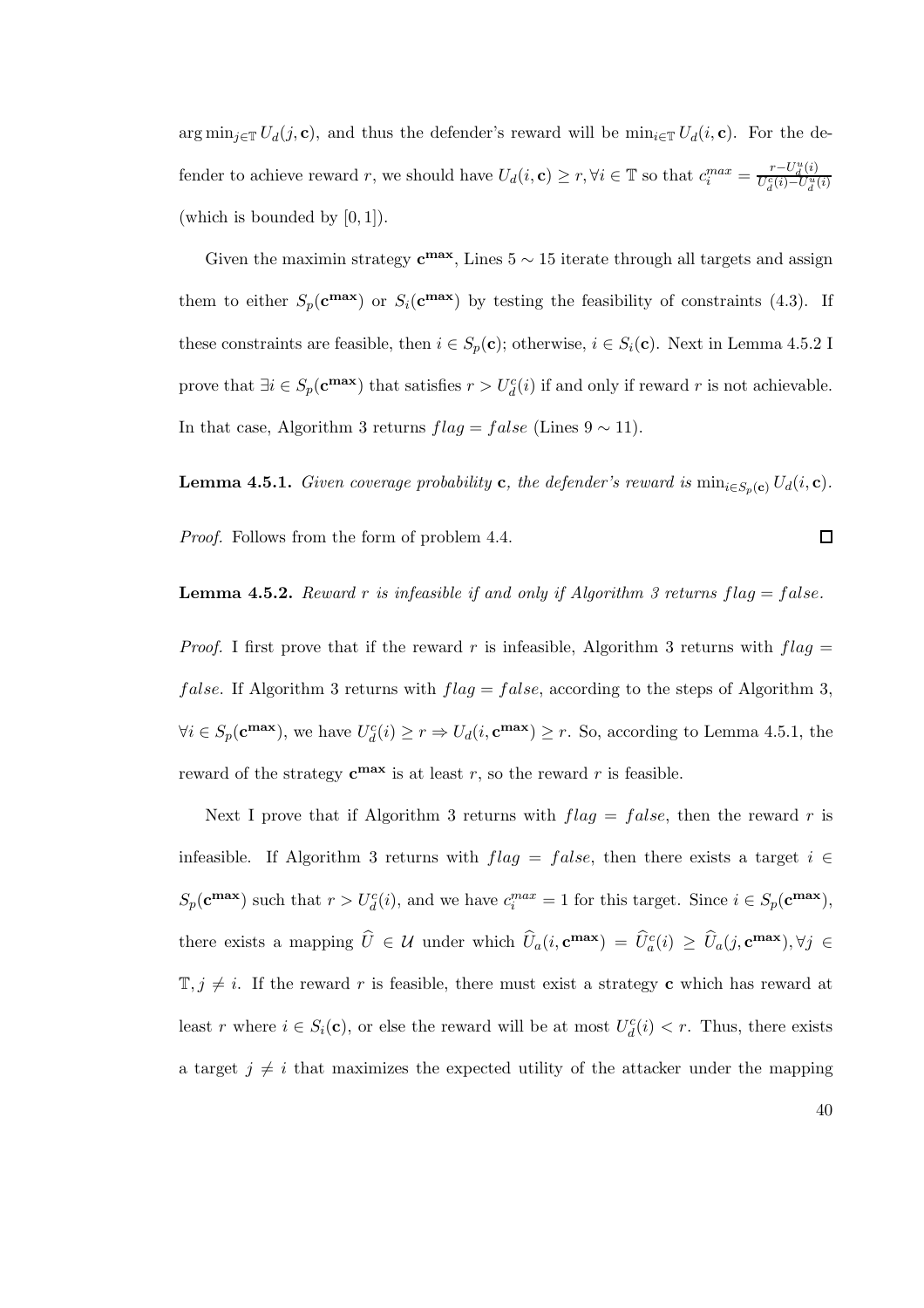$\hat{U}$  and strategy **c** such that  $\hat{U}_a(j, \mathbf{c}) > \hat{U}_a(i, \mathbf{c})$ . Thus  $\hat{U}_a(j, \mathbf{c}) > \hat{U}_a(i, \mathbf{c}) \geq \hat{U}_a^c(i) \geq \hat{U}_a^c(i)$  $\widehat{U}_a(j, \mathbf{c}^{\max})$ , so  $c_j < c_j^{max}$ , which implies  $U_d(j, \mathbf{c}) < U_d(j, \mathbf{c}^{\max})$ . However,  $c_j < c_j^{max} \Rightarrow$  $c_j^{max} > 0 \Rightarrow c_j^{max} = \min\{1, \frac{r - U_d^u(j)}{U_d^c(j) - U_d^u(j)}\}$  $\frac{r-U_d^u(j)}{U_d^c(j)-U_d^u(j)}$   $\Rightarrow$   $U_d(j, \mathbf{c}^{\max}) = \min\{U_d^c(j), r\} \leq r$ , so we see  $U_d(j, \mathbf{c}) \langle U_d(j, \mathbf{c}^{\max}) \rangle \leq r$ . Since  $j \in S_p(\mathbf{c})$ , the strategy c has a reward less than r, which contradicts the assumption that c has a reward at least  $r$ . In conclusion,  $r$  is infeasible if Algorithm 3 returns with  $flag = false$ .  $\Box$ 

Theorem 4.5.7 demonstrates why we compute  $c^{max}$ ,  $S_p(c^{max})$  and  $S_i(c^{max})$ . We see that  $S_p(\mathbf{c}^{\mathbf{max}}) = S_p(\mathbf{c}^{\mathbf{opt}})$  and  $S_i(\mathbf{c}^{\mathbf{max}}) = S_i(\mathbf{c}^{\mathbf{opt}})$ . Therefore, we get  $S_p(\mathbf{c}^{\mathbf{opt}})$  and  $S_i(\mathbf{c}^{\text{opt}})$  by computing  $S_p(\mathbf{c}^{\text{max}})$  and  $S_i(\mathbf{c}^{\text{max}})$ . I introduce supporting lemmas before proving Theorem 4.5.7.

The next two lemmas explain how the set  $S_p(c)$  changes when the coverage probability for a certain target decreases. Lemma 4.5.3 shows that if the coverage probability for a target  $i \in S_p(\mathbf{c})$  decreases, then the set  $S_p(\mathbf{c})$  "shrinks". Lemma 4.5.4 shows that if the coverage probability for a target  $i \in S_i(\mathbf{c})$  decreases, then the set  $S_p(\mathbf{c})$  also "shrinks" but target i might be added to it.

**Lemma 4.5.3.** Given coverage probability **c** and another coverage probability **c**' which satisfies  $c'_i < c_i$  for a target  $i \in S_p(c)$  and  $c'_j = c_j, \forall j \in \mathbb{T}, j \neq i$ , we have  $S_p(c') \subseteq S_p(c)$ .

*Proof.* We prove  $S_i(\mathbf{c}') \supseteq S_i(\mathbf{c})$ .

 $\forall j \in S_i(\mathbf{c}), \ \forall \widehat{U} \in \mathcal{U}, \ \exists k \in S_p(\mathbf{c}) \ \text{such that} \ \widehat{U}_a(k, \mathbf{c}) > \widehat{U}_a(j, \mathbf{c}).$  For this mapping  $\hat{U}$ , the targets j and k,  $\hat{U}_a(k, \mathbf{c}') \ge \hat{U}_a(k, \mathbf{c})$  since  $c'_k \le c_k$  and  $\hat{U}_a(j, \mathbf{c}') = \hat{U}_a(j, \mathbf{c})$  since  $c'_j = c_j$ . So, we have  $\widehat{U}_a(k, \mathbf{c}') > \widehat{U}_a(j, \mathbf{c}')$  and thus  $j \in S_i(\mathbf{c}')$ .  $\Box$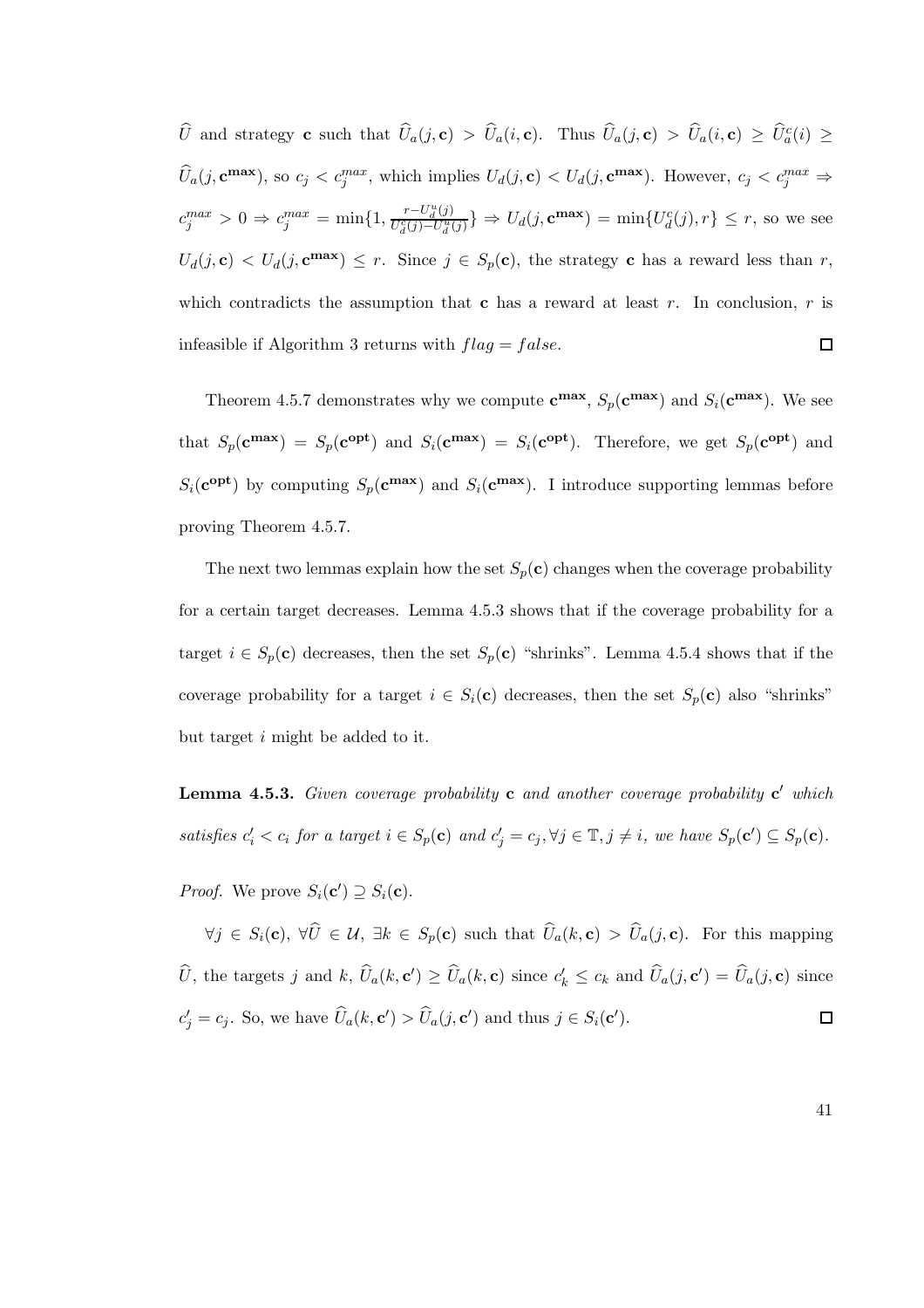**Lemma 4.5.4.** Given coverage probability **c** and another coverage probability **c**' which satisfies  $c'_i < c_i$  for a target  $i \in S_i(\mathbf{c})$  and  $c'_j = c_j, \forall j \in \mathbb{T}, j \neq i$ , we have  $S_p(\mathbf{c}') \subseteq$  $S_p(\mathbf{c}) \bigcup \{i\}.$ 

*Proof.* We prove  $S_i(\mathbf{c}') \supseteq S_i(\mathbf{c}) \setminus \{i\}.$ 

 $\forall j \in S_i(\mathbf{c}), j \neq i, \forall \widehat{U} \in \mathcal{U}, \exists k \in S_p(\mathbf{c}) \text{ such that } \widehat{U}_a(k, \mathbf{c}) > \widehat{U}_a(j, \mathbf{c})$ . For this mapping  $\hat{U}$ , the targets j and k,  $\hat{U}_a(k, \mathbf{c}') = \hat{U}_a(k, \mathbf{c})$  since  $c'_k = c_k$  and  $\hat{U}_a(j, \mathbf{c}') = \hat{U}_a(j, \mathbf{c})$  since  $c'_j = c_j$ , so we have  $\widehat{U}_a(k, \mathbf{c}') > \widehat{U}_a(j, \mathbf{c}')$  and thus  $j \in S_i(\mathbf{c}')$ .  $\Box$ 

The next two lemmas discuss key properties of  $c^{opt}$ . Lemma 4.5.5 shows that the coverage probability for a target  $i \in S_p(\mathbf{c}^{\text{opt}})$  must be  $\max\{\frac{r-U_d^u(i)}{U_d^c(i)-U_d^u(i)}\}$  $\frac{U_c^{C}(i)-U_d^{u}(i)}{U_d^{C}(i)-U_d^{u}(i)}, 0$ ; Lemma 4.5.6 shows that the coverage probability for a target  $i \in S_i(\mathbf{c}^{\text{opt}})$  is at most min $\{1,$  $\max\{\frac{r-U_d^u(i)}{U_d^c(i)-U_d^u(i)}\}$  $\frac{r-U_d^u(i)}{U_d^c(i)-U_d^u(i)},0$ . This property is used in the Reduce function that derives  $\mathbf{c}^{\text{opt}}$ from  $c^{max}$ , as well as in the proof of Theorem 4.5.7.

**Lemma 4.5.5.** Given a feasible reward r, all  $i \in S_p(\mathbf{c}^{\text{opt}})$  must satisfy  $U_d^c(i) \geq r$  and have expected reward  $\max\{U_d^u(i), r\}$  for the defender, i.e.,  $c_i^{opt} = \max\{\frac{r-U_d^u(i)}{U_d^c(i)-U_d^u(i)}\}$  $\frac{U_c^c(i)-U_d^u(i)}{U_d^c(i)-U_d^u(i)}, 0\}, \forall i \in$  $S_p(\mathbf{c^{opt}}).$ 

*Proof.* According to Lemma 4.5.1,  $\forall i \in S_p(\mathbf{c}^{\text{opt}}), U_d(i, \mathbf{c}^{\text{opt}}) \geq r$ , so we have  $U_d^c(i) \geq$  $U_d(i, \mathbf{c}^{\text{opt}}) \geq r$ . Additionally,  $U_d(i, \mathbf{c}^{\text{opt}}) \geq r \Rightarrow c_i^{opt} \geq \max\{\frac{r - U_d^u(i)}{U_d^c(i) - U_d^u(i)}\}$  $\frac{U^{\text{C}}_{d}(i)-U^{\text{u}}_{d}(i)}{U^{\text{c}}_{d}(i)-U^{\text{u}}_{d}(i)}, 0$ . Next I will prove  $c_i^{opt} = \max\{\frac{r-U_d^u(i)}{U_d^c(i)-U_d^u(i)}\}$  $\frac{U_c^-(t)}{U_d^-(t)}$ ,  $0$ } by contradiction.

Suppose there exists a target  $i \in S_p(\mathbf{c}^{\text{opt}})$  with coverage probability  $c_i^{opt} > \max$ {  $r-U_d^u(i)$  $U_{\overline{U}_d^a(i)-U_d^u(i)}^{(i)},0$ . I show that a more resource-conservative strategy **c** with  $c_i = \max_{i}$  $\{\frac{r-U_d^u(i)}{U_d^c(i)-U_d^u(i)}\}$  $\frac{r-U_d^u(i)}{U_d^c(i)-U_d^u(i)}, 0$   $\langle c_i^{opt}, c_j = c_j^{opt}$  $j^{opt}, \forall j \in \mathbb{T}, j \neq i$  also has reward at least r for the defender. According to Lemma 4.5.1, we have  $U_d(i, \mathbf{c}^{\text{opt}}) \ge r, \forall i \in S_p(\mathbf{c}^{\text{opt}})$ . According to Lemma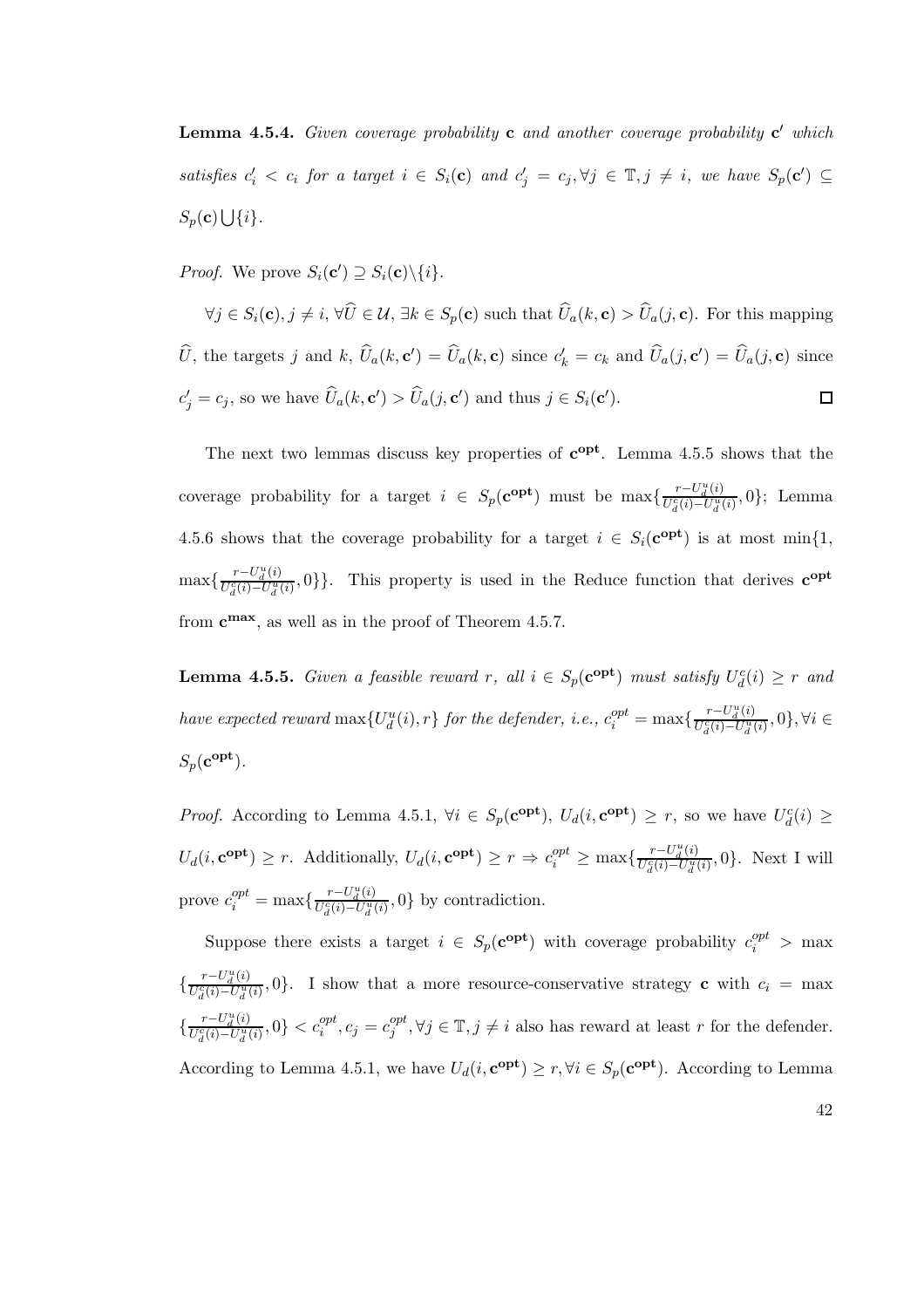4.5.3,  $S_p(\mathbf{c}) \subset S_p(\mathbf{c}^{\text{opt}})$ , so  $\forall k \in S_p(\mathbf{c})$ ,  $k \in S_p(\mathbf{c}^{\text{opt}})$ , if  $k = i$ ,  $U_d(k, \mathbf{c}) = U_d(i, \mathbf{c}) =$  $\max\{U_d^u(i), r\} \geq r$ ; if  $k \neq i$ ,  $U_d(k, \mathbf{c}) = U_d(k, \mathbf{c}^{\text{opt}}) \geq r$ , so the strategy **c** also provides reward at least r. Thus  $c^{opt}$  is not optimal, which is a contradiction.  $\Box$ 

**Lemma 4.5.6.** Given a feasible reward  $r$ ,  $\forall i \in S_i(\mathbf{c}^{\text{opt}})$ , i has expected reward at most  $\min\{U_d^c(i), \max\{U_d^u(i), r\}\}\$  for the defender, i.e.,  $c_i^{opt} \leq \min\{1, \max\{\frac{r-U_d^u(i)}{U_d^c(i)-U_d^u(i)}\}$  $\{\frac{U_{d}^{c}(i)-U_{d}^{u}(i)}{U_{d}^{c}(i)-U_{d}^{u}(i)},0\}\}\$ ,  $\forall i \in$  $S_i({\bf c^{opt}}).$ 

*Proof.*  $\forall i \in S_i(\mathbf{c}^{\text{opt}})$ , if  $U_d^c(i) < r$ ,  $\max\{\frac{r-U_d^u(i)}{U_d^c(i)-U_d^u(i)}\}$  $\{U_{d}^{-1}(i) - U_{d}^{u}(i), 0\} > 1$ , so we have min{1, max{  $r-U_d^u(i)$  $\frac{r-U_d^u(i)}{U_d^c(i)-U_d^u(i)}, 0$ } = 1. Clearly,  $c_i^{opt} \leq 1$ .  $\forall i \in S_i(\mathbf{c}^{\text{opt}}), \text{ if } U_d^c(i) \geq r, \min\{1, \max\{\frac{r-U_d^u(i)}{U_d^c(i)-U_d^u(i)}\}\}$  $\frac{r-U_d^u(i)}{U_d^c(i)-U_d^u(i)},0$  } = max $\{\frac{r-U_d^u(i)}{U_d^c(i)-U_d^u(i)}\}$  $\frac{U_c^C(i)-U_d^u(i)}{U_d^c(i)-U_d^u(i)}, 0$   $\leq 1$ . I prove  $c_i^{opt} \le \max\{\frac{r-U_d^u(i)}{U_d^c(i)-U_d^u(i)}\}$  $\frac{U_c - U_d(v)}{U_d^2(i) - U_d^u(i)}$ , 0} by contradiction.

Suppose there exists a target  $i \in S_i(\mathbf{c}^{\text{opt}})$  with coverage probability  $c_i^{opt} > \max$  $r-U_d^u(i)$  $U_{\overline{U}_d^a(i)-U_d^u(i)}^{(i)},0$ . I show that a more resource-conservative strategy **c** where  $c_i = \max$ {  $r-U_d^u(i)$  $\frac{r-U_d^u(i)}{U_d^c(i)-U_d^u(i)}, 0$   $\langle c_i^{opt}, c_j = c_j^{opt}$  $j^{opt}, \forall j \in \mathbb{T}, j \neq i$  has reward at least r for the defender. { According to Lemma 4.5.1, we have  $U_d(k, \mathbf{c}^{\text{opt}}) \ge r, \forall k \in S_p(\mathbf{c}^{\text{opt}})$ . According to Lemma 4.5.4,  $S_p(\mathbf{c}) \subset S_p(\mathbf{c}^{\text{opt}}) \bigcup \{i\}.$  It follows that  $\forall k \in S_p(\mathbf{c}), k \in S_p(\mathbf{c}^{\text{opt}}) \bigcup \{i\},\$ if  $k = i$ ,  $U_d(k, \mathbf{c}) = U_d(i, \mathbf{c}) = \max\{U_d^u(i), r\} \ge r$ ; if  $k \in S_p(\mathbf{c}^{\text{opt}})$ ,  $U_d(k, \mathbf{c}) = U_d(k, \mathbf{c}^{\text{opt}}) \ge r$ , so the strategy **c** also provides reward at least r. Thus  $c^{opt}$  is not optimal, which is a contradiction.  $\Box$ 

We are now ready to combine these preliminary lemmas to prove Theorem 4.5.7.

**Theorem 4.5.7.** Given a feasible reward r,  $S_p(c^{max}) = S_p(c^{opt})$  and  $S_i(c^{max}) =$  $S_i({\bf c^{opt}}).$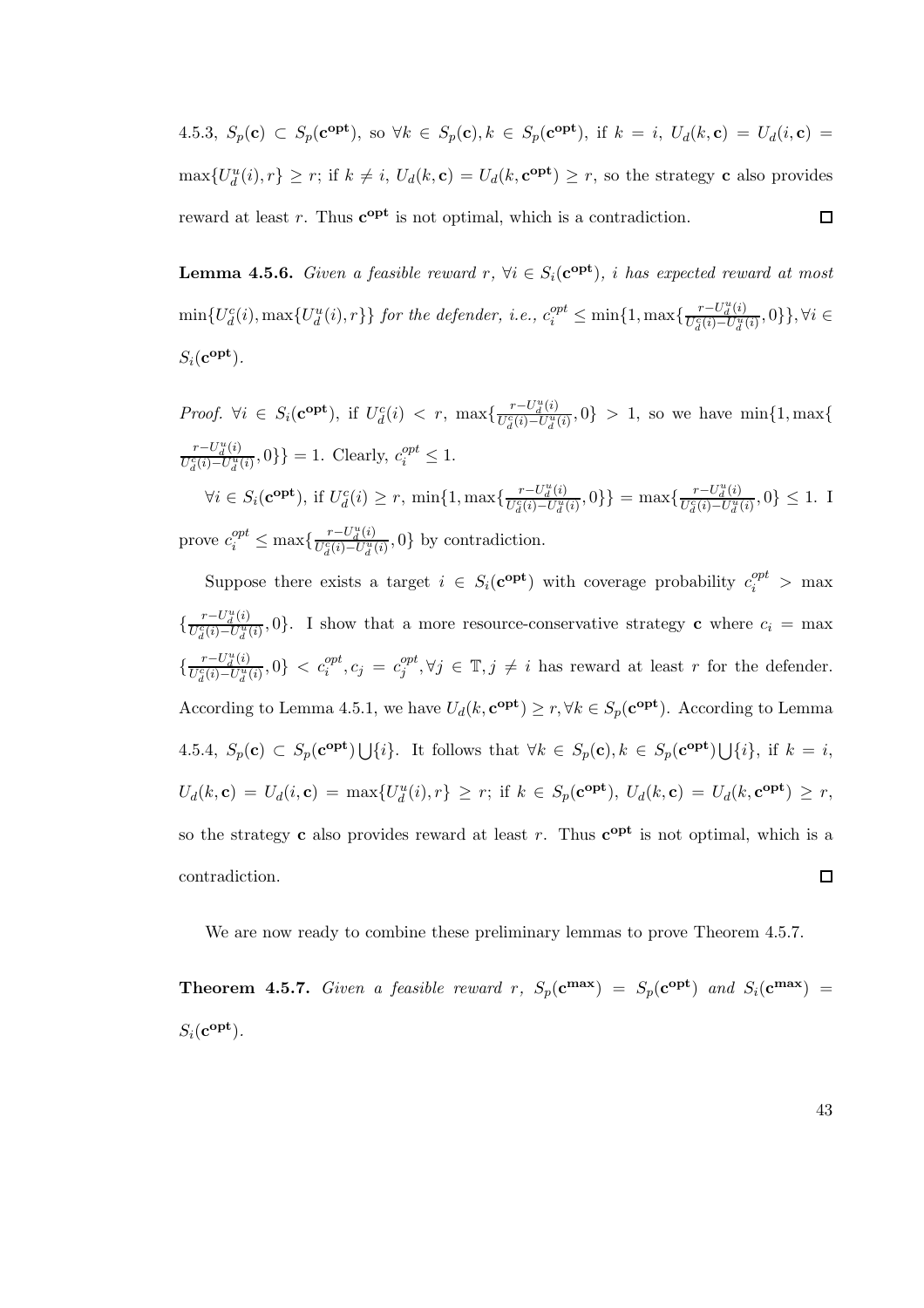*Proof.* First I present two results that will be used in the proof: (i)  $\forall i \in S_p(\mathbf{c}^{\max})$ , since the reward r is feasible, Lemma 4.5.2 and Algorithm 3 imply that  $U_d^c(i) \ge r$  so that  $c_i^{max} =$  $\max\{\frac{r-U_d^u(i)}{U_d^c(i)-U_d^u(i)}\}$  $\frac{r-U_d^u(i)}{U_d^c(i)-U_d^u(i)}, 0$ ; (ii)  $\forall i \in S_p(\mathbf{c}^{\text{opt}})$ , according to Lemma 4.5.5,  $U_d^c(i) \geq r$  and  $c_i^{opt} =$  $\max\{\frac{r-U_d^u(i)}{U_d^c(i)-U_d^u(i)}\}$  $\frac{r-U_d^u(i)}{U_d^c(i)-U_d^u(i)},0$ . Furthermore,  $U_d^c(i) \geq r$  implies that  $c_i^{max} = \max\{\frac{r-U_d^u(i)}{U_d^c(i)-U_d^u(i)}\}$  $\frac{U_c^c(i)-U_d^u(i)}{U_d^c(i)-U_d^u(i)}, 0\}$ according to Algorithm 3. Thus,  $c_i^{max} = c_i^{opt}$  $_{i}^{opt}, \forall i \in S_p(\mathbf{c}^{\textbf{opt}}).$ 

I will prove by contradiction that  $S_p(\mathbf{c}^{\text{opt}}) \subseteq S_p(\mathbf{c}^{\text{max}})$ . Suppose there exists a target  $i \in S_p(\mathbf{c}^{\text{opt}})$  with  $i \in S_i(\mathbf{c}^{\text{max}})$ , we have  $c_i^{max} = c_i^{opt}$  $i_i^{opt}$  according to result (ii). Since  $i \in S_p(\mathbf{c}^{\text{opt}}), \ \hat{U}_a(i, \mathbf{c}^{\text{opt}}) \geq \hat{U}_a(j, \mathbf{c}^{\text{opt}}), \forall j \in \mathbb{T}, j \neq i$  under some mapping  $\hat{U} \in \mathcal{U}$  by definition. Since  $i \in S_i(\mathbf{c}^{\max})$ , for this mapping  $\widehat{U}$ ,  $\exists j \neq i, j \in S_p(\mathbf{c}^{\max})$  such that  $\widehat{U}_a(j, \mathbf{c}^{\max}) > \widehat{U}_a(i, \mathbf{c}^{\max})$  where  $c_j^{max} = \max\{\frac{r-U_d^u(j)}{U_d^c(j)-U_d^u(j)}\}$  $\{U_q^{-1}$  $U_q^{u}(j)$  $-U_q^{u}(j)$ , 0} according to result (i). So  $\widehat{U}_a(j, \mathbf{c}^{\max}) > \widehat{U}_a(i, \mathbf{c}^{\max}) = \widehat{U}_a(i, \mathbf{c}^{\text{opt}}) \ge \widehat{U}_a(j, \mathbf{c}^{\text{opt}})$ , which leads to  $\widehat{U}_a(j, \mathbf{c}^{\max}) >$  $\widehat{U}_a(j, \mathbf{c}^{\text{opt}})$ . Thus, we have  $c_j^{opt} > c_j^{max} = \max\{\frac{r-U_d^u(j)}{U_d^c(j)-U_d^u(j)}\}$  $\frac{U - U_d(U)}{U_d^c(j) - U_d^u(j)}, 0$ , which contradicts Lemmas 4.5.5 and 4.5.6. So, it must be that  $i \in S_p(\mathbf{c}^{\max})$  which implies  $S_p(\mathbf{c}^{\text{opt}}) \subseteq S_p(\mathbf{c}^{\max})$ .

I will prove by contradiction that  $S_i(\mathbf{c}^{\text{opt}}) \subseteq S_i(\mathbf{c}^{\text{max}})$ . Suppose there exists a target  $i \in S_i(\mathbf{c}^{\text{opt}})$  with  $i \in S_p(\mathbf{c}^{\text{max}})$ . We have  $c_i^{max} = \max\{\frac{r-U_d^u(i)}{U_d^c(i)-U_d^u(i)}\}$  $\frac{U - U_d(v)}{U_d^c(i) - U_d^u(i)}$ , 0} according to result (i). Since  $i \in S_p(\mathbf{c}^{\max})$  there exists a mapping  $\widehat{U} \in \mathcal{U}$  such that  $\widehat{U}_a(i, \mathbf{c}^{\max}) \geq \widehat{U}_a(j, \mathbf{c}^{\max}),$  $\forall j \in \mathbb{T}, j \neq i$ . Since  $i \in S_i(\mathbf{c}^{\text{opt}})$ , for this mapping  $\widehat{U}$ ,  $\exists j \neq i, j \in S_p(\mathbf{c}^{\text{opt}})$  such that  $\widehat{U}_a(j, \mathbf{c^{opt}}) > \widehat{U}_a(i, \mathbf{c^{opt}})$  by definition. We have  $c_j^{max} = c_j^{opt}$  $_{j}^{opt}$  according to result (ii). Thus  $\widehat{U}_a(i, \mathbf{c}^{\max}) \ge \widehat{U}_a(j, \mathbf{c}^{\max}) = \widehat{U}_a(j, \mathbf{c}^{\text{opt}}) > \widehat{U}_a(i, \mathbf{c}^{\text{opt}})$ , which yields  $\widehat{U}_a(i, \mathbf{c}^{\max}) >$  $\widehat{U}_a(i, \mathbf{c^{opt}})$ . Then  $c_i^{opt} > c_i^{max} = \max\{\frac{r-U_d^u(i)}{U_d^c(i)-U_d^u(i)}\}$  $\frac{U - U_d(v)}{U_d^c(i) - U_d^u(i)}$ , which contradicts Lemma 4.5.6. It follows that  $i \in S_i(\mathbf{c}^{\max})$  which implies  $S_i(\mathbf{c}^{\text{opt}}) \subseteq S_i(\mathbf{c}^{\max})$ .

To conclude, 
$$
S_p(\mathbf{c}^{\text{opt}}) = S_p(\mathbf{c}^{\text{max}}), S_i(\mathbf{c}^{\text{opt}}) = S_i(\mathbf{c}^{\text{max}}).
$$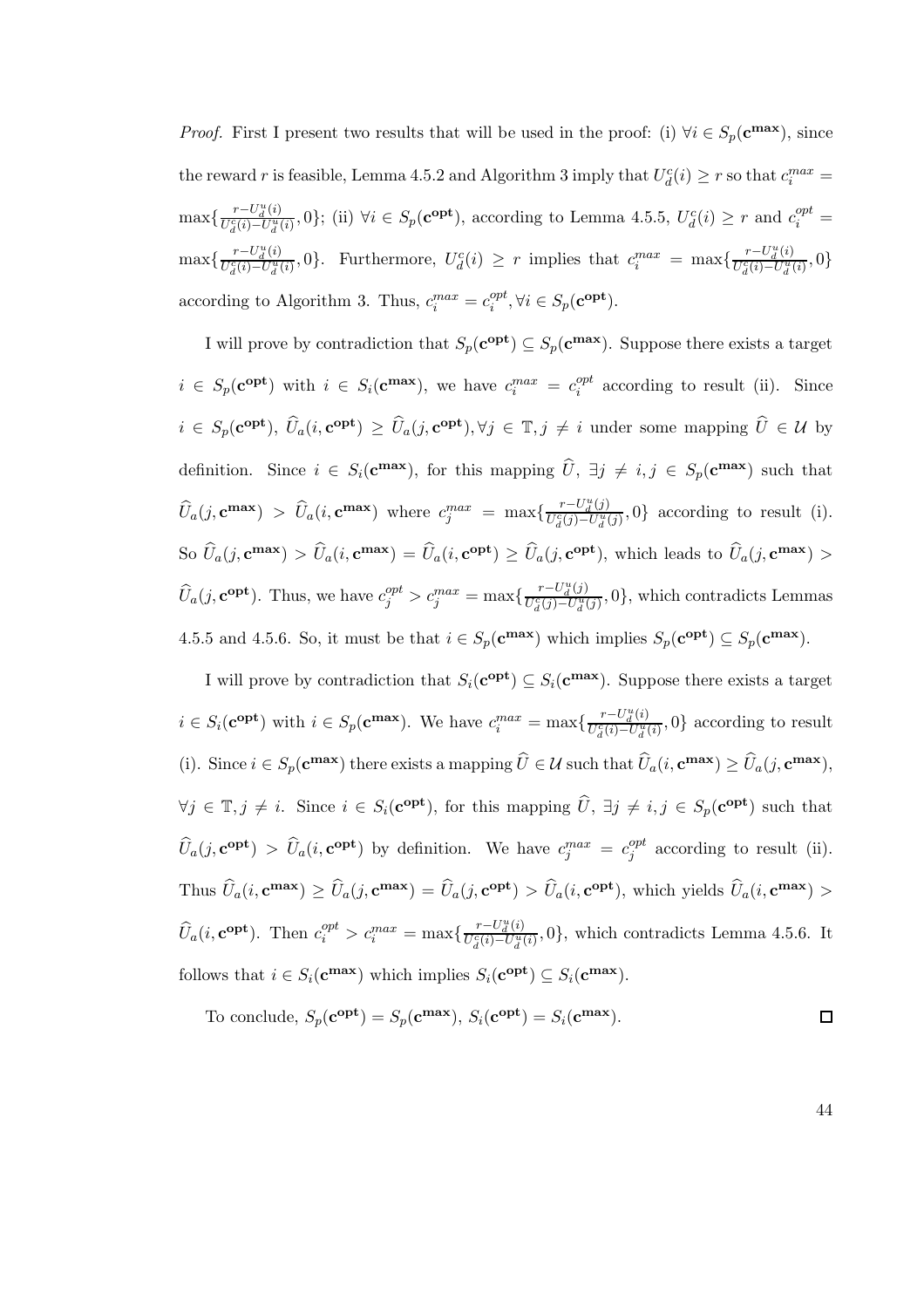# 4.5.2 Reduce Function: Derive  $c^{opt}$  from  $c^{max}$

Section 4.5.1 demonstrated that Algorithm 2 returns  $(\infty, \infty, ..., \infty)^\top$  if the reward r is infeasible; if the reward r is feasible, then  $S_p(\mathbf{c}^{\max})$  and  $S_i(\mathbf{c}^{\max})$  are the same as  $S_p(\mathbf{c}^{\text{opt}})$  and  $S_i(\mathbf{c}^{\text{opt}})$ . It follows that Algorithm 4 correctly derives the optimal strategy  $c^{opt}$  from  $c^{max}$ .

| Algorithm 4 Computing $c^{opt}$ by reducing $c^{max}$                                       |
|---------------------------------------------------------------------------------------------|
| 1: function REDUCE(U, $c^{max}$ , $S_p(c^{max})$ , $S_i(c^{max})$ )                         |
| $c^{opt} = c^{max}$<br>2:                                                                   |
| for every $i \in S_i(\mathbf{c}^{\max})$ do<br>3:                                           |
| $lb \leftarrow 0, ub \leftarrow c_i^{opt}$<br>4:                                            |
| while $ub - lb > \delta$ do<br>5:                                                           |
| $c_i^{opt} \leftarrow \frac{lb+ub}{2}$<br>6:                                                |
| <b>if</b> Problem (4.3) is feasible for target i given $\mathbf{c}^{\text{opt}}$ then<br>7: |
| $lb \leftarrow \frac{lb + ub}{2}$<br>8:                                                     |
| else<br>9:                                                                                  |
| $ub \leftarrow \frac{lb+ub}{2}$<br>10:                                                      |
| end if<br>11:                                                                               |
| end while<br>12:                                                                            |
| $c_i^{opt} \leftarrow ub$<br>13:                                                            |
| end for<br>14:                                                                              |
| return c <sup>opt</sup><br>15:                                                              |
| 16: end function                                                                            |

Given  $\mathbf{c}^{\max}, S_p(\mathbf{c}^{\max})$  and  $S_i(\mathbf{c}^{\max})$ , Algorithm 4 returns  $c_i^{opt} = c_i^{max}$  for  $i \in S_p(\mathbf{c}^{\max})$ . For  $i \in S_i(\mathbf{c}^{\max})$ , Algorithm 4 uses binary search to find the minimum coverage probability  $c_i$  such that any further decrease<sup>3</sup> in coverage probability would add target i to the set  $S_p(\mathbf{c}^{\text{opt}})$ . The next lemma shows that this mechanism leads to the optimal strategy  $c^{opt}$ .

**Lemma 4.5.8.** Given a feasible reward r, Algorithm 4 returns the optimal strategy  $c^{opt}$ .  $3\delta$  can be arbitrarily small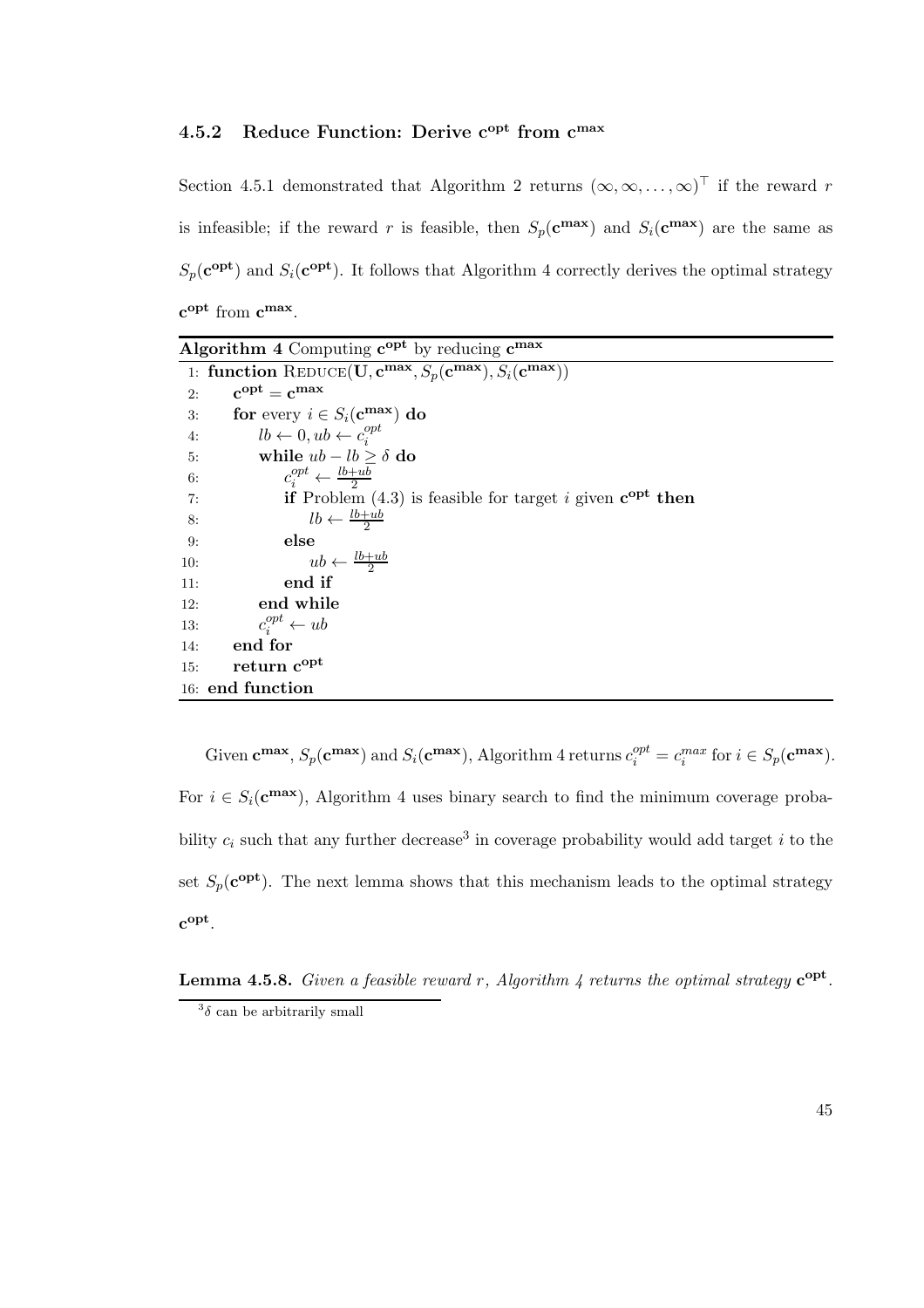*Proof.* Given a feasible reward r, we have  $S_p(\mathbf{c}^{\text{opt}}) = S_p(\mathbf{c}^{\text{max}})$ ,  $S_i(\mathbf{c}^{\text{opt}}) = S_i(\mathbf{c}^{\text{max}})$ according to Theorem 4.5.7. Denote the output of Algorithm 4 to be c.

I first prove that **c** satisfies  $S_p(\mathbf{c}) = S_p(\mathbf{c}^{\text{opt}})$ ,  $S_i(\mathbf{c}) = S_i(\mathbf{c}^{\text{opt}})$  by proving  $S_p(\mathbf{c}) =$  $S_p(\mathbf{c}^{\max})$  and  $S_i(\mathbf{c}) = S_i(\mathbf{c}^{\max})$ . The steps of Algorithm 4 ensures that  $S_i(\mathbf{c}^{\max}) \subseteq S_i(\mathbf{c})$ , so we have  $S_p(\mathbf{c}) \subseteq S_p(\mathbf{c}^{\max})$ . Next I prove  $S_p(\mathbf{c}^{\max}) \subseteq S_p(\mathbf{c})$ .  $\forall i \in S_p(\mathbf{c}^{\max})$ ,  $\exists \hat{U} \in \mathcal{U}$ such that  $\widehat{U}_a(i, \mathbf{c}^{\max}) \geq \widehat{U}_a(j, \mathbf{c}^{\max}), \forall j \in \mathbb{T}, j \neq i$ . If  $i \in S_i(\mathbf{c})$ , for this mapping  $\hat{U}, \exists j \in S_p(\mathbf{c}) \subseteq S_p(\mathbf{c}^{\max})$  such that  $\hat{U}_a(j, \mathbf{c}) > \hat{U}_a(i, \mathbf{c})$ . According to the steps of Algorithm 4, since  $i, j \in S_p(\mathbf{c^{max}}), c_i^{max} = c_i$  and  $c_j^{max} = c_j$ , we have  $\widehat{U}_a(j, \mathbf{c}) > \widehat{U}_a(i, \mathbf{c}) =$  $\widehat{U}_a(i, \mathbf{c}^{\max}) \ge \widehat{U}_a(j, \mathbf{c}^{\max}) = \widehat{U}_a(j, \mathbf{c})$ , which leads to a contradiction. Thus  $i \in S_p(\mathbf{c})$  and  $S_p(\mathbf{c}^{\max}) \subseteq S_p(\mathbf{c})$ . So  $S_p(\mathbf{c}) = S_p(\mathbf{c}^{\max}) = S_p(\mathbf{c}^{\text{opt}})$  and  $S_i(\mathbf{c}) = S_i(\mathbf{c}^{\max}) = S_i(\mathbf{c}^{\text{opt}})$ .

Next I prove that the strategy **c** has reward at least  $r$ .  $\forall i \in S_p(\mathbf{c})$ ,  $i \in S_p(\mathbf{c}^{\max})$ . According to the steps of Algorithm 4 and Algorithm 3,  $U_d(i, \mathbf{c}) = U_d(i, \mathbf{c}^{\max}) \geq r$ .

Finally, I prove  $c = c^{opt}$ . If  $c \neq c^{opt}$ ,  $c^{opt}$  consumes fewer resources than c, so  $\sum_{i\in\mathbb{T}} c_i^{opt} < \sum_{i\in\mathbb{T}} c_i$ . According to Lemma 4.5.5,  $c_i^{opt} = c_i, \forall i \in S_p(\mathbf{c}^{\text{opt}})$ , so there exists at least one target  $i \in S_i(\mathbf{c}^{\text{opt}})$  with  $c_i^{opt} < c_i$ . However, Algorithm 4 is designed so that any further decrease in  $c_i$  would lead to a mapping  $\hat{U} \in \mathcal{U}$  such that  $\hat{U}_a(i, c) \geq$  $\widehat{U}_a(j, \mathbf{c}), \forall j \in S_p(\mathbf{c}^{\text{opt}})$ . Thus at least one target in  $S_i(\mathbf{c}^{\text{opt}})$  would be added to  $S_p(\mathbf{c}^{\text{opt}})$ , which contradicts the assumption that  $c^{opt}$  is the optimal solution. I conclude  $c =$  $c^{opt}$ .  $\Box$ 

**Theorem 4.5.9.** Given reward r, Algorithm 2 either detects its infeasibility or provides the optimal strategy  $c^{opt}$ .

Proof. Follows from Lemmas 4.5.2 and 4.5.8.

46

 $\Box$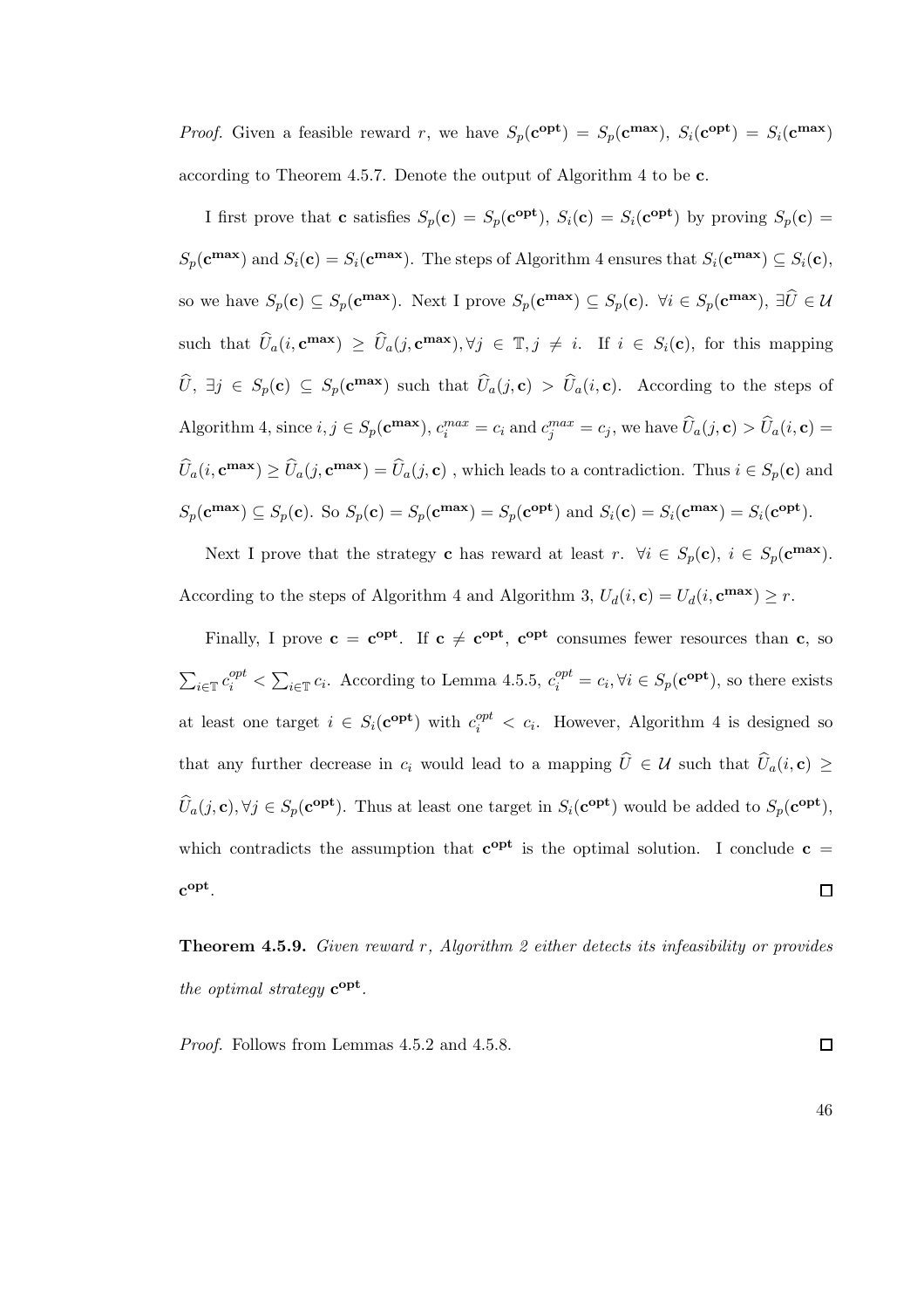# 4.6 Discussions

#### 4.6.1 Computational Cost of BeRRA

The main computational cost of my BeRRA algorithm comes from evaluating the feasibility of the linear constraints (4.3), which is a linear feasibility problem and can be solved in polynomial time. Algorithm 2 is called  $\mathcal{O}(\log(\frac{1}{\epsilon}))$  times, and every call to Algorithm 2 involves solving Problem (4.3)  $\mathcal{O}(n + |S_i(\mathbf{c}^{\max})| \log(\frac{1}{\delta}))$  times, which is bounded by  $\mathcal{O}(n \log(\frac{1}{\delta}))$ . Thus Problem (4.3) is solved  $\mathcal{O}(n \log(\frac{1}{\epsilon}) \log(\frac{1}{\delta}))$  times in total for my BeRRA algorithm.

## 4.6.2 Extensions of BeRRA to General Risk Awareness

Notice that we only require  $U$  to be increasing in the preceding proofs and algorithms. Thus, my GMOP algorithm can also be used to compute the optimal robust strategy against other kinds of risk-aware attacker types, e.g., risk-seeking criminals [7, 14]. Besides, the attacker may be risk-averse for gains and risk-seeking for losses (S-shaped utility mapping function as is shown in the right figure) as is suggested in the nobel-prize-winning prospect theory  $(PT)^4$  model [31, 32]. Here I use risk-seeking as an example to show how to apply GMOP to other attacker types. If the attacker is risk-seeking,  $\hat{U}$  should be a strictly increasing, convex function and satisfies  $\hat{U}(0) = 0$ . Therefore, when adapting my GMOP algorithm to deal with risk-seeking attackers, the only difference is in testing feasibility of constraints (4.3), where the condition  $\hat{U} \in \mathcal{U}$  in constraints (4.3) should be written as:

<sup>4</sup>PT also involves a mapping of the probability. I don't consider this factor in this thesis.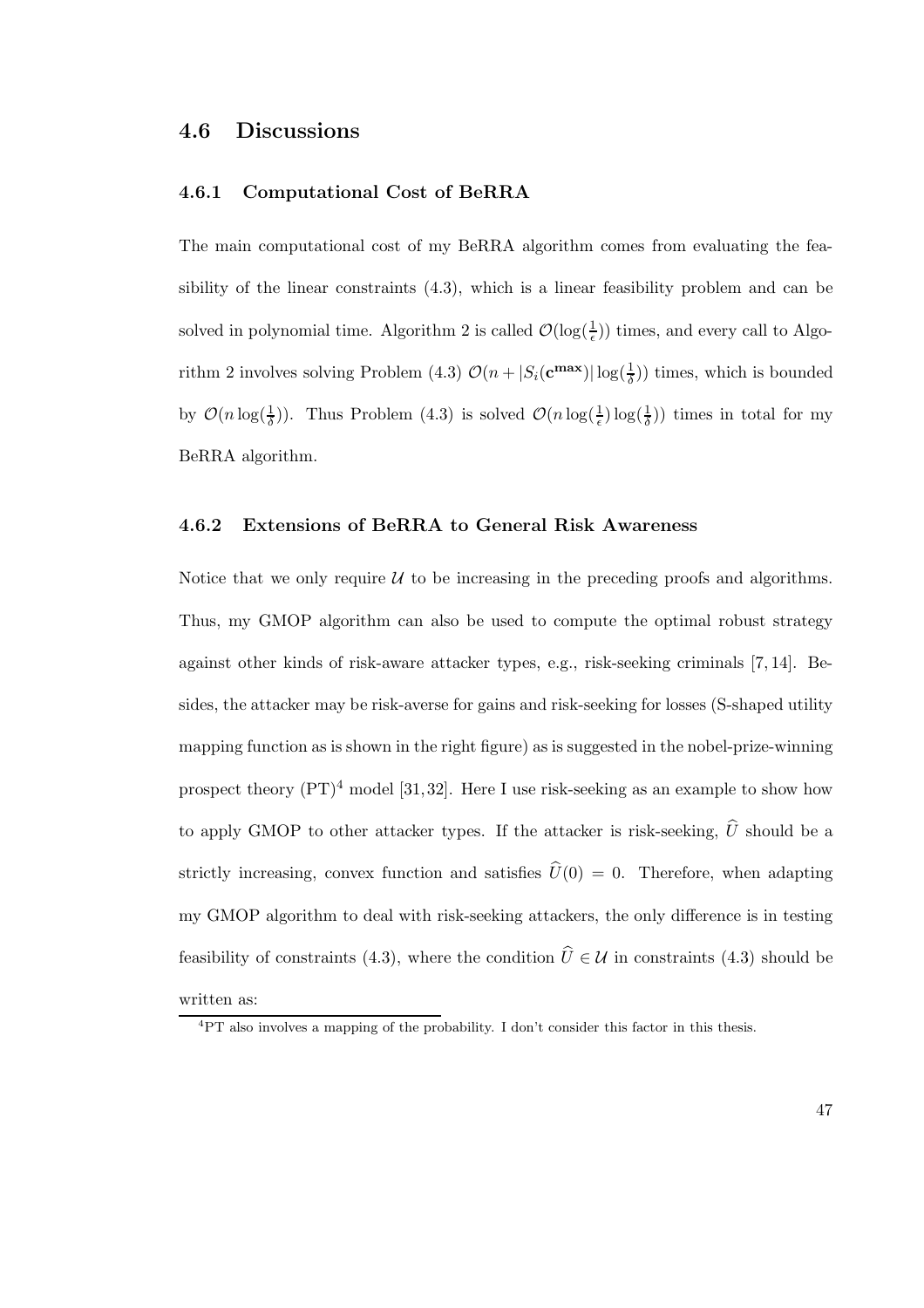$$
\epsilon_u \leq \frac{\widehat{U}(\theta_2) - \widehat{U}(\theta_1)}{\theta_2 - \theta_1} \leq \frac{\widehat{U}(\theta_3) - \widehat{U}(\theta_2)}{\theta_3 - \theta_2}
$$
  
 
$$
\leq \dots \leq \frac{\widehat{U}(\theta_I) - \widehat{U}(\theta_{I-1})}{\theta_I - \theta_{I-1}}
$$
(4.9)  
 
$$
\widehat{U}(0) = 0
$$



Figure 4.1: Prospect Theory

#### 4.6.3 Zero-sum Game

When the game is a zero-sum game, the utilities for the defender and the attacker are strongly correlated with correlation coefficient  $-1$ , i.e.,  $U_a^c(i) = -U_d^c(i)$  and  $U_a^u(i) =$  $-U_d^u(i)$ ,  $\forall i$  ∈  $\mathbb{T}$ . Based on this property, I obtain the following theorem.

Theorem 4.6.1. For zero-sum games, the defender's Robust Stackelberg Equilibrium (RSE) strategy and Maximin strategy are the same.

Proof. I first prove that given a defender's strategy c, the defender's reward is the same in both settings.

Given the defender's strategy c, the defender's reward in the Maximin setting is  $\min_{j\in\mathbb{T}} U_d(j, \mathbf{c})$ , which is a lower bound on the defender's reward in the Robust Stackelberg game setting since  $\min_{j\in\mathbb{T}} U_d(j,\mathbf{c})$  is the minimum reward the defender can possibly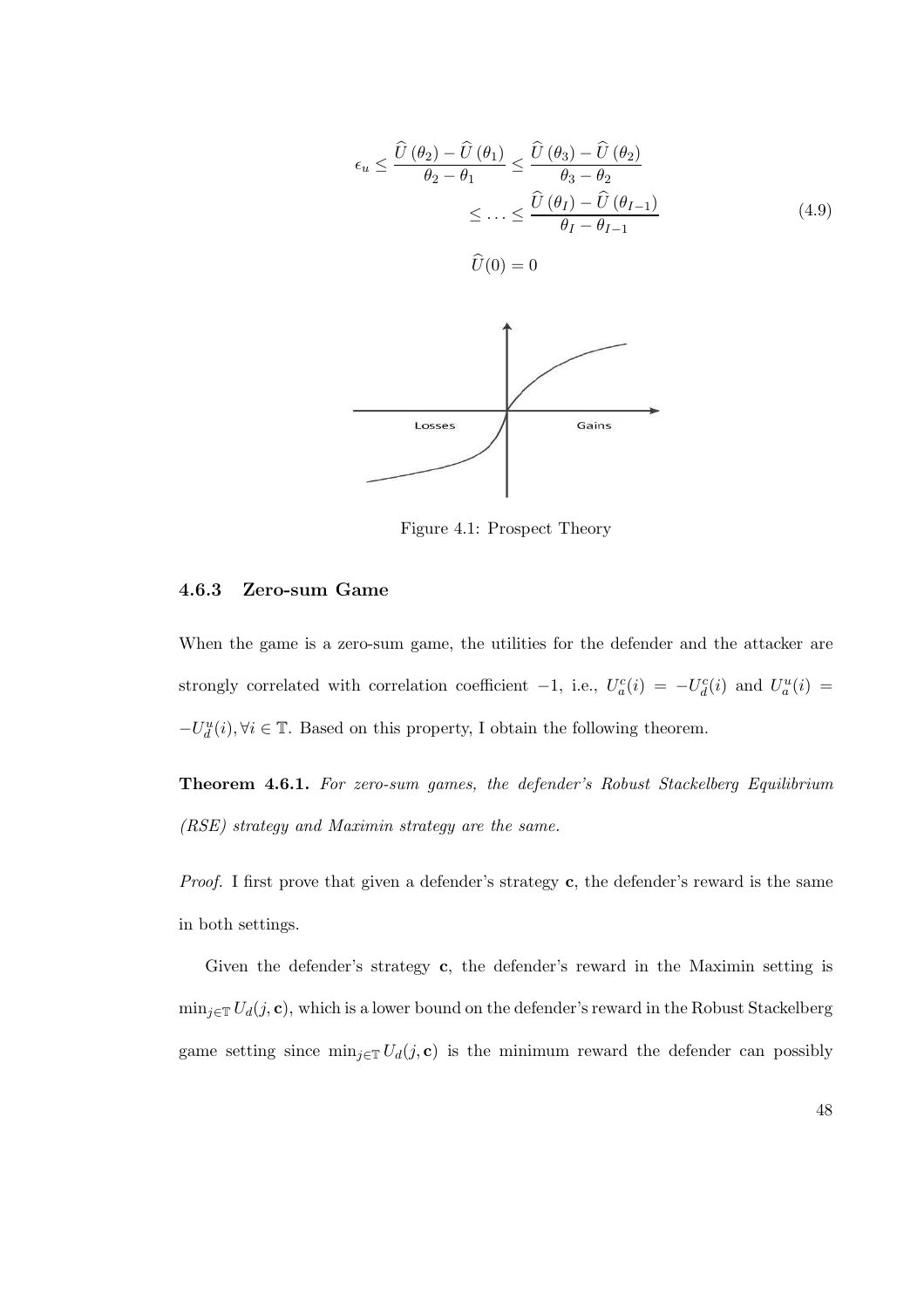achieve with c. Meanwhile, since the risk-neutral case is a special case of the risk-averse case,  $i = \arg \min_{j \in \mathbb{T}} U_d(j, \mathbf{c}) = \arg \max_{j \in \mathbb{T}} U_a(j, \mathbf{c}) \in S_p(\mathbf{c})$ . Thus, the attacker might attack target i so that the expected reward the defender achieves if the attacker attacks target  $i - \min_{j \in \mathbb{T}} U_d(j, \mathbf{c})$  is also an upper bound on the defender's reward in the Robust Stackelberg game setting. Therefore, the defender's reward in the Robust Stackelberg game setting is  $\min_{j\in\mathbb{T}} U_d(j, \mathbf{c})$ .

Since the defender's reward given the defender's strategy  $\mathbf c$  is the same in both settings, the strategy c that maximizes the defender's reward in both settings is also the same.  $\Box$ 

It is known that the solution concepts of Nash Equilibrium, minimax, maximin, and SSE all give the same answer for finite two-person zero-sum games. Therefore, Theorem 4.6.1 adds RSE to this equivalence list.

# 4.7 Experimental Evaluation

I will evaluate the performance of my algorithms in this section through extensive numerical experiments. Unless otherwise stated, all of the experiment results are averaged over 20 instances.  $U_d^c(i)$  and  $U_u^u(i)$  are generated as random variables between 11 and 40;  $U_d^u(i)$  and  $U_a^c(i)$  are generated as random variables between -11 and -40. To generate payoff matrixes with correlation between the defender's and the attacker's utilities, I set  $U_a^c(i) \leftarrow -\alpha U_d^c(i) + \sqrt{1-\alpha^2} U_a^c(i)$  and  $U_a^u(i) \leftarrow -\alpha U_d^u(i) + \sqrt{1-\alpha^2} U_a^u(i)$ , where  $-\alpha$  is the correlation coefficient between  $U_a^c(i)(U_a^u(u))$  and  $U_d^c(i)(U_d^u(i))$ .  $\alpha = 1$  corresponds to zero-sum games.  $n$  is the number of targets in the game and  $m$  is the number of resources the defender has.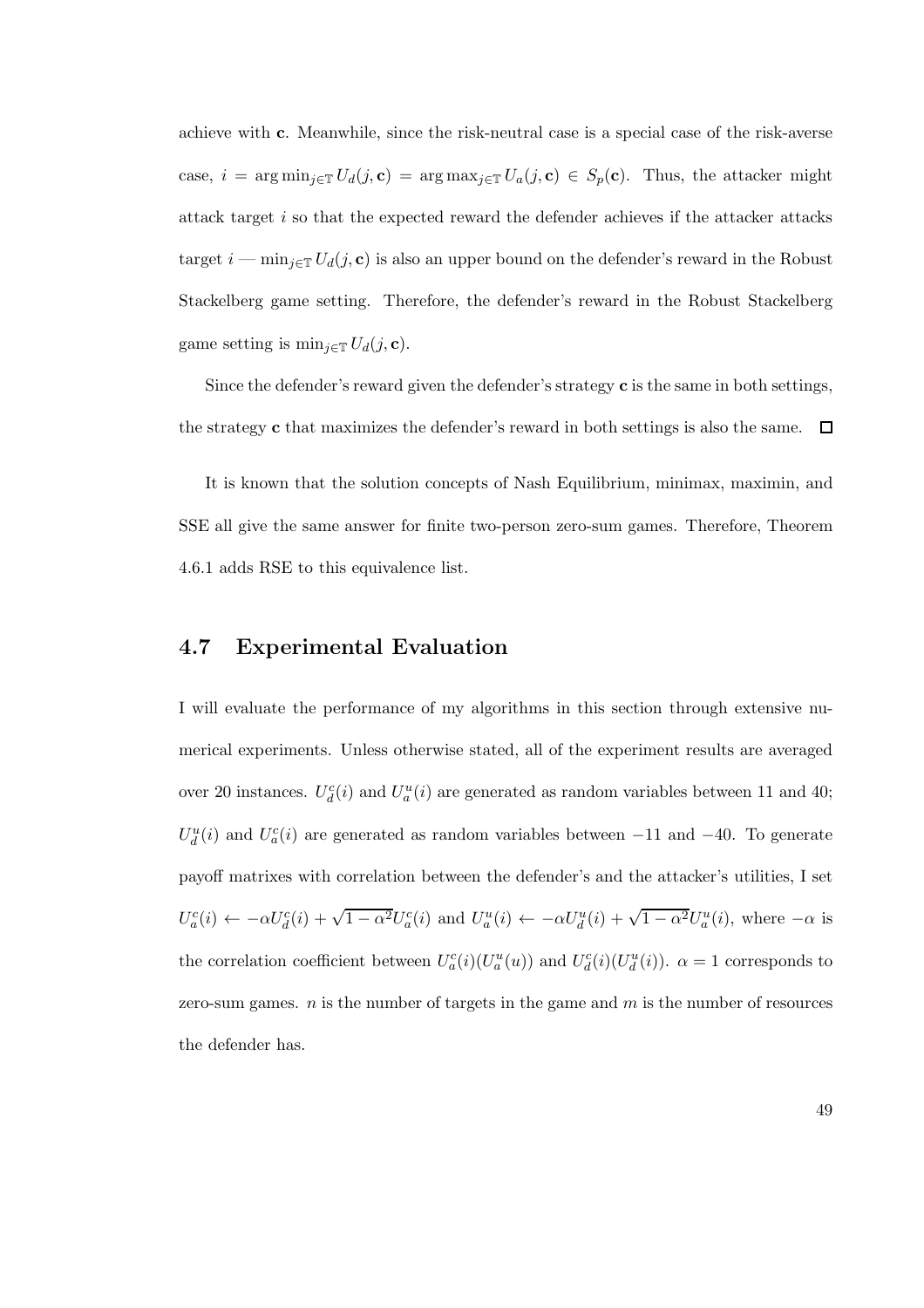#### 4.7.1 MIBLP vs BeRRA

I first compare the performance of the MIBLP formulation and my BeRRA algorithm. Due to the scalability of the MIBLP, I only compare the case when  $n = 2$  and  $n = 3$ . m is set to be 1. The KNITRO solver is used to solve the MIBLP formulation.

MIBLP vs BeRRA: Solution Quality The solution quality of the MIBLP formulation and my BeRRA algorithm is shown in Table 4.2. We can see from the table that BeRRA algorithm has a higher average reward compared with MIBLP, and the difference becomes larger as the number of targets  $n$  increases. This is because KNITRO can only find the locally optimal solution while my BeRRA algorithm finds the globally  $\epsilon$ -optimal solution, and larger game scale leads to worse solution quality of the local optimum.

Table 4.2: MIBLP vs BeRRA in Solution Quality

| (a) $n=2$                                                                                              |                                              |                                              | (b) $n=3$ |                                                                                                        |                                                                |                                                              |
|--------------------------------------------------------------------------------------------------------|----------------------------------------------|----------------------------------------------|-----------|--------------------------------------------------------------------------------------------------------|----------------------------------------------------------------|--------------------------------------------------------------|
|                                                                                                        | MIBLP                                        | BeRRA                                        |           |                                                                                                        | MIBLP                                                          | BeRRA                                                        |
| $\alpha = 0$<br>$\alpha = 0.2$<br>$\alpha = 0.4$<br>$\alpha = 0.6$<br>$\alpha = 0.8$<br>$\alpha = 1.0$ | 3.18<br>2.78<br>2.45<br>1.72<br>0.75<br>0.53 | 3.41<br>2.99<br>2.62<br>1.82<br>0.81<br>0.53 |           | $\alpha = 0$<br>$\alpha = 0.2$<br>$\alpha = 0.4$<br>$\alpha = 0.6$<br>$\alpha = 0.8$<br>$\alpha = 1.0$ | $-5.69$<br>$-5.71$<br>$-6.75$<br>$-6.92$<br>$-7.24$<br>$-7.64$ | $-4.60$<br>$-5.32$<br>$-5.84$<br>$-6.31$<br>-6.96<br>$-7.64$ |

MIBLP vs BeRRA: Runtime The runtime of the MIBLP formulation and my BeRRA algorithm is shown in Table 4.3. We can see from the table that BeRRA is much faster than MIBLP, and the difference becomes larger as the number of targets  $n$ increases. This is because solving MIBLP is difficult and the computational complexity increases exponentially with the problem size, while BeRRA only requires solving  $\mathcal{O}(n \log(\frac{1}{\epsilon}) \log(\frac{1}{\delta}))$  linear feasibility problems. For MIBLP, it takes about 15 minutes for the very trivial case  $n = 3$ , which means it cannot scale up at all.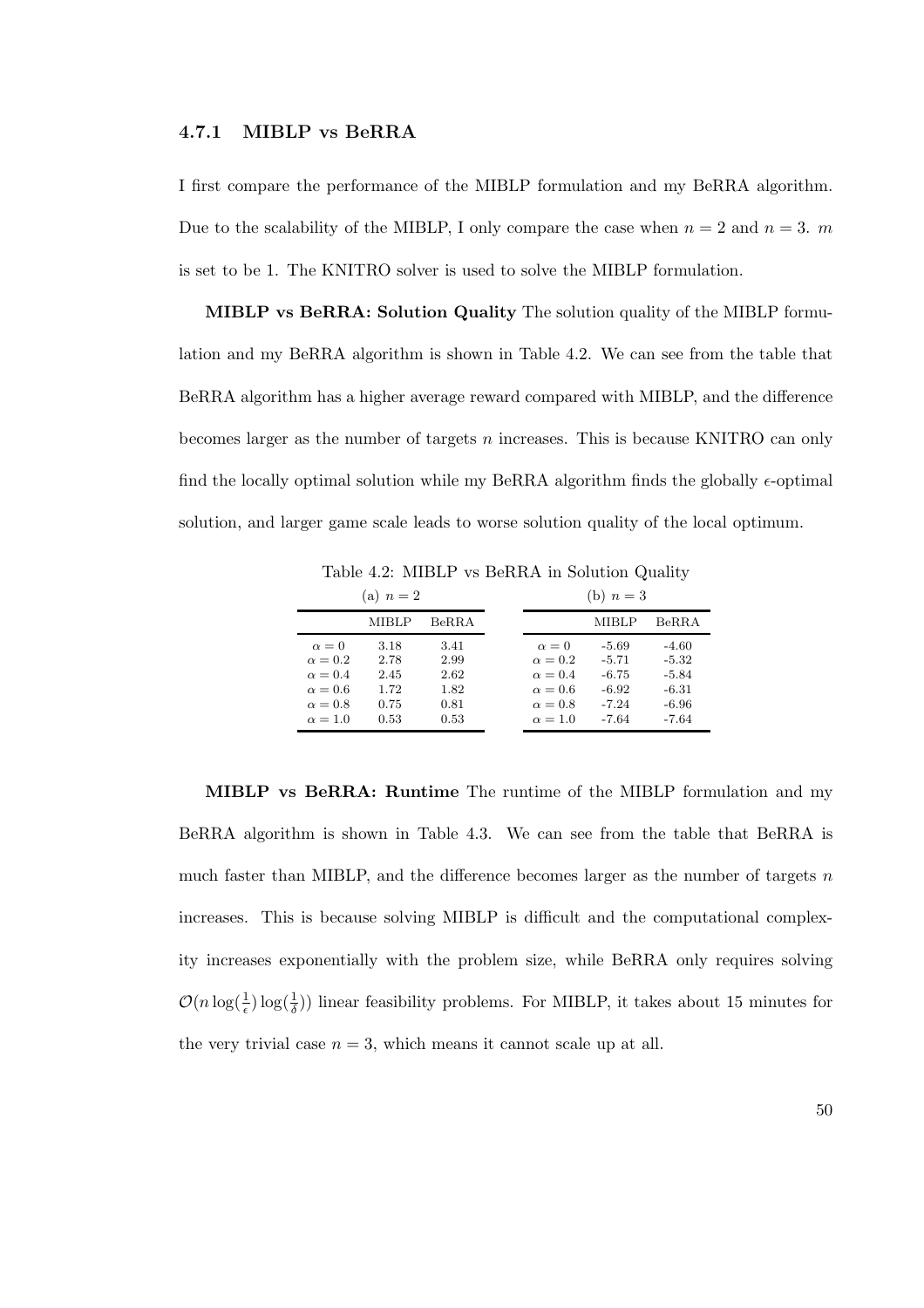| (a) $n=2$                                                                                              |                                              |                                              | (b) $n=3$                                                                                              |                                                      |                                              |
|--------------------------------------------------------------------------------------------------------|----------------------------------------------|----------------------------------------------|--------------------------------------------------------------------------------------------------------|------------------------------------------------------|----------------------------------------------|
|                                                                                                        | MIBLP                                        | BeR.R.A                                      |                                                                                                        | MIBLP                                                | <b>BeRRA</b>                                 |
| $\alpha = 0$<br>$\alpha = 0.2$<br>$\alpha = 0.4$<br>$\alpha = 0.6$<br>$\alpha = 0.8$<br>$\alpha = 1.0$ | 70.4<br>71.2<br>72.0<br>68.9<br>73.4<br>64.4 | 0.95<br>0.95<br>0.94<br>0.77<br>0.48<br>0.20 | $\alpha = 0$<br>$\alpha = 0.2$<br>$\alpha = 0.4$<br>$\alpha = 0.6$<br>$\alpha = 0.8$<br>$\alpha = 1.0$ | 863.1<br>1004.4<br>958.8<br>886.9<br>1119.8<br>859.3 | 1.75<br>1.63<br>1.53<br>1.36<br>1.10<br>0.27 |

Table 4.3: MIBLP vs BeRRA in Runtime (s)

Runtime of BeRRA Figure 4.2 further analyzes the runtime of my BeRRA algorithm. *m* is set to be  $n/2$  and all results are averaged over 100 instances. We observe that the runtime increases almost linearly with the number of targets  $n$ , and the game with 50 targets only takes about 2 minutes to solve, which demonstrates BeRRA's ability to scale up to larger problems. The figure also shows that the runtime does not change significantly with different  $\alpha$ , but it decreases significantly when  $\alpha$  is increased from 0.9999 to 1. This is because  $|S_i(\mathbf{c}^{\max})|$  is almost 0 in zero-sum games.



Figure 4.2: Runtime of BeRRA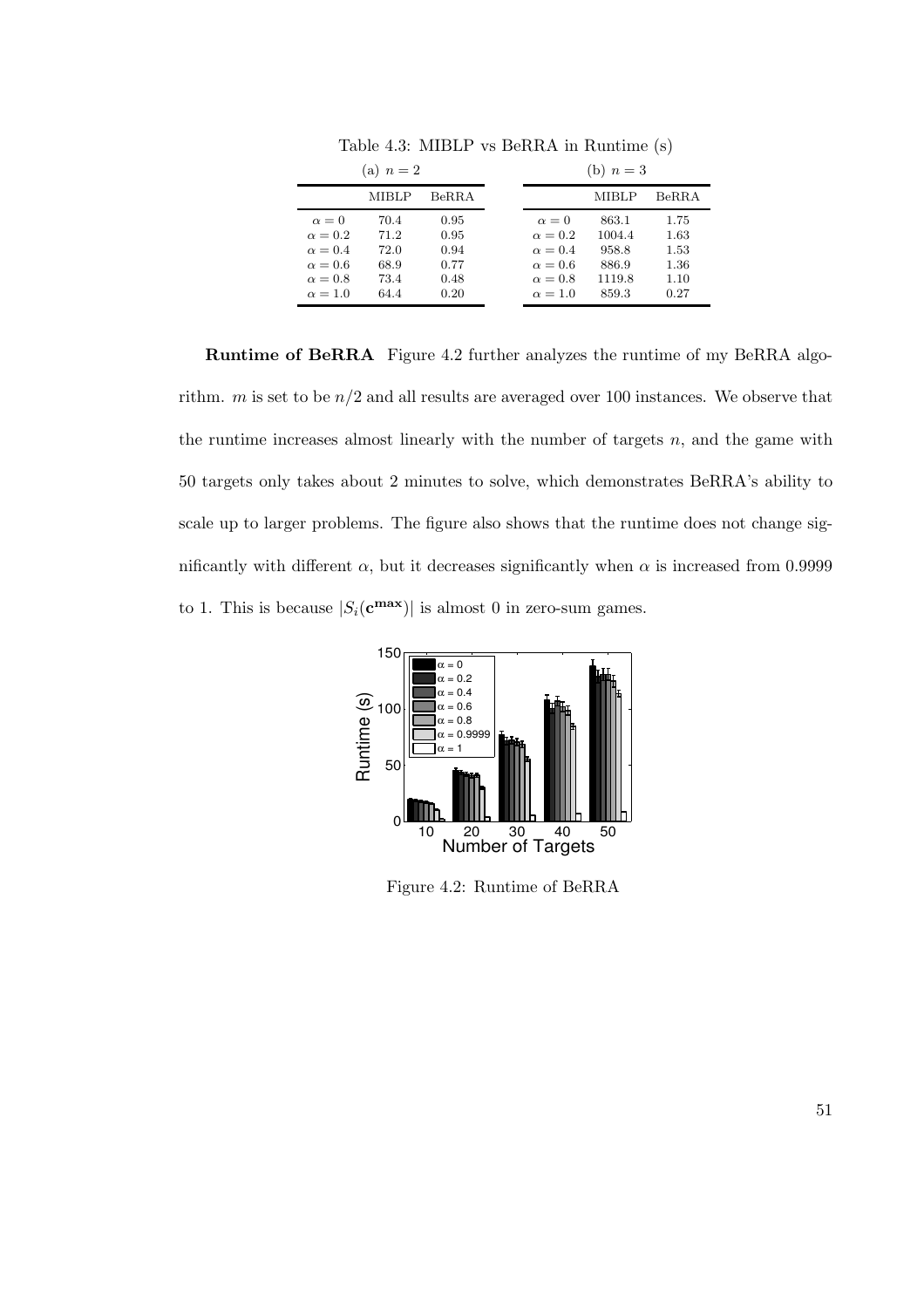#### 4.7.2 Performance Evaluation of RSE strategy against Risk-averse Attackers

In this section, I will evaluate solution quality of the RSE strategy in detail. Since BeRRA shows advantages in both solution quality and runtime compared with the MIBLP formulation, I use BeRRA to evaluate the performance of RSE strategy.

**Solution Quality in Worst Case** Figures  $4.3(a)$  and  $4.3(b)$  show the solution quality of RSE strategy in the worst case — the attacker attacks target  $i = \arg \min_{j \in S_p(\mathbf{c})} U_d(j, \mathbf{c})$ . I compare its performance with the SSE strategy, Maximin strategy and the robust strategy against interval uncertainty of  $U_a^c(i)$  and  $U_a^u(i)$  [19]. For values of the intervals, I tried different intervals ranging from 1 to 20 and pick the best one among them.

Figure 4.3(a) shows how the performance comparison changes with different number of resources m. The RSE strategy significantly outperforms all of the other strategies. Since the robust strategy against interval uncertainty considers some type of "robustness", it outperforms the SSE strategy and the Maximin strategy. However, since the interval uncertainty does not fully capture the risk aversion of the attacker, it is worse than the RSE strategy. The Maximin strategy is a more conservative strategy compared with the SSE strategy, leading to better performance when compared with SSE.

Figure 4.3(b) shows the performance comparison with different  $\alpha$ . It shows the similar patten that  $RSE$  > Interval Uncertainty > Maximin > SSE as in Figure 4.3(a). Another observation is that the difference between these four strategies becomes less as  $\alpha$  increases, and when  $\alpha = 1$ , these four strategies perform the same, as is proved in Theorem 4.6.1<sup>5</sup>.

**Solution Quality in Average Case** Figures  $4.4(a)$  and  $4.4(b)$  show the solution quality of the RSE strategy in the average case — the attacker randomly attacks a target

<sup>&</sup>lt;sup>5</sup>Interval Uncertainty = Maximin can be proved with similar techniques in the proof of Theorem 4.6.1.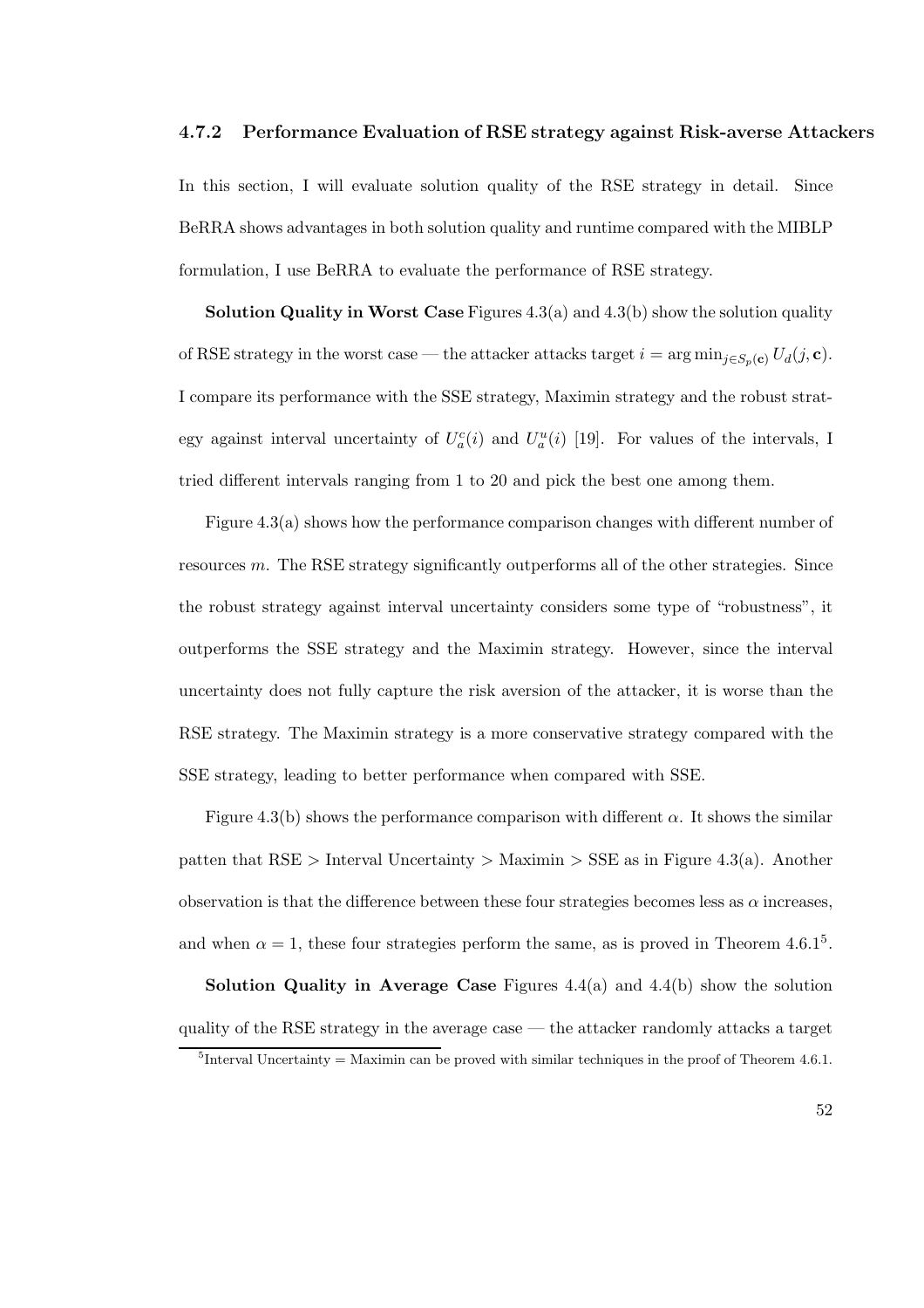

Figure 4.3: Solution Quality of RSE in Worst Case

i in  $S_p(c)$ . I explore this case since unknown risk-averse attackers in the real world would not necessarily minimize the defender's reward. The performance comparison of these four strategies in the average case shows similar patterns compared with that in the worst case. Thus even in the average case, the RSE strategy still performs the best among them.



Figure 4.4: Solution Quality of RSE in Average Case

"Price" of Being Robust Figure 4.5 compares the three strategies (SSE, Maximin, RSE) when the attacker is risk-neutral and arbitrarily bad risk-averse. SSE is the optimal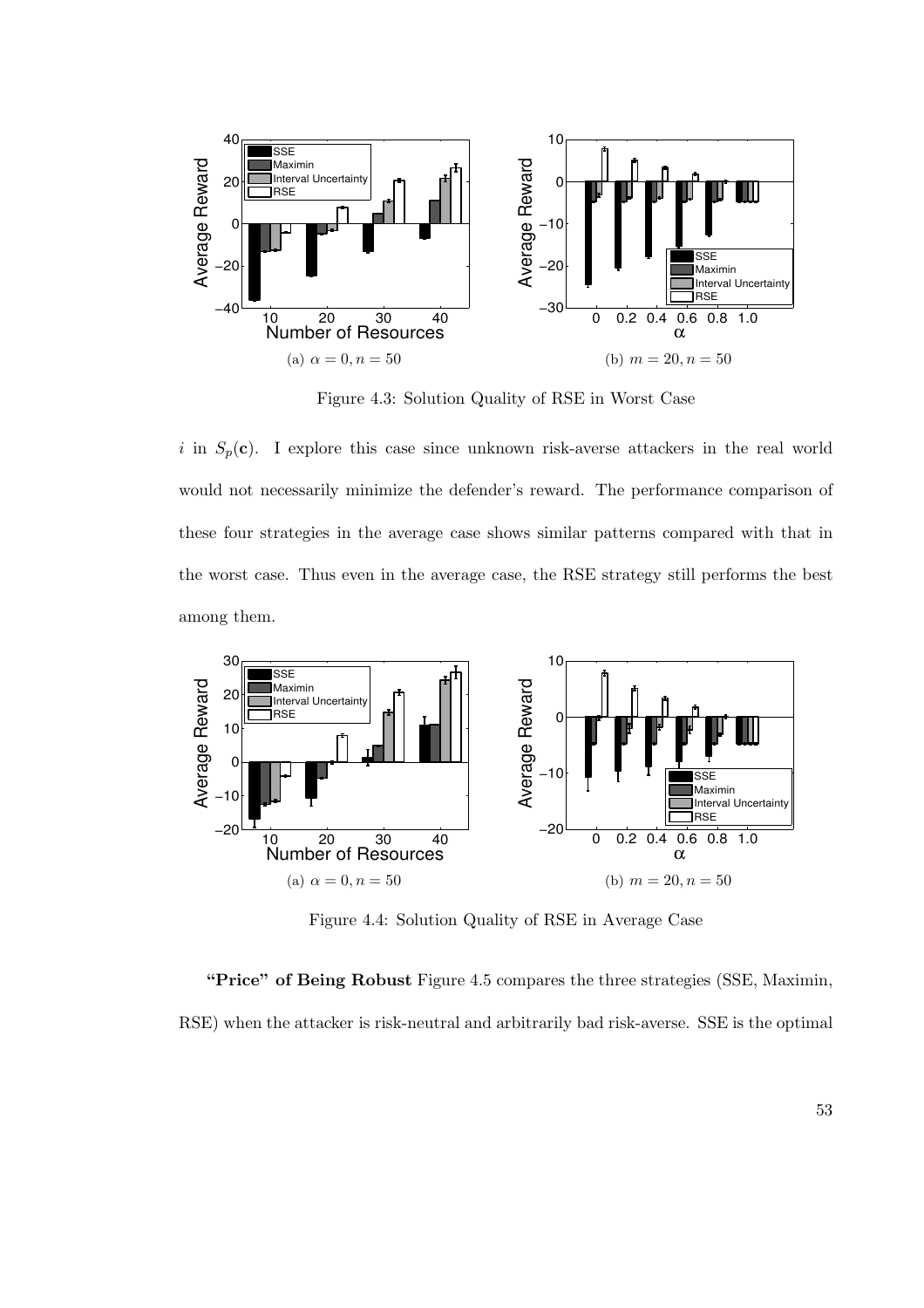strategy when the attacker is risk-neutral and RSE is the optimal strategy when the attacker is arbitrarily bad risk-averse.

We can see from the figure that the performance of SSE strategy drops significantly if it wrongly estimates the attacker type (SSE-averse is very bad). However, for RSE strategy, its performance is only a little worse than the SSE strategy even if the attack is risk-neutral (compared with the bad performance of SSE-averse). This figure shows that compared with the significant loss of wrongly estimating attacker type, the loss of executing the robust strategy, which is the "price" of being robust, is acceptable.



Figure 4.5: "Price" of Being Robust

# 4.7.3 Performance Evaluation of RSE strategy against other attacker types

In this section, I will evaluate solution quality of the RSE strategy against risk-seeking attackers and prospect theory attackers (S-shaped utility mapping function) in detail. Since the GMOP algorithm shows advantages in both solution quality and runtime compared with MIBLP, I use GMOP to evaluate the performance of RSE strategy.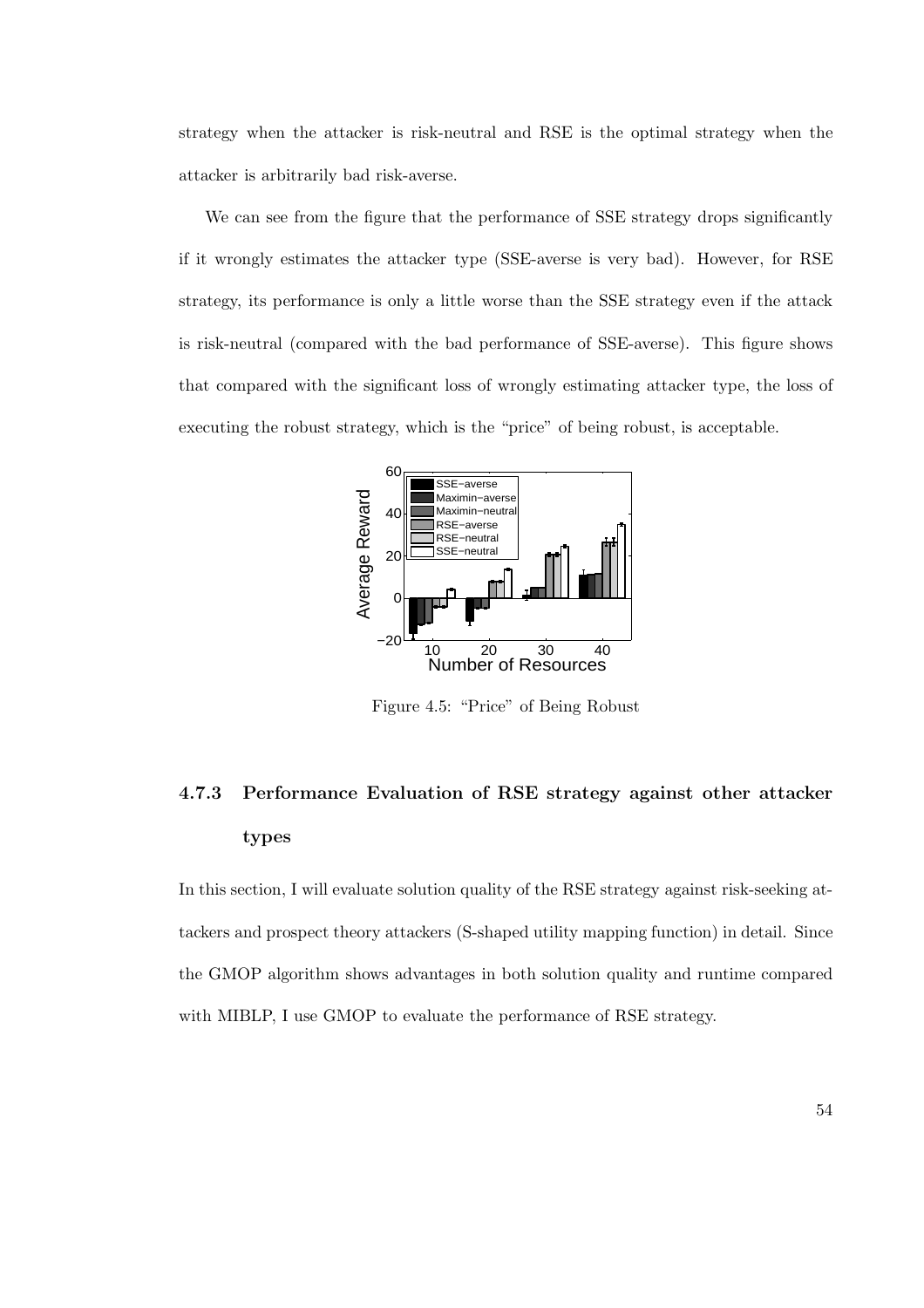

Figure 4.6: Solution Quality of RSE for Risk-aware Attackers

Figures 4.6(a) and 4.6(b) show the solution quality of RSE strategy against riskseeking attackers. I compare its performance with the SSE strategy, Maximin strategy and the robust strategy against interval uncertainty of  $U_a^c(i)$  and  $U_a^u(i)$  [19]. For values of the intervals, I tried different intervals ranging from 1 to 20 and pick the best one.

Figure 4.6(a) shows how the performance comparison changes with different number of resources m. The RSE strategy significantly outperforms all of the other strategies. Since the robust strategy against interval uncertainty considers some type of "robustness", it outperforms the SSE strategy and the Maximin strategy. However, since the interval uncertainty does not fully capture the risk awareness of the attacker, it is worse than the RSE strategy. The Maximin strategy is a more conservative strategy compared with the SSE strategy, leading to better performance when compared with SSE.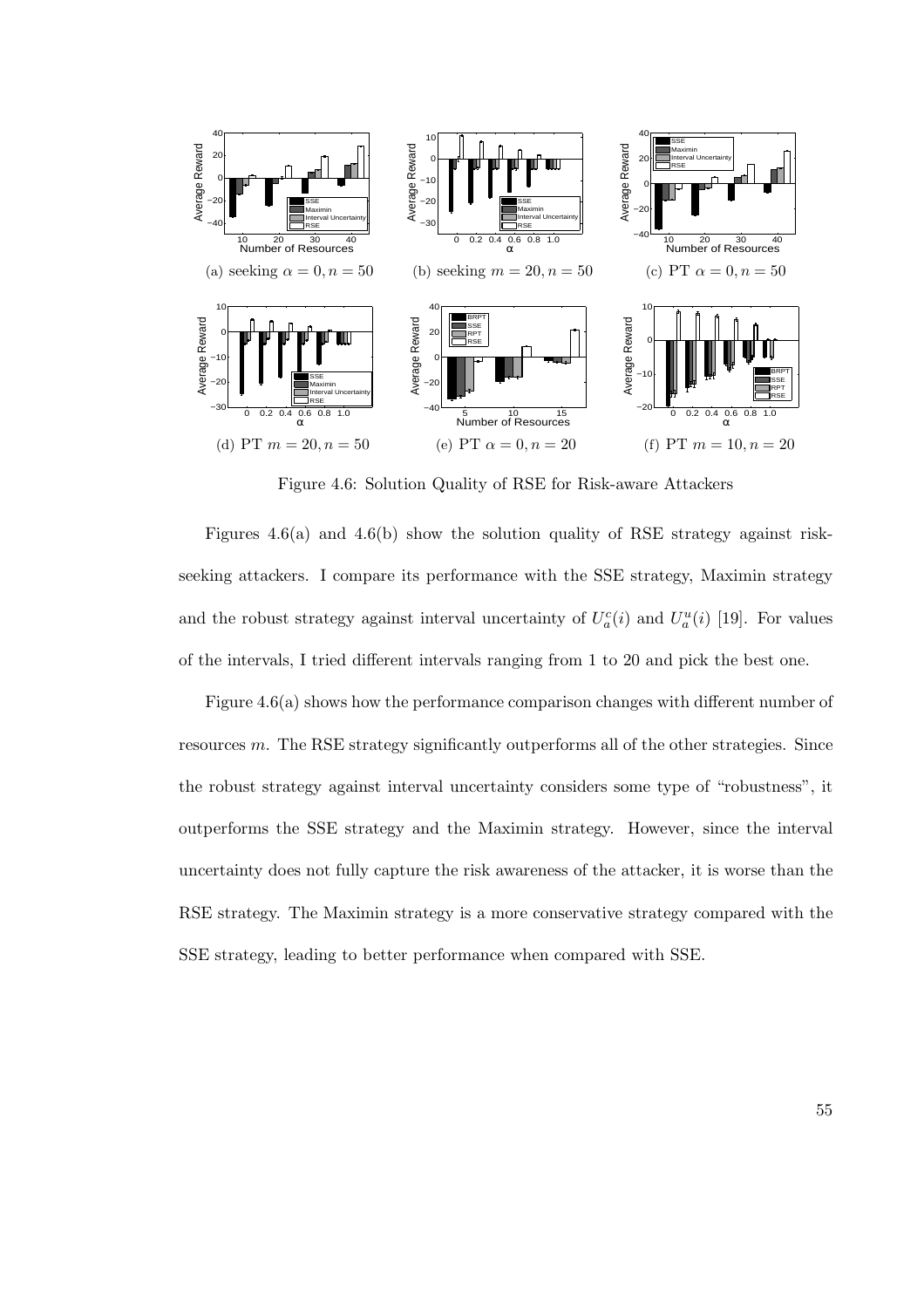Figure 4.6(b) shows the performance comparison with different  $\alpha$ . The main observation is that the difference between these four strategies becomes less as  $\alpha$  increases, and when  $\alpha = 1$ , these four strategies perform the same, as is proved in Theorem 4.6.1<sup>6</sup>.

Figures 4.6(c) and 4.6(d) show the solution quality of RSE strategy against unknown prospect-theory attackers (S-shaped utility mapping function). They show similar patterns with the risk-seeking case.

Figure 4.6(e) and 4.6(f) show the performance comparison of the RSE strategy and the BRPT and RPT algorithm [59] against unknown prospect theory attackers. The RSE strategy computes the robust strategy against any S-shaped utility mapping attackers (risk-averse for gains and risk-seeking for losses). BRPT algorithm computes the defender's best response against a specific utility mapping function. RPT algorithm adds some "robustness" against interval uncertainty on the basis of the BRPT algorithm. We can see from Figure 4.6(e) and Figure 4.6(f) that the performance of BRPT and RPT is similar to that of SSE, and is much worse than the RSE strategy. The reason is that both BRPT and RPT fail to capture the uncertainty in the degree of risk-awareness.

<sup>&</sup>lt;sup>6</sup>The proof of Interval Uncertainty = Maximin is similar to that of Theorem 4.6.1.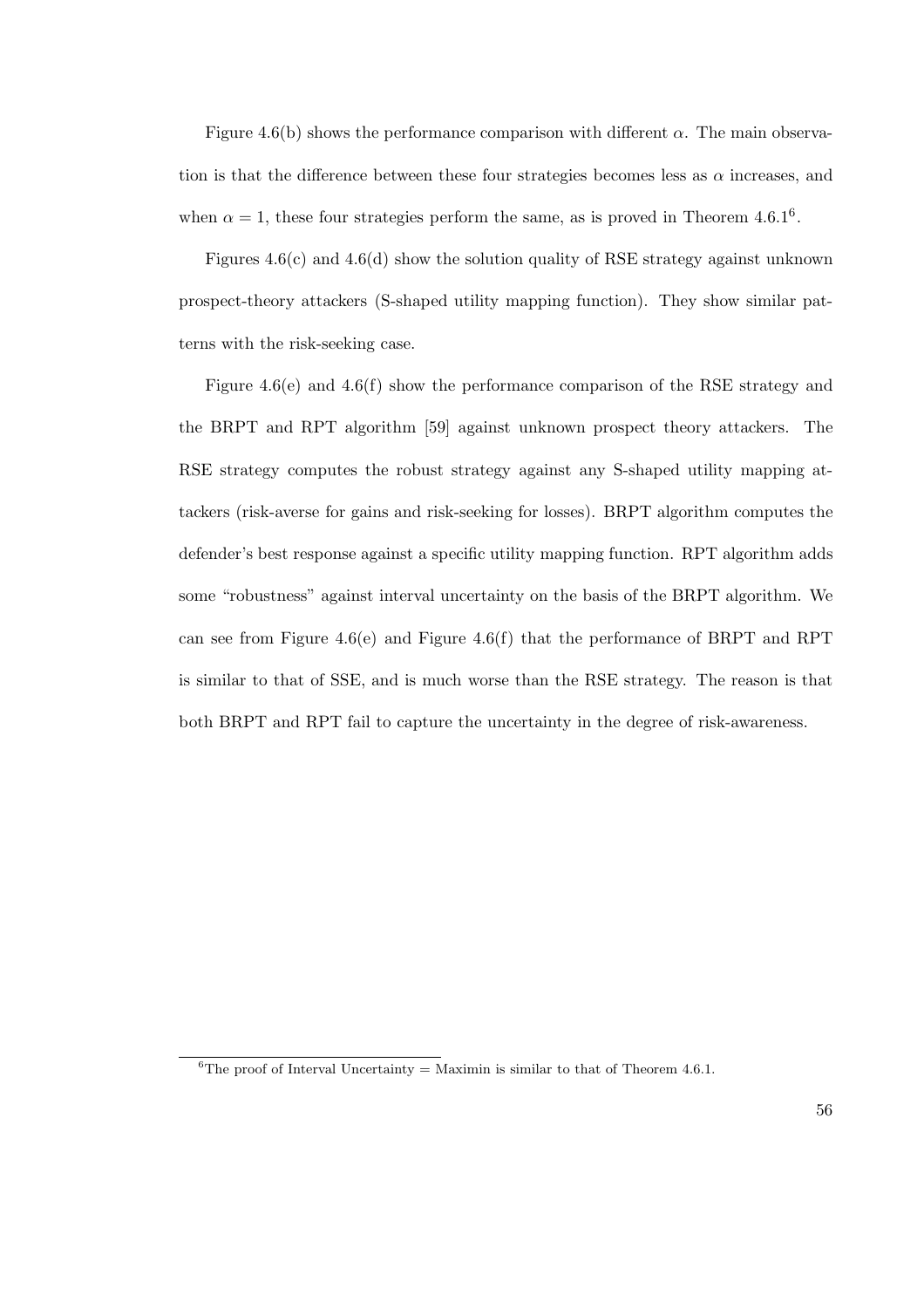## Chapter 5

# Learning Attacker's Preference — Payoff Modeling

In some security domains, e.g., wildlife protection domain, the attacker's frequent attacks provide the defender with the opportunity to learn about the attacker's payoffs by observing the attacker's behavior. I begin with the assumption that at every round, the defender chooses one target to protect and the attacker simultaneously chooses one target to attack. Both the attacker and the defender have full knowledge about each other's previous actions (I will discuss my model and assumptions in more detail in Section 5.1). My work focuses on constructing an online policy for the defender to maximize her utility given observations of the attacker.

In this work, I model these interactions between the defender and the attacker as a repeated game. I then adopt a fixed model for the attacker's behavior and recast this repeated game as a partially observable Markov decision process (POMDP). However, my POMDP formulation has an exponential number of states, making current POMDP solvers like ZMDP [54] and APPL [25] infeasible in terms of computational cost. Silver and Veness [53] have proposed the POMCP algorithm which achieves a high level of performance in large POMDPs. It uses particle filtering to maintain an approximation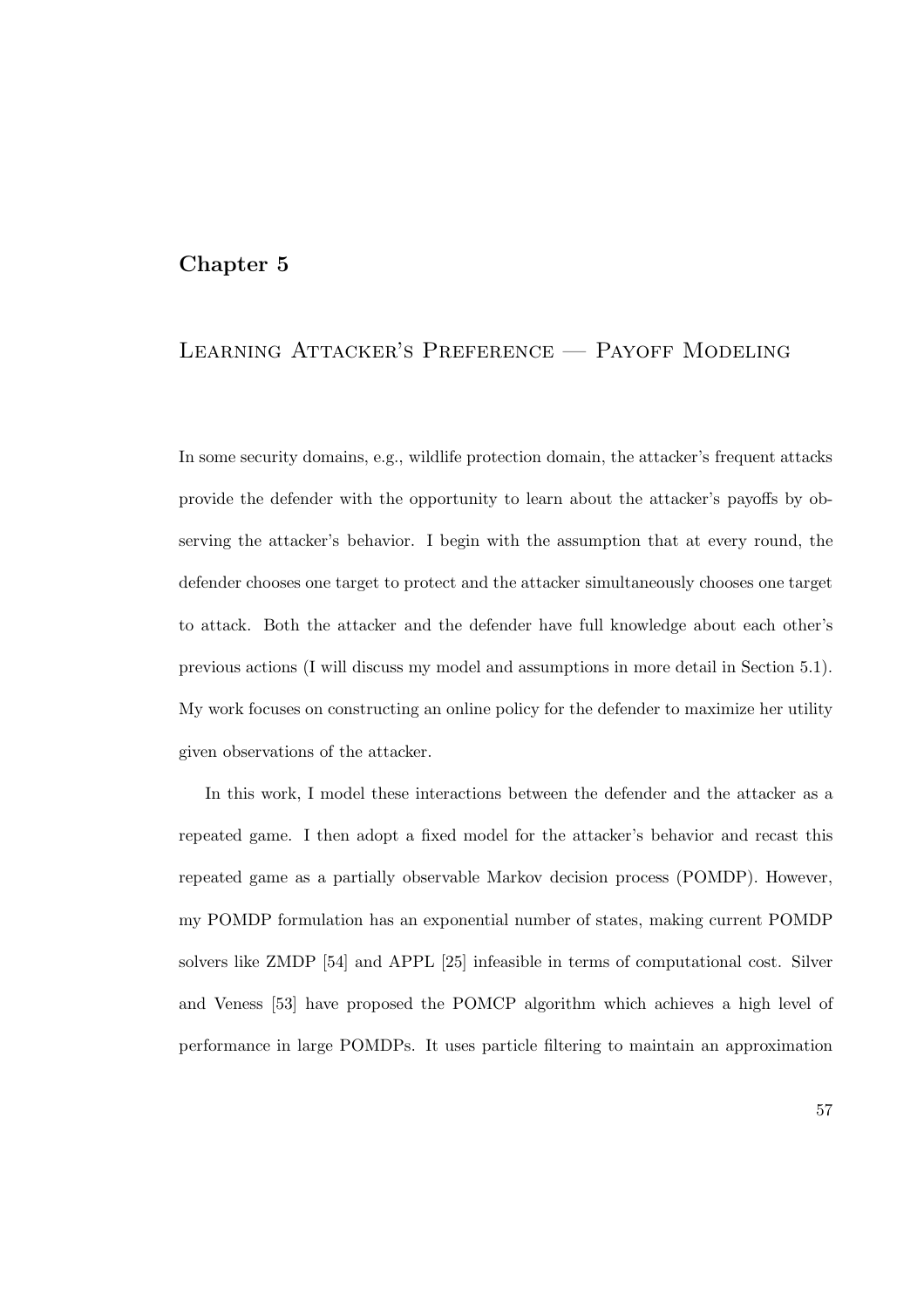of the belief state of the agent, and then uses Monte Carlo Tree Search (MCTS) for online planning. However, the particle filter is only an approximation of the belief state. By appealing to the special properties of my POMDP, I propose the GMOP algorithm (Gibbs sampling based MCTS Online Planning) which draws samples directly from the exact belief state using Gibbs sampling and then runs MCTS for online planning. My algorithm provides higher solution quality than the POMCP algorithm. Additionally, for a specific subclass of my game with an attacker who plays a best response against the defender's empirical distribution, and a uniform penalty of being seized across all targets, I provide an advanced sampling technique to speed up the GMOP algorithm along with a heuristic that trades off solution quality for lower computational cost. Moreover, I explore the case of continuous utilities where my original POMDP formulation becomes a continuous-state POMDP, which is generally difficult to solve. However, the special properties in the specific subclass of game mentioned above make possible the extension of the GMOP algorithm to continuous utilities. Finally, I explore the more realistic scenario where the defender is not only uncertain about the distribution of resources, but also uncertain about the attacker's behavioral model. I address this challenge by extending my POMDP formulation and the GMOP algorithm.

The rest of the chapter is organized as follows: Section 5.1 discusses my model and POMDP formulation. Section 5.2 presents the GMOP algorithm in the basic scenario. Section 5.3 speeds up the GMOP algorithm by exploring special structure when the attacker plays a best response against the defender's empirical distribution. Section 5.4 extends my GMOP algorithm to the continuous utility scenario and Section 5.5 extends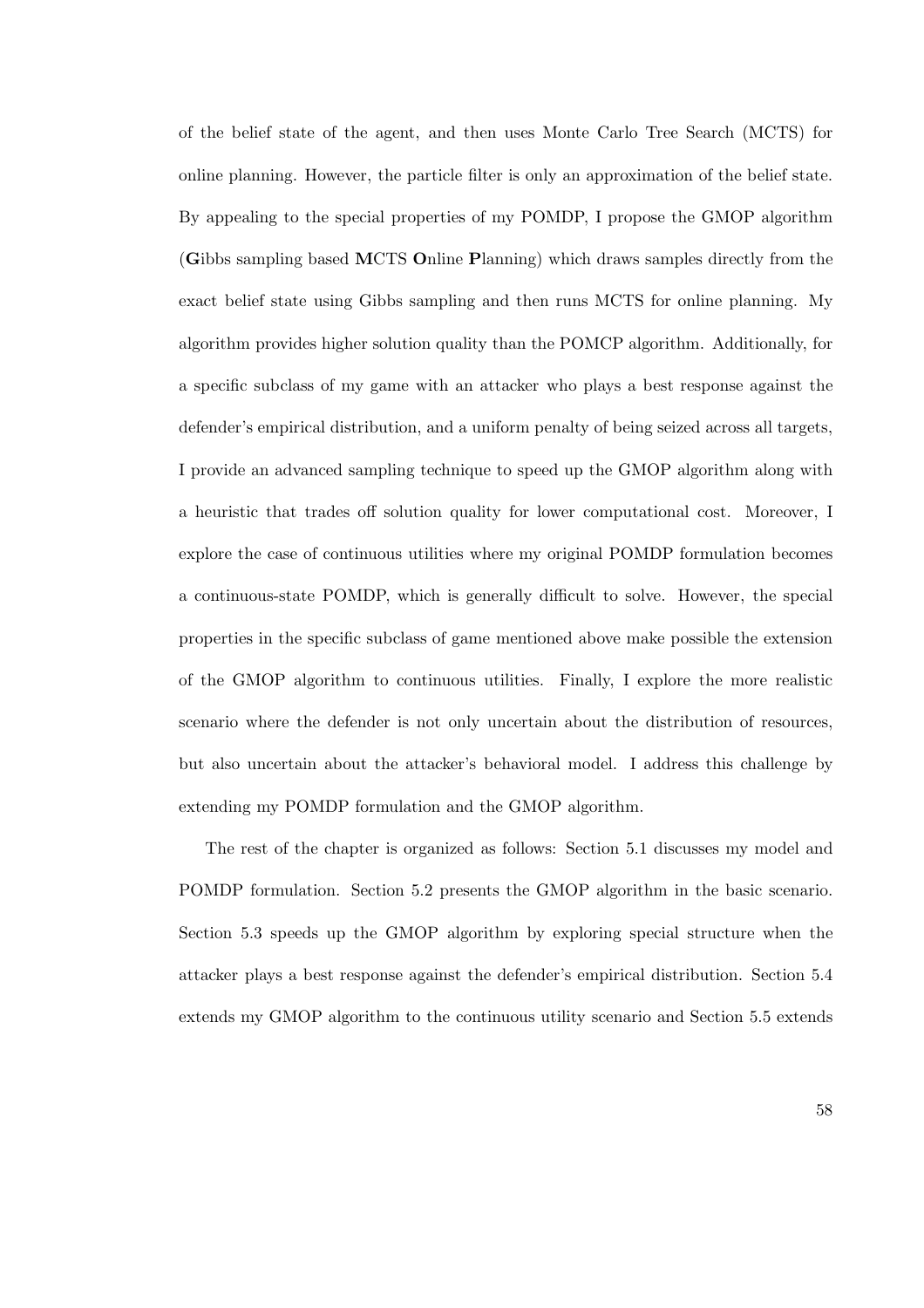the GMOP algorithm to the situation where the attacker model is also unknown. Section 5.6 provides extensive experimental results.

# 5.1 Model

### 5.1.1 Motivating Domain

My work is motivated by the domain of resource conservation, for example, illegal fishing, illegal oil extraction, water theft, crop theft, and illegal diamond mining, etc. In each case, illegal extractions happen frequently and the resources are spread over a large area that is impossible for the defender to cover in its entirety.

In this model, I make the assumption that the defender and the attacker fully observe their opponent's actions. The defender is usually a powerful government agency that has access to satellite imaging, multiple patrol assets, and the reports of local residents. The attacker learns about law enforcement tactics by exchanging information internally, covert observation, and by buying information from other sources.

The flagship example is the real-world problem faced by the U.S. Coast Guard (USCG) in the Gulf of Mexico of illegal fishing by fishermen from across-the-border. In this domain, the defender (USCG) performs daily aircraft patrol surveillance<sup>1</sup>; satellites are also used to monitor illegal fishing<sup>2</sup>. Furthermore, illegal fishermen have well-organized support from across-the-border; USCG provided evidence that fishermen perform surveillance on USCG boats.

<sup>1</sup> http://www.uscg.mil/d8/sectCorpusChristi/

<sup>2</sup>http://wwf.panda.org/?206301/WWF-new-approach-to-fight-illegal-unreported-and-unregulatedfishing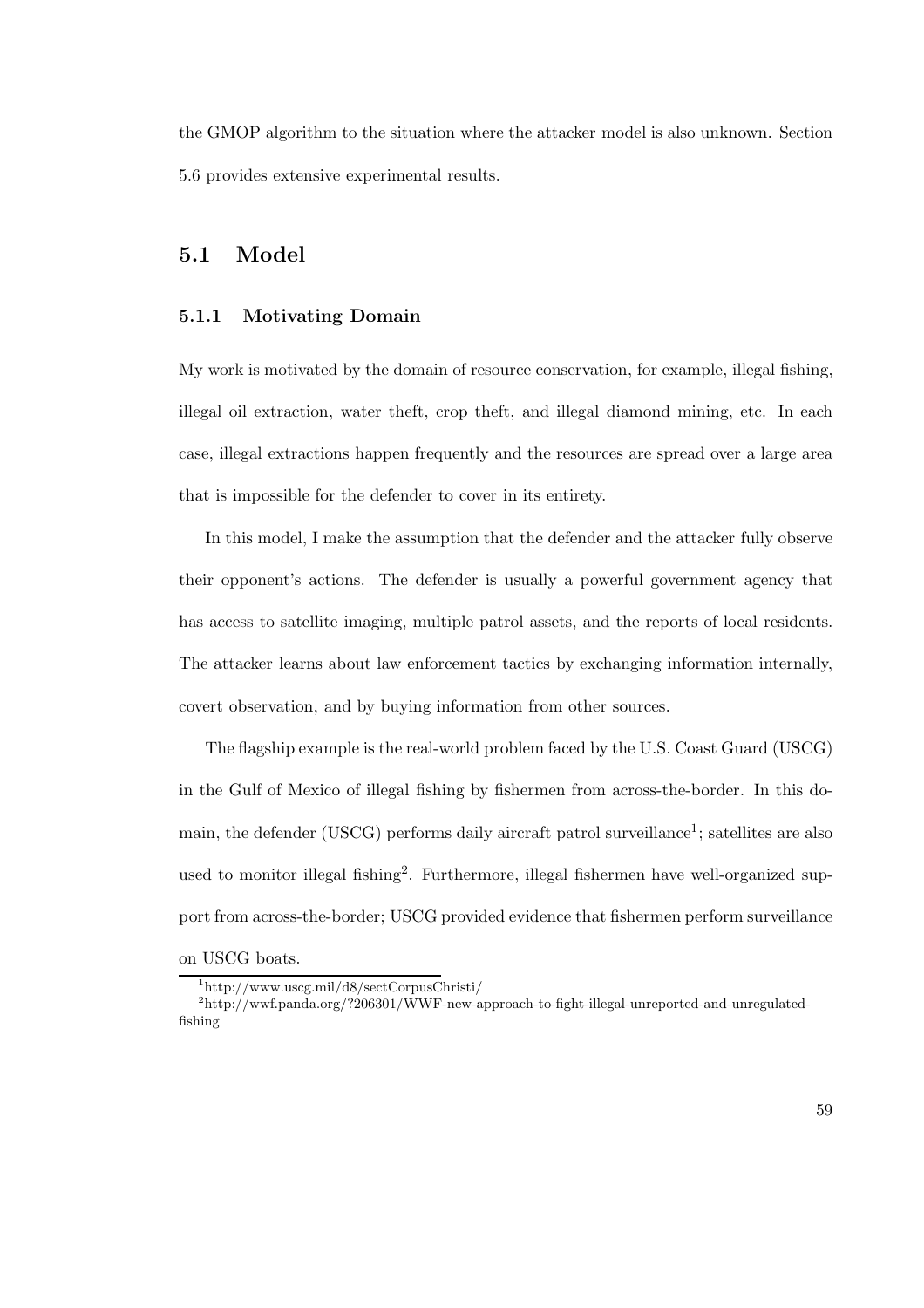#### 5.1.2 Formal Model

I now formalize the preceding story into a two-player repeated game between a defender and an attacker<sup>3</sup>. While both players are assumed to be humans or human organizations in this game, I assume that the defender is aided by my decision aid but the attacker is not. In my model, the amount of resources at each target will be fixed and the attacker will have full knowledge of this distribution. The defender will have to learn this distribution by observing the attacker's behavior.

I operate over the finite time horizon  $t \in \mathbb{T} \triangleq \{1, \ldots, T\}$ . There are n targets indexed by  $\mathbb{N} \triangleq \{1, 2, \ldots, n\}$  that represent the locations of the natural resource in question: the attacker wants to steal resources from these targets and the defender wants to interdict the attacker. I represent the value of the targets to the attacker in terms of their utilities. Each target has a utility  $u(i)$  that is only known to the attacker. The utility space is discretized into m levels,  $u(i) \in \mathbb{M} \triangleq \{1, 2, \ldots, m\}$ . Human beings cannot distinguish between tiny differences in utilities in the real world, so I am justified in discretizing these utilities. For n targets and m utility levels, there are  $m<sup>n</sup>$  possible sets of utilities across all targets. The distribution of resources is then captured by the vector of utilities at each target, and the set of possible resource distributions is:

$$
\mathbb{U} \triangleq \left\{ \left( u\left(1\right), u\left(2\right), \ldots, u\left(n\right) \right) \, : \, u\left(i\right) \in \mathbb{M}, \, \forall i \in \mathbb{N} \right\} = \times_{i \in \mathbb{N}} \mathbb{M}.
$$

<sup>&</sup>lt;sup>3</sup>Note that in this work I have begun with the assumption that there is a single extractor, and this already leads to very significant research challenges, needing significant research contributions, that I provide in this work. Generalizing to multiple extractors is clearly an important issue — that although will require me to scale-up my algorithm, fits naturally within my algorithmic framework – but it is left for future work.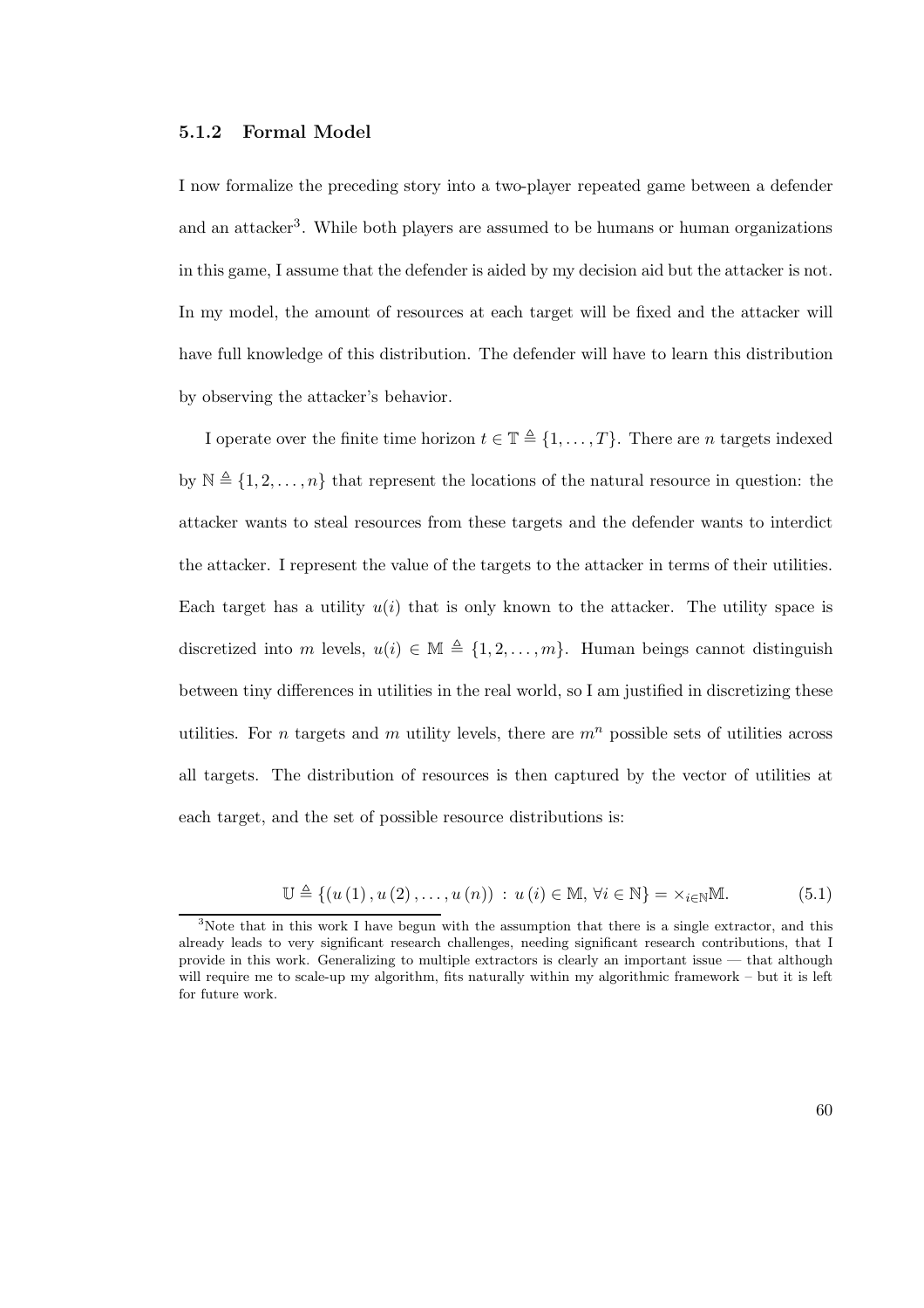At the beginning of the game, the defender may have some prior knowledge about the resource levels  $u(i)$  at each target  $i \in \mathbb{N}$ . This prior knowledge is represented as a probability density function  $p(u(i))$  over M. If the defender does not know anything about  $u(i)$ , then I adopt a uniform prior for  $u(i)$  over M.

At each time  $t \in \mathbb{T}$ , the defender chooses a target  $a_t \in \mathbb{N}$  to protect and the attacker simultaneously chooses a target  $o_t \in \mathbb{N}$  from which to steal. If  $a_t = o_t$ , the defender catches the attacker and the attacker is penalized by the amount  $P(o_t) < 0$ ; if  $a_t \neq o_t$ , the attacker successfully steals resources from target  $o_t$  and gets a payoff of  $u(o_t)$ . For clarity, the defender's interdiction is always successful whenever she visits the same site as the attacker. Additionally, the defender fully observes the moves of the attacker, likewise, the attacker fully observes the moves of the defender. Note that the penalty  $P(i), i \in \mathbb{N}$  is known to both the defender and the attacker. I adopt a zero-sum game, so the defender is trying to minimize the attacker's payoffs. In most resource conservation domains, the attacker pays the same penalty  $P$  if he is seized independent of the target he visits. I allow for varying penalties across targets for greater generality.

In this work, I make the basic assumption that the attacker is more likely to steal from targets with higher utilities  $u(i)$ , lower penalties  $P(i)$ , and that have not been visited often by the defender. Based on this assumption, I assume that the attacker's actions depend on  $u(i)$ ,  $P(i)$ ,  $i \in \mathbb{N}$  along with the defender's actions in previous rounds. A reasonable assumption about the attacker's behavioral model is the fictitious Quantal Response (FQR) model. Specifically, a fictitious attacker assumes the defender's empirical distribution will be his mixed strategy in the next round, and quantal response (QR) [31]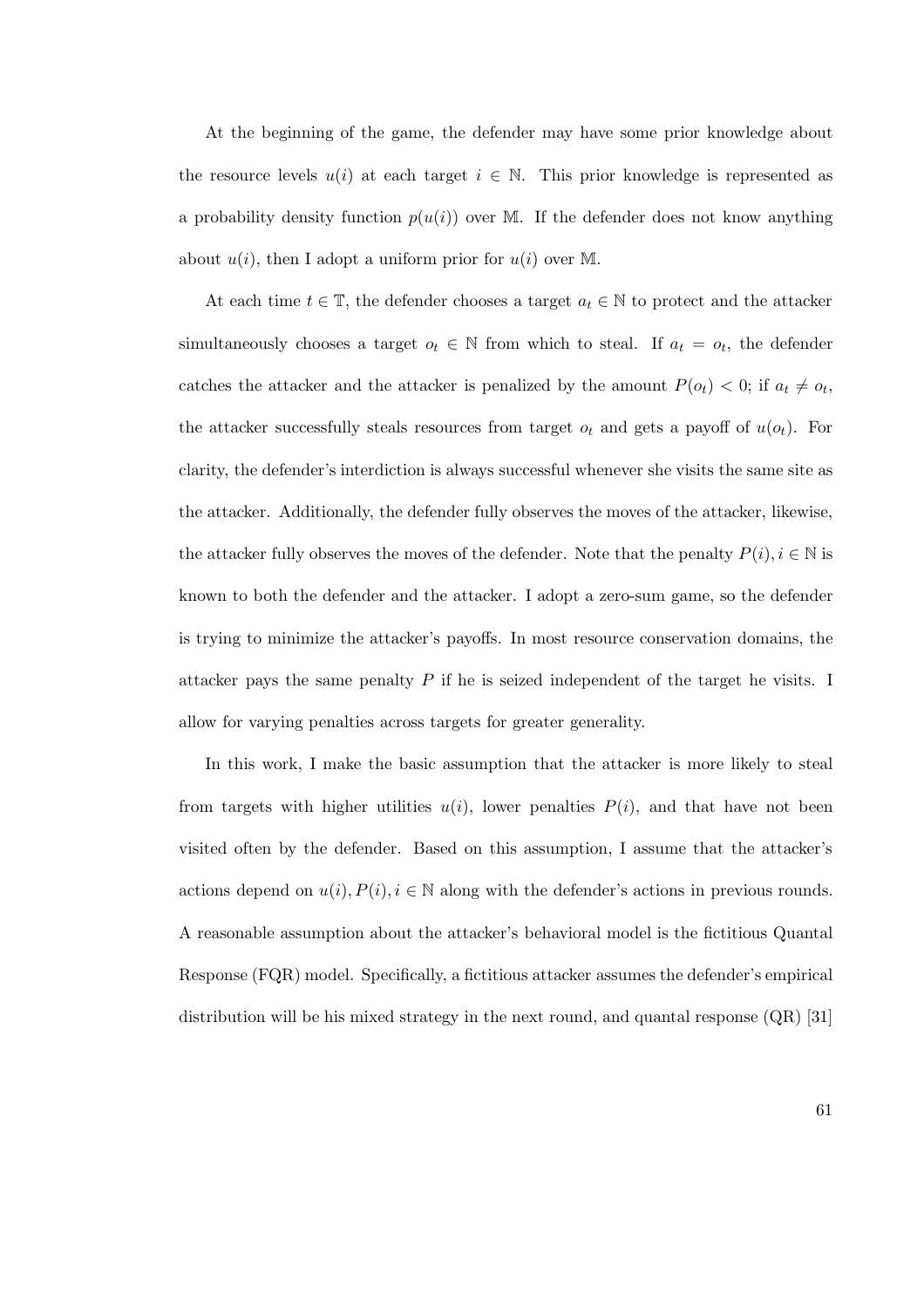has been shown to be effective in describing human's behavior through human subject experiments.

For the FQR model, the attacker's behavior could be described in the following way: in every round, he (i) computes the empirical coverage probability  $c_i$  for every target i based on the history of the defender's actions; (ii) computes the expected utility  $EU(i)$  $c(i)P(i) + (1 - c(i))u(i)$  for every target; (iii) attempts to steal from the target i with the probability  $p(i)$  proportional to  $e^{\lambda EU(i)}$ :

$$
p(i) = \frac{e^{\lambda EU(i)}}{\sum_{j \in \mathbb{N}} e^{\lambda EU(j)}},
$$

where  $\lambda \geq 0$  is the parameter representing the rationality of the player (higher  $\lambda$  represents a more rational player).

#### 5.1.3 Protector's POMDP Formulation

To implement the model from Section 5.1.2, I must resolve two technical questions. First, at every round  $t$ , based on her current belief about  $u$ , how should the defender choose targets to protect in the next round? Second, after each round, how should the defender use the observation of the latest round to update her beliefs about  $u$ ? I am studying decision making and belief updating in a partially observable environment where the payoffs u are unobservable and the attacker's actions are observable, which is the exact setup for a POMDP. I now setup my two-player game as a POMDP  $\{\mathbb{S}, \mathbb{A}, \mathbb{O}, T, \Omega, R\}$ where the attacker follows a quantal response model.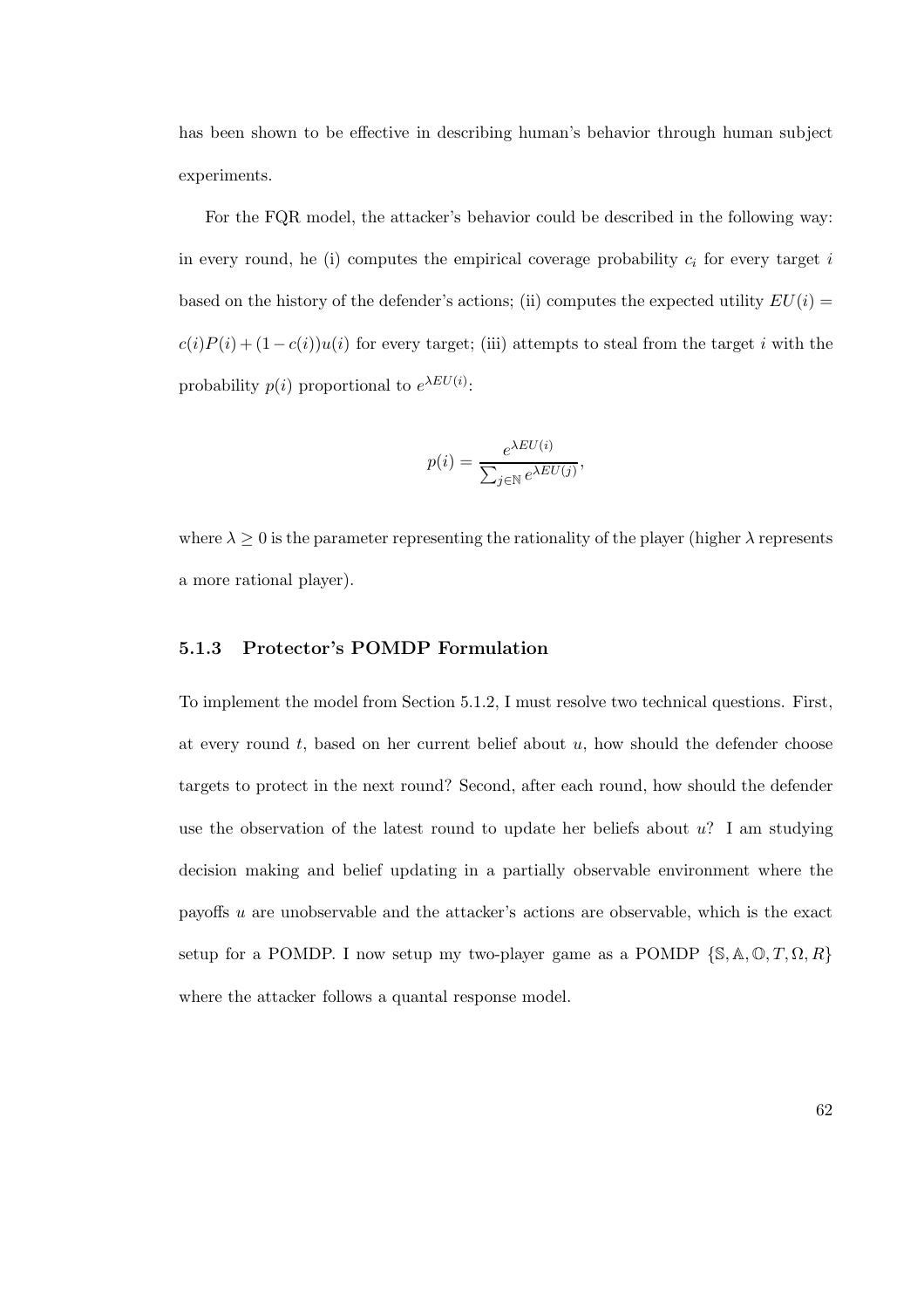**State space:** The state space of my POMDP is  $\mathbb{S} = \mathbb{U} \times \mathbb{Z}^n$ , which is the cross product of the utility space and the count space. U is the utility space as defined in Equation 5.1.  $\mathbb{Z}^n$  is the set of possible counts of the defender's visits to each target, where  $C_t \in \mathbb{Z}^n$  is an integer-valued vector where  $C_t(i), i \in \mathbb{N}$  is the number of times that the defender has protected target i at the beginning of round  $t \in \mathbb{T}$ . A particular state  $s \in \mathbb{S}$  is written as  $s = (u, C)$ , where u is the vector of utility levels for each target and C is the current state count. The initial beliefs are expressed by a distribution over  $s = (u, 0)$ , induced by the prior distribution on u. I define  $c_t(i) \triangleq \frac{C_t(i)}{t-1}$  $\frac{\partial^2 t(t)}{\partial t-1}$  to be the frequency with which the defender visits target i at the beginning of round  $t \in \mathbb{T}$ . I set  $c_1 \triangleq 0$  by convention.

Action space: The action space A is N, representing the target the defender chooses to protect.

**Observation space:** The observation space  $\mathbb{O}$  is  $\mathbb{N}$ , representing the target from which the attacker attempts to steal.

Conditional transition probability: Let  $e_a \in \mathbb{R}^n$  denote the unit vector with a 1 in slot  $a \in \mathbb{N}$  and zeros elsewhere. The conditional transition probability T governing the evolution of the state is

$$
T(s' = (u', C') | s = (u, C), a) = \begin{cases} 1, & u = u', C' = C + e_a, \\ 0, & \text{otherwise.} \end{cases}
$$

Specifically, the evolution of the state is deterministic. The underlying utilities do not change, and the count for the target visited by the defender increases by one while all others stay the same.

63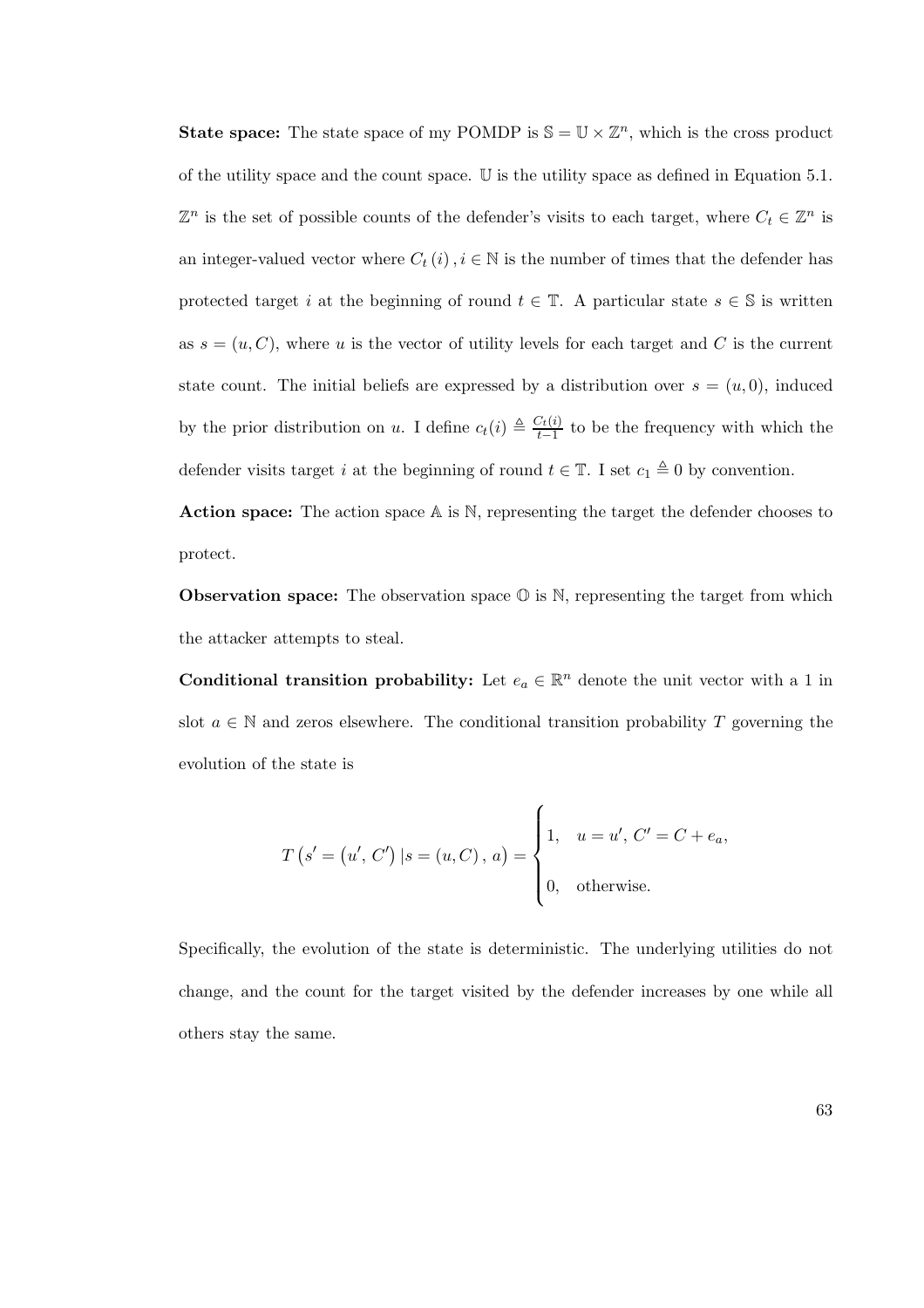**Conditional observation probability:** I define  $EU(u, C) \in \mathbb{R}^n$  to be the vector of empirical expected utilities for the attacker for all targets when the actual utility is  $u$  and the count is  $C$ ,

$$
[EU(u, C)](i) = c(i)P(i) + (1 - c(i))u(i), \forall i \in \mathbb{N},
$$

when  $t \geq 1$ . I set  $[EU(u, 0)](i) = u(i)$  by convention. Hence, the observation probabilities  $\Omega$  are explicitly

$$
\Omega(o|s' = (u, C), a) = \frac{e^{\lambda [EU(u, C - e_a)](o)}}{\sum_{i \in \mathbb{N}} e^{\lambda [EU(u, C - e_a)](i)}},
$$

the probability of observing the attacker takes action  $o$  when the defender takes action a and arrives at state  $s'$ . Note that both a and o are the actions the defender/attacker take at the same round.

**Reward function:** The reward function  $R$  is

$$
R(s = (u, C), s' = (u, C + e_a), a, o) = \begin{cases} -P(o), & a = o, \\ -u(o), & a \neq o. \end{cases}
$$

# 5.2 GMOP Algorithm

In Section 5.1, I modeled the repeated game as a POMDP in order to update the defender's beliefs about the resource distribution and to allocate patrol assets. However, the size of the utility space U is  $m^n$ , and the size of the count space is  $\mathcal{O}(\frac{T^n}{n!})$  $\frac{r^m}{n!}$ ). The computational cost of the latest POMDP solvers such as ZMDP and APPL soon becomes unaffordable as the problem size grows. For a small instance like  $n = 4$ ,  $m = 5$  and 5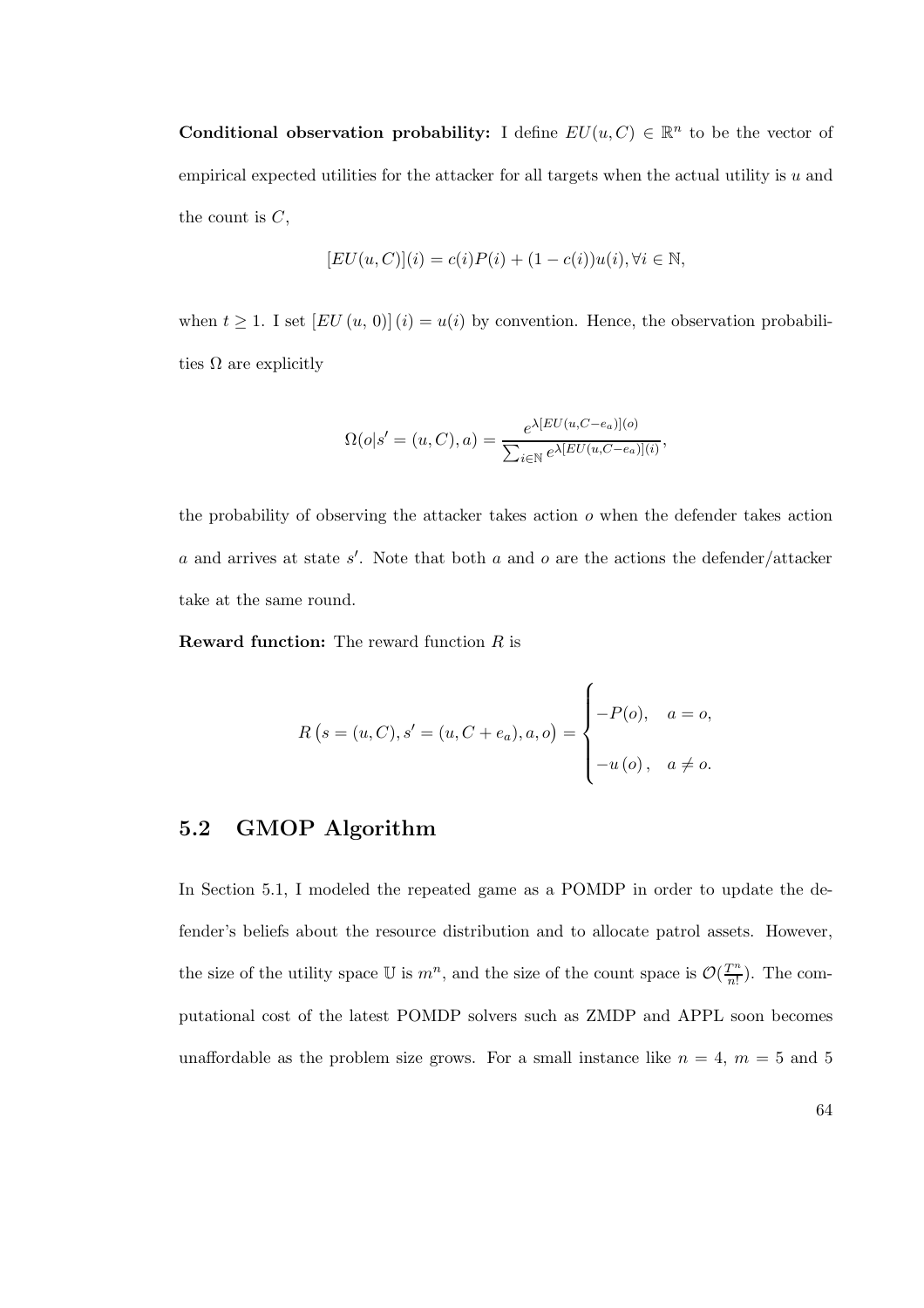rounds, there are 78750 states in the POMDP. Both the ZMDP and APPL solvers run out of memory when attempting to solve this POMDP. This challenge is non-trivial because the models in reality are much larger than this toy example.

Silver and Veness [53] have proposed the POMCP algorithm, which provides high quality solutions for large POMDPs. The POMCP algorithm uses a particle filter to approximate the belief state. Then, it uses Monte Carlo tree search (MCTS) for online planning where (i) state samples are drawn from the particle filter and (ii) the action with the highest expected utility based on Monte Carlo simulations is chosen. However, the particle filter is only an approximation of the true belief state and is likely to move further away from the actual belief state as the game goes on, especially when most particles get depleted and new particles need to be added. Adding new particles will either (i) make the particle filter a worse approximation of the exact belief state, if the added particles do not follow the distribution of the belief state or (ii) be as difficult as drawing samples directly from the belief state, if the added particles do follow the distribution of the belief state. However, if we could efficiently draw samples directly from the exact belief state, then there would be no need to use a particle filter.

This POMDP has specific structure that we can exploit. The count state in S is known and the utility state does not change, making it possible to draw samples directly from the exact belief state using Gibbs sampling. I propose the GMOP algorithm that draws samples directly from the exact belief state using Gibbs sampling, and then runs MCTS. The samples drawn directly from the belief state better represent the true belief state compared to samples drawn from a particle filter. I thus conjecture that the GMOP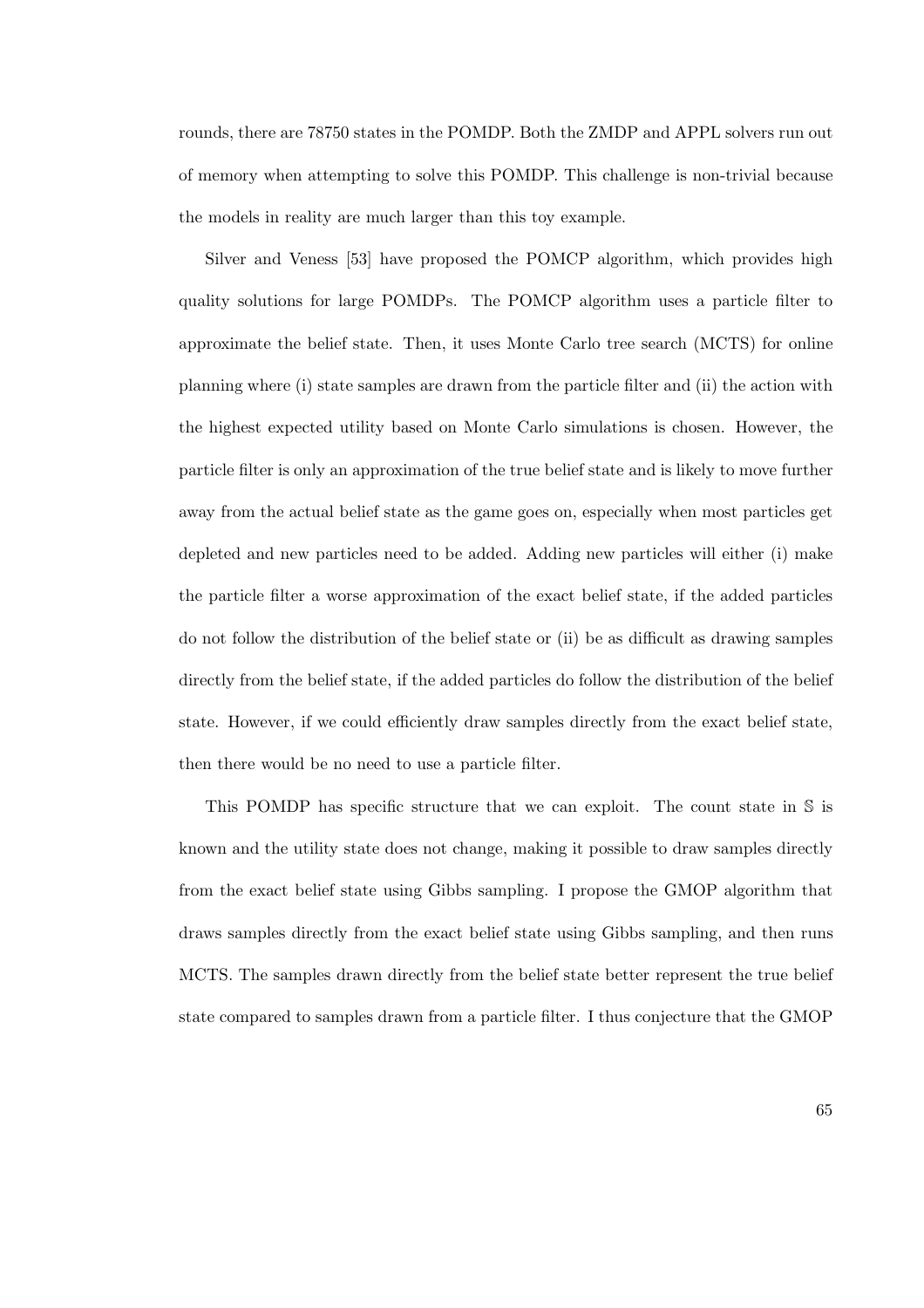algorithm will yield higher solution quality than the POMCP algorithm for the problem, and this intuition is confirmed in the experiments.

### 5.2.1 GMOP Algorithm Framework

The GMOP algorithm is outlined in Algorithm 5. At a high level, in round  $t$  the defender draws samples of state s from its belief state  $B_t(s)$  using Gibbs sampling and then it uses MCTS to simulate what will happen in the next few rounds with those samples. Finally, it executes the action with the highest average reward in the MCTS simulation. MCTS starts with a tree that only contains a root node. Since the count state  $C_t$  is already known, the defender only needs to sample the utility state  $u$  from  $B_t$ . The sampled state s is comprised of the sampled utility u and the count  $C_t$ .

Algorithm 5 GMOP Algorithm Framework 1: function  $PLAY(C_t)$ 2: Initialize Tree 3: for  $i = 1 \rightarrow numSamples$  do 4:  $u \leftarrow \text{GIBBSSAMPLING}$ 5: SIMULATE $(s = (u, C_t))$ 6: end for 7:  $a_t \leftarrow$  action with the highest average reward 8: end function

It has been shown that the UCT algorithm converges to the optimal value function in fully observable MDPs [23]. Based on this result, Silver and Veness have established the convergence of MCTS in POMDP online planning as long as the samples are drawn from the true belief state  $B_t(s)$ . It follows that the convergence of the GMOP algorithm is guaranteed.

From Algorithm 5, we see that each iteration of the GMOP algorithm is composed of two parts: GIBBSSAMPLING which draws samples u directly from  $B_t(u)$  using Gibbs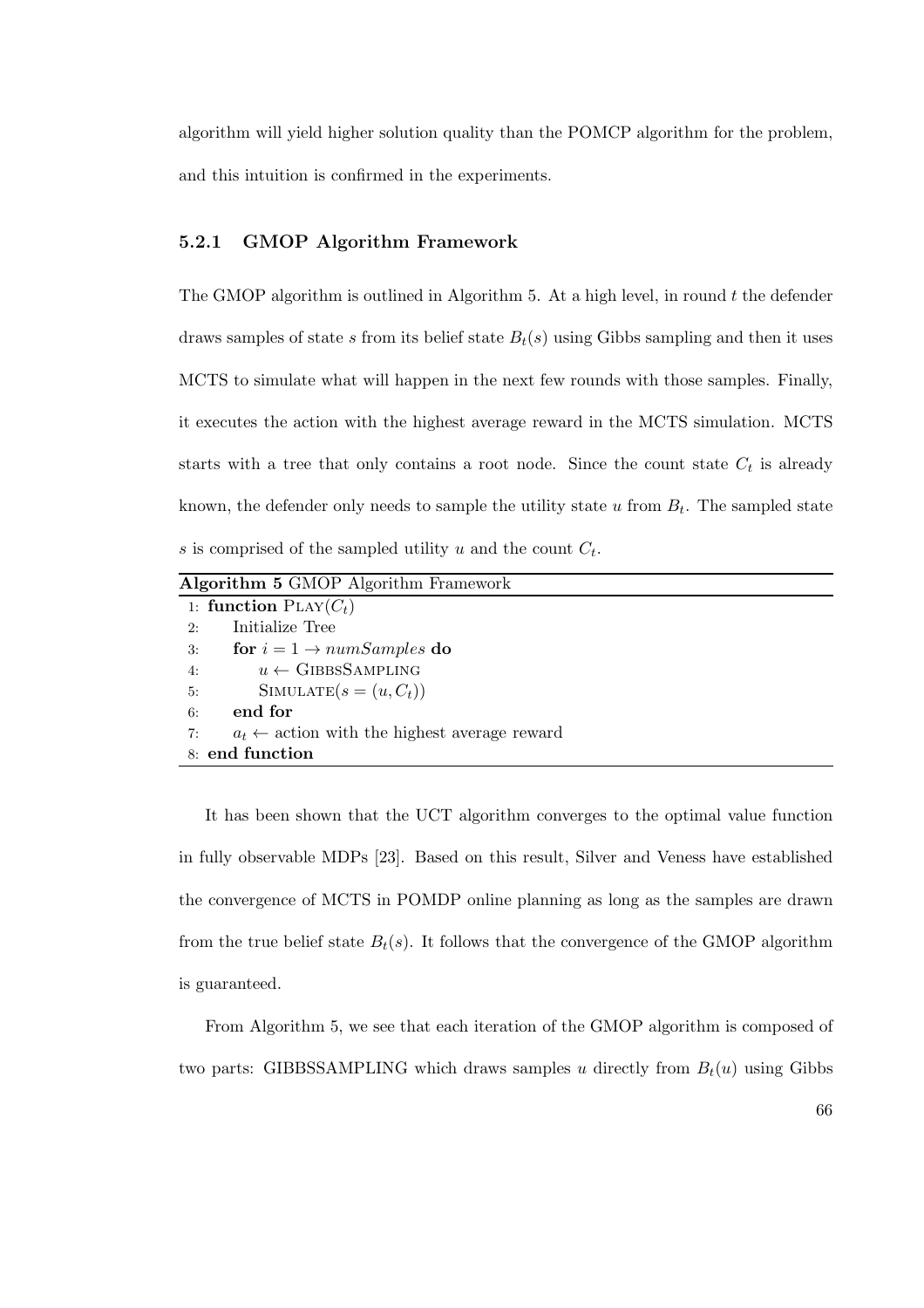sampling, and SIMULATE which does Monte Carlo simulation of the sampled states  $s = (u, C_t)$  to find the "best" action to execute. The sampling technique will be discussed in detail in Section 5.2.2 while the details of MCTS for POMDP are available in [53].

#### 5.2.2 Drawing Samples

#### 5.2.2.1 Gibbs Sampling Overview

Gibbs sampling [9] is a Markov chain Monte Carlo (MCMC) algorithm for sampling from multivariate probability distributions. Let  $X = (x_1, x_2, \ldots, x_n)$  be a general random vector with  $n$  components and with finite support described by the multivariate probability density  $p(X)$ . Gibbs sampling only requires the conditional probabilities  $p(x_i|x_{-i})$ to simulate X, where  $x_{-i} = (x_j)_{j \neq i}$  denotes the subset of all components of X except component *i*. Gibbs sampling is useful when direct sampling from  $p(X)$  is difficult.

Suppose we want to obtain k samples of  $X = (x_1, x_2, \ldots, x_n)$ . Algorithm 6 shows how Gibbs sampling works in general to produce these samples using only the conditional probabilities  $p(x_i|x_{-i})$ . It constructs a Markov chain whose steady-state distribution is given by  $p(X)$ , so that the samples we draw also follow the distribution  $p(X)$ . The states of this Markov chain are the possible realizations of  $X = (x_1, x_2, \ldots, x_n)$ , and a specific state  $X_i$  is denoted as  $X_i = (x_{i1}, x_{i2}, \ldots, x_{in})$  (there are finitely many such states by my assumption). The transition probabilities of this Markov chain,  $Pr(X_i | X_i)$ , follow from the conditional probabilities  $p(x_i|x_{-i})$ . Specifically,  $Pr(X_j|X_i) = p(x_l|x_{-l})$  when  $x_{jv} = x_{iv}$  for all v not equal to l, and is equal to zero otherwise, i.e., the state transitions only change one component of the vector-valued sample at a time. This Markov chain is

67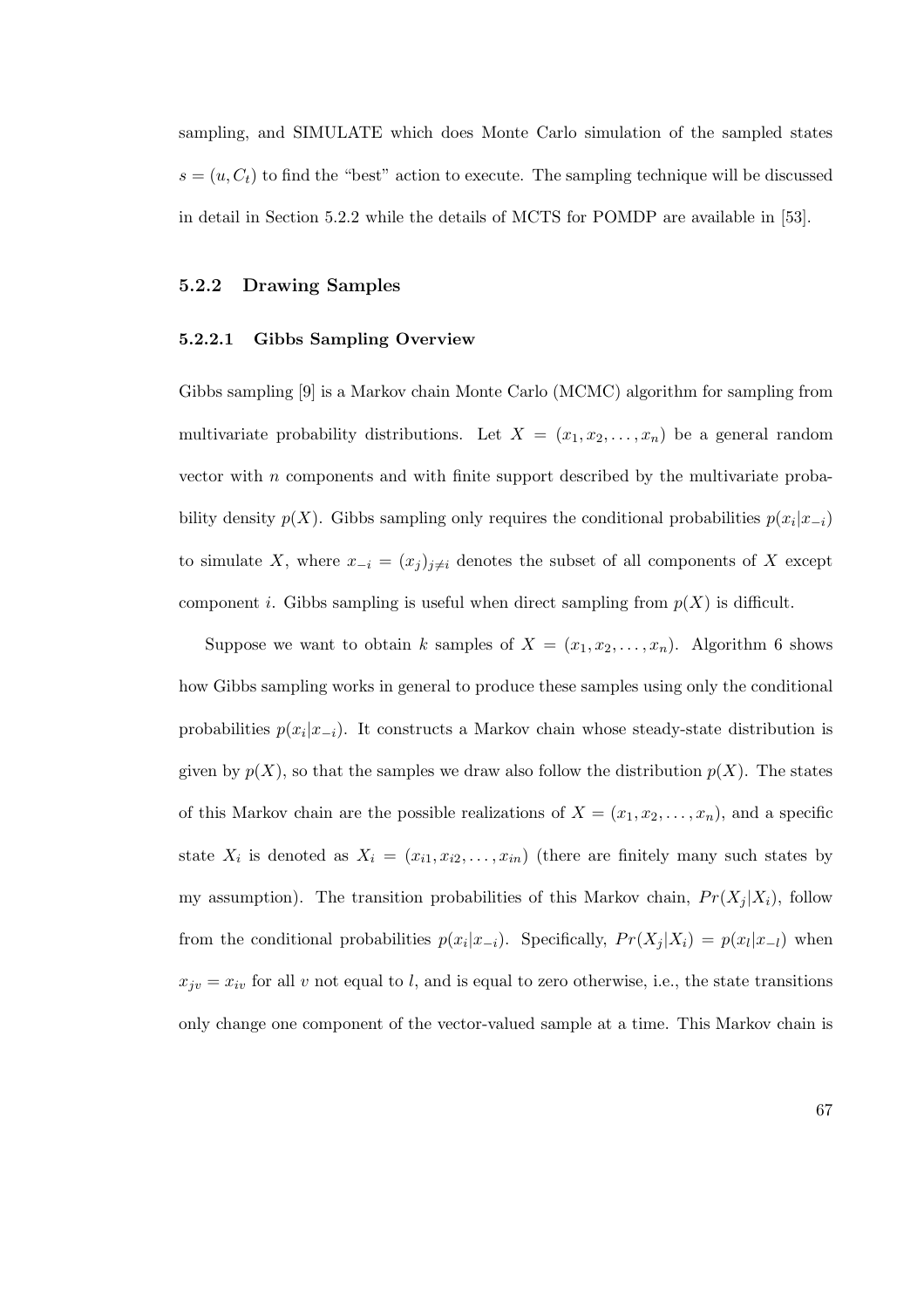reversible (meaning  $p(X_i)Pr(X_j|X_i) = p(X_j)Pr(X_i|X_j), \forall i, j$ ) so  $p(X)$  is its steady-state

distribution.

| <b>Algorithm 6</b> Gibbs Sampling                                        |
|--------------------------------------------------------------------------|
| 1: Initialization: $X = \{x_1, x_2, \ldots, x_n\}$ satisfying $p(X) > 0$ |
| 2: for $i = 1 \rightarrow k$ do                                          |
| 3: for $j = 1 \rightarrow n$ do                                          |
| $x_i \sim p(x_i x_{-i})$<br>4:                                           |
| 5: end for                                                               |
| 6: $X_i \leftarrow \{x_1, x_2, \ldots, x_n\}$                            |
| $7:$ end for                                                             |

## 5.2.2.2 Applying Gibbs Sampling in GMOP

I let  $B_t$  be the probability distribution representing the defender's beliefs about the true utilities at the beginning of round  $t \geq 1$ ;  $B_1$  represents the defender's prior beliefs when the game starts. I adopt the notation  $B_t(u)$  to denote the probability of the vector of utilities u with respect to the distribution  $B_t$ .

Let  $B$  be the prior belief distribution and  $B'$  be the posterior belief distribution. The Bayesian belief update rule to obtain  $B'$  from  $B$  and the observation is explicitly

$$
B'(s' = (u, C)) = \eta \Omega(o|s', a) \sum_{s \in \mathbb{S}} T(s'|s, a)B(s)
$$

$$
= \eta \Omega(o|s', a)B(s = (u, C - e_a)).
$$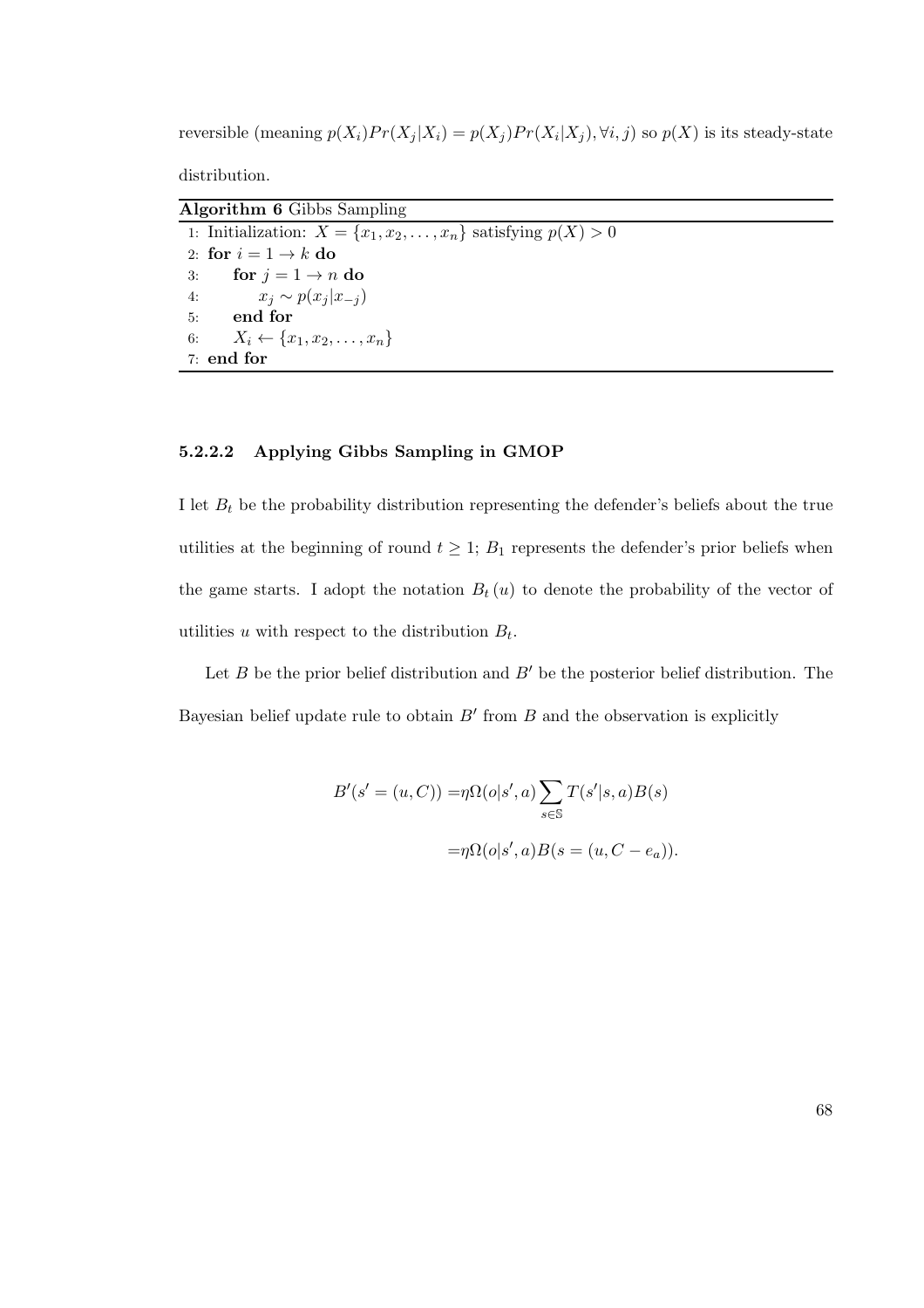If  $a_t$  and  $o_t$  represent the actions that the defender and the attacker choose to take at round  $t$ , we have

$$
B_t(u) = \eta B_{t-1}(u)\Omega(o_{t-1}|s = (u, C_t), a_{t-1})
$$
  

$$
= \eta' B_1(u)\Pi_{i=1}^{t-1}\Omega(o_i|s = (u, C_{i+1}), a_i).
$$
 (5.2)

It follows that the posterior belief  $B_t$  is proportional to the prior belief  $B_1$  multiplied by the observation probabilities over the entire history. Since there are  $m<sup>n</sup>$  possible utilities, it is impractical to store and update  $B_t$  when m and n are large, and thus it is impossible to sample directly from  $B_t$ . Hence, I turn to Gibbs sampling, where we only need the conditional probabilities  $p(u_i|u_{-i}), \forall i \in \mathbb{N}$ 

$$
p(u_i|u_{-i}) = \eta p(u_i, u_{-i}) = \eta B_t(u_i, u_{-i})
$$
  
\n
$$
= \eta' B_1(u_i, u_{-i}) \Pi_{j=1}^{t-1} \Omega(o_j|s = (u = (u_i, u_{-i}), C_{j+1}), a_j)
$$
  
\n
$$
= \eta' B_1(u_i) B_1(u_{-i}) \Pi_{j=1}^{t-1} \Omega(o_j|s = (u = (u_i, u_{-i}), C_{j+1}), a_j)
$$
  
\n
$$
= \eta'' B_1(u_i) \Pi_{j=1}^{t-1} \Omega(o_j|s = (u = (u_i, u_{-i}), C_{j+1}), a_j).
$$
\n(5.3)

This quantity is easy to compute where  $B_1(u_i)$  is the prior probability that target i has utility  $u_i$ . In this way, we are able to draw samples directly from the exact belief state in this POMDP using Gibbs sampling. Thus, the GMOP algorithm has much better solution quality compared with the POMCP algorithm which draws samples from the approximate belief state maintained by particle filter.

Besides the conditional probability, we also need to find a valid u with  $B_t(u) > 0$ to initialize Gibbs sampling as shown in Line 1 of Algorithm 6. Finding such a  $u$  is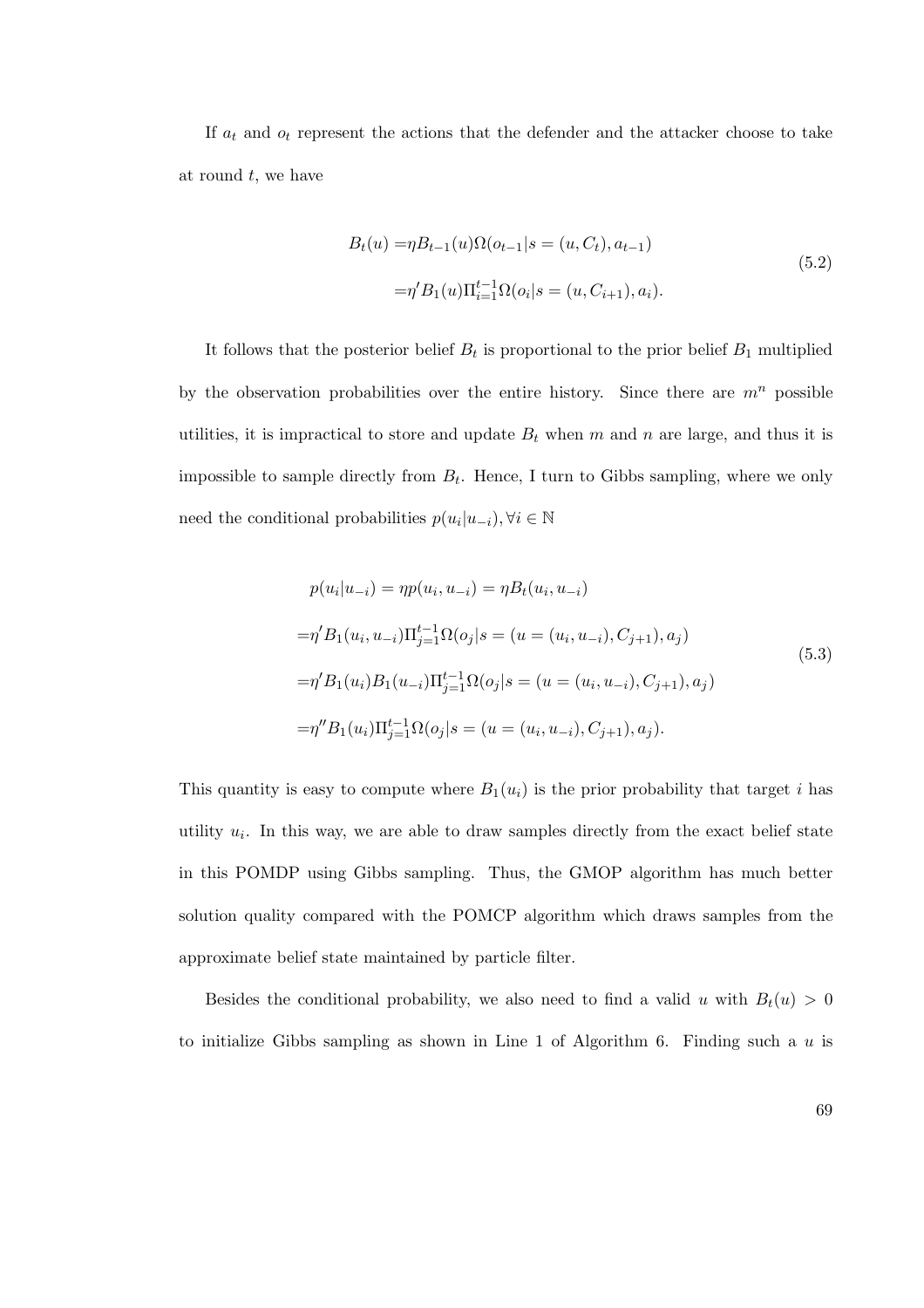easy in my FQR model because any u with  $B_1(u) > 0$  satisfies  $B_t(u) > 0$  since  $B_t(u) =$  $\eta' B_1(u) \Pi_{i=1}^{t-1} \Omega(o_i | s = (u, C_{i+1}), a_i)$  and  $\Omega(o_i | s = (u, C_{i+1}), a_i) > 0, \forall i = 1, 2, ..., t-1$ . In other behavior models, where finding a valid  $u$  is not so intuitive, one possibility is to check the sampled utilities at the latest round to pick a valid one.

# 5.3 Fictitious Best Response

In this section, I focus attention on a limiting case of the FQR model, a fictitious best response playing (FBR) attacker. An FBR attacker plays a best response against the empirical distribution of the defender and breaks ties randomly, a similar assumption is found in [26, 30]. Additionally, I assume that all targets share the same penalty  $P$ . This assumption is satisfied in most resource conservation games. We will see that these two assumptions allow us to greatly speed up the GMOP algorithm. I also put forward a computationally inexpensive heuristic that offers high quality solutions.

When the attacker is FBR, the POMDP is roughly the same as in the FQR case except that the conditional observation probabilities  $\Omega$  are now

$$
\Omega(o|s' = (u, C), a) = \begin{cases} \frac{1}{|A(u, C - e_a)|}, & o \in A(u, C - e_a), \\ 0, & \text{otherwise}, \end{cases}
$$
(5.4)

where  $A(u, C)$  is the set of targets with maximal empirical expected utility when the actual utility is  $u$  and the count is  $C$ , i.e.,

$$
A(u, C) = \arg \max_{i \in \mathbb{N}} \left[ EU(u, C) \right](i) \subset \mathbb{N}.
$$

70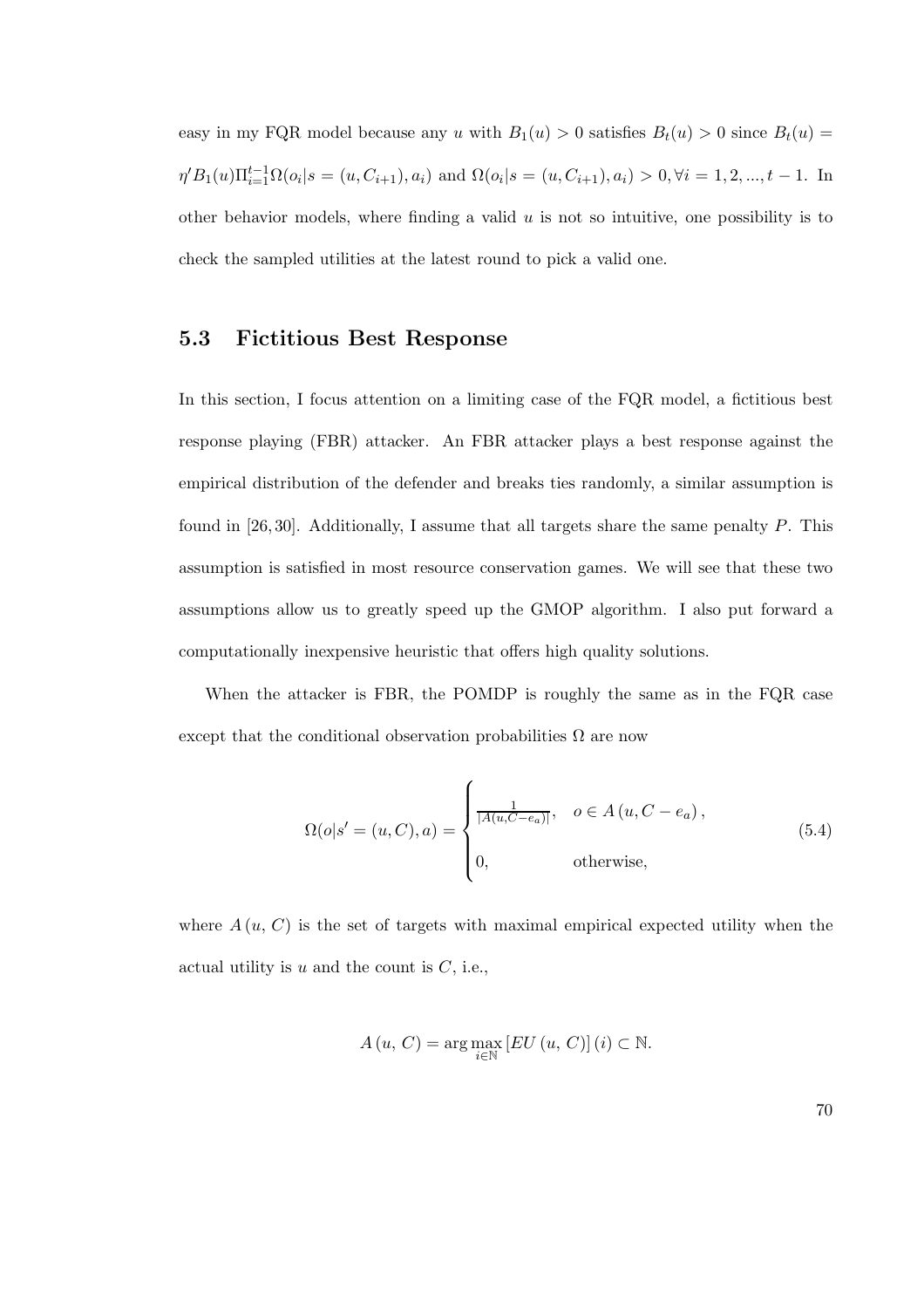The FBR attacker is actually a limiting case of the more general FQR model: we obtain this case by taking  $\lambda \to \infty$ . If we run the POMCP algorithm for an FBR attacker, the particles produced by the particle filter will be depleted very quickly and most utility states will take on probability 0 after only a few rounds. For example, if  $n = 10$  and the defender observes that the attacker visits target 3 in the first round, then approximately 90% of possible utility states take on probability 0. Compared with FQR, more new particles must be added in the FBR case. Thus, the particle filter is a worse approximation of the belief state, leading to worse performance of the POMCP algorithm.

### 5.3.1 Speeding Up GMOP

Gibbs sampling requires computation of the conditional probability  $p(u_i|u_{-i})$  as described in Equation 5.3. However,  $t$  grows as the game evolves and the computational cost increases linearly with t. Under the assumptions of an FBR attacker and uniform penalties, we can use an advanced algorithm to compute  $p(u_i|u_{-i})$  with computational cost bounded by constant time.

Define

$$
I_t(i,j) \triangleq \begin{cases} I_{t-1}(i,j), & i \neq o_{t-1}, \\ \max\{I_{t-1}(i,j), \frac{1-c_{t-1}(j)}{1-c_{t-1}(i)}\}, & i = o_{t-1}, \end{cases}
$$

and  $I_1(i, j) \triangleq 0, \forall i, j \in \mathbb{N}$ . The quantities  $I_t(i, j)$  can be computed recursively from  $I_{t-1}(i, j)$  at very little computational cost. Intuitively,  $I_t(i, j)$  maintains the minimum allowed ratio  $\frac{u(i)-P}{u(j)-P}$  for any u satisfying  $\Pi_{j=1}^{t-1}\Omega(o_j|s=(u,C_{j+1}),a_j)>0$  as the game evolves. By checking if u satisfies  $\frac{u(i)-P}{u(j)-P} \geq I_t(i,j), \forall i,j \in \mathbb{N}$ , we can figure out if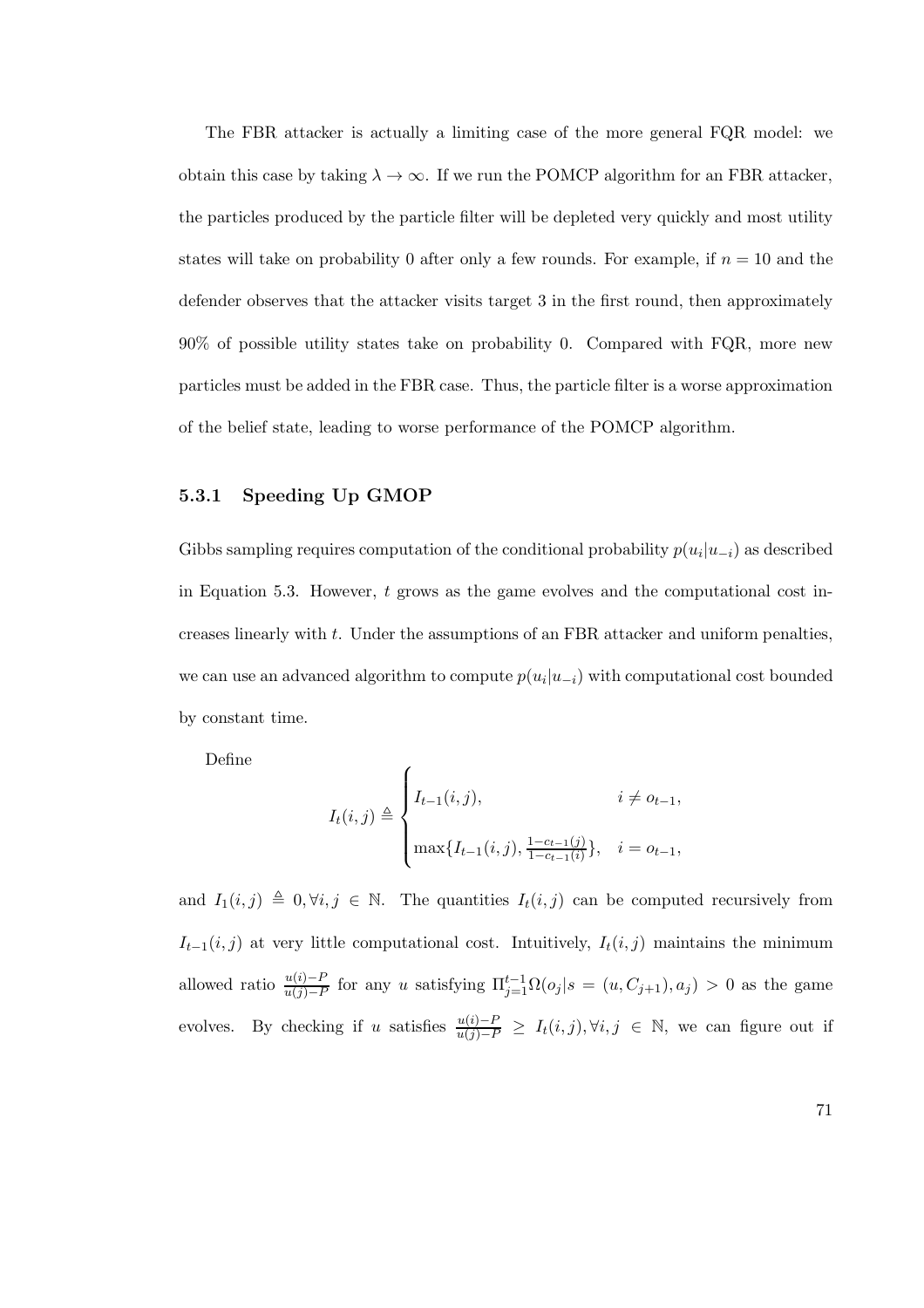$\Pi_{j=1}^{t-1}\Omega(o_j|s=(u,C_{j+1}),a_j)$  is equal to 0 or not. I then compute the exact value of  $\Pi_{j=1}^{t-1} \Omega(o_j | s = (u, C_{j+1}), a_j)$  whenever this probability is not 0.

**Proposition 5.3.1.** For a specific u,  $\Pi_{i=1}^{t-1} \Omega(o_i | s = (u, C_{i+1}), a_i) > 0 \iff \frac{u(i)-P}{u(j)-P} \ge$  $I_t(i, j), \forall i, j \in \mathbb{N}.$ 

*Proof.* From Equation 5.3 and 5.4,  $\Pi_{j=1}^{t-1} \Omega(o_j | s = (u, C_{j+1}), a_j) > 0 \iff o_j \in A(u, C_j), \forall j \in \mathbb{R}$  $\{1, 2, \ldots, t-1\}.$  $o \in A(u, C) \iff [EU(u, C)](o) \ge [EU(u, C)](i), \forall i \in \mathbb{N}$ 

$$
c(o)P + (1 - c(o))u(o) \ge c(i)P + (1 - c(i))u(i), \forall i \in \mathbb{N}
$$

$$
\frac{u(o) - P}{u(i) - P} \ge \frac{1 - c(i)}{1 - c(o)}, \forall i \in \mathbb{N}
$$

 $\forall u$  that  $\frac{u(i)-P}{u(j)-P} \geq I_t(i,j), \forall i,j \in \mathbb{N}$ , we have  $o_j \in A(u, C_j), \forall j \in \{1, 2, ..., t-1\}$ by the definition of  $I_t(i, j)$ ;  $\forall u$  that  $\exists i, j \in \mathbb{N} \frac{u(i)-P}{u(j)-P} < I_t(i, j)$ , for that  $i, j$ ,  $\exists$  round  $k \in \{1, 2, \ldots, t-1\}$  that  $\frac{1-c_k(j)}{1-c_k(i)} = I_t(i,j)$  and  $i = o_k$ , so we have  $o_k \notin A(u, C_k)$  because  $\frac{u(i)-P}{u(j)-P}$  <  $I_t(i,j) = \frac{1-c_k(j)}{1-c_k(i)}$ . Here I proved  $o_j \in A(u, C_j)$ ,  $\forall j \in \{1, 2, ..., t-1\}$  ⇔  $\frac{u(i)-P}{u(j)-P} \ge I_t(i,j), \forall i, j \in \mathbb{N}.$  $\Box$  $\Box$ 

By checking if u satisfies  $\frac{u(i)-P}{u(j)-P} \ge I_t(i,j)$ ,  $\forall i, j \in \mathbb{N}$ , we can figure out if  $\Pi_{j=1}^{t-1}\Omega(o_j|s=1)$  $(u, C_{j+1}), a_j$  equals 0. I now explain how to compute  $\Pi_{j=1}^{t-1} \Omega(o_j | s = (u, C_{j+1}), a_j)$  if it does not equal 0. Define  $V_t(i) \triangleq \{k : o_k = i, k \in \{1, 2, ..., t-1\}\}, \forall i \in \mathbb{N}$  to be the set of rounds where the attacker attempts to steal from target *i*; define  $V_t^{eq}$  $t^{eq}(i, j) \triangleq \{k : j \in$  $A(u, C_k), k \in V_t(i)$ ,  $\forall i, j \in \mathbb{N}$  to be the set of rounds where the attacker attempts to steal from target i, but where target j gives the attacker the same expected utility. I define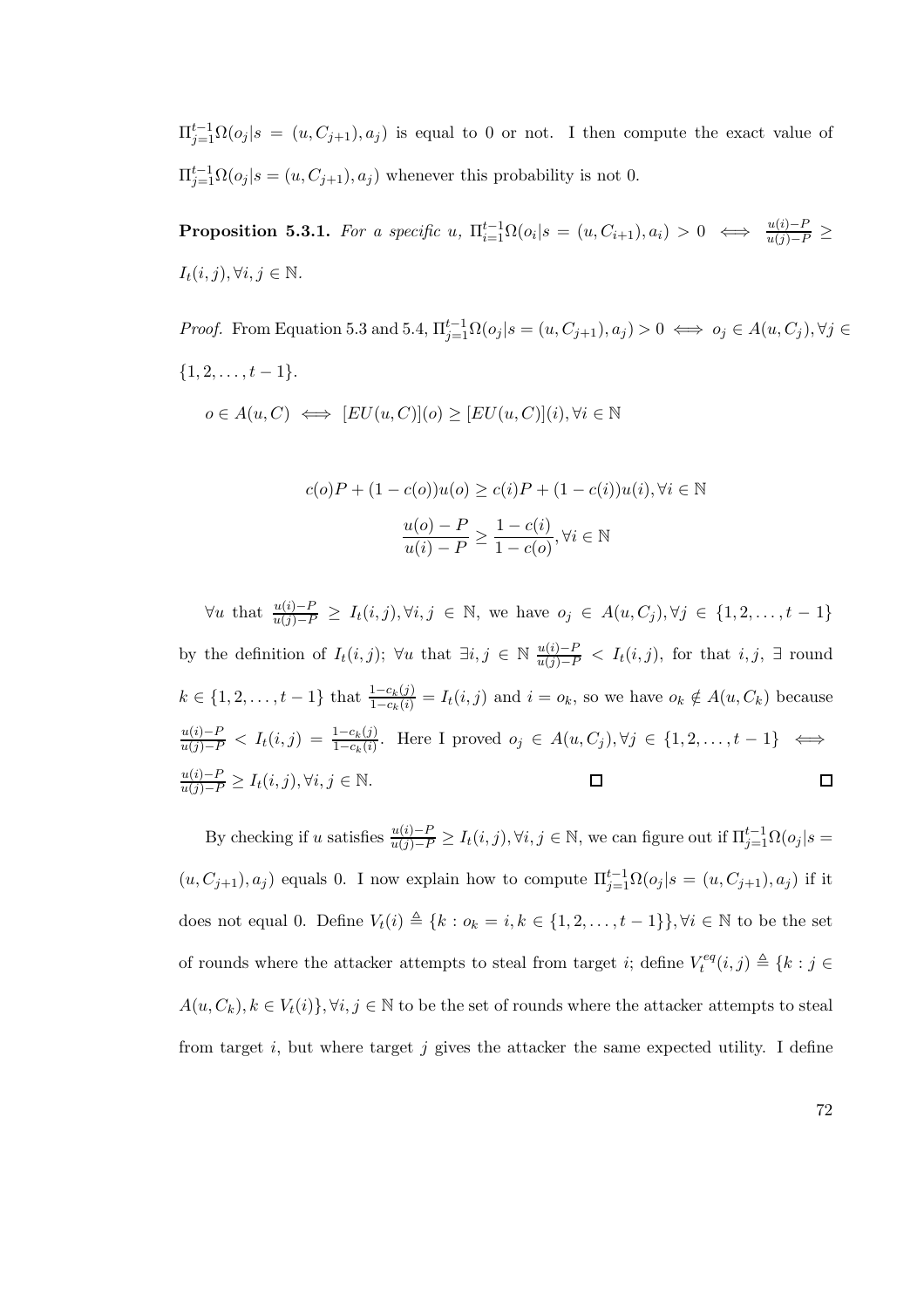$V_t^{neq}$  $t^{neq}(i, j) \triangleq \{k : j \notin A(u, C_k), k \in V_t(i)\}, \forall i, j \in \mathbb{N}$  to be the set of rounds where the attacker attempts to steal from target  $i$  and target  $j$  gives the attacker lower expected utility. Additionally, I define

$$
Tiet(i, j) ≦ {k : It(i, j) = \frac{1 - ck(j)}{1 - ck(i)}, k ∈ Vt(i)}, ∀i, j ∈ ℕ
$$

Like  $I_t(i, j)$ , Tie<sub>t</sub> $(i, j)$  can be computed recursively at very little cost. By definition,  $V_t^{eq}$  $t^{eq}(i,j) \cap V_t^{neq}$  $t^{neq}(i,j) = \phi, V_t^{eq}(i,j) \cup V_t^{neq}$  $t_t^{neq}(i, j) = V_t(i)$  and Tie $_t(i, j) \subseteq V_t(i)$ ,  $\forall i, j \in \mathbb{N}$ .

 $\textbf{Proposition 5.3.2.} \ \emph{If} \ \frac{u(i)-P}{u(j)-P} \ = \ I_t(i,j), \ \emph{V}^{eq}_t$  $\mathcal{I}_t^{eq}(i,j) = \text{T}ie_t(i,j), \ \mathcal{V}_t^{neq}$  $t^{neq}(i,j) = V_t(i) Tie_t(i, j);$  If  $\frac{u(i) - P}{u(j) - P} > I_t(i, j),$   $V_t^{neq}$  $t^{neq}(i, j) = V_t(i), V_t^{eq}$  $t^{eq}(i,j) = \phi.$ 

*Proof.* If  $\frac{u(i)-P}{u(j)-P} = I_t(i,j)$ :  $\forall k \in V_t^{eq}$  $t^{eq}(i, j), c_k(i)P + (1 - c_k(i))u(i) = c_k(j)P + (1 - c_k(j))u(j)$  since  $i, j \in A(u, C_k)$ , so  $\frac{1-c_k(j)}{1-c_k(i)} = \frac{u(i)-P}{u(j)-P} = I_t(i,j), k \in \text{Te}_t(i,j)$ . So we have  $V_t^{eq}$  $\mathcal{I}_t^{eq}(i,j) \subseteq \text{tie}_t(i,j)$  $\forall k \in \text{Tie}_t(i,j), \frac{u(i)-P}{u(j)-P} = I_t(i,j) = \frac{1-c_k(j)}{1-c_k(i)}, \text{ so } c_k(i)P + (1-c_k(i))u(i) = c_k(j)P + (1-c_k(i))u(i)$  $c_k(j))u(j), j \in A(u, C_k)$ . So we have  $\text{Te}_t(i,j) \subseteq V_t^{eq}$  $t^{eq}(i,j).$ 

Till now I proved when  $\frac{u(i)-P}{u(j)-P} = I_t(i,j)$ ,  $V_t^{eq}$  $t_t^{eq}(i,j) = \text{Tie}_t(i,j)$ , so  $V_t^{neq}$  $t^{neq}(i, j) = V_t(i) -$ Tie $_t(i, j)$  by definition. The proof when  $\frac{u(i)-P}{u(j)-P} > I_t(i,j)$  is similar so I omit it here.  $\Box$ 

Algorithm 7 shows how my advanced sampling technique resamples  $u(k)$  from the conditional probabilities  $p(u_i|u_{-i})$  by using the quantities  $I_t$  and Tie<sub>t</sub>. The input u is the current set of sampled utilities;  $k$  is the index of  $u$  to be resampled according to  $p(u_k|u_{-k})$ ; and I and 'Tie' are the latest I and 'Tie' that have been computed recursively.

 $\Box$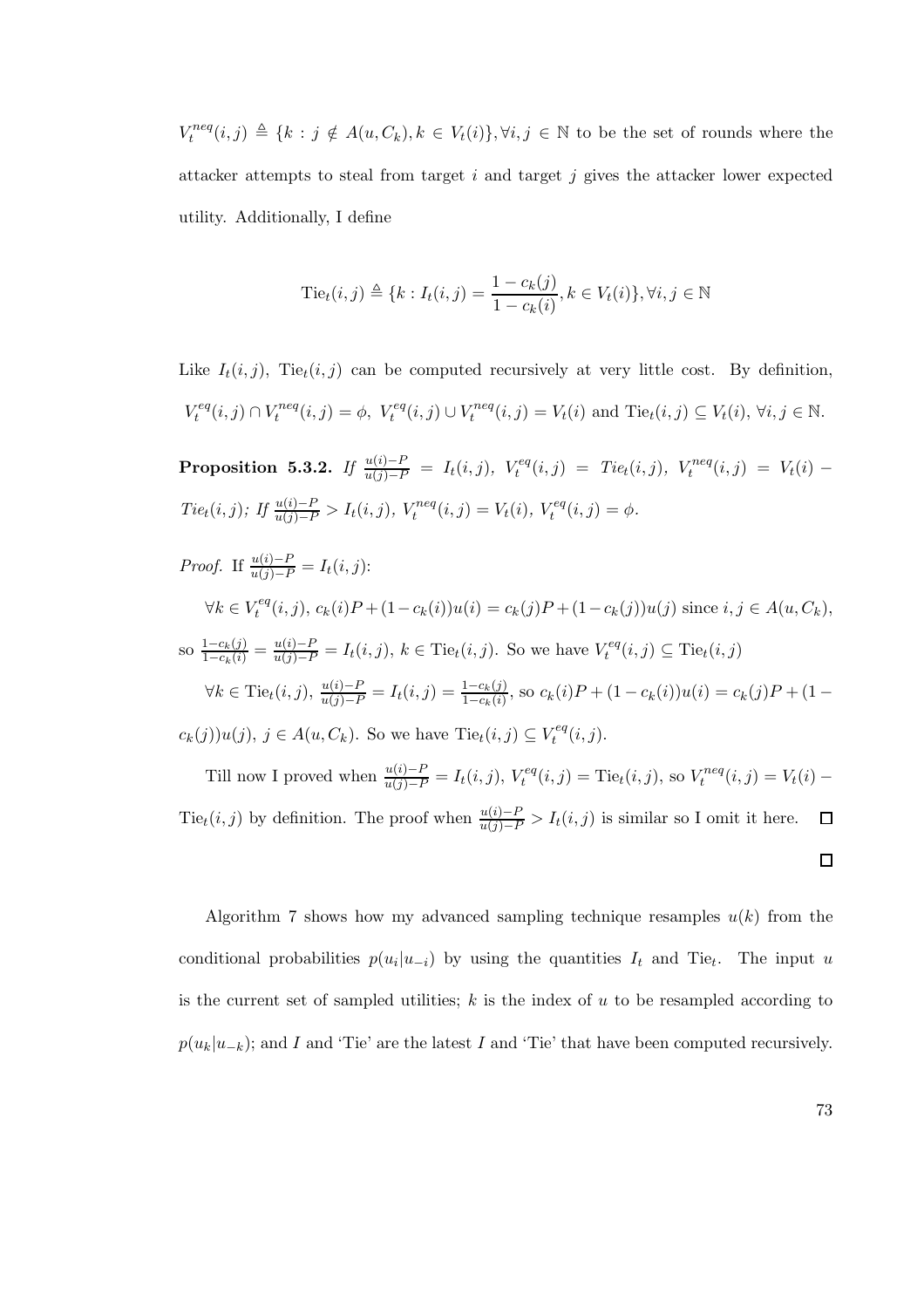I set  $#A(j) = |A(u, C_j)|$  to denote the number of sites that have maximal expected utility for the attacker at round j, and I initialize these quantities to be 1 because  $o_k \in A(u, C_k)$ by definition. Then, I check every pair of targets  $i, j \in \mathbb{N}$ : (i) if  $\frac{u(i)-P}{u(j)-P} < I_t(i,j)$ , then I set  $B_t(u) = 0$  according to Proposition 5.3.1; (ii) if  $\frac{u(i)-P}{u(j)-P} = I_t(i,j)$ , then I set  $V_t^{eq}$  $t^{eq}(i,j) = \text{Tie}_t(i,j)$  according to Proposition 5.3.2, and I increase  $\#A(k)$  by 1 for those  $k \in \text{Tie}_t(i,j)$  because  $j \in A(u, C_k), \forall k \in V_t^{eq}$  $t^{eq}(i, j) = \text{Tie}_t(i, j);$  (iii) if  $\frac{u(i) - P}{u(j) - P} > I_t(i, j),$ then  $V_t^{eq}$  $t^{eq}(i, j) = \phi$  according to Proposition 5.3.2, so I do nothing. After checking all pairs  $i, j \in \mathbb{N}$ , I determine: (i) whether  $B_t(u) = 0$  and (ii)  $\#A(k), \forall k \in \{1, 2, \ldots, t-1\}$  if  $B_t(u) > 0$ . Based on these evaluations, the conditional probability  $Prob = p(u_i|u_{-i})$  used to resample  $u(k)$  is computed according to Equation 5.3. Finally, *Prob* is normalized and then I sample the new  $u(k)$ .

| <b>Algorithm 7</b> Advanced Sampling Technique                                 |
|--------------------------------------------------------------------------------|
| 1: function DRAWSAMPLE $(u, k, I, Tie)$                                        |
| $Prob = B_1(u_k)$<br>2:                                                        |
| for $i = 1 \rightarrow m$ do<br>3:                                             |
| $u(k) \leftarrow i$<br>4:                                                      |
| $#A(j) \leftarrow 1, \forall j = 1 \rightarrow currRound - 1$<br>5:            |
| for $p = 1 \rightarrow n, q = 1 \rightarrow n$ do<br>6:                        |
| if $\frac{u(p)-k}{u(q)-k} < I(p,q)$ then<br>7:                                 |
| $Prob(i) \leftarrow 0$<br>8:                                                   |
| break<br>9:                                                                    |
| else if $\frac{u(p)-k}{u(q)-k} = I(p,q)$ then<br>10:                           |
| $\#A(j) \leftarrow \#A(j) + 1, \forall j \in \text{Te}(p,q)$<br>11:            |
| end if<br>12:                                                                  |
| end for<br>13:                                                                 |
| if $Prob(i) \neq 0$ then<br>14:                                                |
| $Prob(i) \leftarrow Prob(i) * \Pi_{i=1}^{currRound-1} \frac{1}{\#A(i)}$<br>15: |
| end if<br>16:                                                                  |
| end for<br>17:                                                                 |
| Normalize <i>Prob</i><br>18:                                                   |
| $u(k) \sim Prob$<br>19:                                                        |
| return $u$<br>20:                                                              |
| 21: end function                                                               |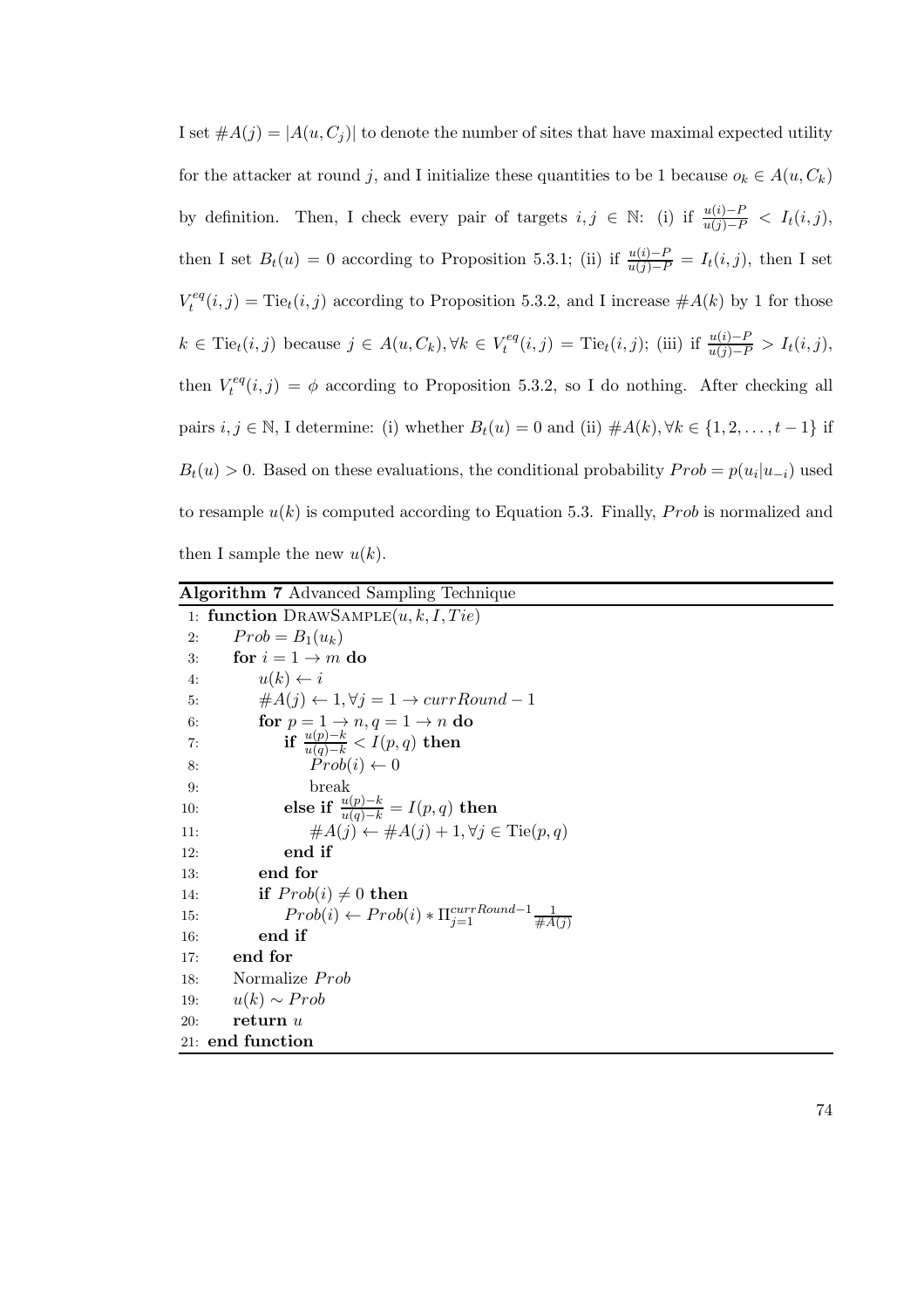### 5.3.2 Myopic Planning Heuristic

For GMOP algorithm, larger sample sizes in MCTS leads to higher solution quality but at the expense of greater computational cost. Some domains require decisions to be made very quickly, so the defender may get poor performance with the GMOP algorithm due to an insufficient number of samples. With this motivation, I provide a myopic planning heuristic. This heuristic offers slightly lower solution quality compared with GMOP, but costs much less computing time.

The myopic planning heuristic works as follows: it (i) approximately computes the posterior marginal probabilities of all targets' utilities based on all previous observations; (ii) computes the expected  $u(i)$  for each target using the posterior marginal probabilities; (iii) plans myopically—protects the target with the highest estimated expected utility for the attacker based on the expected  $u(i)$  computed in step (ii) and the empirical visit counts C (ties are broken with even probabilities).

The key issue lies in step (i)—the computation of the posterior marginal probabilities of the utilities  $u(i)$ . This step can be viewed as inference in a Bayesian network. An example Bayesian network where  $n = 4$  is shown in Figure 5.1. Here,  $u(i)$ ,  $\forall i \in \mathbb{N}$  are treated as the unobserved random variables in the Bayesian network, and they have prior probabilities  $B_1(u(i))$  for all  $i \in \mathbb{N}$ . I define  $f(u(i), u(j))$ ,  $\forall i, j \in \mathbb{N}$  to be observable binary random variables that depend on  $u(i)$ ,  $u(j)$ :

$$
f(u(i), u(j)) \triangleq \begin{cases} 1, & \frac{u(i)-P}{u(j)-P} \ge I_t(i,j), \frac{u(j)-P}{u(i)-P} \ge I_t(j,i), \\ 0, & \text{otherwise.} \end{cases}
$$

75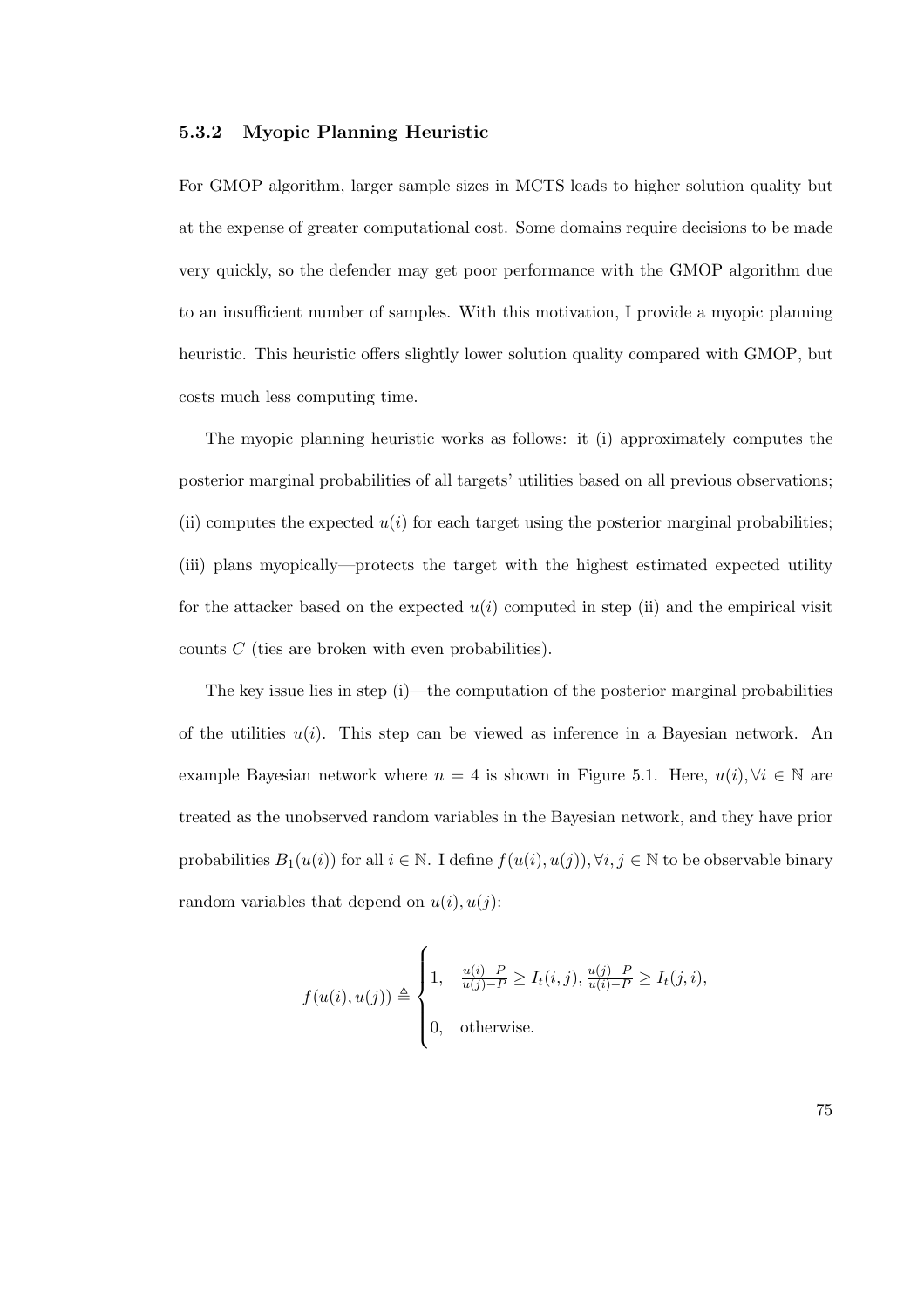

Figure 5.1: Bayesian Network when  $n = 4$ 

In the Bayesian Network, we have observations of  $f(u(i), u(j)) = 1, \forall i, j \in \mathbb{N}$ , and the aim is to infer the posterior marginal probabilities for  $u(i)$ ,  $\forall i \in \mathbb{N}$ . According to Proposition 5.3.1, these factor nodes  $f(u(i), u(j)) = 1, \forall i, j \in \mathbb{N}$  fully describe the conditions a specific  $u$  must satisfy in order to have a positive posterior probability. I then use the widely known belief propagation algorithm [43] for inference, which yields approximate marginal probabilities.

Note that this heuristic does not take into consideration possible ties in the attacker's decision-making. In particular, recall that  $\frac{u(i)-P}{u(j)-P} = I_t(i,j)$  and  $\frac{u(i)-P}{u(j)-P} > I_t(i,j)$  correspond to two different cases, as I have shown in Proposition 5.3.2, and they are treated separately in Algorithm 7. Yet, the Bayesian network is unable to distinguish between these two cases and it treats them both as  $\frac{u(i)-P}{u(j)-P} \geq I_t(i,j)$ . Hence, the Bayesian network does not utilize all of the information that the defender has obtained and thus cannot offer an accurate description of the true belief state. Subsequently, the posterior probability I compute from the Bayesian network is inaccurate even if an exact inference algorithm is used. However, I note that in the experiments, I get satisfactory solution quality even though both the Bayesian network formulation and the belief propagation algorithm are inexact.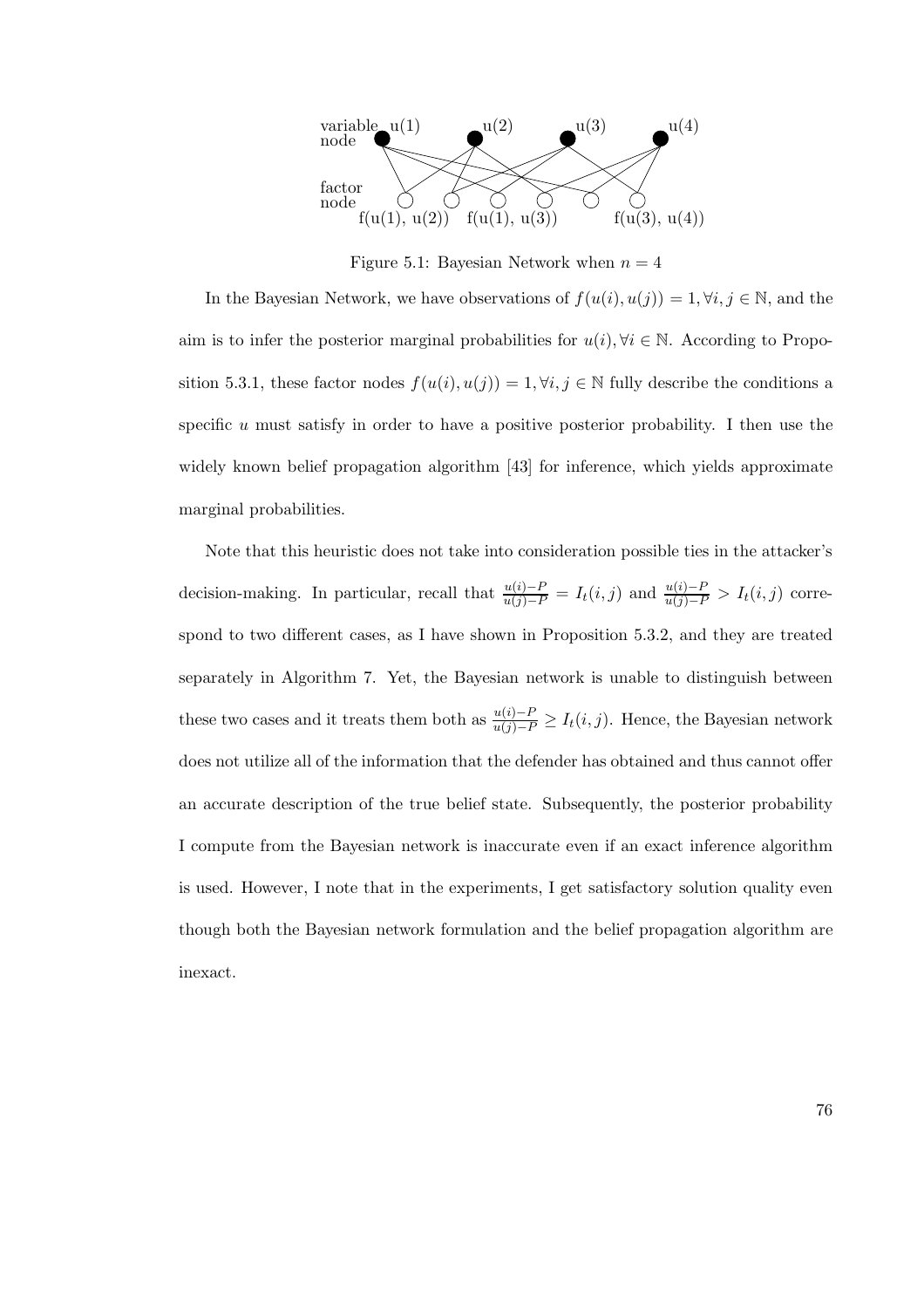# 5.4 Continuous Utility Scenario

In previous sections, I discussed the model with discretized utilities with the justification that humans can not distinguish between tiny differences, and this can be captured in a discrete model with a sufficiently large  $m$ . However, it is difficult to tell how "large" is large enough; furthermore, larger m leads to more computational cost so that we can not increase  $m$  arbitrarily. In this section, I try to extend my model to continuous utilities, i.e.,  $u(i) \in [0, 1]$ , making it more expressive in describing human's perception of utilities.

In Section 5.1.3, the POMDP was built for discrete utilities. When the utilities are continuous, this formulation remains the same except that the utility space U becomes

$$
\mathbb{U} \triangleq \{ (u(1), u(2), \dots, u(n)) : u(i) \in [0,1], \forall i \in \mathbb{N} \}
$$

which is in continuous space. Thus, the previous POMDP formulation becomes a continuousstate POMDP, which lacks efficient solutions.

The GMOP algorithm is composed of two steps: sampling from the utility space and running MCTS with those samples. For continuous utilities, the latter step remains the same so that the key issue here is to sample from the continuous utility space, which involves the computation of the conditional probability:

$$
p(u_i|u_{-i}) = \eta'' B_1(u_i) \Pi_{j=1}^{t-1} \Omega(o_j|s = (u = (u_i, u_{-i}), C_{j+1}), a_j).
$$

In general cases, this computation involves the multiplication of several functions  $(\Pi_{j=1}^{t-1}\Omega(o_j))$  $s = (u = (u_i, u_{-i}), C_{j+1}), a_j)$  with  $u_i$  as the variable), which is generally hard to compute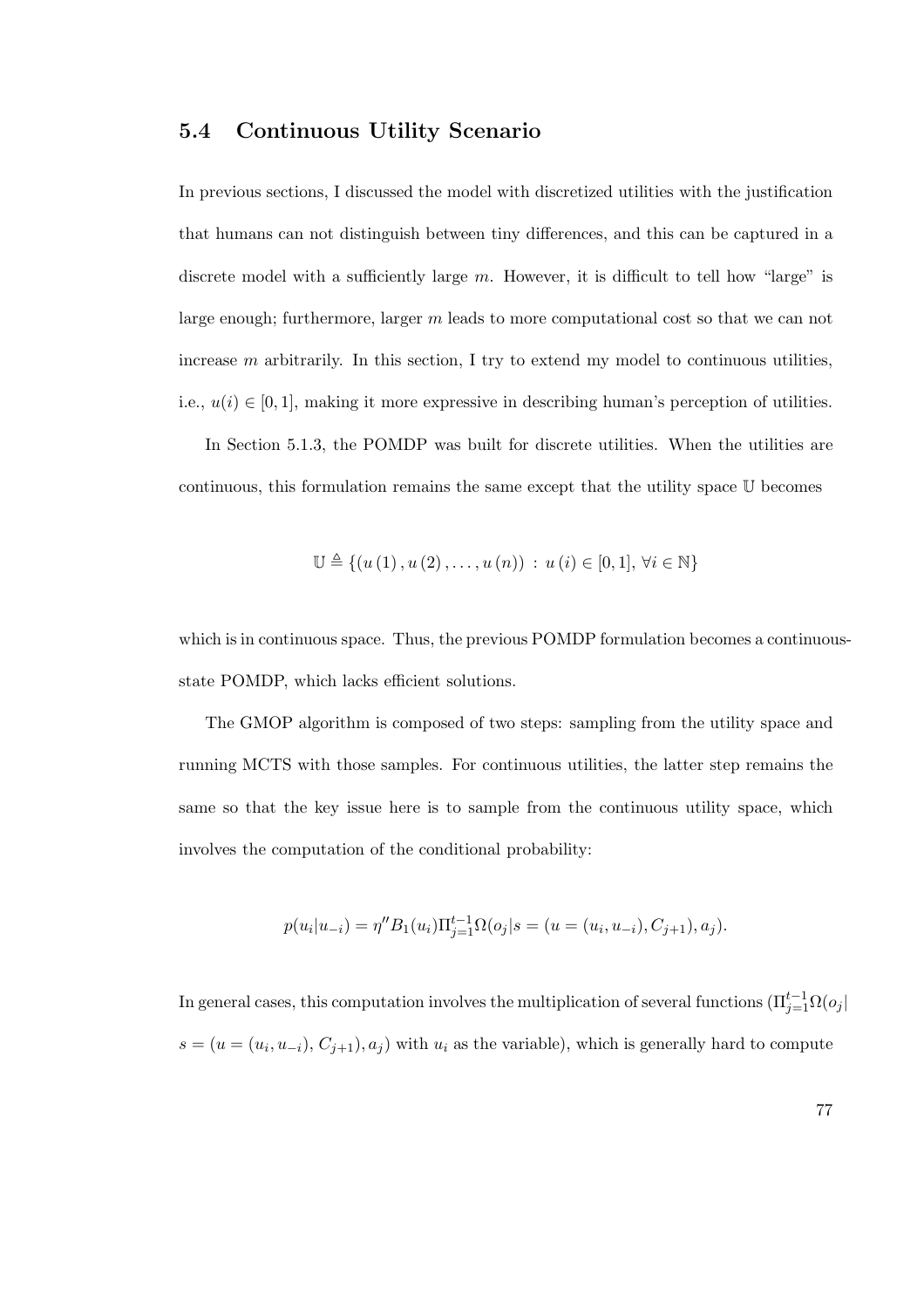unless those functions have special properties, e.g., when the attacker is a FBR attacker and all sites share the same penalty P.

Proposition 5.4.1. When the attacker is an FBR player and all sites share the same penalty P,  $\Pi_{j=1}^{t-1} \Omega(o_j | s = (u = (u_i, u_{-i}), C_{j+1}), a_j)$  is a boxcar function<sup>4</sup> with non-zero interval [a, b], where  $a = \max_{j \in \mathbb{N}, j \neq i} \{P + I_t(i, j)(u(j) - P)\}, b = \min_{j \in \mathbb{N}, j \neq i} \{P + \frac{u(j) - P}{I_t(j,i)}\}$  $\frac{I(j)-I}{I_t(j,i)}\},\,$ and the height at  $[a, b]$  equals  $\frac{1}{b-a}$ .

*Proof.* When the attacker is an FBR player and all sites share the same penalty  $P$ ,  $\Omega(o_j | s = (u = (u_i, u_{-i}), C_{j+1}), a_j)$  are all boxcar functions, so that their multiplication is also a boxcar function.

Recall Proposition 5.3.1:

$$
\Pi_{i=1}^{t-1} \Omega(o_i | s = (u, C_{i+1}), a_i) > 0 \iff \frac{u(i) - P}{u(j) - P} \ge I_t(i, j), \forall i, j \in \mathbb{N}
$$

In this situation,  $u_{-i}$  is given, and we are trying to find the smallest and largest  $u_i$ satisfying  $\Pi_{i=1}^{t-1} \Omega(o_i | s = (u, C_{i+1}), a_i) > 0$ , i.e.,  $\frac{u(i)-P}{u(j)-P} \geq I_t(i,j), \forall i, j \in \mathbb{N}$ . So we have:

$$
u_i \ge P + (u_j - P)I_t(i, j), \forall j \in \mathbb{N}, j \ne i,
$$
  

$$
u_i \le P + \frac{u_j - P}{I_t(j, i)}, \forall j \in \mathbb{N}, j \ne i.
$$

Since the total area under the boxcar function is 1 (it is a probability distribution), the

height is 
$$
\frac{1}{b-a}
$$
.

<sup>4</sup>A boxcar function is any function which is zero over the entire real line except for a single interval where it is equal to a constant.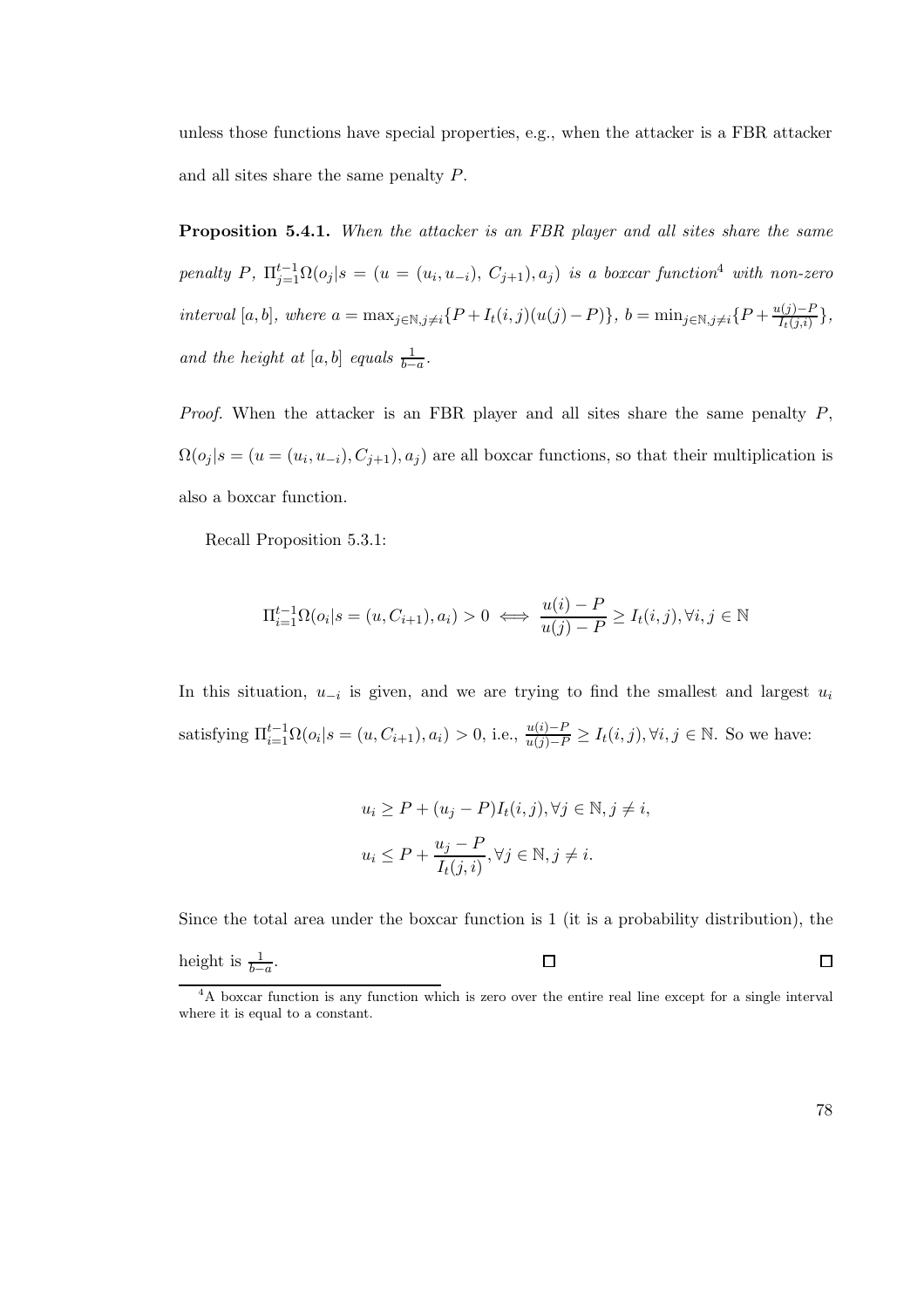With Proposition 5.4.1, we can compute  $\Pi_{j=1}^{t-1} \Omega(o_j | s = (u = (u_i, u_{-i}), C_{j+1}), a_j)$  very efficiently by only computing the lower limit  $a$  and upper limit  $b$ , making it possible for us to draw samples from the continuous state space using Gibbs sampling and then to search for the best strategy with MCTS.

Finally, clearly at this stage the continuous utility scenario only works in restricted cases; nonetheless, the restriction of all sites sharing a single penalty is reasonable in some real-world domains, and the FBR restriction on the extractor may be a useful approximation for some situations. Understanding the appropriate use of the continuous utility scenario given the need to model human extractors, scaling it up and relaxing the restrictions imposed all remain a topic for future work.

# 5.5 Unknown Extractor Scenario—Model Ensemble

The discussions in previous sections are based on the assumption that the attacker is an FQR attacker, and the defender knows the true attacker model. However, in real-world applications, the attacker may follow other behavioral models, and the defender may only have some rough idea what the behavioral model is instead of knowing it exactly. In this section, I will firstly discuss how to extend the POMDP formulation and GMOP algorithm to other behavioral models, and then discuss the scenario where the defender is uncertain about the attacker's behavioral model.

### 5.5.1 Dealing with Other Behavioral Models

In addition to the FQR model, there are other human behavioral models that might well describe the attacker's actions. For example, the attacker may have limited memory or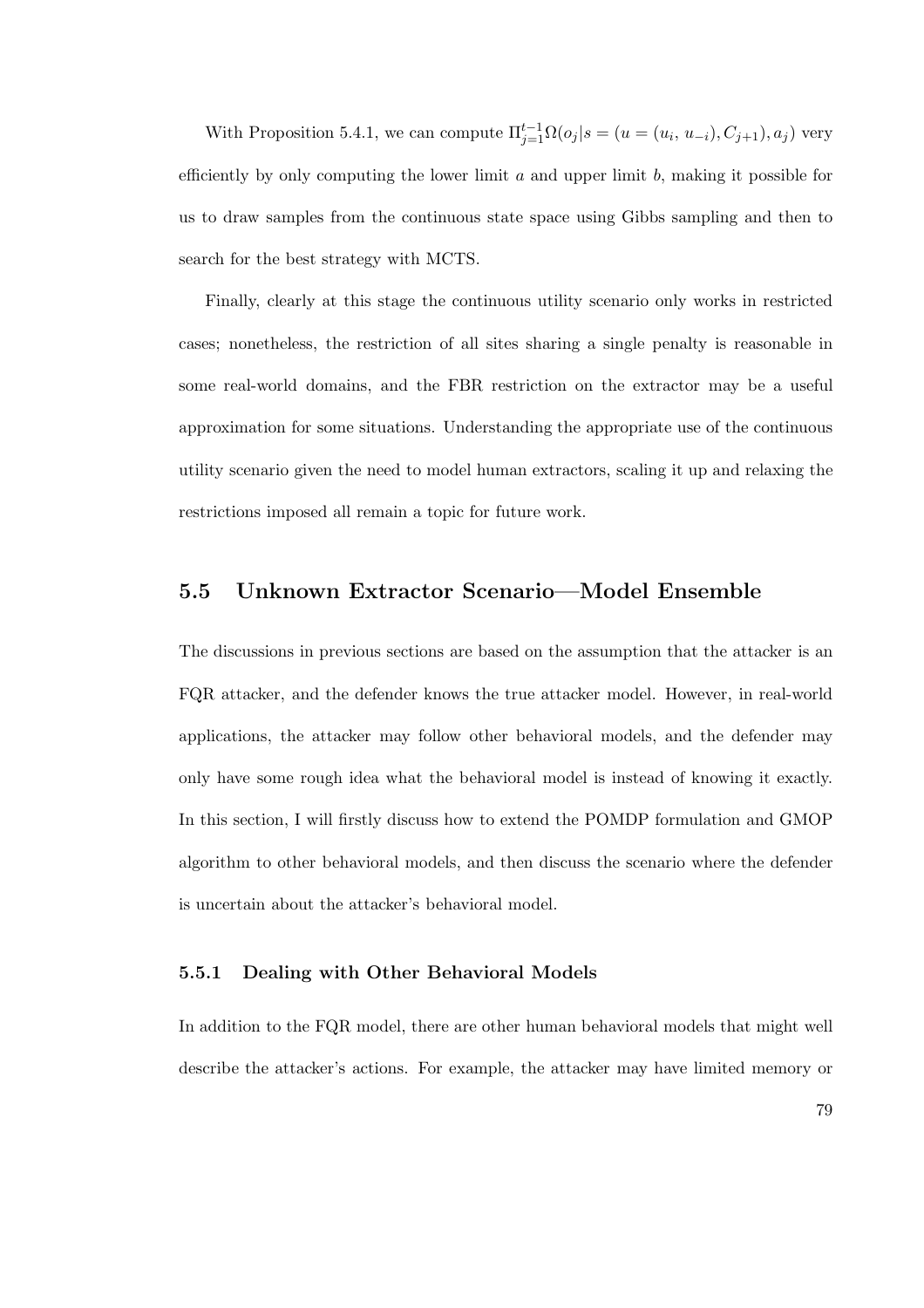weigh recent defender activities more heavily, and optimizes against this limited memory or "biased" memory. For most generality, I only keep the very basic assumption that the attacker's decisions depend on  $u(i)$ ,  $P(i)$ ,  $i \in \mathbb{N}$  along with the defender's actions in previous rounds, i.e., the probability that the attacker visits target  $i, i \in \mathbb{N}$  is a function of u, P, and a. In this section, I will discuss how the POMDP formulation and GMOP algorithm can be modified accordingly to deal with this broader category of behavioral models.

With this broader category of behavioral models, the attacker's decision making depends on the sequence of the defender's actions more than the count  $C$ , the previous state  $\mathbb{S} = \mathbb{U} \times \mathbb{Z}^n$  is no longer enough to determine the attacker's actions. In response, I modify the previous POMDP formulation using a more expressive state space.

**State space:** The state space of the POMDP becomes  $\mathbb{S} = \mathbb{U} \times \{ \mathbb{N}^i : i \in \{0, 1, 2, ..., T\} \}.$ U is still the utility space and  $\{N^i : i \in \{0, 1, 2, ..., T\}\}$  is now the entire history of the defender's actions, where  $h \in \{ \mathbb{N}^i : i \in \{0, 1, 2, ..., T\} \}$  is a vector where  $h(t), t \in \mathbb{T}$  is the target the defender visits at round  $t \in \mathbb{T}$ . A particular state  $s \in \mathbb{S}$  is written as  $s = (u, h)$ , where  $u$  is the vector of utility levels for each target and  $h$  is the current history of the defender's actions. The initial beliefs are expressed by a distribution over  $s = (u, \emptyset)$ , induced by the prior distribution on u.

Action space: The action space A remains N, representing the target the defender chooses to protect.

**Observation space:** The observation space  $\mathbb{O}$  remains  $\mathbb{N}$ , representing the target from which the attacker attempts to steal.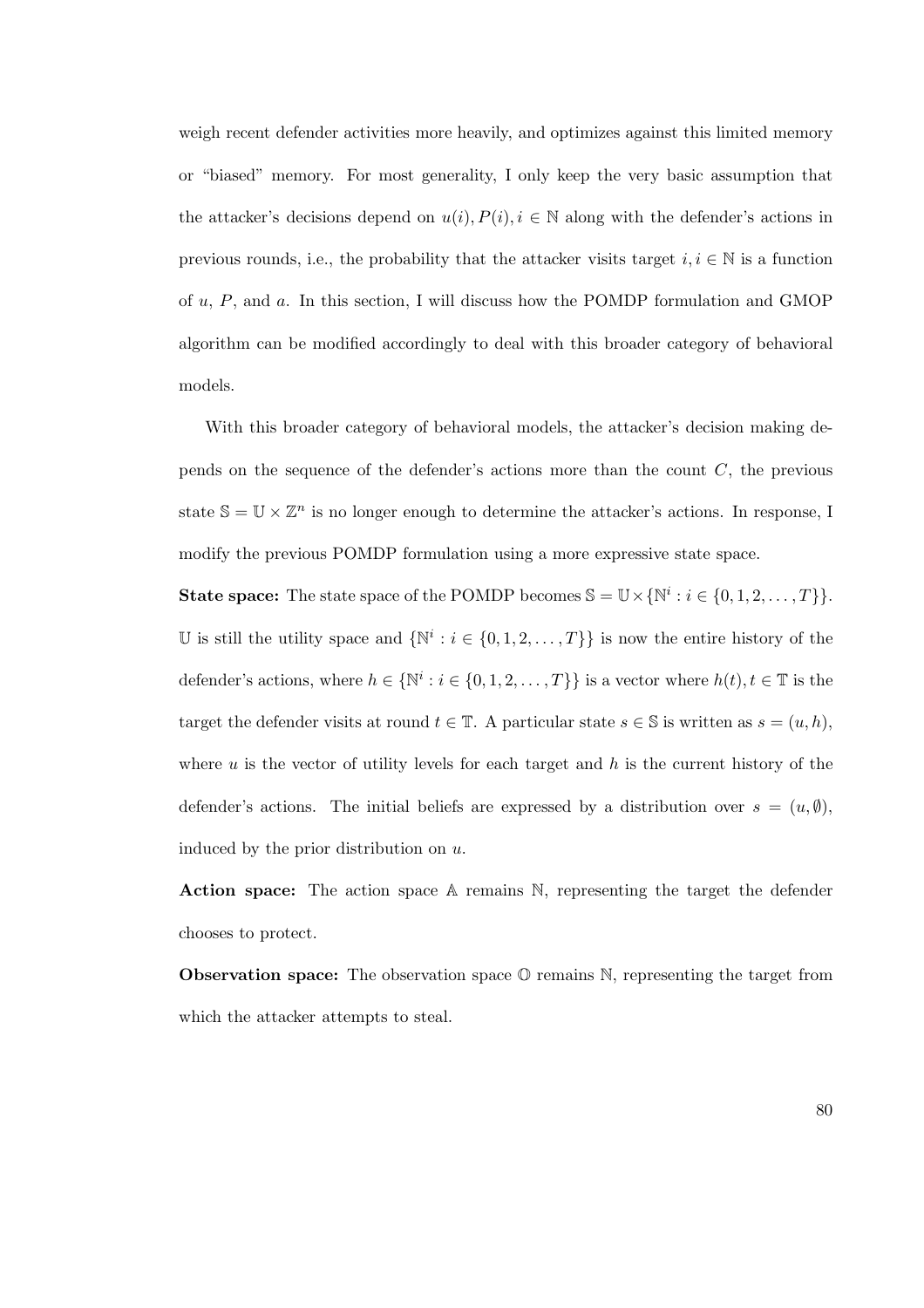Conditional transition probability: The conditional transition probability is modified to describe how the defender's action history evolves.

$$
T(s' = (u', h') | s = (u, h), a) = \begin{cases} 1, & u = u', h' = h + a, \\ 0, & \text{otherwise.} \end{cases}
$$

The notation "+" here means appending  $a$  at the end of  $h$ .

**Conditional observation probability:** Suppose the behavioral model function  $f(u, P, h, o)$ determines the attacker's probability of stealing from target  $o$  with the utilities  $u$ , the penalties  $P$  and the history  $h$ , the conditional observation probability is defined as

$$
\Omega(o|s' = (u, h), a) = f(u, P, h - a, o).
$$

The notation  $-$  here means removing a from the end of h.

**Reward function:** The reward function  $R$  becomes

$$
R(s = (u, h), s' = (u, h + a), a, o) = \begin{cases} -P(o), & a = o, \\ -u(o), & a \neq o. \end{cases}
$$

With the new definition of POMDP, the GMOP algorithm remains the same except that the computation of the conditional probability during Gibbs sampling becomes

$$
p(u_i|u_{-i}) = \eta B_1(u_i) \Pi_{j=1}^{t-1} \Omega(o_j|s = (u = (u_i, u_{-i}), h_{j+1}), a_j).
$$
\n(5.5)

81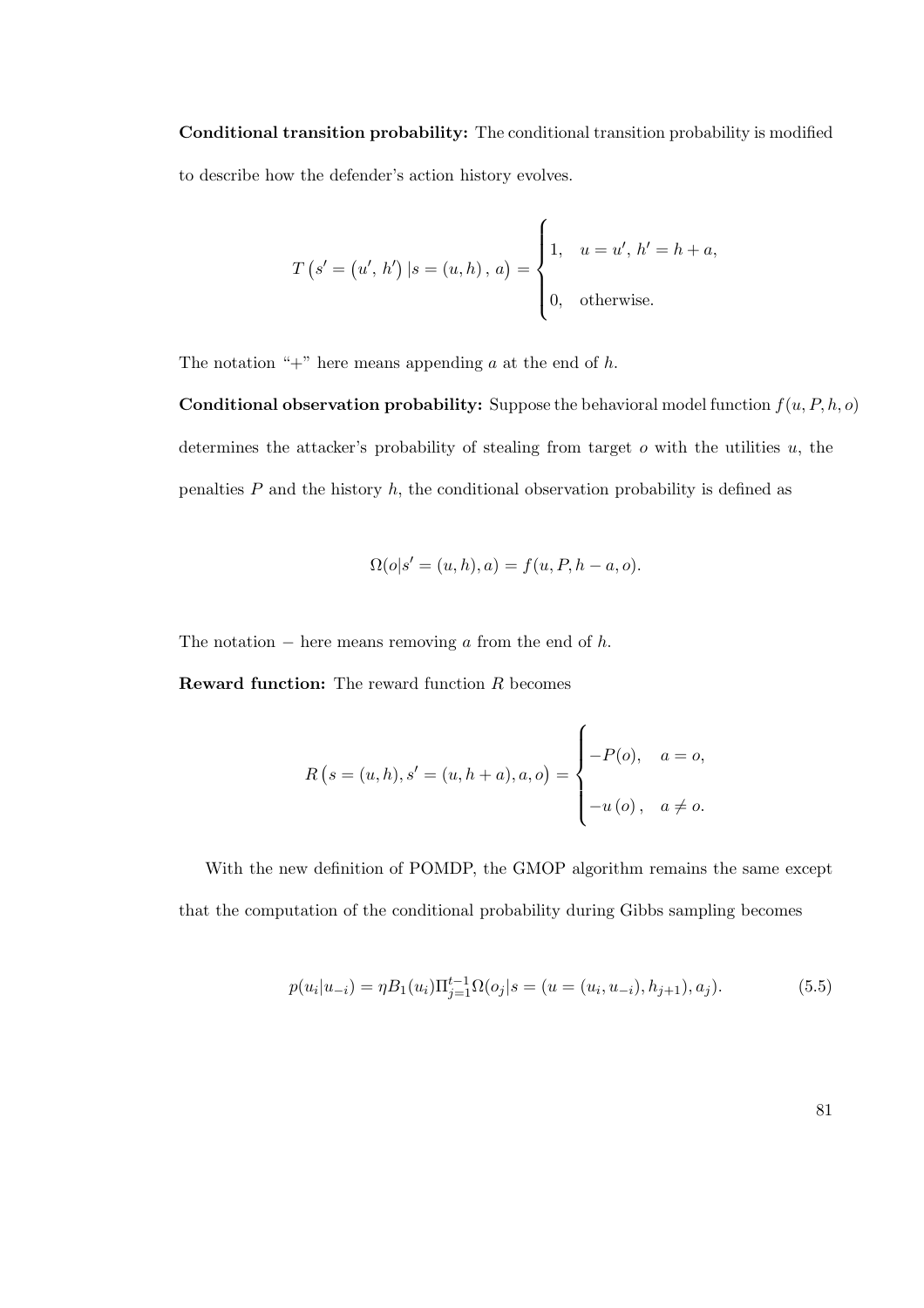#### 5.5.2 Dealing with Unknown Extractor

In the real world, it is more likely that the defender only has some rough idea what the attacker's behavioral model is rather than knowing it exactly. In this section, I extend my model to this scenario. To formally define the problem, I model the defender's "rough idea" of the attacker's behavioral model as a set of candidate behavioral models, and the defender is uncertain about which model best fits the attacker's behavior. As the game goes on, the defender gets a better idea about the utilities of different targets as well as the attacker's behavioral model.

Suppose that there are  $k$  candidate attacker behavioral models Type 1, Type 2, ..., Type k that might model the attacker's behavior. I define the attacker's behavioral model space  $\mathbb B$  to be the set of these k behavioral models:

$$
\mathbb{B} = \{ \text{Type 1}, \text{Type 2}, ..., \text{Type k} \}.
$$

When the defender has perfect knowledge about the attacker's behavioral model, I formulate a POMDP formulation where the state space is the cross product of the utility space and the defender's action history space:  $\mathbb{S} = \mathbb{U} \times \{ \mathbb{N}^i : i \in \{0, 1, 2, ..., T\} \}$  since they are the only two variables that determine the attacker's actions. However, when the defender is uncertain what the attacker's behavioral model is, the attacker's action is also dependent on his behavioral model in addition to these two variables. Thus, the attacker's behavioral model should also be included in the state space of the POMDP formulation.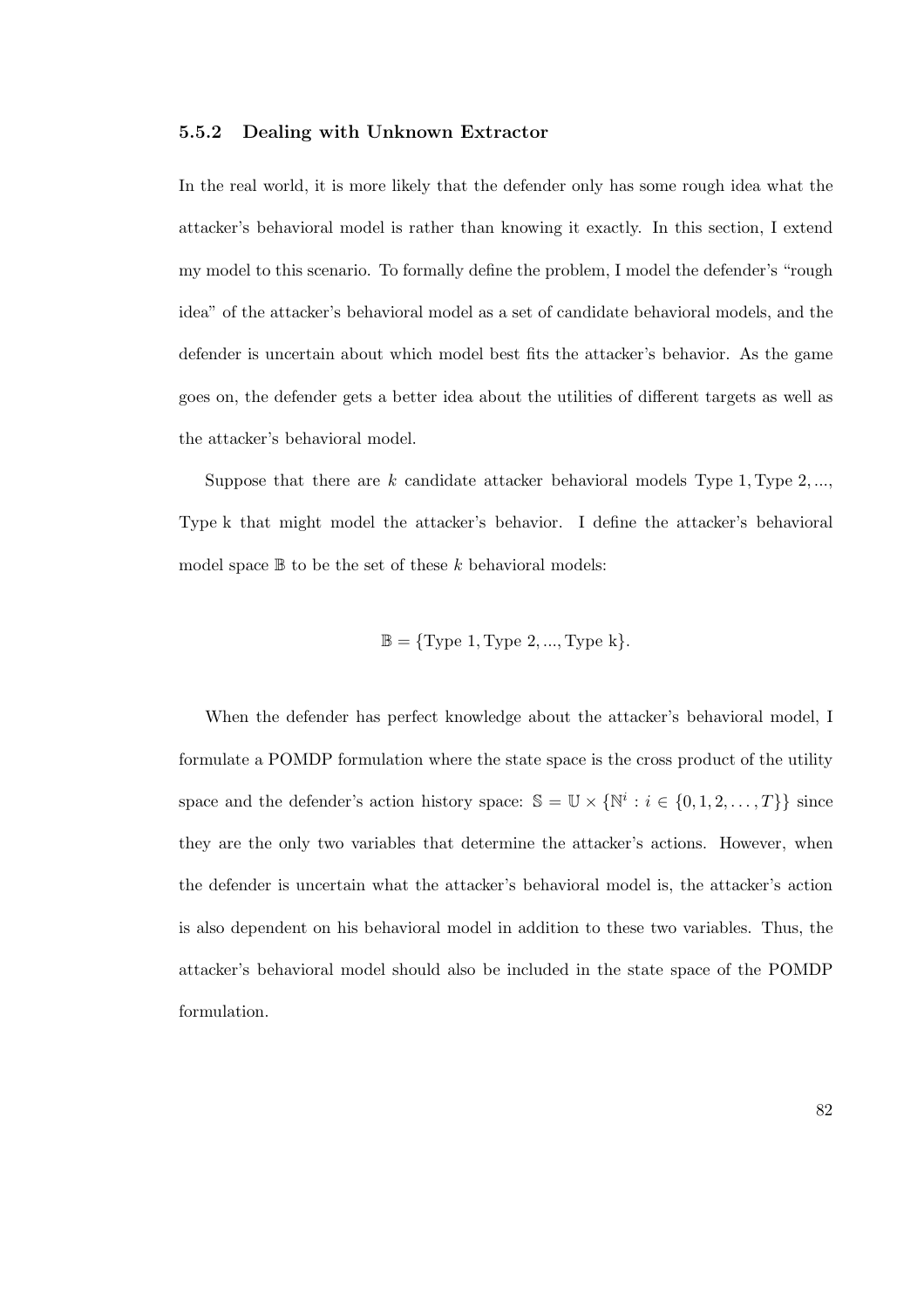State space: The state space becomes the cross product of the behavioral model space B, the utility space U and the history space  $\{N^i : i \in \{0, 1, 2, ..., T\}\}\colon S = \mathbb{B} \times \mathbb{U} \times N^i$ . A particular state  $s \in \mathbb{S}$  is written as  $s = (b, u, h)$  where  $b \in \mathbb{B}$  represents the attacker's behavioral model.

Action space: The action space A remains N, representing the target the defender chooses to protect.

**Observation space:** The observation space  $\mathbb{O}$  remains  $\mathbb{N}$ , representing the target from which the attacker attempts to steal.

Conditional transition probability: The conditional transition probability is modified accordingly.

$$
T(s' = (b', u', h') | s = (b, u, h), a) = \begin{cases} 1, & b = b', u = u', h' = h + a, \\ 0, & \text{otherwise.} \end{cases}
$$

The notation  $+$  here means appending a at the end of h.

**Conditional observation probability:** Suppose the behavioral model function  $f(b, u, \theta)$  $P, h, o$  determines the attacker's probability of stealing from target  $o$  with the behavioral model b, the utilities u, the penalties  $P$  and the history  $h$ , the conditional observation probability is defined as

$$
\Omega(o|s' = (b, u, h), a) = f(b, u, P, h - a, o).
$$

The notation  $-$  here means removing a from the end of h.

83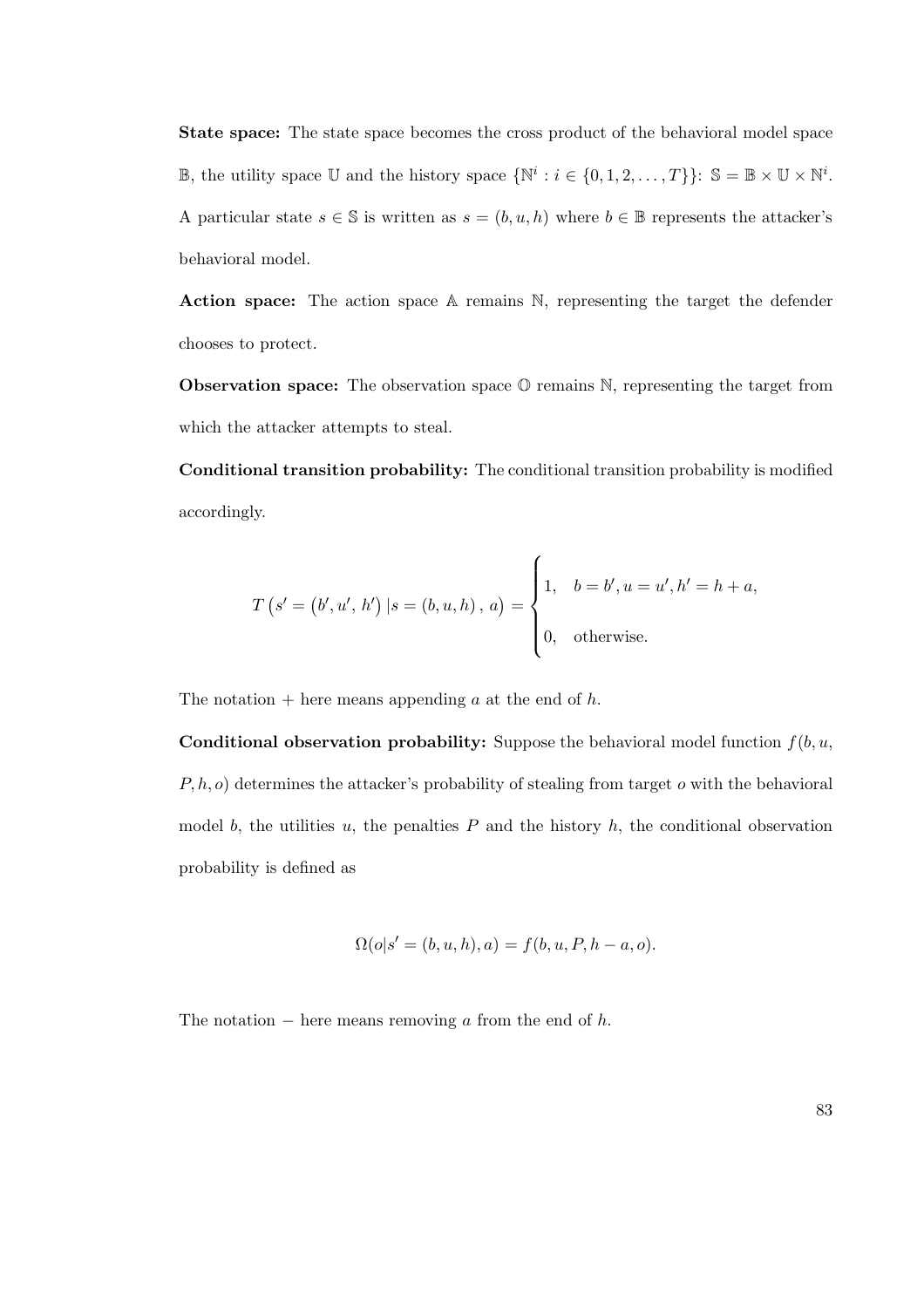**Reward function:** The reward function  $R$  becomes

$$
R(s = (b, u, h), s' = (b, u, h + a), a, o) = \begin{cases} -P(o), & a = o, \\ -u(o), & a \neq o. \end{cases}
$$

For this new POMDP, we need to draw samples from the behavioral model space in addition to the utility space for GMOP algorithm. We can combine the behavioral model variable  $b$  and the utility variable  $u$  together to be a new multivariate. Gibbs sampling is then used to draw samples of  $b$  and  $u$ , which are fed into MCTS to find the optimal action for the defender to take. In Gibbs sampling, the computation of the conditional probability for utility variable  $u_i$  becomes

$$
p(u_i|u_{-i},b) = \eta B_1(u_i) \Pi_{j=1}^{t-1} \Omega(o_j|s = (b, u = (u_i, u_{-i}), h_{j+1}), a_j).
$$
 (5.6)

Similarly, the computation of the conditional probability for behavioral model variable b is

$$
p(b|u) = \eta p(b, u) = \eta B_t(b, u)
$$
  

$$
= \eta' B_1(b, u) \Pi_{j=1}^{t-1} \Omega(o_j | s = (b, u, h_{j+1}), a_j)
$$
  

$$
= \eta'' B_1(b) \Pi_{j=1}^{t-1} \Omega(o_j | s = (b, u, h_{j+1}), a_j).
$$
 (5.7)

In the original formulation, the multivariate we sample in Gibbs sampling is the  $n$ dimensional utility variable  $u$ . In this extension, the multivariate is a combination of the behavioral model variable b and the utility variable u, which is of the dimension  $n + 1$ .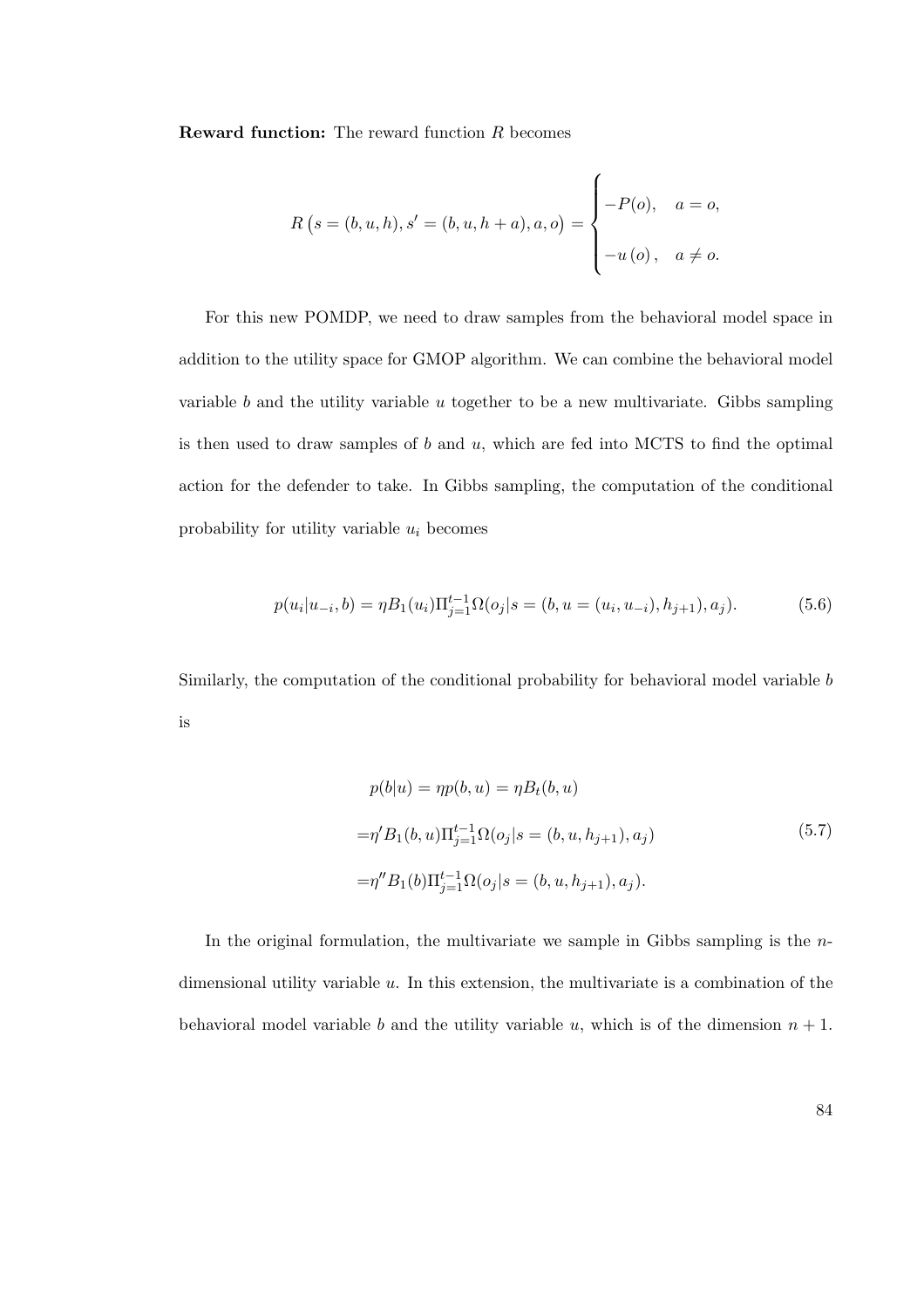Thus, this extension to unknown extractor costs roughly  $\frac{n+1}{n}$  times the computational time in the original formulation, and the extra time is used to compute  $p(b|u)$ .

# 5.6 Experimental Evaluation

I evaluate the performance of my models and algorithms in this section through extensive numerical experiments. The results strongly support the benefits of the techniques introduced in this work. For the experiment settings, unless stated otherwise, I follow:  $n = 10$ ,  $m = 10$ , the penalty across all targets is  $P = -50$ , and the prior probability distribution  $B_1(u_i), i \in \mathbb{N}$  is uniform. All results are averaged over 1000 simulation runs. For each simulation run, I randomly draw the true utilities  $u(i), i \in \mathbb{N}$  and then simulate the actions the defender and the attacker would take over the rounds of the game. Solution quality is assessed in terms of the average reward that the defender gets in the first few rounds of the game. There are two parameters in MCTS for the GMOP algorithm: numSamples is the number of samples that are used to simulate in the MCTS and  $maxHorizon$  is the depth of the tree, i.e., the number of time steps we look ahead in the POMDP.

### 5.6.1 GMOP Algorithm Evaluation

In this section, I will use the FBR and FQR attacker model to evaluate the performance of the GMOP algorithm in both the discrete and continuous utility scenario.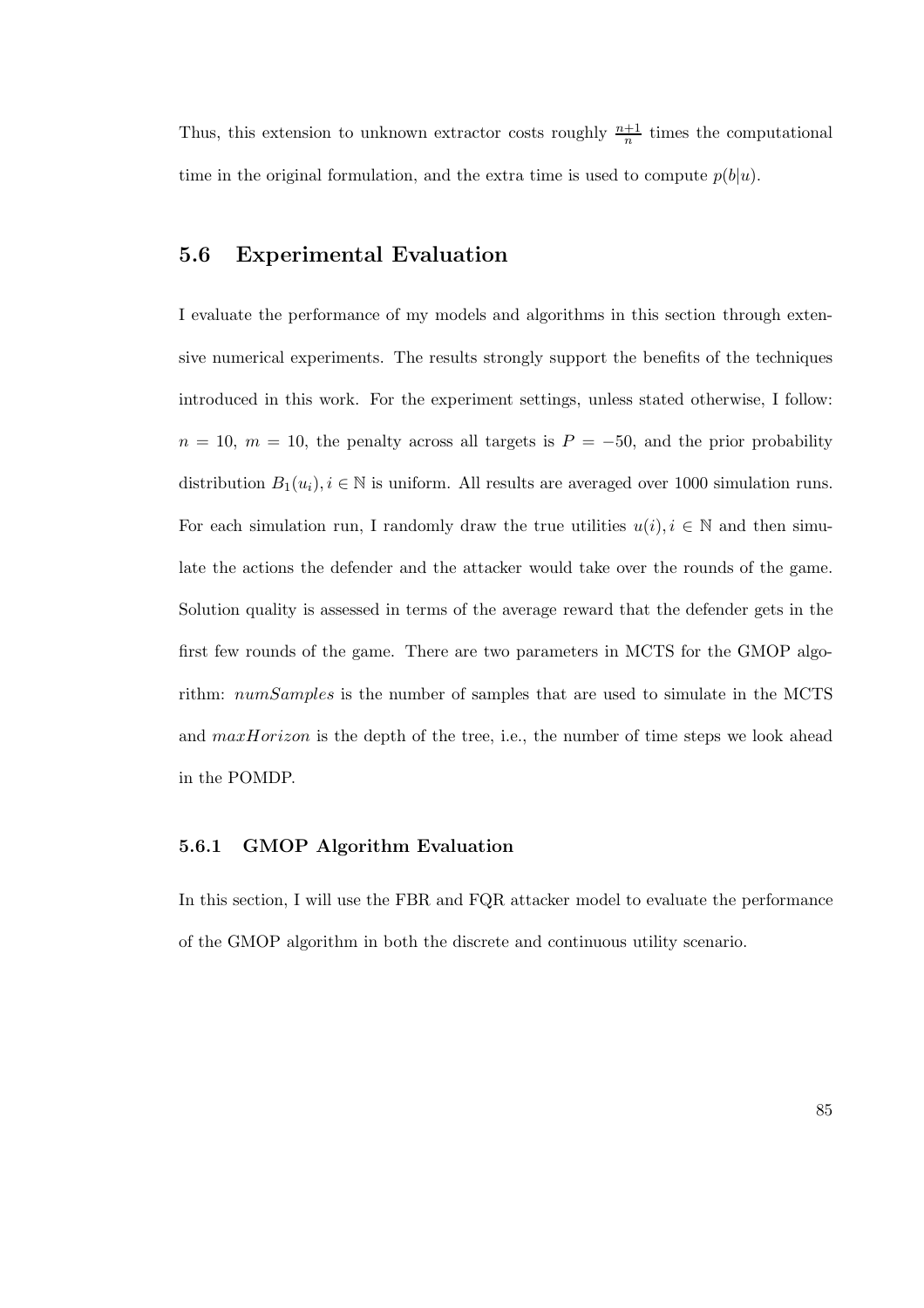#### 5.6.1.1 GMOP vs ZMDP/APPL

To begin, I compare the GMOP algorithm with the ZMDP solver [54] and the APPL solver [25], both are general POMDP solvers. I show that the GMOP algorithm achieves almost the same solution quality as ZMDP/APPL solvers on small problem instances. For a small problem instance like  $n = 4$ ,  $m = 5$  and total rounds  $maxHorizon = 5$ , there are 78750 states in the POMDP. Both ZMDP and APPL solvers run out of memory even in this small problem instance. Hence, I test the two solvers together on an even smaller instance with  $n = 3$ ,  $m = 5$ ,  $P = -10$  and  $maxHorizon = 5$ , so that the resulting POMDP has only 7000 states. As a base line, I also include a fixed policy where the defender randomly chooses one site to protect at each round. Table 5.1 reports the average reward of these three algorithms for both the FQR ( $\lambda = 0.5, 1$  and 1.5) and FBR attacker. In this table, the columns titled  $H_i$  for  $i = 1, ..., 5$  represent the GMOP algorithm with  $maxHorizon$  set to be i and  $numSamples$  set to be 10000. We see that the GMOP algorithm with *maxHorizon* varying from 1 to 5 and the APPL/ZMDP solvers are very close in terms of average reward, and all algorithms outperform the random policy for the FQR and FBR attacker models.

|                                        |                              |                              |                              |                              |                              | .                            |                              |                              |
|----------------------------------------|------------------------------|------------------------------|------------------------------|------------------------------|------------------------------|------------------------------|------------------------------|------------------------------|
|                                        | Random                       | ZMDP                         | APPL                         | $H_1$                        | $H_2$                        | $H_3$                        | H 4                          | $H_{5}$                      |
| FQR(0.5)<br>FQR(1)<br>FQR(1.5)<br>FBR. | 1.13<br>1.05<br>1.03<br>1.09 | 3.85<br>4.84<br>5.35<br>6.32 | 3.85<br>4.81<br>5.39<br>6.31 | 3.90<br>4.75<br>5.35<br>6.25 | 3.89<br>4.80<br>5.36<br>6.24 | 3.95<br>4.87<br>5.42<br>6.27 | 3.90<br>4.97<br>5.36<br>6.32 | 3.91<br>4.79<br>5.34<br>6.36 |

Table 5.1: ZMDP/APPL vs GMOP in Solution Quality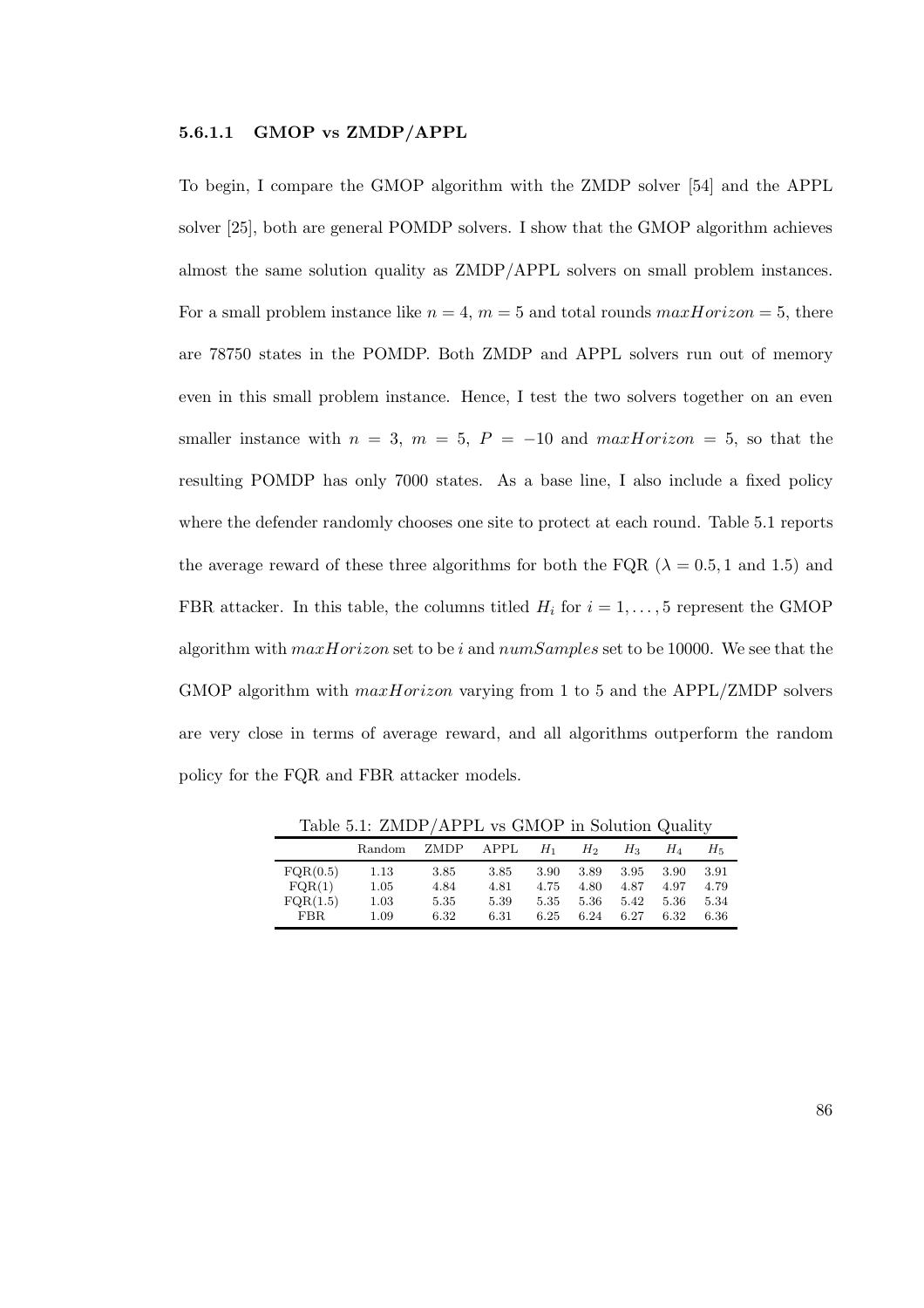#### 5.6.1.2 Analysis of GMOP

Now I investigate the effect of *numSamples* and *maxHorizon* on the performance of MCTS in the GMOP algorithm for discrete utilities. Figure  $5.2(a)/5.2(b)$  reports the results for the FQR model while Figure  $5.4(a)/5.4(b)$  reports the results for the FBR model. Figure  $5.2(a)/5.4(a)$  show that the performance of MCTS improves as I increase numSamples while holding maxHorizon fixed, demonstrating the convergence of MCTS. Figures  $5.2(b)/5.4(b)$  together show that: (i) if  $numSamples$  is large enough to ensure convergence for both larger  $maxHorizon$  and smaller  $maxHorizon$  (numSamples = 10000 here), planning with more horizons ahead (larger  $maxHorizon$ ) increases the reward the defender can get; (ii) if  $numSamples$  is not large enough to ensure convergence for larger max *Horizon* (num Samples = 100 here), the reward the defender can get decreases as maxHorizon increases because larger maxHorizon indicates a deeper Monte Carlo tree so that more samples are needed to ensure convergence and it deteriorates the performance of MCTS if convergence is not reached.

Figure 5.3(a)/5.3(b) reports the results for FBR model for continuous utilities. Note that we are unable to solve problems with FQR model in the continuous utility scenario. Those figures show similar patterns as Figure  $5.2(a)/5.2(b)$  and Figure  $5.4(a)/5.4(b)$ . However, an interesting observation is that continuous utilities requires more samples to ensure convergence.  $numSamples = 10000$  is reasonably large enough for convergence in discrete utilities while it is not large enough for continuous utilities. The reason is that it involves a far larger utility space in continuous utilities so that it requires more samples to reach convergence.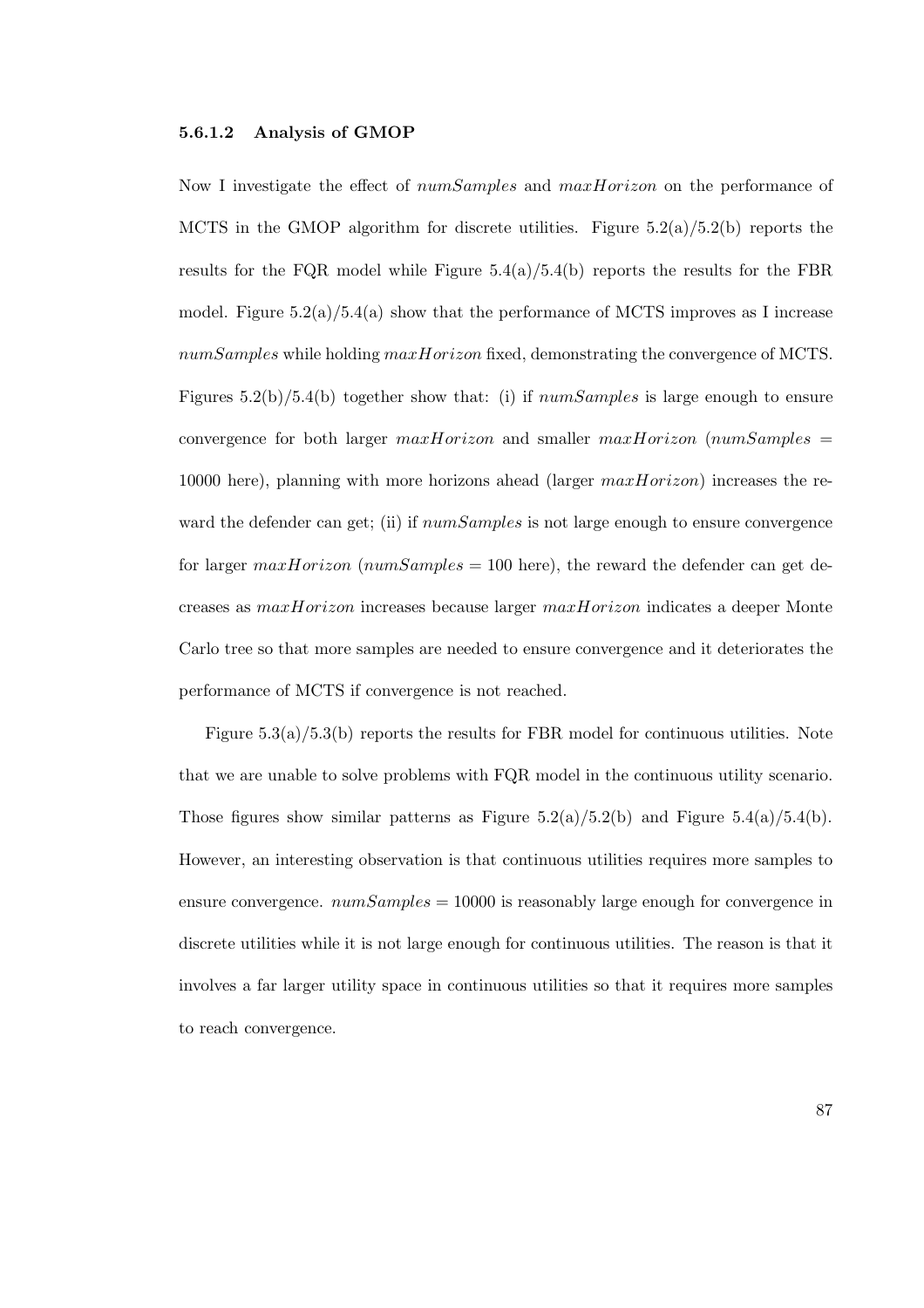An interesting phenomenon observed in Figure  $5.2(b)/5.4(b)/5.3(b)$  is that the performance difference between different  $maxHorizon$  is tiny. However, this is not always the case. Here I provide an example where  $maxHorizon$  makes a big difference in performance. Suppose that we have 3 targets:  $u(1) = 5$ ;  $u(2)$  is 10 with the probability 40% and 4 with the probability 60%;  $u(3)$  has the same utility as  $u(2)$ . The penalties across all targets are all 0. We have 2 rounds in total. In round 1, if the defender chooses to protect target 1, the attacker gets  $0.4 * 10 = 4$ ; if the defender chooses to protect target 2 or 3, the attacker gets  $0.4 * 0.5 * 10 + 0.6 * 5 = 5$ . Thus the defender will choose to protect target 1 if the  $maxHorizon = 1$ . In round 2, if the defender chooses to protect target 1 in round 1, the attacker attacks target 2 or 3 with equal probability, so he will get  $0.5 * 0.6 * 4 + 0.5 * 0.4 * 10 = 3.2$ , which gives the attacker the utility 7.2 in total; if the defender chooses to protect target 2 or 3 in round 1, the defender will learn exactly where the attacker is going to attack, and the attacker gets 0, which gives the attacker the utility 5 in total. Thus the defender will choose to protect target 2 or 3 in round 1 if  $maxHorizon = 2$  and gets the expected utility  $-5$  in these two rounds while getting the utility  $-7.2$  if  $maxHorizon = 1$ .

#### 5.6.1.3 POMCP (Particle Filter) vs GMOP (Gibbs Sampling)

In this work I use Gibbs sampling to drive MCTS instead of the particle filter, as in the original POMCP algorithm [53]. In this way, the distribution of the samples is closer to the actual belief state. I now compare the performance of these two sampling techniques. The runtime of Gibbs sampling roughly increases linearly with numSamples; the runtime of the particle filter roughly increases linearly with the size of the particle filter (number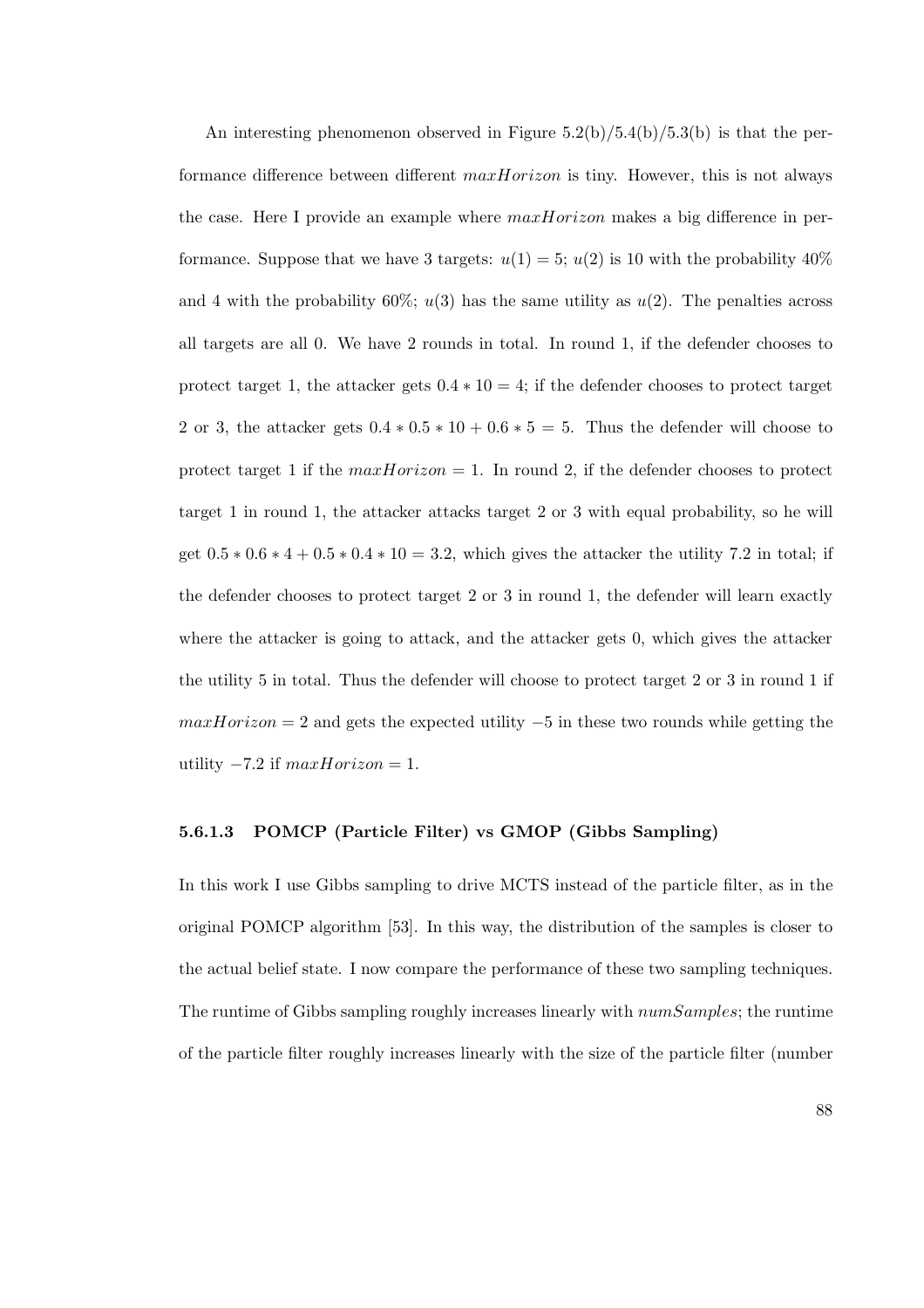



(a) MCTS convergence (FQR:  $\lambda = 0.5, 50$  (b) Different horizons (FQR:  $\lambda = 0.5, 50$ rounds)

rounds)



(c) GMOP vs POMCP in solution quality (d) Robustness (FQR, 50 rounds,  $(FQR: \lambda = 1.5, maxHorizon = 1)$  $numSamples = 1000, maxHorizon = 2)$ 

Figure 5.2: Fictitious Quantal Response



Figure 5.3: Continuous Utility Scenario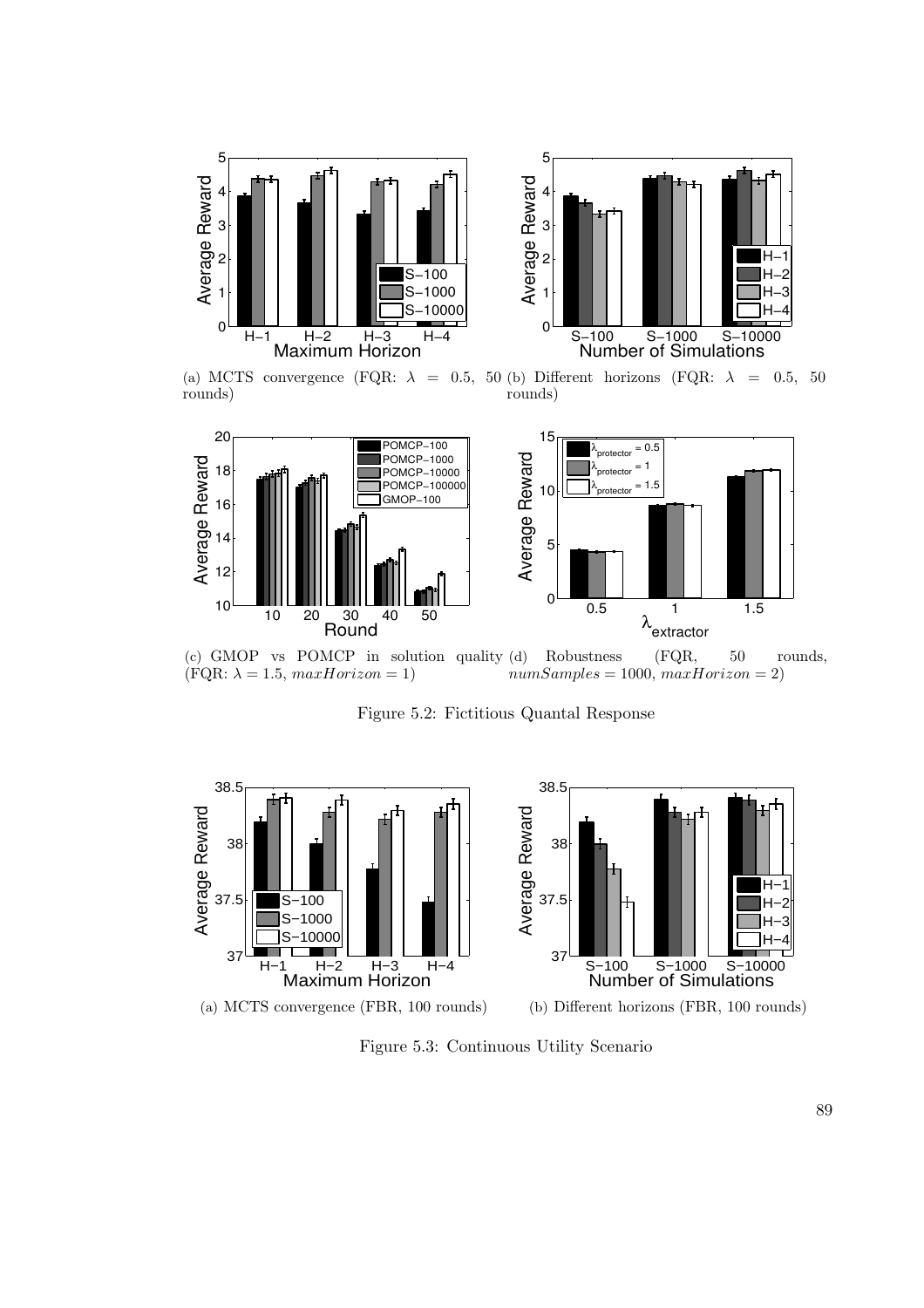

Figure 5.4: Fictitious Best Response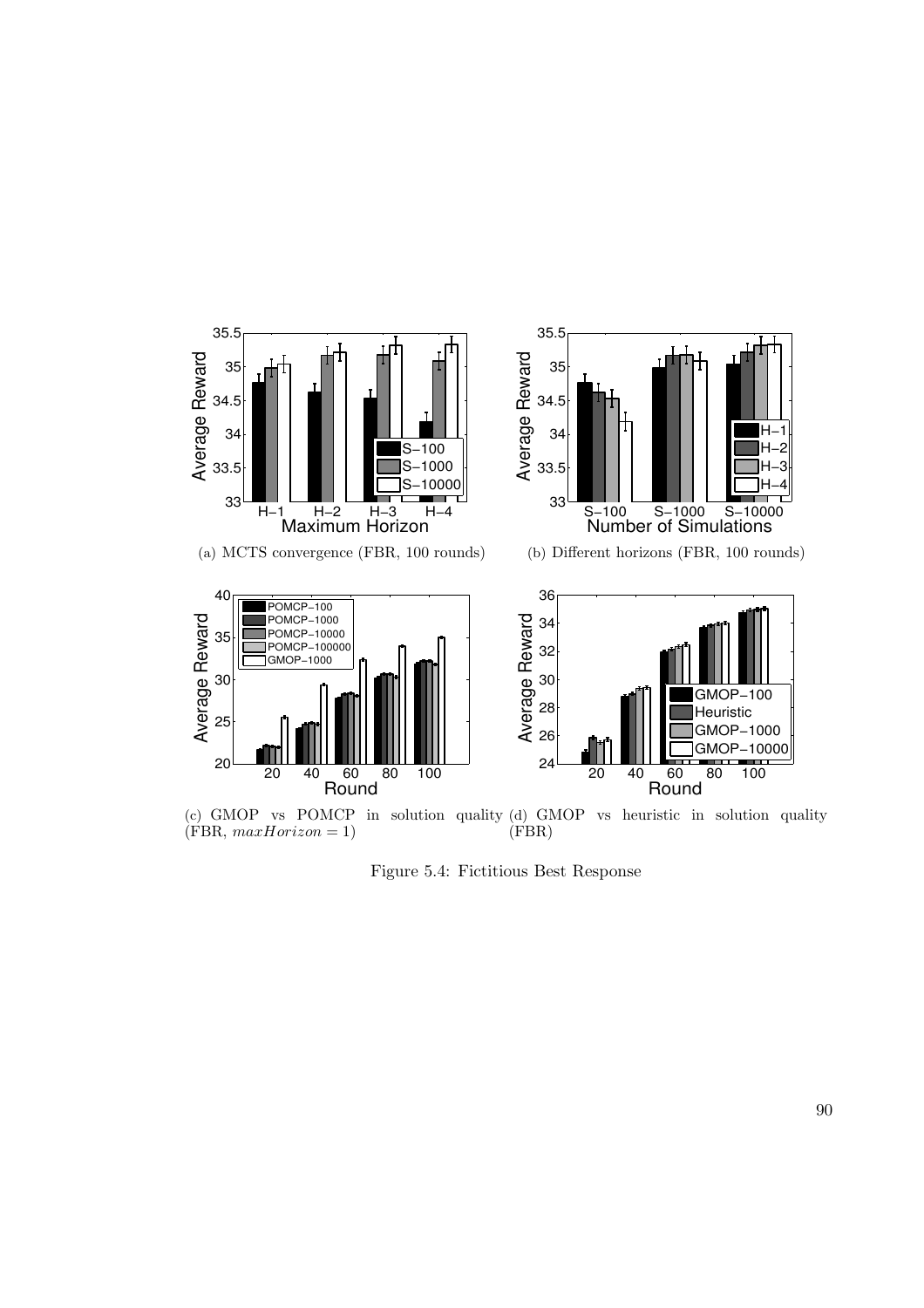of particles). For a fair comparison, I fix the particle filter size as well as numSamples in Gibbs sampling.

For the FQR model, I set the particle filter size to be 100000 and numSamples in Gibbs sampling to be 100. The total runtimes are recorded in Table 5.2, where we see that the runtime of the GMOP algorithm is shorter than the runtime of POMCP as numSamples varies from 100 to 100000. However, Figure 5.2(c) demonstrates that the performance of the GMOP algorithm with 100 samples exceeds the performance of the POMCP algorithm regardless of the value of numSamples. This performance gap between GMOP and POMCP grows with time because the particle filter gives an increasingly worse approximation of the belief state as time evolves.

| Table 5.2: GMOP vs POMCP in $\text{Runtime(s)}$ |       |       |                                               |       |  |  |  |
|-------------------------------------------------|-------|-------|-----------------------------------------------|-------|--|--|--|
| GMOP-100                                        |       |       | POMCP-100 POMCP-1000 POMCP-10000 POMCP-100000 |       |  |  |  |
| 31.71                                           | 75.86 | 72.92 | 75.89                                         | 92.26 |  |  |  |

Fictitious Quantal Response ( $\lambda = 1.5$ ),  $maxHorizon = 1$ 

Table 5.3 and Figure 5.4(c) show the runtime and reward of GMOP with  $numSamples =$ 1000 vs POMCP with filter size 10000, for the FBR attacker. For the FBR attacker, we see the same pattern but with an even larger gap in solution quality. In the FBR attacker model, the particles are depleted much more quickly than in the FQR model so that more new particles must be added. However, these new particles do not follow the distribution induced by the current belief state, which is detrimental to the quality of the approximation of the belief state and thus leads to worse performance.

| Table 5.3: GMOP vs POMCP in Runtime $(s)$ |        |        |        |                                                         |  |  |  |
|-------------------------------------------|--------|--------|--------|---------------------------------------------------------|--|--|--|
|                                           |        |        |        | GMOP-1000 POMCP-100 POMCP-1000 POMCP-10000 POMCP-100000 |  |  |  |
| 83.48                                     | 224.35 | 240.83 | 257.40 | 282.71                                                  |  |  |  |

Fictitious Best Response,  $maxHorizon = 1$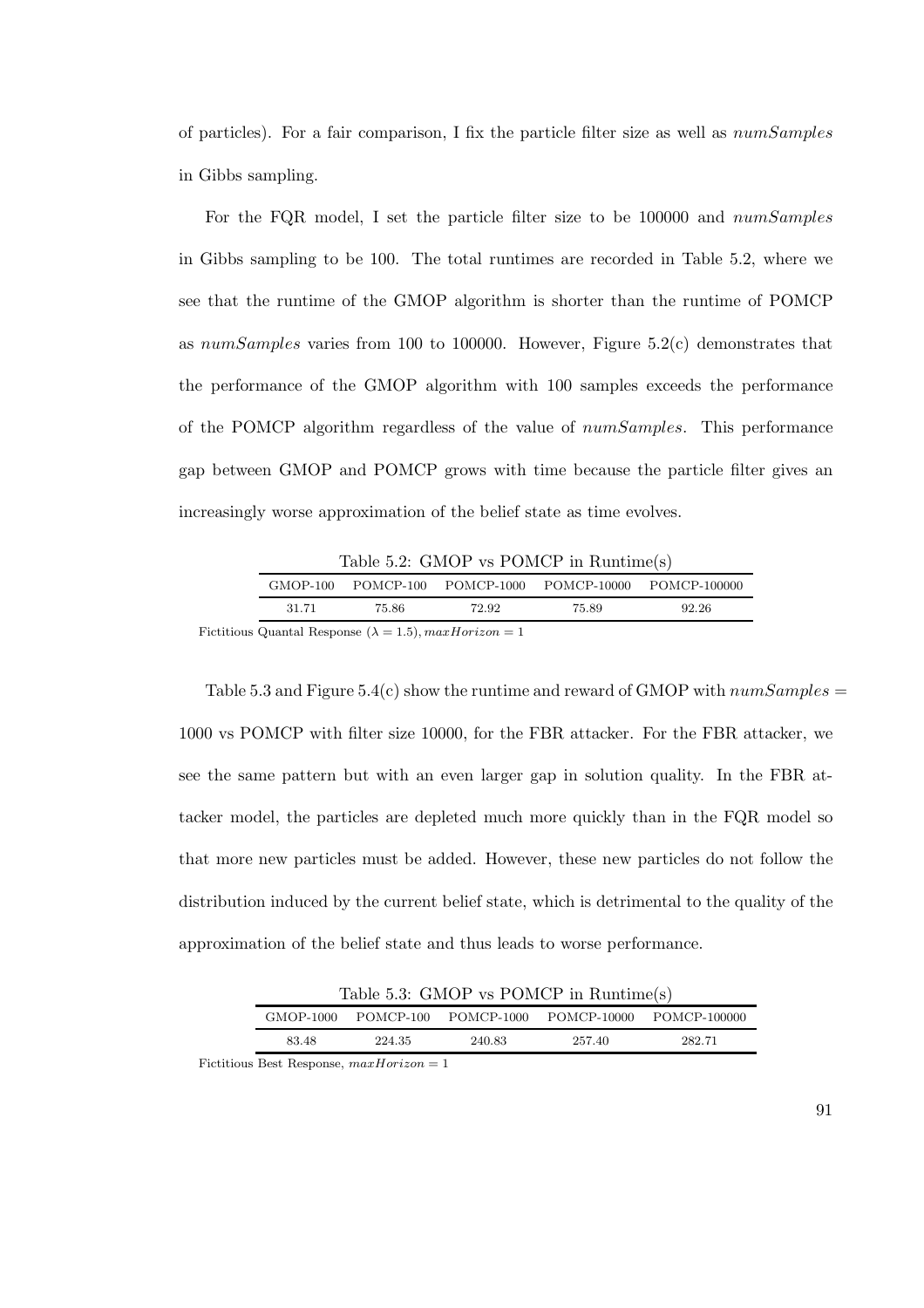#### 5.6.1.4 Robustness

While the extension to unknown extractor can deal with the situation where the defender does not know the true value of  $\lambda$  that measures the attacker's rationality, I try to investigate here how the performance changes if the attacker's true value of  $\lambda$  is only slightly different from the defender's estimation. If the performance is very sensitive to the estimation of  $\lambda$ , we will have to include a lot attacker behavioral models with various  $\lambda$  in the extension where the attacker's behavioral model is unknown. However, if the performance is "robust" against the estimation of  $\lambda$ , it is not necessary to include a lot models in the extension. In this experiment, I allow the attacker's true value of  $\lambda$  to vary in a small scale—take values in 0.5, 1, 1.5, and I allow the defender to estimate  $\lambda$  to be any of 0.5, 1, 1.5, for a total of 9 combinations of the true  $\lambda$  and its estimate. Figure 5.2(d) presents the results of this experiment. It turns out that the defender only does slightly worse when she incorrectly estimates the attacker's true  $\lambda$ , which shows the "robustness" of the original framework.

#### 5.6.1.5 Evaluation of the Advanced Sampling Technique in FBR Model

In Section 5.3.1, I proposed an advanced way to compute conditional probabilities when using Gibbs sampling in the FBR model. This technique is less computationally expensive than the general method. Table 5.4 compares the runtimes of the general sampling technique with the advanced sampling technique. As the number of rounds increases from 20 to 100, the total runtime of the advanced sampling technique increases linearly, implying that the sampling cost at each round is approximately the same. On the other hand, the total runtime of the general sampling technique increases with the square of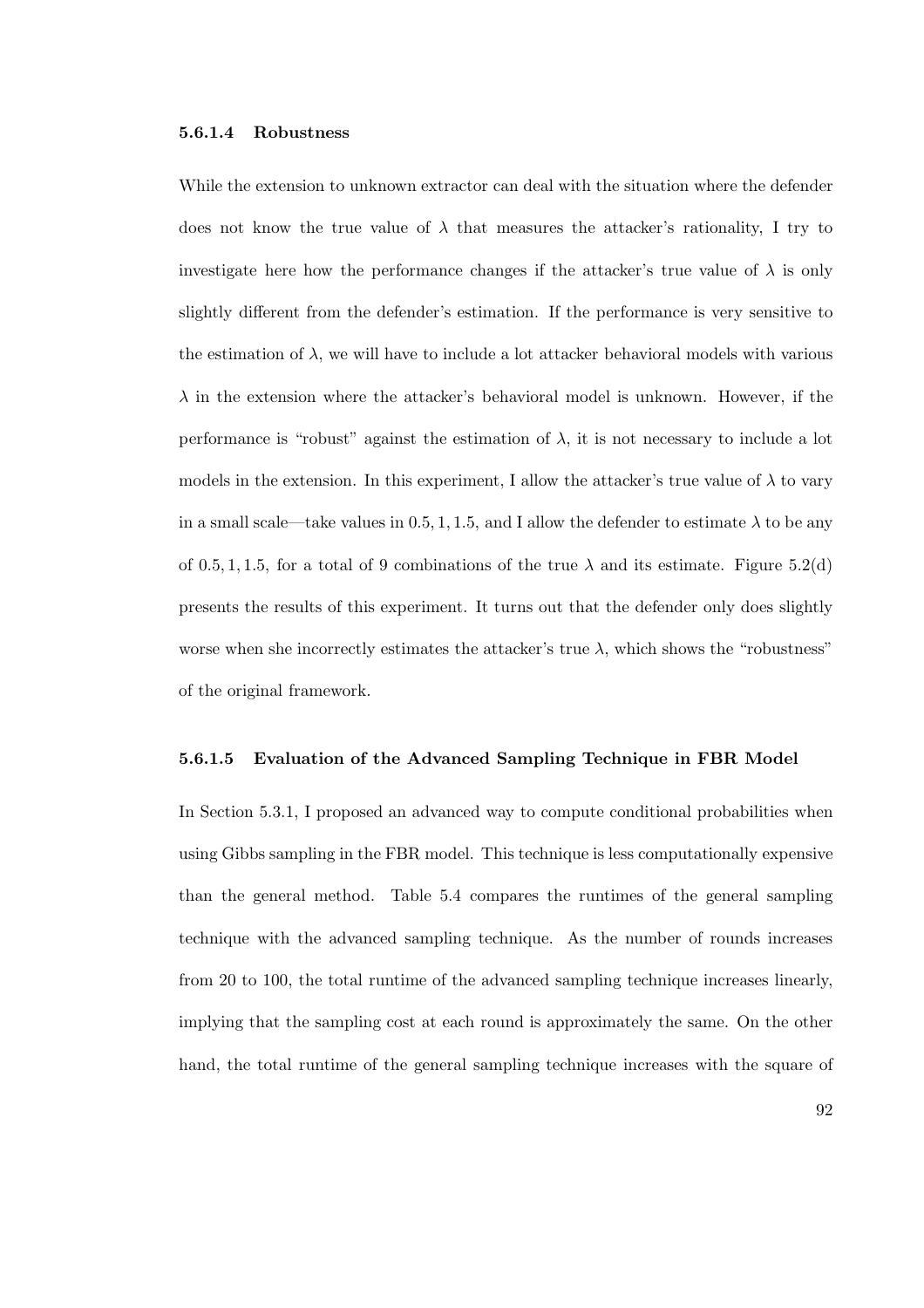the number of rounds in the game, implying that the sampling cost is increasing linearly in each round.

Table 5.4: General vs Advanced Sampling in Runtime(s)

|          | 20    | 40     | 60     | 80     | 100.    |
|----------|-------|--------|--------|--------|---------|
| General  | 51.77 | 209.31 | 469.80 | 835.15 | 1303.95 |
| Advanced | 43.83 | 62.04  | 77.24  | 92.77  | 108.67  |

Fictitious Best Response,  $numSamples = 1000$ ,  $maxHorizontalorizon = 1$ 

### 5.6.1.6 GMOP vs Myopic Planning Heuristic

The myopic heuristic trades solution quality for computational efficiency for a FBR attacker. Figure 5.4(d) compares the solution quality of the myopic planning heuristic versus GMOP, and Table 5.5 compares their total runtimes. For a fair comparison, I set  $maxHorizon$  to be 1 in the GMOP algorithm. Figure 5.4(d) indicates that the heuristic gives better solutions than GMOP with  $numSamples = 100$ . However, the solution quality of the heuristic is worse than the one produced by GMOP when numSamples equals 1000 or 10000. According to Table 5.5, the runtime of the myopic heuristic is much less than the runtime of GMOP.

|      |      |                                         | Table 5.5: GMOP vs Heuristic in $\text{Runtime(s)}$ |
|------|------|-----------------------------------------|-----------------------------------------------------|
|      |      | Heuristic GMOP-100 GMOP-1000 GMOP-10000 |                                                     |
| 0.49 | 8.38 | 83.48                                   | 689.87                                              |

Fictitious Best Response

### 5.6.2 Model Ensemble Evaluation

In this section, I will evaluate the performance of GMOP algorithm with the model ensemble idea. I use 6 different attacker models in the experiments. They are defined as: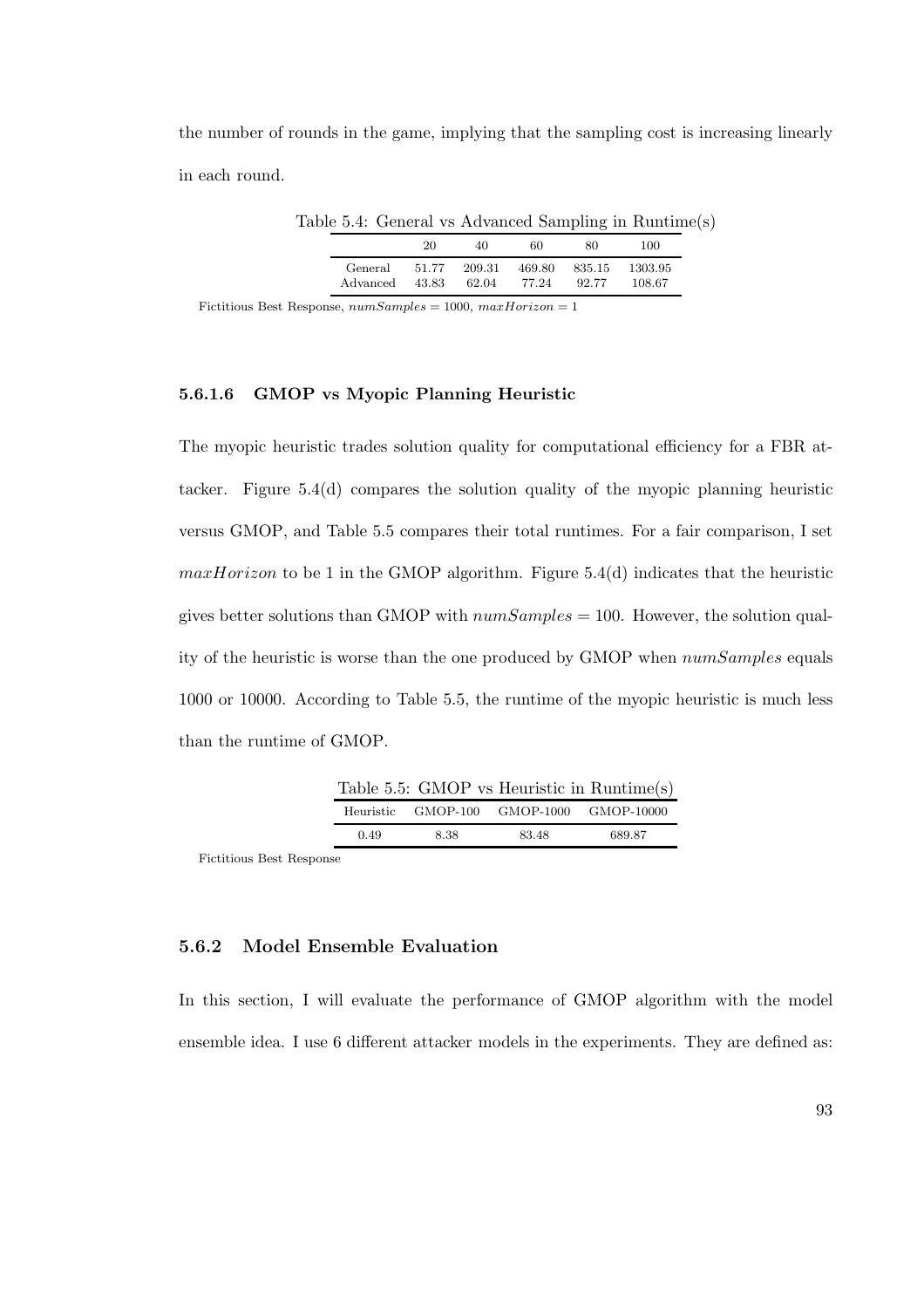- Model 1—Fictitious Quantal Response with  $\lambda = 10$
- Model 2—Fictitious Quantal Response with  $\lambda = 1$
- Model 3—Fictitious Quantal Response with the memory of the recent 20 rounds and  $\lambda = 10$
- Model 4—Fictitious Quantal Response with the memory of the recent 20 rounds and  $\lambda = 1$
- Model 5—Fictitious Quantal Response with exponentially reduced memory (exponential factor =  $0.9)^5$  and  $\lambda = 10$
- Model 6—Fictitious Quantal Response with exponentially reduced memory (exponential factor = 0.9) and  $\lambda = 1$

In this experiment, I try to compare the performance of the ensemble agent that takes into consideration all the 6 different models and the single agent that assumes the attacker has an exact behavioral model. Figure 5.5(a) shows the performance of those agents when the real attacker follows model 1. Similarly, Figure 5.5(b), Figure 5.5(c), Figure 5.5(d), Figure 5.5(e) and Figure 5.5(f) show the performance when the real attacker follows model 2, 3, 4, 5 and 6. The legend "Ensemble" represents the ensemble agent that takes into consideration all the  $6$  different models, while the legend "model  $i$ " represents the agent that assumes the attacker is of model i. Figures  $5.5(a)/5.5(b)/5.5(c)/5.5(d)/5.5(e)/5.5(f)$ show how the performance of these 7 agents evolves as the game goes on. The observation is that as the game goes on, the performance of "Ensemble" comes very close to that of

<sup>&</sup>lt;sup>5</sup>defender's action *i* rounds ago is of the weight  $0.9<sup>i</sup>$  such that more recent actions weigh more.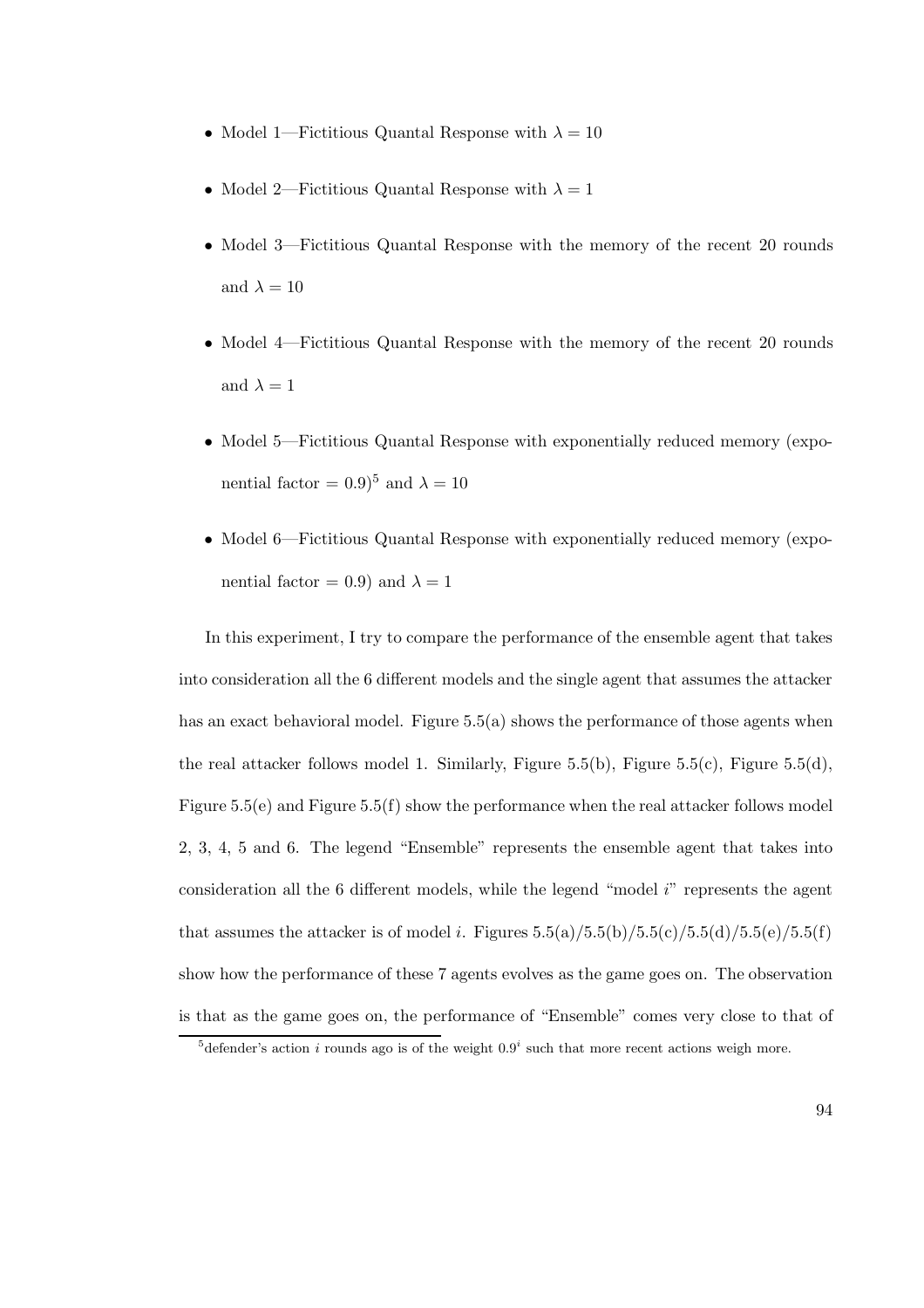"Model  $i$ " when the real attacker follows model  $i$ , and outperforms the other single agents that assume the wrong attacker model. The ensemble agent gets a better idea as to the attacker's behavioral model as the game goes on, and thus the ensemble agent performs better than the single agent when the attacker model is unknown to the defender.

In Table 5.6, I compare the runtime of the ensemble agent and the single agent. We can see that using an ensemble agent only brings a little extra computational cost.

| Table 5.6: Ensemble vs Single in $\text{Runtime(s)}$ |         |         |                                         |         |          |         |  |
|------------------------------------------------------|---------|---------|-----------------------------------------|---------|----------|---------|--|
| Ensemble                                             | Model 1 |         | Model 2 – Model 3 – Model 4 – Model 5 – |         |          | Model 6 |  |
| 3059.33                                              | 2912.09 | 2764.36 | 2925.66                                 | 2757.56 | -3802.97 | 2980.68 |  |

Deal with attacker of model 1, 50 rounds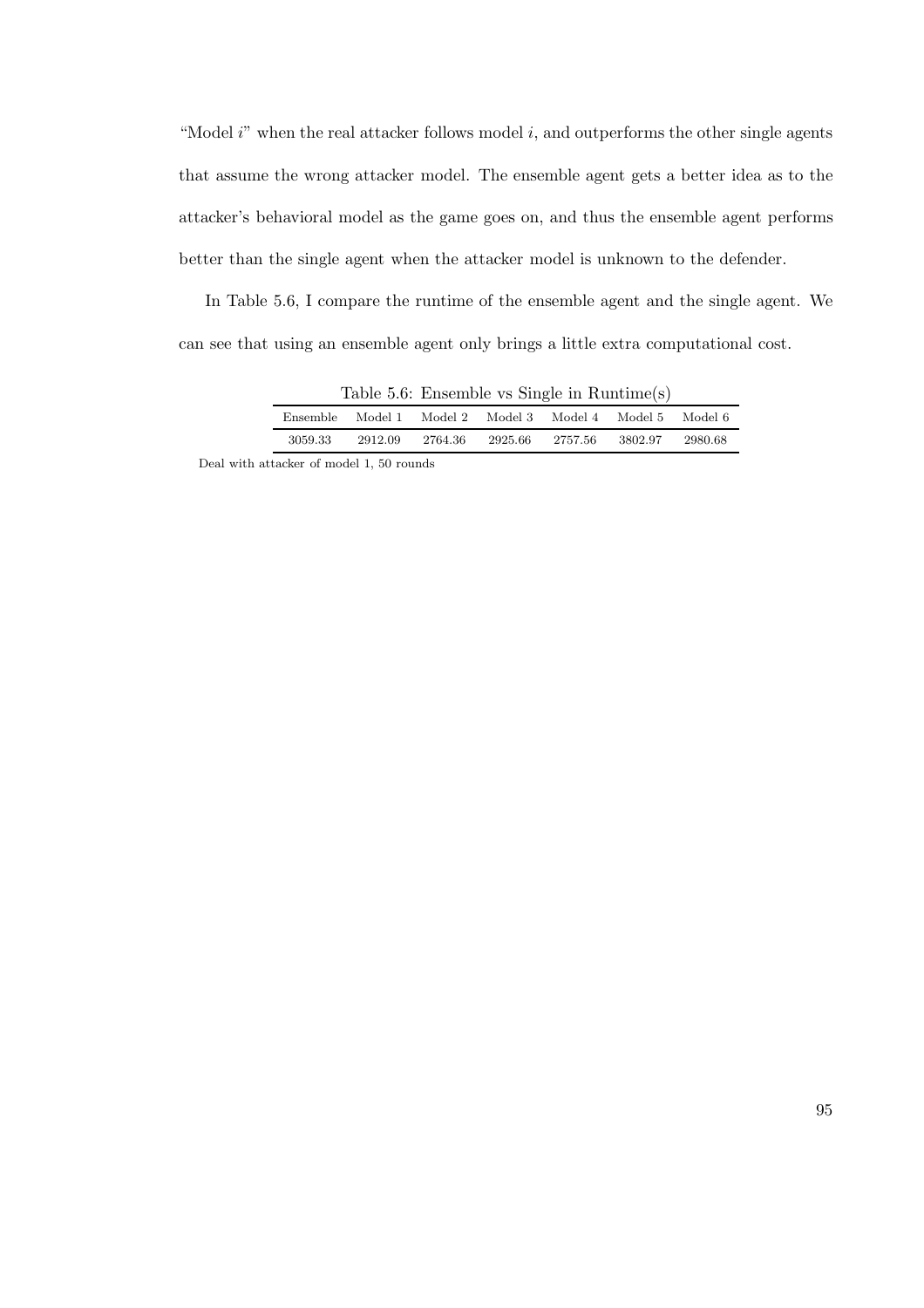



(a) Deal with attacker of model 1 (50 rounds) (b) Deal with attacker of model 2 (50 rounds)





(c) Deal with attacker of model 3 (50 rounds) (d) Deal with attacker of model 4 (50 rounds)



(e) Deal with attacker of model 5 (50 rounds) (f) Deal with attacker of model 6 (50 rounds)

Figure 5.5: Model Ensemble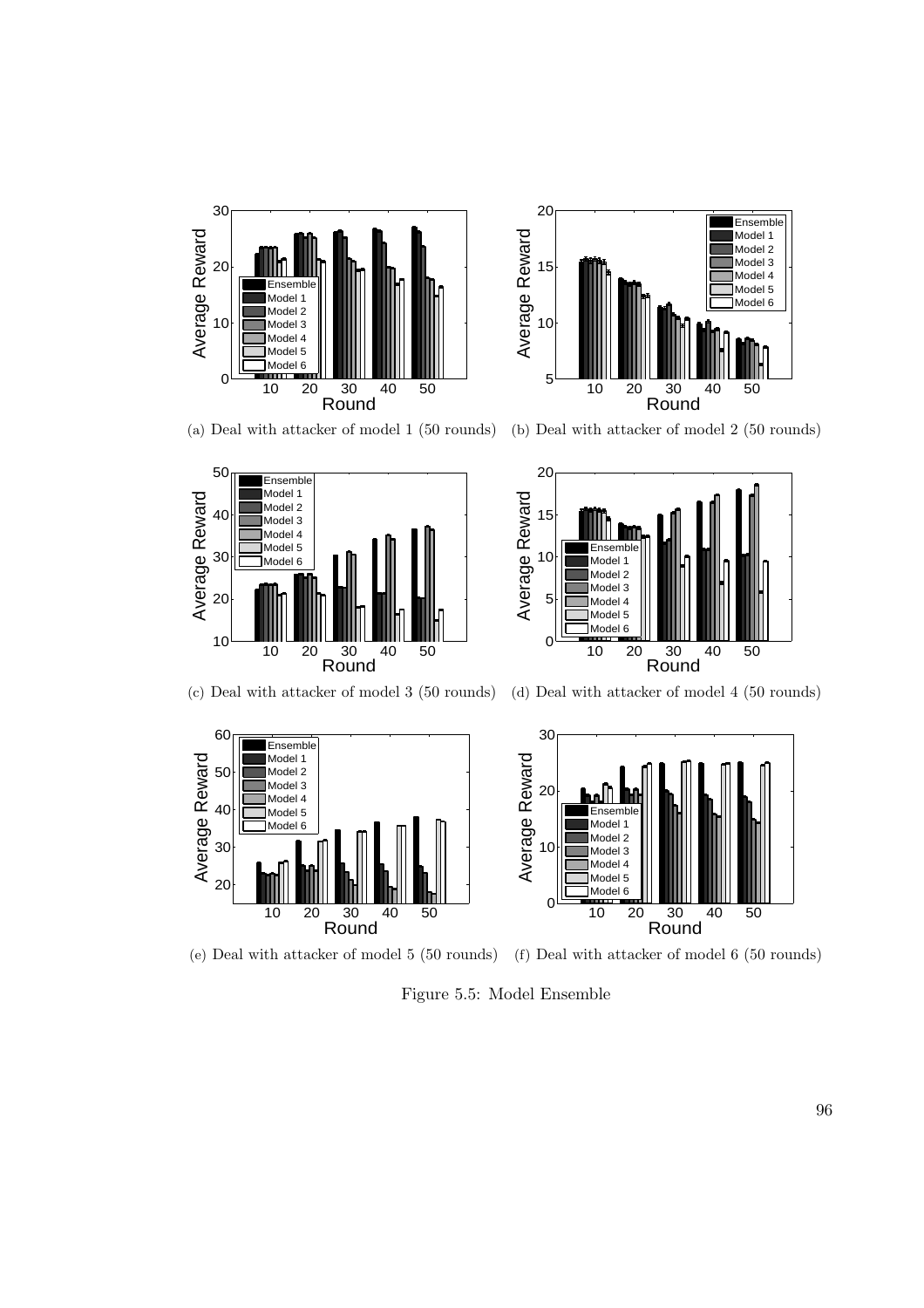## Chapter 6

# Learning Attacker's Preference — Markovian Modeling

My work discussed in Chapter 5 assumes that defenders have knowledge of all poaching activities throughout the wildlife protected area. Unfortunately, given vast geographic areas for wildlife protection, defenders do not have knowledge of poaching activities in areas they do not protect. Thus, defenders are faced with the exploration-exploitation tradeoff — whether to protect the targets that are already known to have a lot of poaching activities or to explore the targets that haven't been protected for a long time. The work in this chapter aims to solve this exploration-exploitation tradeoff.

The exploration-exploitation tradeoff here is different from that in the non-Bayesian stochastic multi-armed bandit problem [4]. In stochastic multi-armed bandit problems, the rewards of every arm are random variables with a stationary unknown distribution. However, in my problem, patrol affects attack activities — more patrol is likely to decrease attack activities and less patrol is likely to increase attack activities. Thus, the random variable distribution is changing depending on player's choice — more selection (patrol) leads to lower reward (less attack activities) and less selection (patrol) leads to higher reward (more attack activities). On the other hand, adversarial multi-armed bandit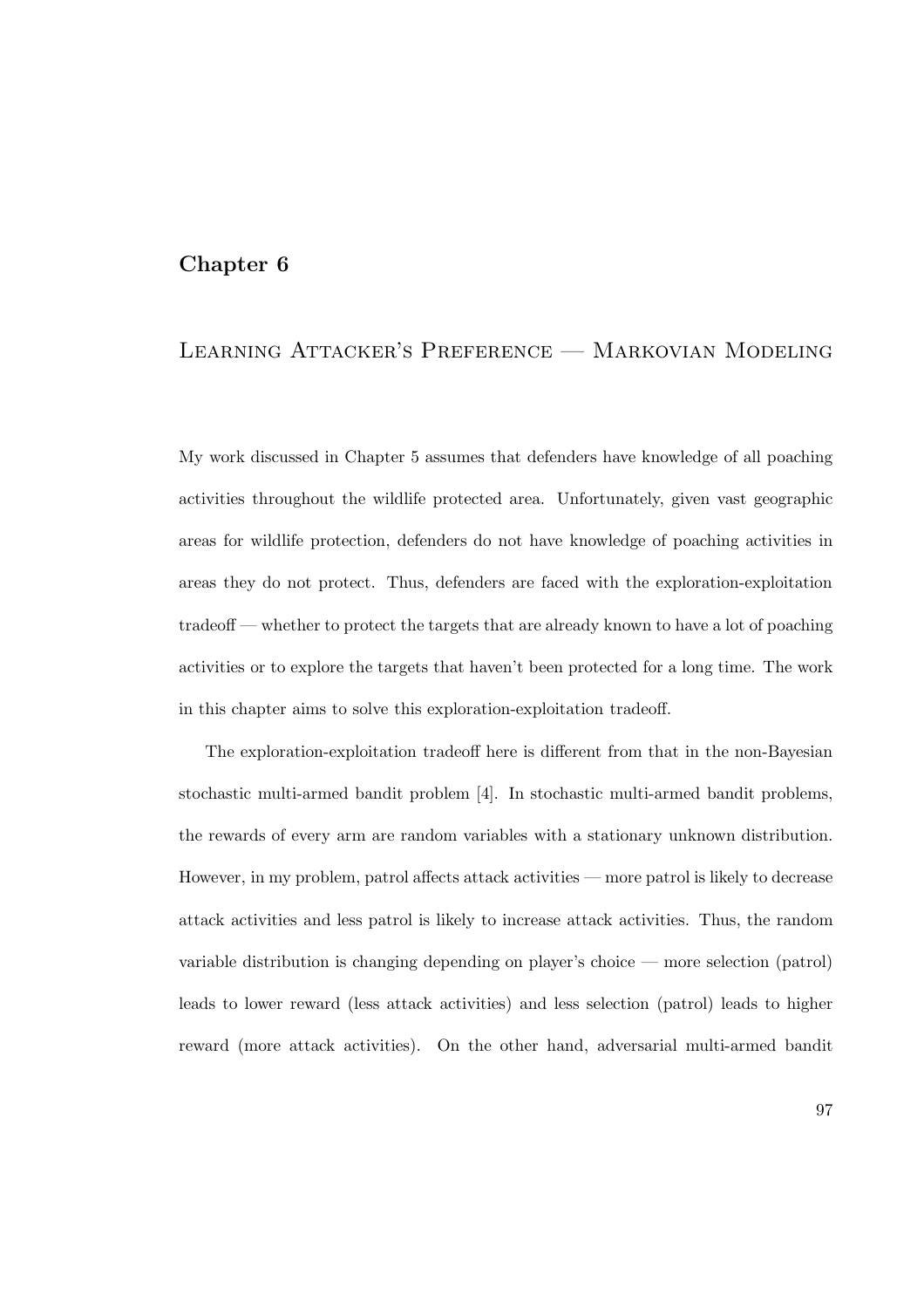problem [5] is also not an appropriate model for this domain. In adversarial multi-armed bandit problems, the reward can arbitrarily change while the attack activities in my problem are unlikely to change rapidly in a short period. This makes the adversarial multi-armed bandit model inappropriate for this domain.

In reality, how patrol affects attack activities would be reasonably assumed to follow a consistent pattern that can be learned from historical data (defenders' historical observations). I model this pattern as a Markov process and provide the following contributions in this work. First, I formulate the problem into a restless multi-armed bandit (RMAB) model to handle the limited observability challenge — defenders do not have observations for arms they do not activate (targets they do not protect). Second, I propose an EM based learning algorithm to learn the RMAB model from defenders' historical observations. Third, i use the solution concept of Whittle index policy to solve the RMAB model to plan for defenders' patrol strategies. However, indexability is required for the existence of Whittle index, so I provide two sufficient conditions for indexability and an algorithm to numerically evaluate indexability. Fourth, I propose a binary search based algorithm to find the Whittle index policy efficiently.

## 6.1 Model

### 6.1.1 Motivating Domains and their Properties

My work is mainly motivated by the domain of wildlife protection such as protecting endangered animals and fish stocks [12, 58]. Other motivating domains include police patrol to catch fare-evaders in a barrier-free transit system [61], border patrol [21, 22],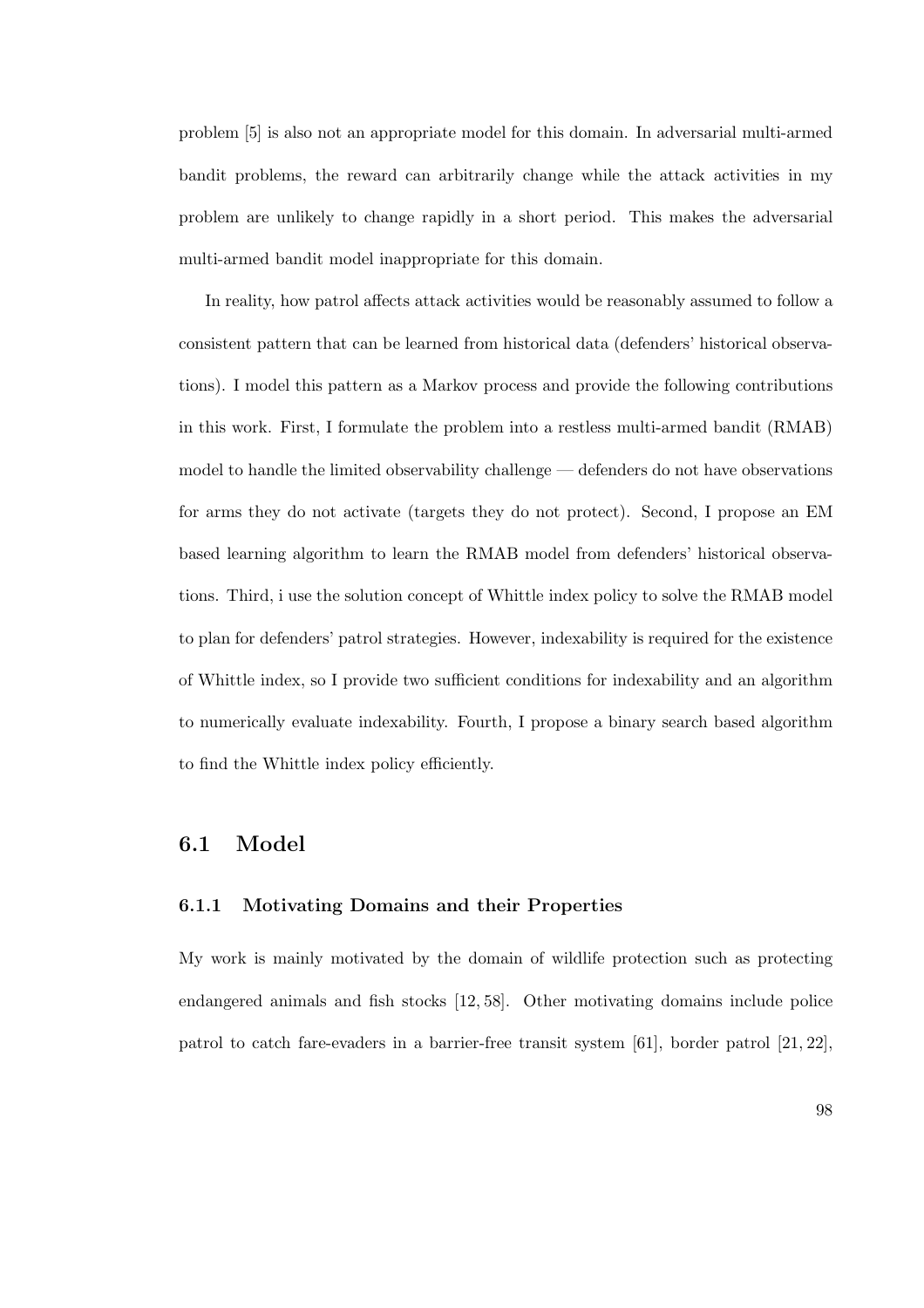etc. The model I will describe in this work is based on the following assumptions about the nature of interactions between defenders and attackers in these domains. Except the frequent interactions between defenders (patrollers/police) and attackers (poachers/fareevaders/smugglers), these domains share another two important properties: (i) patrol affects attacking activities (poaching/fare evasion/smuggling); (ii) limited/partial observability. I will next use the wildlife protection domain as the example to illustrate these two properties.

Poaching activity is a dynamic process affected by patrol. If patrollers patrol in a certain location frequently, it is very likely that the poachers poaching in this location will switch to other locations for poaching. On the other hand, if a location hasn't been patrolled for a long time, poachers may gradually notice that and switch to this location for poaching.

In the wildlife protection domain, both patrollers and poachers do not have perfect observation of their opponents' actions. This observation imperfection lies in two aspects: (i) limited observability — patrollers/poachers do not know what happens at locations they do not patrol/poach; (ii) partial observability — patrollers/poachers do not have perfect observation even at locations they patrol/poach — the location might be large (e.g., a  $2km \times 2km$  area) so that it is possible that patrollers and poachers do not see each other even if they are at the same location.

These two properties make it extremely difficult for defenders to optimally plan their patrol strategies. For example, defenders may find a target with a large number of attack activities at the beginning so they may start to protect this target frequently. After a period of time, attack activities at this target may start to decrease due to the frequent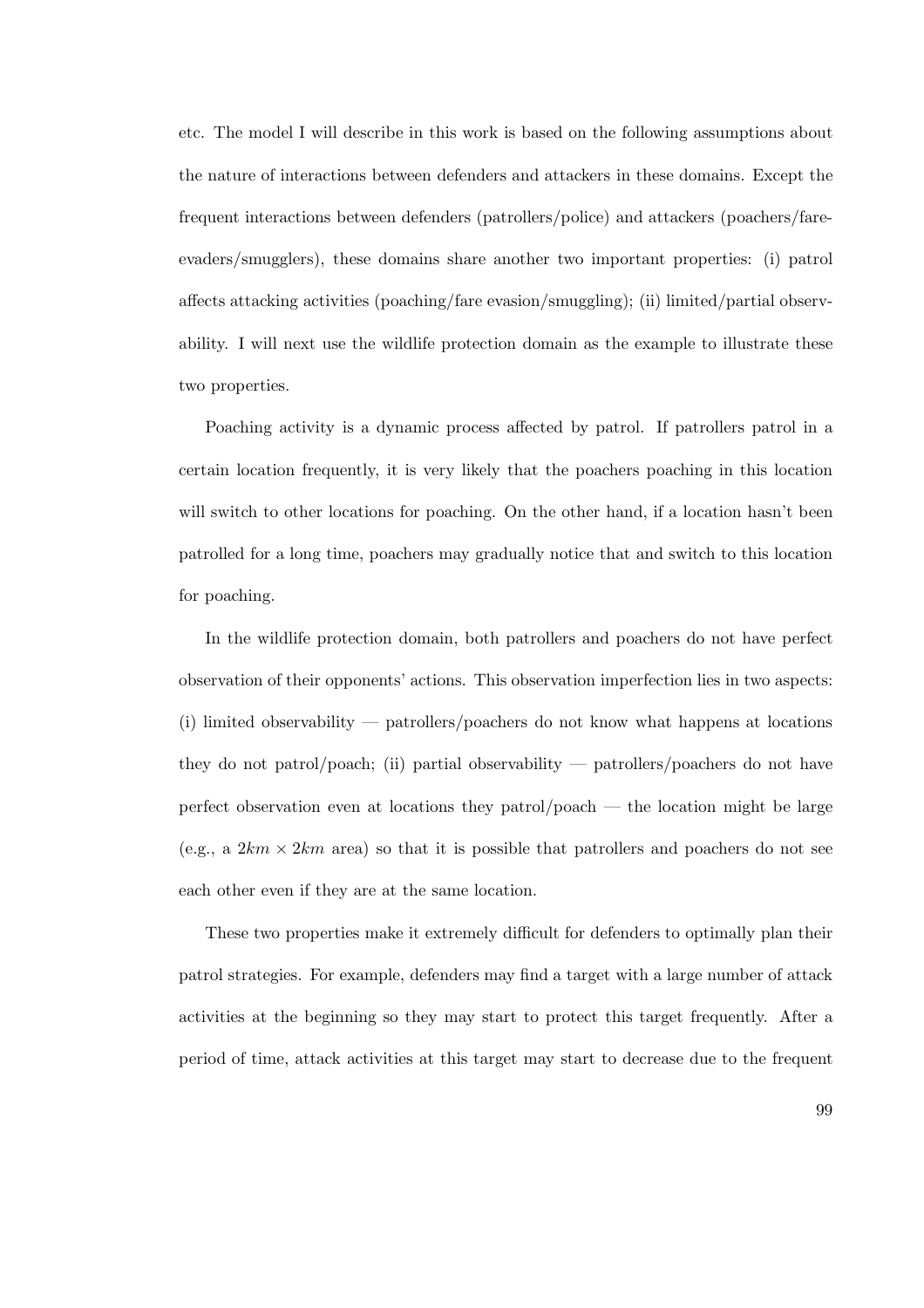patrol. At this time, defenders have to decide whether to keep protecting this target (exploitation) or to switch to other targets (exploration). However, defenders do not have knowledge of attack activities at other targets at that moment, which makes this decision making extremely difficult for defenders.

Fortunately, the frequent interactions between defenders and attackers make it possible for defenders to learn the effect of patrol on attackers from the historical data. With this learned effect, defenders are able to estimate attack activities at targets they do not protect. Based on this concept, I model these domains as a restless multi-armed bandit problem and use the solution concept of Whittle index policy to plan for defenders' strategies.

#### 6.1.2 Formal Model

I now formalize the story in Section 6.1.1 into a mathematical model that can be formulated as a restless multi-armed bandit problem. There are n targets that are indexed by  $\mathbb{N} \triangleq \{1, \ldots, n\}$ . Defenders have k patrol resources that can be deployed to these n targets. At every round, defenders choose  $k$  targets to protect. After that, defenders will have an observation of the number of attack activities for targets they protect, and no information for targets they do not protect. The objective for defenders is to decide which k targets to protect at every round to catch as many attackers as possible.

Due to the partial observability on defenders' side — defenders' observation of attack activities is not perfect even for targets they protect, I introduce a hidden variable attack intensity, which represents the true degree of attack intensity at a certain target. Clearly, this hidden variable attack intensity cannot directly be observed by defenders. Instead,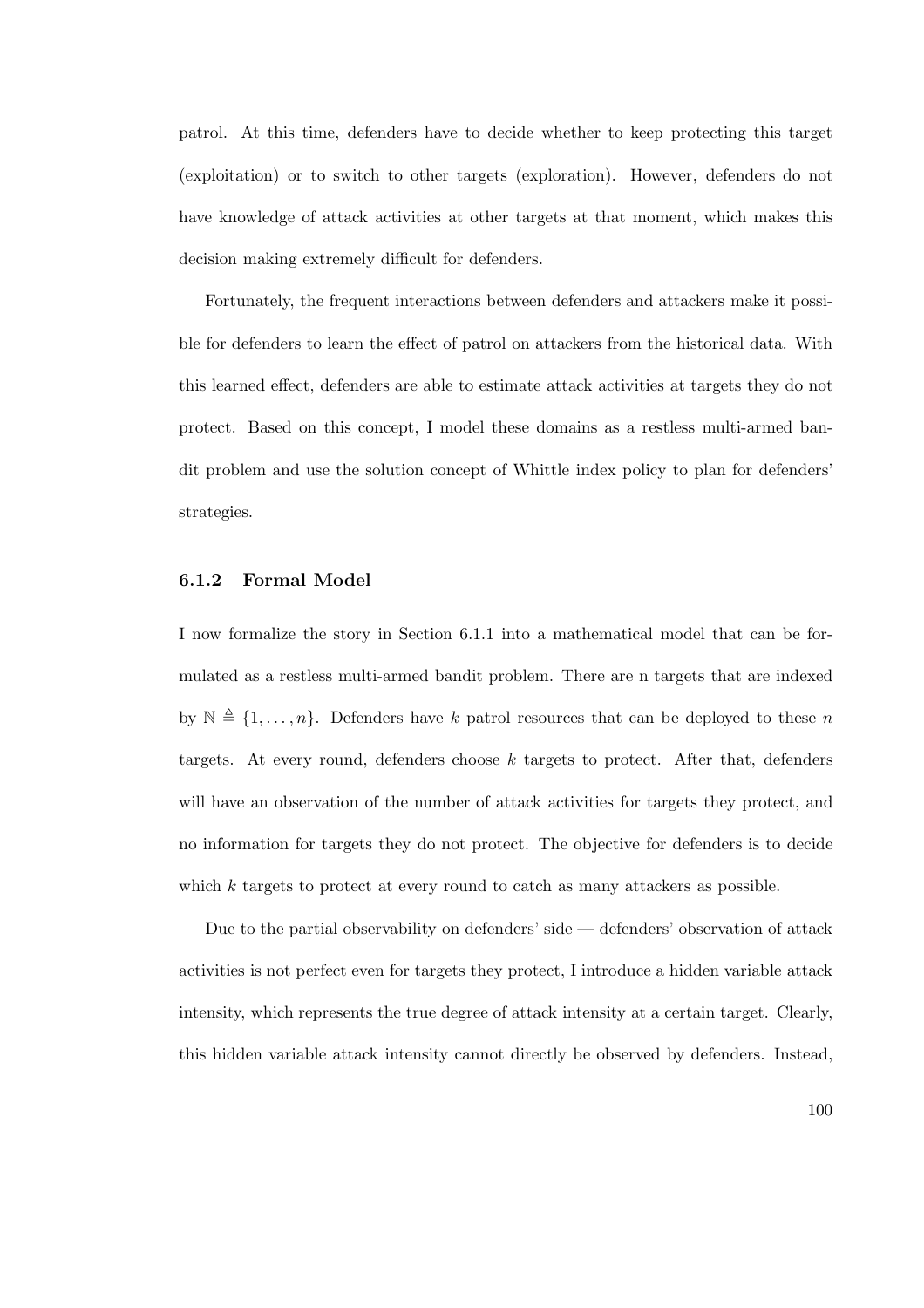defenders' observation is a random variable conditioned on this hidden variable attack intensity, and the larger the attack intensity is, the more likely it is for defenders to observe more attack activities during their patrol.

I discretize the hidden variable attack intensity into  $n_s$  levels, denoted by  $S =$  $\{0, 1, \ldots, n_s - 1\}$ . Lower i represents lower attack intensity. For a certain target, its attack intensity transitions after every round. If this target is protected, attack intensity transitions according to a  $n_s \times n_s$  transition matrix  $T^1$ ; if this target is not protected, attack intensity transitions according to another  $n_s \times n_s$  transition matrix  $T^0$ . The transition matrix represents how patrol affects attack intensity  $-T<sup>1</sup>$  tends to reduce attack intensity and  $T^0$  tends to increase attack intensity. The randomness in the transition matrix models attackers' partial observability discussed in Section 6.1.1. Note that different targets may have different transition matrices because some targets may be more attractive to attackers (for example, some locations may have more animal resources in the wildlife protection domain) so that it is more difficult for attack intensity to go down and easier for attack intensity to go up.

I also discretize defenders' observations of attack activities into  $n<sub>o</sub>$  levels, denoted by  $\mathbf{O} = \{0, 1, \dots, n_o - 1\}$ . Lower *i* represents less attack activities defenders observe. Note that defenders will only have observation for targets they protect. A  $n_s \times n_o$  observation matrix O determines how the observation depends on the hidden variable attack intensity. Generally, the larger the attack intensity is, the more likely it is for defenders to observe more attack activities during their patrol. Similar to transition matrices, different target may have different observation matrices.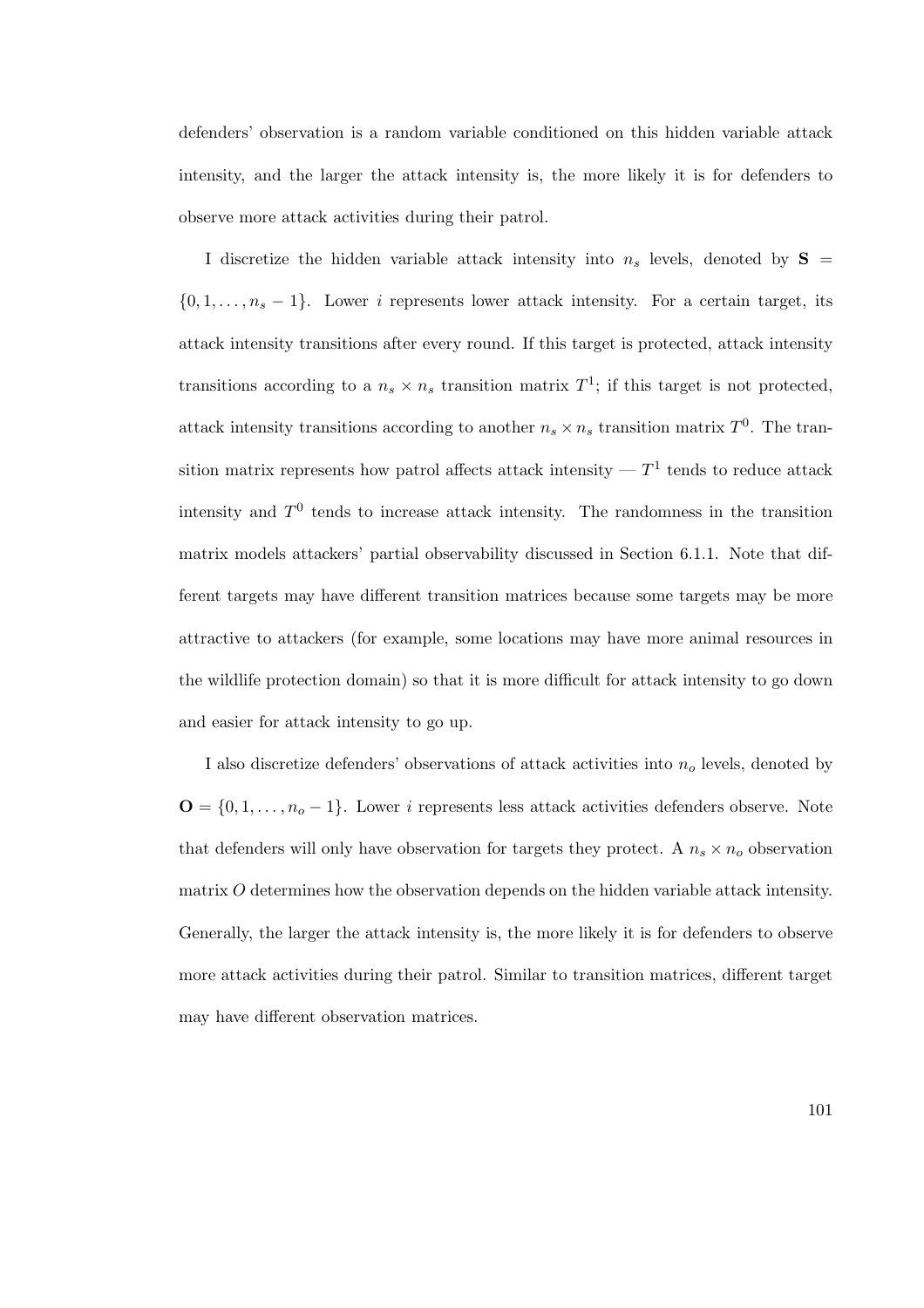While defenders get observations of attack activities during their patrol, they also receive rewards for that — arresting poachers/fare-evaders/smugglers bring benefit. Clearly, the reward defenders receive depends on their observation and I thus define the reward function  $R(o), o \in \mathbf{O}$  — larger i leads to higher reward  $R(i)$ . For example, if  $o = 0$ represents finding no attack activity and  $o = 1$  represents finding attack activities, then  $R(0) = 0$ ,  $R(1) = 1$ . Note that defenders only get rewards for targets they protect.

To summarize, for the targets defenders protect, defenders get an observation depending on its current attack intensity, get the reward associated with the observation, and then the attack intensity transitions according to  $T^1$ ; for the targets defenders do not protect, defenders do not have any observation, get reward 0 and the attack intensity transitions according to  $T^0$ . Figure 6.1 demonstrates this process. In this model, the state discretization level  $n_s$ , observation discretization level  $n_o$  and reward function  $R(o)$  are pre-specified by defenders; the transition matrices  $T^1$  and  $T^0$ , observation matrix O and initial belief  $\pi$  can be learned from defenders' previous observations. I will briefly discuss the learning algorithm in Section 6.1.3. After those parameters are learned, this model is formulated into a restless multi-armed bandit model to plan for defenders' strategies.



Figure 6.1: Model Illustration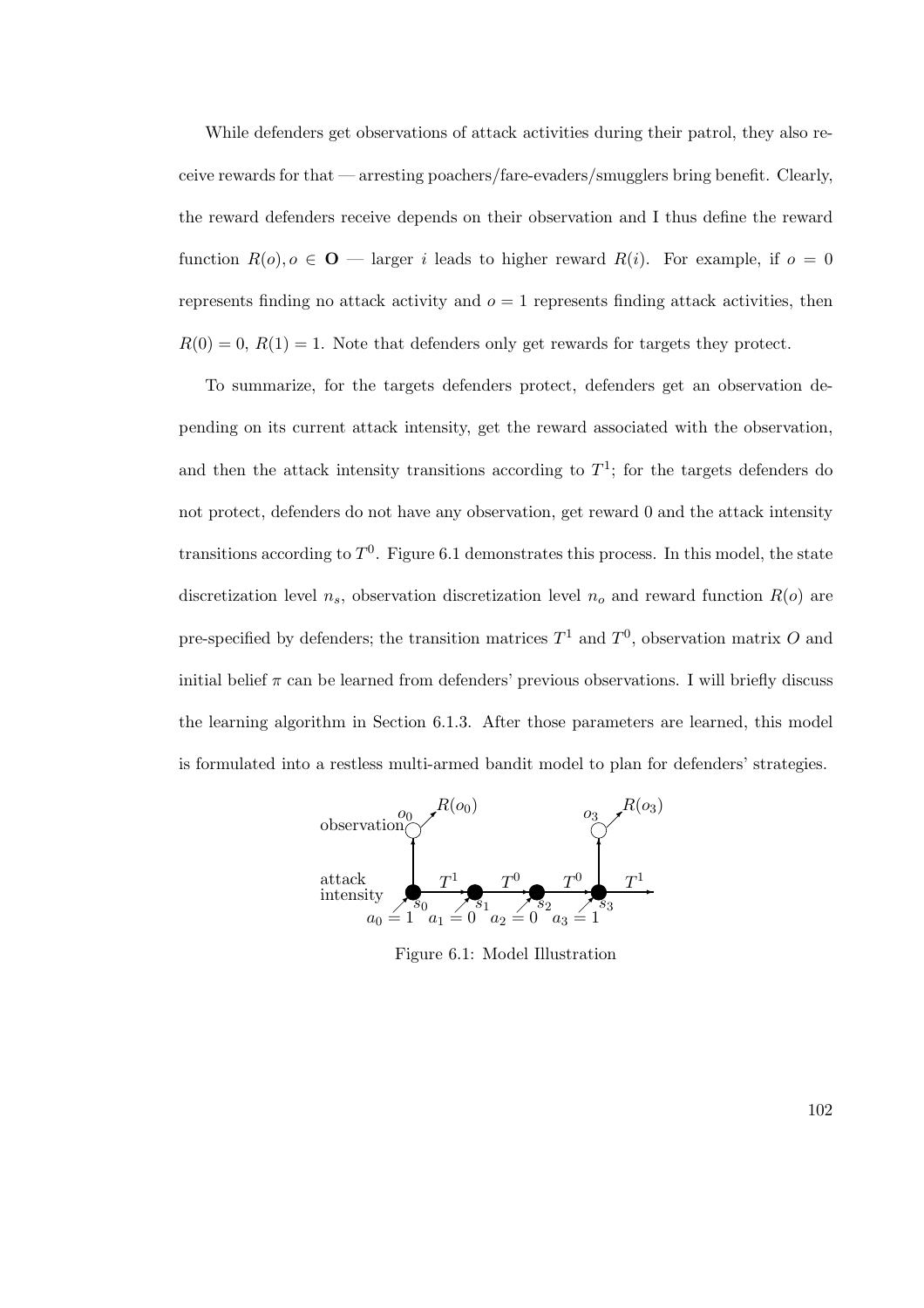### 6.1.3 Learning Model From Defenders' Previous Observations

Given defenders' action history  $\{a_i\}$  and observation history  $\{o_i\}$ , my objective is to learn the transition matrices  $T^1$  and  $T^0$ , observation matrix O and initial belief  $\pi$ . Due to the existence of hidden variables  $\{s_i\}$ , expectation-maximization (EM) algorithm is used for learning.

Expectation-maximization algorithm repeats the following steps until convergence:

- 1. compute  $Q(\theta, \theta^d) = \sum_{z \in \mathcal{Z}} P(z|x; \theta^d) \log[P(x, z; \theta)]$
- 2. set  $\theta^{(d+1)} = \arg \max_{\theta} Q(\theta, \theta^d)$

where  $z$  are latent variables, and are the hidden state sequence in my problem;  $x$  are observed data, and are the observation sequence in my problem;  $\theta$  are the parameters to be estimated, and are the transition matrix  $T^1/T^0$  (transition matrix when action  $a = 1/0$ , output matrix O and the initial hidden state distribution  $\pi$ .

$$
P(z|x; \theta^d) = \frac{P(x, z; \theta^d)}{P(x; \theta^d)}
$$
, so we can write

$$
\theta^{(d+1)} = \arg \max_{\theta} \sum_{z \in \mathcal{Z}} P(x, z; \theta^d) \log[P(x, z; \theta)]
$$

Denote  $\widehat{Q}(\theta, \theta^d) \triangleq \sum_{z \in \mathcal{Z}} P(x, z; \theta^d) \log[P(x, z; \theta)],$  so  $\theta^{(d+1)} = \arg \max_{\theta} \widehat{Q}(\theta, \theta^d).$ 

$$
P(x, z; \theta) = \pi_{z_1} \prod_{t=1:a_t=1}^{T-1} T_{z_t z_{t+1}}^1 \prod_{t=1:a_t=0}^{T-1} T_{z_t z_{t+1}}^0 \prod_{t=1:a_t=1}^T O_{z_t x_t}
$$

Taking the log gives us

$$
\log P(x, z; \theta) = \log \pi_{z_1} + \sum_{t=1:a_t=1}^{T-1} \log T_{z_t z_{t+1}}^1 + \sum_{t=1:a_t=0}^{T-1} \log T_{z_t z_{t+1}}^0 + \sum_{t=1:a_t=1}^T \log O_{z_t x_t}
$$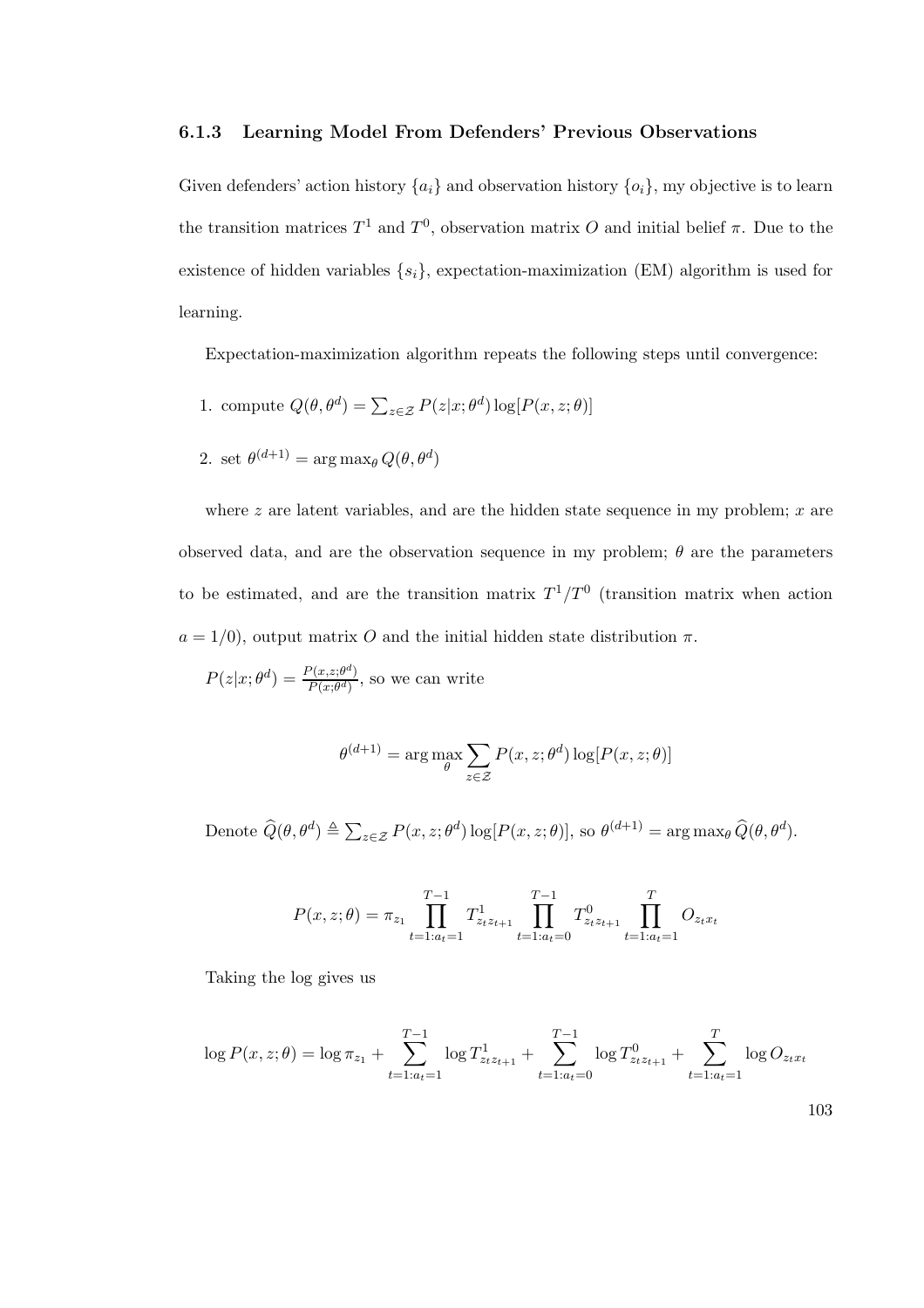Then we have

$$
\widehat{Q}(\theta, \theta^d) = \sum_{z \in \mathcal{Z}} P(x, z; \theta^d) \log \pi_{z_1}
$$
  
+ 
$$
\sum_{z \in \mathcal{Z}} \sum_{t=1:a_t=1}^{T-1} P(x, z; \theta^d) \log T_{z_t z_{t+1}}^1
$$
  
+ 
$$
\sum_{z \in \mathcal{Z}} \sum_{t=1:a_t=0}^{T-1} P(x, z; \theta^d) \log T_{z_t z_{t+1}}^0
$$
  
+ 
$$
\sum_{z \in \mathcal{Z}} \sum_{t=1:a_t=1}^{T} P(x, z; \theta^d) \log O_{z_t x_t}
$$

We also have the constraints:

$$
\sum_{i=0}^{n_s-1} \pi_i = 1
$$
  
\n
$$
\sum_{j=0}^{n_s-1} T_{ij}^1 = 1, \forall i = 0, 1, ..., n_s - 1
$$
  
\n
$$
\sum_{j=0}^{n_s-1} T_{ij}^0 = 1, \forall i = 0, 1, ..., n_s - 1
$$
  
\n
$$
\sum_{j=0}^{n_o-1} O_{ij}^1 = 1, \forall i = 0, 1, ..., n_s - 1
$$

Using Lagrange multipliers we have:

$$
\widehat{L}(\theta, \theta^d) = \widehat{Q}(\theta, \theta^d) - \lambda_{\pi} \left( \sum_{i=0}^{n_s - 1} \pi_i - 1 \right) - \sum_{i=0}^{n_s - 1} \lambda_{T_i^1} \left( \sum_{j=0}^{n_s - 1} T_{ij}^1 - 1 \right) \n- \sum_{i=0}^{n_s - 1} \lambda_{T_i^0} \left( \sum_{j=0}^{n_s - 1} T_{ij}^0 - 1 \right) - \sum_{i=0}^{n_s - 1} \lambda_{O_i} \left( \sum_{j=0}^{n_o - 1} O_{ij} - 1 \right)
$$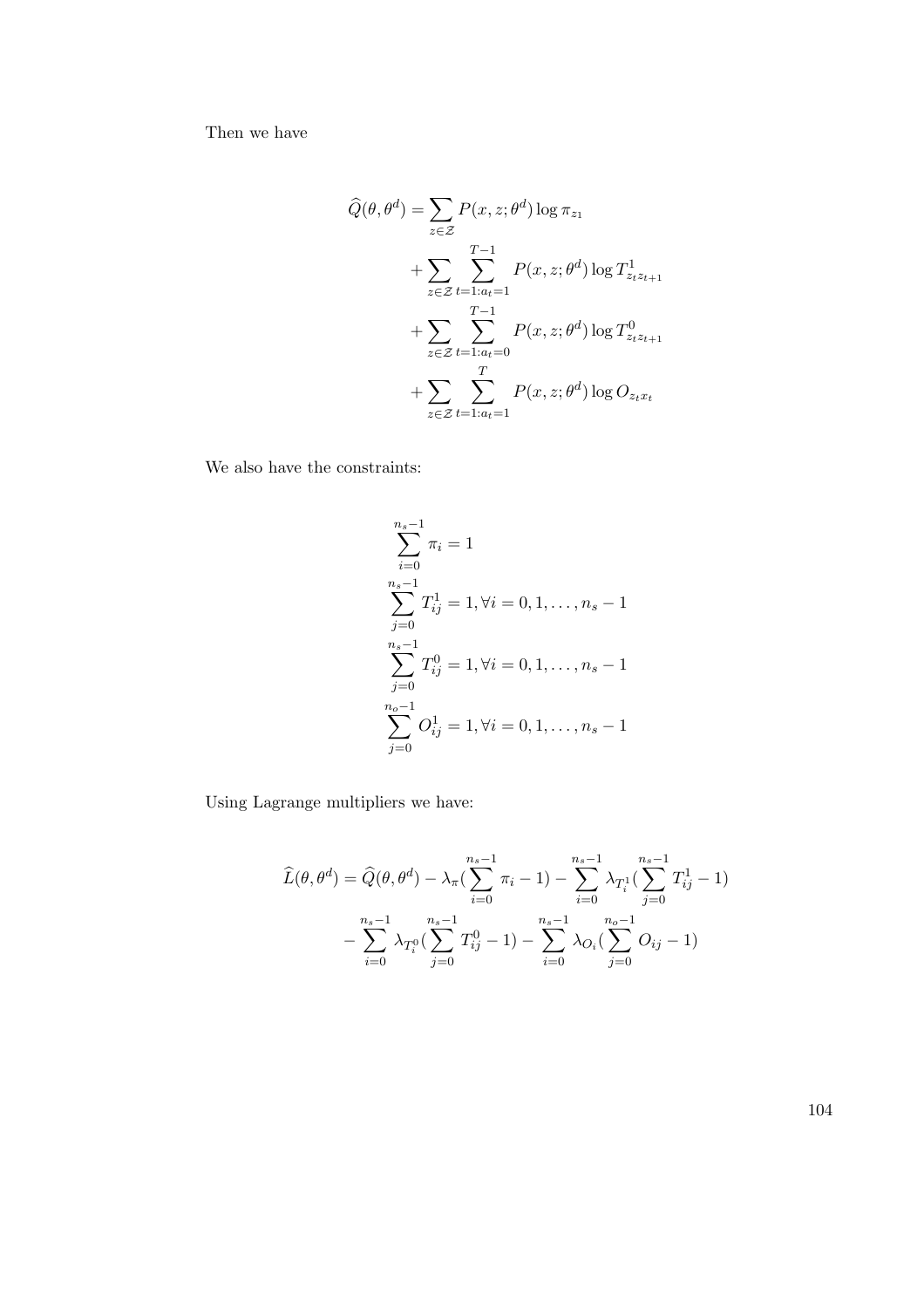Take derivatives and set it to be 0, we get the update steps:

$$
\pi_i^{(d+1)} = P(s_1 = i|x; \theta^d)
$$
  
\n
$$
T_{ij}^{1(d+1)} = \frac{\sum_{t=1:a_t=1}^{T-1} P(s_t = i, s_{t+1} = j|x; \theta^d)}{\sum_{t=1:a_t=1}^{T-1} P(s_t = i|x; \theta^d)}
$$
  
\n
$$
T_{ij}^{0(d+1)} = \frac{\sum_{t=1:a_t=0}^{T-1} P(s_t = i, s_{t+1} = j|x; \theta^d)}{\sum_{t=1:a_t=0}^{T-1} P(s_t = i|x; \theta^d)}
$$
  
\n
$$
O_{ij}^{(d+1)} = \frac{\sum_{t=1:a_t=1}^{T} P(s_t = i|x; \theta^d) I(o_t = j)}{\sum_{t=1:a_t=1}^{T} P(s_t = i|x; \theta^d)}
$$

So we need to compute  $P(s_t = i|x; \theta^d)$  and  $P(s_t = i, s_{t+1} = j|x; \theta^d)$ . It cam be computed through forward-backward algorithm.

Let  $\alpha_i(t) = P(o_1 = x_1, \ldots, o_t = x_t, s_t = i; \theta)$ . It can be computed recursively:

$$
\alpha_i(1) = \begin{cases}\n\pi_i O_{ix_1}, & a_1 = 1, \\
\pi_i, & a_1 = 0.\n\end{cases}
$$
\n
$$
O_{jx_{t+1}} \sum_{i=0}^{n_s - 1} \alpha_i(t) T_{ij}^1, & a_t = 1, a_{t+1} = 1,
$$
\n
$$
\alpha_j(t+1) = \begin{cases}\nO_{jx_{t+1}} \sum_{i=0}^{n_s - 1} \alpha_i(t) T_{ij}^0, & a_t = 0, a_{t+1} = 1, \\
\sum_{i=0}^{n_s - 1} \alpha_i(t) T_{ij}^1, & a_t = 1, a_{t+1} = 0, \\
\sum_{i=0}^{n_s - 1} \alpha_i(t) T_{ij}^0, & a_t = 0, a_{t+1} = 0.\n\end{cases}
$$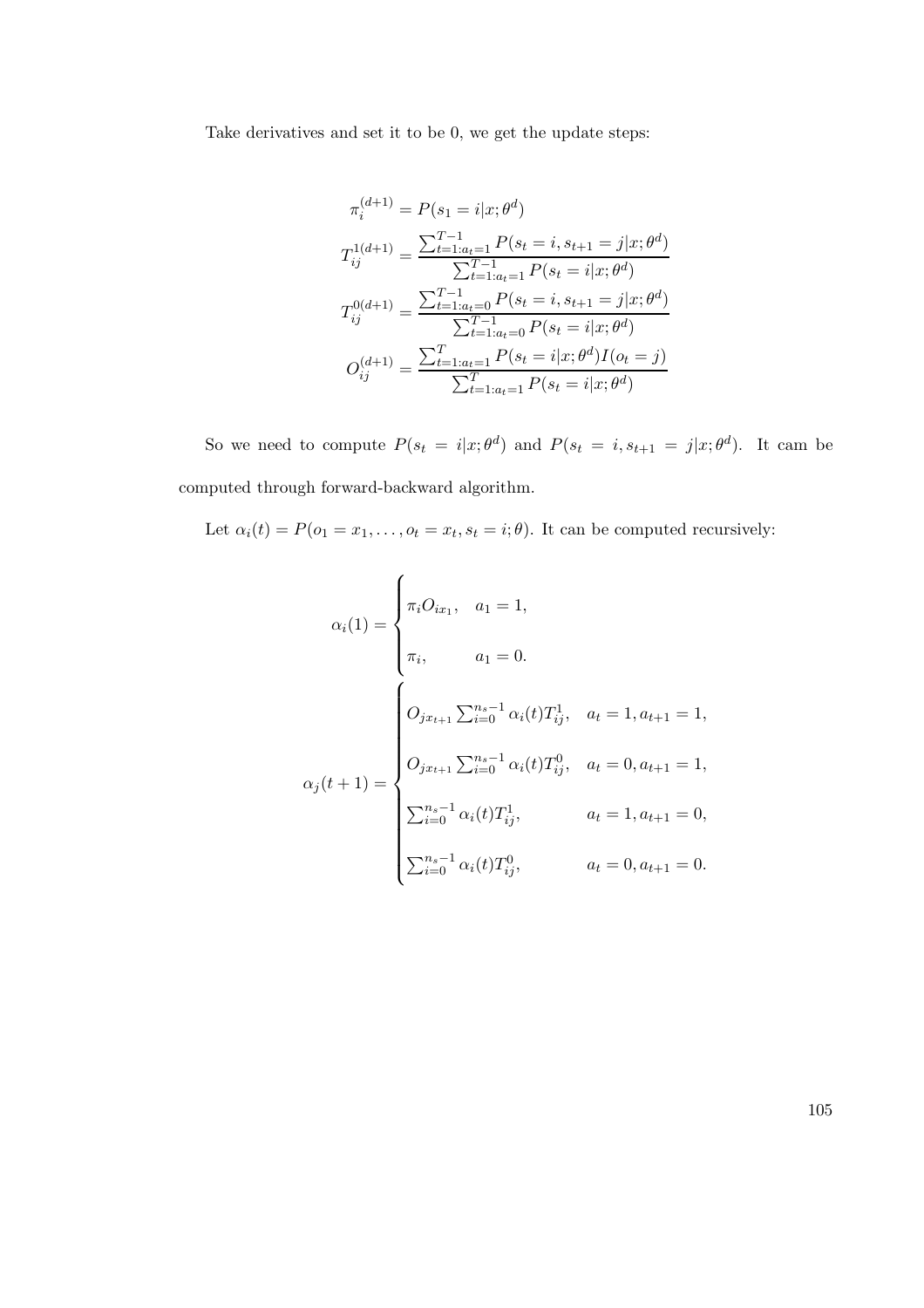Define  $\beta_i(t) = P(o_{t+1} = x_{t+1}, \ldots, o_T = x_T | s_t = i; \theta)$ . It can also be computed recursively:

$$
\beta_i(T) = 1
$$
\n
$$
\beta_i(t) = \begin{cases}\n\sum_{j=0}^{n_s - 1} \beta_j(t+1) T_{ij}^1 O_{j x_{t+1}}, & a_t = 1, a_{t+1} = 1, \\
\sum_{j=0}^{n_s - 1} \beta_j(t+1) T_{ij}^0 O_{j x_{t+1}}, & a_t = 0, a_{t+1} = 1, \\
\sum_{j=0}^{n_s - 1} \beta_j(t+1) T_{ij}^1, & a_t = 1, a_{t+1} = 0, \\
\sum_{j=0}^{n_s - 1} \beta_j(t+1) T_{ij}^0, & a_t = 0, a_{t+1} = 0.\n\end{cases}
$$

so we have:

$$
P(s_t = i|x; \theta) = \frac{\alpha_i(t)\beta_i(t)}{\sum_{j=0}^{n_s - 1} \alpha_j(t)\beta_j(t)}
$$

$$
P(s_t = i, s_{t+1} = j | x; \theta) = \begin{cases} \frac{\alpha_i(t) T_{ij}^1 \beta_j(t+1) O_{j x_{t+1}}}{\sum_{k=0}^{n_s - 1} \alpha_k(t) \beta_k(t)}, & a_t = 1, a_{t+1} = 1, \\ \frac{\alpha_i(t) T_{ij}^0 \beta_j(t+1) O_{j x_{t+1}}}{\sum_{k=0}^{n_s - 1} \alpha_k(t) \beta_k(t)}, & a_t = 0, a_{t+1} = 1, \\ \frac{\alpha_i(t) T_{ij}^1 \beta_j(t+1)}{\sum_{k=0}^{n_s - 1} \alpha_k(t) \beta_k(t)}, & a_t = 1, a_{t+1} = 0, \\ \frac{\alpha_i(t) T_{ij}^0 \beta_j(t+1)}{\sum_{k=0}^{n_s - 1} \alpha_k(t) \beta_k(t)}, & a_t = 0, a_{t+1} = 0. \end{cases}
$$

# 6.2 Restless Bandit for Planning

In this section, I will formulate the model discussed in Section 6.1.2 as a restless multiarmed bandit problem and plan defenders' strategies using the solution concept of Whittle index policy.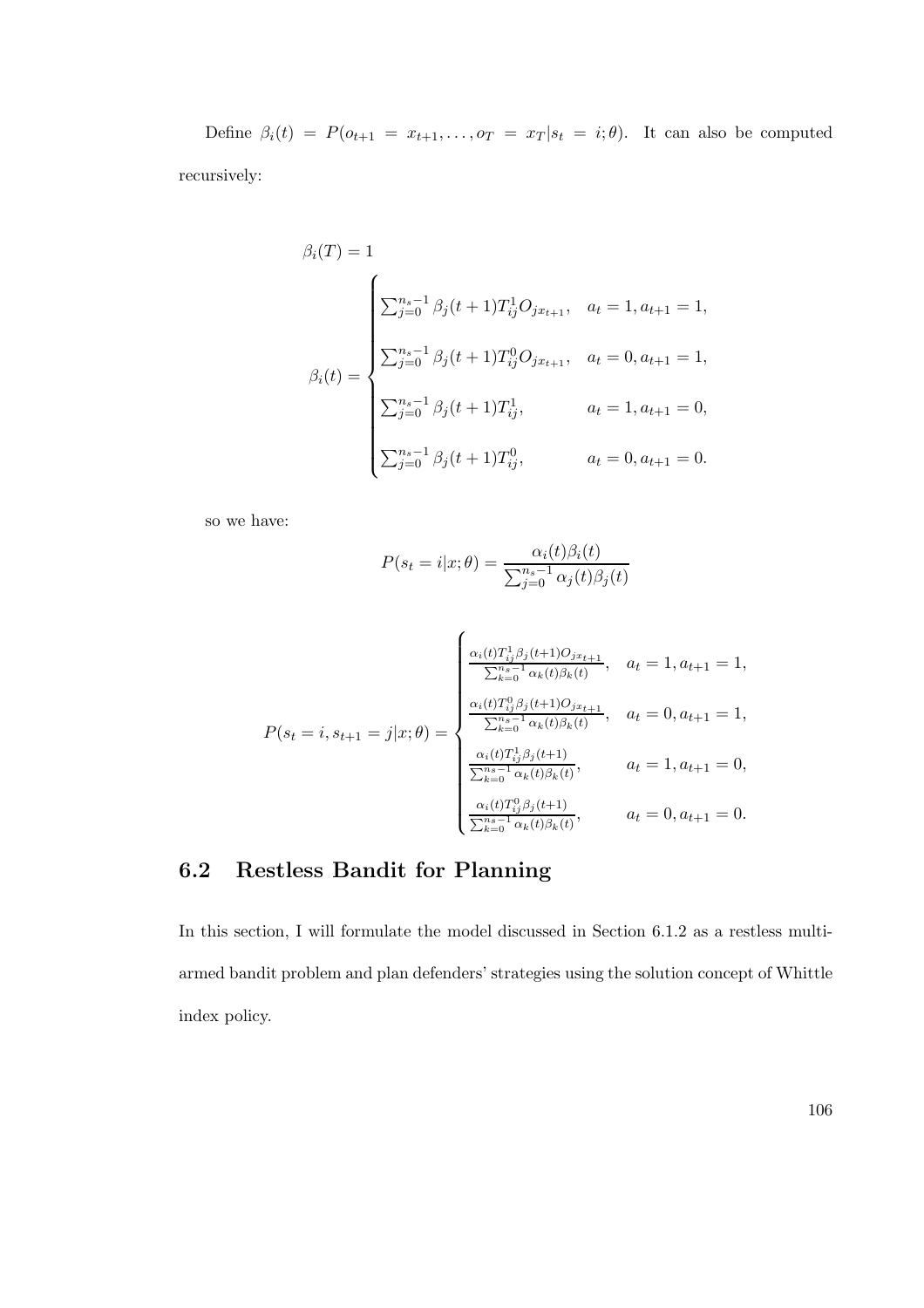### 6.2.1 Restless Bandit Formulation

It is straightforward to formulation the model discussed in Section 6.1.2 into a restless multi-armed bandit problem. Every target is viewed as an arm and defenders choose  $k$ arms to activate (k targets to protect) at every round. Consider a single arm (target), it is associated with  $n_s$  (hidden) states,  $n_o$  observations,  $n_s \times n_s$  transition matrices  $T^1$ and  $T^0$ ,  $n_s \times n_o$  observation matrix O and reward function  $R(o)$ ,  $o \in \mathbf{O}$  as is described in Section 6.1.2. For the arm defenders activate, defenders get an observation, get reward associated with the observation, and the state transitions according to  $T<sup>1</sup>$ . Note that defenders' observation is not the state. Instead, it is a random variable conditioned on the state, and reveals some information about the state. For the arms defenders do not activate, defenders do not have any observation, get reward 0 and the state transitions according to  $T^0$ .

Since defenders can not directly observe the state, defenders maintain a belief b of the states for each target, based on which defenders make decisions. The belief is updated according to the Bayesian rules. The following equation shows the belief update when defenders protect this target  $(a = 1)$  and get observation o or defenders do not protect this target  $(a = 0)$ .

$$
b'(s') = \begin{cases} \eta \sum_{s \in \mathbf{S}} b(s) O_{so} T_{ss'}^1, & a = 1 \\ \sum_{s \in \mathbf{S}} b(s) T_{ss'}^0, & a = 0, \end{cases}
$$
(6.1)

where  $\eta$  is the normalization factor. When defenders do not protect this target ( $a =$ 0), defenders do not have any observation, so their belief is updated according to the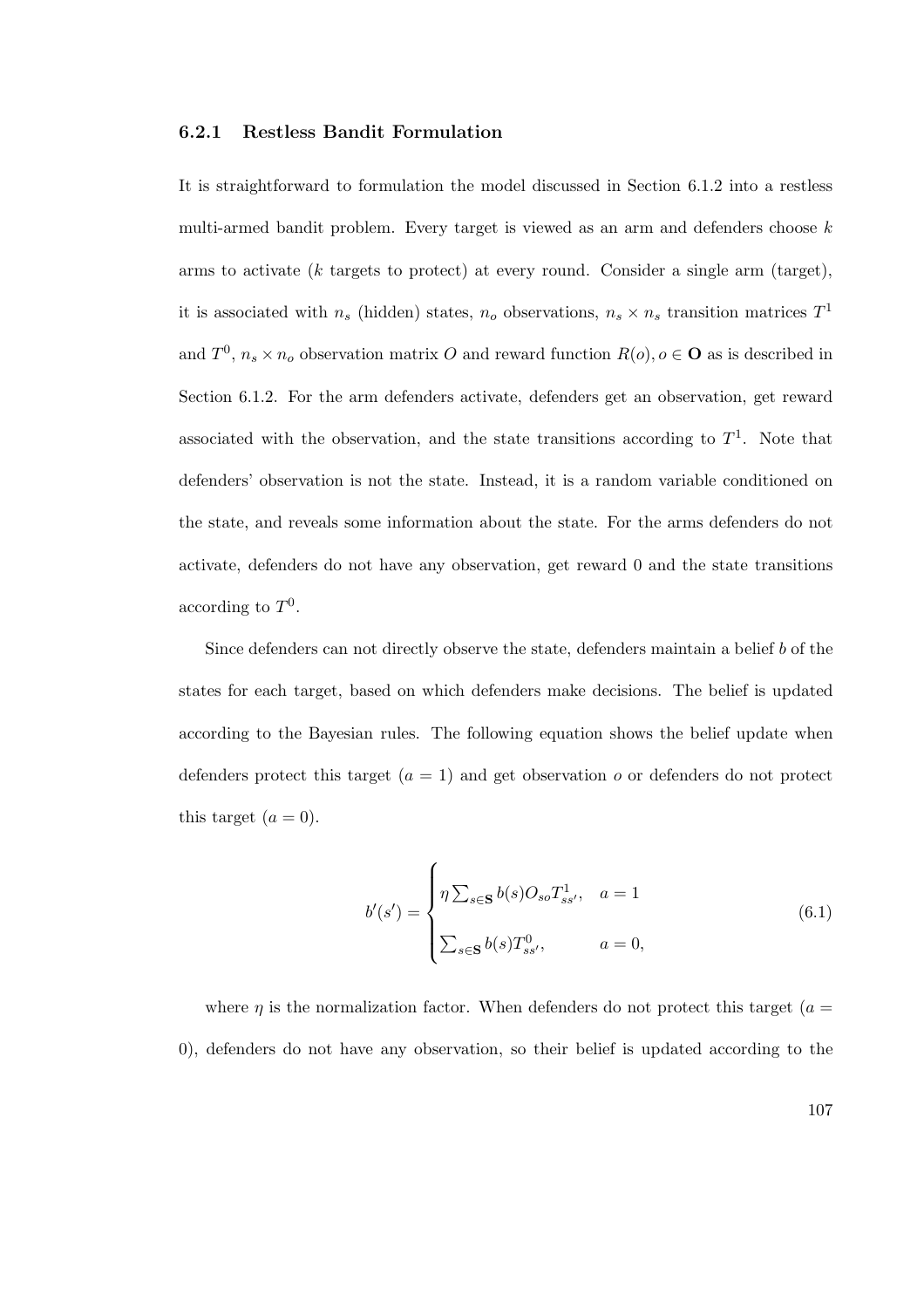state transition rule; When defenders protect this target  $(a = 1)$ , their belief is firstly updated according to their observation  $o(b_{new}(s) = \eta b(s)O_{so}$  according to Bayes' rule), and then the new belief is then updated according to the state transition rule:  $b'(s') =$  $\sum_{s\in{\bf S}}b_{new}(s)T_{ss'}^1=\sum_{s\in{\bf S}}\eta b(s)O_{so}T_{ss'}^1=\eta\sum_{s\in{\bf S}}b(s)O_{so}T_{ss'}^1$ 

I now present the mathematical definition of Whittle index for this problem. Denote  $V_m(b)$  to be the value function for belief state b with subsidy m;  $V_m(b; a = 0)$  to be the value function for belief state  $b$  with subsidy  $m$  and defenders take passive action;  $V_m(b; a = 1)$  to be the value function for belief state b with subsidy m and defenders take active action. The following equations show these value functions:

$$
V_m(b; a = 0) = m + \beta V_m(b_{a=0})
$$
  

$$
V_m(b; a = 1) = \sum_{s \in S} b(s) \sum_{o \in O} O_{so} R(o)
$$

$$
+ \beta \sum_{o \in O} \sum_{s \in S} b(s) O_{so} V_m(b_{a=1}^o)
$$

$$
V_m(b) = \max \{ V_m(b; a = 0), V_m(b; a = 1) \}
$$

When defenders take passive action, they get the immediate reward m and the  $\beta$ discounted future reward — value function at new belief  $b_{a=0}$ , which is updated from b according to the case  $a = 0$  in Equation 6.1. When defenders take active action, they get the expected immediate reward  $\sum_{s\in S} b(s) \sum_{o\in O} O_{so}R(o)$  and the  $\beta$ -discounted future reward. The future reward is composed of different observation cases  $-\sum_{s\in S}b(s)O_{so}$  is defenders' probability to have observation  $o$  at belief state  $b$ , and  $V_m(b_{a=1}^o)$  is the value function at new belief  $b_{a=1}^o$  that is updated from b according to the case  $a = 1$  with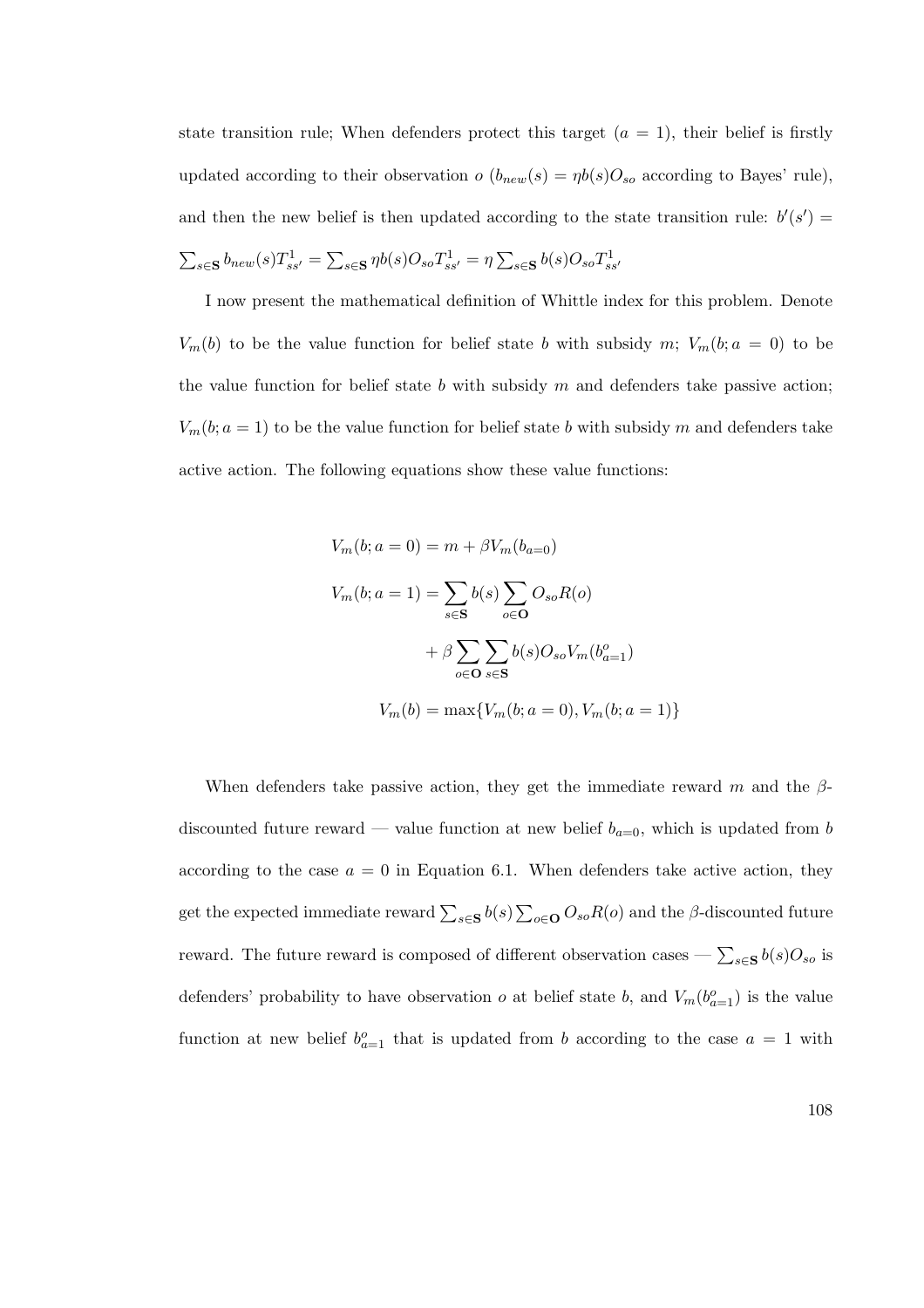observation *o* in Equation 6.1. The value function  $V_m(b)$  is the maximum of  $V_m(b; a = 0)$ and  $V_m(b; a = 1)$ . Whittle index  $I(b)$  of belief state b is then defined to be:

$$
I(b) \triangleq \inf_{m} \{ m : V_m(b; a = 0) \ge V_m(b : a = 1) \}
$$

The passive action set  $\Phi(m)$ , which is the set of belief states for which passive action is the optimal action given subsidy  $m$  is then defined to be:

$$
\Phi(m) \triangleq \{b : V_m(b; a = 0) \ge V_m(b : a = 1)\}
$$

#### 6.2.2 Sufficient Conditions for Indexability

In this section, I provide two sufficient conditions for indexability when  $n_o = 2$  and  $n_s = 2$ . Denote the transition matrices to be  $T^0$  and  $T^1$ , observation matrix to be O. Clearly in this problem,  $O_{11} > O_{01}$ ,  $O_{00} > O_{10}$  (higher attack intensity leads to higher probability to see attack activities when patrolling);  $T_{11}^1 > T_{01}^1$ ,  $T_{00}^1 > T_{10}^1$ ;  $T_{11}^0 > T_{01}^0$ ,  $T_{00}^0 > T_{10}^0$ (positively correlated arms).

Define  $\alpha \triangleq \max\{T_{11}^0 - T_{01}^0, T_{11}^1 - T_{01}^1\}$ . Since it is a two-state problem with  $S = \{0, 1\}$ , I use one variable x to represent the belief state:  $x \triangleq b(s = 1)$ , which is the probability of being in state 1.

Define  $\Gamma_1(x) = xT_{11}^1 + (1-x)T_{01}^1$ , which is the belief for the next round if the belief for the current round is x and the active action is taken. Similarly,  $\Gamma_0(x) = xT_{11}^0 + (1-x)T_{01}^0$ , which is the belief for the next round if the belief for the current round is  $x$  and the passive action is taken.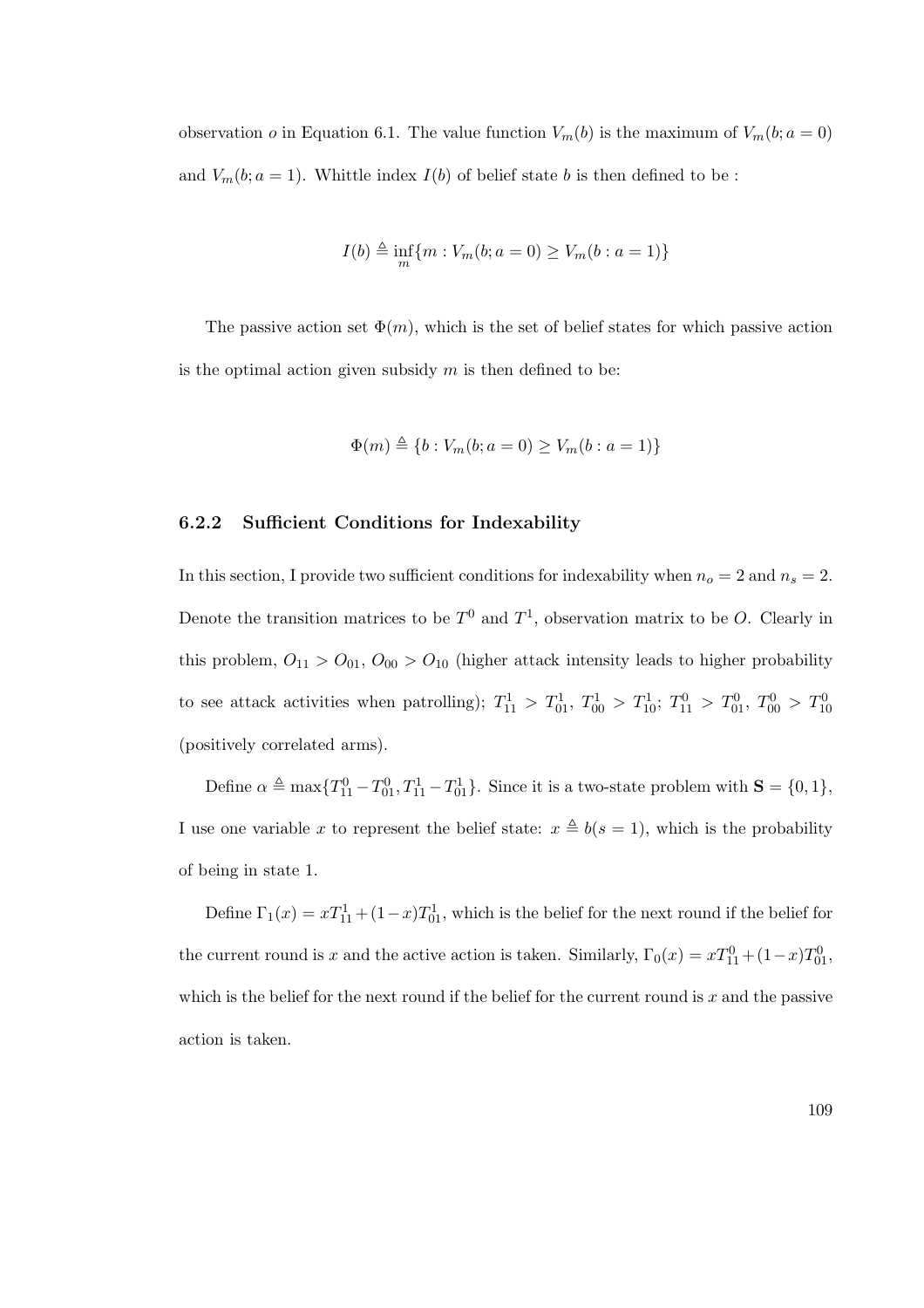I present below two theorems demonstrating two sufficient conditions for indexability. The proof is in Appendix B.

**Theorem 6.2.1.** When  $\beta \leq 0.5$ , the process is indexable, i.e., for any belief x, if  $V_m(x; a = 0) \ge V_m(x; a = 1)$ , then  $V_{m'}(x; a = 0) \ge V_{m'}(x; a = 1)$ ,  $\forall m' \ge m$ 

**Theorem 6.2.2.** When  $\alpha\beta \leq 0.5$  and  $\Gamma_1(1) \leq \Gamma_0(0)$ , the process is indexable, i.e., for any belief x, if  $V_m(x; a = 0) \ge V_m(x; a = 1)$ , then  $V_{m'}(x; a = 0) \ge V_{m'}(x; a = 1)$ ,  $\forall m' \geq m$ 

### 6.2.3 Numerical Evaluation of Indexability

For problems other than those that have been proved to be indexable in Section 6.2.2, we can numerically evaluate their indexability. I first provide the following proposition.

 $\textbf{Proposition 6.2.3.} \ \textit{If} \ m < R(0)-\beta\frac{R(n_o-1)-R(0)}{1-\beta}$  $\frac{-1,-R(0)}{1-\beta}, \ \Phi(m) = \emptyset; \ if \ m > R(n_o-1), \ \Phi(m)$ is the whole belief state space.

*Proof.* If  $m < R(0) - \beta \frac{R(n_o-1) - R(0)}{1-\beta}$  $\frac{(-1)-R(0)}{1-\beta}$ , denote  $V_m(b; a = 0) = m + \beta W_0$ ;  $V_m(b; a = 1) =$  $R(o)+\beta W_1$ , where  $W_1$  and  $W_0$  represent the maximum future reward. Since  $W_0 \leq \frac{R(n_o-1)}{1-\beta}$  $1-\beta$ (achieving reward  $R(n_o - 1)$  at every round),  $W_1 \ge \frac{R(0)}{1-\beta}$  $\frac{R(0)}{1-\beta}$  (achieving reward  $R(0)$  at every round),  $R(o) \ge R(0)$ , we have  $V_m(b; a = 1) - V_m(b; a = 0) = R(o) - m + \beta(W_1 - W_0) \ge$  $R(0) - m + \beta \frac{R(0) - R(n_0 - 1)}{1 - \beta} > 0$ . Thus, being active is always the optimal action for any state so that  $\Phi(m) = \emptyset$ .

If  $m > R(n_o-1)$ , then the strategy of always being passive dominates other strategies so  $\Phi(m)$  is the whole belief state space.  $\Box$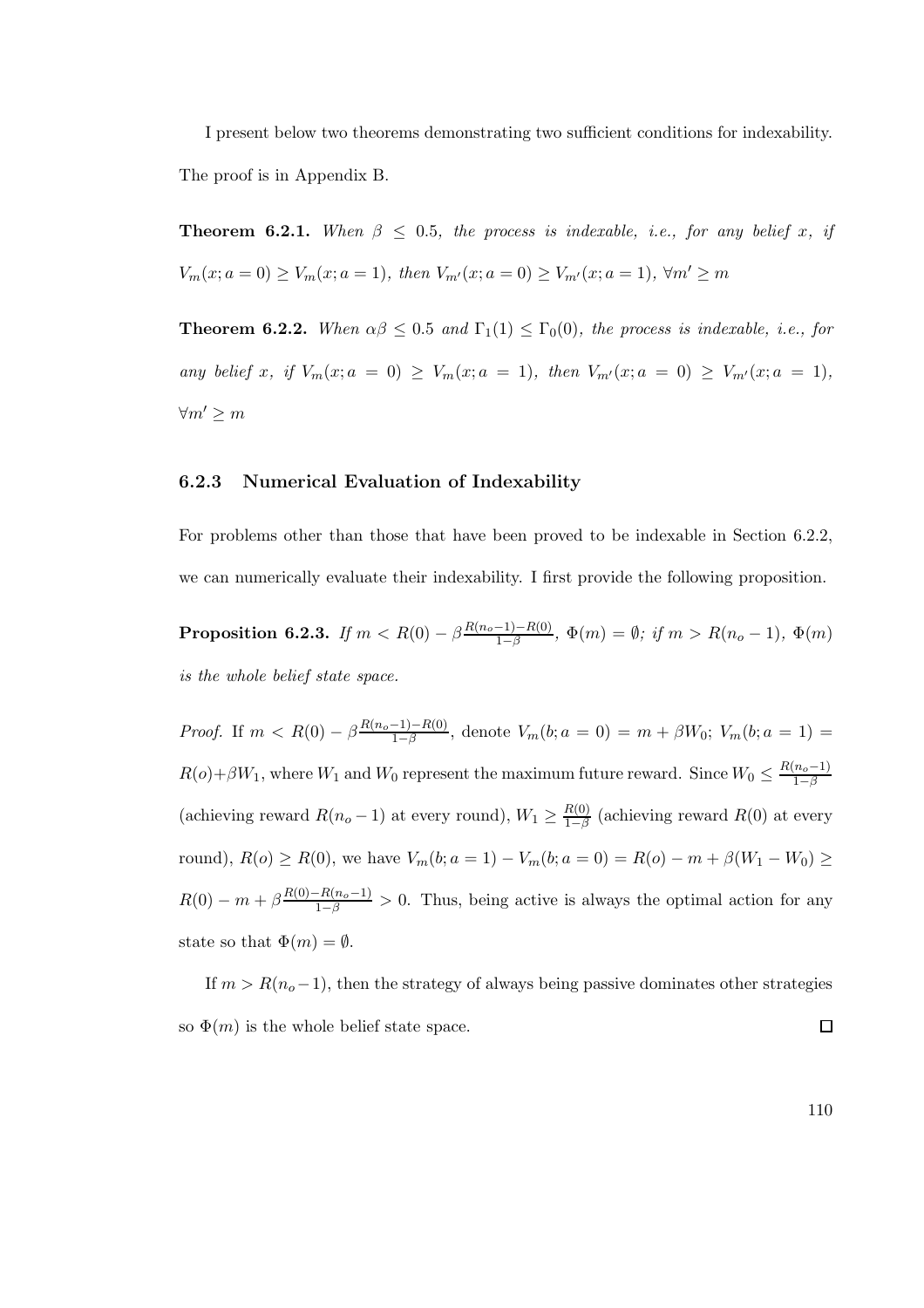Thus, we only need to determine whether the set  $\Phi(m)$  monotonically increases for  $m \subseteq [R(0)-\beta \frac{R(n_0-1)-R(0)}{1-\beta}$  $\frac{-1-1}{1-\beta}, R(n_o-1)$ . Numerically, we can discretize this limited m range and then evaluate if  $\Phi(m)$  monotonically increases with the increase of discretized m. Given the subsidy  $m, \Phi(m)$  can be determined by solving a special POMDP model whose conditional observation probability is dependent on start state and action. I will discuss the algorithm in detail in Section 6.3. This algorithm returns a set  $D$  which contains  $n_s$ -length vectors  $d_1, d_2, \ldots, d_{|D|}$ . Every vector  $d_i$  is associated with an optimal action  $e_i$ . Given the belief b, the optimal action is determined by  $a^{opt} = e_i$ ,  $i = \arg \max_j b^T d_j$ . Thus,  $\Phi(m) = \bigcup_{i:e_i=0} \{b : b^T d_i \ge b^T d_j, \forall j\}.$ 

Given  $m_0 < m_1$ , my aim is to check whether  $\Phi(m_0) \subseteq \Phi(m_1)$ . Use the superscript 0 or 1 for set  $D$ , vector  $d$ , action  $e$  to distinguish between the returned solutions with subsidy  $m_0$  and  $m_1$ . The following mixed-integer linear program (MILP) can be used to determine whether  $\Phi(m_0) \subseteq \Phi(m_1)$ .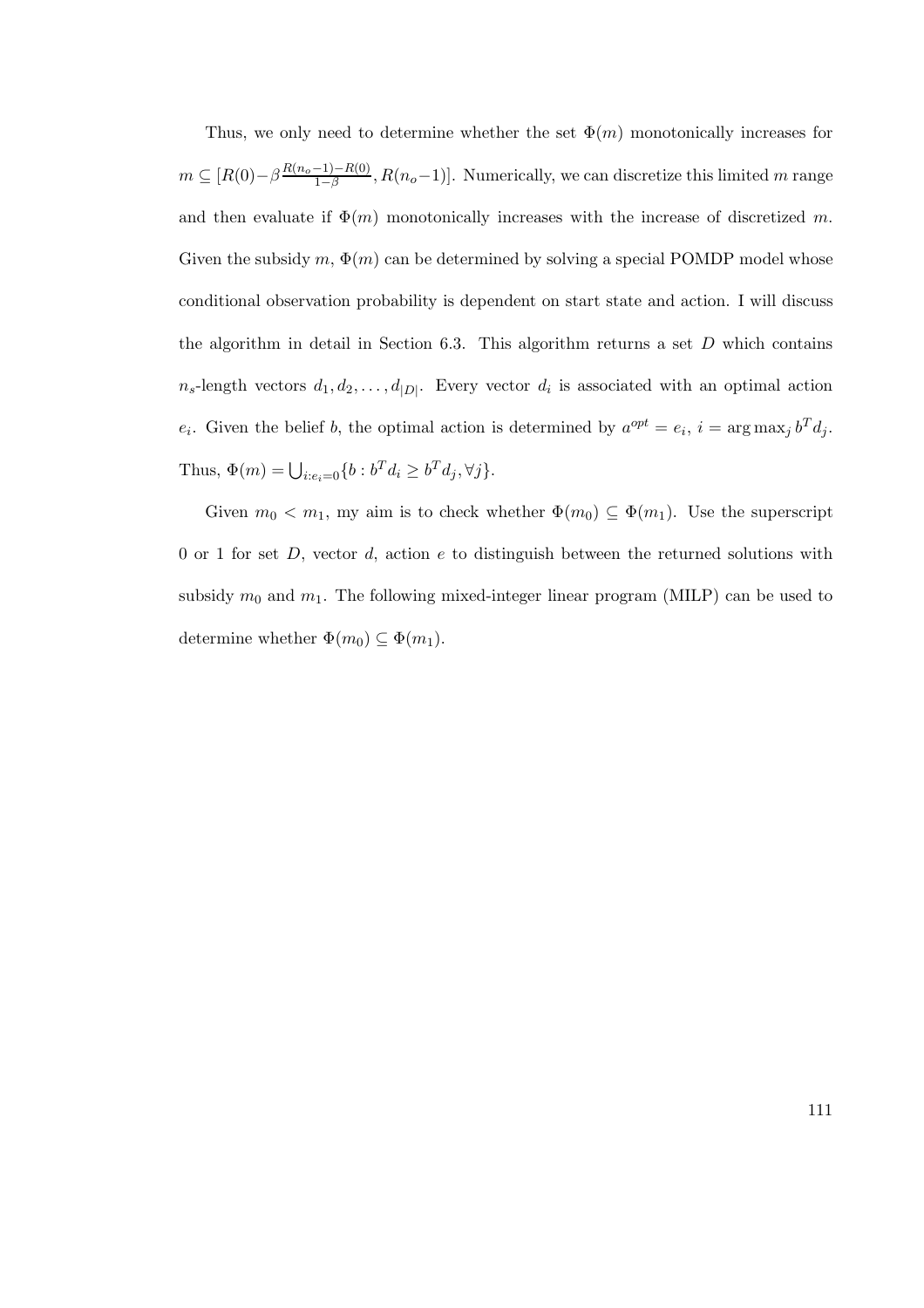$$
\min_{b,z^0,z^1,\xi^0,\xi^1} \sum_{i=1}^{|D^0|} z_i^0 e_i^0 - \sum_{i=1}^{|D^1|} z_i^1 e_i^1
$$
\n
$$
s.t. \quad b_i \in [0,1], \forall i \in \mathbf{S}, \qquad \sum_{i \in \mathbf{S}} b_i = 1
$$
\n
$$
z_i^0 \in \{0,1\}, \forall i \in \{1,2,\ldots,|D^0|\}, \qquad \sum_i z_i^0 = 1
$$
\n
$$
b^T d_i^0 \le \xi^0, \forall i \in \{1,2,\ldots,|D^0|\}
$$
\n
$$
\xi^0 \le b^T d_i^0 + M(1 - z_i^0), \forall i \in \{1,2,\ldots,|D^0|\}
$$
\n
$$
z_i^1 \in \{0,1\}, \forall i \in \{1,2,\ldots,|D^1|\} \qquad \sum_i z_i^1 = 1
$$
\n
$$
b^T d_i^1 \le \xi^1, \forall i \in \{1,2,\ldots,|D^1|\}
$$
\n
$$
\xi^1 \le b^T d_i^1 + M(1 - z_i^1), \forall i \in \{1,2,\ldots,|D^1|\}
$$

If the result of the above MILP is 0 or 1,  $\Phi(m_0) \subseteq \Phi(m_1)$ . In the MILP, M is a given large number, *b* is the belief state,  $z_i^{0/1}$  $i^{0/1}$  is a binary variable that indicates whether  $b^Td_i^{0/1}\geq b^Td_j^{0/1}$  $\mathcal{L}_{j}^{0/1}, \forall j$  (1 indicates yes and 0 indicates no),  $\xi^{0/1}$  is an auxiliary variable that equals  $\max_i b^T d_i^{0/1}$  $\sum_{i=1}^{\lfloor D^{0/1} \rfloor} z_i^{0/1}$  $\frac{0/1}{i}e_i^{0/1}$  $i_i^{0/1}$  is the optimal action for the problem with subsidy  $m_{0/1}$ . If the result of this MILP is 0 or 1, it means that there does not exist a belief b under which the optimal action for the problem with subsidy  $m_0$  is passive (0) and the optimal action for the problem with subsidy  $m_1$  is active (1). This means  $\Phi(m_0) \subseteq \Phi(m_1)$ .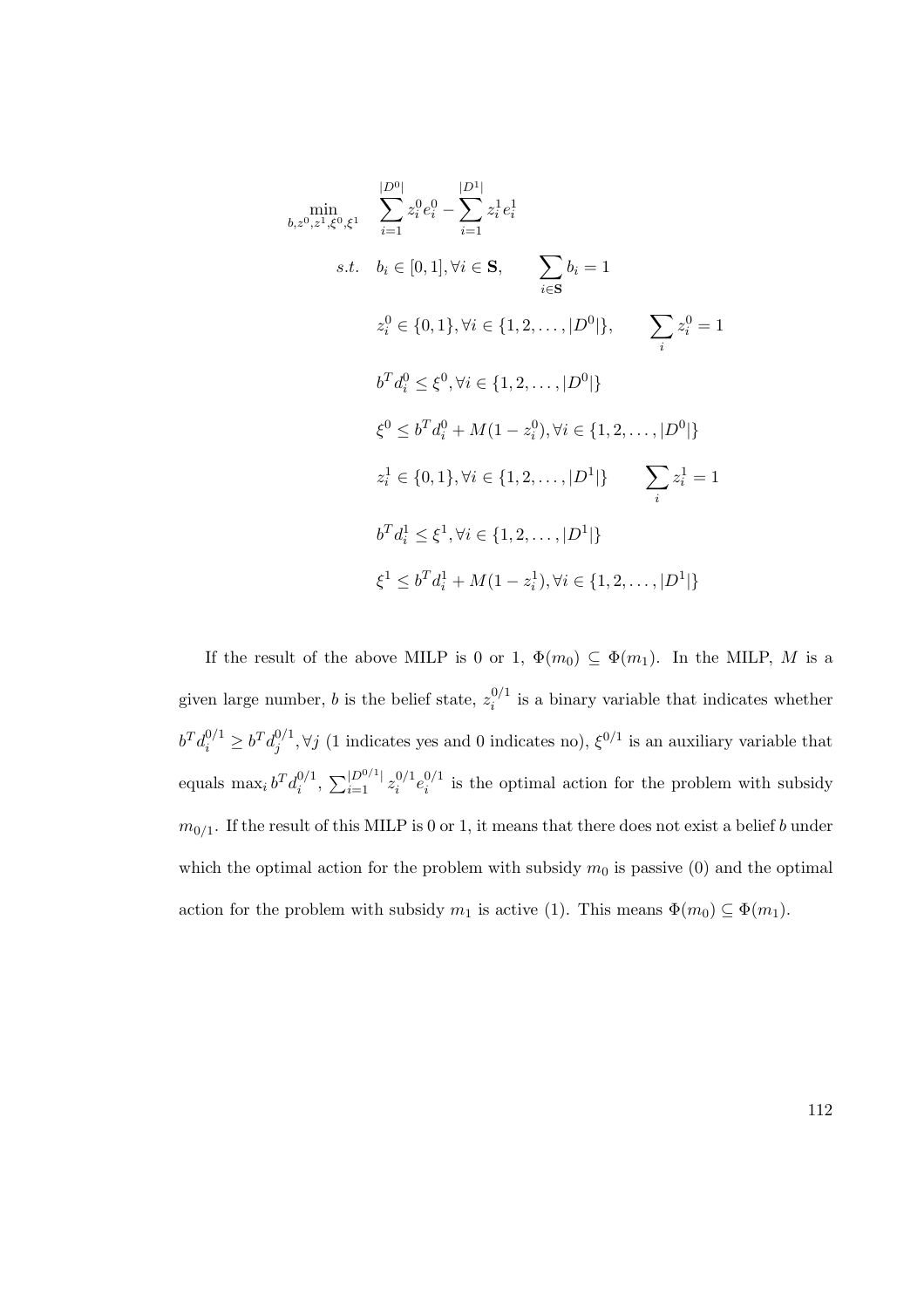### 6.2.4 Computation of Whittle Index Policy

Given the indexability, Whittle index can be found by doing a binary search within the range  $m \subseteq [R(0) - \beta \frac{R(n_o-1) - R(0)}{1-\beta}]$  $\frac{-1-(-R(0))}{1-\beta}, R(n_o-1)].$  Given the upper bound ub and lower bound *lb*, the problem with middle point  $\frac{lb+ub}{2}$  as passive subsidy is sent to the special POMDP solver to find the optimal action for the current belief. If the optimal action is active, then the Whittle index is greater than the middle point so  $lb \leftarrow \frac{lb+ub}{2}$ ; or else  $ub \leftarrow \frac{lb+ub}{2}$ . This binary search algorithm can find Whittle index with arbitrary precision. Naively, we can compute the Whittle index policy by computing the  $\varepsilon$ -precision indices of all arms and then picking the k arms with the highest indices.

However, since we are actually only interested in which  $k$  arms have the highest Whittle index and we do not care what exactly their indices are, we can do better than this naive method, which is demonstrated in Algorithm 8.

In Algorithm 8, A is Whittle index policy to be returned and is set to be  $\emptyset$  at the beginning.  $S$  is the set of arms that we have not known whether belong to  $A$  or not and is set to be the whole set of arms at the beginning. Before it finds top- $k$  arms (the loop between Line 4 and Line 21), it tests all the arms in  $S$  about their optimal action with subsidy  $\frac{ub+lb}{2}$ . If the optimal action is 1, it means this arm's index is higher than  $\frac{ub+lb}{2}$ and we add it to  $S_1$ ; if the optimal action is 0, it means this arm's index is lower than  $_{ub+lb}$  $\frac{+ib}{2}$  and we add it to  $S_0$  (Lines 6 – 13). At this moment, we know that all arms in  $S_1$ have higher indices than all arms in  $S_0$ . If there is enough space in A to include all arms in  $S_1$ , we add  $S_1$  to A, remove them from S and set the upper bound to be  $\frac{ub+lb}{2}$  because we already know that  $S_1$  belongs to Whittle index policy set and all the rest arms have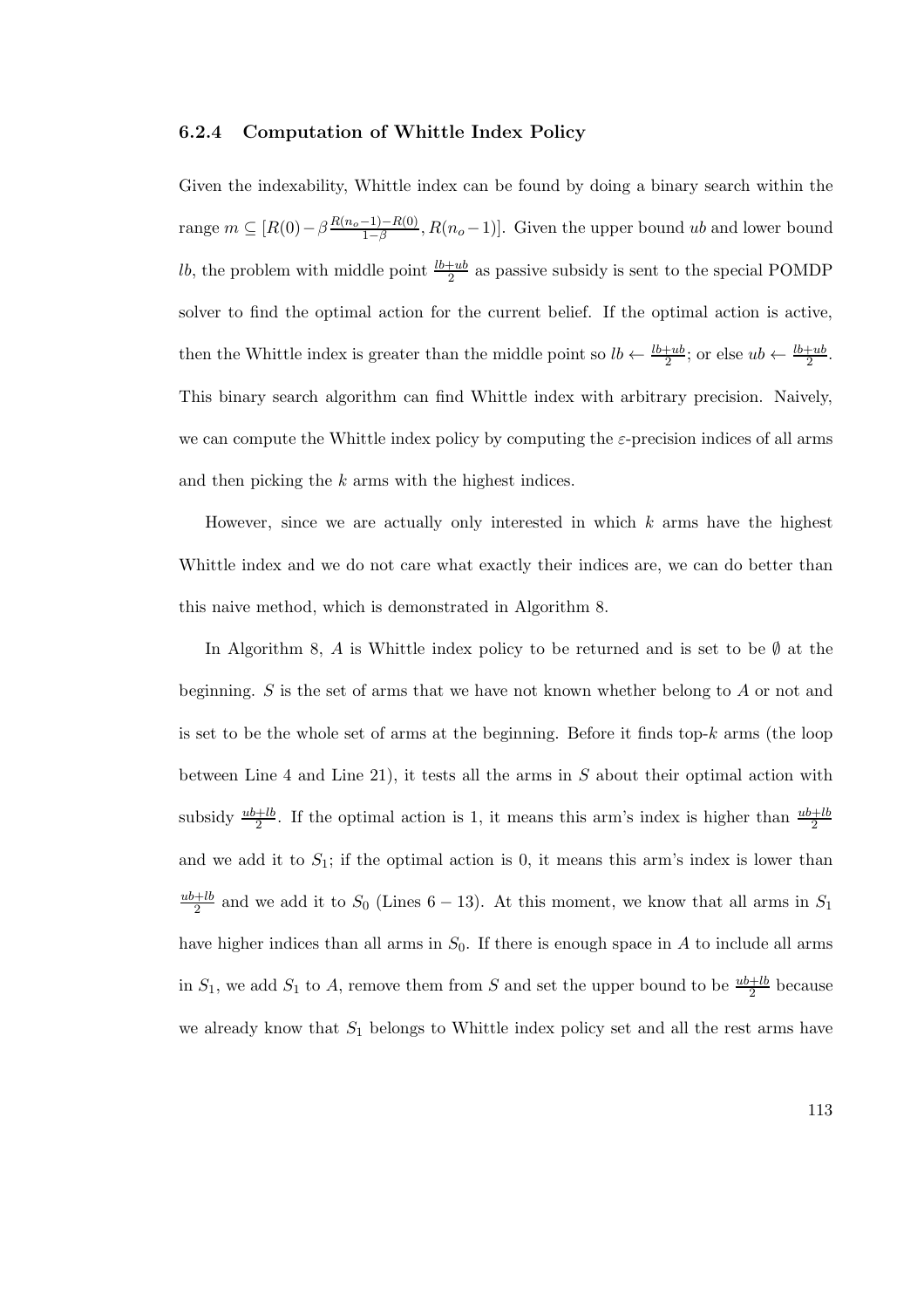Algorithm 8 Algorithm to Compute Whittle Index Policy 1: function FINDWHITTLEINDEXPOLICY 2:  $lb \leftarrow R(0) - \beta \frac{R(n_0 - 1) - R(0)}{1 - \beta}$  $\frac{-1)-R(0)}{1-\beta}$ ,  $ub \leftarrow R(n_o-1)$ 3:  $A \leftarrow \emptyset, S \leftarrow \{1, 2, \dots, n\}$ 4: while  $|A| < k$  do<br>5:  $S_1 \leftarrow \emptyset$ ,  $S_0 \leftarrow$ 5:  $S_1 \leftarrow \emptyset, S_0 \leftarrow \emptyset$ <br>6: **for**  $i \in S$  **do** 6: for  $i \in S$  do<br>7:  $a^{opt} \leftarrow P$ 7:  $a^{opt} \leftarrow \text{POMDPSOLVE}(P_i, \frac{lb+ub}{2})$  $\frac{+ub}{2}$ 8: if  $a^{opt} = 1$  then 9:  $S_1 \leftarrow S_1 \bigcup \{i\}$ 10: else 11:  $S_0 \leftarrow S_0 \bigcup \{i\}$ 12: end if 13: end for 14: **if**  $|S_1| \le k - |A|$  then<br>15:  $A \leftarrow A \cup S_1, S \leftarrow B$ 15:  $A \leftarrow A \bigcup_{n} S_1, S \leftarrow S - S_1$ 16:  $ub \leftarrow \frac{lb+ub}{2}$ 17: else 18:  $S \leftarrow S - S_0$ 19:  $lb \leftarrow \frac{lb+ub}{2}$ 20: end if 21: end while 22: return  $A$ 23: end function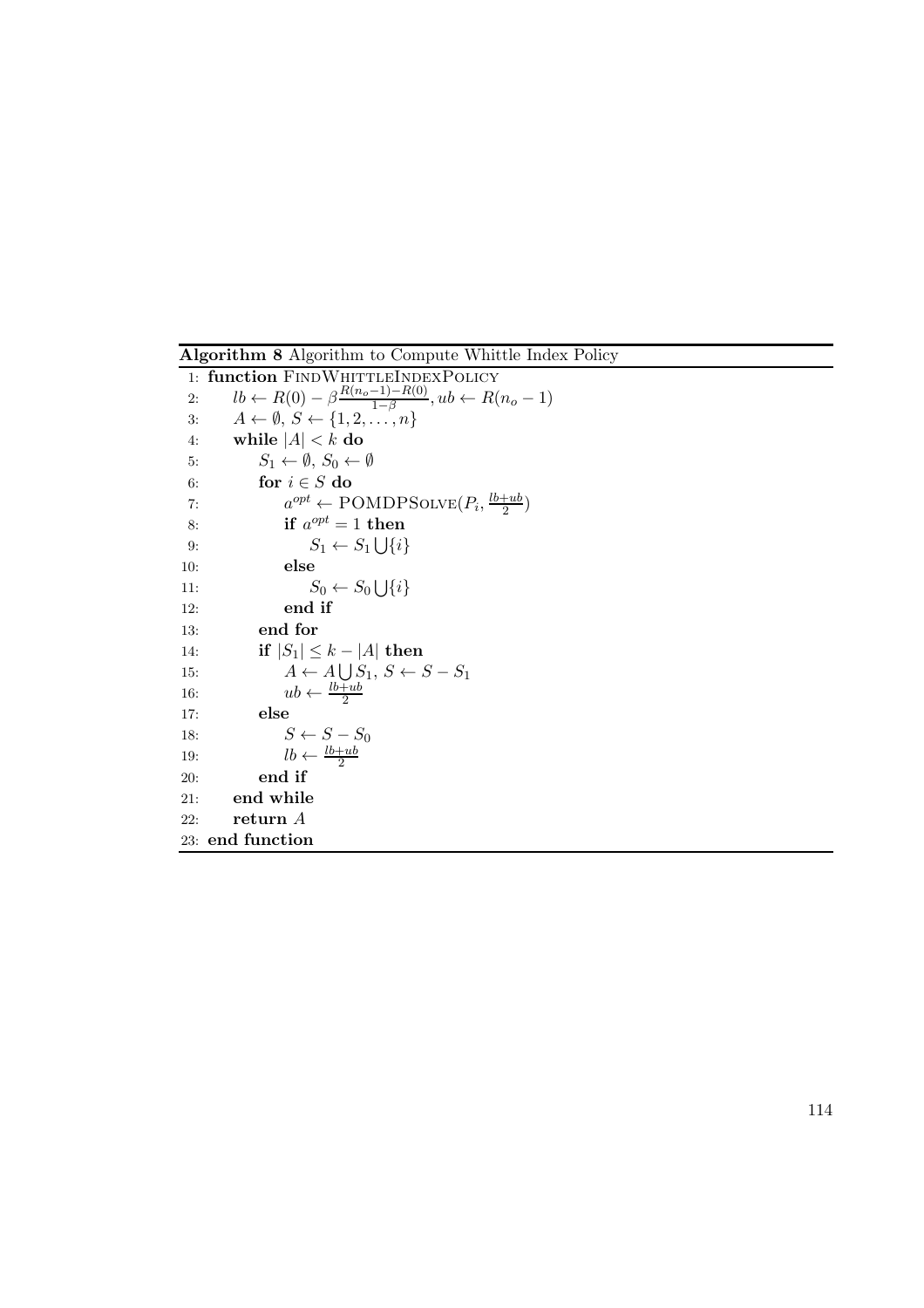the index lower than  $\frac{ub+lb}{2}$  (Lines 14 – 16). If there is not enough space in A, we remove  $S_0$  from S and set the lower bound to be  $\frac{ub+lb}{2}$  because we already know that  $S_0$  does not belong to Whittle index policy set and all the rest arms have the index higher than  $_{ub+lb}$  $\frac{+1b}{2}$  (Lines 17 – 19).

### 6.3 Computation of Passive Action Set

In this section, I will discuss the algorithm to compute the passive action set  $\Phi(m)$ with the subsidy  $m$ . This problem can be viewed as solving a special POMDP model whose conditional observation probability is dependent on start state and action while the conditional observation probability is dependent on end state and action in standard POMDPs. Figure 6.2 demonstrates the difference. The left figure represents special POMDPs and the right figure represents standard POMDPs. In both cases, the original state is s, the agent takes action a, and the state transitions to s' according to  $P(s'|s, a)$ . However, the observation  $o$  the agent get during this process is dependent on  $s$  and  $a$  in my special POMDPs; while it depends on  $s'$  and  $a$  in standard POMDPs.



Figure 6.2: Special POMDPs vs Standard POMDPs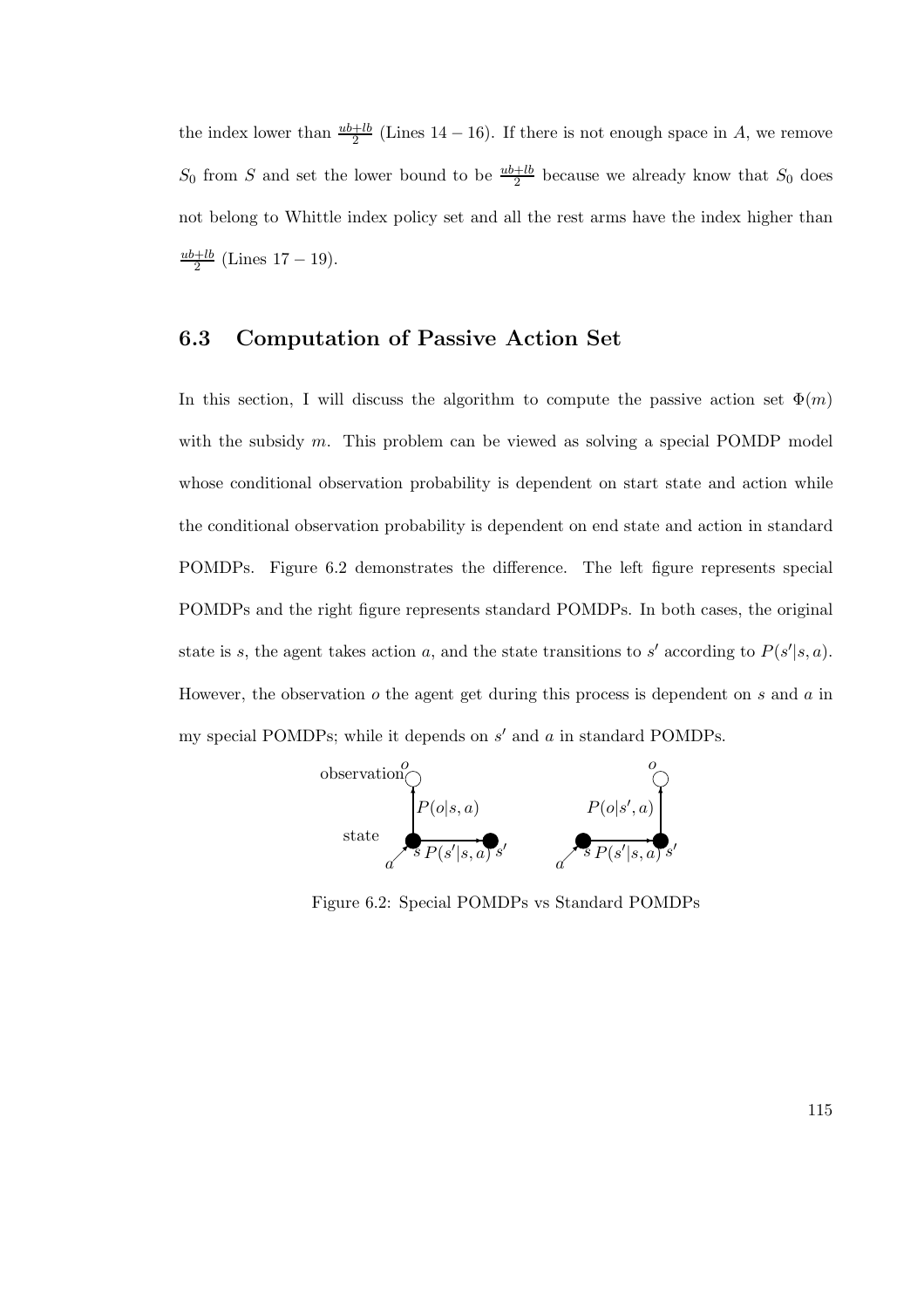Despite this difference, the solution concept of value iteration algorithm in standard POMDPs can be used to solve my special POMDP formulations with appropriate modifications. I will discuss the special POMDP formulation for my problem in Section 6.3.1 and present the modified value iteration algorithm in Section 6.3.2.

#### 6.3.1 Special POMDP Formulation

The special POMDP formulation for my problem is straightforward.

state space The state space is  $S = \{0, 1, \ldots, n_s - 1\}.$ 

action space The action space is  $A = \{0, 1\}$ , where  $a = 0$  represents passive action (do not protect) and  $a = 1$  represents active action (protect).

observation space The observation space is  $\mathbf{O} = \{-1, 0, 1, \dots, n_o - 1\}$ . It adds a "fake" observation  $o = -1$  to represent no observation when taking action  $a = 0$ . It's called "fake" because defenders have probability 1 to observe  $o = -1$  no matter what the state is when they take action  $a = 0$ , so this observation does not provide any information. When defenders take action  $a = 1$ , they may observe observations  $O\{(-1\}$ .

conditional transition probability The conditional transition probability  $P(s'|s, a)$  is defined to be:  $P(s' = j | s = i, a = 1) = T_{ij}^1$  and  $P(s' = j | s = i, a = 0) = T_{ij}^0$ .

conditional observation probability The conditional observation probability  $P(o|s, a)$ is defined to be  $P(o = -1|s, a = 0) = 1, \forall s \in \mathbf{S}; P(o = j|s = i, a = 1) = O_{ij}$ . Note that the conditional observation probability here is dependent on the start state s and action  $a$ , while it depends on end state  $s'$  and action  $a$  in standard POMDP models. Intuitively, defenders' observation of attack activities today depends on the attack intensity today, not the transitioned attack intensity tomorrow.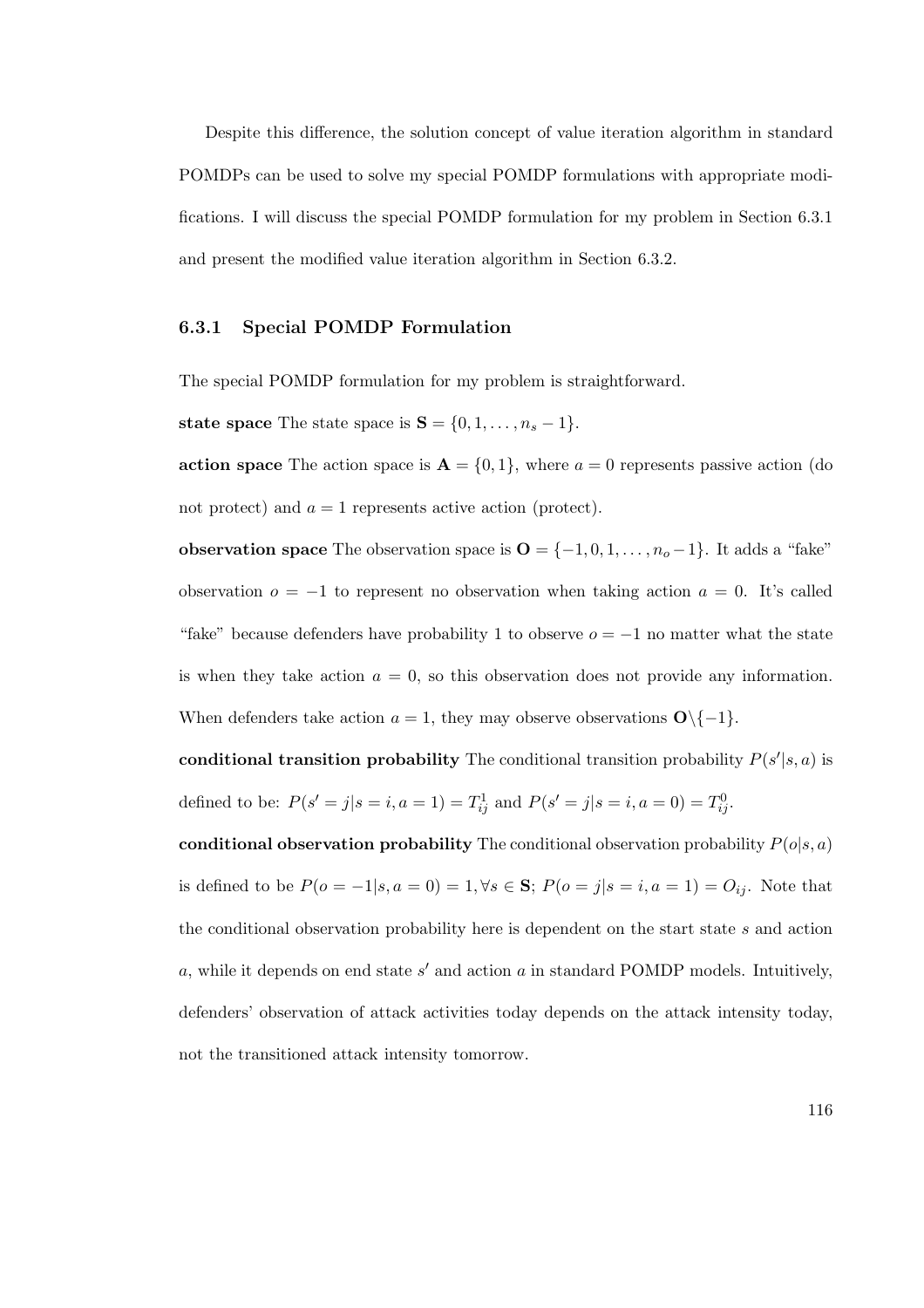reward function The reward function  $R$  is

$$
R(s, s', a, o) = \begin{cases} 0, & a = 0, \\ R(o), & a = 1. \end{cases}
$$

With the transition probability and observation probability,  $R(s, a)$  can be computed. Note that this formulation is also slightly different due to the different definition of observation probability.

$$
R(s,a) = \sum_{s' \in \mathbf{S}} P(s'|s,a) \sum_{o \in \mathbf{O}} P(o|s,a) R(s,s',a,o)
$$

### 6.3.2 Value Iteration for My Special POMDP

Different from standard POMDP formulation, the belief update in the special POMDP formulation is

$$
b'(s') = \frac{\sum_{s \in \mathbf{S}} b(s) P(o|s, a) P(s'|s, a)}{P(o|b, a)}
$$
(6.2)

where

$$
P(o|b, a) = \sum_{s' \in \mathbf{S}} \sum_{s \in \mathbf{S}} b(s) P(o|s, a) P(s'|s, a) = \sum_{s \in \mathbf{S}} b(s) P(o|s, a)
$$

Note that the belief update process is also consistent with that in Equation 6.1. Similar to standard POMDP formulation, we have the value function

$$
V'(b) = \max_{a \in \mathbf{A}} \left( \sum_{s \in \mathbf{S}} b(s) R(s, a) + \beta \sum_{o \in \mathbf{O}} P(o|b, a) V(b_a^o) \right)
$$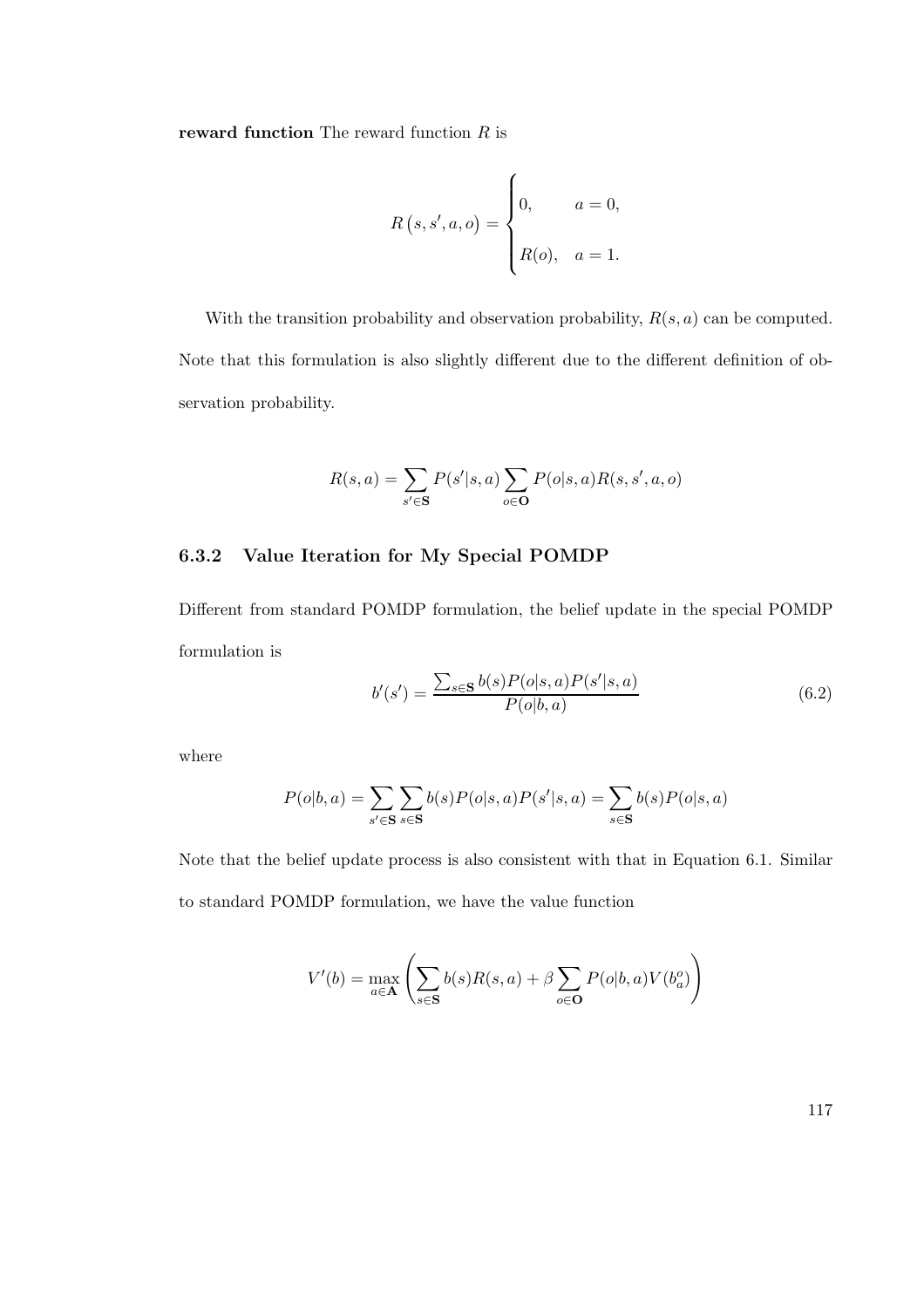which can be broken up to simpler combinations of other value functions:

$$
V'(b) = \max_{a \in \mathbf{A}} V_a(b)
$$
  
\n
$$
V_a(b) = \sum_{o \in \mathbf{O}} V_a^o(b)
$$
  
\n
$$
V_a^o(b) = \frac{\sum_{s \in \mathbf{S}} b(s)R(s, a)}{|\mathbf{O}|} + \beta P(o|b, a)V(b_a^o)
$$

All the value functions can be represented as  $V(b) = \max_{\alpha \in \mathbf{D}} b \cdot \alpha$  since the update process maintains this property, so we only need to update the set  $D$  when updating the value function. The set  $D$  is updated according to the following process:

$$
D' = \text{pure}\left(\bigcup_{a \in \mathbf{A}} D_a\right)
$$

$$
D_a = \text{pure}\left(\bigoplus_{o \in \mathbf{O}} D_a^o\right)
$$

$$
D_a^o = \text{pure}\left(\{\tau(\alpha, a, o) | \alpha \in D\}\right)
$$

where  $\tau(\alpha, a, o)$  is the |D|-vector given by

$$
\tau(\alpha, a, o)(s) = (1/|\mathbf{O}|)R(s, a) + \beta P(o|s, a) \sum_{s' \in \mathbf{S}} \alpha(s')P(s'|s, a)
$$

and  $pure(\cdot)$  takes a set of vectors and reduces it to its unique minimum form (remove redundant vectors that are dominated by other vectors in the set).  $\bigoplus$  represents the cross sum of two sets of vectors:  $A \bigoplus B = {\alpha + \beta | \alpha \in A, \beta \in B}.$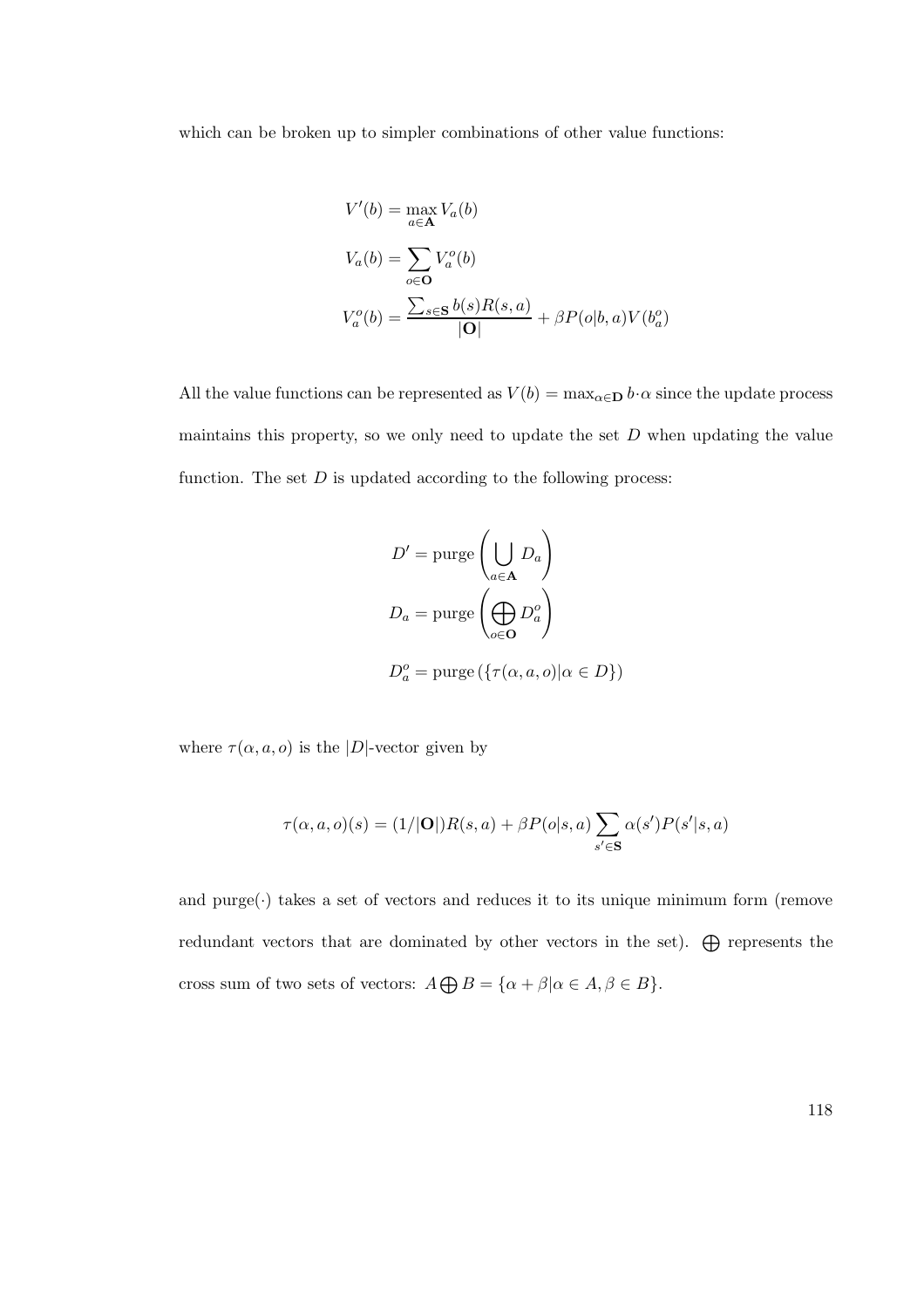The update of  $D'$  and  $D_a$  is intuitive, so I briefly explain the update of  $D_a^{\text{o}1}$  here:

$$
P(o|b, a)V(b_a^o) = P(o|b, a) \max_{\alpha \in D} \sum_{s' \in \mathbf{S}} \alpha(s')P(s'|b, a, o)
$$
  
= 
$$
P(o|b, a) \max_{\alpha \in D} \sum_{s' \in \mathbf{S}} \alpha(s') \frac{\sum_{s \in \mathbf{S}} b(s)P(o|s, a)P(s'|s, a)}{P(o|b, a)}
$$
  
= 
$$
\max_{\alpha \in D} \sum_{s' \in \mathbf{S}} \alpha(s') \sum_{s \in \mathbf{S}} b(s)P(o|s, a)P(s'|s, a)
$$
  
= 
$$
\max_{\alpha \in D} \sum_{s \in \mathbf{S}} b(s) \cdot \left(P(o|s, a) \sum_{s' \in \mathbf{S}} \alpha(s')P(s'|s, a)\right)
$$

Here,  $P(s'|b, a, o)$  is the belief of state s' in the next round when the belief in the current round is b, the agent takes action a and get the observation o, which is the  $b(s')$  in Equation 6.2.

# 6.4 Planning from POMDP View

I have discussed in Section 6.3.1 that every single target can be modeled as a special POMDP model. Given that, we can combine these POMDP models at all targets to form a special POMDP model that describe the whole problem, and solving this special POMDP model leads to defenders' exact optimal strategy. Use the superscript i to denote target i. Generally, the POMDP model for the whole problem is the cross product of the single-target POMDP models at all targets with the constraint that only  $k$  targets are protected at every round.

state space The state space is  $S = S^1 \times S^2 \times \ldots \times S^n$ . Denote  $s = (s^1, s^2, \ldots, s^n)$ 

<sup>&</sup>lt;sup>1</sup> Actually the only difference of value iteration algorithm for the special POMDP formulation compared with that for the standard POMDP formulation is the different update of  $D_a^o$ .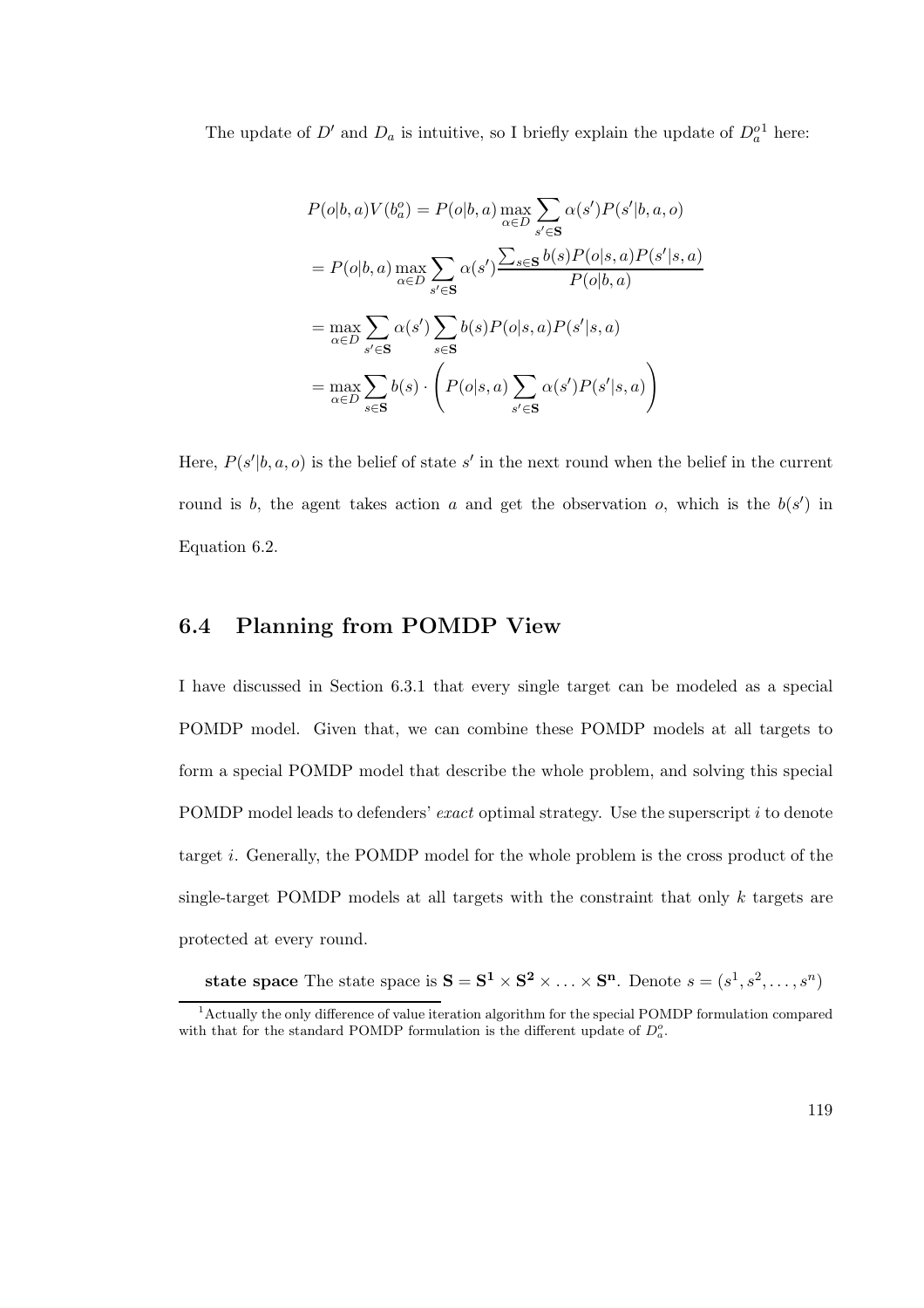**action space** The action space is  $\mathbf{A} = \{(a^1, a^2, \dots, a^n)|a^j \in \{0,1\}, \forall j \in \mathbb{N}, \sum_{j \in \mathbb{N}} a^j =$  $k$ , which represents that only k targets can be protected at a round. Denote  $a =$  $(a^1, a^2, \ldots, a^n)$ 

observation space The observation space is  $O = O^1 \times O^2 \times \ldots \times O^n$ . Denote  $o = (o^1, o^2, \dots, o^n)$ 

conditional transition probability The conditional transition probability is  $P(s'|s, a)$  $= \prod_{j \in \mathbb{N}} P^j(s'^j | s^j, a^j).$ 

conditional observation probability The conditional observation probability is  $P(o|s, a) = \prod_{j \in \mathbb{N}} P^j(o^j|s^j, a^j).$ 

reward function The reward function is  $R(s, s', a, o) = \sum_{j \in \mathbb{N}} R(s^j, s'^j, a^j, o^j)$ 

Naively, the modified value iteration algorithm discussed in Section 6.3.2 can be used to solve this special POMDP formulation. However, this POMDP formulation suffers from curse of dimensionality — the problem size increases exponentially with the number of targets. Thus, the computational cost of value iteration algorithm will soon become unaffordable as the problem size grows.

Silver and Veness [53] have proposed POMCP algorithm, which provides high quality solutions and is scalable to large POMDPs. The POMCP algorithm only requires a simulator of the problem so it also applies to my special POMDPs. At a high level, the POMCP algorithm is composed of two parts: (i) it uses a particle filter to maintain an approximation of the belief state; (ii) it draw state samples from the particle filter and then use MCTS to simulate what will happen next to find the best action. It uses a particle filter to approximate the belief state because it is even computationally impossible in many problems to update belief state due to the extreme large size of the state space.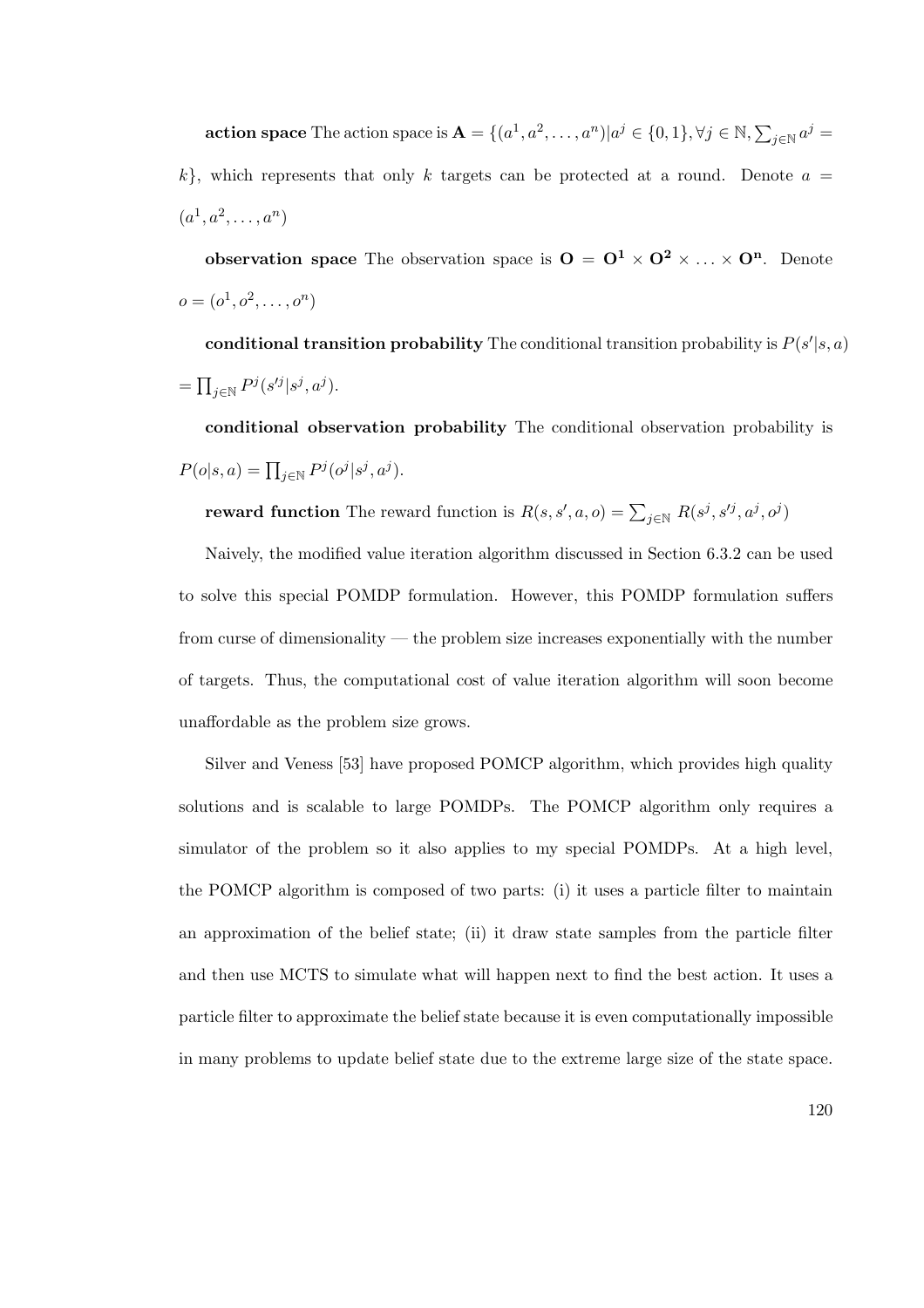However, in my problem, the all-target POMDP model is the cross product of the singletarget POMDP models at all targets. The single-state POMDP model is small so that it is computationally inexpensive to maintain its belief state. Thus, we can easily sample the state  $s^i$  at target i from its belief state and then compose them together to get the state sample  $s = (s^1, s^2, \dots, s^n)$  for the all-target POMDP model.

The details of MCTS in POMDP are available in [53] so I omit it here. Although the POMCP algorithm shows better scalability than the exact POMDP algorithm, its scalability is also limited because the action space and observation space are also exponential with k in my problem. Consider the problem instance of  $n = 10$ ,  $k = 3$  and  $n_o = 2$ , the number of actions is  $\binom{10}{3}$  $\binom{10}{3} = \frac{10*9*8}{1*2*3} = 120$  and the number of observations is  $\binom{10}{3}$  $(10<sub>3</sub>) * 2<sup>3</sup> = 960$ . Since actions and observations are the branches in the MCTS, the tree size will soon become extremely large when planning more rounds ahead. This leads to two problems: (i) it will soon run out of memory when planning more rounds ahead; (ii) a huge number of state samples is needed to establish the convergence. Thus, the POMCP algorithm only applies to problem instances with small  $k$ . The experimental evaluation shows that the POMCP algorithm is unable to plan 3 horizons forward (runs out of memory) for the problem instance of  $n = 10$ ,  $k = 3$  and  $n<sub>o</sub> = 2$ . It means that for large problem instances, the POMCP algorithm is reduced to myopic policy (only look one round ahead when planning).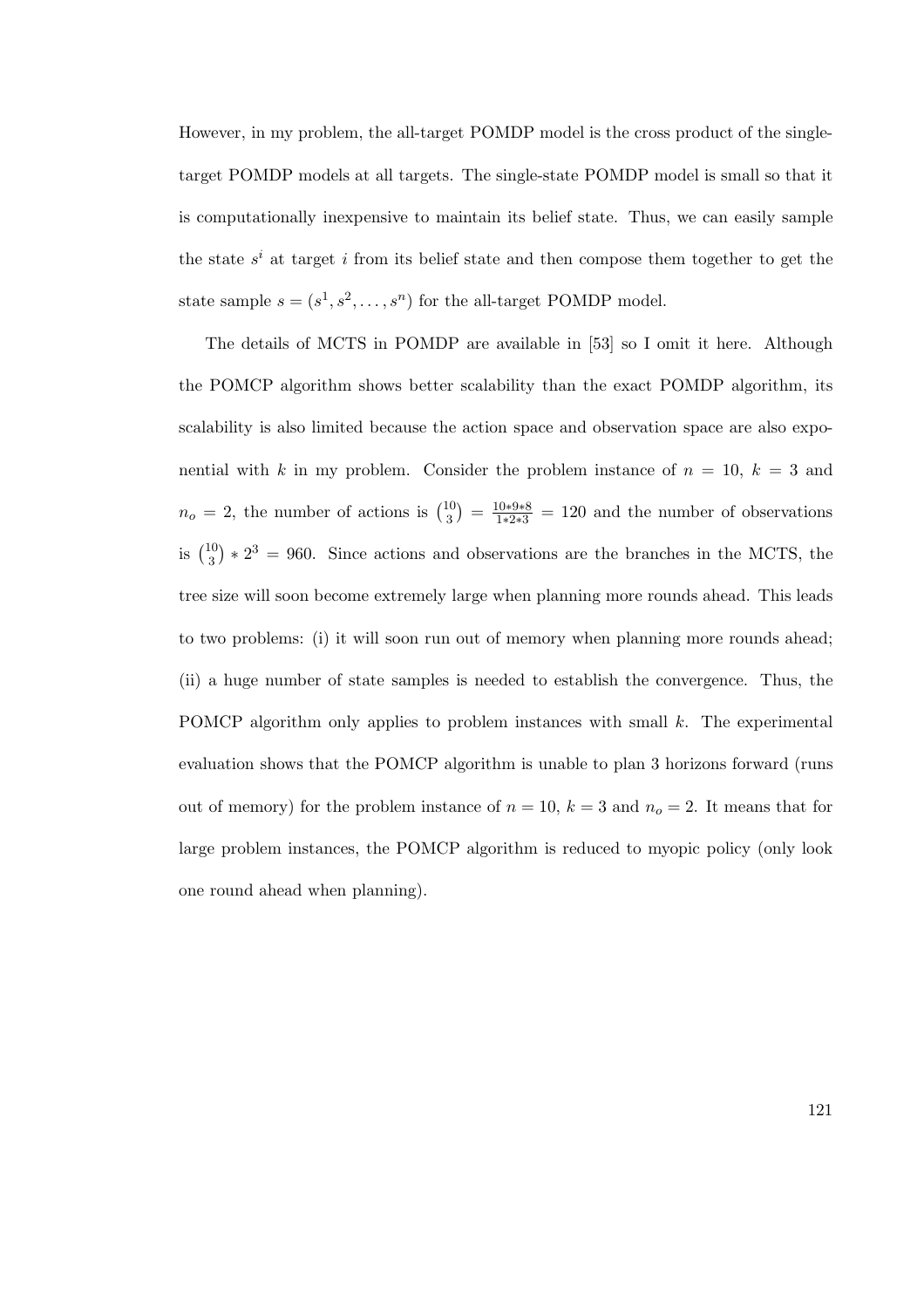### 6.5 Experimental Evaluation

In this section, I will firstly evaluate the Whittle Index Policy in Section 6.5.1 and then evaluate the RMAB model in Section 6.5.2. The performance is evaluated in terms of the cumulative reward received within the first 20 rounds with discounting factor  $\beta = 0.9$ . All results are averaged over 500 simulation runs.

### 6.5.1 Evaluation of Whittle Index Policy

I will compare the Whittle Index policy with four baseline algorithms:

Random: The defenders randomly choose k targets to protect at every round.

**Myopic:** The defenders choose  $k$  targets with the highest immediate reward to protect at every round.

Exact POMDP: The defenders uses the modified value iteration algorithm to solve the special POMDP problem discussed in Section 6.4 to plan for patrol strategies at every round. Note that it only works for small-scale problems and is the *exact* optimal patrol strategy defenders may take

POMCP: The defenders uses POMCP algorithm to solve the special POMDP problem discussed in Section 6.4 to plan for patrol strategies at every round.

The computation of Whittle Index policy and exact POMDP algorithm involve solving special POMDPs using the modified value iteration algorithm as is discussed in Section 6.3.2. I implement the modified value iteration algorithm by modifying the POMDP solver written by Anthony R. Cassandra<sup>2</sup>. The detailed algorithm I use for value iteration is the incremental pruning algorithm [10].

<sup>2</sup>http://pomdp.org/code/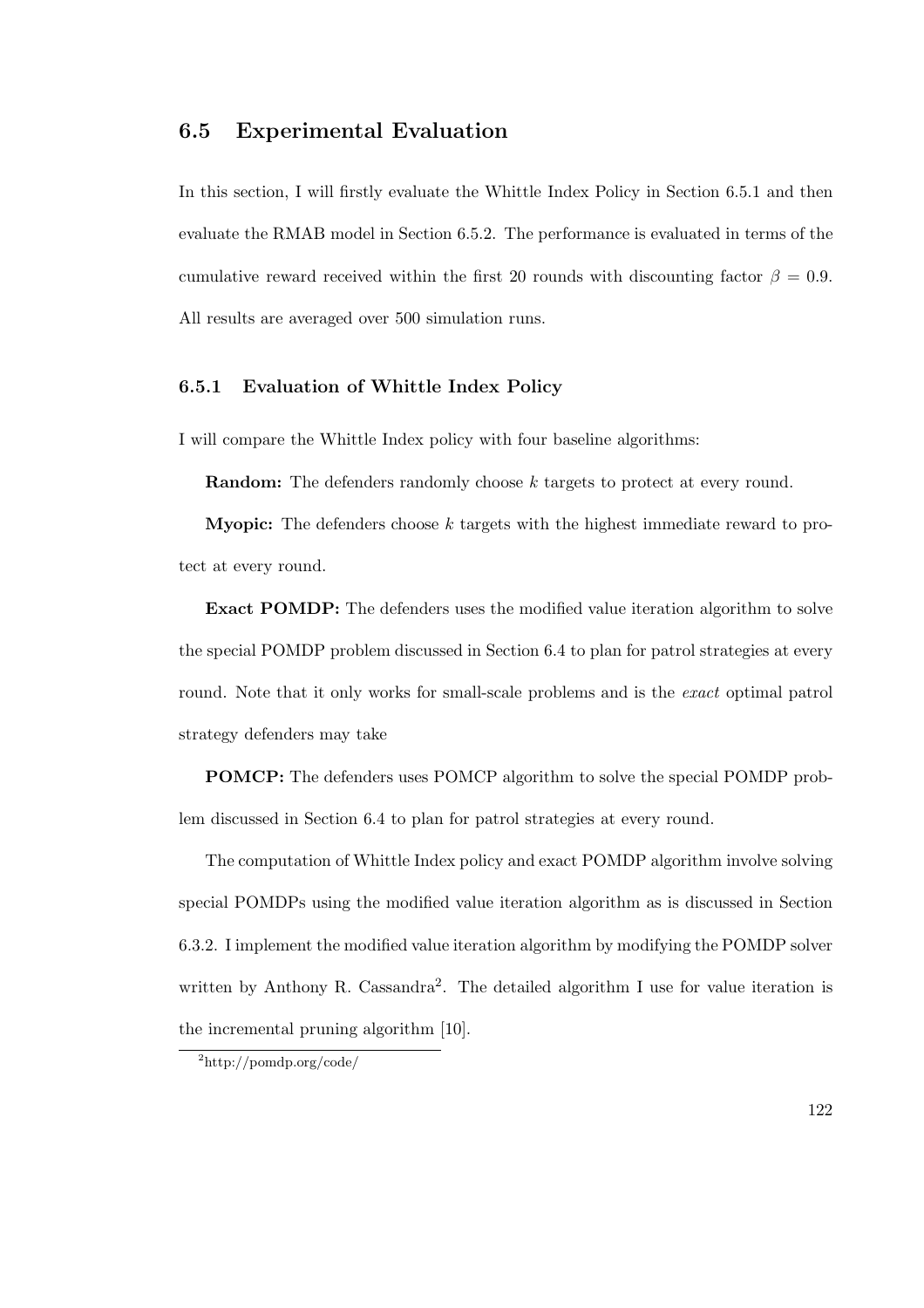There are two parameters in the POMCP algorithm: the number of state samples and the depth of the tree, i.e., the number of rounds we look ahead when planning. With the increase of the number of state samples, the performance of the POMCP algorithm improves; while the runtime also increases at the same time. Thus, for a fair comparison, during my experiment, I choose the number of state samples so that its runtime is similar to that of Whittle index policy. For the depth of the tree, I choose the one with the largest cumulative reward.

Small Scale: Compare with Exact POMDP Algorithm I then evaluate these five planning algorithms in a small problem instance with  $n = 2$ ,  $k = 1$ ,  $n_s = 2$  and  $n_o = 2$ . The result is shown in Table 6.1. From the table, we can see that my Whittle index policy and POMCP algorithm perform very close to the optimal Exact POMDP solution and are much better than the myopic optimal policy and random policy, demonstrating their high solution quality.

Table 6.1: Planning Algorithm Evaluation in Solution Quality for Small-scale Problem Instances

| Random | Myopic Optimal | POMCP  | Exact POMDP | Whittle Index |
|--------|----------------|--------|-------------|---------------|
| 2.6534 | 3.1384         | 3.1694 | 3.1798      | 3.1740        |

Large Scale: I then evaluate my planning algorithms in a larger problem instance with  $n = 10$ . Figure 6.3(a) shows the solution quality comparison when  $n_s = 2$  and  $n_o = 2$ . The x-axis shows the number of defenders  $(k)$  and the y-axis shows the cumulative reward. From this figure, we can see that Whittle index policy performs better than the POMCP algorithm and myopic optimal policy, and all of these three algorithms perform much better than the random policy. One thing to note is that the POMCP algorithm shows poor scalability with regard to  $k - i$ t is unable to plan 3 horizons forward (runs out of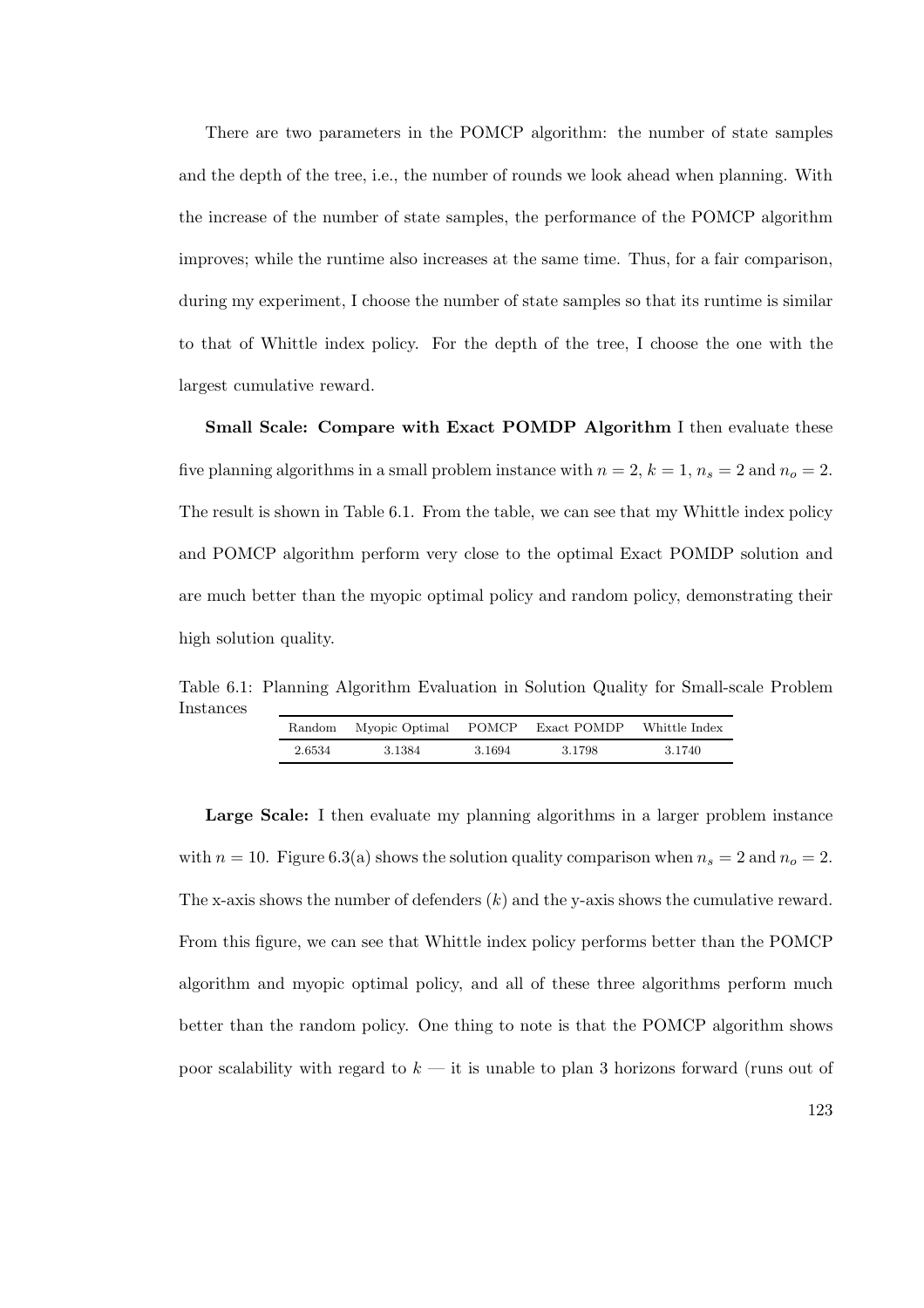memory) with  $k = 3$ . Figure 6.3(b) shows the solution quality comparison when  $n_s = 3$ and  $n_o = 3$ , and demonstrates similar patterns as Figure 6.3(a).



Figure 6.3: Planning Algorithm Evaluation in Solution Quality for Large-scale Problem Instances

An Example When Myopic Policy Fails We can see from Figures 6.3(a) and 6.3(b) that the myopic policy performs only slightly worse compared with the Whittle index policy. Here I provide an example where the myopic policy performs significantly worse. Consider the case with 2 targets and 1 defender.

For target 0:

$$
T^{0} = \begin{bmatrix} 0.95 & 0.05 \\ 0.05 & 0.95 \end{bmatrix} T^{1} = \begin{bmatrix} 0.99 & 0.01 \\ 0.1 & 0.9 \end{bmatrix} O = \begin{bmatrix} 0.9 & 0.1 \\ 0.2 & 0.8 \end{bmatrix}
$$

For target 1:

$$
T^{0} = \begin{bmatrix} 0.4 & 0.6 \\ 0.1 & 0.9 \end{bmatrix} \quad T^{1} = \begin{bmatrix} 0.7 & 0.3 \\ 0.4 & 0.6 \end{bmatrix} \quad O = \begin{bmatrix} 0.7 & 0.3 \\ 0.3 & 0.7 \end{bmatrix}
$$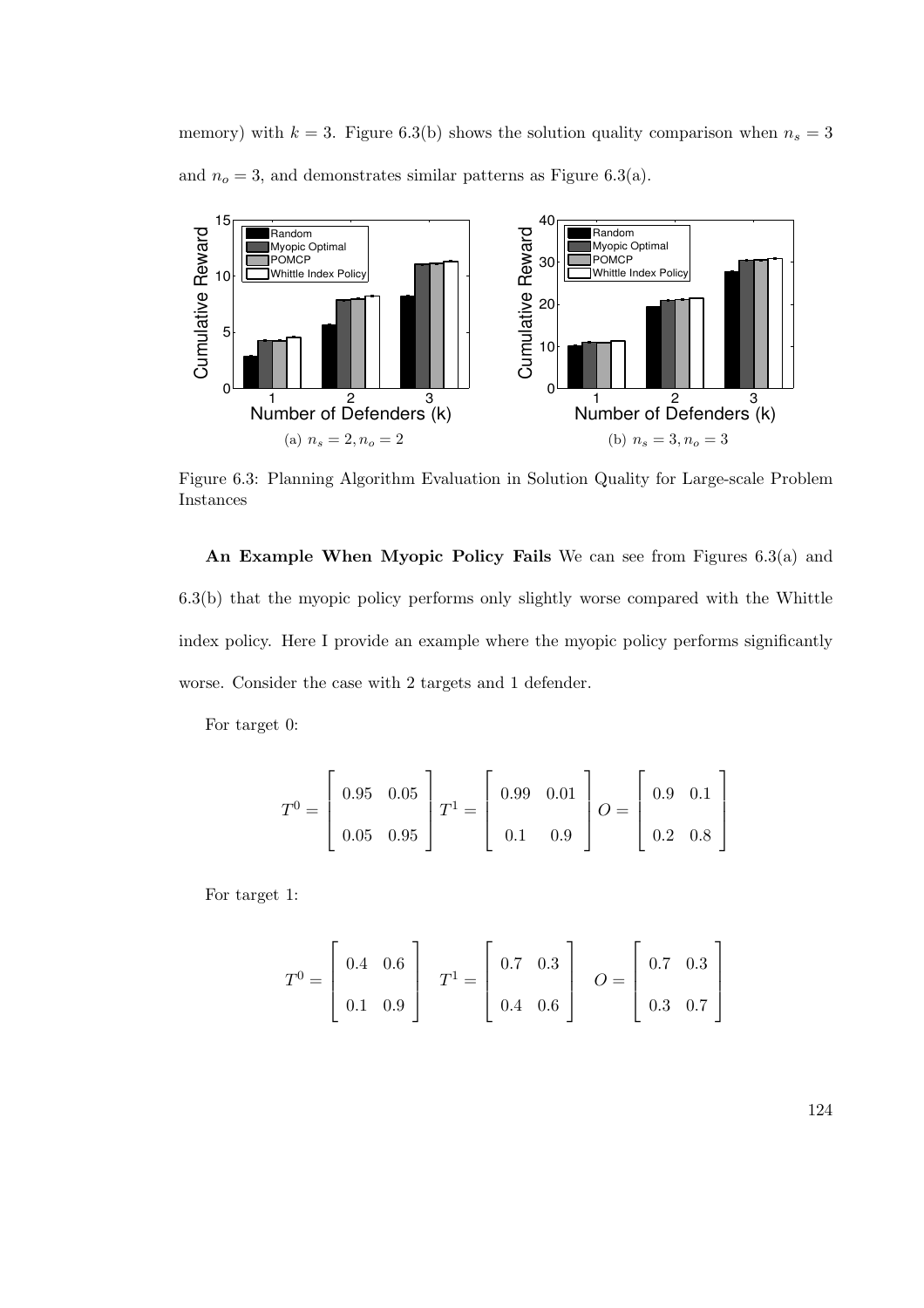Figure 6.4 shows the performance of different algorithms. In this case, the myopic policy performs similar to the random policy, and is much worse compared with Whittle Index policy.



Figure 6.4: Example when Myopic Policy Fails

Runtime Analysis of Whittle Index Policy: Figure 6.5 analyzes the runtime of Whittle index policy. The x-axis shows the number of targets  $(n)$  and the y-axis shows the average runtime. From the figure, we can see that the runtime increases linearly with the number of targets. This is because Whittle index policy reduces an  $n$ -dimensional problem to n 1-dimensional problems so that the complexity is linear with n. Another observation is that the number of defenders  $(k)$  does not affect the runtime a lot for a given n.

### 6.5.2 Evaluation of RMAB Modeling

In this section, I will compare my RMAB model with the algorithms (UCB, SWUCB, EXP3) used in [21] with a group of simulated attackers. The performance is evaluated in terms of the cumulative reward received within the first 20 rounds after several rounds learning  $(\beta = 0.9)$ .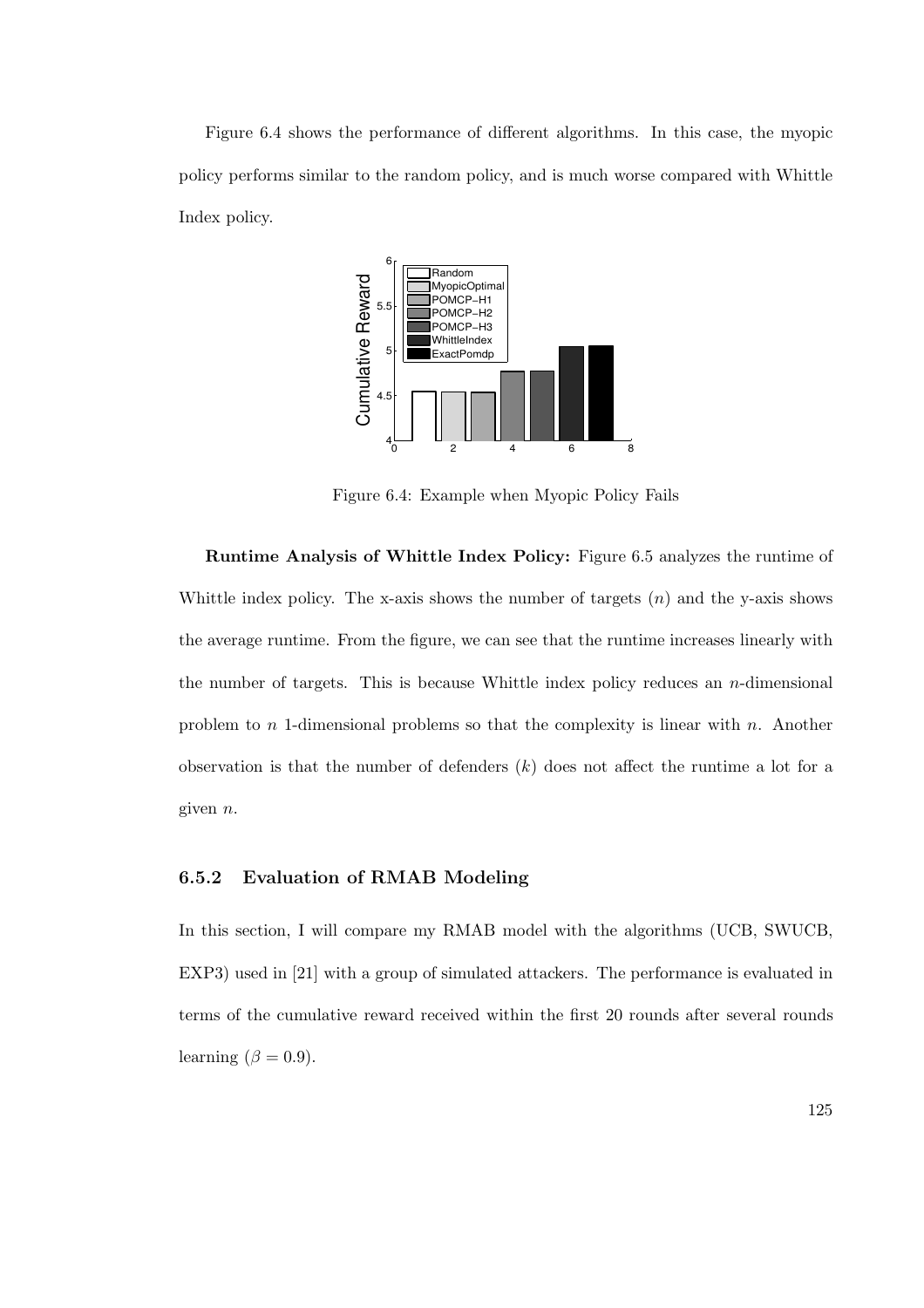

Figure 6.5: Runtime Analysis of Whittle Index Policy:  $n_s=2, n_o=2$ 

Figure 6.6(a) demonstrates how the performance changes with different learning rounds and  $n_s(n_o)$ . It shows that when learning rounds is smaller (100), the model with  $n_s =$  $n_o = 2$  performs the best. This is because the model with higher  $n_s(n_o)$  suffers overfitting with limited data at this time. When the data is relatively abundant (learning rounds  $= 1000$ , the model with higher  $n_s(n_o)$  performs better. However, we noticed that the difference is not significantly large.

Figure 6.6(b) shows that comparison of my RMAB model with the Random/UCB/ SWUCB/EXP3 algorithms. When learning rounds is smaller (100), my RMAB model performs similar to UCB algorithm, and is better than other algorithms. When learning rounds becomes larger, my RMAB model shows significant advantage over other algorithms.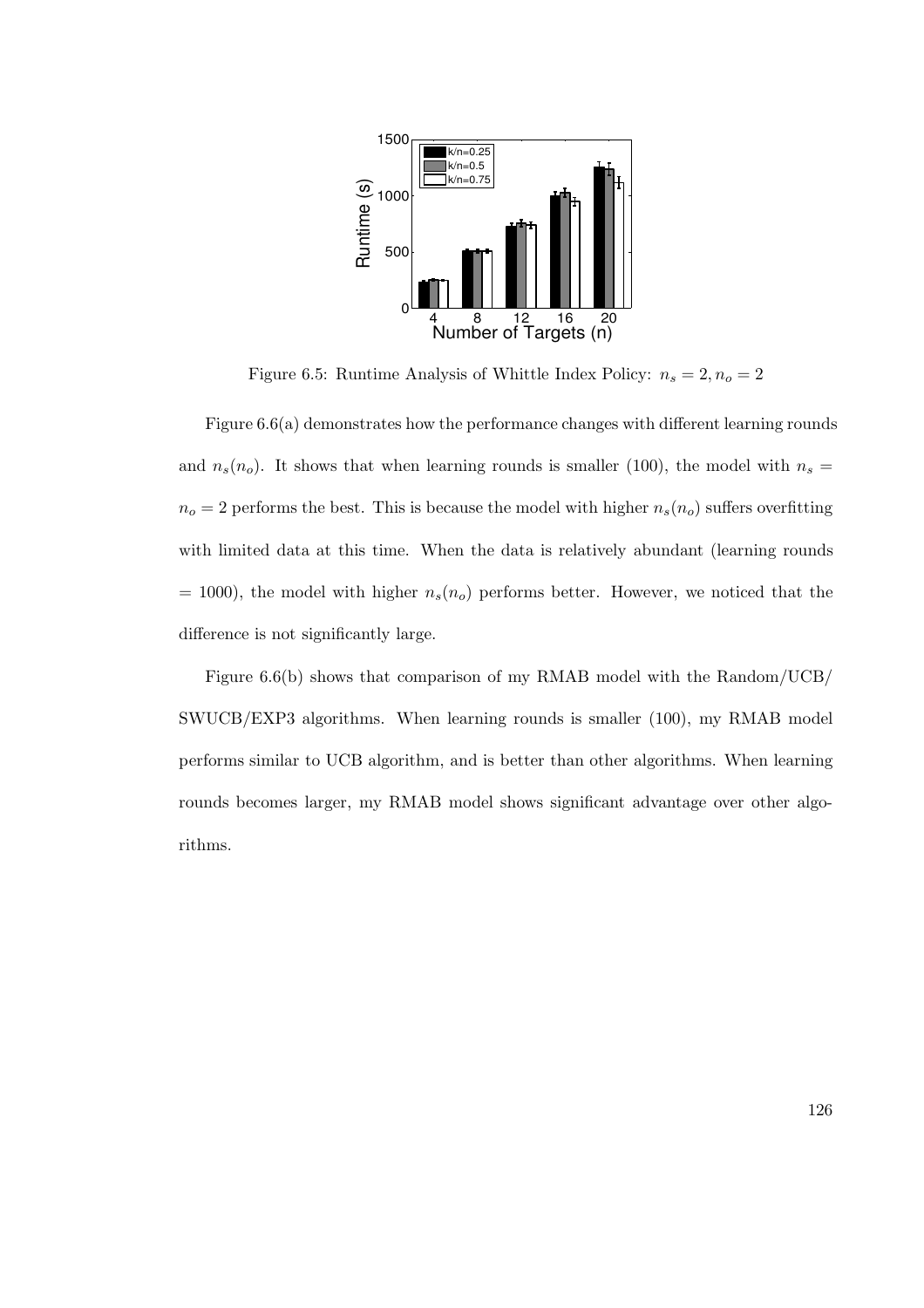

Figure 6.6: Evaluation of RMAB Modeling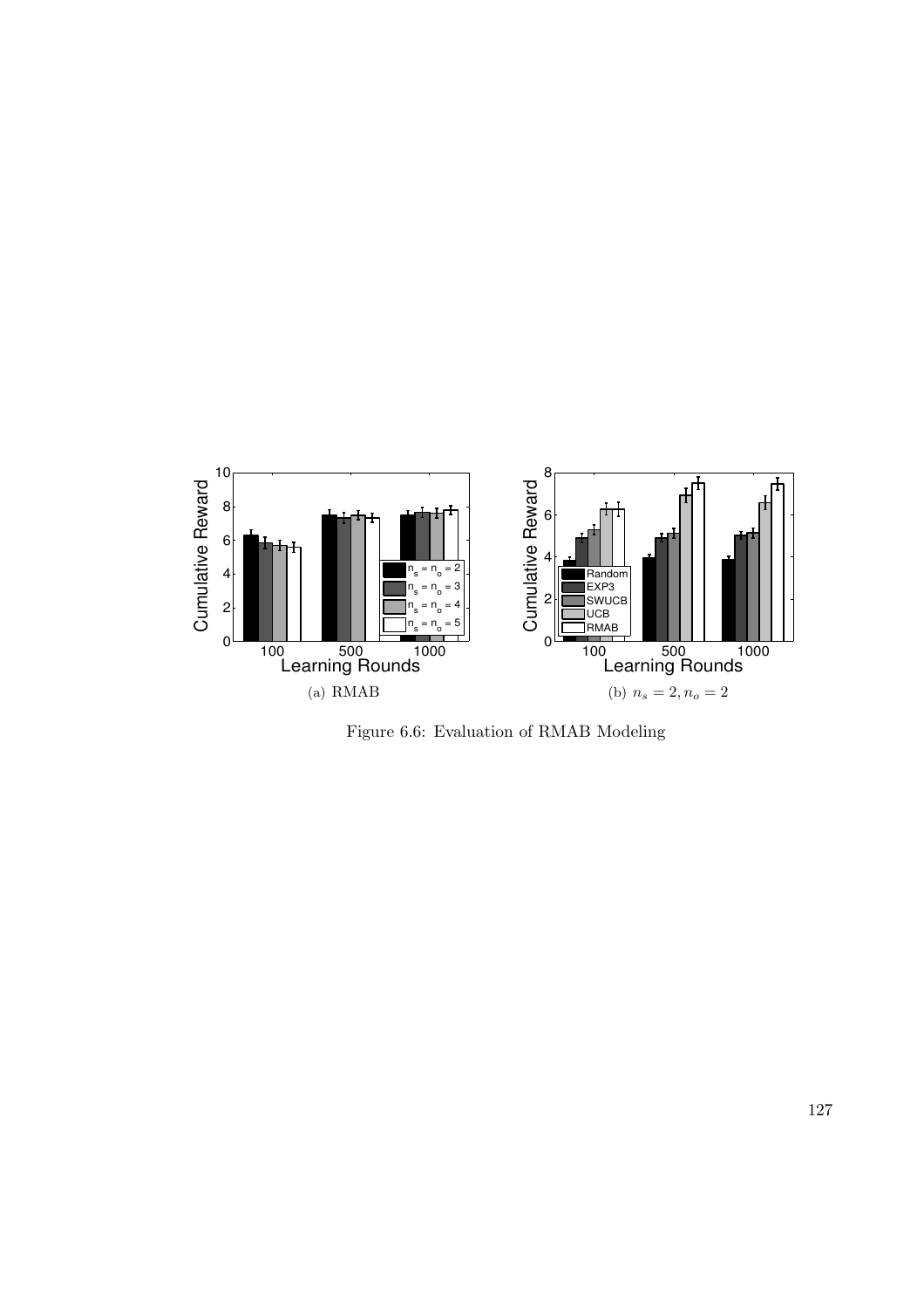# Chapter 7

# **CONCLUSION**

# 7.1 Contributions

My contributions include addressing uncertainty in attackers' preference using robust and learning approaches. My first contribution develops an algorithm to efficiently compute the robust strategy against risk-aware attackers in SSGs. My second contribution models the preference as payoffs and focuses on learning the payoffs and then planning accordingly in green security domains. My third contribution models the preference as markovian process that transits according to defender's strategies to handle the exploration-exploitation tradeoff in these domains.

Robust Strategy against Risk-aware Attackers in SSGs My first contribution focuses on handling attacker's risk preference uncertainty in security games with robust approaches. I computes a robust defender strategy that optimizes the worst case against risk-aware attackers with uncertainty in the degree of risk awareness [1], i.e., it provides a solution quality guarantee for the defender no matter how risk-aware the attacker is.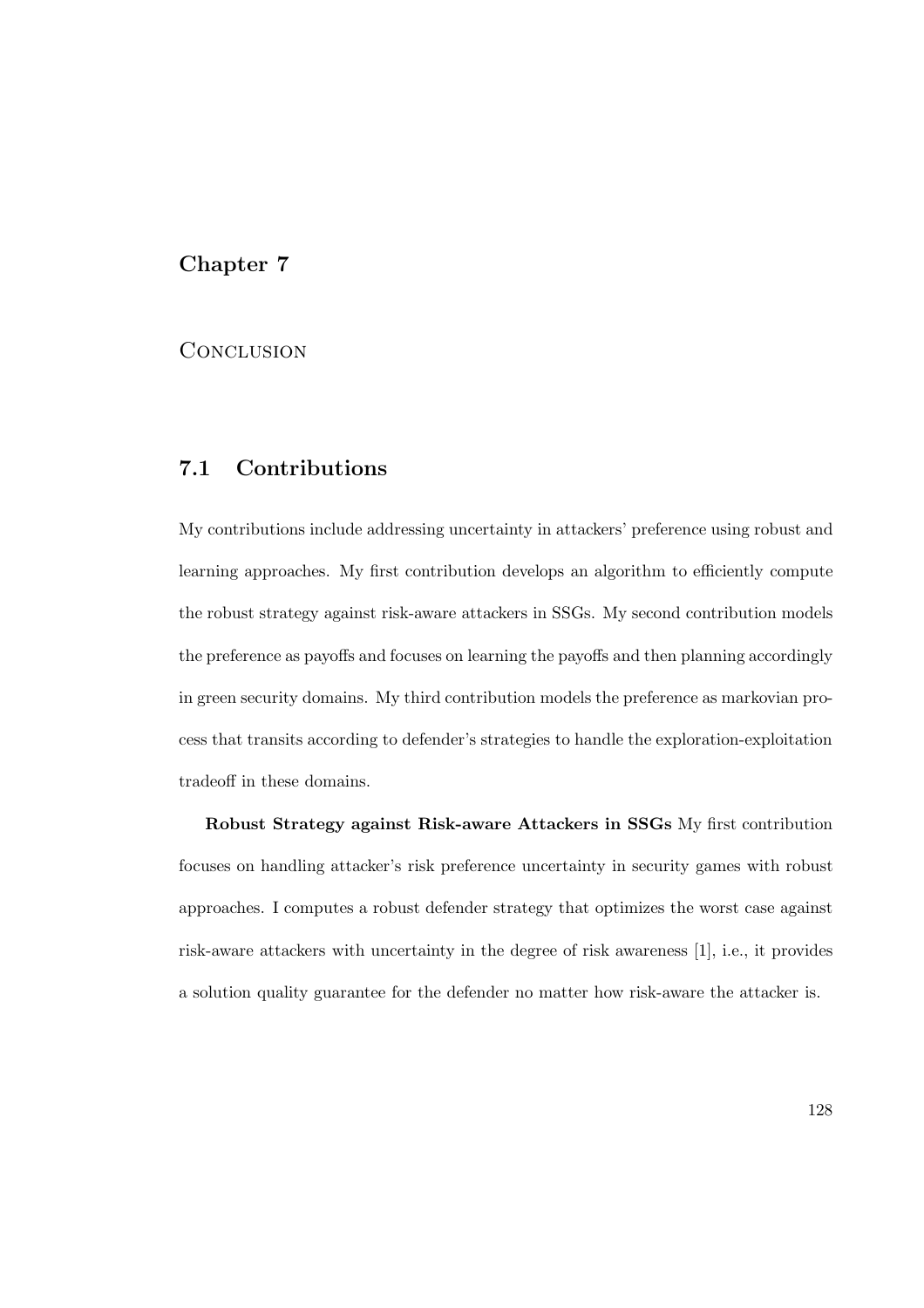To develop the robust strategy, I firstly build a robust SSG framework against an attacker with uncertainty in level of risk awareness. Second, building on previous work on SSGs in mixed-integer programs, I propose a novel mixed-integer bilinear programming problem (MIBLP), and find that it only finds locally optimal solutions. While the MIBLP formulation is also unable to scale up, it provides key intuition for my new algorithm. This new algorithm, BeRRA (Binary search based Robust algorithm against Risk-Aware attackers) is my third contribution, and it finds globally  $\epsilon$ -optimal solutions by solving  $\mathcal{O}(n \log(\frac{1}{\epsilon}) \log(\frac{1}{\delta}))$  linear feasibility problems. The key idea of the BeRRA algorithm is to reduce the problem from maximizing the reward with a given number of resources to minimizing the number of resources needed to achieve a given reward. This transformation allows BeRRA to scale up via the removal of the bilinear terms and integer variables as well as the utilization of key theoretical properties that prove correspondence of its potential "attack sets" [20] with that of the maximin strategy. Finally, I also show that the defender does not need to consider attacker's risk attitude in zero-sum games. The experimental results show the solution quality and runtime advantages of my robust model and BeRRA algorithm.

Learning Attacker's Preference — Payoff Modeling My second contribution focuses on learning attacker's payoffs in green security domains where there are frequent interactions between the defender and the attacker. I model attacker's preference as payoffs and the frequent interactions give the defender the opportunity to learn the attacker's payoffs by observing the attacker's actions. Motivated by this, my work develops the model and algorithm for the defender to learn target values from attacker's actions and then uses this information to better plan her strategy.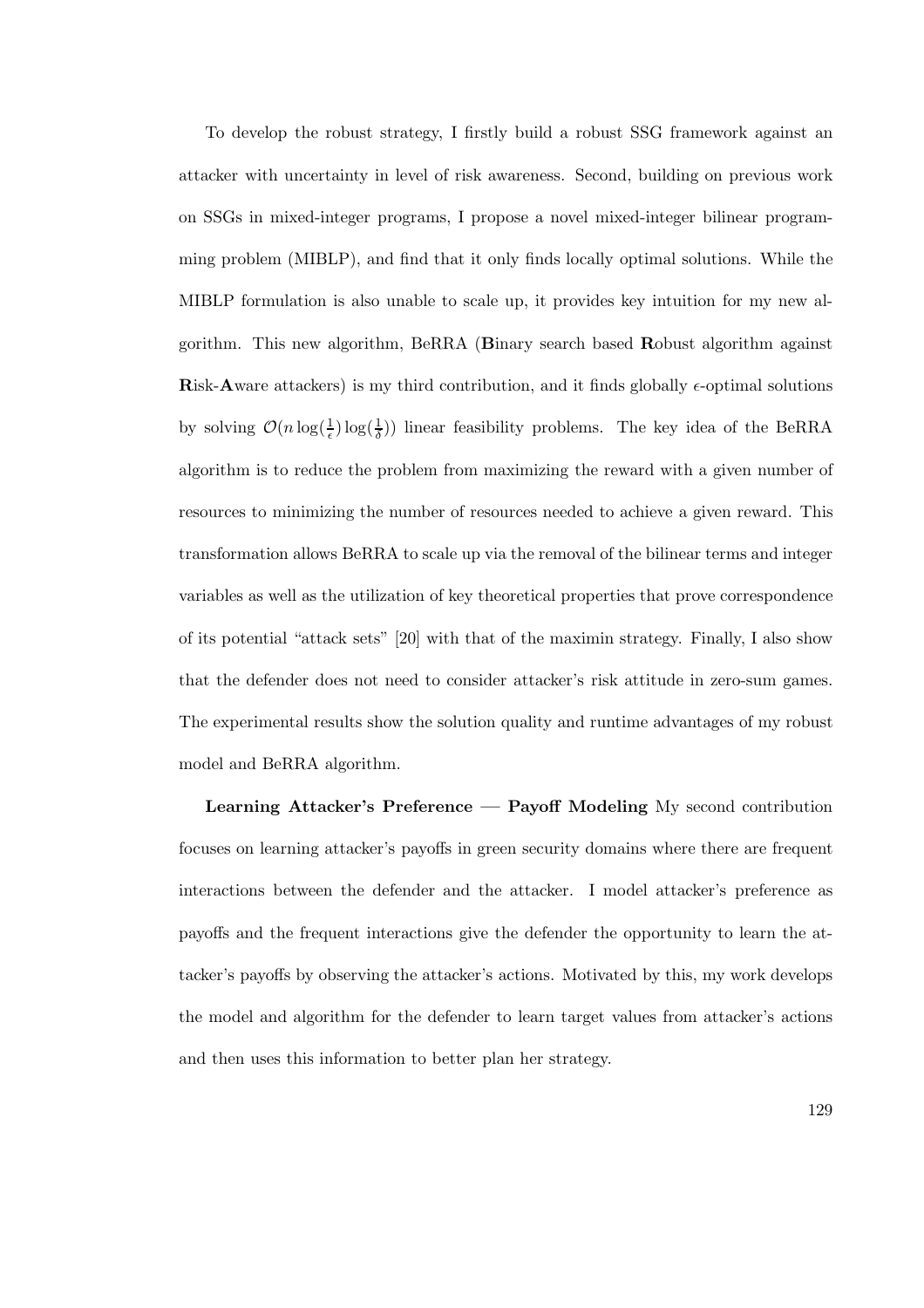I model these interactions between the defender and the attacker as a repeated game. I then adopt a fixed model for the attacker's behavior and recast this repeated game as a partially observable Markov decision process (POMDP). However, my POMDP formulation has an exponential number of states, making current POMDP solvers like ZMDP [54] and APPL [25] infeasible in terms of computational cost. Silver and Veness [53] have proposed the POMCP algorithm which achieves a high level of performance in large POMDPs. It uses particle filtering to maintain an approximation of the belief state of the agent, and then uses Monte Carlo Tree Search (MCTS) for online planning. However, the particle filter is only an approximation of the belief state. By appealing to the special properties of my POMDP, I propose the GMOP algorithm (Gibbs sampling based MCTS Online Planning) which draws samples directly from the exact belief state using Gibbs sampling and then runs MCTS for online planning. My algorithm provides higher solution quality than the POMCP algorithm. Additionally, for a specific subclass of my game with an attacker who plays a best response against the defender's empirical distribution, and a uniform penalty of being seized across all targets, I provide an advanced sampling technique to speed up the GMOP algorithm along with a heuristic that trades off solution quality for lower computational cost. Moreover, I explore the case of continuous utilities where my original POMDP formulation becomes a continuous-state POMDP, which is generally difficult to solve. However, the special properties in the specific subclass of game mentioned above make possible the extension of the GMOP algorithm to continuous utilities. Finally, I explore the more realistic scenario where the defender is not only uncertain about the distribution of resources, but also uncertain about the attacker's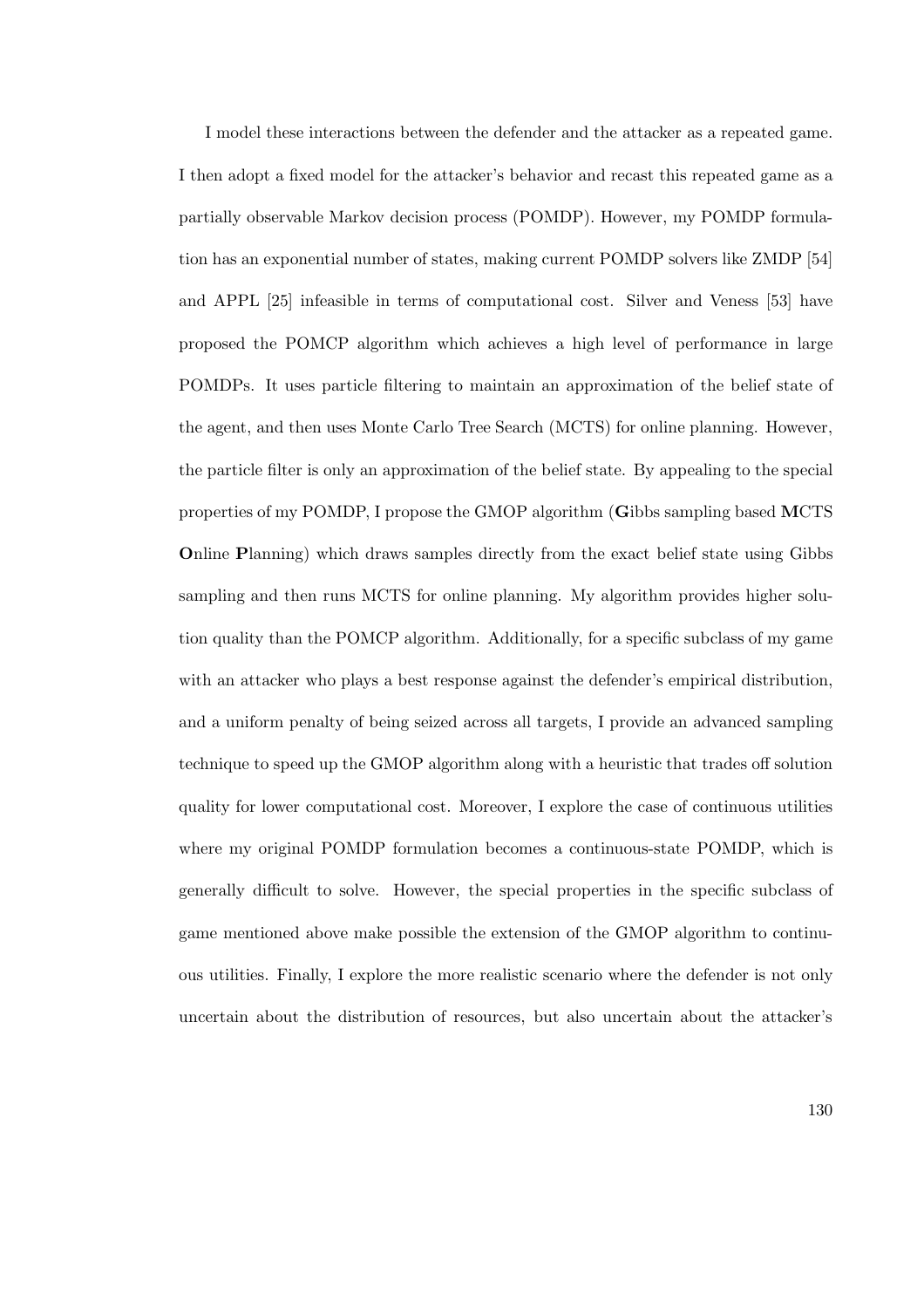behavioral model. I address this challenge by extending my POMDP formulation and the GMOP algorithm.

There are two assumptions in this model: (i) both the defender and the attacker are able to observe their opponent's actions even if they are protecting/attacking different targets; (ii) the defender knows the attacker's behavioral model (or several candidate behavioral models). These two assumptions may not hold in some real-world domains. Thus in response, I have the third contribution that do not need these two assumptions.

Learning Attacker's Preference — Markovian Modeling My second contribution assumes that defenders have knowledge of all poaching activities throughout the wildlife protected area. Unfortunately, given vast geographic areas for wildlife protection, defenders do not have knowledge of poaching activities in areas they do not protect. My third contribution then relaxes this assumption by modeling attacker's preference as Markovian processes.

I assume that how patrol affects attack activities can be assumed to follow a consistent pattern that can be learned from historical data (defenders' historical observations). I model this pattern as a Markovian process and provide the following contributions in this work. First, I formulate the problem into a restless multi-armed bandit (RMAB) model to handle the limited observability challenge — defenders do not have observations for arms they do not activate (targets they do not protect). Second, I propose an EM based learning algorithm to learn the RMAB model from defenders' historical observations. Third, I use the solution concept of Whittle index policy to solve the RMAB model to plan for defenders' patrol strategies. However, indexability is required for the existence of Whittle index, so I provide two sufficient conditions for indexability and an algorithm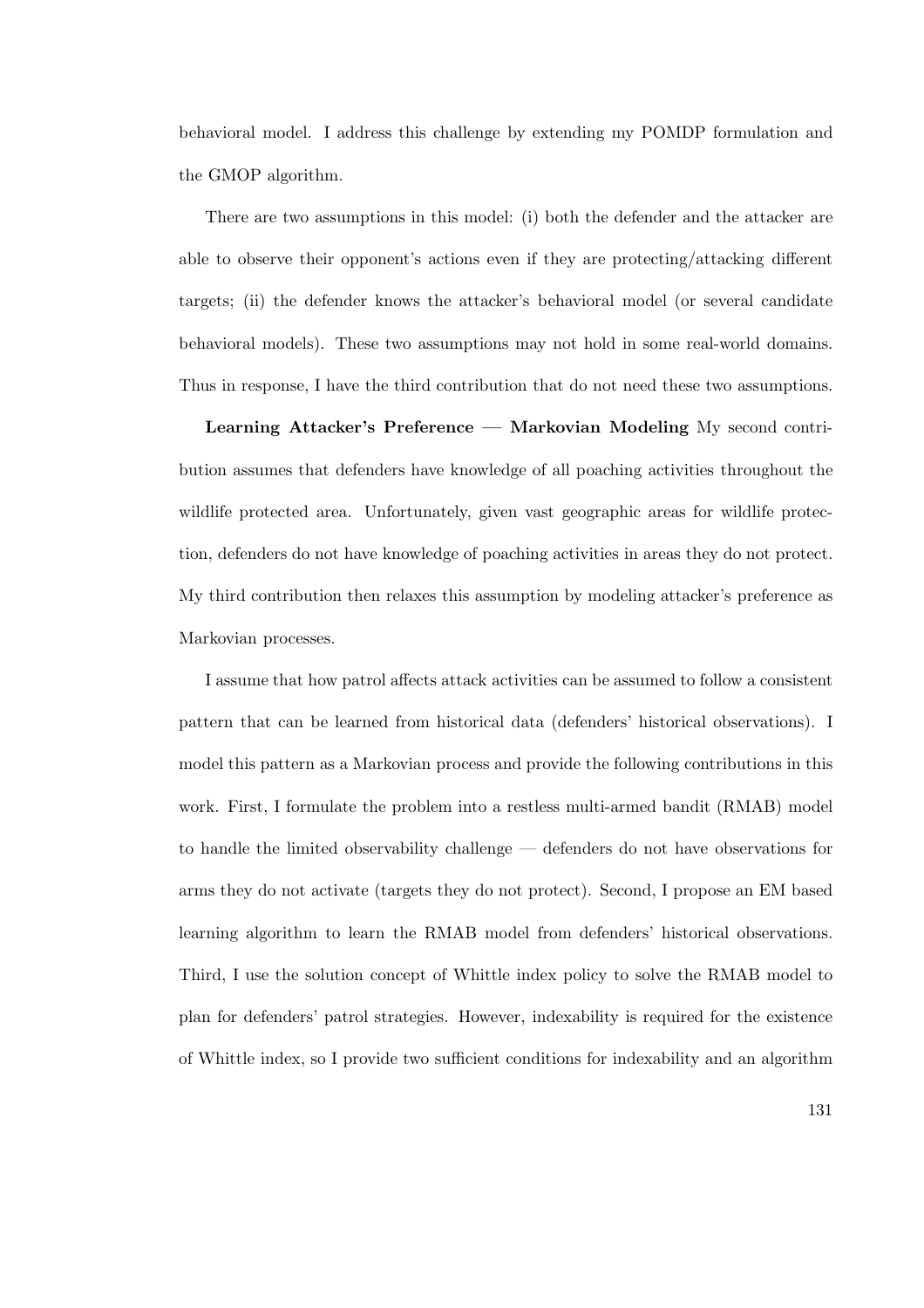to numerically evaluate indexability. Fourth, I propose a binary search based algorithm to find the Whittle index policy efficiently.

In this contribution, it does not assume full observability or attacker's exact behavioral model. Instead, it assumes that the attacker's behavior follows certain pattern that does not change rapidly over time since all the planning algorithm is based on the adversary model learned from attacker's previous actions. In addition, since the planning algorithm fully trusts the learned adversary model, it assumes that the learned adversary model is correct. One possible extension is to include some robustness in the learned adversary model.

To summarize, since my thesis have two different contributions on learning, and they are also related to the green security game modeling [12,58], I show in the following table the comparison between these models.

|                                                                                                       | AAMAS'14                                                        | AAMAS'16                                                              | Green Security Game                                                       |
|-------------------------------------------------------------------------------------------------------|-----------------------------------------------------------------|-----------------------------------------------------------------------|---------------------------------------------------------------------------|
| Strategy<br>Observability by defender<br>Observability by attacker<br>assumption on behavioral models | pure strategy<br>full observability<br>full observability<br>QR | pure strategy<br>limited observability<br>limited observability<br>no | mixed strategy<br>full observability<br>full observability<br><b>SUQR</b> |

Table 7.1: Comparison Between Different Models

These models have their advantages and disadvantages, and their combination may lead to possible directions for future work. For example, although the AAMAS'14 model is unable to handle the limited observability challenge and it assumes for attacker's behavioral model, it provides a more precise prediction result for attacker's preference. Similarly, although the mixed strategy setting in the green security game modeling has its limitations in the real world, its combination with my model might be possible to improve the performance.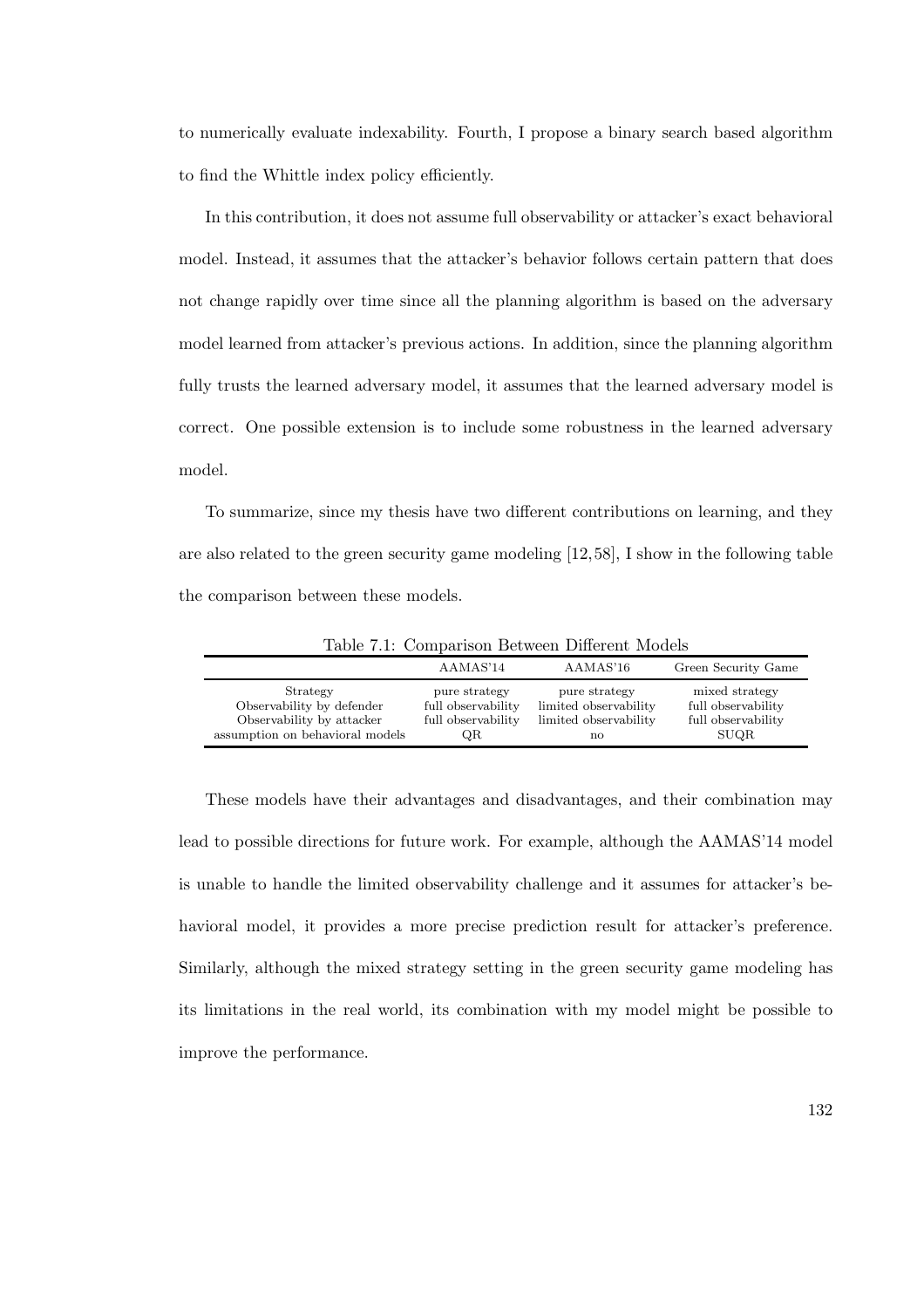# 7.2 Future Work

My thesis has discussed the algorithm to handle attacker's preference with robust and learning approaches. However, these two methods are all passively responding to attacker's preferences. Thus, an interesting question to ask is  $-$  is it possible for the defender to "manipulate" attacker's actions utilizing their preferences? An intuitive idea is that the defender may "manipulate" the attacker's actions by "manipulating" attacker's penalties in domains where the attacker's penalties are determined by the defender. For example, in the domain of protecting fish, some areas may be more "important" so that the defender may set the penalties higher in these areas. Therefore, it becomes a challenge for the defender as to how to set the penalties optimally to get a higher reward?

One other possible direction for future work is to combine the payoff uncertainty and attacker's risk attitude uncertainty together. Previous research [19] proposes the algorithm to compute the robust strategy against payoff uncertainty and my work [51] discusses the algorithm to compute the robust strategy against risk attitude uncertainty. Considering the fact that these two uncertainties may exist at the same time in real-world applications, a necessary next step is to develop an algorithm that can handle these two uncertainties at the same time.

Another possible direction for future work concerns with further improvements of the model for green security domains. My current model is based on a set of simplifying assumptions about the domain. For example, it discretizes the forest into a couple of grids and views each grid as a single target. In this way, it ignores the geometric relations between different grids — the poaching activities at neighboring grids may be correlated.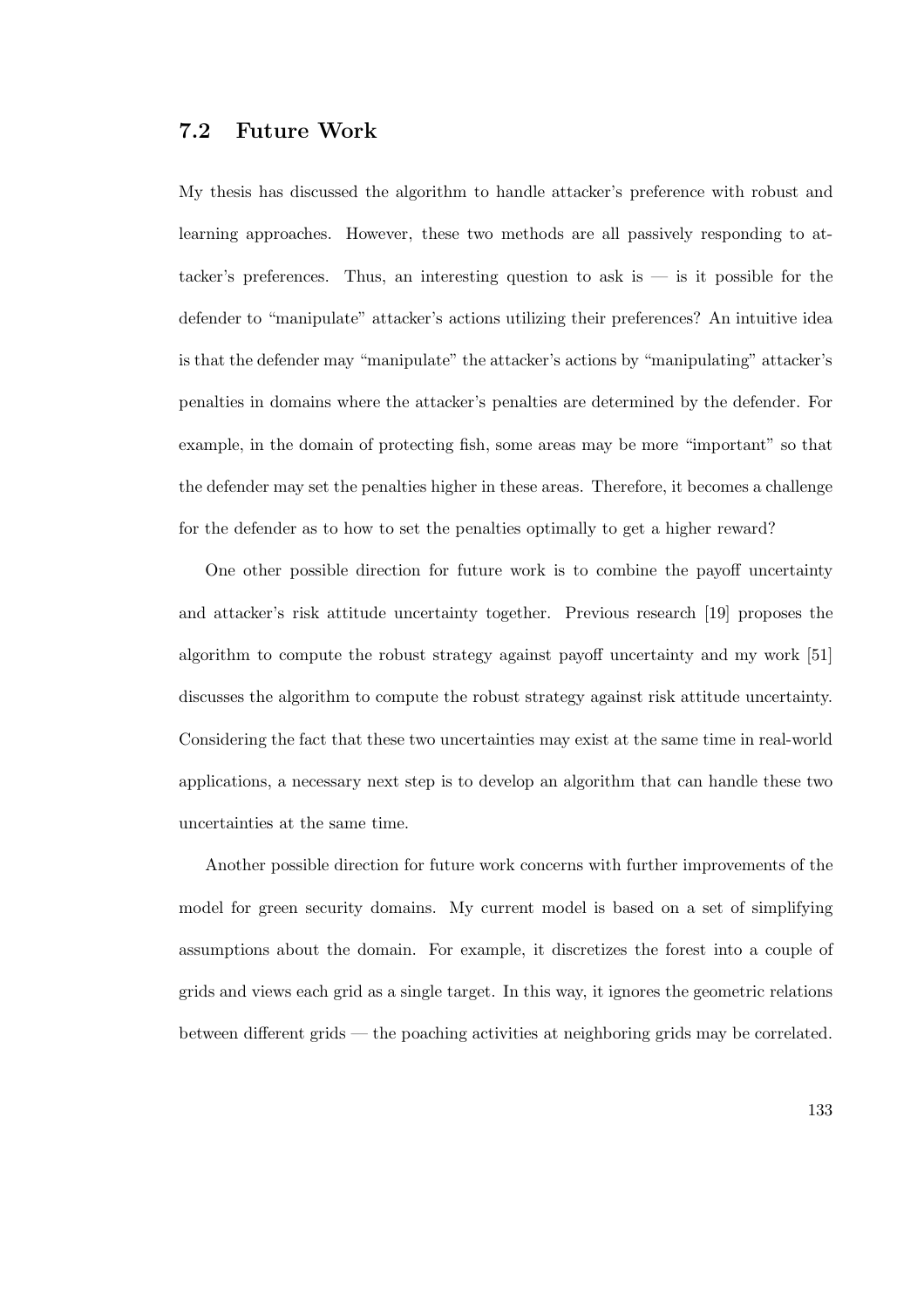Moreover, it assumes that the defender protects a grid at every round. However, the defender may take a patrol route that goes across several targets at every round. A necessary next step is to take those domain features into account.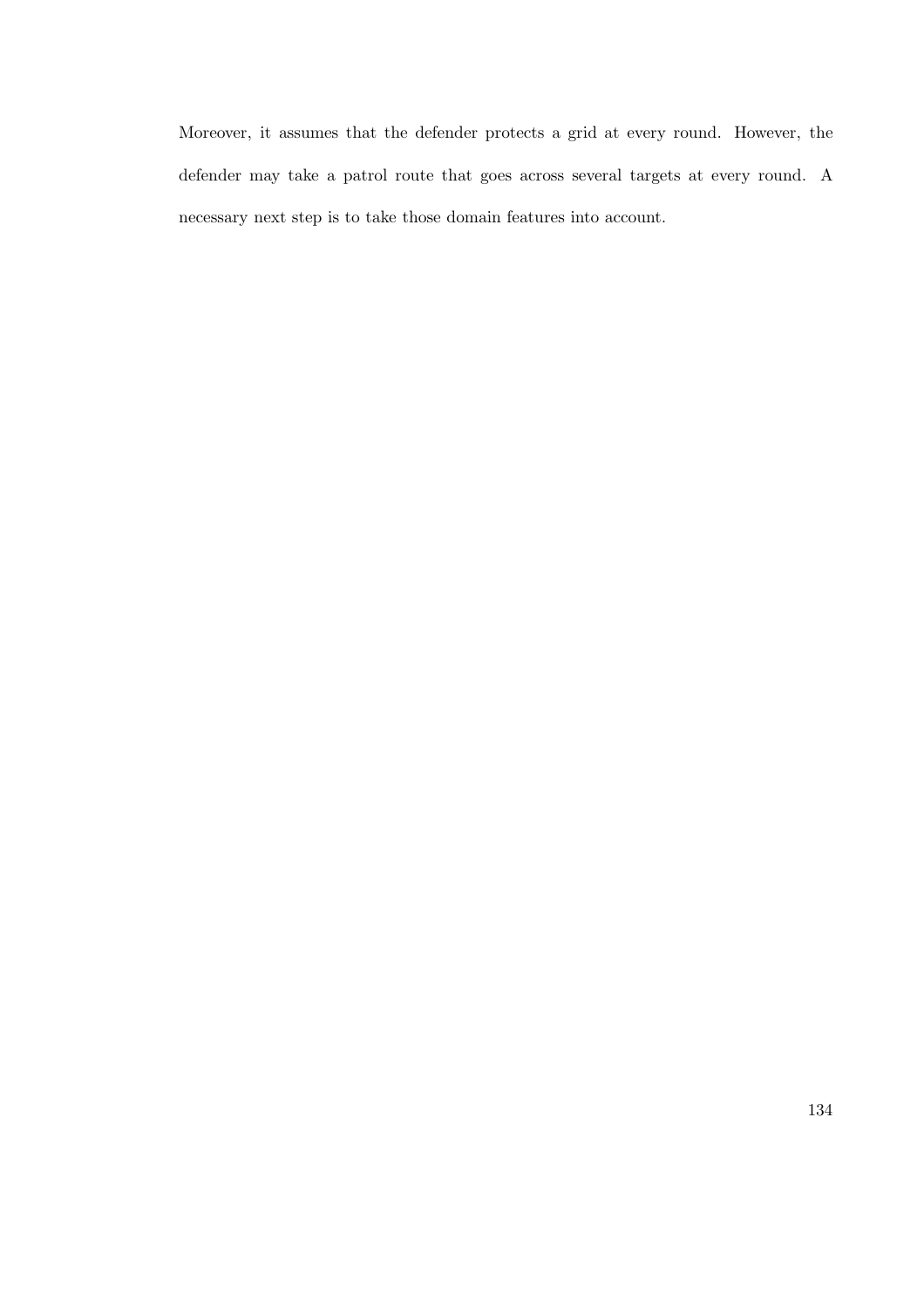### Bibliography

- [1] Michele Aghassi and Dimitris Bertsimas. Robust game theory. Mathematical Programming, 2006.
- [2] David J Agnew, John Pearce, Ganapathiraju Pramod, Tom Peatman, Reg Watson, John R Beddington, and Tony J Pitcher. Estimating the worldwide extent of illegal fishing. PLoS One, 2009.
- [3] PS Ansell, Kevin D Glazebrook, José Niño-Mora, and M O'Keeffe. Whittle's index policy for a multi-class queueing system with convex holding costs. Mathematical Methods of Operations Research, 2003.
- [4] Peter Auer, Nicolo Cesa-Bianchi, and Paul Fischer. Finite-time analysis of the multiarmed bandit problem. Machine learning, 2002.
- [5] Peter Auer, Nicolo Cesa-Bianchi, Yoav Freund, and Robert E Schapire. Gambling in a rigged casino: The adversarial multi-armed bandit problem. In Foundations of Computer Science, 1995. Proceedings., 36th Annual Symposium on. IEEE, 1995.
- [6] Jonathan F Bard. Practical bilevel optimization: algorithms and applications. Springer, 1998.
- [7] Michael K Block and Vernon E Gerety. Some experimental evidence on differences between student and prisoner reactions to monetary penalties and risk. The Journal of Legal Studies, 1995.
- [8] Colin Camerer. Behavioral game theory: Experiments in strategic interaction. Princeton University Press, 2003.
- [9] George Casella and Edward I George. Explaining the gibbs sampler. The American Statistician, 1992.
- [10] Anthony Cassandra, Michael L Littman, and Nevin L Zhang. Incremental pruning: A simple, fast, exact method for partially observable markov decision processes. In UAI, 1997.
- [11] Vincent Conitzer and Tuomas Sandholm. Computing the optimal strategy to commit to. In EC, 2006.
- [12] Fei Fang, Peter Stone, and Milind Tambe. When security games go green: Designing defender strategies to prevent poaching and illegal fishing. In IJCAI, 2015.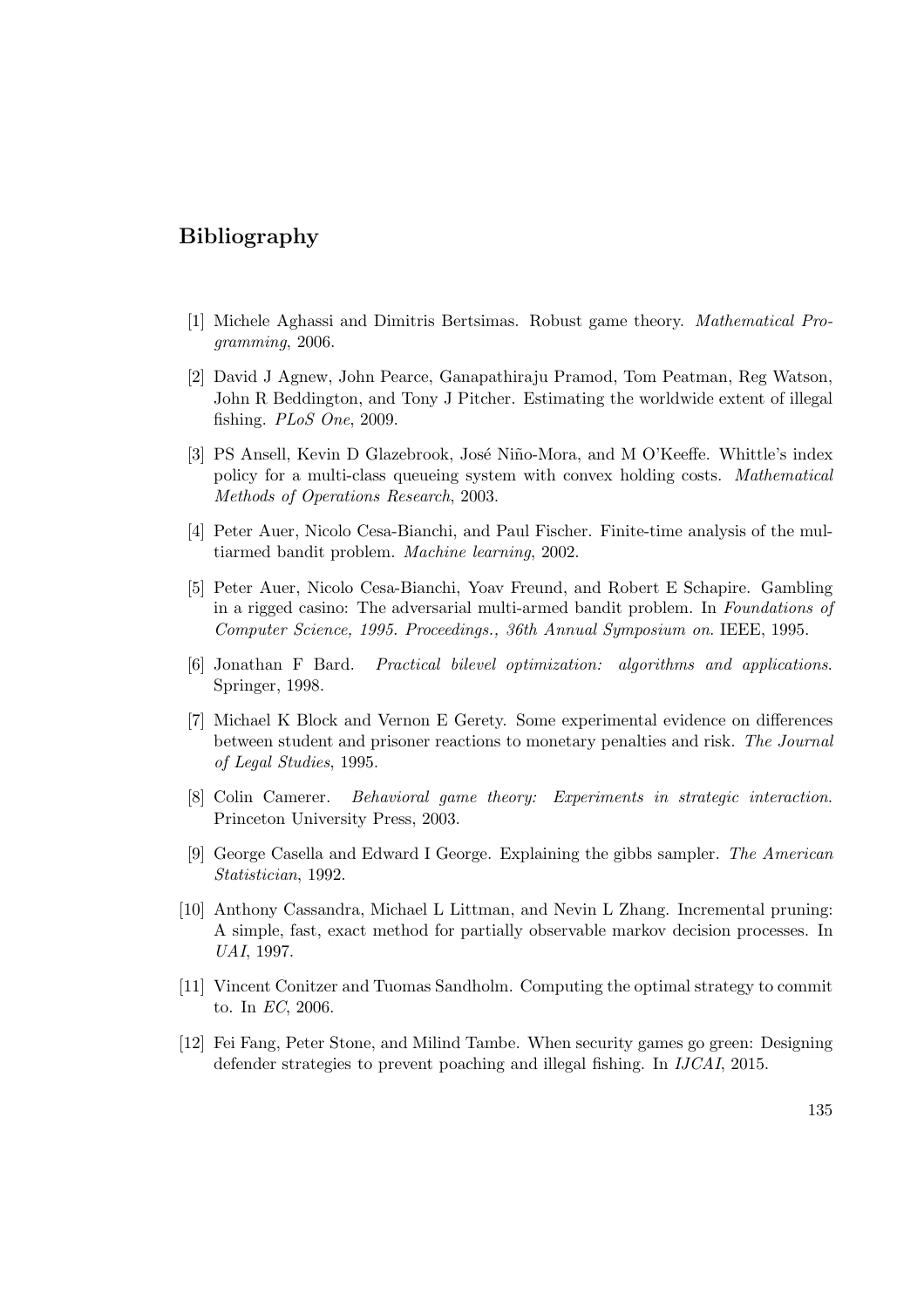- [13] KD Glazebrook, D Ruiz-Hernandez, and C Kirkbride. Some indexable families of restless bandit problems. Advances in Applied Probability, 2006.
- [14] Jeffrey Grogger. Certainty vs. severity of punishment. Economic Inquiry, 1991.
- [15] William B Haskell, Debarun Kar, Fei Fang, Milind Tambe, Sam Cheung, and Lt Elizabeth Denicola. Robust protection of fisheries with compass. 2014.
- [16] Maria Hauck and NA Sweijd. A case study of abalone poaching in south africa and its impact on fisheries management. ICES Journal of Marine Science: Journal du Conseil, 1999.
- [17] Bruce Hoffman. The modern terrorist mindset: Tactics, targets and technologies. Center for the Study of Terrorism and Political Violence, St. Andrews University. As of April, 1997.
- [18] Matthew P. Johnson, Fei Fang, , and Milind Tambe. Patrol strategies to maximize pristine forest area. In Conference on Artificial Intelligence (AAAI), 2012.
- [19] Christopher Kiekintveld, Towhidul Islam, and Vladik Kreinovich. Security games with interval uncertainty. In AAMAS, 2013.
- [20] Christopher Kiekintveld, Manish Jain, Jason Tsai, James Pita, Fernando Ordóñez, and Milind Tambe. Computing optimal randomized resource allocations for massive security games. In AAMAS, 2009.
- [21] Richard Klíma, Christopher Kiekintveld, and Viliam Lisy. Online learning methods for border patrol resource allocation. In Decision and Game Theory for Security. Springer, 2014.
- [22] Richard Klıma, Viliam Lisy, and Christopher Kiekintveld. Combining online learning and equilibrium computation in security games. 2015.
- [23] Levente Kocsis and Csaba Szepesvári. Bandit based monte-carlo planning. In  $Ma$ chine Learning: ECML. 2006.
- [24] Dmytro Korzhyk, Vincent Conitzer, and Ronald Parr. Complexity of computing optimal stackelberg strategies in security resource allocation games. In AAAI, 2010.
- [25] Hanna Kurniawati, David Hsu, and Wee Sun Lee. Sarsop: Efficient point-based pomdp planning by approximating optimally reachable belief spaces. In Robotics: Science and Systems, 2008.
- [26] Joshua Letchford, Vincent Conitzer, and Kamesh Munagala. Learning and approximating the optimal strategy to commit to. In Algorithmic Game Theory. Springer, 2009.
- [27] Keqin Liu and Qing Zhao. Indexability of restless bandit problems and optimality of whittle index for dynamic multichannel access. Information Theory, IEEE Transactions on, 2010.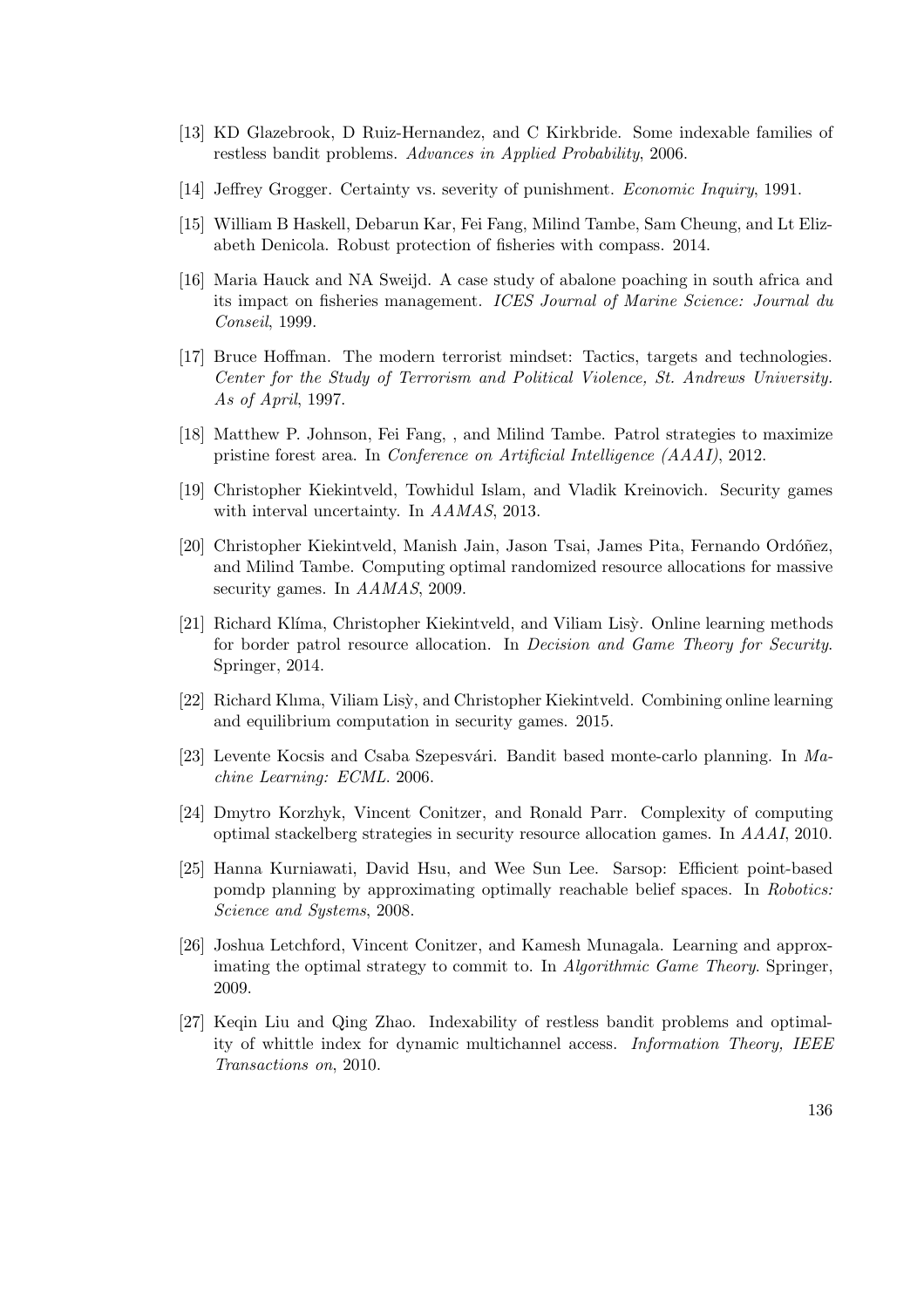- [28] Keqin Liu, Qing Zhao, and Bhaskar Krishnamachari. Dynamic multichannel access with imperfect channel state detection. Signal Processing, IEEE Transactions on, 2010.
- [29] Stéphanie Manel, Pierre Berthier, and Gordon Luikart. Detecting wildlife poaching: identifying the origin of individuals with bayesian assignment tests and multilocus genotypes. Conservation Biology, 2002.
- [30] Janusz Marecki, Gerry Tesauro, and Richard Segal. Playing repeated stackelberg games with unknown opponents. In AAMAS, 2012.
- [31] Richard D McKelvey and Thomas R Palfrey. Quantal response equilibria for normal form games. Games and economic behavior, 1995.
- [32] Richard D McKelvey and Thomas R Palfrey. Quantal response equilibria for extensive form games. Experimental economics, 1998.
- [33] Andrew R Morral and Brian A Jackson. Understanding the role of deterrence in counterterrorism security. Rand Corporation, 2014.
- [34] Thanh Nguyen, Albert Jiang, and Milind Tambe. Stop the compartmentalization: Unified robust algorithms for handling uncertainties in security games. In AAMAS, 2014.
- [35] Thanh H. Nguyen, Rong Yang, Amos Azaria, Sarit Kraus, and Milind Tambe. Analyzing the effectiveness of adversary modeling in security games. In AAAI, 2013.
- [36] Thanh Hong Nguyen, Amulya Yadav, Bo An, Milind Tambe, and Craig Boutilier. Regret-based optimization and preference elicitation for stackelberg security games with uncertainty. In  $AAAI$ , 2014.
- [37] Jose Nino-Mora. Restless bandits, partial conservation laws and indexability. Advances in Applied Probability, 2001.
- [38] Jerome Le Ny, Munther Dahleh, and Eric Feron. Multi-uav dynamic routing with partial observations using restless bandit allocation indices. In American Control Conference. IEEE, 2008.
- [39] United States. Defense Science Board. Task Force on Preventing and Defending Against Clandestine Nuclear Attack. Report of the Defense Science Board Task Force on Preventing and Defending Against Clandestine Nuclear Attack. Office of the Under Secretary of Defense for Acquisition, Technology, and Logistics, 2004.
- [40] National Research Council (US). Committee on Science and Technology for Countering Terrorism. Panel on Transportation. Deterrence, protection, and preparation: the new transportation security imperative. Number 270. Transportation Research Board, 2002.
- [41] Christos H Papadimitriou and John N Tsitsiklis. The complexity of optimal queuing network control. Mathematics of Operations Research, 1999.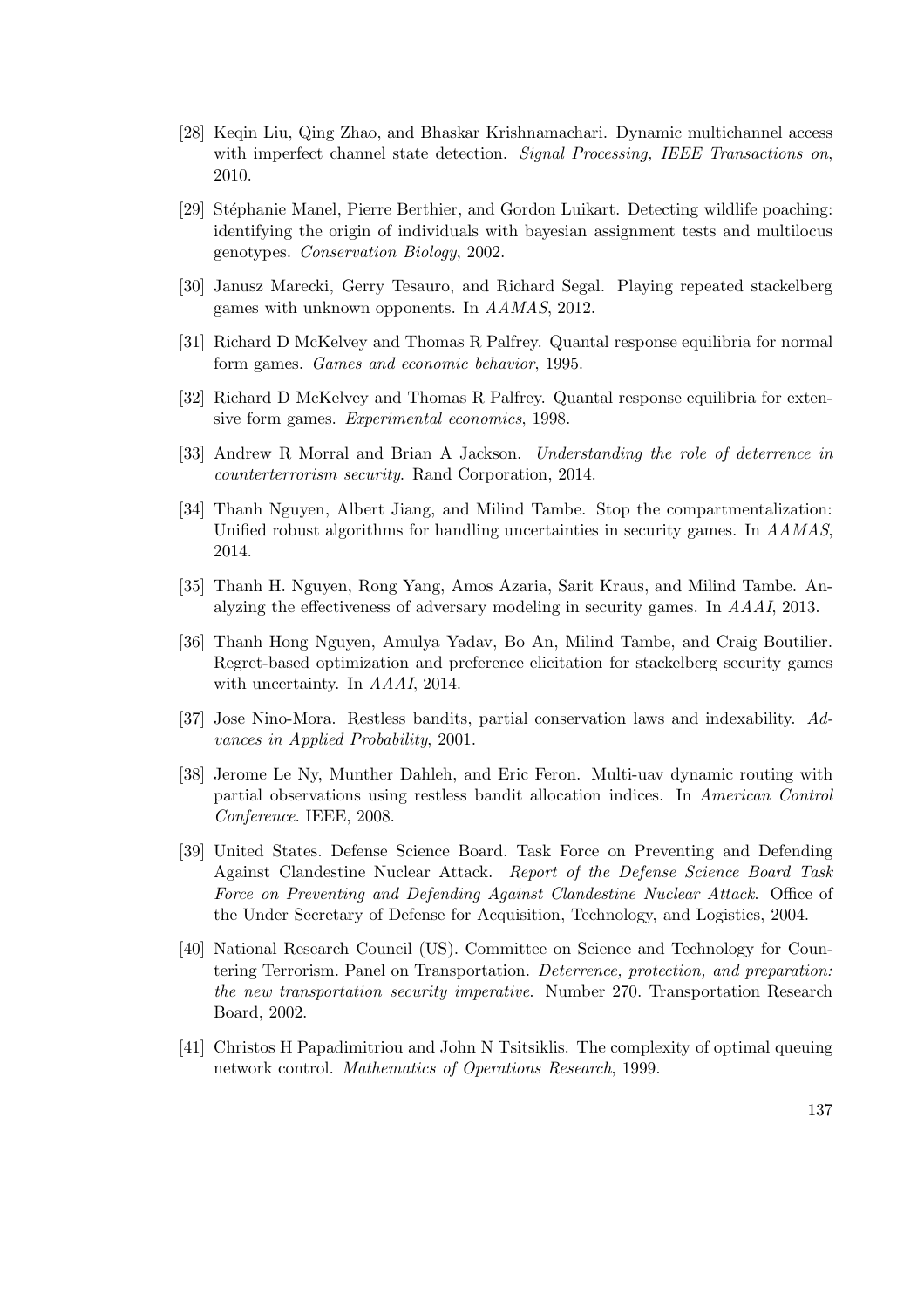- [42] Praveen Paruchuri, Jonathan P. Pearce, Janusz Marecki, Milind Tambe, Fernando Ordonez, and Sarit Kraus. Playing games with security: An efficient exact algorithm for bayesian stackelberg games. In AAMAS, 2008.
- [43] Judea Pearl. Probabilistic reasoning in intelligent systems: networks of plausible inference. Morgan Kaufmann, 1988.
- [44] Peter Phillips. The preferred risk habitat of al-qa'ida terrorists. European Journal of Economics, Finance and Administrative Sciences, 2010.
- [45] Peter Phillips. The preferred risk habitat of al-qa'ida terrorists. European Journal of Economics, Finance and Administrative Sciences, 2010.
- [46] Peter J Phillips. Applying modern portfolio theory to the analysis of terrorism. computing the set of attack method combinations from which the rational terrorist group will choose in order to maximise injuries and fatalities. Defence and Peace Economics, 2009.
- [47] Peter J Phillips. Applying modern portfolio theory to the analysis of terrorism. computing the set of attack method combinations from which the rational terrorist group will choose in order to maximise injuries and fatalities. Defence and Peace Economics, 2009.
- [48] Peter J Phillips. The end of al-qa'ida: rationality, survivability and risk aversion. International Journal of Economic Sciences, 2013.
- [49] Peter J Phillips. The end of al-qa'ida: rationality, survivability and risk aversion. International Journal of Economic Sciences, 2013.
- [50] Yundi Qian, William B. Haskell, Albert Xin Jiang, and Milind Tambe. Online planning for optimal protector strategies in resource conservation games. In AAMAS, 2014.
- [51] Yundi Qian, William B. Haskell, and Milind Tambe. Robust strategy against unknown risk-averse attackers in security games. In AAMAS, 2015.
- [52] Yundi Qian, Chao Zhang, Bhaskar Krishnamachari, and Milind Tambe. Restless poachers: Handling exploration-exploitation tradeoffs in security domains. In AA-MAS, 2016.
- [53] David Silver and Joel Veness. Monte-carlo planning in large pomdps. In NIPS, 2010.
- [54] Trey Smith. Probabilistic Planning for Robotic Exploration. PhD thesis, Carnegie Mellon University, 2007.
- [55] Bernhard Von Stengel and Shmuel Zamir. Leadership with commitment to mixed strategies. 2004.
- [56] Richard R Weber and Gideon Weiss. On an index policy for restless bandits. Journal of Applied Probability, 1990.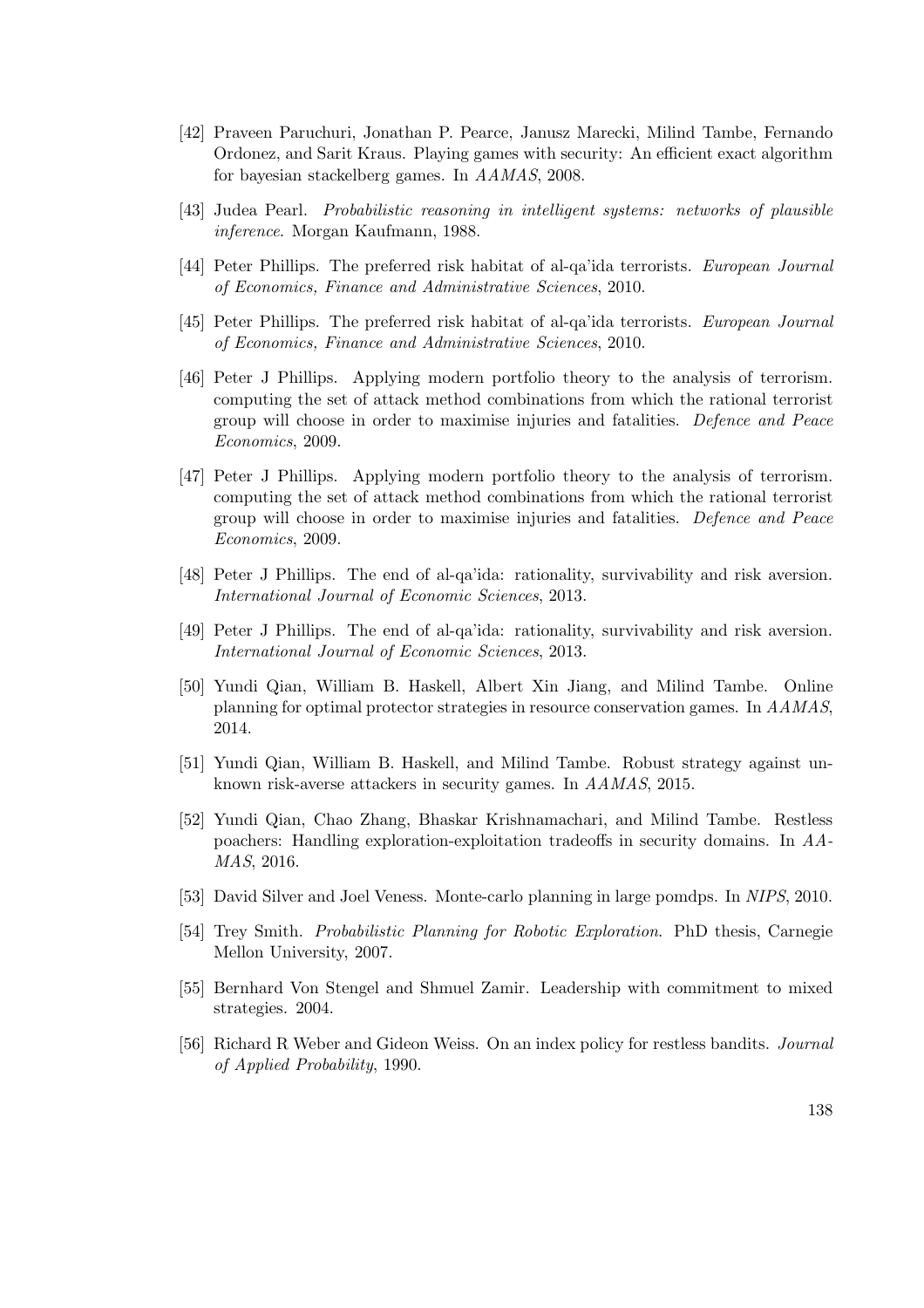- [57] Peter Whittle. Restless bandits: Activity allocation in a changing world. Journal of applied probability, 1988.
- [58] Rong Yang, Benjamin Ford, Milind Tambe, and Andrew Lemieux. Adaptive resource allocation for wildlife protection against illegal poachers. In AAMAS, 2014.
- [59] Rong Yang, Christopher Kiekintveld, Fernando Ordonez, Milind Tambe, and Richard John. Improving resource allocation strategy against human adversaries in security games. In IJCAI, 2011.
- [60] Zhengyu Yin, Manish Jain, Milind Tambe, and Fernando Ordonez. Risk-averse strategies for security games with execution and observational uncertainty. In AAAI, 2011.
- [61] Zhengyu Yin, Albert Jiang, Matthew Johnson, Milind Tambe, Christopher Kiekintveld, Kevin Leyton-Brown, Tuomas Sandholm, and John Sullivan. Trusts: Scheduling randomized patrols for fare inspection in transit systems. In IAAI, 2012.
- [62] Zhengyu Yin and Milind Tambe. A unified method for handling discrete and continuous uncertainty in bayesian stackelberg games. In AAMAS, 2012.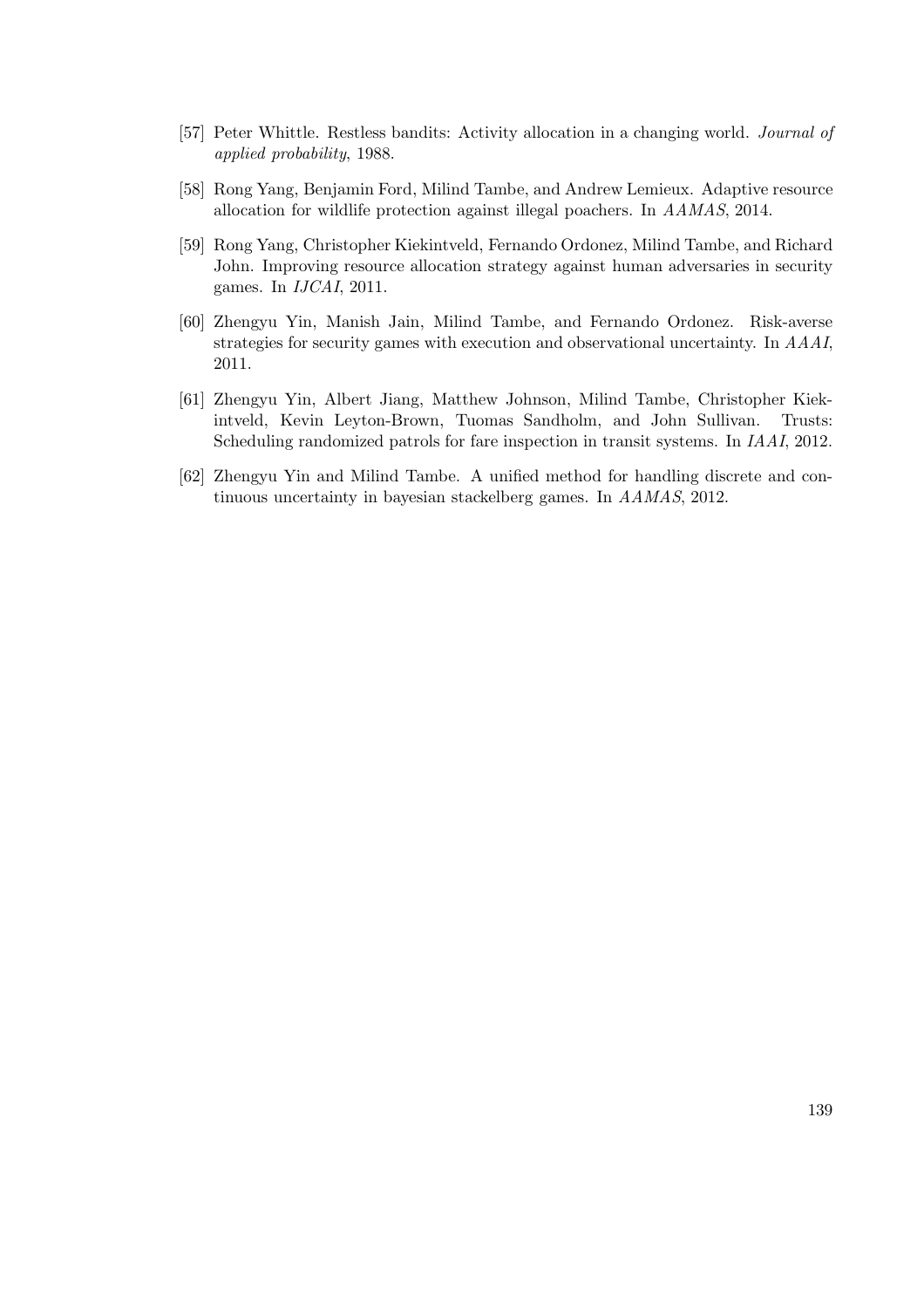### Appendix A

### An Example of BeRRA Algorithm

Consider the example below with 3 targets and 1 resource.

|  |                                        |  | Table A.1: Example of BeRRA Algorithm |
|--|----------------------------------------|--|---------------------------------------|
|  | Target $U^u_A$ $U^c_A$ $U^u_a$ $U^c_a$ |  |                                       |
|  |                                        |  |                                       |

| $\alpha$ $\alpha$ $\alpha$ $\alpha$ |                   |             | $\sim a$ |
|-------------------------------------|-------------------|-------------|----------|
| $t_0$                               | $-26$ 39 18 $-14$ |             |          |
| $t_{1}$                             | $-25$ 15 25 $-27$ |             |          |
| $t_2$                               |                   | $-39$ 39 30 | $-24$    |

In Algorithm 1, the upper bound for defender's reward is 39 and the lower bound is −39 at the beginning. Then it tries to find whether the reward 0 (the midpoint of upper bound and lower bound) is achievable with 1 resource. Algorithm 3 computes the maximin strategy  $\mathbf{c}^{\max}$  to achieve the reward 0 for the defender is  $c_0^{max} = 0.4, c_1^{max} = 0.4$  $0.625, c_2^{max} = 0.5$  and the possible attack set under the maximin strategy only contains  $t_0$ , so  $S_p(\mathbf{c}^{\max}) = \{t_0\}$  and  $S_i(\mathbf{c}^{\max}) = \{t_1, t_2\}$ . Then it uses binary search in Algorithm 4 to reduce the coverage probability for targets in  $S_i(\mathbf{c}^{\max})$  and get the optimal strategy  $\mathbf{c}^{\text{opt}},$  which is  $c_0^{opt} = 0.4, c_1^{opt} = 0.380769, c_2^{opt} = 0.459269$ . It returns back to Algorithm 1 and Algorithm 1 computes that the minimum number of resources needed to achieve the reward 0 is 1.240038, which is larger than the resource we have, which is 1. Therefore, the reward 0 is not achievable for the defender with 1 resource and the upper bound of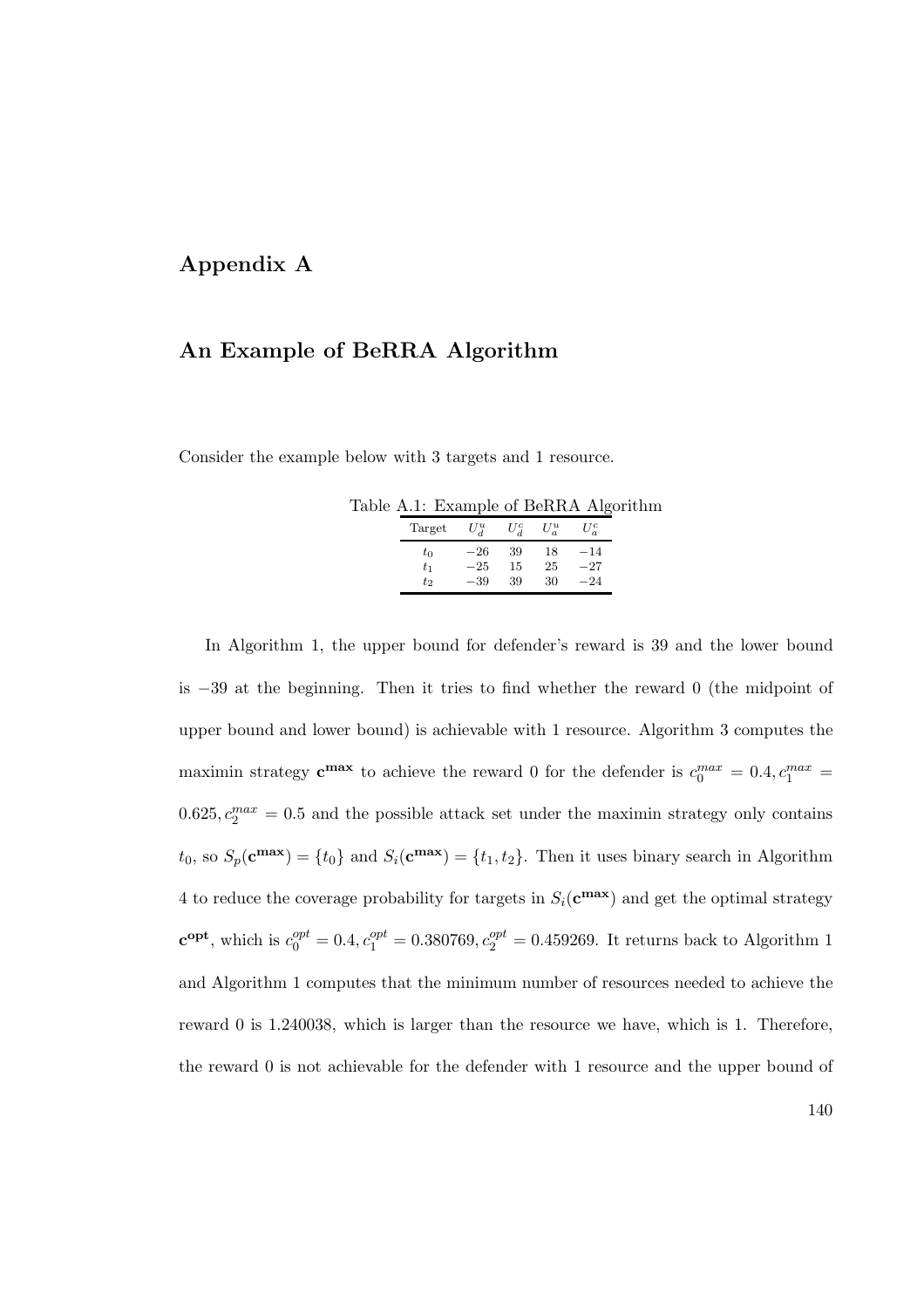defender's reward is then set to be 0. This process goes on and on and until the upper bound and the lower bound become closer enough.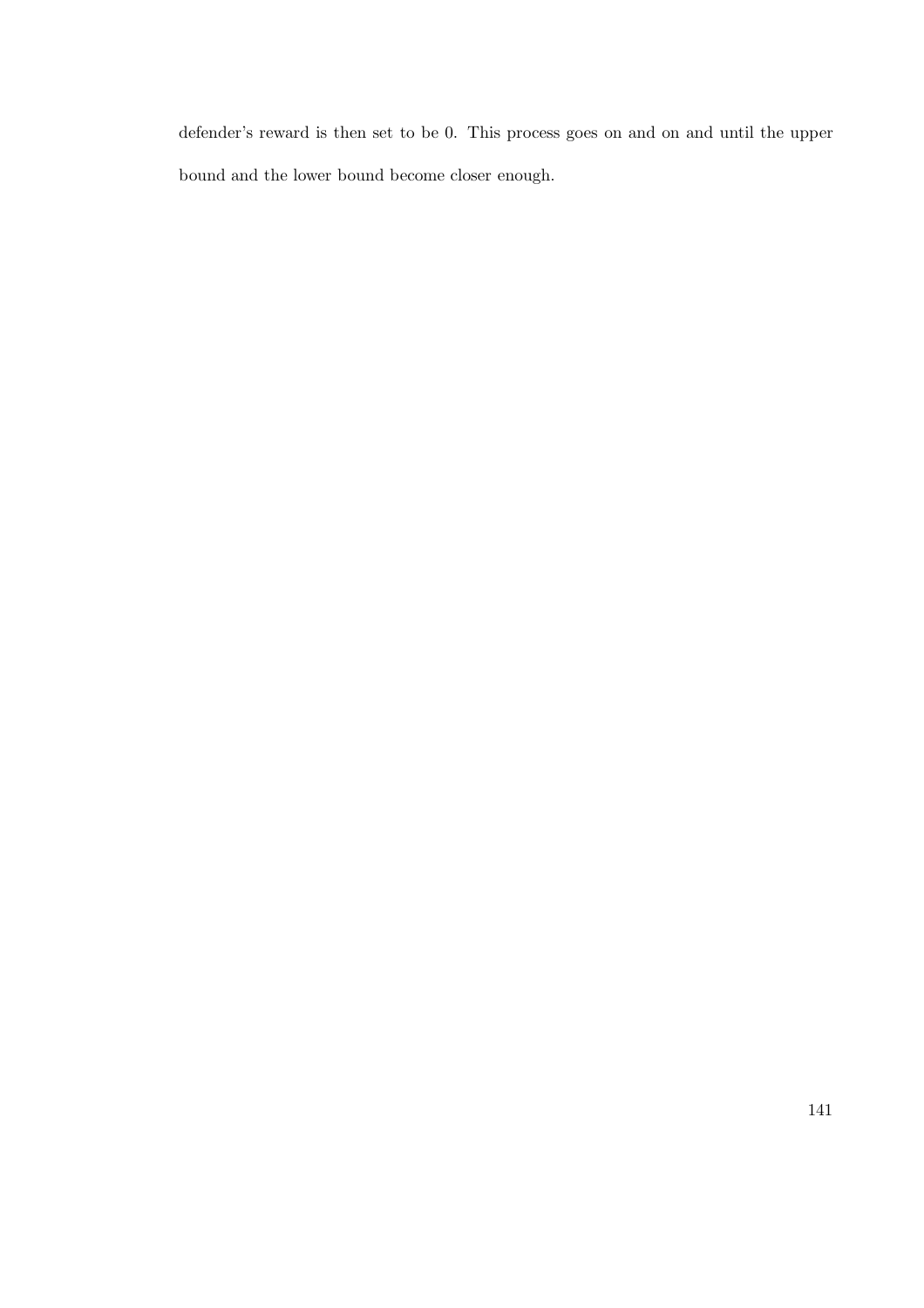### Appendix B

# Proof for Indexability

I am going to prove Theorem 6.2.1 and Theorem 6.2.2 demonstrating two sufficient conditions for indexability. Consider the case with  $n_o=2$  and  $n_s=2.$ 

Transition matrix:

$$
T^{0} = \left(\begin{array}{cc} T^{0}_{00} & T^{0}_{01} \\ \\ T^{0}_{10} & T^{0}_{11} \end{array}\right)
$$

$$
T^{1} = \left(\begin{array}{cc} T^{1}_{00} & T^{1}_{01} \\ \\ T^{1}_{10} & T^{1}_{11} \end{array}\right)
$$

Observation matrix:

$$
O = \left(\begin{array}{cc} O_{00} & O_{01} \\ O_{10} & O_{11} \end{array}\right)
$$

In this problem,  $O_{11} > O_{01}$ ,  $O_{00} > O_{10}$  (higher attack intensity leads to higher probability to see attack activities when patrolling);  $T_{11}^1 > T_{01}^1$ ,  $T_{00}^1 > T_{10}^1$ ;  $T_{11}^0 > T_{01}^0$ ,  $T_{00}^0 > T_{10}^0$  (positively correlated arms).

Define  $\alpha \triangleq \max\{T_{11}^0 - T_{01}^0, T_{11}^1 - T_{01}^1\}.$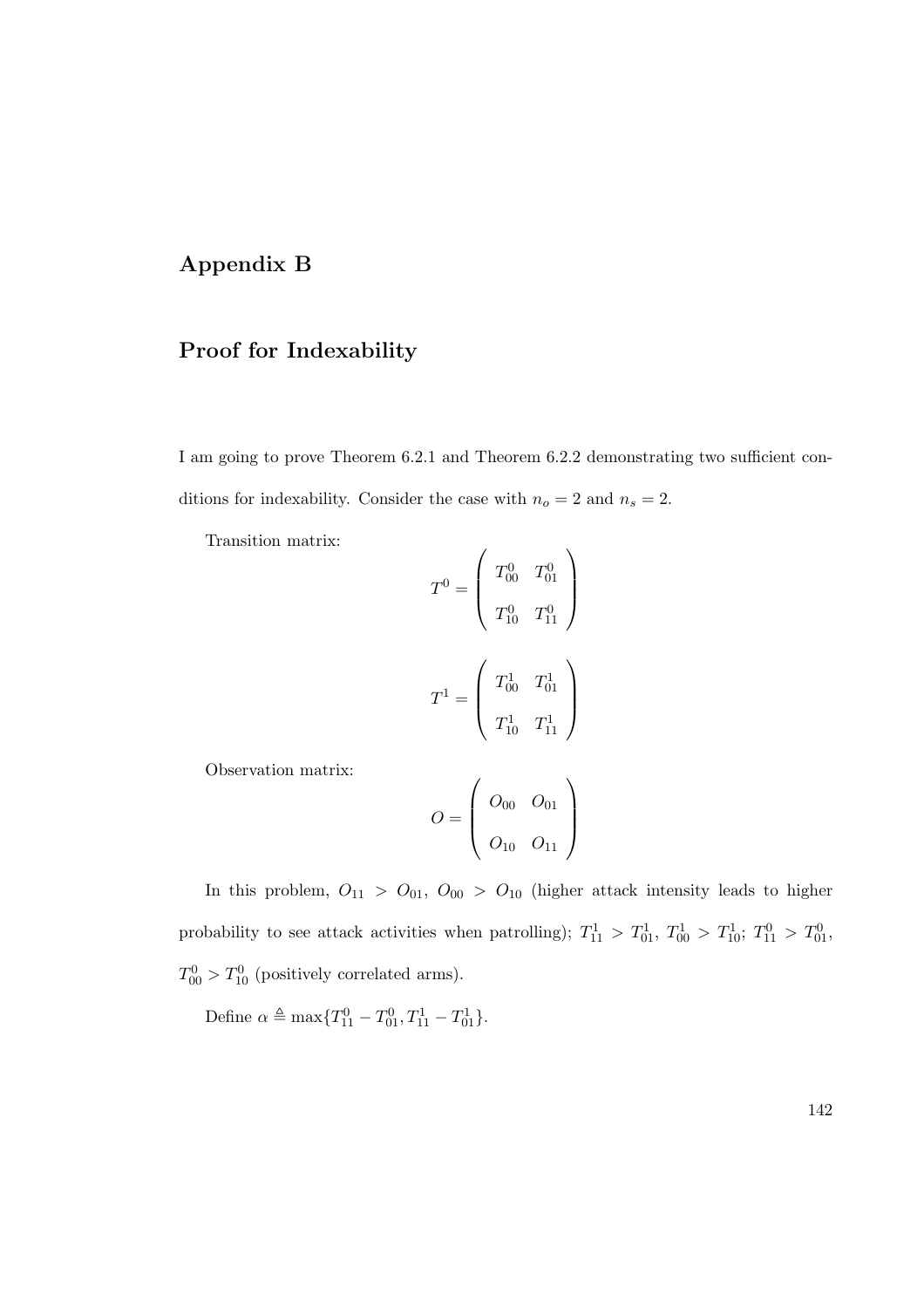Since it is a two-state problem with  $S = \{0, 1\}$ , I use one variable x to represent the belief state:  $x \triangleq b(s = 1)$ , which is the probability of being in state 1.

Define  $\Gamma_1(x) = xT_{11}^1 + (1-x)T_{01}^1$ , which is the belief for the next round if the belief for the current round is x and the active action is taken. Similarly,  $\Gamma_0(x) = xT_{11}^0 + (1-x)T_{01}^0$ , which is the belief for the next round if the belief for the current round is  $x$  and the passive action is taken. We have  $\Gamma_1(x_2) - \Gamma_1(x_1) = (T_{11}^1 - T_{01}^1)(x_2 - x_1) \le \alpha(x_2 - x_1), \forall x_2 > x_1$ and  $\Gamma_0(x_2) - \Gamma_0(x_1) = (T_{11}^0 - T_{01}^0)(x_2 - x_1) \le \alpha(x_2 - x_1), \forall x_2 > x_1$  according to the definition of  $\alpha$ .

We normalize the reward function  $R(o)$  so that  $R(0) = 0$  and  $R(1) = 1$ .

### B.1 Preliminaries

Further expand the value function presented in thesis, we have:

$$
V_m(x; a = 0) = m + \beta V_m(\Gamma_0(x))
$$
  
\n
$$
V_m(x; a = 1) = xO_{11} + (1 - x)O_{01}
$$
  
\n
$$
+ \beta [xO_{11} + (1 - x)O_{01}]V_m(\Gamma_1(\frac{xO_{11}}{xO_{11} + (1 - x)O_{01}}))
$$
  
\n
$$
+ \beta [xO_{10} + (1 - x)O_{00}]V_m(\Gamma_1(\frac{xO_{10}}{xO_{10} + (1 - x)O_{00}}))
$$
  
\n
$$
V_m(x) = \max \{V_m(x; a = 0), V_m(x; a = 1)\}
$$

where  $V_m(x)$  is the value function for belief state x with subsidy m,  $V_m(x; a = 0)$  is the value function for belief state x with subsidy  $m$  and defenders take passive action,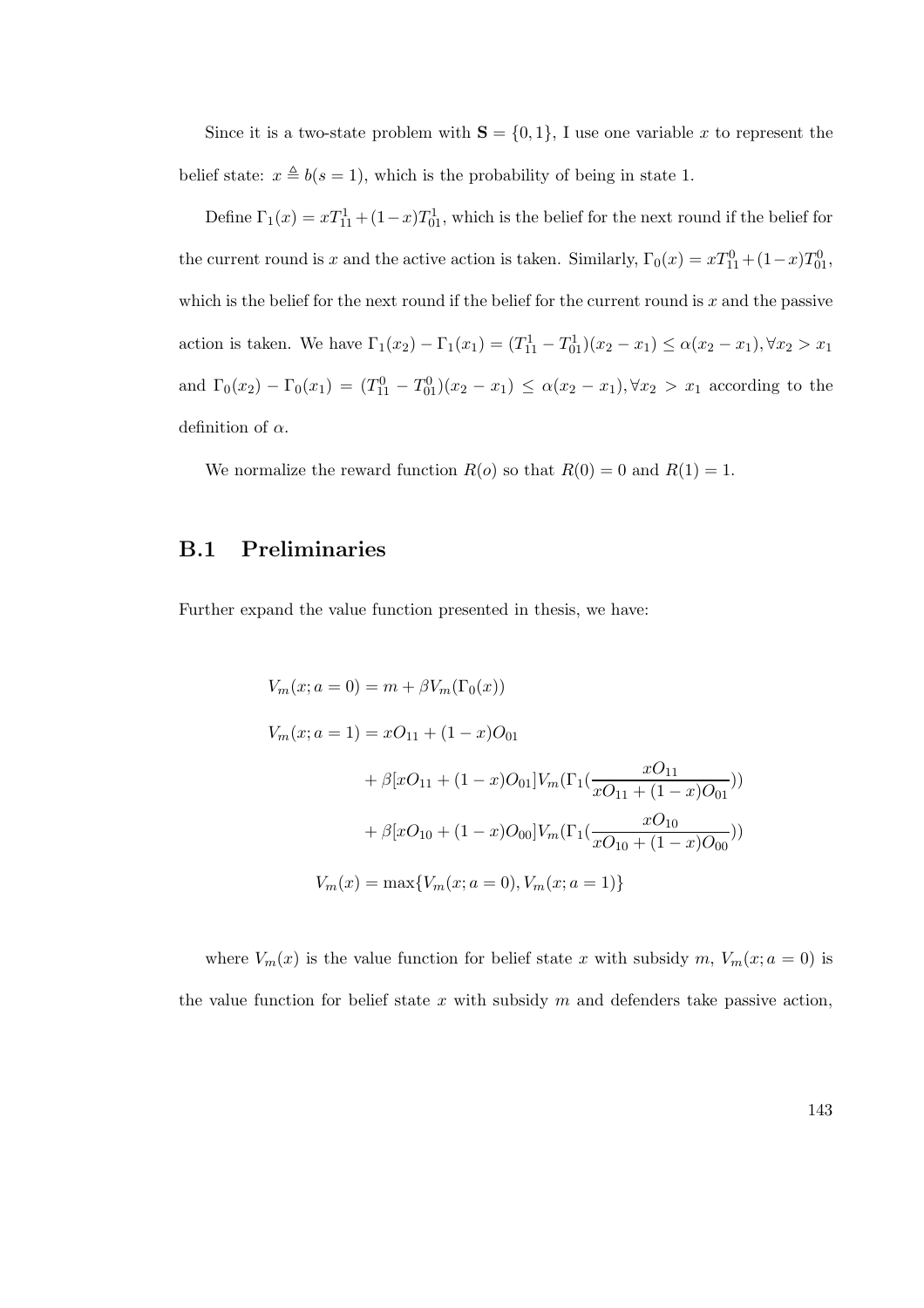and  $V_m(x; a = 1)$  is the value function for belief state x with subsidy m and defenders take active action.

Define  $V_m^t(x)$  to be the value function for state x with subsidy m when there are t rounds left.  $V_m^t(x; a = 0)$  and  $V_m^t(x; a = 1)$  are also defined similarly. Clearly,

$$
\lim_{t \to +\infty} V_m^t(x) = V_m(x)
$$
  

$$
\lim_{t \to +\infty} V_m^t(x; a = 0) = V_m(x; a = 0)
$$
  

$$
\lim_{t \to +\infty} V_m^t(x; a = 1) = V_m(x; a = 1)
$$

**Proposition B.1.1.** The value function for the last round is:  $V_m^1(x) = \max\{m, xO_{11} +$  $(1-x)O_{01}$ 

*Proof.* It can be easily computed by assuming  $V_m^0(x) = 0, \forall x \in [0, 1].$  $\Box$ 

Figure B.1 shows an example of  $V_m^1(x)$  with  $m = 0.2, O_{11} = 0.4, O_{01} = 0.1$ 



Figure B.1: An example of  $V_m^1(x)$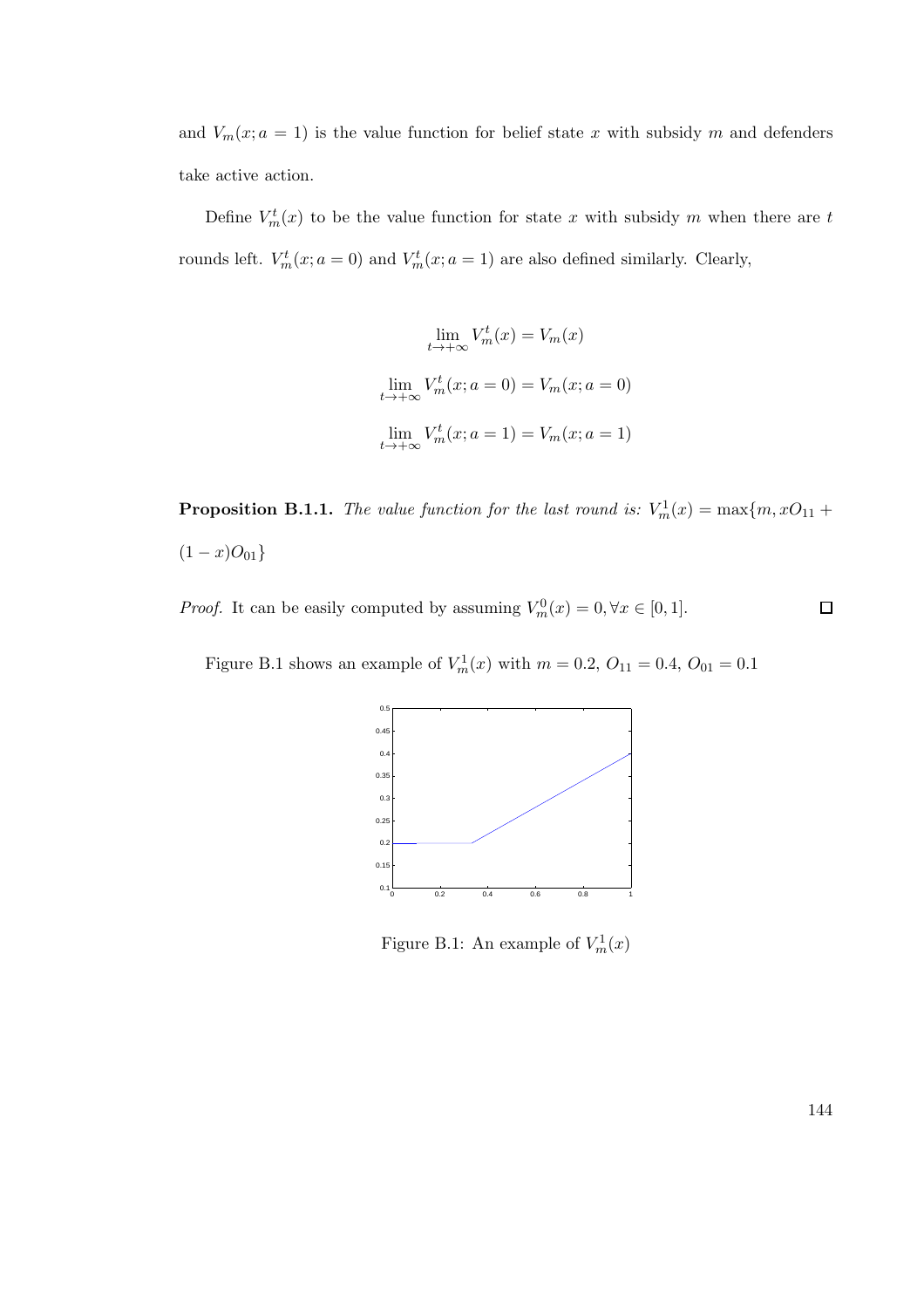My proof below is based on mathematical induction  $- I$  first prove the conclusion holds true for  $V_m^1(x)$ ; then prove it holds true for  $V_m^{t+1}(x)$  if it holds true for  $V_m^t(x)$ . Then it holds true for  $V_m^{\infty}(x)$ , in other words, the conclusion holds true for  $V_m(x)$ .

## B.2 Proof of Theorem 6.2.1

To prove Theorem 6.2.1, I first prove a couple of lemmas.

Lemma B.2.1.  $V_{m'}(x) \ge V_m(x)$ ,  $\forall m' \ge m, \forall x$ 

*Proof.* Clearly,  $V_{m'}^1(x) \ge V_m^1(x)$ ,  $\forall m' \ge m, \forall x$ 

If 
$$
V_{m'}^t(x) \ge V_m^t(x)
$$
,  $\forall m' \ge m, \forall x$ , since  $V_{m'}^{t+1}(x; a = 0) \ge V_m^{t+1}(x; a = 0)$  and  

$$
V_{m'}^{t+1}(x; a = 1) \ge V_m^{t+1}(x; a = 1)
$$
, we have  $V_{m'}^{t+1}(x) \ge V_m^{t+1}(x)$ ,  $\forall m' \ge m, \forall x$ 

Lemma B.2.2.  $V_{m'}(x) - V_m(x) \le \frac{m'-m}{1-\beta}$  $\frac{n'-m}{1-\beta}, \forall m' \geq m, \forall x$ 

Proof. Clearly, 
$$
V_{m'}^1(x) - V_m^1(x) \le m' - m \le \frac{m'-m}{1-\beta}, \forall m' \ge m, \forall x
$$
  
\nIf  $V_{m'}^t(x) - V_m^t(x) \le \frac{m'-m}{1-\beta}, \forall m' \ge m, \forall x$ , we have:  
\n $V_{m'}^{t+1}(x; a = 0) - V_m^{t+1}(x; a = 0) = m' + \beta V_{m'}^t(\Gamma_0(x)) - m - \beta V_m^t(\Gamma_0(x)) \le (m' - m) + \beta \frac{m'-m}{1-\beta} = \frac{m'-m}{1-\beta}$   
\n $V_{m'}^{t+1}(x; a = 1) - V_m^{t+1}(x; a = 1) \le \beta \frac{m'-m}{1-\beta} \le \frac{m'-m}{1-\beta}$   
\nso  $V_{m'}^{t+1}(x) - V_m^{t+1}(x) \le \frac{m'-m}{1-\beta}, \forall m' \ge m, \forall x$ 

Now we are ready to prove Theorem 6.2.1.

**Theorem** (6.2.1). When  $\beta \leq 0.5$ , the process is indexable, i.e., for any belief x, if  $V_m(x; a = 0) \ge V_m(x; a = 1)$ , then  $V_{m'}(x; a = 0) \ge V_{m'}(x; a = 1)$ ,  $\forall m' \ge m$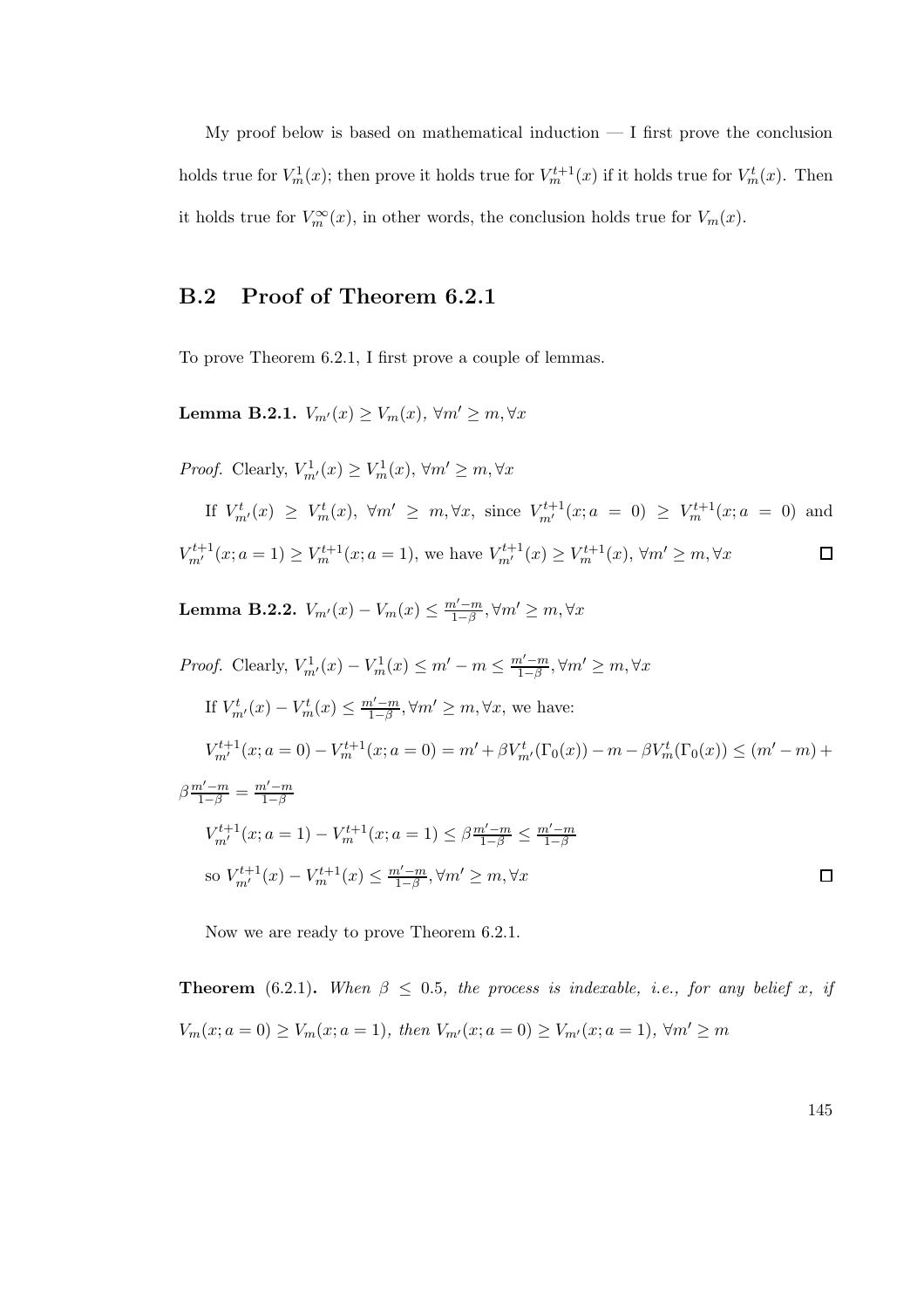*Proof.* According to Lemma B.2.1:  $V_{m'}(x; a = 0) - V_m(x; a = 0) = m' + \beta V_{m'}(\Gamma_0(x))$  $m - \beta V_m(\Gamma_0(x)) \geq m' - m$ According to Lemma B.2.2:  $V_{m'}(x; a = 1) - V_m(x; a = 1) \leq \beta \frac{m'-m}{1-\beta} \leq m' - m$ 

so  $V_{m'}(x; a = 0) - V_m(x; a = 0) \ge V_{m'}(x; a = 1) - V_m(x; a = 1)$ , therefore  $V_{m'}(x; a = 1)$ 0)  $\geq V_{m'}(x; a = 1)$  $\Box$ 

#### B.3 Proof of Theorem 6.2.2

To prove Theorem 6.2.2, we first prove the following lemma.

**Lemma B.3.1.** When  $\alpha\beta \leq 0.5$ , we have:

- the value function  $V_m(x)$  is an increasing function with x
- the optimal policy is a threshold policy with smaller x leads to  $a = 0$  and larger x leads to  $a=1$
- $V_m(x_2) V_m(x_1) \leq \frac{(x_2 x_1)(O_{11} O_{01})}{1 \alpha \beta}, \forall x_2 > x_1$

*Proof.* Obviously, it holds true for  $t = 1$ .

 $\overline{x}$ 

Suppose it holds true for  $V_m^t(x)$ , i.e.,  $V_m^t(x)$  is an increasing function with x, the optimal policy is a threshold policy with smaller x leads to  $a = 0$  and larger x leads to  $a = 1$ , and  $V_m^t(x_2) - V_m^t(x_1) \le \frac{(x_2 - x_1)(O_{11} - O_{01})}{1 - \alpha \beta}, \forall x_2 > x_1$ , consider  $V_m^{t+1}(x)$ .

(i) We first prove that the optimal policy is a threshold policy for  $V_m^{t+1}(x)$  with smaller x leads to  $a = 0$  and larger x leads to  $a = 1$ . It is equivalent to prove that:

if 
$$
V_m^{t+1}(x_2; a = 0) \ge V_m^{t+1}(x_2; a = 1)
$$
, then  $V_m^{t+1}(x_1; a = 0) \ge V_m^{t+1}(x_1; a = 1), \forall x_1 < 2$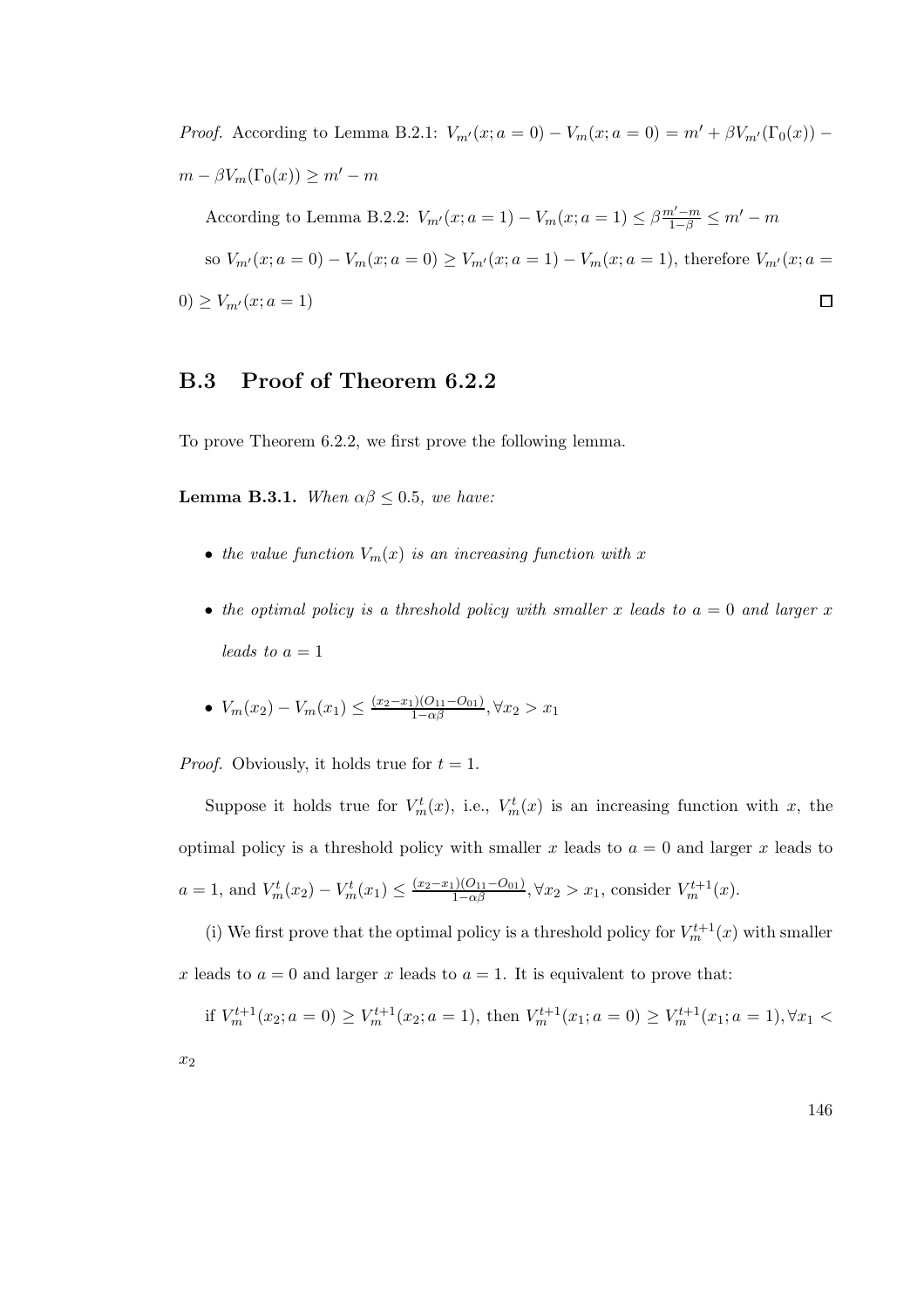if 
$$
V_m^{t+1}(x_1; a = 1) \ge V_m^{t+1}(x_1; a = 0)
$$
, then  $V_m^{t+1}(x_2; a = 1) \ge V_m^{t+1}(x_2; a = 0), \forall x_1 <$ 

 $x_2$ 

These conclusions are correct if  $V_m^{t+1}(x_2; a = 1) - V_m^{t+1}(x_1; a = 1) \geq V_m^{t+1}(x_2; a = 1)$  $0) - V_m^{t+1}(x_1; a = 0), \forall x_2 > x_1.$ 

$$
V_m^{t+1}(x_2; a = 0) - V_m^{t+1}(x_1; a = 0)
$$
  
= $m + \beta V_m^t(\Gamma_0(x_2)) - m - \beta V_m^t(\Gamma_0(x_1))$   
= $\beta (V_m^t(\Gamma_0(x_2)) - V_m^t(\Gamma_0(x_1)))$   
 $\leq \beta \frac{(\Gamma_0(x_2) - \Gamma_0(x_1)) (O_{11} - O_{01})}{1 - \alpha \beta}$   
 $\leq \alpha \beta \frac{(x_2 - x_1)(O_{11} - O_{01})}{1 - \alpha \beta}$   
 $\leq (x_2 - x_1)(O_{11} - O_{01})$ 

$$
V_m^{t+1}(x_2; a = 1) - V_m^{t+1}(x_1; a = 1)
$$
  
\n
$$
= (O_{11} - O_{01})(x_2 - x_1)
$$
  
\n
$$
+ \beta [x_2O_{11} + (1 - x_2)O_{01}]V_m^t(\Gamma_1(\frac{x_2O_{11}}{x_2O_{11} + (1 - x_2)O_{01}}))
$$
  
\n
$$
+ \beta [x_2O_{10} + (1 - x_2)O_{00}]V_m^t(\Gamma_1(\frac{x_2O_{10}}{x_2O_{10} + (1 - x_2)O_{00}}))
$$
  
\n
$$
- \beta [x_1O_{11} + (1 - x_1)O_{01}]V_m^t(\Gamma_1(\frac{x_1O_{11}}{x_1O_{11} + (1 - x_1)O_{01}}))
$$
  
\n
$$
- \beta [x_1O_{10} + (1 - x_1)O_{00}]V_m^t(\Gamma_1(\frac{x_1O_{10}}{x_1O_{10} + (1 - x_1)O_{00}}))
$$
  
\n
$$
\ge (O_{11} - O_{01})(x_2 - x_1)
$$

The last inequality is due to the increasing property of  $V_m^t(x)$ .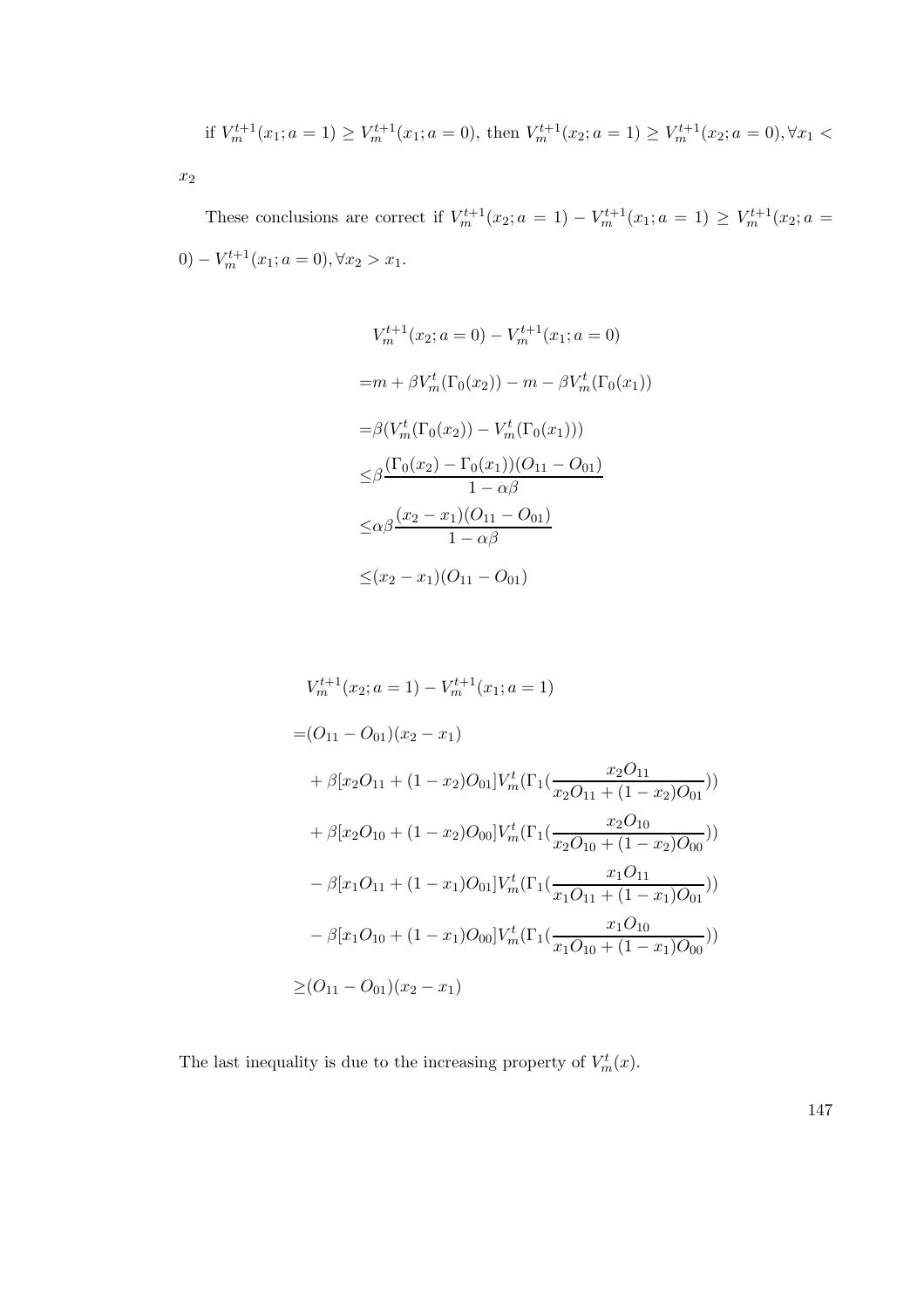So we have  $V_m^{t+1}(x_2; a = 1) - V_m^{t+1}(x_1; a = 1) \geq V_m^{t+1}(x_2; a = 0) - V_m^{t+1}(x_1; a = 1)$ 0),  $\forall x_2 > x_1$ , and thus the optimal policy is a threshold policy with smaller x leads to  $a = 0$  and larger x leads to  $a = 1$  for  $V_m^{t+1}(x)$ .

(ii) We next prove that  $V_m^{t+1}(x)$  is an increasing function with the increase of x. This is true because  $V_m^{t+1}(x; a = 1)$  and  $V_m^{t+1}(x; a = 0)$  are all increasing functions (because  $V_m^t(x)$  is an increasing function) so that their maximization is also an increasing function.

(iii) Last we prove that  $V_m^{t+1}(x_2) - V_m^{t+1}(x_1) \leq \frac{(x_2 - x_1)(O_{11} - O_{01})}{1 - \alpha \beta}, \forall x_2 > x_1$ . This can be proved by proving  $V_m^{t+1}(x_2; a = 0) - V_m^{t+1}(x_1; a = 0) \le \frac{(x_2 - x_1)(O_{11} - O_{01})}{1 - \alpha \beta}, \forall x_2 > x_1$  and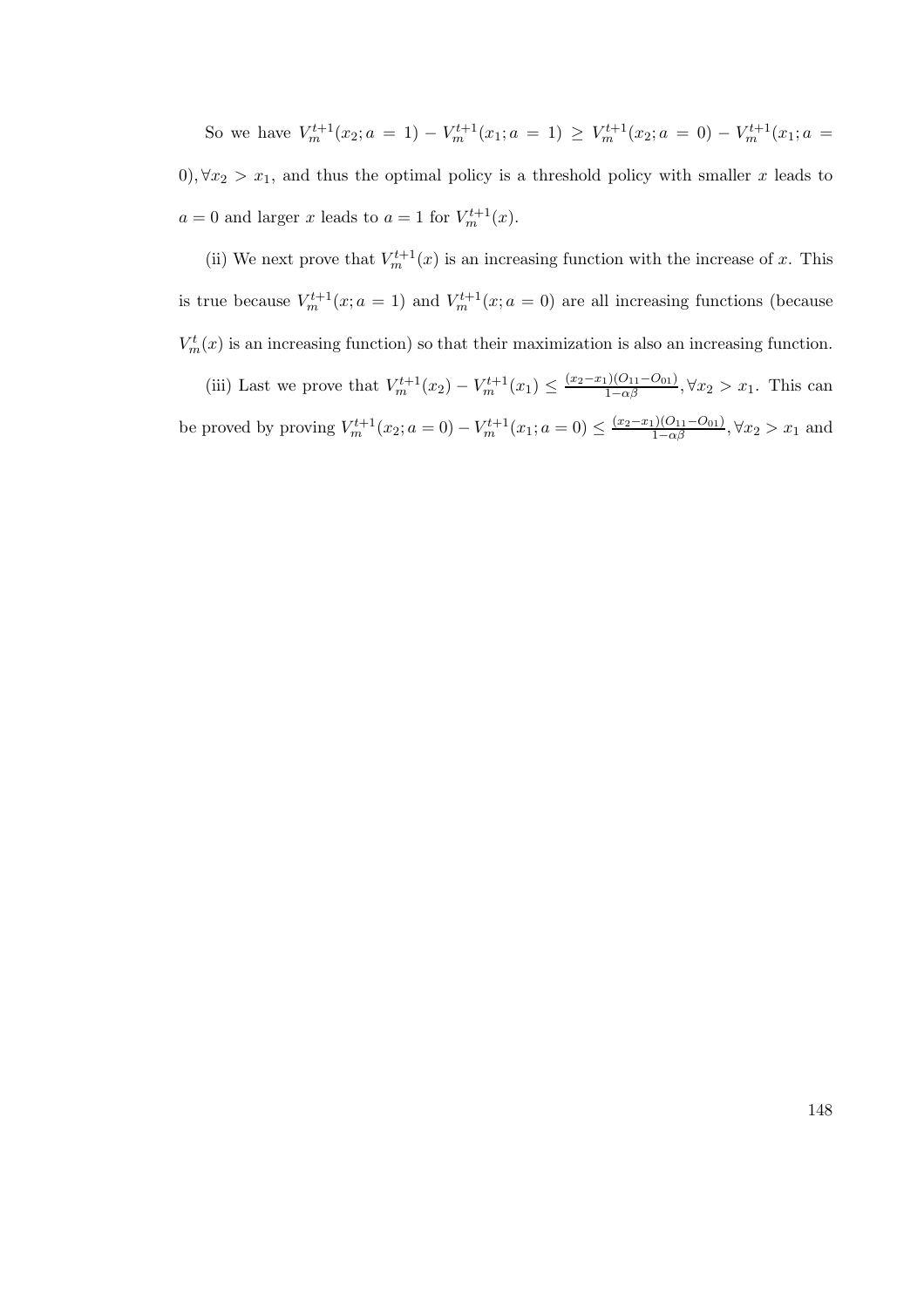$V_m^{t+1}(x_2; a = 1) - V_m^{t+1}(x_1; a = 1) \le \frac{(x_2 - x_1)(0_{11} - 0_{01})}{1 - \alpha \beta}, \forall x_2 > x_1$ . The former one when  $a = 0$  has been proved in (i). We will next prove the latter one when  $a = 1$ .

$$
V_m^{t+1}(x_2; a = 1) - V_m^{t+1}(x_1; a = 1)
$$
  
=  $(O_{11} - O_{01})(x_2 - x_1)$   
+  $\beta[x_2O_{11} + (1 - x_2)O_{01}]V_m^t(\Gamma_1(\frac{x_2O_{11}}{x_2O_{11} + (1 - x_2)O_{01}}))$   
+  $\beta[x_2O_{10} + (1 - x_2)O_{00}]V_m^t(\Gamma_1(\frac{x_2O_{10}}{x_2O_{10} + (1 - x_2)O_{00}}))$   
-  $\beta[x_1O_{11} + (1 - x_1)O_{01}]V_m^t(\Gamma_1(\frac{x_1O_{11}}{x_1O_{11} + (1 - x_1)O_{01}}))$   
-  $\beta[x_1O_{10} + (1 - x_1)O_{00}]V_m^t(\Gamma_1(\frac{x_1O_{10}}{x_1O_{10} + (1 - x_1)O_{00}}))$ 

$$
= (O_{11} - O_{01})(x_2 - x_1)
$$
  
+  $\beta[x_1O_{11} + (1 - x_1)O_{01}](V_m^t(\Gamma_1(\frac{x_2O_{11}}{x_2O_{11} + (1 - x_2)O_{01}})) - V_m^t(\Gamma_1(\frac{x_1O_{11}}{x_1O_{11} + (1 - x_1)O_{01}})))$   
+  $\beta[x_2O_{10} + (1 - x_2)O_{00}](V_m^t(\Gamma_1(\frac{x_2O_{10}}{x_2O_{10} + (1 - x_2)O_{00}})) - V_m^t(\Gamma_1(\frac{x_1O_{10}}{x_1O_{10} + (1 - x_1)O_{00}})))$   
+  $\beta(x_2 - x_1)(O_{11} - O_{01})(V_m^t(\Gamma_1(\frac{x_2O_{11}}{x_2O_{11} + (1 - x_2)O_{01}})) - V_m^t(\Gamma_1(\frac{x_1O_{10}}{x_1O_{10} + (1 - x_1)O_{00}})))$   

$$
\leq (O_{11} - O_{01})(x_2 - x_1) + \beta \frac{O_{11} - O_{01}}{1 - \alpha \beta} \alpha (\frac{x_2O_{11}(x_1O_{11} + (1 - x_1)O_{01})}{x_2O_{11} + (1 - x_2)O_{01}} - x_1O_{11})
$$
  
+  $\beta \frac{O_{11} - O_{01}}{1 - \alpha \beta} \alpha(x_2O_{10} - \frac{x_1O_{10}(x_2O_{10} + (1 - x_2)O_{00})}{x_1O_{10} + (1 - x_1)O_{00}})$   
+  $\beta(x_2 - x_1)(O_{11} - O_{01}) \frac{(O_{11} - O_{01})}{(1 - \alpha \beta)} \alpha \frac{x_2O_{11}(1 - x_1)O_{00} - x_1O_{10}(1 - x_2)O_{01}}{(x_2O_{11} + (1 - x_2)O_{01})(x_1O_{10} + (1 - x_1)O_{00})}$   
=  $(O_{11} - O_{01})(x_2 - x_1)(1 + \frac{\alpha \beta}{1 - \alpha \beta}) = \frac{($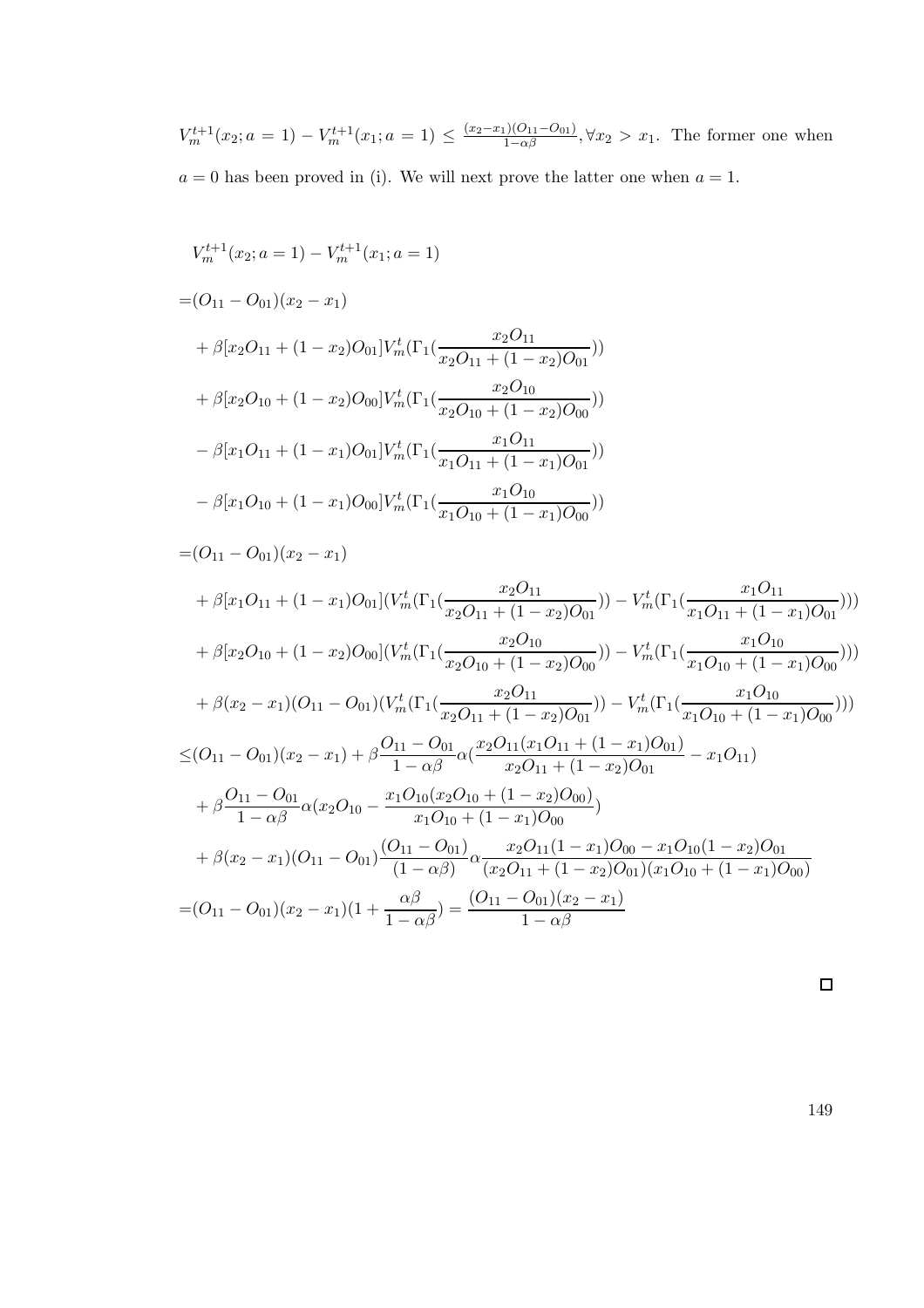During the proof of Lemma B.3.1, we have the following result, which will be used in proving Lemma B.3.3.

Remark B.3.2. When  $\alpha\beta \leq 0.5$ , we have:

- $V_m^t(x_2; a = 0) V_m^t(x_1; a = 0) \le (x_2 x_1)(O_{11} O_{01}), \forall x_2 > x_1, \forall t$
- $(O_{11} O_{01})(x_2 x_1) \leq V_m^t(x_2; a = 1) V_m^t(x_1; a = 1) \leq \frac{(O_{11} O_{01})(x_2 x_1)}{1 \alpha \beta}, \forall x_2 >$  $x_1, \forall t$

**Lemma B.3.3.** When  $\alpha\beta \leq 0.5$  and  $\Gamma_1(1) \leq \Gamma_0(0)$ , we have:

- $V_{m'}(x_1) V_m(x_1) \geq V_{m'}(x_2) V_m(x_2), \forall x_1 \leq x_2$
- $V_{m'}(0) V_m(0) V_{m'}(1) + V_m(1) \leq m' m$
- $V_{m'}(x; a = 0) V_m(x; a = 0) \ge V_{m'}(x; a = 1) V_m(x; a = 1), \forall x$

Proof. Consider the following sets of conclusions:

- $V^t_{m'}(x_1) V^t_{m}(x_1) \geq V^t_{m'}(x_2) V^t_{m}(x_2), \forall x_1 \leq x_2$
- $V^t_{m'}(0) V^t_m(0) V^t_{m'}(1) + V^t_m(1) \leq m' m$
- $V_{m'}^{t+1}(x; a = 0) V_m^{t+1}(x; a = 0) \geq V_{m'}^{t+1}(x; a = 1) V_m^{t+1}(x; a = 1), \forall x$

Obviously, it holds true for  $t = 0$ . Suppose it holds true for t. Consider  $t + 1$ :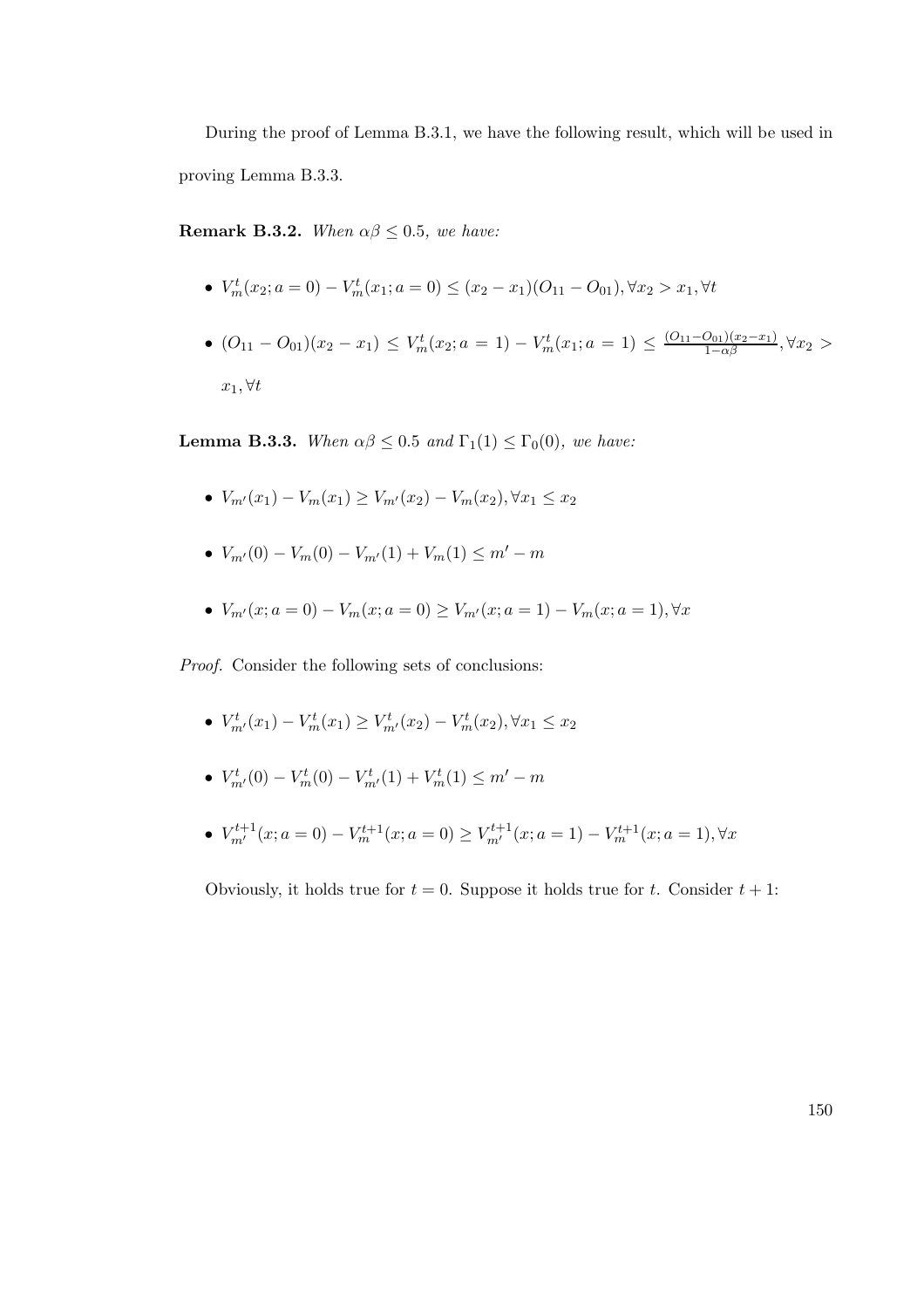(i) We first prove  $V_{m'}^{t+1}(x_1) - V_{m}^{t+1}(x_1) - V_{m'}^{t+1}(x_2) + V_{m}^{t+1}(x_2) \ge 0$ 

$$
V_{m'}^{t+1}(x_1) - V_m^{t+1}(x_1) - V_{m'}^{t+1}(x_2) + V_m^{t+1}(x_2)
$$
  
= max{ $V_{m'}^{t+1}(x_1; a = 0), V_{m'}^{t+1}(x_1; a = 1)$ }  
- max{ $V_m^{t+1}(x_1; a = 0), V_m^{t+1}(x_1; a = 1)$ }  
- max{ $V_{m'}^{t+1}(x_2; a = 0), V_{m'}^{t+1}(x_2; a = 1)$ }  
+ max{ $V_m^{t+1}(x_2; a = 0), V_m^{t+1}(x_2; a = 1)$ }

• Case 1:  $V_m^{t+1}(x_1; a = 0) \ge V_m^{t+1}(x_1; a = 1)$  and  $V_{m'}^{t+1}(x_2; a = 0) \ge V_{m'}^{t+1}(x_2; a = 1)$ 

$$
V_{m'}^{t+1}(x_1) - V_{m'}^{t+1}(x_1) - V_{m'}^{t+1}(x_2) + V_{m}^{t+1}(x_2)
$$
  
\n
$$
\geq V_{m'}^{t+1}(x_1; a = 0) - V_{m}^{t+1}(x_1; a = 0) - V_{m'}^{t+1}(x_2; a = 0) + V_{m}^{t+1}(x_2; a = 0)
$$
  
\n
$$
= m' + \beta V_{m'}^t(\Gamma_0(x_1)) - m - \beta V_{m}^t(\Gamma_0(x_1)) - m' - \beta V_{m'}^t(\Gamma_0(x_2)) + m + \beta V_{m}^t(\Gamma_0(x_2))
$$
  
\n
$$
= \beta (V_{m'}^t(\Gamma_0(x_1)) - V_{m}^t(\Gamma_0(x_1)) - V_{m'}^t(\Gamma_0(x_2)) + V_{m}^t(\Gamma_0(x_2))) \geq 0
$$

• Case 2: 
$$
V_m^{t+1}(x_1; a = 0) \ge V_m^{t+1}(x_1; a = 1)
$$
 and  $V_{m'}^{t+1}(x_2; a = 0) < V_{m'}^{t+1}(x_2; a = 1)$ 

$$
V_{m'}^{t+1}(x_1) - V_{m'}^{t+1}(x_1) - V_{m'}^{t+1}(x_2) + V_{m}^{t+1}(x_2)
$$
  
\n
$$
\geq V_{m'}^{t+1}(x_1; a = 0) - V_{m}^{t+1}(x_1; a = 0) - V_{m'}^{t+1}(x_2; a = 1) + V_{m}^{t+1}(x_2; a = 1)
$$
  
\n
$$
\geq V_{m'}^{t+1}(x_1; a = 0) - V_{m'}^{t+1}(x_1; a = 0) - V_{m'}^{t+1}(x_2; a = 0) + V_{m}^{t+1}(x_2; a = 0)
$$
  
\n
$$
\geq 0
$$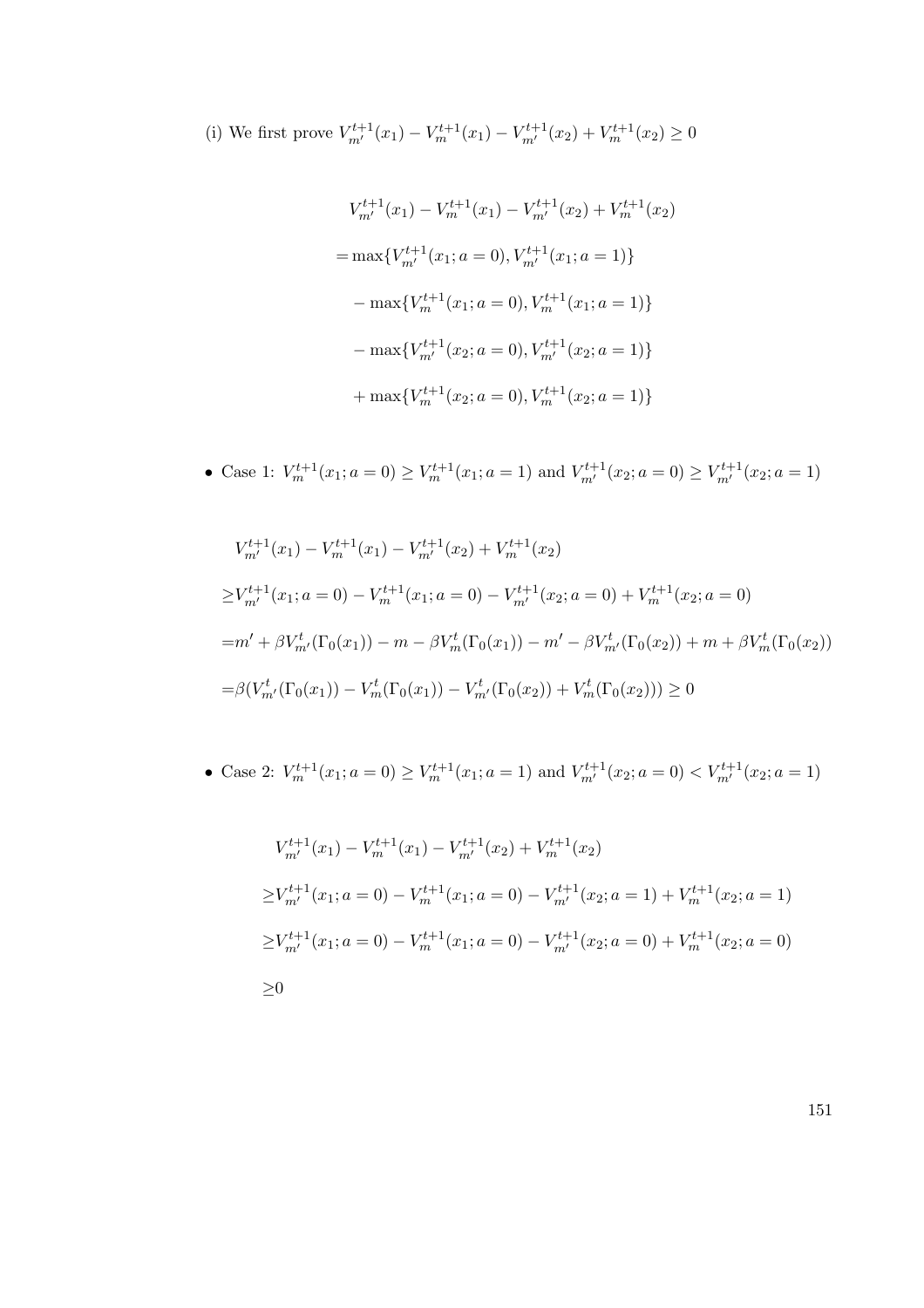• Case 3:  $V_m^{t+1}(x_1; a = 0) < V_m^{t+1}(x_1; a = 1)$  and  $V_{m'}^{t+1}(x_2; a = 0) \ge V_{m'}^{t+1}(x_2; a = 1)$ 

$$
V_{m'}^{t+1}(x_1) - V_{m}^{t+1}(x_1) - V_{m'}^{t+1}(x_2) + V_{m}^{t+1}(x_2)
$$
  
\n
$$
\geq V_{m'}^{t+1}(x_1; a = 0) - V_{m}^{t+1}(x_1; a = 1) - V_{m'}^{t+1}(x_2; a = 0) + V_{m}^{t+1}(x_2; a = 1)
$$
  
\n
$$
\geq -(x_2 - x_1)(O_{11} - O_{01}) + (O_{11} - O_{01})(x_2 - x_1) = 0
$$

The last inequality is based on Remark 1.

• Case 4:  $V_m^{t+1}(x_1; a = 0) < V_m^{t+1}(x_1; a = 1)$  and  $V_{m'}^{t+1}(x_2; a = 0) < V_{m'}^{t+1}(x_2; a = 1)$ 

$$
V_{m'}^{t+1}(x_1) - V_{m}^{t+1}(x_1) - V_{m'}^{t+1}(x_2) + V_{m}^{t+1}(x_2)
$$
  
\n
$$
\geq V_{m'}^{t+1}(x_1; a = 1) - V_{m}^{t+1}(x_1; a = 1) - V_{m'}^{t+1}(x_2; a = 1) + V_{m}^{t+1}(x_2; a = 1)
$$
  
\n
$$
= \beta[x_2O_{11} + (1-x_2)O_{01}](V_{m'}^t(\Gamma_1(\frac{x_1O_{11}}{x_1O_{11} + (1-x_1)O_{01}})) - V_{m}^t(\Gamma_1(\frac{x_1O_{11}}{x_1O_{11} + (1-x_1)O_{01}}))
$$
  
\n
$$
- V_{m'}^t(\Gamma_1(\frac{x_2O_{11}}{x_2O_{11} + (1-x_2)O_{01}})) + V_{m}^t(\Gamma_1(\frac{x_2O_{11}}{x_2O_{11} + (1-x_2)O_{01}})))
$$
  
\n
$$
+ \beta[x_2O_{10} + (1-x_2)O_{00}](V_{m'}^t(\Gamma_1(\frac{x_1O_{10}}{x_1O_{10} + (1-x_1)O_{00}})) - V_{m}^t(\Gamma_1(\frac{x_1O_{10}}{x_1O_{10} + (1-x_1)O_{00}}))
$$
  
\n
$$
- V_{m'}^t(\Gamma_1(\frac{x_2O_{10}}{x_2O_{10} + (1-x_2)O_{00}})) + V_{m}^t(\Gamma_1(\frac{x_2O_{10}}{x_2O_{10} + (1-x_2)O_{00}})))
$$
  
\n
$$
+ \beta(x_2 - x_1)(O_{11} - O_{01})(V_{m'}^t(\Gamma_1(\frac{x_1O_{10}}{x_1O_{10} + (1-x_1)O_{00}})) - V_{m}^t(\Gamma_1(\frac{x_1O_{10}}{x_1O_{10} + (1-x_1)O_{00}}))
$$
  
\n
$$
- V_{m'}^t(\Gamma_1(\frac{x_1O_{11}}{x_1O_{11} + (1-x_1)O_{01}})) + V_{m}
$$

≥0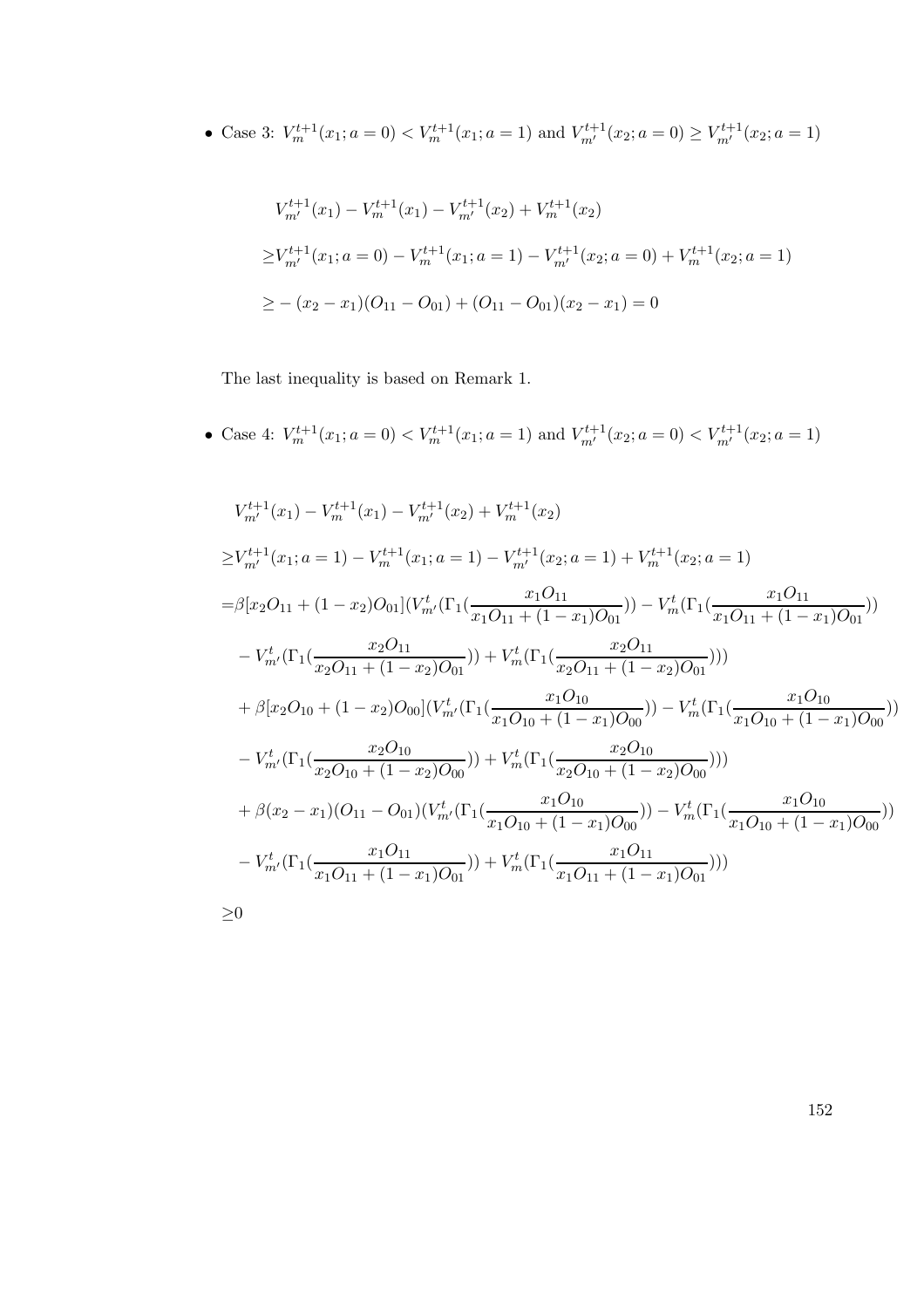(ii) We then prove that  $V_{m'}^{t+1}(0) - V_{m}^{t+1}(0) - V_{m'}^{t+1}(1) + V_{m}^{t+1}(1) \leq m' - m$ 

$$
V_{m'}^{t+1}(0) - V_{m}^{t+1}(0) - V_{m'}^{t+1}(1) + V_{m}^{t+1}(1)
$$
  
= max{ $m' + \beta V_{m'}^t(\Gamma_0(0)), O_{01} + \beta V_{m'}^t(\Gamma_1(0))$ }  
- max{ $m + \beta V_{m}^t(\Gamma_0(0)), O_{01} + \beta V_{m}^t(\Gamma_1(0))$ }  
- max{ $m' + \beta V_{m'}^t(\Gamma_0(1)), O_{11} + \beta V_{m'}^t(\Gamma_1(1))$ }  
+ max{ $m + \beta V_{m}^t(\Gamma_0(1)), O_{11} + \beta V_{m}^t(\Gamma_1(1))$ }

• Case 1:  $m' + \beta V^t_{m'}(\Gamma_0(0)) \geq O_{01} + \beta V^t_{m'}(\Gamma_1(0))$  and  $m + \beta V^t_{m}(\Gamma_0(1)) \geq O_{11}$  +  $\beta V_m^t(\Gamma_1(1))$ 

$$
V_{m'}^{t+1}(0) - V_m^{t+1}(0) - V_{m'}^{t+1}(1) + V_m^{t+1}(1)
$$
  
\n
$$
\leq m' + \beta V_{m'}^t(\Gamma_0(0)) - m - \beta V_m^t(\Gamma_0(0)) - m' - \beta V_{m'}^t(\Gamma_0(1)) + m + \beta V_m^t(\Gamma_0(1))
$$
  
\n
$$
= \beta (V_{m'}^t(\Gamma_0(0)) - V_m^t(\Gamma_0(0)) - V_{m'}^t(\Gamma_0(1)) + V_m^t(\Gamma_0(1)))
$$
  
\n
$$
\leq \beta (V_{m'}^t(0) - V_m^t(0) - V_{m'}^t(1) + V_m^t(1)) \leq m' - m
$$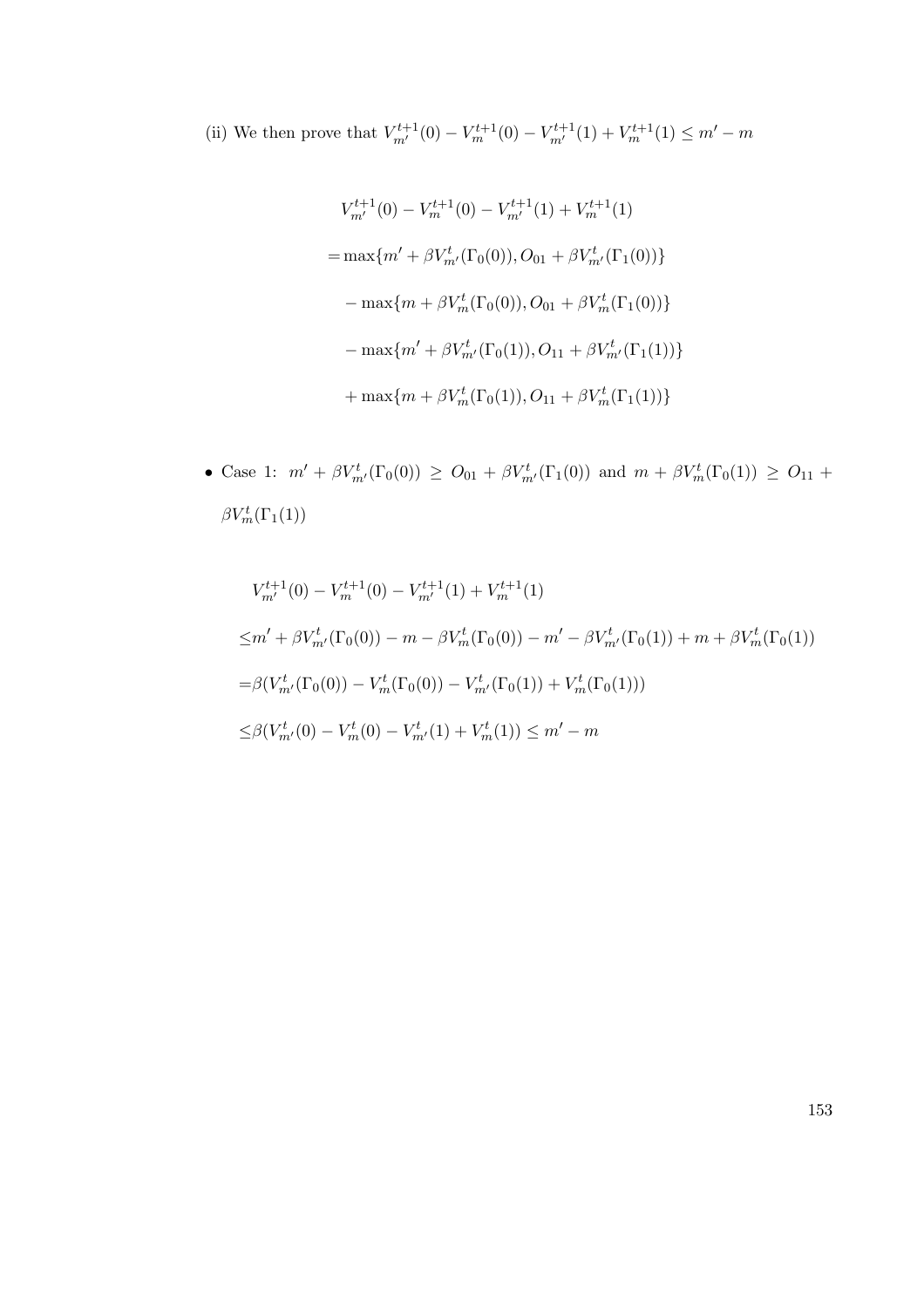• Case 2:  $m' + \beta V^t_{m'}(\Gamma_0(0)) \geq O_{01} + \beta V^t_{m'}(\Gamma_1(0))$  and  $m + \beta V^t_{m}(\Gamma_0(1)) < O_{11}$  +  $\beta V_m^t(\Gamma_1(1))$ 

$$
V_{m'}^{t+1}(0) - V_{m'}^{t+1}(0) - V_{m'}^{t+1}(1) + V_{m}^{t+1}(1)
$$
  
\n
$$
\leq m' + \beta V_{m'}^t(\Gamma_0(0)) - m - \beta V_{m}^t(\Gamma_0(0)) - O_{11} - \beta V_{m'}^t(\Gamma_1(1)) + O_{11} + \beta V_{m}^t(\Gamma_1(1))
$$
  
\n
$$
= m' - m + \beta (V_{m'}^t(\Gamma_0(0)) - V_{m}^t(\Gamma_0(0)) - V_{m'}^t(\Gamma_1(1)) + V_{m}^t(\Gamma_1(1))) \leq m' - m
$$

• Case 3:  $m' + \beta V^t_{m'}(\Gamma_0(0)) < O_{01} + \beta V^t_{m'}(\Gamma_1(0))$  and  $m + \beta V^t_{m}(\Gamma_0(1)) \ge O_{11}$  +  $\beta V_m^t(\Gamma_1(1))$ 

This case is impossible. This case means  $V_{m'}^{t+1}(0; a = 0) < V_{m'}^{t+1}(0; a = 1)$  and  $V_m^{t+1}(1; a = 0) \geq V_m^{t+1}(1; a = 1)$ .  $V_{m'}^{t+1}(0; a = 0) < V_{m'}^{t+1}(0; a = 1)$  leads to  $V^{t+1}_{m'}(1; a = 0) < V^{t+1}_{m'}(1; a = 1)$  since it is a threshold policy for  $V^{t+1}_{m'}(x)$  with smaller x leads to  $a = 0$  and higher x leads to  $a = 1$ . Add  $V_m^{t+1}(1; a = 0) \geq$  $V_m^{t+1}(1; a = 1)$  and  $V_{m'}^{t+1}(1; a = 0) < V_{m'}^{t+1}(1; a = 1)$  together contradicts the condition that  $V_{m'}(x; a = 0) - V_m(x; a = 0) \ge V_{m'}(x; a = 1) - V_m(x; a = 1), \forall x$ 

• Case 4:  $m' + \beta V^t_{m'}(\Gamma_0(0)) < O_{01} + \beta V^t_{m'}(\Gamma_1(0))$  and  $m + \beta V^t_{m}(\Gamma_0(1)) < O_{11}$  +  $\beta V_m^t(\Gamma_1(1))$ 

$$
V_{m'}^{t+1}(0) - V_{m'}^{t+1}(0) - V_{m'}^{t+1}(1) + V_{m}^{t+1}(1)
$$
  
\n
$$
\leq O_{01} + \beta V_{m'}^{t}(\Gamma_{1}(0)) - O_{01} - \beta V_{m}^{t}(\Gamma_{1}(0)) - O_{11} - \beta V_{m'}^{t}(\Gamma_{1}(1)) + O_{11} + \beta V_{m}^{t}(\Gamma_{1}(1))
$$
  
\n
$$
= \beta (V_{m'}^{t}(\Gamma_{1}(0)) - V_{m}^{t}(\Gamma_{1}(0)) - V_{m'}^{t}(\Gamma_{1}(1)) + V_{m}^{t}(\Gamma_{1}(1))) \leq m' - m
$$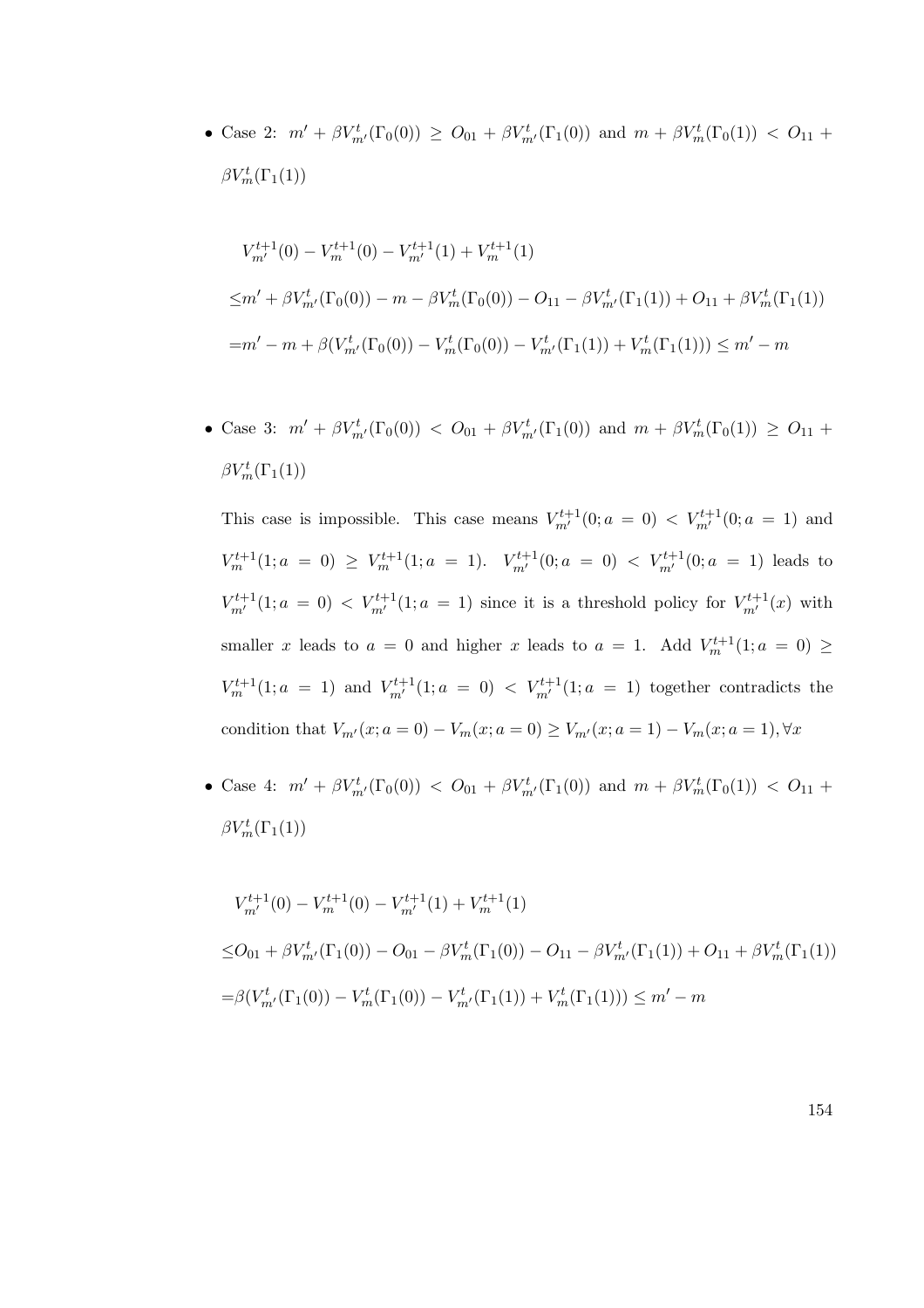(iii) We finally prove that  $V_{m'}^{t+2}(x; a = 0) - V_{m}^{t+2}(x; a = 0) \geq V_{m'}^{t+2}(x; a = 1) V_m^{t+2}(x; a = 1), \forall x$ 

$$
V_{m'}^{t+2}(x; a = 0) - V_{m'}^{t+2}(x; a = 0) - V_{m'}^{t+2}(x; a = 1) + V_{m}^{t+2}(x; a = 1)
$$
  
\n
$$
= m' + \beta V_{m'}^{t+1}(\Gamma_0(x)) - m - \beta V_{m}^{t+1}(\Gamma_0(x))
$$
  
\n
$$
- xO_{11} - (1 - x)O_{01} - \beta[xO_{11} + (1 - x)O_{01}]V_{m'}^{t+1}(\Gamma_1(\frac{xO_{11}}{xO_{11} + (1 - x)O_{01}}))
$$
  
\n
$$
- \beta[xO_{10} + (1 - x)O_{00}]V_{m'}^{t+1}(\Gamma_1(\frac{xO_{10}}{xO_{10} + (1 - x)O_{00}}))
$$
  
\n
$$
+ xO_{11} + (1 - x)O_{01} + \beta[xO_{11} + (1 - x)O_{01}]V_{m}^{t+1}(\Gamma_1(\frac{xO_{11}}{xO_{11} + (1 - x)O_{01}}))
$$
  
\n
$$
+ \beta[xO_{10} + (1 - x)O_{00}]V_{m}^{t+1}(\Gamma_1(\frac{xO_{10}}{xO_{10} + (1 - x)O_{00}}))
$$
  
\n
$$
= m' - m + \beta(V_{m'}^{t+1}(\Gamma_0(x)) - V_{m}^{t+1}(\Gamma_0(x)))
$$
  
\n
$$
- \beta[xO_{11} + (1 - x)O_{01}](V_{m'}^{t+1}(\Gamma_1(\frac{xO_{11}}{xO_{11} + (1 - x)O_{01}})) - V_{m}^{t+1}(\Gamma_1(\frac{xO_{11}}{xO_{11} + (1 - x)O_{01}})))
$$
  
\n
$$
- \beta[xO_{10} + (1 - x)O_{00}](V_{m'}^{t+1}(\Gamma_1(\frac{xO_{10}}{xO_{10} + (1 - x)O_{00}})) - V_{m}^{t+1}(\Gamma_1(\frac{xO_{10}}{xO_{10} + (1 - x)O_{00}})))
$$
  
\n
$$
\geq m' - m + \beta(V_{m'}^{t+1}(1) - V_{m}
$$

Now we are ready to prove Theorem 6.2.2.

**Theorem** (6.2.2). When  $\alpha\beta \leq 0.5$  and  $\Gamma_1(1) \leq \Gamma_0(0)$ , the process is indexable, i.e., for any belief x, if  $V_m(x; a = 0) \ge V_m(x; a = 1)$ , then  $V_{m'}(x; a = 0) \ge V_{m'}(x; a = 1)$ ,  $\forall m' \geq m$